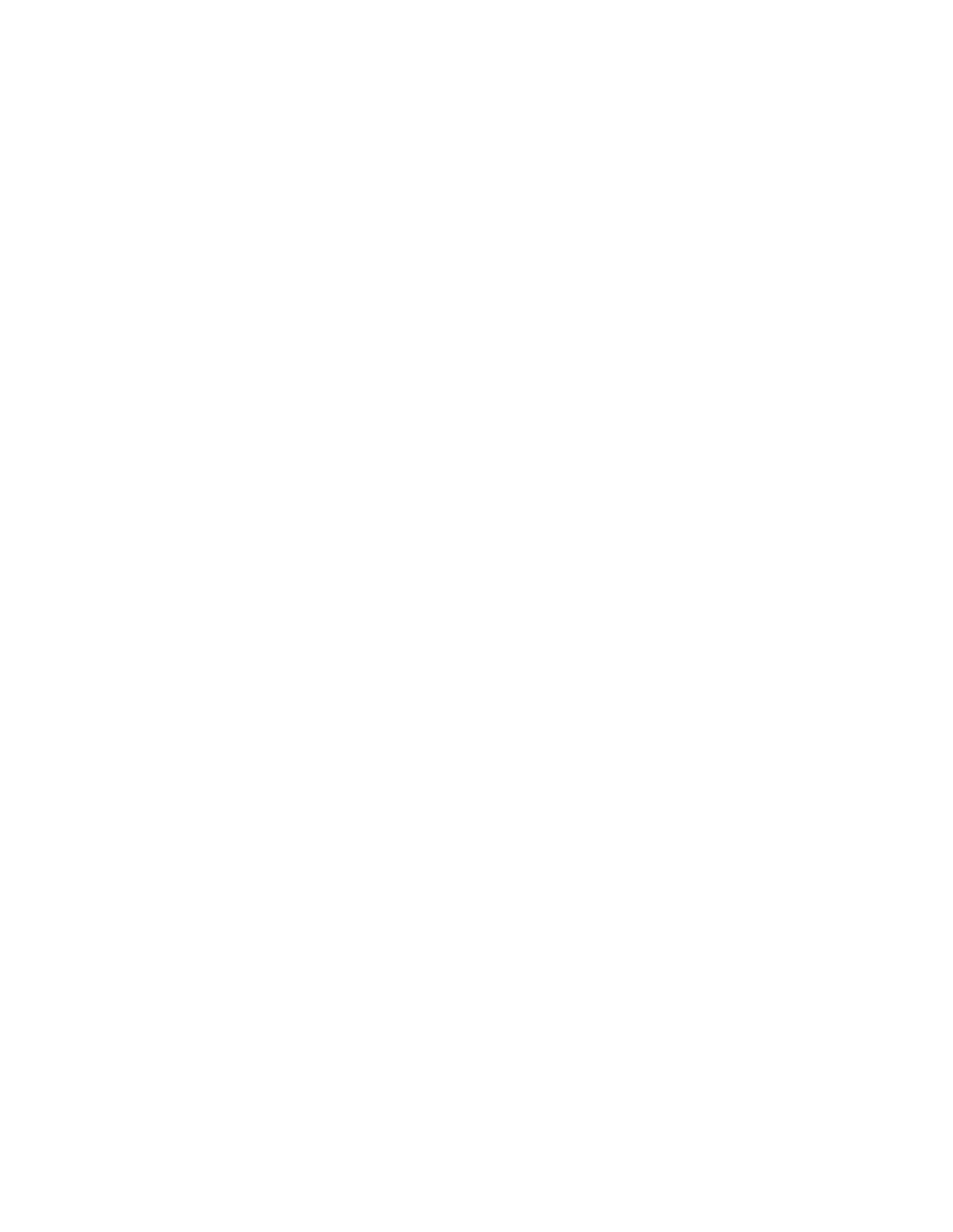| 3.               |                                                                                         |  |
|------------------|-----------------------------------------------------------------------------------------|--|
|                  |                                                                                         |  |
| $\overline{4}$ . |                                                                                         |  |
| 5.               |                                                                                         |  |
|                  |                                                                                         |  |
|                  |                                                                                         |  |
|                  | 5.1.1.1                                                                                 |  |
|                  | 5.1.1.2                                                                                 |  |
|                  |                                                                                         |  |
|                  |                                                                                         |  |
|                  |                                                                                         |  |
|                  |                                                                                         |  |
|                  |                                                                                         |  |
|                  |                                                                                         |  |
|                  |                                                                                         |  |
|                  | 5.2.1.1                                                                                 |  |
|                  |                                                                                         |  |
|                  |                                                                                         |  |
|                  | Signals and interrupts <i>material content content and interrupts</i> and $20$<br>5.2.3 |  |
|                  |                                                                                         |  |
|                  |                                                                                         |  |
|                  | 5.2.4.2.1                                                                               |  |
|                  |                                                                                         |  |
|                  |                                                                                         |  |
|                  |                                                                                         |  |
|                  |                                                                                         |  |
|                  |                                                                                         |  |
|                  |                                                                                         |  |
|                  |                                                                                         |  |
|                  |                                                                                         |  |
|                  |                                                                                         |  |
|                  |                                                                                         |  |
|                  |                                                                                         |  |
|                  |                                                                                         |  |
|                  |                                                                                         |  |
|                  |                                                                                         |  |
|                  |                                                                                         |  |
|                  |                                                                                         |  |
|                  |                                                                                         |  |
|                  |                                                                                         |  |
|                  |                                                                                         |  |
|                  |                                                                                         |  |
|                  | 6.1.4                                                                                   |  |
|                  |                                                                                         |  |
|                  |                                                                                         |  |
|                  |                                                                                         |  |
|                  | 6.1.8 Preprocessing numbers $\frac{36}{1000}$                                           |  |
|                  |                                                                                         |  |
|                  |                                                                                         |  |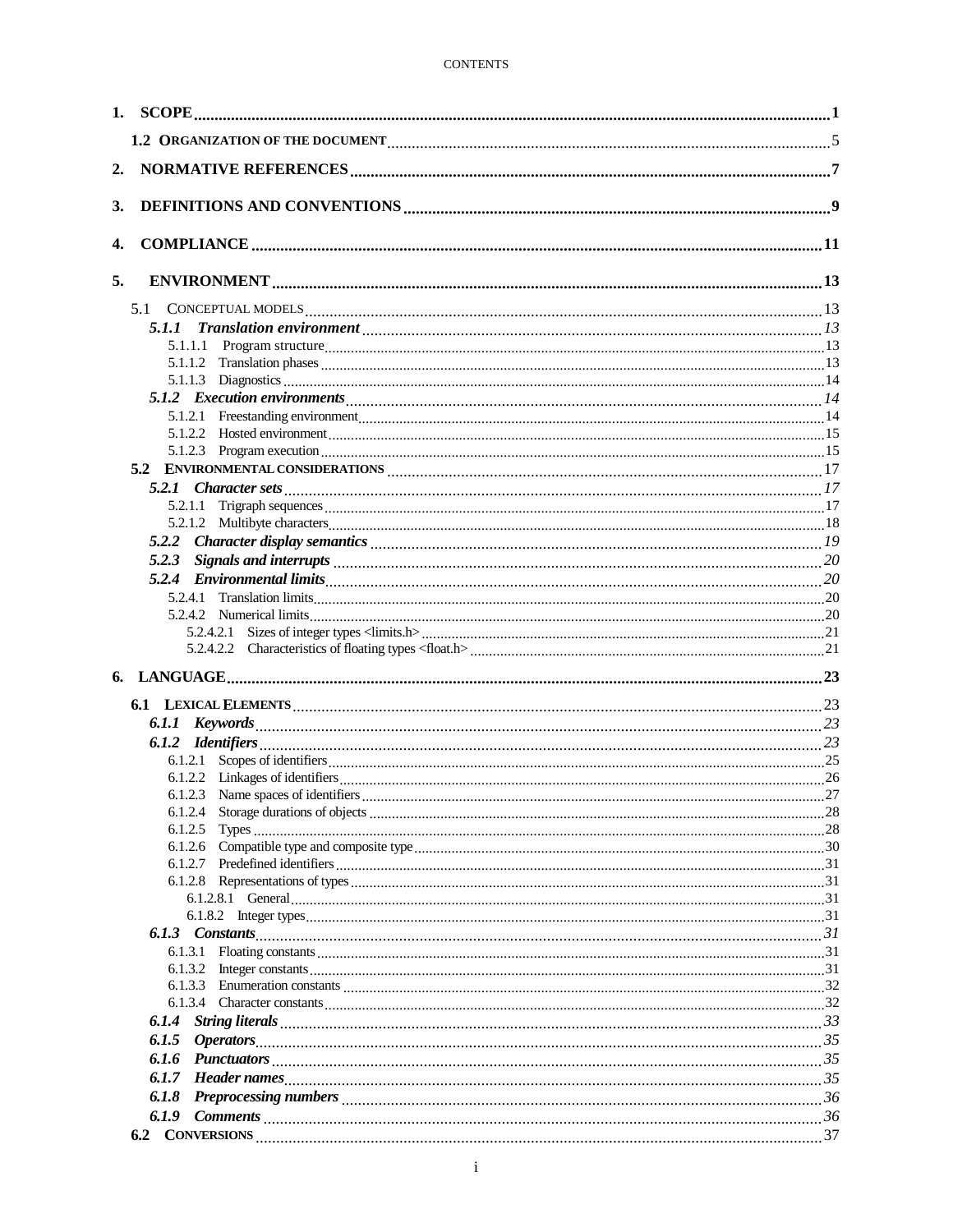| 6.3.6 |                                              |  |
|-------|----------------------------------------------|--|
|       |                                              |  |
| 6.3.8 |                                              |  |
| 6.3.9 |                                              |  |
|       |                                              |  |
|       |                                              |  |
|       |                                              |  |
|       |                                              |  |
|       |                                              |  |
|       | 6.3.15 Conditional operator $\frac{1}{1}$ 50 |  |
|       |                                              |  |
|       |                                              |  |
|       |                                              |  |
|       |                                              |  |
|       |                                              |  |
|       |                                              |  |
| 6.5   |                                              |  |
| 6.5.1 |                                              |  |
| 6.5.2 |                                              |  |
|       |                                              |  |
|       |                                              |  |
|       |                                              |  |
|       |                                              |  |
|       |                                              |  |
| 6.5.4 |                                              |  |
|       |                                              |  |
|       |                                              |  |
|       |                                              |  |
|       |                                              |  |
| 6.5.6 |                                              |  |
| 6.5.7 |                                              |  |
|       |                                              |  |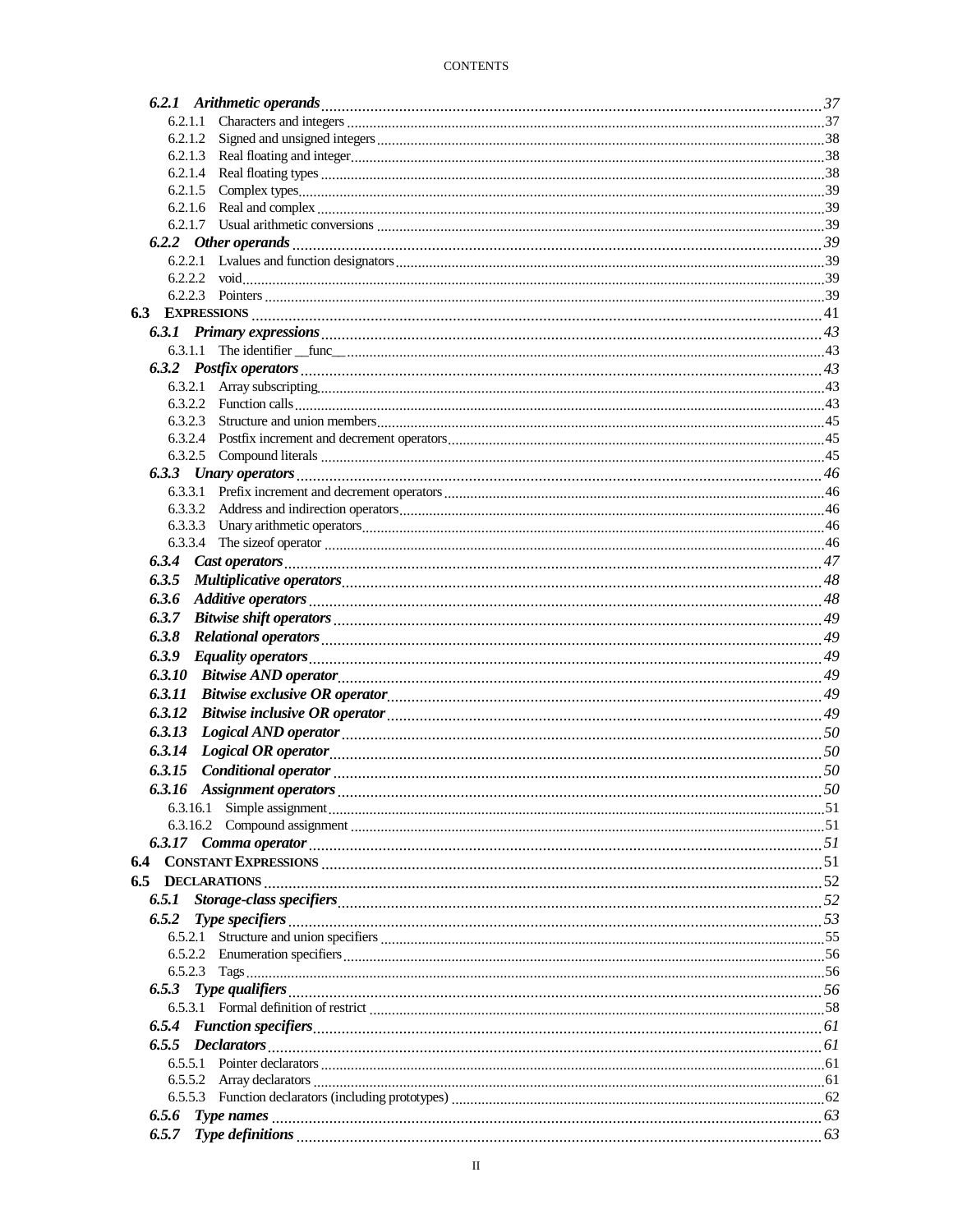| 6.5.8                                                                                                                                                                                                                                        |  |
|----------------------------------------------------------------------------------------------------------------------------------------------------------------------------------------------------------------------------------------------|--|
|                                                                                                                                                                                                                                              |  |
| 6.6.1                                                                                                                                                                                                                                        |  |
| 6.6.2                                                                                                                                                                                                                                        |  |
| Expression and null statements <i>manual content of the series</i> of the series of the series of the series of the series of the series of the series of the series of the series of the series of the series of the series of the<br>6.6.3 |  |
|                                                                                                                                                                                                                                              |  |
| 6.6.4.1                                                                                                                                                                                                                                      |  |
|                                                                                                                                                                                                                                              |  |
|                                                                                                                                                                                                                                              |  |
| 6.6.5.1                                                                                                                                                                                                                                      |  |
|                                                                                                                                                                                                                                              |  |
|                                                                                                                                                                                                                                              |  |
|                                                                                                                                                                                                                                              |  |
|                                                                                                                                                                                                                                              |  |
|                                                                                                                                                                                                                                              |  |
|                                                                                                                                                                                                                                              |  |
|                                                                                                                                                                                                                                              |  |
|                                                                                                                                                                                                                                              |  |
|                                                                                                                                                                                                                                              |  |
|                                                                                                                                                                                                                                              |  |
|                                                                                                                                                                                                                                              |  |
| Conditional inclusion material contracts and the contract of the contract of the conditional inclusion material<br>6.8.1                                                                                                                     |  |
| 6.8.2                                                                                                                                                                                                                                        |  |
| 6.8.3                                                                                                                                                                                                                                        |  |
|                                                                                                                                                                                                                                              |  |
|                                                                                                                                                                                                                                              |  |
|                                                                                                                                                                                                                                              |  |
|                                                                                                                                                                                                                                              |  |
|                                                                                                                                                                                                                                              |  |
|                                                                                                                                                                                                                                              |  |
|                                                                                                                                                                                                                                              |  |
| 6.8.8                                                                                                                                                                                                                                        |  |
|                                                                                                                                                                                                                                              |  |
| 6.8.9                                                                                                                                                                                                                                        |  |
|                                                                                                                                                                                                                                              |  |
| 6.9.1                                                                                                                                                                                                                                        |  |
| 6.9.2                                                                                                                                                                                                                                        |  |
| 6.9.3                                                                                                                                                                                                                                        |  |
| 6.9.4 Function definitions                                                                                                                                                                                                                   |  |
|                                                                                                                                                                                                                                              |  |
|                                                                                                                                                                                                                                              |  |
|                                                                                                                                                                                                                                              |  |
|                                                                                                                                                                                                                                              |  |
| 7.1.1                                                                                                                                                                                                                                        |  |
| 7.1.2                                                                                                                                                                                                                                        |  |
| 7.1.3                                                                                                                                                                                                                                        |  |
| 7.1.4                                                                                                                                                                                                                                        |  |
| 7.1.5<br>Limits                                                                                                                                                                                                                              |  |
| 7.1.6                                                                                                                                                                                                                                        |  |
| 7.1.7                                                                                                                                                                                                                                        |  |
| 7.1.8                                                                                                                                                                                                                                        |  |
|                                                                                                                                                                                                                                              |  |
|                                                                                                                                                                                                                                              |  |
| 7.2.1.1                                                                                                                                                                                                                                      |  |
|                                                                                                                                                                                                                                              |  |
|                                                                                                                                                                                                                                              |  |
|                                                                                                                                                                                                                                              |  |
|                                                                                                                                                                                                                                              |  |
|                                                                                                                                                                                                                                              |  |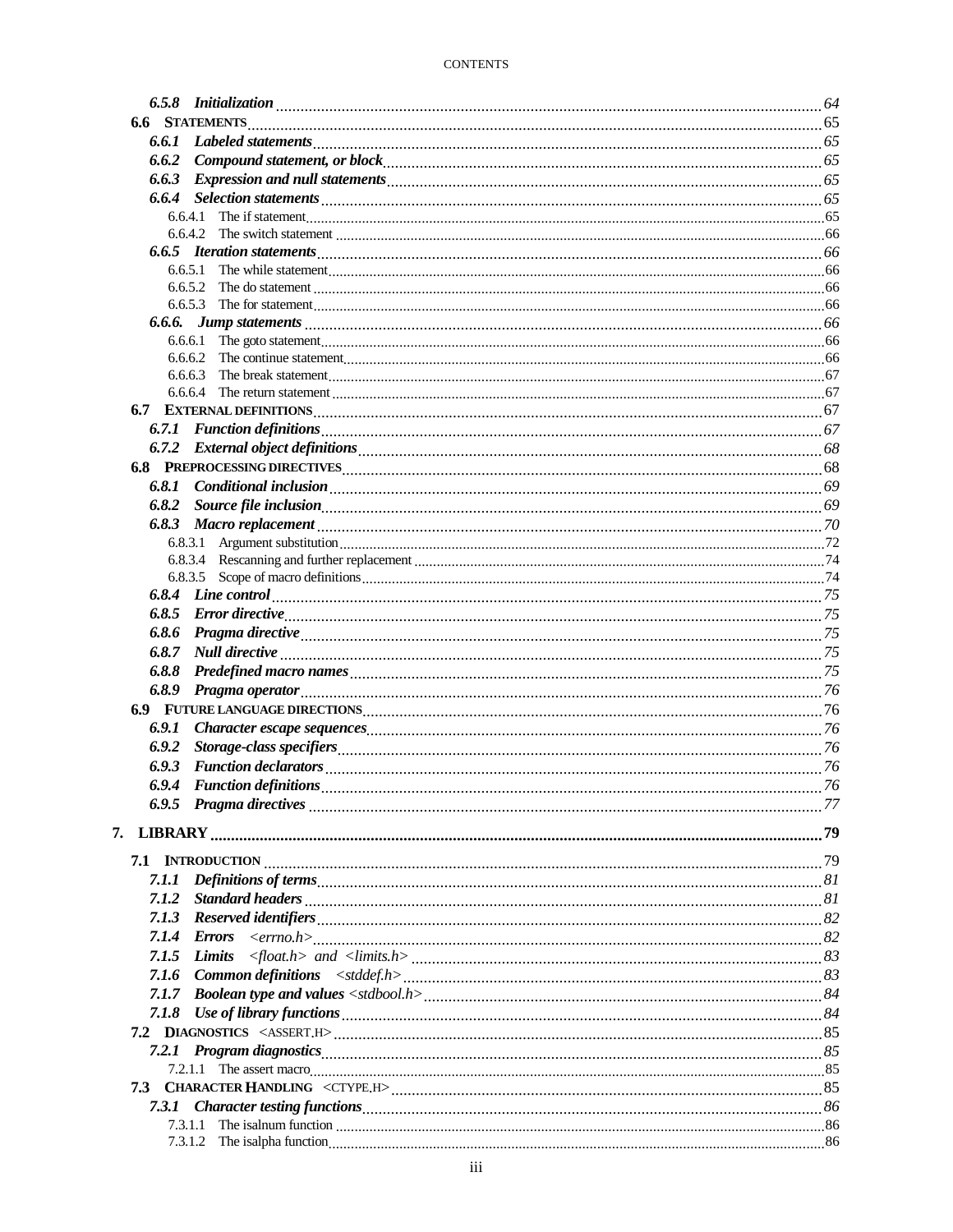| 7.3.1.3        | The isblank function material contains and the state of the state of the state of the state of the state of the state of the state of the state of the state of the state of the state of the state of the state of the state |  |
|----------------|-------------------------------------------------------------------------------------------------------------------------------------------------------------------------------------------------------------------------------|--|
| 7.3.1.4        |                                                                                                                                                                                                                               |  |
| 7.3.1.5        |                                                                                                                                                                                                                               |  |
| 7.3.1.6        |                                                                                                                                                                                                                               |  |
| 7.3.1.7        |                                                                                                                                                                                                                               |  |
| 7.3.1.8        |                                                                                                                                                                                                                               |  |
|                |                                                                                                                                                                                                                               |  |
|                |                                                                                                                                                                                                                               |  |
| 7.3.1.11       |                                                                                                                                                                                                                               |  |
|                |                                                                                                                                                                                                                               |  |
|                |                                                                                                                                                                                                                               |  |
| 7.3.2.1        |                                                                                                                                                                                                                               |  |
|                |                                                                                                                                                                                                                               |  |
|                |                                                                                                                                                                                                                               |  |
|                |                                                                                                                                                                                                                               |  |
|                |                                                                                                                                                                                                                               |  |
|                |                                                                                                                                                                                                                               |  |
|                |                                                                                                                                                                                                                               |  |
|                |                                                                                                                                                                                                                               |  |
|                |                                                                                                                                                                                                                               |  |
|                |                                                                                                                                                                                                                               |  |
|                |                                                                                                                                                                                                                               |  |
|                |                                                                                                                                                                                                                               |  |
|                |                                                                                                                                                                                                                               |  |
|                |                                                                                                                                                                                                                               |  |
|                |                                                                                                                                                                                                                               |  |
|                |                                                                                                                                                                                                                               |  |
|                |                                                                                                                                                                                                                               |  |
|                |                                                                                                                                                                                                                               |  |
|                |                                                                                                                                                                                                                               |  |
|                |                                                                                                                                                                                                                               |  |
|                |                                                                                                                                                                                                                               |  |
|                |                                                                                                                                                                                                                               |  |
|                |                                                                                                                                                                                                                               |  |
|                |                                                                                                                                                                                                                               |  |
|                |                                                                                                                                                                                                                               |  |
|                |                                                                                                                                                                                                                               |  |
|                |                                                                                                                                                                                                                               |  |
| 7.5            |                                                                                                                                                                                                                               |  |
|                |                                                                                                                                                                                                                               |  |
|                |                                                                                                                                                                                                                               |  |
|                |                                                                                                                                                                                                                               |  |
|                |                                                                                                                                                                                                                               |  |
|                |                                                                                                                                                                                                                               |  |
| 7.6.I          |                                                                                                                                                                                                                               |  |
|                |                                                                                                                                                                                                                               |  |
| 7.6.2.1        |                                                                                                                                                                                                                               |  |
| 7.6.2.2        |                                                                                                                                                                                                                               |  |
| 7.6.2.3        |                                                                                                                                                                                                                               |  |
| 7.6.2.4        |                                                                                                                                                                                                                               |  |
| 7.6.2.5        |                                                                                                                                                                                                                               |  |
| 7.6.3 Rounding |                                                                                                                                                                                                                               |  |
| 7.6.3.1        |                                                                                                                                                                                                                               |  |
| 7.6.3.2        |                                                                                                                                                                                                                               |  |
|                |                                                                                                                                                                                                                               |  |
| 7.6.4.1        |                                                                                                                                                                                                                               |  |
| 7.6.4.2        |                                                                                                                                                                                                                               |  |
|                |                                                                                                                                                                                                                               |  |
| 7.6.4.4        |                                                                                                                                                                                                                               |  |
| 7.7            |                                                                                                                                                                                                                               |  |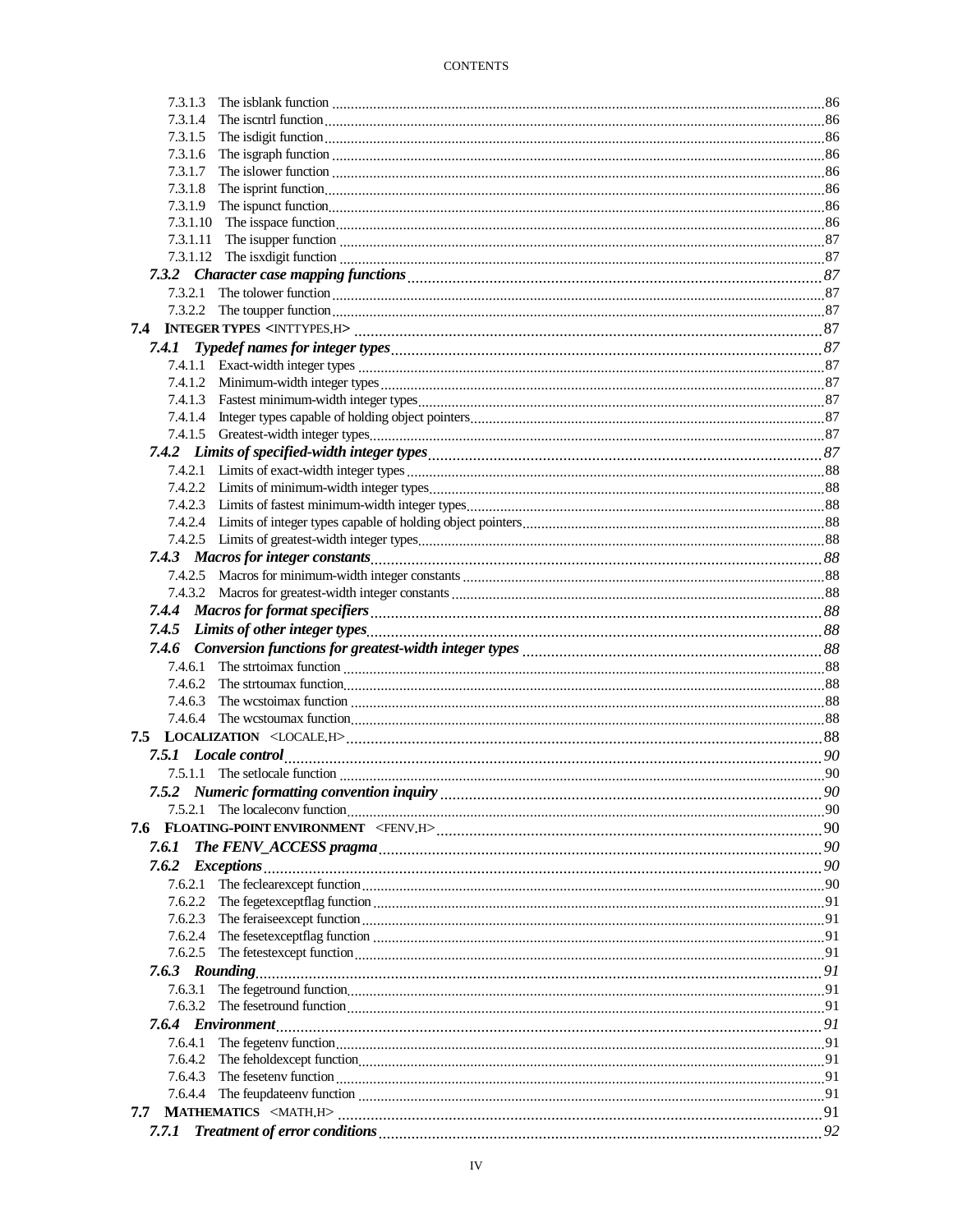|         | 7.7.3.1                      |    |
|---------|------------------------------|----|
|         |                              |    |
| 7.7.3.3 |                              |    |
|         | 7.7.3.4                      |    |
| 7.7.3.5 |                              |    |
| 7.7.3.6 |                              |    |
|         |                              |    |
|         | 7.7.4.1                      |    |
|         | 7.7.4.2                      |    |
| 7.7.4.3 |                              |    |
| 7.7.4.4 |                              |    |
|         |                              |    |
| 7.7.4.5 |                              |    |
| 7.7.4.6 |                              |    |
|         | 7.7.4.7                      |    |
|         |                              |    |
| 7.7.5.1 |                              |    |
|         | 7.7.5.2                      |    |
| 7.7.5.3 |                              |    |
|         | 7.7.5.4                      |    |
| 7.7.5.5 |                              |    |
| 7.7.5.6 |                              |    |
|         |                              |    |
| 7.7.6.1 |                              |    |
| 7.7.6.2 |                              |    |
| 7.7.6.3 |                              |    |
| 7.7.6.4 |                              |    |
| 7.7.6.5 |                              |    |
| 7.7.6.6 |                              |    |
| 7.7.6.7 |                              |    |
| 7.7.6.8 |                              |    |
|         | 7.7.6.9                      |    |
|         |                              |    |
|         | 7.7.6.11                     |    |
|         | 7.7.6.12                     |    |
|         | 7.7.6.13                     |    |
|         |                              |    |
|         |                              |    |
|         | 7.7.7.1                      |    |
| 7.7.7.2 |                              |    |
| 7.7.7.3 |                              |    |
| 7.7.7.4 |                              |    |
|         |                              |    |
| 7.7.7.5 |                              |    |
|         |                              |    |
| 7.7.8.1 |                              |    |
| 7.7.8.2 |                              |    |
| 7.7.8.3 |                              |    |
| 7.7.8.4 |                              |    |
|         |                              |    |
| 7.7.9.1 |                              |    |
| 7.7.9.2 |                              |    |
| 7.7.9.3 |                              |    |
| 7.7.9.4 |                              |    |
| 7.7.9.5 |                              |    |
| 7.7.9.6 |                              |    |
| 7.7.9.7 |                              |    |
| 7.7.9.8 |                              |    |
| 7.7.9.9 |                              |    |
|         | 7.7.9.10 The trunc function. | 96 |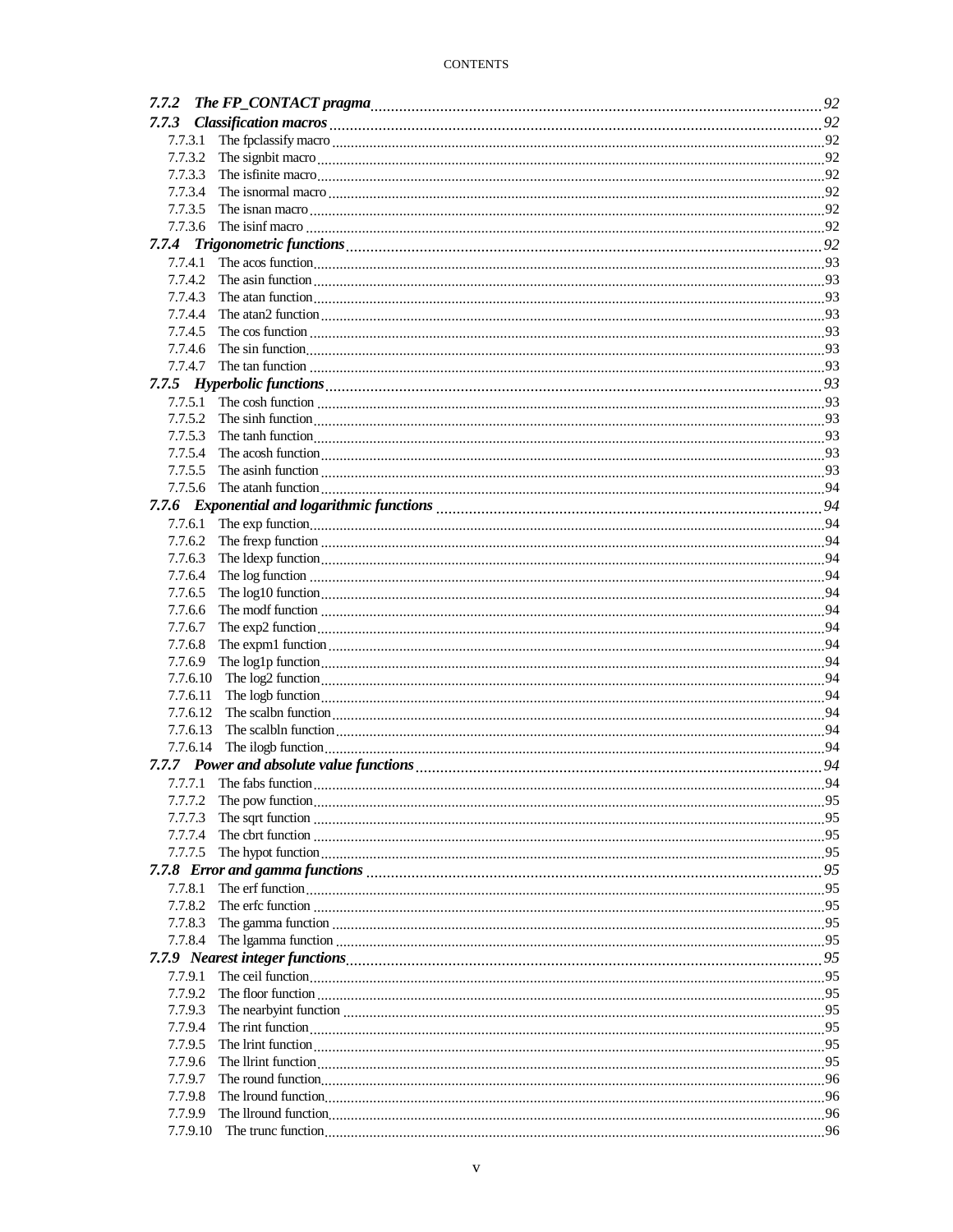|      | 7.7.10.1 |                                                                                                  |     |
|------|----------|--------------------------------------------------------------------------------------------------|-----|
|      |          |                                                                                                  |     |
|      |          |                                                                                                  |     |
|      |          |                                                                                                  |     |
|      | 7.7.11.1 |                                                                                                  |     |
|      | 7.7.11.2 |                                                                                                  |     |
|      |          |                                                                                                  |     |
|      |          |                                                                                                  |     |
|      |          |                                                                                                  |     |
|      | 7.7.12.1 |                                                                                                  |     |
|      |          |                                                                                                  |     |
|      |          |                                                                                                  |     |
|      |          |                                                                                                  |     |
|      |          |                                                                                                  |     |
|      | 7.7.13.1 |                                                                                                  |     |
|      | 7.7.14   |                                                                                                  |     |
|      | 7.7.14.1 |                                                                                                  |     |
|      | 7.7.14.2 |                                                                                                  |     |
|      | 7.7.14.3 |                                                                                                  |     |
|      | 7.7.14.4 |                                                                                                  |     |
|      | 7.7.14.5 |                                                                                                  |     |
|      |          |                                                                                                  |     |
| 7.8  |          |                                                                                                  |     |
|      |          |                                                                                                  |     |
|      |          |                                                                                                  |     |
|      |          |                                                                                                  |     |
|      |          |                                                                                                  |     |
|      | 7.8.2.2  |                                                                                                  |     |
|      |          |                                                                                                  |     |
|      |          |                                                                                                  |     |
|      | 7.8.2.5  |                                                                                                  |     |
|      | 7.8.2.6  |                                                                                                  |     |
|      | 7.8.2.7  |                                                                                                  |     |
|      | 7.8.2.8  |                                                                                                  |     |
|      | 7.8.2.9  |                                                                                                  |     |
|      | 7.8.2.10 |                                                                                                  |     |
|      | 7.8.2.11 |                                                                                                  |     |
|      | 7.8.2.12 |                                                                                                  |     |
|      | 7.8.2.13 |                                                                                                  |     |
|      | 7.8.2.14 |                                                                                                  |     |
|      | 7.8.2.15 |                                                                                                  | -98 |
|      | 7.8.2.16 |                                                                                                  |     |
|      | 7.8.2.17 |                                                                                                  |     |
|      | 7.8.2.18 |                                                                                                  |     |
|      | 7.8.2.19 |                                                                                                  |     |
|      | 7.8.2.20 |                                                                                                  |     |
|      | 7.8.2.21 |                                                                                                  |     |
|      | 7.8.2.22 |                                                                                                  |     |
|      | 7.8.2.23 |                                                                                                  |     |
|      |          |                                                                                                  |     |
| 7.9  |          |                                                                                                  |     |
|      |          |                                                                                                  |     |
| 7.10 |          |                                                                                                  |     |
|      | 7.10.1   | Save calling environment <i>manufacture content of the content of the calling environment</i> 38 |     |
|      | 7.10.1.1 |                                                                                                  |     |
|      |          |                                                                                                  |     |
|      | 7.10.2.1 |                                                                                                  |     |
| 7.11 |          |                                                                                                  |     |
|      |          |                                                                                                  |     |
|      | 7.11.1   |                                                                                                  |     |
|      | 7.11.1.1 |                                                                                                  |     |
|      | 7.11.2   |                                                                                                  |     |
|      |          |                                                                                                  |     |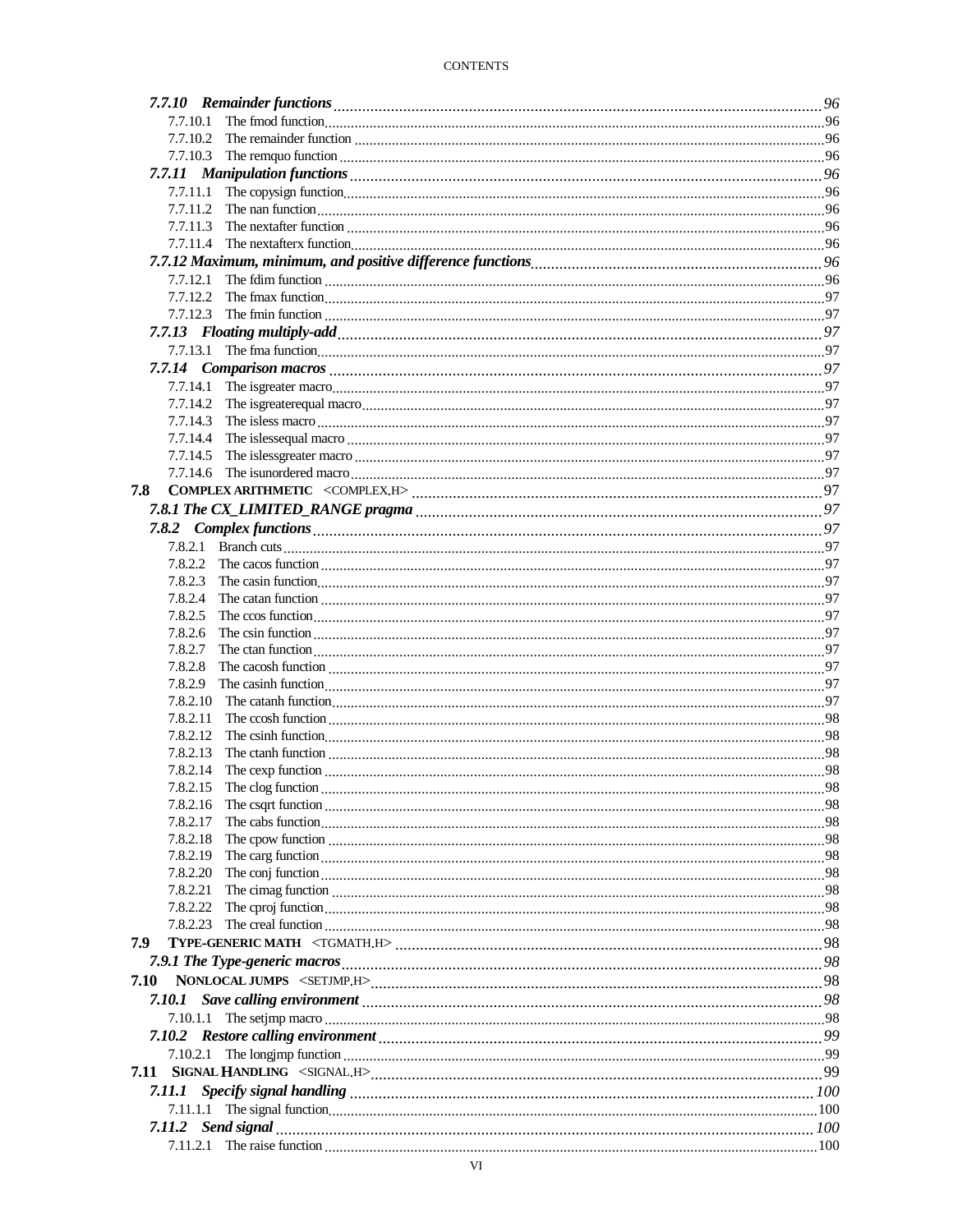| 7.12.1.1             |                              |  |
|----------------------|------------------------------|--|
|                      |                              |  |
|                      |                              |  |
|                      |                              |  |
|                      |                              |  |
|                      | 7.13.1 Introduction 2008 103 |  |
| 7.13.2               |                              |  |
|                      |                              |  |
|                      |                              |  |
|                      |                              |  |
|                      |                              |  |
| 7.13.4.3             |                              |  |
|                      |                              |  |
|                      |                              |  |
| 7.13.5.1             |                              |  |
|                      |                              |  |
| 7.13.5.3             |                              |  |
| 7.13.5.4             |                              |  |
| 7.13.5.5             |                              |  |
|                      |                              |  |
|                      |                              |  |
| 7.13.6.1             |                              |  |
| 7.13.6.2             |                              |  |
| 7.13.6.3             |                              |  |
| 7.13.6.4             |                              |  |
| 7.13.6.5<br>7.13.6.6 |                              |  |
| 7.13.6.7             |                              |  |
| 7.13.6.8             |                              |  |
| 7.13.6.9             |                              |  |
|                      |                              |  |
| 7.13.6.11            |                              |  |
| 7.13.6.12            |                              |  |
|                      |                              |  |
|                      |                              |  |
|                      |                              |  |
| 7.13.7.1             |                              |  |
|                      |                              |  |
| 7.13.7.3             |                              |  |
| 7.13.7.4             |                              |  |
| 7.13.7.5             |                              |  |
| 7.13.7.6             |                              |  |
| 7.13.7.7             |                              |  |
| 7.13.7.8             |                              |  |
| 7.13.7.9             |                              |  |
| 7.13.7.10            |                              |  |
| 7.13.7.11            |                              |  |
|                      |                              |  |
| 7.13.8.1<br>7.13.8.2 |                              |  |
|                      |                              |  |
| 7.13.9.1             |                              |  |
| 7.13.9.2             |                              |  |
| 7.13.9.3             |                              |  |
| 7.13.9.4             |                              |  |
| 7.13.9.5             |                              |  |
|                      |                              |  |
|                      |                              |  |
|                      |                              |  |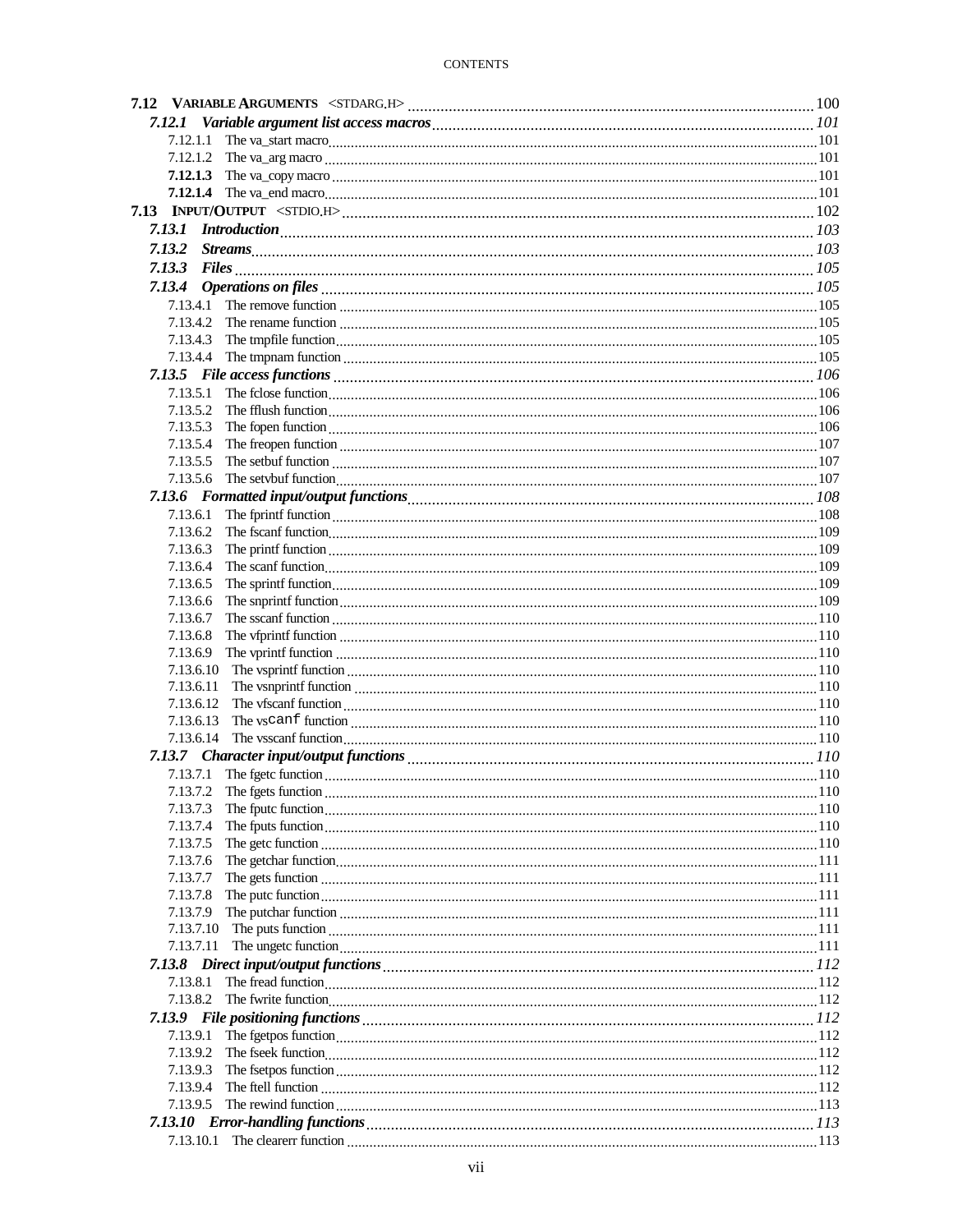| 7.14.1.1 |                                                                                                                                                                                                                                |  |
|----------|--------------------------------------------------------------------------------------------------------------------------------------------------------------------------------------------------------------------------------|--|
|          |                                                                                                                                                                                                                                |  |
| 7.14.1.3 |                                                                                                                                                                                                                                |  |
| 7.14.1.4 |                                                                                                                                                                                                                                |  |
| 7.14.1.5 |                                                                                                                                                                                                                                |  |
| 7.14.1.6 |                                                                                                                                                                                                                                |  |
| 7.14.1.7 |                                                                                                                                                                                                                                |  |
| 7.14.1.8 |                                                                                                                                                                                                                                |  |
| 7.14.1.9 |                                                                                                                                                                                                                                |  |
|          |                                                                                                                                                                                                                                |  |
|          |                                                                                                                                                                                                                                |  |
|          |                                                                                                                                                                                                                                |  |
|          |                                                                                                                                                                                                                                |  |
|          |                                                                                                                                                                                                                                |  |
|          |                                                                                                                                                                                                                                |  |
| 7.14.3.1 |                                                                                                                                                                                                                                |  |
|          |                                                                                                                                                                                                                                |  |
|          |                                                                                                                                                                                                                                |  |
|          |                                                                                                                                                                                                                                |  |
|          |                                                                                                                                                                                                                                |  |
| 7.14.4.1 |                                                                                                                                                                                                                                |  |
|          |                                                                                                                                                                                                                                |  |
| 7.14.4.3 |                                                                                                                                                                                                                                |  |
| 7.14.4.4 |                                                                                                                                                                                                                                |  |
| 7.14.4.5 |                                                                                                                                                                                                                                |  |
|          |                                                                                                                                                                                                                                |  |
|          |                                                                                                                                                                                                                                |  |
| 7.14.5.1 |                                                                                                                                                                                                                                |  |
|          |                                                                                                                                                                                                                                |  |
| 7.14.6.1 |                                                                                                                                                                                                                                |  |
| 7.14.6.2 |                                                                                                                                                                                                                                |  |
| 7.14.6.3 |                                                                                                                                                                                                                                |  |
| 7.14.6.4 |                                                                                                                                                                                                                                |  |
| 7.14.6.5 |                                                                                                                                                                                                                                |  |
|          |                                                                                                                                                                                                                                |  |
|          |                                                                                                                                                                                                                                |  |
| 7.14.7.1 |                                                                                                                                                                                                                                |  |
|          | The mblen function material and the model of the model of the model of the model of the model of the model of the model of the model of the model of the model of the model of the model of the model of the model of the mode |  |
|          |                                                                                                                                                                                                                                |  |
|          |                                                                                                                                                                                                                                |  |
|          |                                                                                                                                                                                                                                |  |
| 7.14.8.1 |                                                                                                                                                                                                                                |  |
|          |                                                                                                                                                                                                                                |  |
|          |                                                                                                                                                                                                                                |  |
| 7.15.1   |                                                                                                                                                                                                                                |  |
| 7.15.2   |                                                                                                                                                                                                                                |  |
|          |                                                                                                                                                                                                                                |  |
|          | 7.15.2.2 The memmove function <i>manufacture contain the container container container container container container</i>                                                                                                       |  |
|          |                                                                                                                                                                                                                                |  |
|          |                                                                                                                                                                                                                                |  |
|          |                                                                                                                                                                                                                                |  |
| 7.15.3.1 |                                                                                                                                                                                                                                |  |
|          |                                                                                                                                                                                                                                |  |
|          |                                                                                                                                                                                                                                |  |
| 7.15.4.1 |                                                                                                                                                                                                                                |  |
| 7.15.4.2 |                                                                                                                                                                                                                                |  |
|          |                                                                                                                                                                                                                                |  |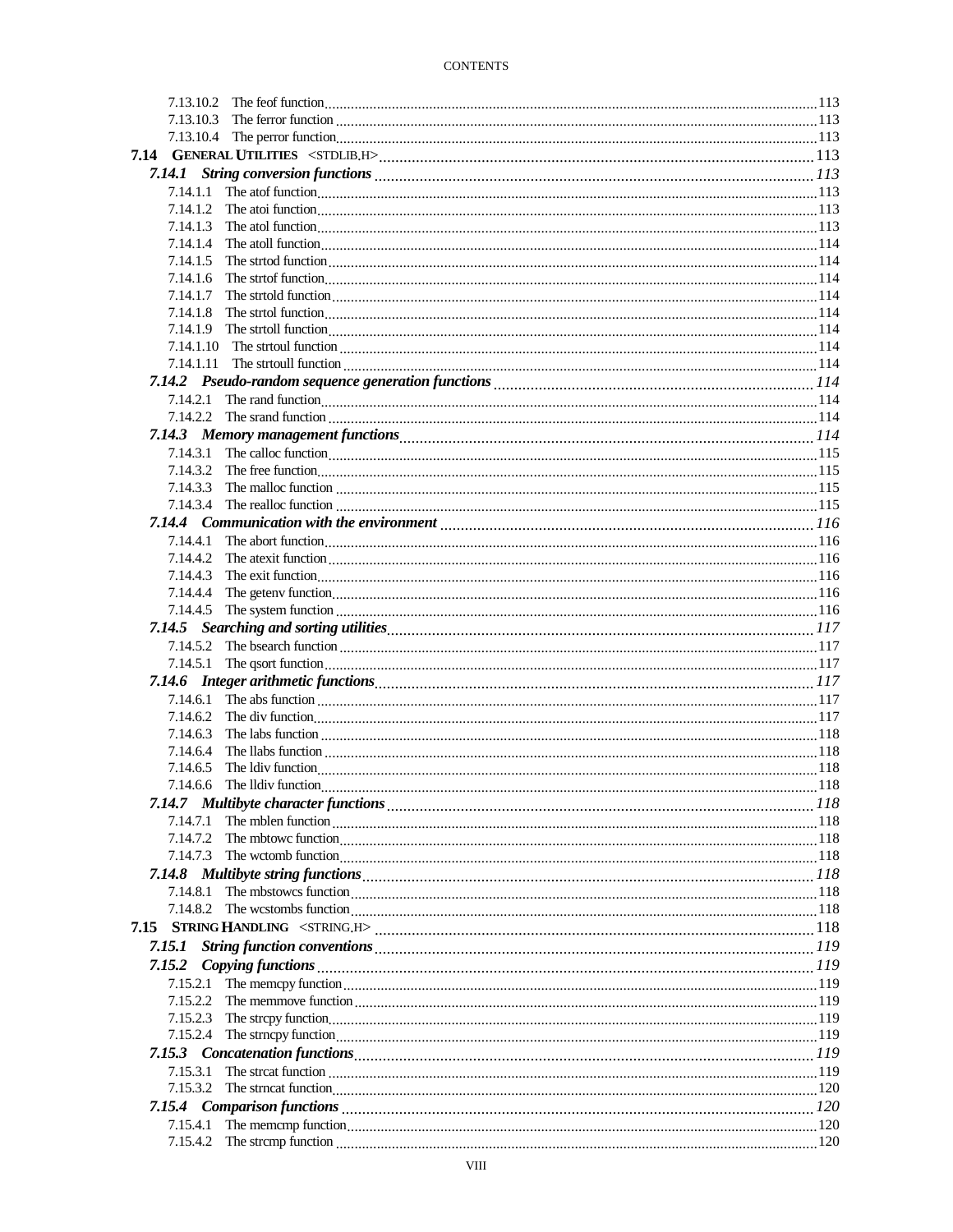| 7.15.4.3    |                                                                                                                                                                                                                                     |  |
|-------------|-------------------------------------------------------------------------------------------------------------------------------------------------------------------------------------------------------------------------------------|--|
| 7.15.4.4    |                                                                                                                                                                                                                                     |  |
| 7.15.4.5    |                                                                                                                                                                                                                                     |  |
|             |                                                                                                                                                                                                                                     |  |
|             |                                                                                                                                                                                                                                     |  |
| 7.15.5.2    |                                                                                                                                                                                                                                     |  |
| 7.15.5.3    |                                                                                                                                                                                                                                     |  |
| 7.15.5.4    |                                                                                                                                                                                                                                     |  |
| 7.15.5.5    |                                                                                                                                                                                                                                     |  |
| 7.15.5.6    |                                                                                                                                                                                                                                     |  |
| 7.15.5.7    |                                                                                                                                                                                                                                     |  |
|             |                                                                                                                                                                                                                                     |  |
|             | 7.15.6 Miscellaneous functions <i>machines and all algorithmic magnetic magnetic magnetic magnetic magnetic magnetia</i>                                                                                                            |  |
| 7.15.6.1    |                                                                                                                                                                                                                                     |  |
|             |                                                                                                                                                                                                                                     |  |
|             |                                                                                                                                                                                                                                     |  |
|             |                                                                                                                                                                                                                                     |  |
|             |                                                                                                                                                                                                                                     |  |
|             |                                                                                                                                                                                                                                     |  |
|             |                                                                                                                                                                                                                                     |  |
|             |                                                                                                                                                                                                                                     |  |
| 7.16.2.2    |                                                                                                                                                                                                                                     |  |
| 7.16.2.3    |                                                                                                                                                                                                                                     |  |
| 7.16.2.4    |                                                                                                                                                                                                                                     |  |
| 7.16.2.5    |                                                                                                                                                                                                                                     |  |
|             |                                                                                                                                                                                                                                     |  |
| 7.16.3      |                                                                                                                                                                                                                                     |  |
| 7.16.3.1    |                                                                                                                                                                                                                                     |  |
| 7.16.3.2    |                                                                                                                                                                                                                                     |  |
| 7.16.3.3    |                                                                                                                                                                                                                                     |  |
| 7.16.3.4    | The localtime function <i>communically contained to the localtime</i> function <i>n</i> <sub>123</sub>                                                                                                                              |  |
| 7.16.3.5    |                                                                                                                                                                                                                                     |  |
| 7.16.3.6    |                                                                                                                                                                                                                                     |  |
|             |                                                                                                                                                                                                                                     |  |
| 7.17        |                                                                                                                                                                                                                                     |  |
|             |                                                                                                                                                                                                                                     |  |
|             |                                                                                                                                                                                                                                     |  |
|             | 7.18.1 Introduction 23                                                                                                                                                                                                              |  |
|             |                                                                                                                                                                                                                                     |  |
|             |                                                                                                                                                                                                                                     |  |
|             |                                                                                                                                                                                                                                     |  |
|             |                                                                                                                                                                                                                                     |  |
| 7.18.2.1.3  |                                                                                                                                                                                                                                     |  |
| 7.18.2.1.4  |                                                                                                                                                                                                                                     |  |
| 7.18.2.1.5  |                                                                                                                                                                                                                                     |  |
| 7.18.2.1.6  |                                                                                                                                                                                                                                     |  |
| 7.18.2.1.7  |                                                                                                                                                                                                                                     |  |
| 7.18.2.1.8  |                                                                                                                                                                                                                                     |  |
|             |                                                                                                                                                                                                                                     |  |
|             |                                                                                                                                                                                                                                     |  |
| 7.18.2.1.11 |                                                                                                                                                                                                                                     |  |
|             | 7.18.2.1.12                                                                                                                                                                                                                         |  |
|             |                                                                                                                                                                                                                                     |  |
| 7.18.2.2.1  |                                                                                                                                                                                                                                     |  |
|             | 7.18.2.2.2 The iswetype function <i>communically contained as a contained as a contained as a contained as a contained as a</i> contained a contact and a contact a contact a contact and a contact a contact a contact a contact a |  |
|             |                                                                                                                                                                                                                                     |  |
|             |                                                                                                                                                                                                                                     |  |
|             | 7.18.2.2.2 The iswetype function <i>communically contained as a communical</i> contract the swetter function contained and the swetter of 24                                                                                        |  |
| 7.18.2.2.2  |                                                                                                                                                                                                                                     |  |
|             |                                                                                                                                                                                                                                     |  |
| 7.18.2.2.2  |                                                                                                                                                                                                                                     |  |
| 7.18.2.2.2  |                                                                                                                                                                                                                                     |  |
|             |                                                                                                                                                                                                                                     |  |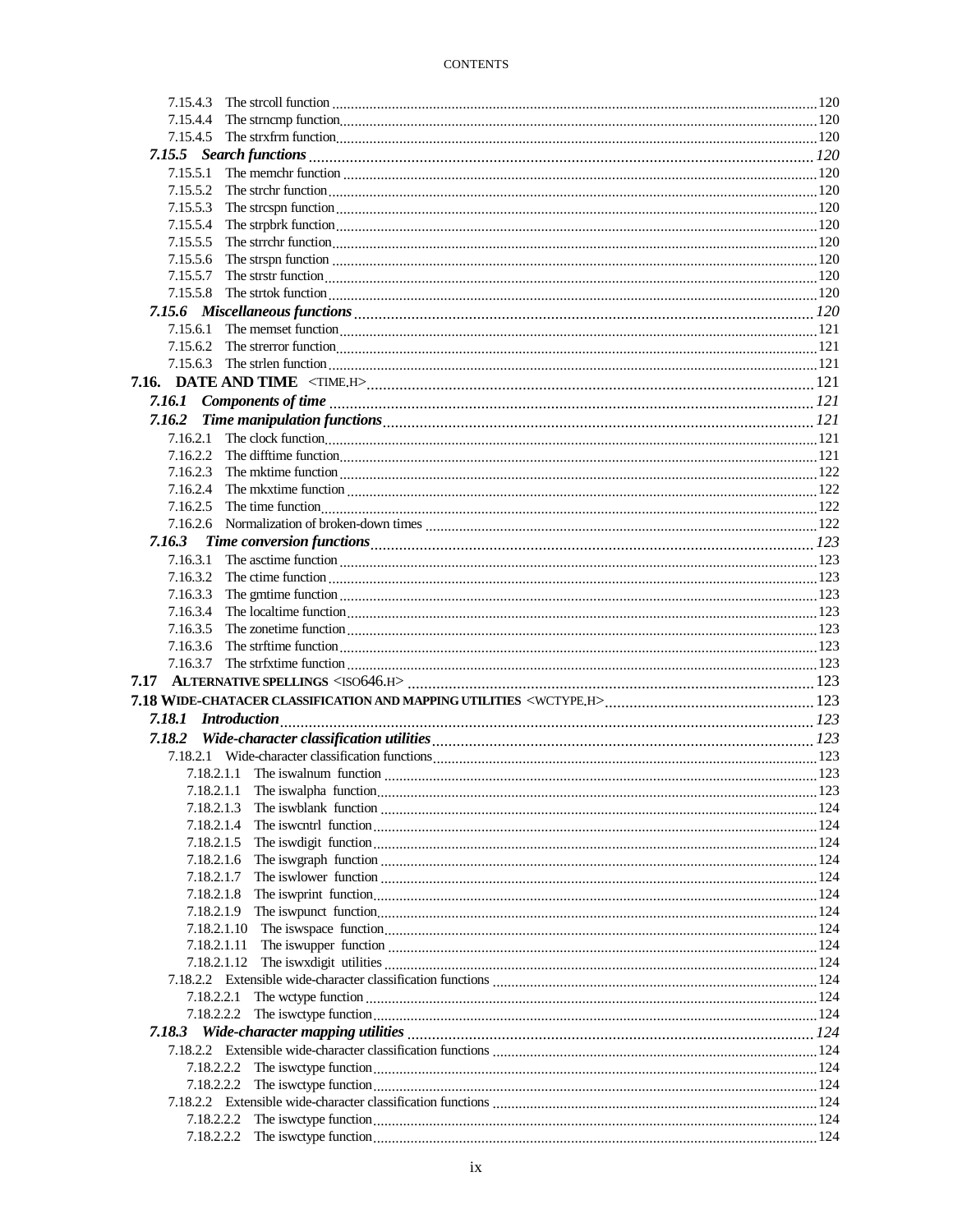|          |                                                                                                                                                                                                                                     | 124 |
|----------|-------------------------------------------------------------------------------------------------------------------------------------------------------------------------------------------------------------------------------------|-----|
|          | 7.19.1 Introduction 2000 124                                                                                                                                                                                                        |     |
|          |                                                                                                                                                                                                                                     |     |
| 7.19.2.1 |                                                                                                                                                                                                                                     |     |
| 7.19.2.2 |                                                                                                                                                                                                                                     |     |
| 7.19.2.3 |                                                                                                                                                                                                                                     |     |
| 7.19.2.4 |                                                                                                                                                                                                                                     |     |
| 7.19.2.5 |                                                                                                                                                                                                                                     |     |
| 7.19.2.6 |                                                                                                                                                                                                                                     |     |
| 7.19.2.7 |                                                                                                                                                                                                                                     |     |
| 7.19.2.8 |                                                                                                                                                                                                                                     |     |
| 7.19.2.9 |                                                                                                                                                                                                                                     |     |
|          |                                                                                                                                                                                                                                     |     |
|          |                                                                                                                                                                                                                                     |     |
|          |                                                                                                                                                                                                                                     |     |
|          |                                                                                                                                                                                                                                     |     |
|          |                                                                                                                                                                                                                                     |     |
| 7.19.3.1 |                                                                                                                                                                                                                                     |     |
| 7.19.3.2 |                                                                                                                                                                                                                                     |     |
| 7.19.3.3 |                                                                                                                                                                                                                                     |     |
| 7.19.3.4 |                                                                                                                                                                                                                                     |     |
| 7.19.3.5 |                                                                                                                                                                                                                                     |     |
| 7.19.3.6 | The getwchar function <i>communically contained a communically contained a communically contained a communically 125</i>                                                                                                            |     |
| 7.19.3.7 |                                                                                                                                                                                                                                     |     |
| 7.19.3.8 |                                                                                                                                                                                                                                     |     |
| 7.19.3.9 |                                                                                                                                                                                                                                     |     |
|          |                                                                                                                                                                                                                                     |     |
|          |                                                                                                                                                                                                                                     |     |
|          |                                                                                                                                                                                                                                     |     |
|          |                                                                                                                                                                                                                                     |     |
|          |                                                                                                                                                                                                                                     |     |
|          |                                                                                                                                                                                                                                     |     |
|          |                                                                                                                                                                                                                                     |     |
|          |                                                                                                                                                                                                                                     |     |
|          |                                                                                                                                                                                                                                     |     |
|          | 7.19.4.1.7 The wcstoull function <i>manufacture content content content content content content content content</i> content content content content content content content content content content content content content content |     |
|          |                                                                                                                                                                                                                                     |     |
|          |                                                                                                                                                                                                                                     |     |
|          |                                                                                                                                                                                                                                     |     |
|          | 7.19.4.2.2 The wcsncpy function <i>manufacture content content content content content content content</i> content content content content content content content content content content content content content content content  |     |
|          |                                                                                                                                                                                                                                     |     |
|          |                                                                                                                                                                                                                                     |     |
|          |                                                                                                                                                                                                                                     |     |
|          |                                                                                                                                                                                                                                     |     |
|          |                                                                                                                                                                                                                                     |     |
|          |                                                                                                                                                                                                                                     |     |
|          |                                                                                                                                                                                                                                     |     |
|          |                                                                                                                                                                                                                                     |     |
|          |                                                                                                                                                                                                                                     |     |
|          | 7.19.4.5.1                                                                                                                                                                                                                          |     |
|          | 7.19.4.5.2 The wcscspn function <i>manufacture content content content content content content content content</i> content content content content content content content content content content content content content content  |     |
|          | 7.19.4.5.3                                                                                                                                                                                                                          |     |
|          | 7.19.4.5.4                                                                                                                                                                                                                          |     |
|          | 7.19.4.5.5                                                                                                                                                                                                                          |     |
|          |                                                                                                                                                                                                                                     |     |
|          |                                                                                                                                                                                                                                     |     |
|          | 7.19.4.5.8                                                                                                                                                                                                                          |     |
|          |                                                                                                                                                                                                                                     |     |
|          | 7.19.4.6.1                                                                                                                                                                                                                          |     |
|          | 7.19.4.6.2                                                                                                                                                                                                                          |     |
|          | 7.19.4.6.3                                                                                                                                                                                                                          |     |
|          |                                                                                                                                                                                                                                     |     |
|          |                                                                                                                                                                                                                                     |     |
|          |                                                                                                                                                                                                                                     |     |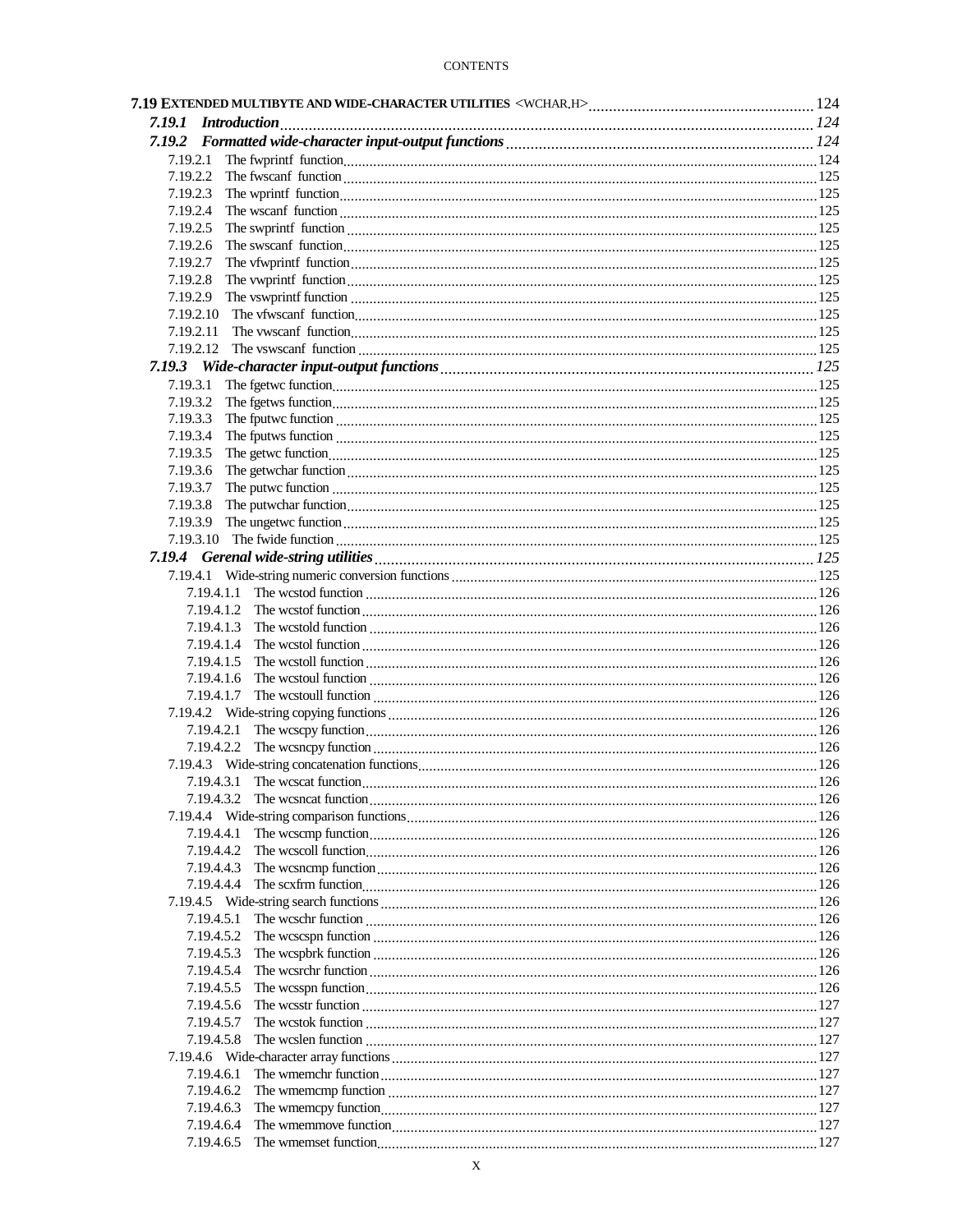|    |        | 7.19.6 The wcsfxtime function <i>manual content content and accordination</i> and the manual content and the content of the content of the content of the content of the content of the content of the content of the content of th |  |
|----|--------|-------------------------------------------------------------------------------------------------------------------------------------------------------------------------------------------------------------------------------------|--|
|    |        |                                                                                                                                                                                                                                     |  |
|    |        |                                                                                                                                                                                                                                     |  |
|    |        |                                                                                                                                                                                                                                     |  |
|    |        |                                                                                                                                                                                                                                     |  |
|    |        |                                                                                                                                                                                                                                     |  |
|    |        |                                                                                                                                                                                                                                     |  |
|    |        | 7.19.7.3.1                                                                                                                                                                                                                          |  |
|    |        | 7.19.7.3.2 The mbrtowc function <i>communically contained a material communical</i> contained a material contained a material contained a material contained a material contained a material contained a material contained a mater |  |
|    |        |                                                                                                                                                                                                                                     |  |
|    |        |                                                                                                                                                                                                                                     |  |
|    |        |                                                                                                                                                                                                                                     |  |
|    |        |                                                                                                                                                                                                                                     |  |
|    |        |                                                                                                                                                                                                                                     |  |
|    |        |                                                                                                                                                                                                                                     |  |
|    |        |                                                                                                                                                                                                                                     |  |
|    |        |                                                                                                                                                                                                                                     |  |
|    |        |                                                                                                                                                                                                                                     |  |
|    |        |                                                                                                                                                                                                                                     |  |
|    |        |                                                                                                                                                                                                                                     |  |
|    |        |                                                                                                                                                                                                                                     |  |
|    | 7.20.8 |                                                                                                                                                                                                                                     |  |
|    |        |                                                                                                                                                                                                                                     |  |
|    |        |                                                                                                                                                                                                                                     |  |
|    |        |                                                                                                                                                                                                                                     |  |
|    |        |                                                                                                                                                                                                                                     |  |
| 8. |        |                                                                                                                                                                                                                                     |  |
| А. |        |                                                                                                                                                                                                                                     |  |
|    |        |                                                                                                                                                                                                                                     |  |
|    |        |                                                                                                                                                                                                                                     |  |
|    |        |                                                                                                                                                                                                                                     |  |
|    |        |                                                                                                                                                                                                                                     |  |
|    |        |                                                                                                                                                                                                                                     |  |
|    |        |                                                                                                                                                                                                                                     |  |
|    |        |                                                                                                                                                                                                                                     |  |
|    |        |                                                                                                                                                                                                                                     |  |
|    |        |                                                                                                                                                                                                                                     |  |
|    |        |                                                                                                                                                                                                                                     |  |
|    |        |                                                                                                                                                                                                                                     |  |
|    |        |                                                                                                                                                                                                                                     |  |
|    |        |                                                                                                                                                                                                                                     |  |
|    |        |                                                                                                                                                                                                                                     |  |
|    |        | A.9.1 Conversion state <i>configuration</i> and the contract of the contract of the contract of the contract of the contract of the contract of the contract of the contract of the contract of the contract of the contract of the |  |
|    |        |                                                                                                                                                                                                                                     |  |
|    |        |                                                                                                                                                                                                                                     |  |
|    |        |                                                                                                                                                                                                                                     |  |
|    |        |                                                                                                                                                                                                                                     |  |
|    |        |                                                                                                                                                                                                                                     |  |
|    |        |                                                                                                                                                                                                                                     |  |
|    |        |                                                                                                                                                                                                                                     |  |
|    |        |                                                                                                                                                                                                                                     |  |
|    |        |                                                                                                                                                                                                                                     |  |
|    |        | A.11 ADDING THE FWIDE FUNCTION <b>CONFIDENTIAL ISLAM</b> 13                                                                                                                                                                         |  |
|    |        |                                                                                                                                                                                                                                     |  |
|    |        |                                                                                                                                                                                                                                     |  |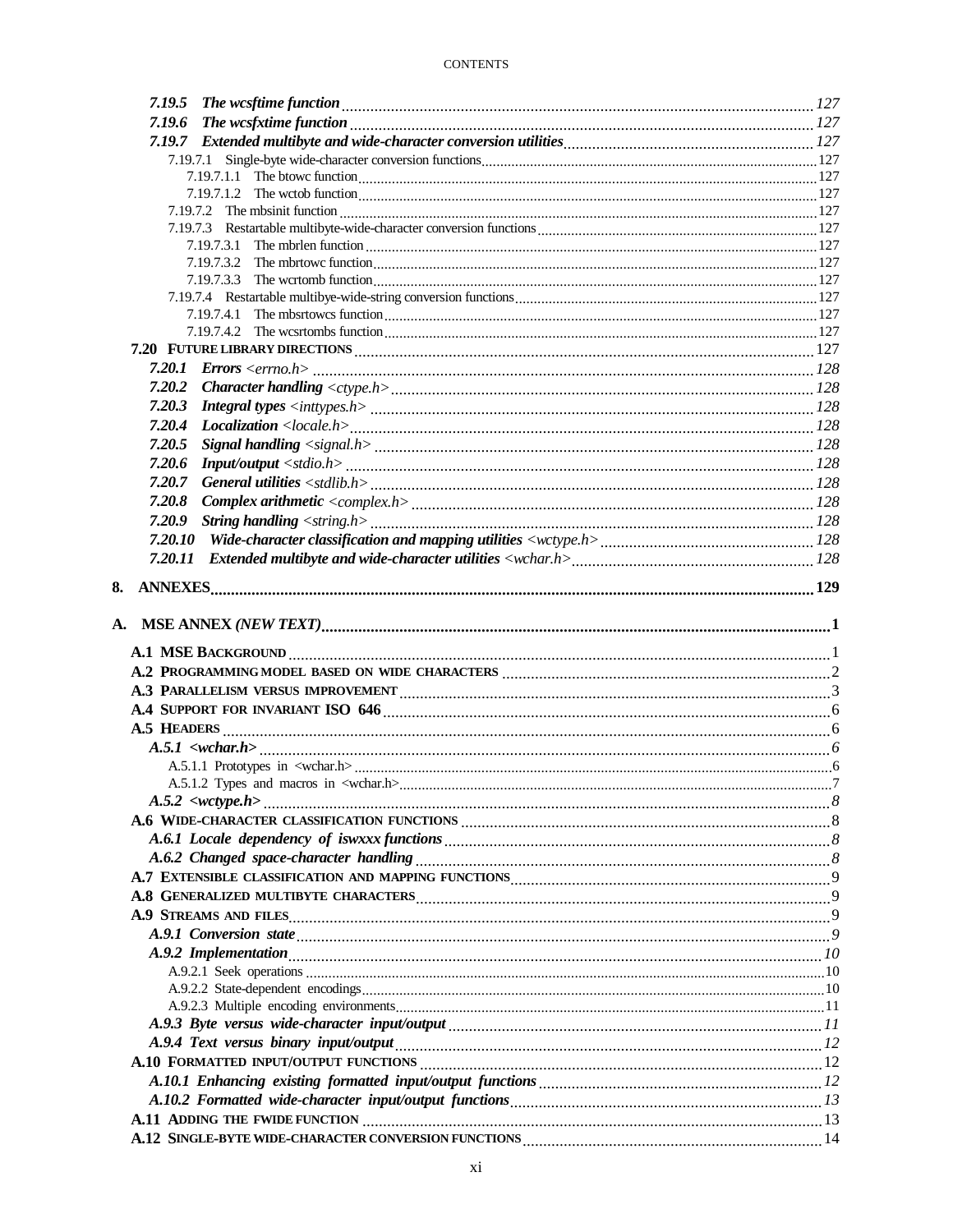| A.13 EXTENDED CONVERSION UTILITIES CONVERSION CONTRACT AND ACCORDING TO A LATER SERVICE AND THE SERVICE OF A LA |  |
|-----------------------------------------------------------------------------------------------------------------|--|
| A.13.1 Conversion state <i>material contract to the contract of the contract of the contract of</i> $15$        |  |
|                                                                                                                 |  |
|                                                                                                                 |  |
|                                                                                                                 |  |
|                                                                                                                 |  |
|                                                                                                                 |  |
|                                                                                                                 |  |
|                                                                                                                 |  |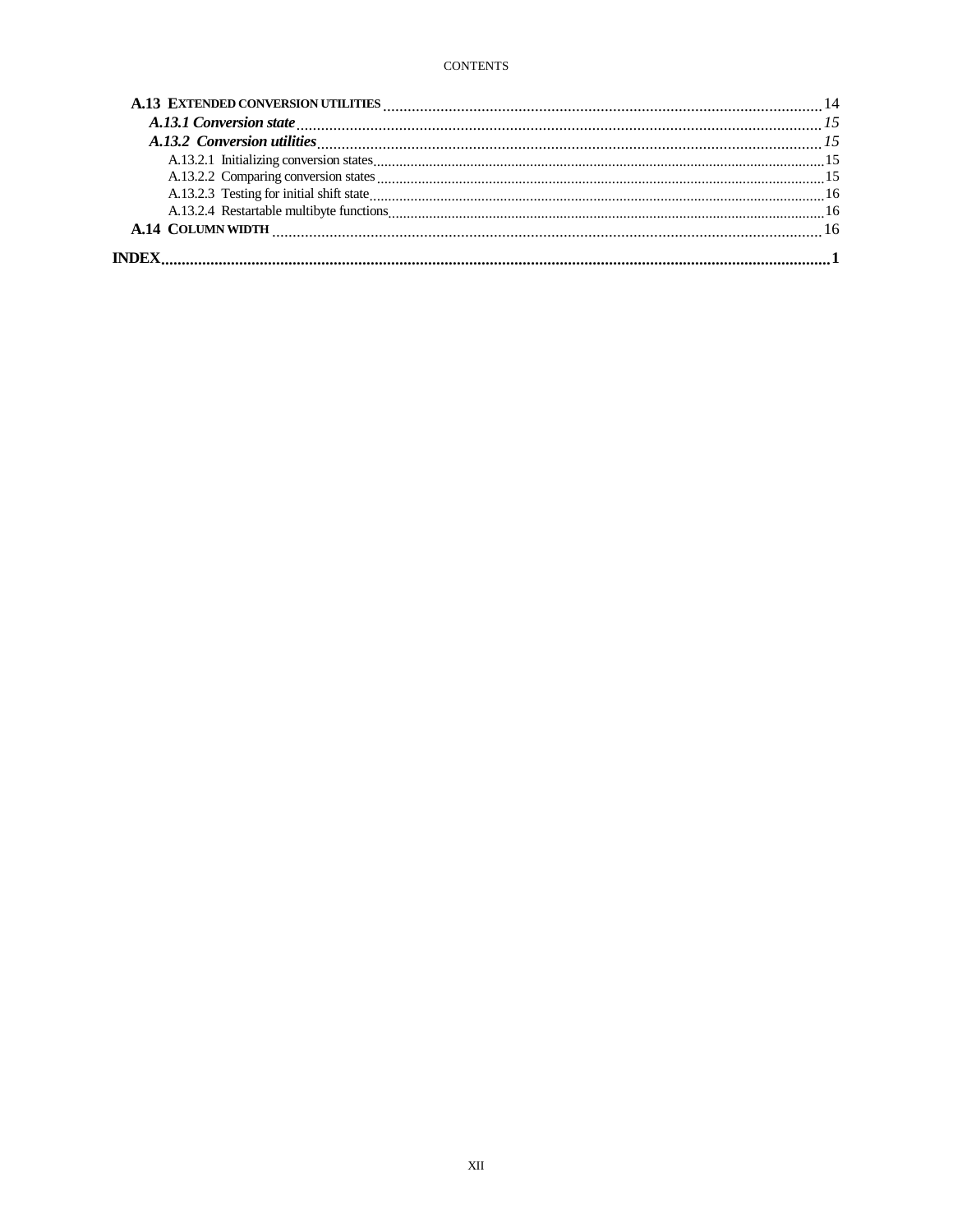# **1. SCOPE**

This Rationale summarizes the deliberations of X3J11, the Technical Committee charged by ANSI 5 with devising a standard for the C programming language. It has been published along with the draft Standard to assist the process of formal public review.

The X3J11 Committee represents a cross-section of the C community: it consists of about fifty active members representing hardware manufacturers, vendors of compilers and other software development 10 tools, software designers, consultants, academics, authors, applications programmers, and others. In the course of its deliberations, it has reviewed related American and international standards both published and in progress. It has attempted to be responsive to the concerns of the broader community: as of September 1988, it had received and reviewed almost 200 letters, including dozens of formal comments from the first public review, suggesting modifications and additions to the various 15 preliminary drafts of the Standard.

Upon publication of the Standard, the primary role of the Committee will be to offer interpretations of the Standard. It will consider and respond to all correspondence received.

- 20 The Committee's overall goal was to develop a clear, consistent, and unambiguous Standard for the C programming language which codifies the common, existing definition of C and which promotes the portability of user programs across C language environments.
- The X3J11 charter clearly mandates the Committee to *codify common existing practice*. The 25 Committee has held fast to precedent wherever this was clear and unambiguous. The vast majority of the language defined by the Standard is precisely the same as is defined in Appendix A of *The C Programming Language* by Brian Kernighan and Dennis Ritchie, and as is implemented in almost all C translators. (This document is hereinafter referred to as K&R.)
- 30 K&R is not the only source of "existing practice." Much work has been done over the years to improve the C language by addressing its weaknesses. The Committee has formalized enhancements of proven value which have become part of the various dialects of C.
- Existing practice, however, has not always been consistent. Various dialects of C have approached 35 problems in different and sometimes diametrically opposed ways. This divergence has happened for several reasons. First, K&R, which has served as the language specification for almost all C translators, is imprecise in some areas (thereby allowing divergent interpretations), and it does not address some issues (such as a complete specification of a library) important for code portability. Second, as the language has matured over the years, various extensions have been added in different
- 40 dialects to address limitations and weaknesses of the language; these extensions have not been consistent across dialects.

One of the Committee's goals was to consider such areas of divergence and to establish a set of clear, unambiguous rules consistent with the rest of the language. This effort included the consideration of 45 extensions made in various C dialects, the specification of a complete set of required library functions, and the development of a complete, correct syntax for C.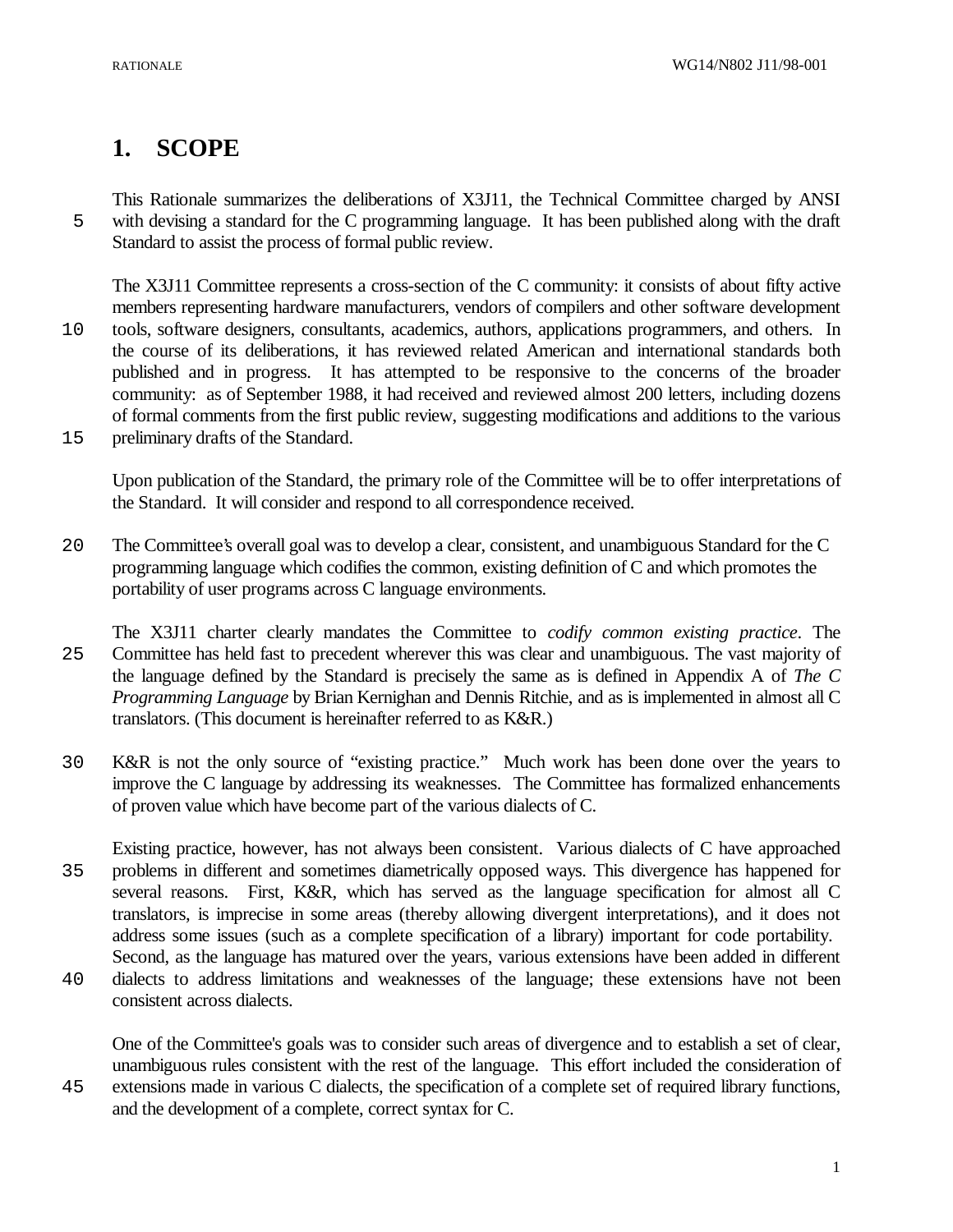The work of the Committee was in large part a balancing act. The Committee has tried to improve portability while retaining the definition of certain features of C as machine-dependent. It attempted to incorporate valuable new ideas without disrupting the basic structure and fabric of the language. It tried to develop a clear and consistent language without invalidating existing programs. All of the goals 5 were important and each decision was weighed in the light of sometimes contradictory requirements in

an attempt to reach a workable compromise.

In specifying a standard language, the Committee used several guiding principles, the most important of which are:

10

**Existing code is important, existing implementations are not.** A large body of C code exists of considerable commercial value. Every attempt has been made to ensure that the bulk of this code will be acceptable to any implementation conforming to the Standard. The Committee did not want to force most programmers to modify their C programs just to have them accepted by conforming 15 translator.

On the other hand, no one implementation was held up as the exemplar by which to define C it is assumed that all existing implementations must change somewhat to conform to the Standard.

20 **C code can be portable.** Although the C language was originally born with the UNIX operating system on the DEC PDP-11, it has since been implemented on a wide variety of computers and operating systems. It has also seen considerable use in cross-compilation of code for embedded systems to be executed in a free-standing environment. The Committee has attempted to specify the language and the library to be as widely implementable as possible, while recognizing that a system must meet 25 certain minimum criteria to be considered a viable host or target for the language.

**C code can be non-portable.** Although it strove to give programmers the opportunity to write truly portable programs, the Committee did not want to *force* programmers into writing portably, to preclude the use of C as a "high-level assembler'': the ability to write machine-specific code is one of 30 the strengths of C. It is this principle which largely motivates drawing the distinction between *strictly conforming program* and *conforming program* (§4).

**Avoid "quiet changes."** Any change to widespread practice altering the meaning of existing code causes problems. Changes that cause code to be so ill-formed as to require diagnostic messages are at 35 least easy to detect. As much as seemed possible consistent with its other goals, the Committee has avoided changes that quietly alter one valid program to another with different semantics, that cause a working program to work differently without notice. In important places where this principle is violated, the Rationale points out a QUIET CHANGE.

- 40 **A standard is a treaty between implementor and programmer.** Some numerical limits have been added to the Standard to give both implementors and programmers a better understanding of what must be provided by an implementation, of what can be expected and depended upon to exist. These limits are presented as *minimum maxima* (i.e., lower limits placed on the values of upper limits specified by an implementation) with the understanding that any implementor is at liberty to provide
- 45 higher limits than the Standard mandates. Any program that takes advantage of these more tolerant limits is not strictly conforming, however, since other implementations are at liberty to enforce the mandated limits.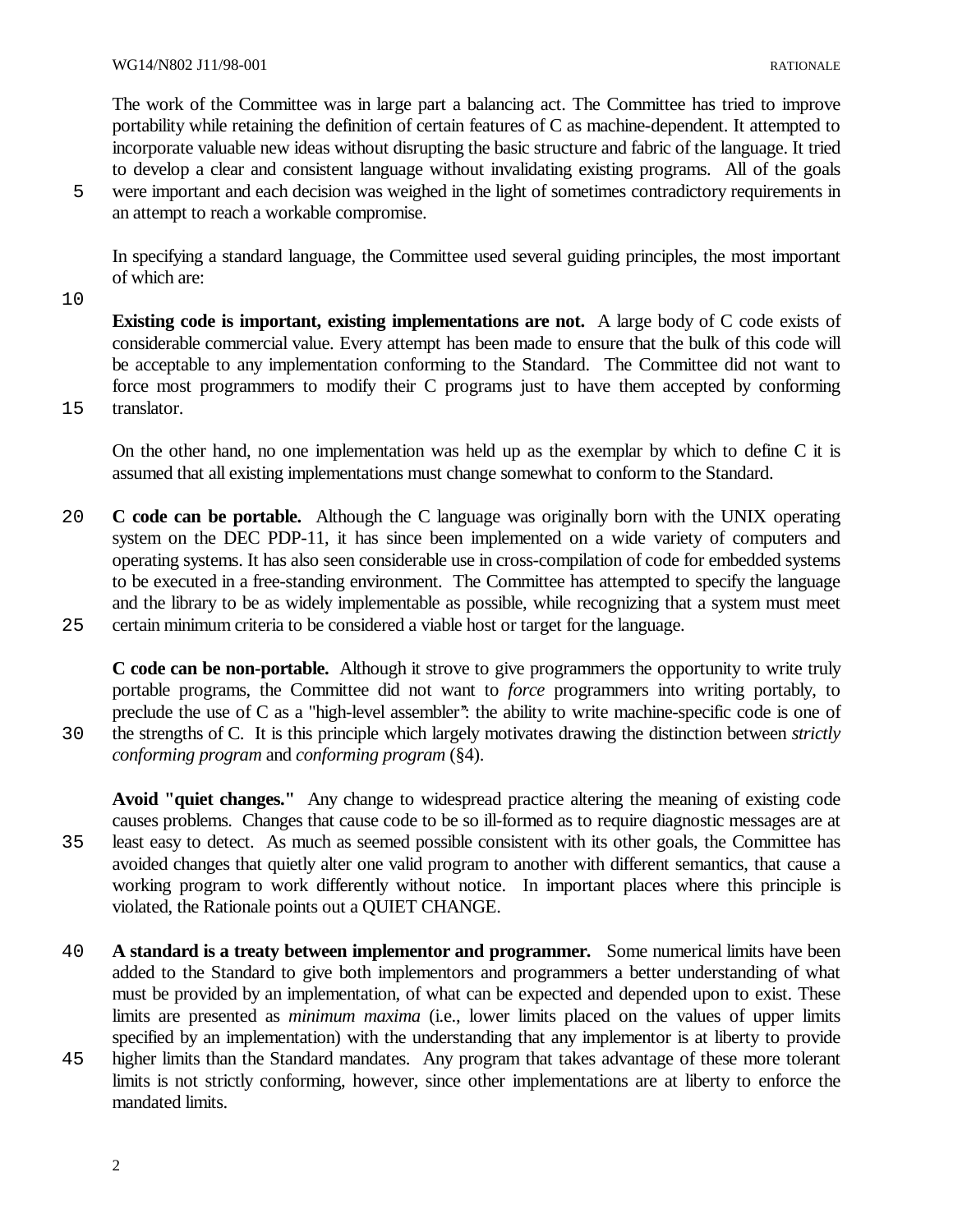**Keep the spirit of C.** The Committee kept as a major goal to preserve the traditional *spirit of* C. There are many facets of the spirit of C, but the essence is a community sentiment of the underlying principles upon which the C language is based. Some of the facets of the spirit of C can be summarized in phrases like

5

- *Trust the programmer.*
- *Don't prevent the programmer from doing what needs to be done.*
- *Keep the language small and simple.*
- *Provide only one way to do an operation.*
- 10 *Make it fast, even if it is not guaranteed to be portable.*

The last proverb needs a little explanation. The potential for efficient code generation is one of the most important strengths of C. To help ensure that no code explosion occurs for what appears to be a very simple operation, many operations are defined to be how the target machine's hardware does it rather 15 than by a general abstract rule. An example of this willingness to live with *what the machine does* can be seen in the rules that govern the widening of char objects for use in expressions: whether the values of char objects widen to signed or unsigned quantities typically depends on which byte operation is more efficient on the target machine.

- 20 One of the goals of the Committee was to avoid interfering with the ability of translators to generate compact, efficient code. In several cases the Committee has introduced features to improve the possible efficiency of the generated code; for instance, floating point operations may be performed in single-precision if both operands are float rather than double.
- 25 At the WG14 meeting in Tokyo, Japan, in July 1994, the original principles were re-endorsed and the following new ones were added:

**Support international programming.** During the initial standardization process, support for internationalization was something of an afterthought. Now that internationalization has proved to be 30 an important topic, it should have equal visibility with other topics. As a result, ala revision proposals submitted shall be reviewed with regard to their impact on internationalization as well as for other technical merit.

**Codify existing practice to address evident deficiencies.** Only those concepts that have some prior 35 art should be accepted. (Prior art may come from implementations of languages other than C.) Unless some proposed new feature addresses an evident deficiency that is actually felt by more than a few C programmers, *no new inventions should be entertained*.

**Minimize incompatibilities with C90 (ISO/IEC 9899:1990).** It should be possible for existing C 40 implementations to gradually migrate to future conformance, rather than requiring a replacement of the environment. It should also be possible for the vast majority of existing conforming C programs to run unchanged.

**Minimize incompatibilities with C++.** The committee recognizes the need for a clear and defensible 45 plan with regard to how it intends to address the compatibility issue with C++. The committee endorses the principle of maintaining the largest common subset clearly and from the outset. Such a principle should satisfy the requirement to maximize overlap of the languages while maintaining a distinction between them and allowing them to evolve separately.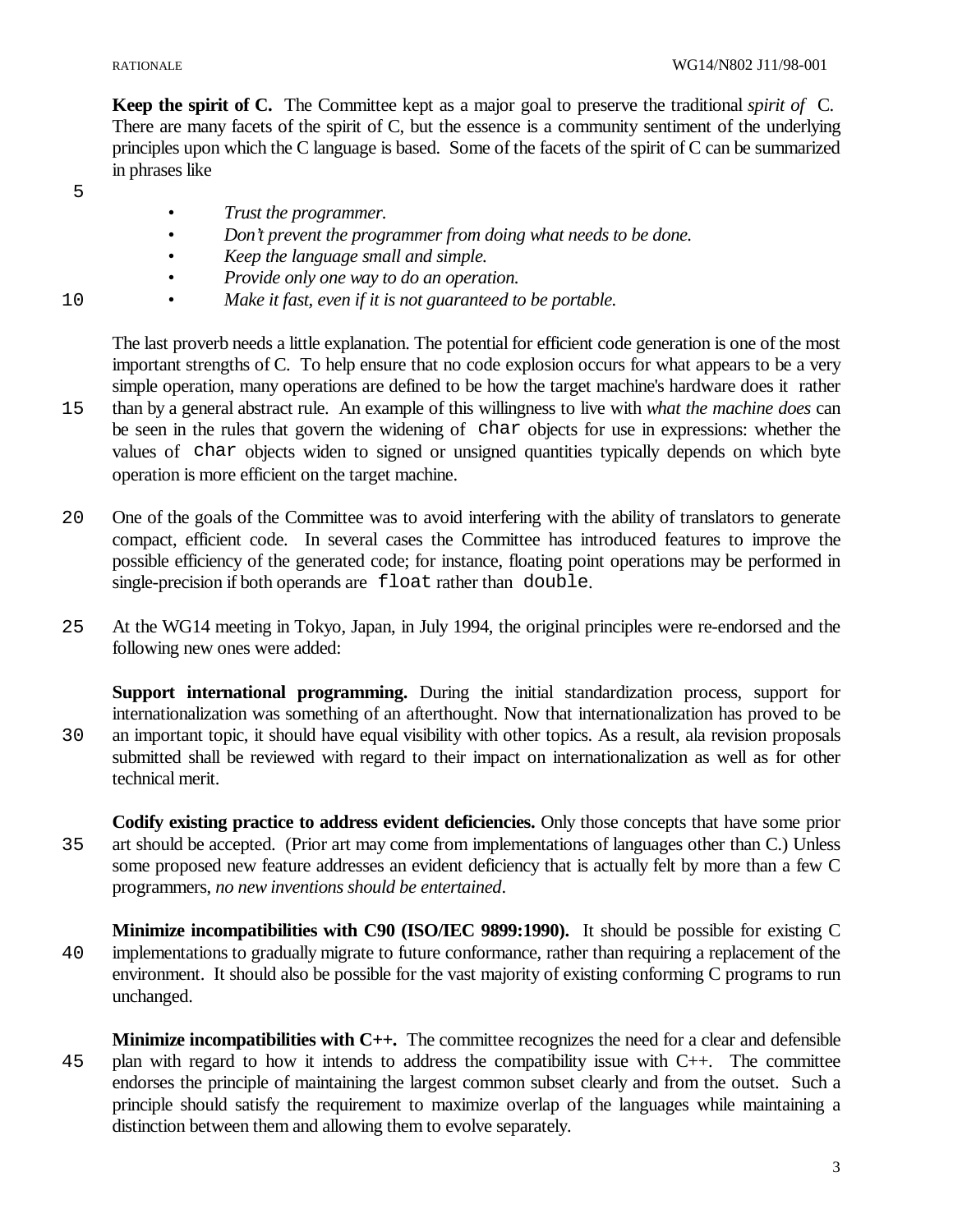Regarding our relationship with C++, the committee is content to let C++ be the **big** and ambitious language. While some features of  $C_{++}$  may well be embraced, it is not the committee's intention that  $C$ become C++.

### 5

**Maintain conceptual simplicity.** The committee prefers an economy of concepts that do the job. Members should identify the issues and prescribe the minimal amount of machinery that will solve them. The committee recognizes the importance of being able to describe and teach new concepts in a straightforward and concise manner.

### 10

During the revision process, it will be important to consider the following observations:

- Regarding the 11 principles, there is a tradeoff between them—none is absolute. However, the more the committee deviates from them, the more rationale needed to explain the deviation.
- 15
- There has been a very positive reception of the standard from both the user and vendor communities.
- The standard is not considered to be broken. Rather, the revision is needed to track emerging 20 and/or changing technologies and internationalization requirements.
	- Most users of C view it as a general-purpose high-level language. While **higher level** constructs can be added, they should be done so only if they don't contradict the basic principles.
- 25 There are a good number of useful suggestions to be found from the public comments and defect report processing.

Areas to which the committee shall look when revising the C Standard include:

- 30 Incorporate Amendment 1.
	- Incorporate all technical corrigenda and records of response.
	- Current defect reports.
	- Future directions in current standard.
	- Features currently labeled obsolescent.
- 40 Cross-language standards groups work.
	- Requirements resulting from JTC1/SC2 (character sets).
	- The evolution of  $C_{++}$ .

45

35

- The evolution of other languages particularly with regard to interlanguage communication issues.
- Other papers and proposals from member delegations, such as the numerical extensions Technical

4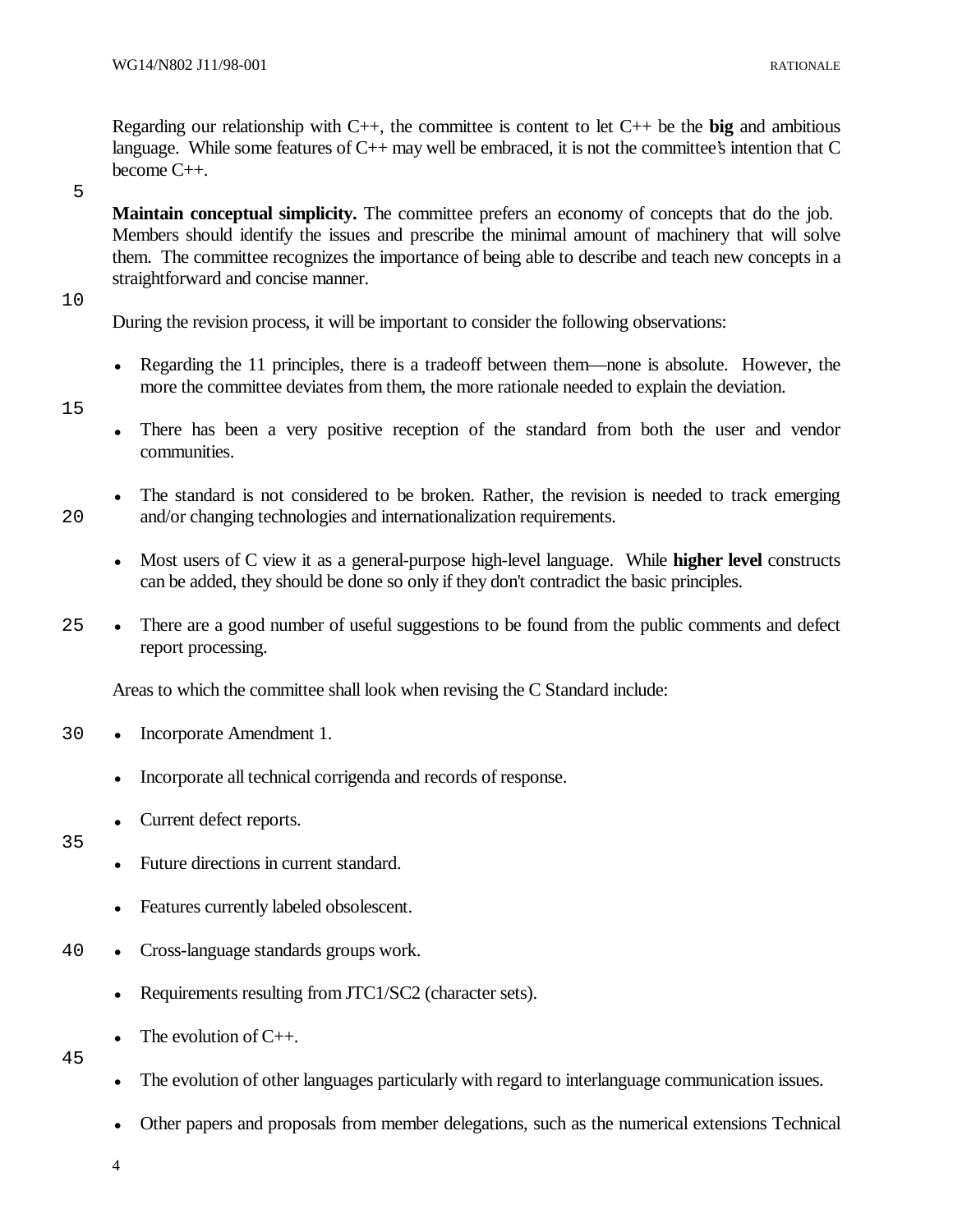Report being proposed by J11.

- Other comments from the public at large.
- 5 Other prior art.

Without a set of acceptance criteria, judging any technical proposal becomes a highly subjective, and definitely emotional, exercise. It also wastes a lot of time and energy. Therefore, submittors are encouraged tokeep all the guiding principles in mind when making submissions.

10

Guidelines for the submission of proposals will be provided. Each submission shall contain a cover page containing responses to a number of questions and further summary information enabling the essence of a submission to be distilled simply by reading that cover. The information requested will include such things as: title, author, author affiliation, date, document number, abstract, proposal 15 category (e.g., editorial, correction, new feature), prior art, and target audience. Proposals that are not directly linked must be submitted separately, each with their own document number and cover page.

Submissions **must** be sponsored in the same way as defect reports; that is, either by the convener of WG14, WG14 itself, or by a WG14 national member body. This provides a filtering process and allows 20 submissions to be rejected early in the process if they violate the revision principles. It also allows substantially incomplete or disjoint proposals to be returned for further refinement.

This Rationale focuses primarily on additions, clarifications, and changes made to the C language. It is *not* a rationale for the C language as a whole: the Committee was charged with codifying an existing 25 language, not designing a new one. No attempt is made in this Rationale to defend the pre-existing syntax of the language, such as the syntax of declarations or the binding of operators. The Standard is contrived as carefully as possible to permit a broad range of implementations, from direct interpreters to highly optimizing compilers with separate linkers, from ROM-based embedded microcomputers to multi-user multi-processing host systems. A certain amount of specialized terminology has therefore 30 been chosen to minimize the bias toward compiler implementations shown in the Base Documents.

This Rationale discusses some language or library features which were *not* adopted into the Standard. These are usually features which are popular in some C implementations, so that a user of those implementations might question why they do not appear in the Standard.

35

# **1.2 Organization of the document**

This Rationale is organized to parallel the Standard as closely as possible, to facilitate finding relevant discussions. Some subsections of the Rationale comprise just the subsection title from the Standard: 40 this indicates that the Committee thought no special comment was necessary. Where a given discussion touches on several areas, attempts have been made to include cross-references within the text. Such references, unless they specify the Standard or the Rationale, are deliberately ambiguous. The Appendices were added as a repository for related material not included in the Standard itself, or to bring together in a single place information about a topic which was scattered throughout the 45 Standard.

Just as the Standard proper excludes all examples, footnotes, references, and appendices, *this Rationale is not part of the Standard*. The C language is defined by the Standard alone. If any part of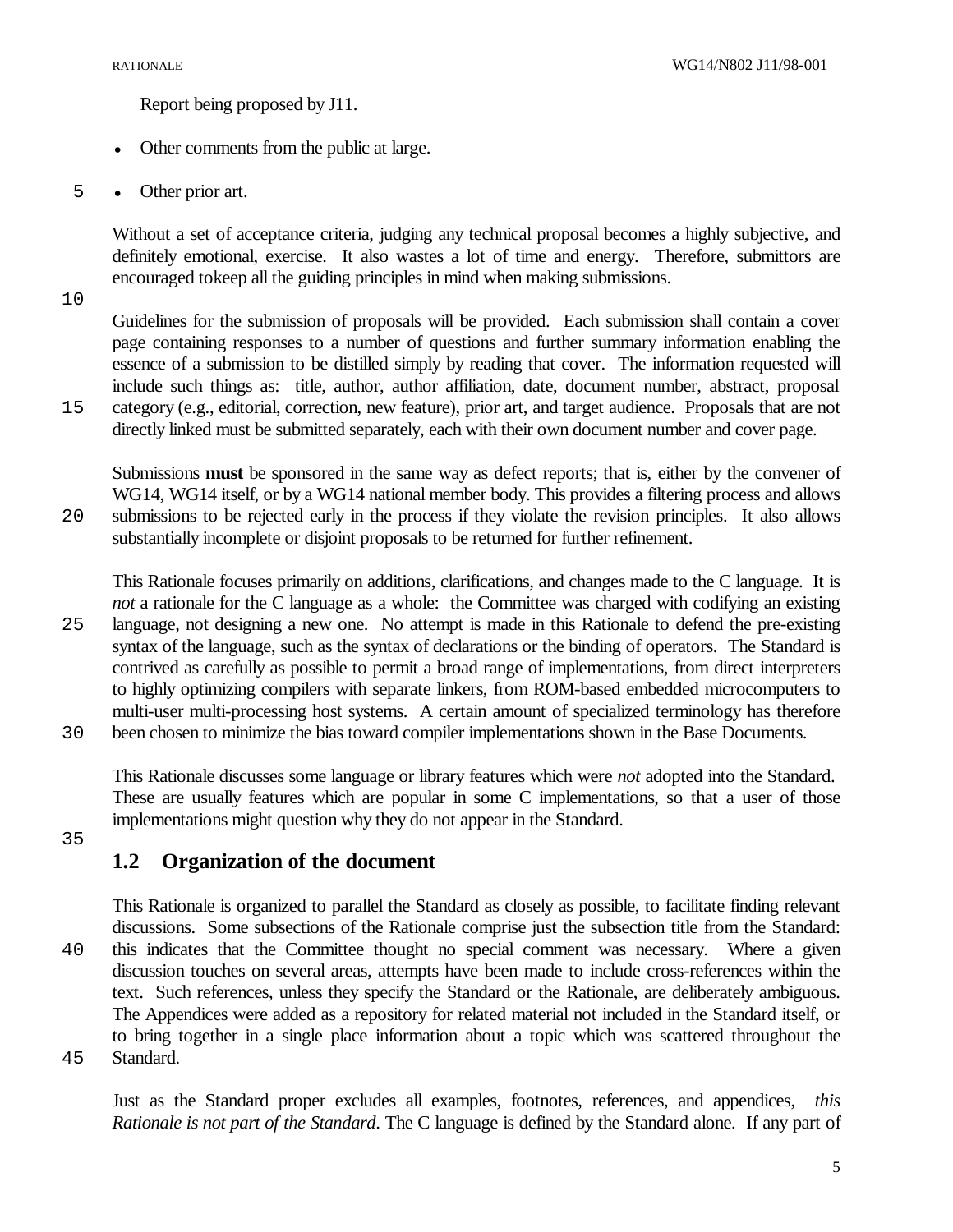this Rationale is not in accord with that definition, the Committee would very much like to be so informed.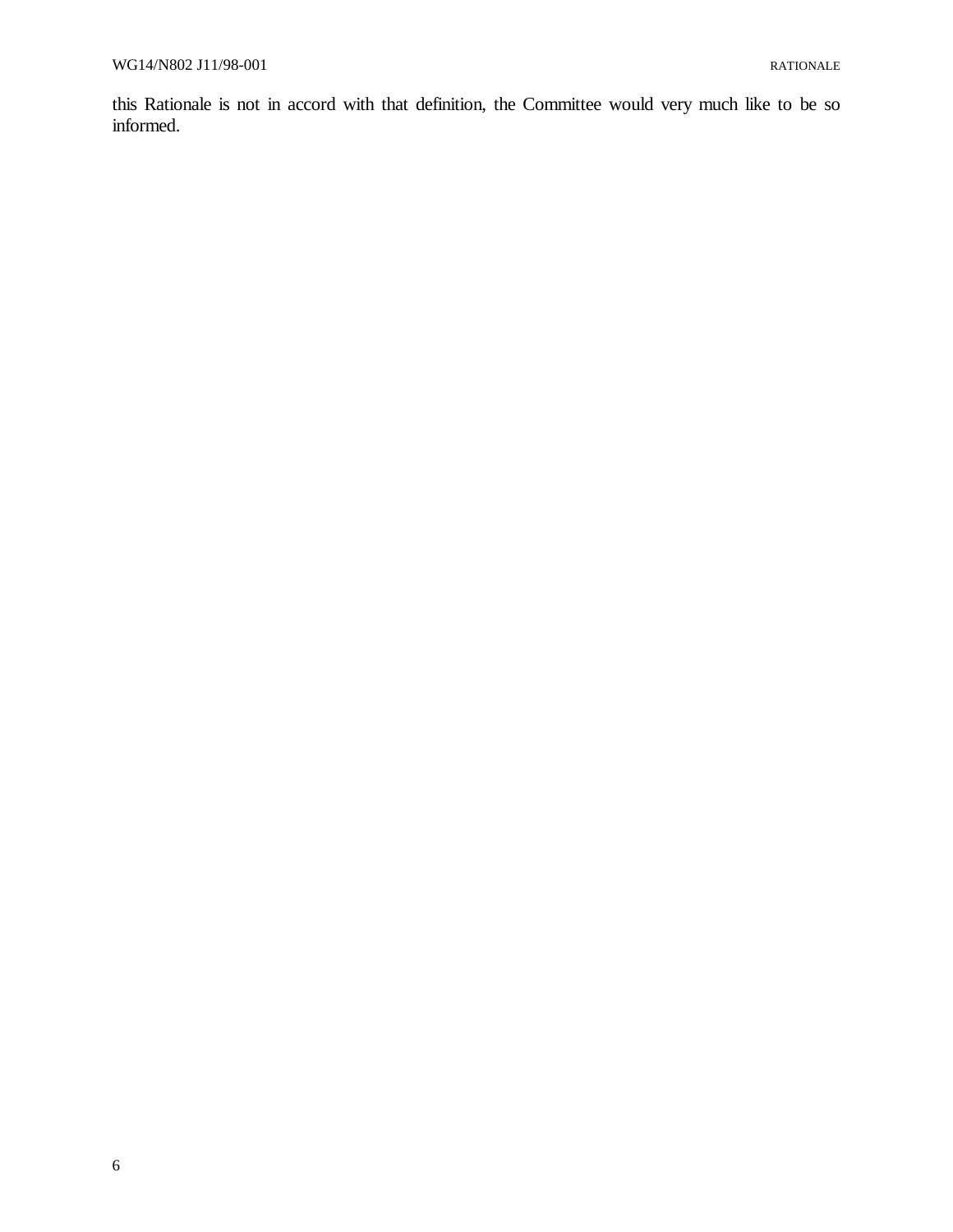# **2. NORMATIVE REFERENCES**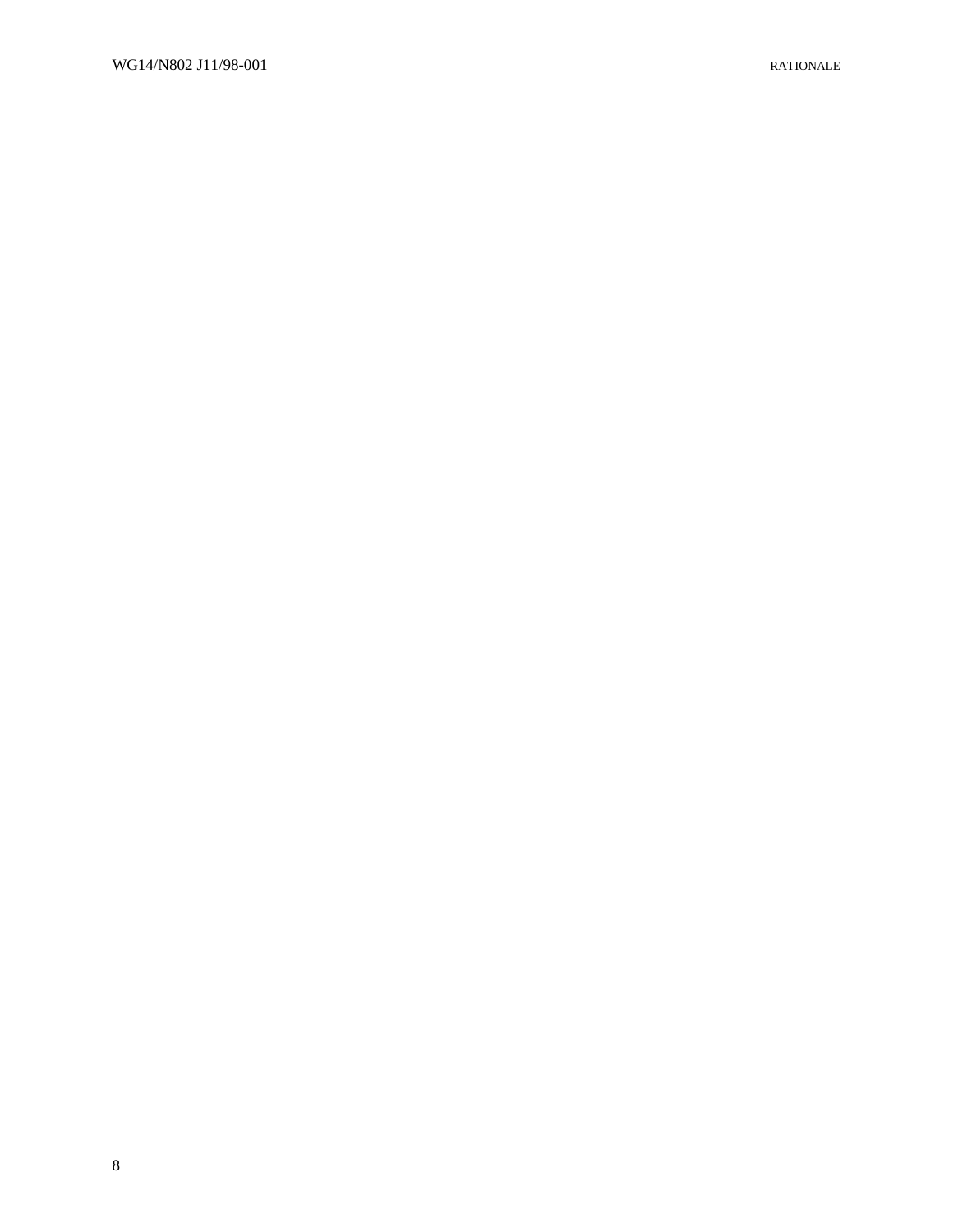# **3. DEFINITIONS and CONVENTIONS**

The definitions of *object*, *bit*, *byte*, and *alignment* reflect a strong consensus, reached after considerable 5 discussion, about the fundamental nature of the memory organization of a C environment:

- All objects in C must be representable as a contiguous sequence of bytes, each of which is at least 8 bits wide.
- 
- 10 A char (or signed char or unsigned char) occupies exactly one byte.

(Thus, for instance, on a machine with 36-bit *words*, a *byte* can be defined to consist of 9, 12, 18, or 36 bits, these numbers being all the exact divisors of 36 which are not less than 8.) These strictures codify the widespread presumption that any object can be treated as an array of characters, the size of 15 which is given by the sizeof operator with that object's type as its operand.

These definitions do not preclude "holes" in struct objects. Such holes are in fact often mandated by alignment and packing requirements. The holes simply do not participate in representing the (composite) value of an object.

20

The definition of *object* does not employ the notion of type. Thus an object has no type in and of itself. However, since an object may only be designated by an *lvalue* (see §6.2.2.1), the phrase "the type of an object'' is taken to mean, here and in the Standard, "the type of the lvalue designating this object,'' and "the value of an object'' means "the contents of the object interpreted as a value of the type of the 25 lvalue designating the object.''

The concept of *multi-byte character* has been added to C to support very large character sets. (See §5.2.1.2.)

- 30 The terms *unspecified behavior*, *undefined behavior*, and *implementation-defined behavior* are used to categorize the result of writing programs whose properties the Standard does not, or cannot, completely describe. The goal of adopting this categorization is to allow a certain variety among implementations which permits *quality of implementation* to be an active force in the marketplace as well as to allow certain popular extensions, without removing the cachet of *conformance to the*
- 35 *Standard*. Appendix K to the Standard catalogs those behaviors which fall into one of these three categories.

*Unspecified behavior* gives the implementor some latitude in translating programs. This latitude does not extend as far as failing to translate the program.

40

*Undefined behavior* gives the implementor license not to catch certain program errors that are difficult to diagnose. It also identifies areas of possible conforming language extension: the implementor may augment the language by providing a definition of the officially undefined behavior.

45 *Implementation-defined behavior* gives an implementor the freedom to choose the appropriate approach, but requires that this choice be explained to the user. Behaviors designated as implementation-defined are generally those in which a user could make meaningful coding decisions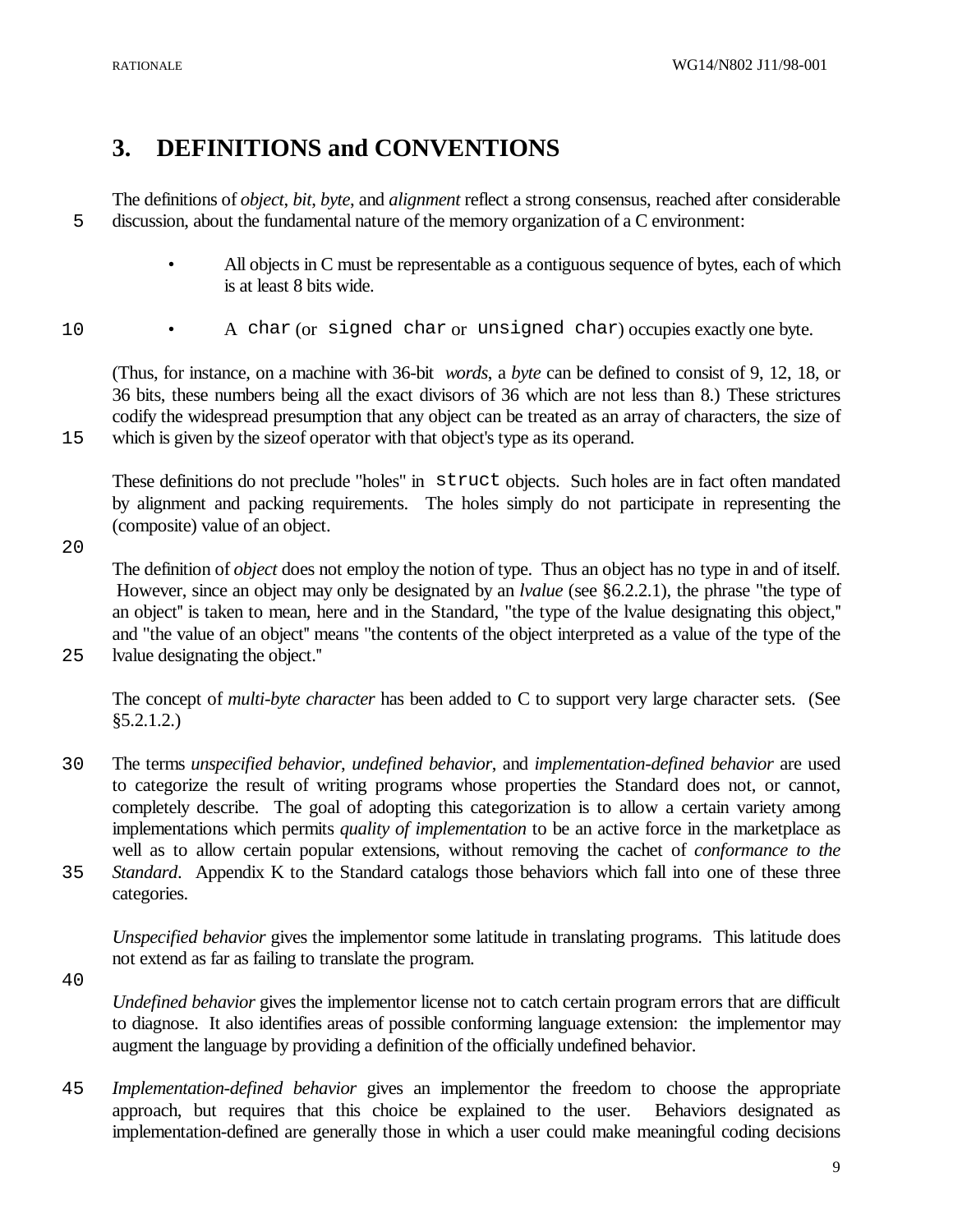based on the implementation definition. Implementors should bear in mind this criterion when deciding how extensive an implementation definition ought to be. As with unspecified behavior, simply failing to translate the source containing the implementation-defined behavior is not an adequate response.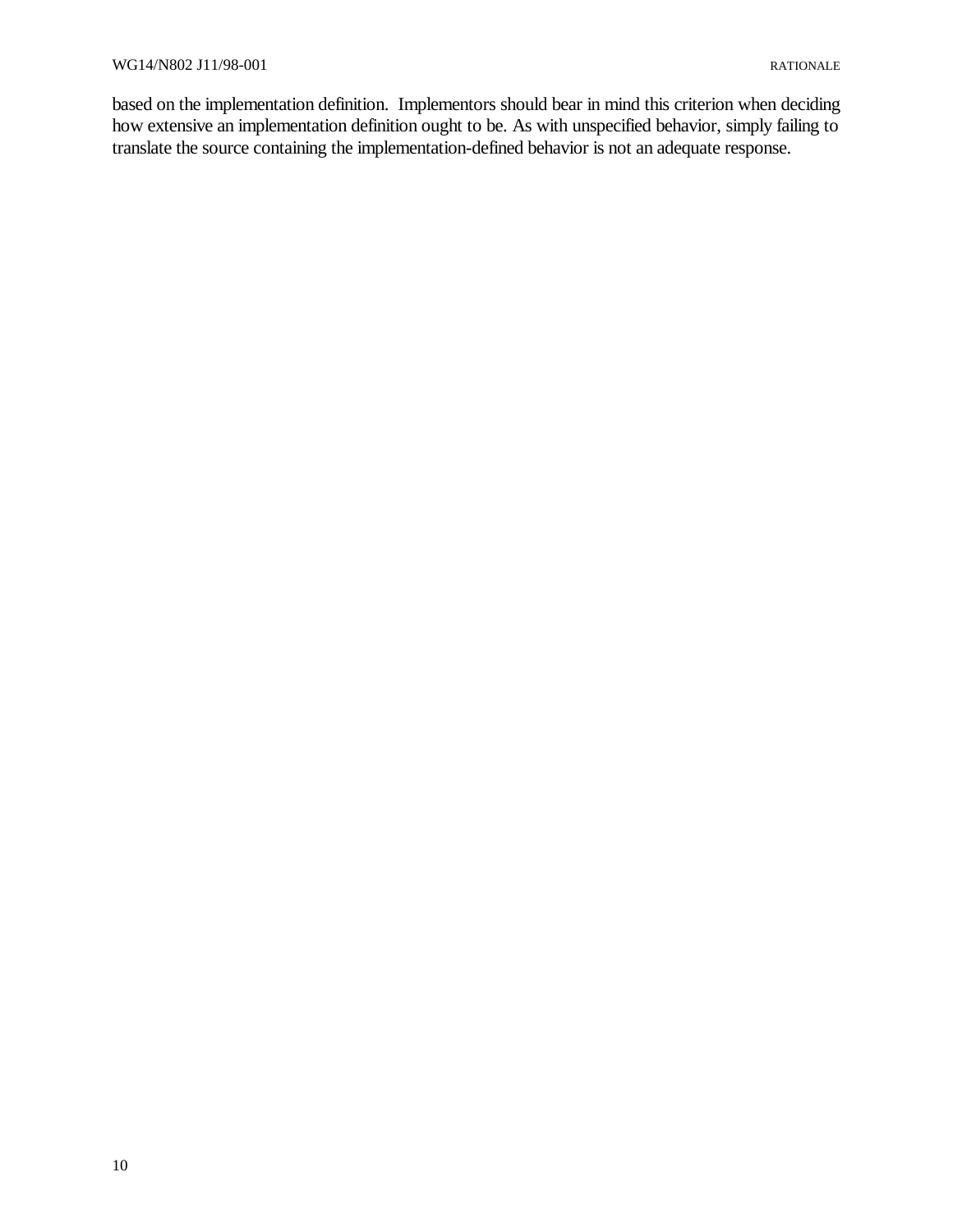# **4. COMPLIANCE**

The three-fold definition of compliance is used to broaden the population of conforming programs and 5 distinguish between conforming programs using a single implementation and portable conforming programs.

A *strictly conforming program* is another term for a maximally portable program. The goal is to give the programmer a *fighting chance* to make powerful C programs that are also highly portable, without 10 demeaning perfectly useful C programs that happen not to be portable. Thus the adverb *strictly*.

By defining conforming implementations in terms of the programs they accept, the Standard leaves open the door for a broad class of extensions as part of a conforming implementation. By defining both *conforming hosted* and *conforming freestanding* implementations, the Standard recognizes the

15 use of C to write such programs as operating systems and ROM-based applications, as well as more conventional hosted applications. Beyond this two-level scheme, no additional subsetting is defined for C, since the Committee felt strongly that too many levels dilutes the effectiveness of a standard.

*Conforming program* is thus the most tolerant of all categories, since only one conforming 20 implementation need accept a program to rule it conforming. The primary limitation on this license is §5.1.1.3.

Diverse sections of the Standard comprise the "treaty'' between programmers and implementors regarding various name spaces - if the programmer follows the rules of the Standard the 25 implementation will not impose any further restrictions or surprises:

- A strictly conforming program can use only a restricted subset of the identifiers that begin with underscore  $(\$7.1.3)$ . Identifiers and keywords are distinct  $(\$6.1.1)$ . Otherwise, programmers can use whatever internal names they wish; a conforming 30 implementation is guaranteed not to use conflicting names of the form reserved to the programmer. (Note, however, the class of identifiers which are identified in §7.20 as possible future library names.)
- The external functions defined in, or called within, a portable program can be named 35 whatever the programmer wishes, as long as these names are distinct from the external names defined by the Standard library (§7). External names in a maximally portable program must be distinct within the first 16 characters mapped into one case (§6.1.2).

• A maximally portable program cannot, of course, assume any language keywords other 40 than those defined in the Standard.

- Each function called within a maximally portable program must either be defined within some source file of the program or else be a function in the Standard library.
- 45 One proposal long entertained by the Committee was to mandate that each implementation have a translate-time switch for turning off extensions and making a pure Standard-conforming implementation. It was pointed out, however, that virtually every translate-time switch setting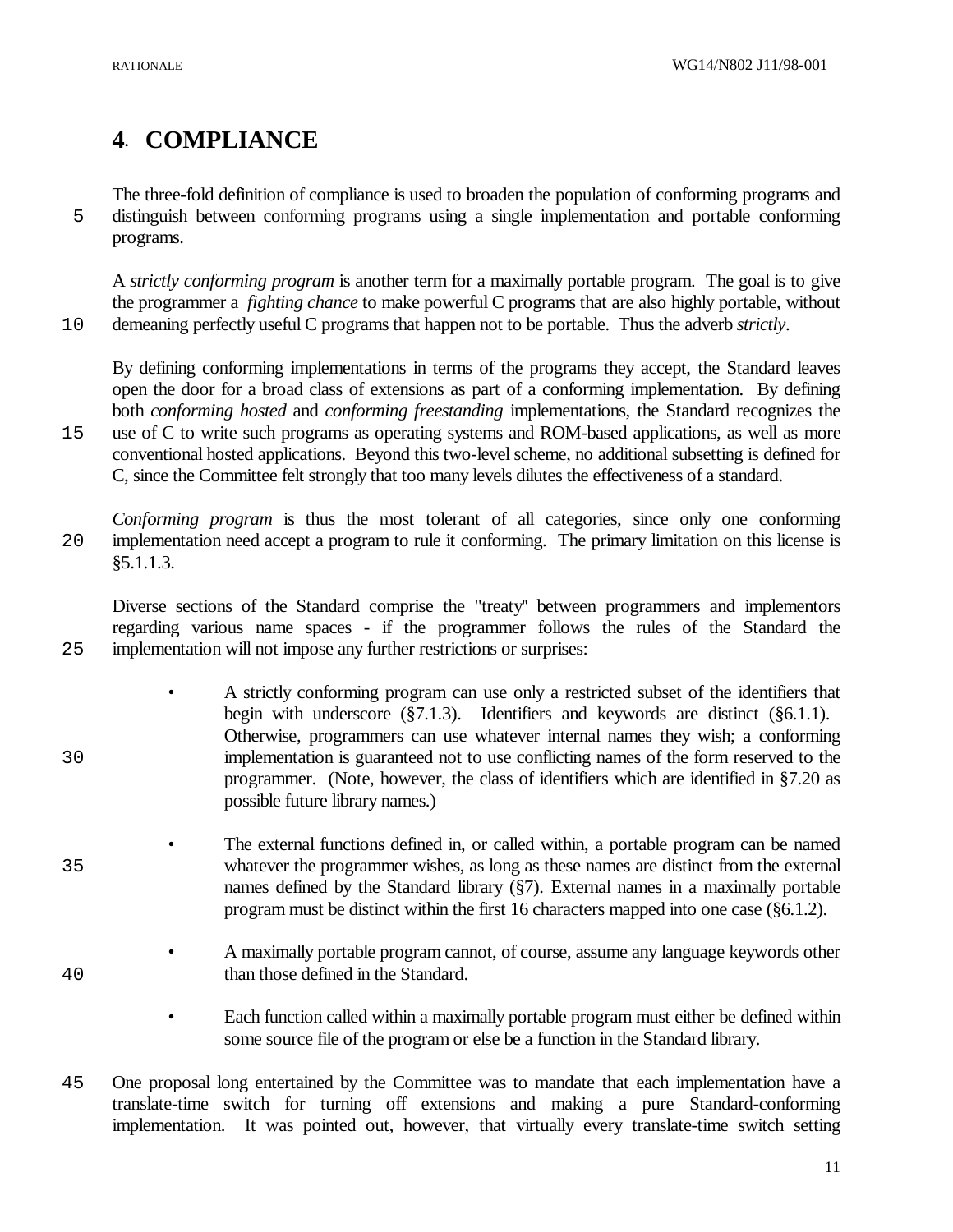effectively creates a different "implementation,'' however close may be the effect of translating with two different switch settings. Whether an implementor chooses to offer a family of conforming implementations, or to offer an assortment of non-conforming implementations along with one that conforms, was not the business of the Committee to mandate. The Standard therefore confines itself to

5 describing conformance, and merely suggests areas where extensions will not compromise conformance.

Other proposals rejected more quickly were to provide a validation suite, and to provide the source code for an acceptable library. Both were recognized to be major undertakings, and both were seen to 10 compromise the integrity of the Standard by giving concrete examples that might bear more weight than the Standard itself. The potential legal implications were also a concern.

Standardization of such tools as program consistency checkers and symbolic debuggers lies outside the mandate of the Committee. However, the Committee has taken pains to allow such programs to work 15 with conforming programs and implementations.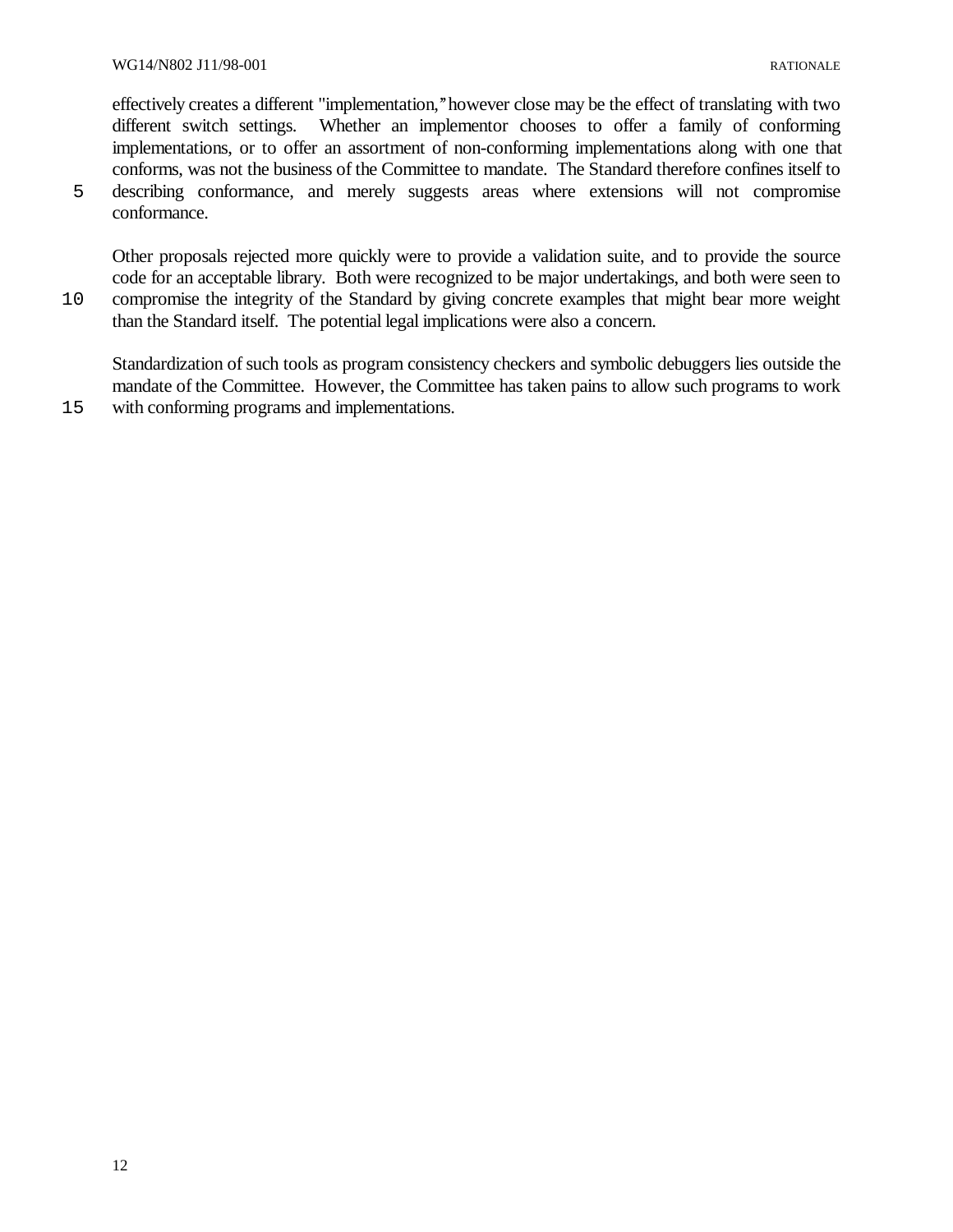# **5. ENVIRONMENT**

- Because C has seen widespread use as a cross-compiled cross-compilation language, a clear distinction 5 must be made between translation and execution environments. The preprocessor, for instance, is permitted to evaluate the expression in a #if statement using the long integer arithmetic native to the translation environment: these integers must comprise at least 32 bits, but need not match the number of bits in the execution environment. Other translate-time arithmetic, however, such as type casting and floating arithmetic, must more closely model the execution environment regardless of translation
- 10 environment.

# **5.1 Conceptual models**

The *as if* principle is invoked repeatedly in this Rationale. The Committee has found that describing 15 various aspects of the C language, library, and environment in terms of concrete models best serves discussion and presentation. Every attempt has been made to craft the models so that implementors are constrained only insofar as they must bring about the same result, *as if* they had implemented the presentation model; often enough the clearest model would make for the worst implementation.

## 20 **5.1.1 Translation environment Test**

## 5.1.1.1 Program structure

- The terms *source file*, *external linkage*, *linked*, *libraries*, and *executable program* all imply a 25 conventional compiler-linker combination. All of these concepts have shaped the semantics of C, however, and are inescapable even in an interpreted environment. Thus, while implementations are not required to support separate compilation and linking with libraries, in some ways they must behave *as if* they do.
- 30 5.1.1.2 Translation phases

Perhaps the greatest undesirable diversity among existing C implementations can be found in preprocessing. Admittedly a distinct and primitive language superimposed upon C, the preprocessing commands accreted over time, with little central direction, and with even less precision in their 35 documentation. This evolution has resulted in a variety of local features, each with its ardent adherents: the Base Document offers little clear basis for choosing one over the other.

The consensus of the Committee is that preprocessing should be simple and *overt*, that it should sacrifice power for clarity. For instance, the macro invocation  $f(a, b)$  should assuredly have two

- 40 actual arguments, even if b expands to  $\circ$ , d; and the formal definition of  $\circ$  must call for exactly two arguments. Above all, the preprocessing sub-language should be specified precisely enough to minimize or eliminate dialect formation. To clarify the nature of preprocessing, the translation from source text to tokens is spelled out as a number of separate phases. The separate phases need not actually be present in the translator, but the net effect must be *as if* they were. The phases need not be
- 45 performed in a separate preprocessor, although the definition certainly permits this common practice. Since the preprocessor need not know anything about the specific properties of the target, a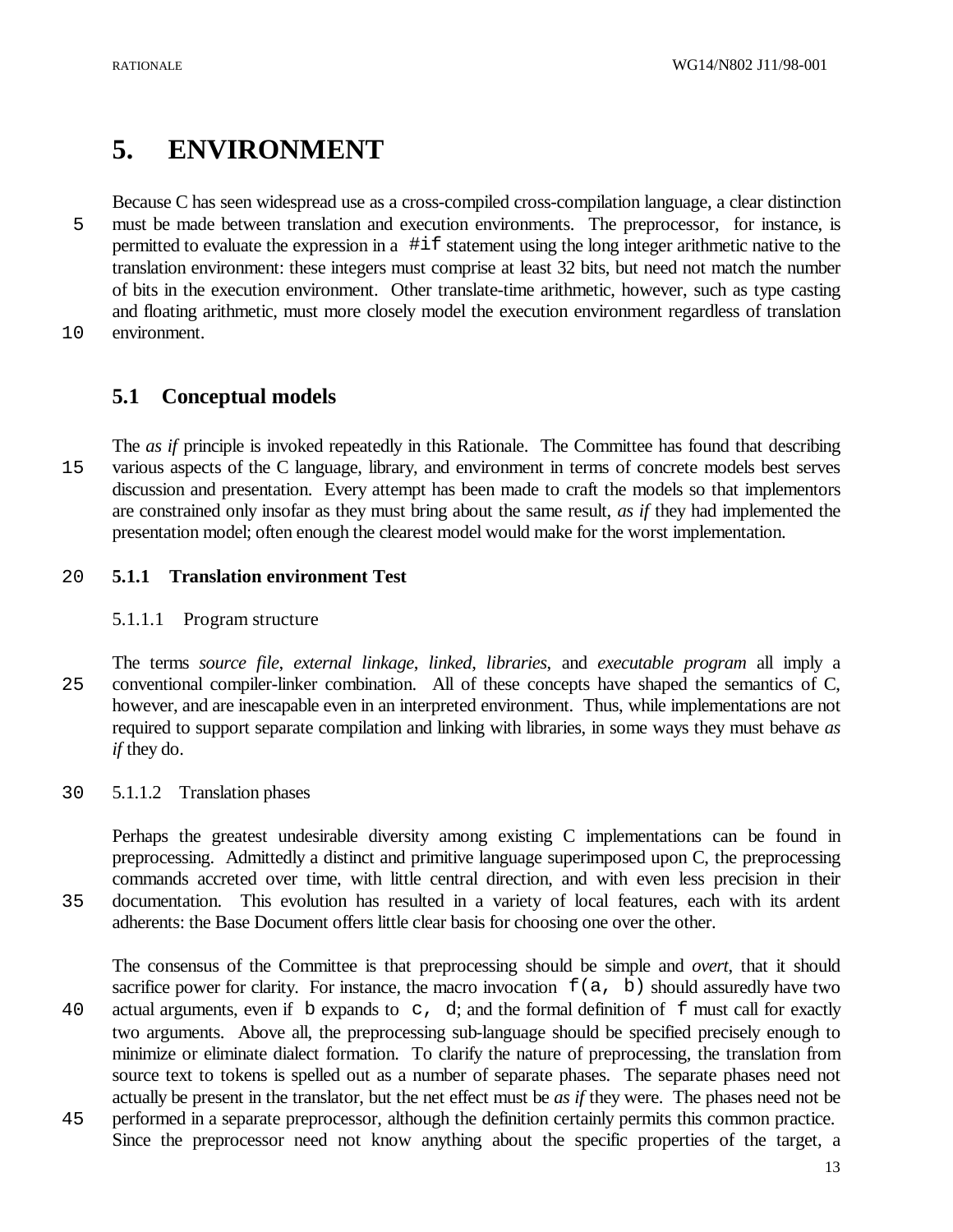machine-independent implementation is permissible.

The Committee deemed that it was outside the scope of its mandate to require the output of the preprocessing phases be available as a separate translator output file.

5

The *phases of translation* are spelled out to resolve the numerous questions raised about the precedence of different parses. Can a #define begin a comment? (No.) Is backslash/new-line permitted within a trigraph? (No.) Must a comment be contained within one #include file? (Yes.) And so on. The Rationale section on preprocessing (§6.8) discusses the reasons for many of the 10 articular decisions which shaped the specification of the phases of translation.

A backslash immediately before a new-line has long been used to continue string literals, as well as preprocessing command lines. In the interest of easing machine generation of C, and of transporting code to machines with restrictive physical line lengths, the Committee generalized this mechanism to 15 permit *any* token to be continued by interposing a backslash/ new-line sequence.

In translation phase 4, the syntactic category preprocessing-file applies to each included file separately from the file it is included into. Thus an included file cannot contain (for example) unbalanced #else or #elif directives.

20

5.1.1.3 Diagnostics

By mandating some form of diagnostic message for any program containing a syntax error or constraint violation, the Standard performs two important services. First, it gives teeth to the concept 25 of *erroneous program*, since a conforming implementation must distinguish such a program from a valid one. Second, it severely constrains the nature of extensions permissible to a conforming implementation.

The Standard says nothing about the nature of the diagnostic message, which could simply be 30 "syntax error'', with no hint of where the error occurs. (An implementation must, of course, describe what translator output constitutes a diagnostic message, so that the user can recognize it as such.) The Committee ultimately decided that any diagnostic activity beyond this level is an issue of *quality of implementation*, and that market forces would encourage more useful diagnostics. Nevertheless, the Committee felt that at least some significant class of errors must be diagnosed, and

35 the class specified should be recognizable by all translators.

The Standard does not forbid extensions, but such extensions must not invalidate strictly conforming programs. The translator must diagnose the use of such extensions, or allow them to be disabled as discussed in (Rationale) §4. Otherwise, extensions to a conforming C implementation lie in such realms

40 as defining semantics for syntax to which no semantics is ascribed by the Standard, or giving meaning to *undefined behavior*.

## **5.1.2 Execution environments**

- 45 The definition of *program startup* in the Standard is designed to permit initialization of static storage by executable code, as well as by data translated into the program image.
	- 5.1.2.1 Freestanding environment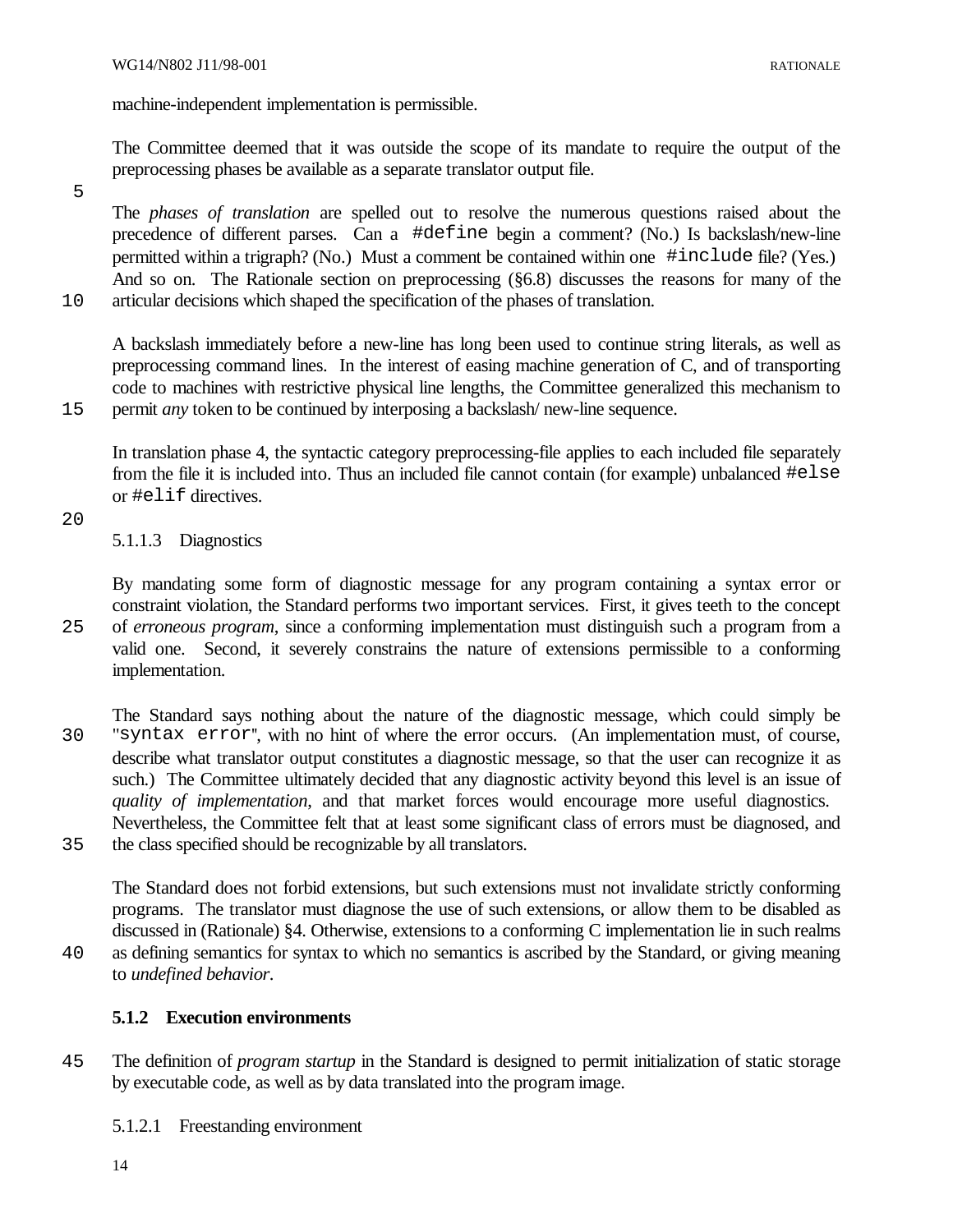As little as possible is said about freestanding environments, since little is served by constraining them.

- 5.1.2.2 Hosted environment
- 5

The properties required of a hosted environment are spelled out in a fair amount of detail in order to give programmers a reasonable chance of writing programs which are portable among such environments.

10 The behavior of the arguments to main, and of the interaction of exit, main and atexit (see §7.14.4.2) has been codified to curb some unwanted variety in the representation of argv strings, and in the meaning of values returned by main.

The specification of argc and argv as arguments to main recognizes extensive prior practice.

15 argv[argc] is required to be a null pointer to provide a redundant check for the end of the list, also on the basis of common practice.

main is the only function that may portably be declared either with zero or two arguments. (The number of arguments must ordinarily match exactly between invocation and definition.) This special 20 case simply recognizes the widespread practice of leaving off the arguments to main when the program does not access the program argument strings. While many implementations support more than two arguments to main, such practice is neither blessed nor forbidden by the Standard; a program that defines main with three arguments is not *strictly conforming*. (See Standard Annex  $K.5.1.$ 

25

Command line I/O redirection is not mandated by the Standard; this was deemed to be a feature of the underlying operating system rather than the C language.

## 5.1.2.3 Program execution

30

Because C expressions can contain side effects, issues of *sequencing* are important in expression evaluation. (See §6.3.) Most operators impose no sequencing requirements, but a few operators impose *sequence points* upon their evaluation: comma, logical-AND, logical-OR, and conditional. For example, in the expression  $(i = 1, al[i] = 0)$  the side effect (alteration to storage) specified by  $35 \text{ i } = 1 \text{ must be completed before the expression } a[i] = 0 \text{ is evaluated.}$ 

Other sequence points are imposed by statement execution and completion of evaluation of a *full expression*. (See §6.6). Thus in  $fn(+a)$ , the incrementation of a must be completed before fn is called. In  $i = 1$ ;  $a[i] = 0$ ; the side-effect of  $i = 1$  must be complete before  $a[i] = 0$ 

40 is evaluated.

The notion of *agreement* has to do with the relationship between the *abstract machine* defining the semantics and an actual implementation. An *agreement point* for some object or class of objects is a sequence point at which the value of the object(s) in the real implementation must agree with the value 45 prescribed by the abstract semantics.

For example, compilers that hold variables in registers can sometimes drastically reduce execution times. In a loop like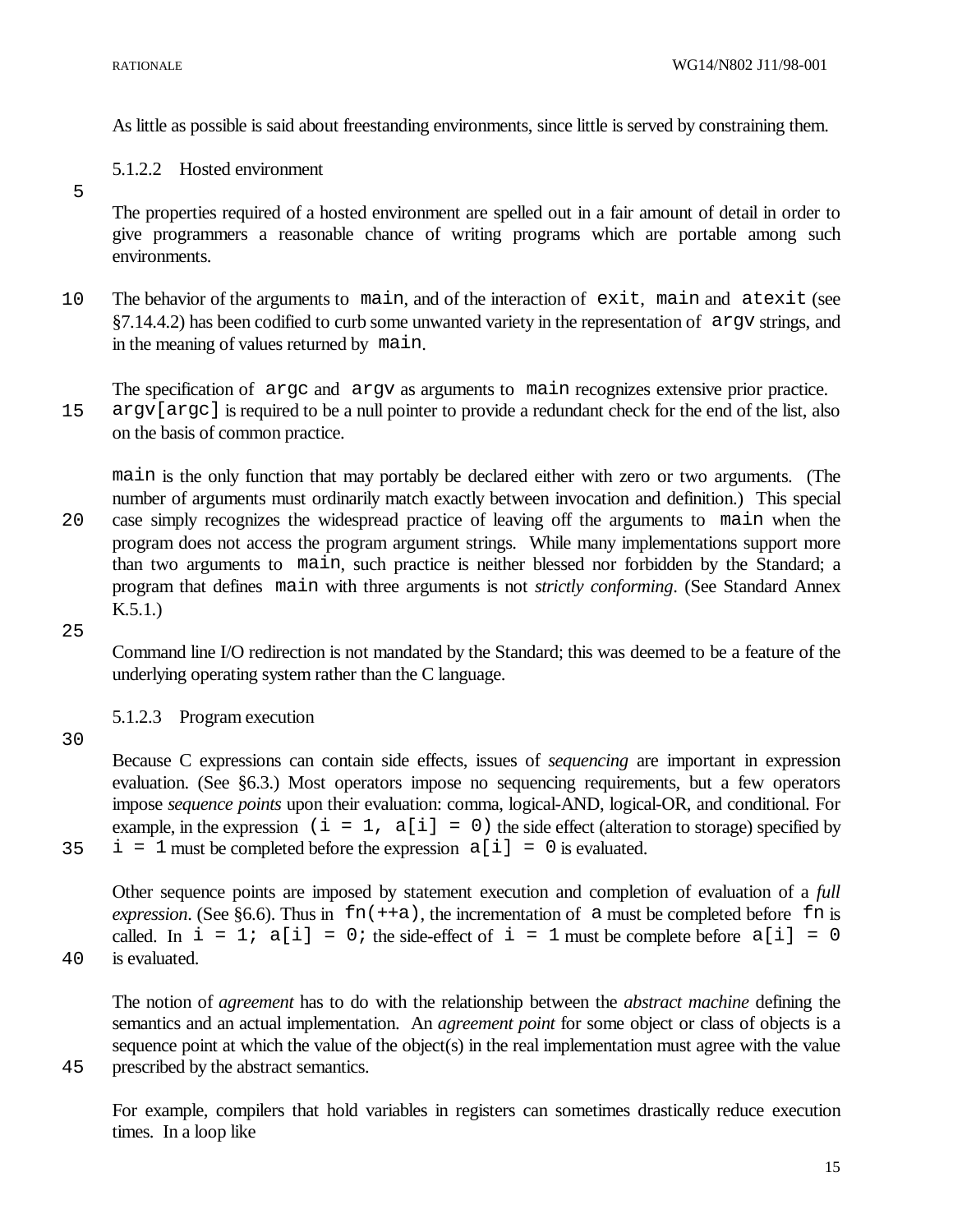```
sum = 0;for (i = 0; i < N; ++i)sum += a[i];
```
5

both sum and i might be profitably kept in registers during the execution of the loop. Thus, the actual memory objects designated by sum and i would not change state during the loop.

Such behavior is, of course, too loose for hardware-oriented applications such as device drivers and 10 memory-mapped I/O. The following loop looks almost identical to the previous example, but the specification of volatile ensures that each assignment to \*ttyport takes place in the same sequence, and with the same values, as the (hypothetical) abstract machine would have done.

```
 volatile short *ttyport;
15 /* ... */
           for (i = 0; i < N; ++i)*ttyport = a[i];
```
Another common optimization is to pre-compute common subexpressions. In this loop:

```
20
```

```
 volatile short *ttyport;
            short mask1, mask2;
           /* ... */
           for (i = 0; i < N; ++i)25 *ttyport = a[i] & mask1 & mask2;
```
evaluation of the subexpression mask1 & mask2 could be performed prior to the loop in the real implementation, assuming that neither mask1 nor mask2 appear as an operand of the address-of  $(\&)$  operator anywhere in the function. In the abstract machine, of course, this subexpression is 30 re-evaluated at each loop iteration, but the real implementation is not required to mimic this repetitiveness, because the variables mask1 and mask2 are not volatile and the same results are obtained either way.

The previous example shows that a subexpression can be pre-computed in the real implementation. A 35 question sometimes asked regarding optimization is, "Is the rearrangement still conforming if the pre-computed expression might raise a signal (such as division by zero)?'' Fortunately for optimizers, the answer is "Yes," because any evaluation that raises a computational signal has fallen into an *undefined behavior* (§6.3), for which any action is allowable.

- 40 Behavior is described in terms of an *abstract machine* to underscore, once again, that the Standard mandates results *as if* certain mechanisms are used, without requiring those actual mechanisms in the implementation. The Standard specifies agreement points at which the value of an object or class of objects in an implementation must agree with the value ascribed by the abstract semantics.
- 45 Appendix C to the Standard lists the sequence points specified in the body of the Standard.

The class of *interactive devices* is intended to include at least asynchronous terminals, or paired display screens and keyboards. An implementation may extend the definition to include other input and output devices, or even network inter-program connections, provided they obey the Standard's 50 characterization of interactivity.

16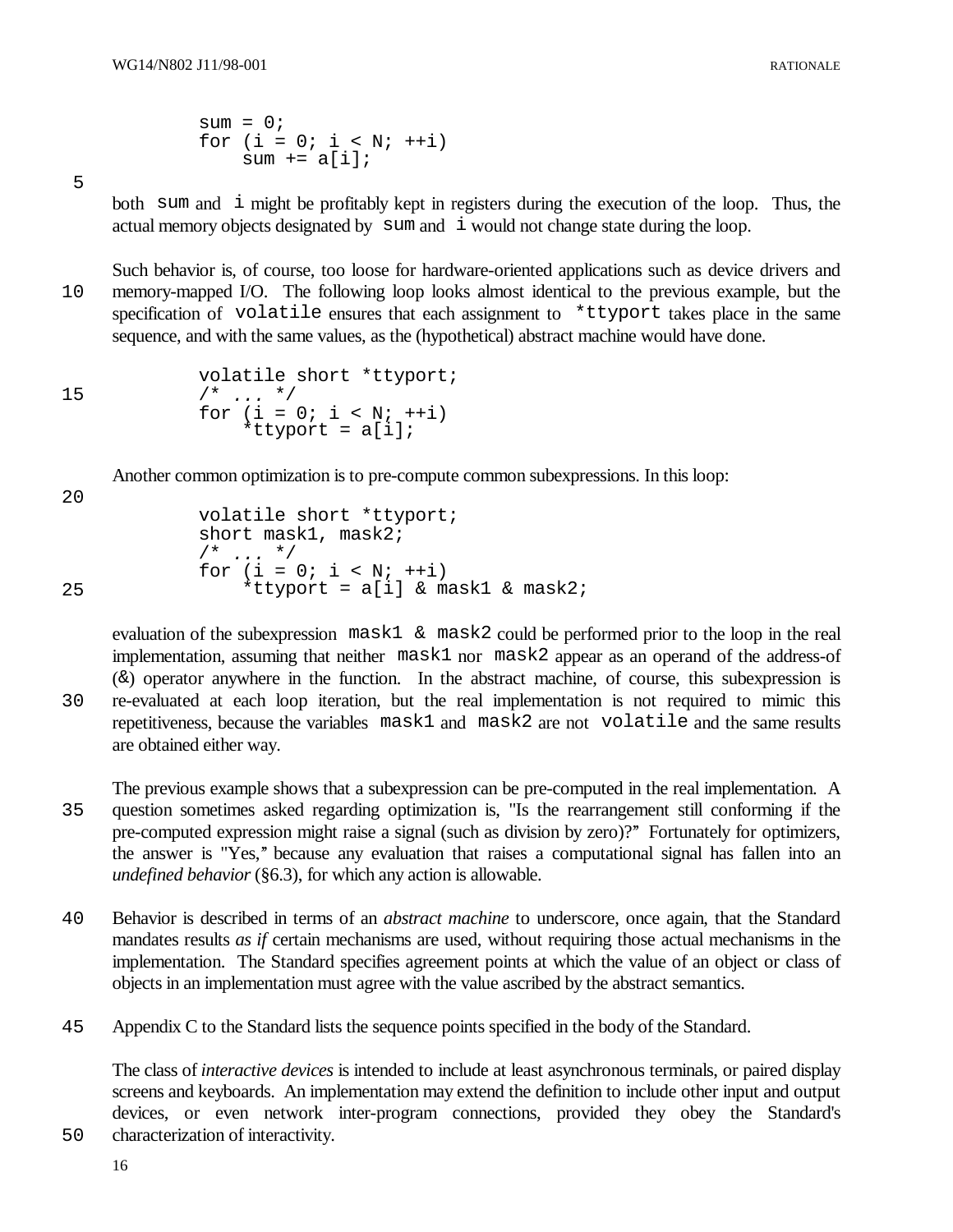# **5.2 Environmental considerations**

## **5.2.1 Character sets**

5

The Committee ultimately came to remarkable unanimity on the subject of character set requirements. There was strong sentiment that C should not be tied to ASCII, despite its heritage and despite the precedent of Ada being defined in terms of ASCII. Rather, an implementation is required to provide a unique character code for each of the printable graphics used by C, and for each of the control codes

10 representable by an escape sequence. (No particular graphic representation for any character is prescribed - thus the common Japanese practice of using the glyph  $\frac{1}{2}$  or the C character  $\frac{1}{2}$  is perfectly legitimate.) Translation and execution environments may have different character sets, but each must meet this requirement in its own way. The goal is to ensure that a conforming implementation can translate a C translator written in C.

### 15

For this reason, and economy of description, source code is described *as if* it undergoes the same translation as text that is input by the standard library I/O routines: each line is terminated by some new-line character, regardless of its external representation.

20 5.2.1.1 Trigraph sequences

*Trigraph sequences* have been introduced as alternate spellings of some characters to allow the implementation of C in character sets which do not provide a sufficient number of non-alphabetic graphics.

25

Implementations are required to support these alternate spellings, even if the character set in use is ASCII, in order to allow transportation of code from systems which must use the trigraphs.

- The Committee faced a serious problem in trying to define a character set for C. Not all of the 30 character sets in general use have the right number of characters, nor do they support the graphical symbols that C users expect to see. For instance, many character sets for languages other than English resemble ASCII except that codes used for graphic characters in ASCII are instead used for extra alphabetic characters or diacritical marks. C relies upon a richer set of graphic characters than most other programming languages, so the representation of programs in character sets other than ASCII is
- 35 a greater problem than for most other programming languages.

The International Standards Organization (ISO) uses three technical terms to describe character sets: *repertoire* , *collating sequence* , and *codeset*. The *repertoire* is the set of distinct printable characters. The term abstracts the notion of printable character from any particular representation; the glyphs R,

- 40 <sup>R</sup> , *R* , **R** , *R* , R , and R all represent the same element of the repertoire, upper-case-R, which is distinct from lower-case-r. Having decided on the repertoire to be used (C needs a repertoire of 96 characters), one can then pick a *collating sequence* which corresponds to the internal representation in a computer. The repertoire and collating sequence together form the *codeset*.
- 45 What is needed for C is to determine the necessary repertoire, ignore the collating sequence altogether (it is of no importance to the language), and then find ways of expressing the repertoire in a way that should give no problems with currently popular codesets.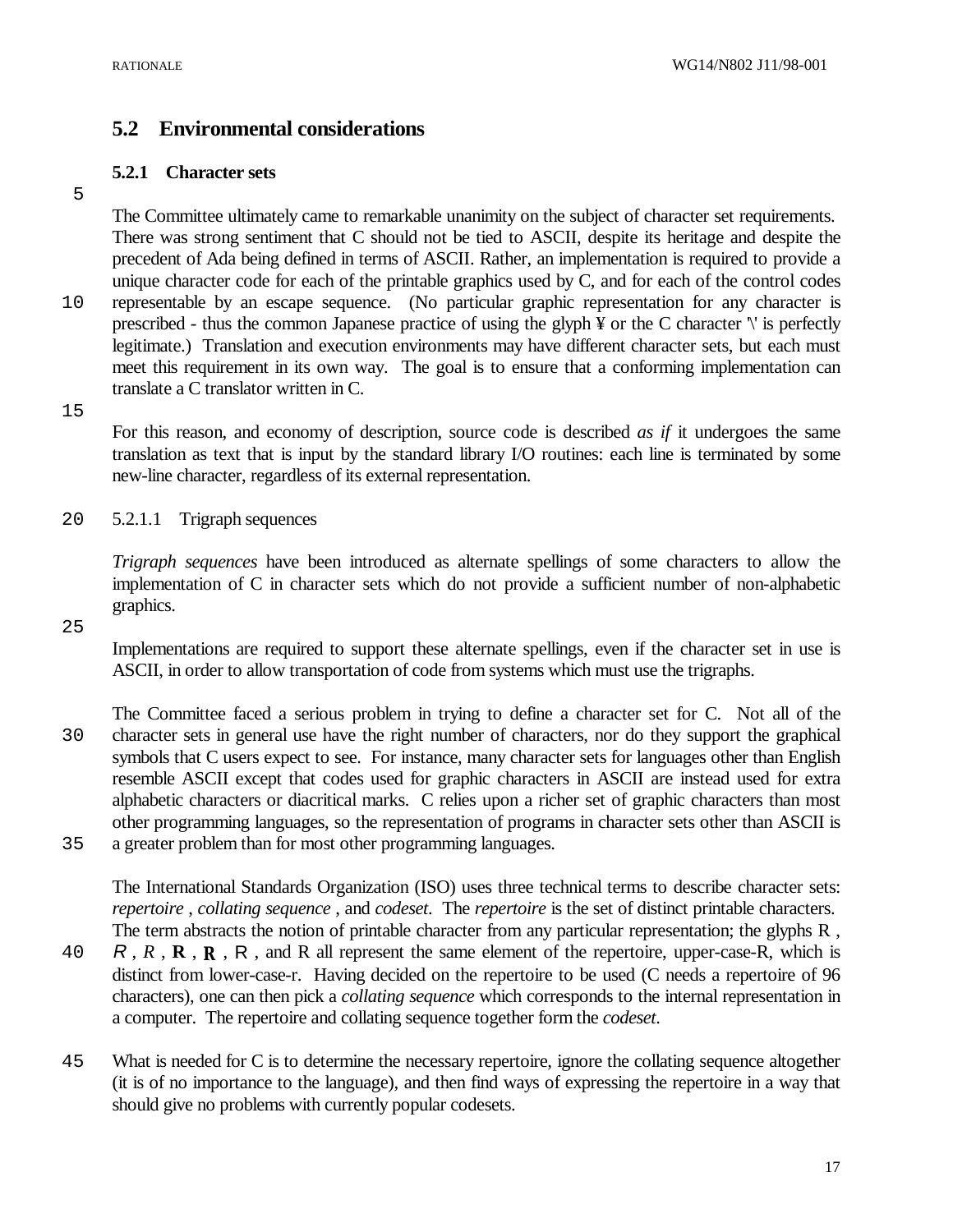C derived its repertoire from the ASCII codeset. Unfortunately the ASCII repertoire is not a subset of all other commonly used character sets, and widespread practice in Europe is not to implement all of ASCII either, but use some parts of its collating sequence for special national characters.

5 The solution is an internationally agreed-upon repertoire, in terms of which an international representation of C can be defined. The ISO has defined such a standard: ISO 646 describes an *invariant subset* of ASCII.

The characters in the ASCII repertoire used by C and absent from the ISO 646 repertoire are:

10

# [ ]  $\{ \} \ \ \ | \ \ \sim \ \$ 

Given this repertoire, the Committee faced the problem of defining representations for the absent characters. The obvious idea of defining two-character escape sequences fails because C uses all the 15 characters which *are* in the ISO 646 repertoire: no single escape character is available. The best that can be done is to use a *trigraph* - an escape digraph followed by a distinguishing character.

?? was selected as the escape digraph because it is not used anywhere else in C (except as noted below); it suggests that something unusual is going on. The third character was chosen with an eye to 20 graphical similarity to the character being represented.

The sequence ?? cannot currently occur anywhere in a legal C program except in strings, character constants, comments, or header names. The character escape sequence  $\sqrt{?}$  (see §6.1.3.4) was introduced to allow two adjacent question-marks in such contexts to be represented as  $? \$ , a form 25 distinct from the escape digraph.

The Committee makes no claims that a program written using trigraphs looks attractive. As a matter of style, it may be wise to surround trigraphs with white space, so that they stand out better in program text. Some users may wish to define preprocessing macros for some or all of the trigraph sequences.

30

# QUIET CHANGE

Programs with character sequences such as ??! in string constants, character constants, or header names will now produce different results.

35

5.2.1.2 Multibyte characters

The "byte = character'' orientation of C works well for text in Western alphabets, where the size of the character set is under 256. The fit is rather uncomfortable for languages such as Japanese and Chinese, 40 where the repertoire of ideograms numbers in the thousands or tens of thousands.

Internally, such character sets can be represented as numeric codes, and it is merely necessary to choose the appropriate integral type to hold any such character.

Externally, whether in the files manipulated by a program, or in the text of the source files themselves, 45 a conversion between these large codes and the various byte media is necessary.

The support in C of large character sets is based on these principles: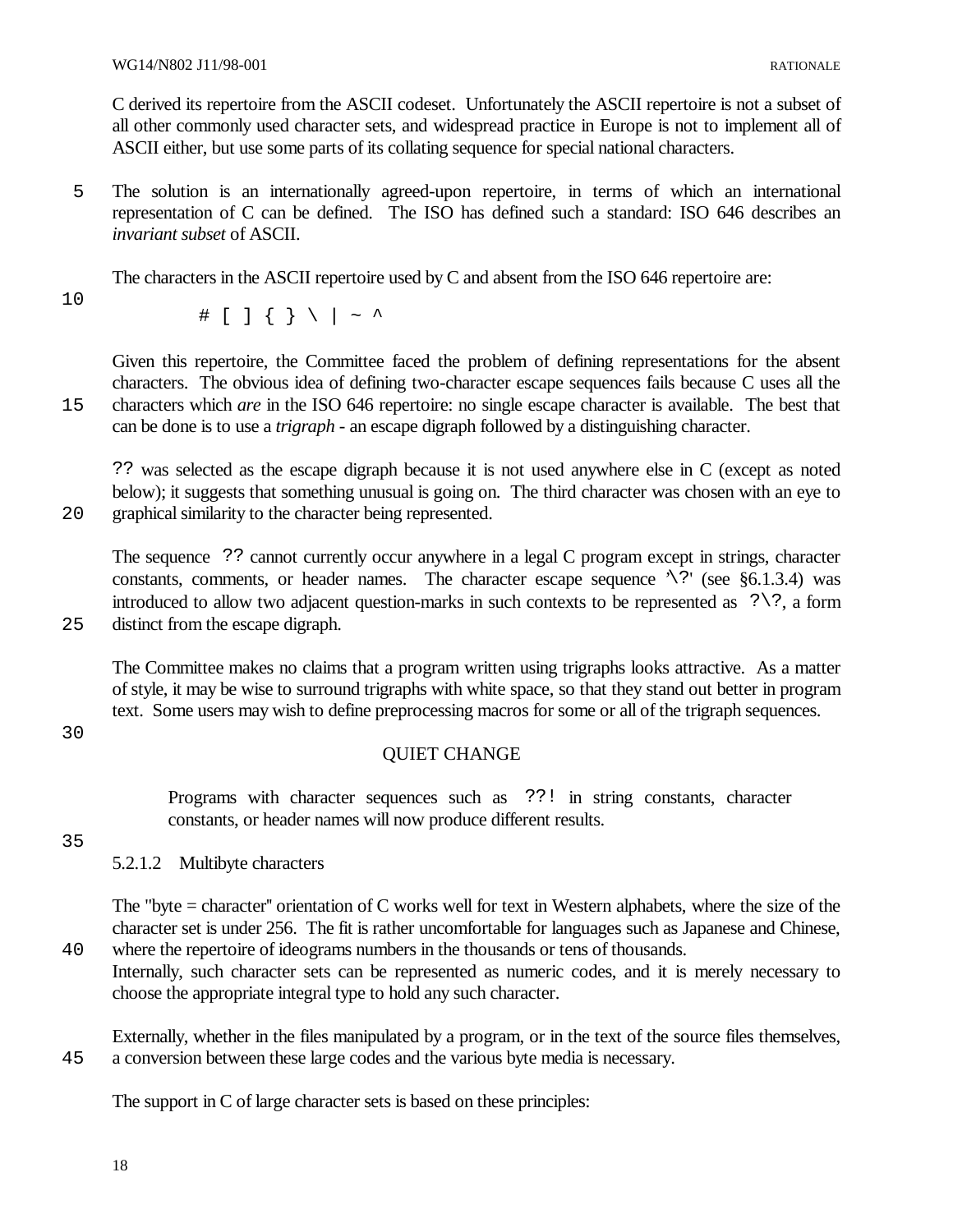10

- Multibyte encodings of large character sets are necessary in I/O operations, in source text comments, and in source text string and character literals.
- No existing multibyte encoding is mandated in preference to any other; no widespread 5 existing encoding should be precluded.
	- The null character  $(\sqrt{0})$  may not be used as part of a multibyte encoding, except for the one-byte null character itself. This allows existing functions which manipulate strings transparently to work with multibyte sequences.
	- Shift encodings (which interpret byte sequences in part on the basis of some state information) must start out in a known (default) shift state under certain circumstances, such as the start of string literals.
- 15 The minimum number of absolutely necessary library functions is introduced. (See §7.14.7.)

## **5.2.2 Character display semantics**

- 20 The Standard defines a number of internal character codes for specifying "format effecting actions on display devices," and provides printable escape sequences for each of them. These character codes are clearly modelled after ASCII control codes, and the mnemonic letters used to specify their escape sequences reflect this heritage. Nevertheless, they are *internal* codes for specifying the format of a display in an environment-independent manner; they must be written to a *text file* to effect formatting 25 on a display device. The Standard states quite clearly that the external representation of a text file (or
- data stream) may well differ from the internal form, both in character codes and number of characters needed to represent a single internal code.

The distinction between internal and external codes most needs emphasis with respect to *new-line*.

- 30 ANSI X3L2 (Codes and Character Sets) uses the term to refer to an external code used for information interchange whose display semantics specify a move to the next line. Both ANSI X3L2 and ISO 646 deprecate the combination of the motion to the next line with a motion to the initial position on the line. The C Standard, on the other hand, uses *new-line* to designate the end-of-line internal code represented by the escape sequence  $\ln$ . While this ambiguity is perhaps unfortunate, use 35 of the term in the latter sense is nearly universal within the C community. But the knowledge that this
- internal code has numerous external representations, depending upon operating system and medium, is equally widespread.

The alert sequence ( $\langle \alpha \rangle$ ) has been added by popular demand, to replace, for instance, the ASCII BEL 40 code explicitly coded as '\007'.

Proposals to add '\e' for ASCII ESC ('\033') were not adopted because other popular character sets such as EBCDIC have no obvious equivalent. (See §6.1.3.4.)

45 The vertical tab sequence  $(\forall \forall)$  was added since many existing implementations support it, and since it is convenient to have a designation within the language for all the defined white space characters.

The semantics of the motion control escape sequences carefully avoid the Western language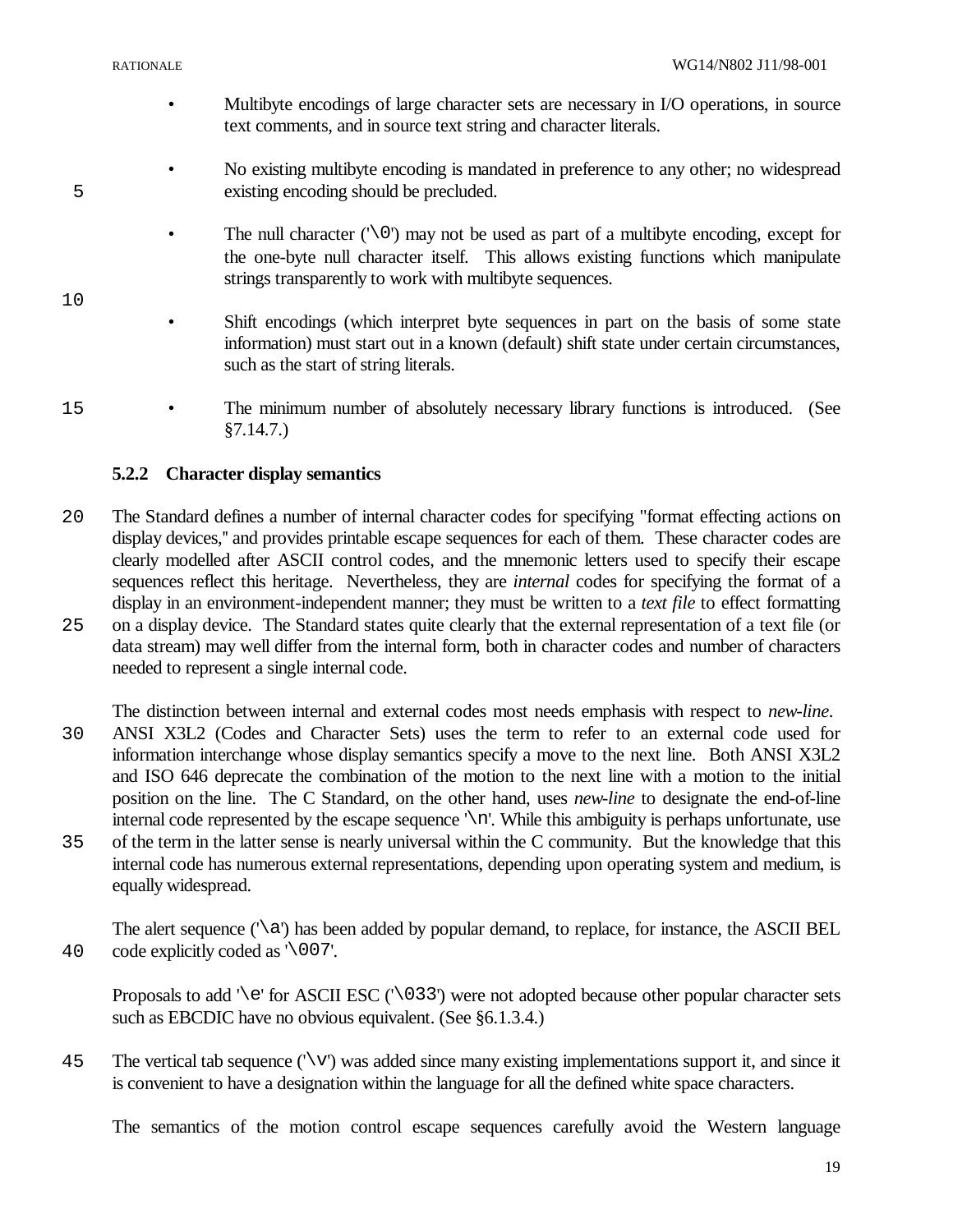assumptions that printing advances left-to-right and top-to-bottom.

To avoid the issue of whether an implementation conforms if it cannot properly effect vertical tabs (for instance), the Standard emphasizes that the semantics merely describe *intent*.

5

## **5.2.3 Signals and interrupts**

*Signals* are difficult to specify in a system-independent way. The Committee concluded that about the only thing a strictly conforming program can do in a signal handler is to assign a value to a 10 volatile static variable which can be written uninterruptedly and promptly return. (The header <signal.h> specifies a type sig\_atomic\_t which can be so written.) It is further guaranteed that a signal handler will not corrupt the automatic storage of an instantiation of any executing function, even if that function is called within the signal handler. No such guarantees can be extended to library functions, with the explicit exceptions of longjmp (§7.10.2.1) and signal 15 (§7.11.1.1), since the library functions may be arbitrarily interrelated and since some of them have profound effect on the environment.

Calls to longjmp are problematic, despite the assurances of §7.10.2.1. The signal could have occurred during the execution of some library function which was in the process of updating external 20 state and/or static variables.

A second signal for the same handler could occur before the first is processed, and the Standard makes no guarantees as to what happens to the second signal.

## 25 **5.2.4 Environmental limits**

The Committee agreed that the Standard must say something about certain capacities and limitations, but just how to enforce these treaty points was the topic of considerable debate.

30 5.2.4.1 Translation limits

The Standard requires that an implementation be able to translate and compile some program that meets each of the stated limits. This criterion was felt to give a useful latitude to the implementor in meeting these limits. While a deficient implementation could probably contrive a program that meets 35 this requirement, yet still succeed in being useless, the Committee felt that such ingenuity would probably require more work than making something useful. The sense of the Committee is that implementors should not construe the translation limits as the values of hard-wired parameters, but rather as a set of criteria by which an implementation will be judged.

40 Some of the limits chosen represent interesting compromises. The goal was to allow reasonably large portable programs to be written, without placing excessive burdens on reasonably small implementations.

The minimum maximum limit of 257 cases in a switch statement allows coding of lexical routines 45 which can branch on any character (one of at least 256 values) or on the value EOF.

5.2.4.2 Numerical limits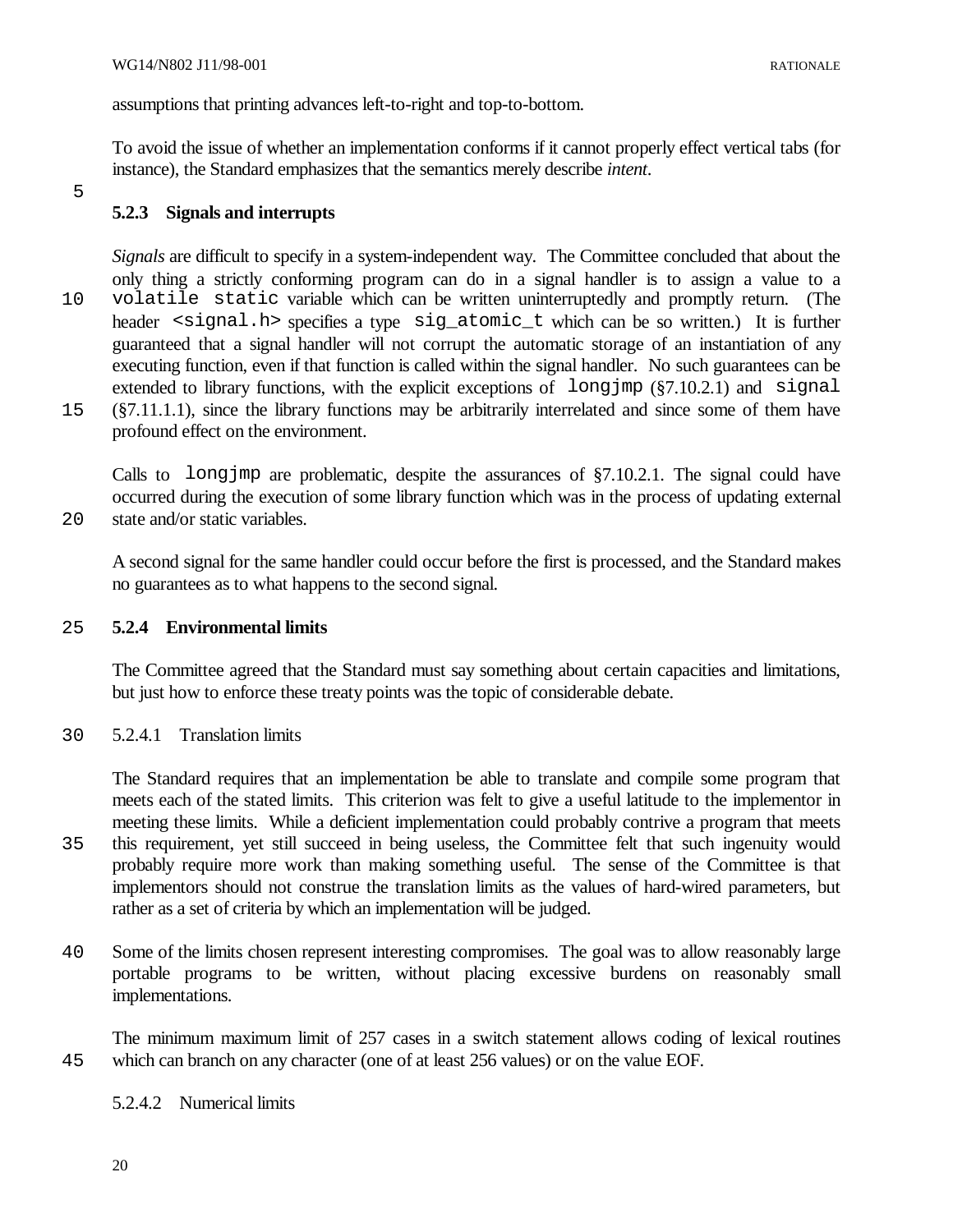In addition to the discussion below, see §7.1.5.

5.2.4.2.1 Sizes of integer types <limits.h>

- 5 Such a large body of C code has been developed for 8-bit byte machines that the integer sizes in such environments must be considered normative. The prescribed limits are minima: an implementation on a machine with 9-bit bytes can be conforming, as can an implementation that defines int to be the same width as long. The negative limits have been chosen to accommodate ones-complement or sign-magnitude implementations, as well as the more usual twos-complement. The limits for the
- 10 maxima and minima of unsigned types are specified as unsigned constants (e.g., 65535u) to avoid surprising widenings of expressions involving these extrema.

The macro CHAR\_BIT makes available the number of bits in a char object. The Committee saw little utility in adding such macros for other data types.

15

The names associated with the short int types (SHRT\_MIN, etc., rather than SHORT\_MIN, etc.) reflect prior art rather than obsessive abbreviation on the Committee's part.

5.2.4.2.2 Characteristics of floating types <float.h>

20

The characterization of floating point follows, with minor changes, that of the FORTRAN standardization committee  $(X3J3^T)$ . The Committee chose to follow the FORTRAN model in some part out of a concern for FORTRAN-to-C translation, and in large part out of deference to the FORTRAN committee's greater experience with fine points of floating point usage. Note that the 25 floating point model adopted permits all common representations, including sign-magnitude and twos-complement, but precludes a logarithmic implementation.

Single precision (32-bit) floating point is considered adequate to support a conforming C implementation. Thus the minimum maxima constraining floating types are extremely permissive.

30

The Committee has also endeavored to accommodate the IEEE 754 floating point standard by not adopting any constraints on floating point which are contrary to this standard.

The term FLT\_MANT\_DIG stands for "float mantissa digits.'' The Standard now uses the more 35 precise term *significand* rather than *mantissa*.

<sup>&</sup>lt;sup>1</sup>See X3J3 working document S8-112.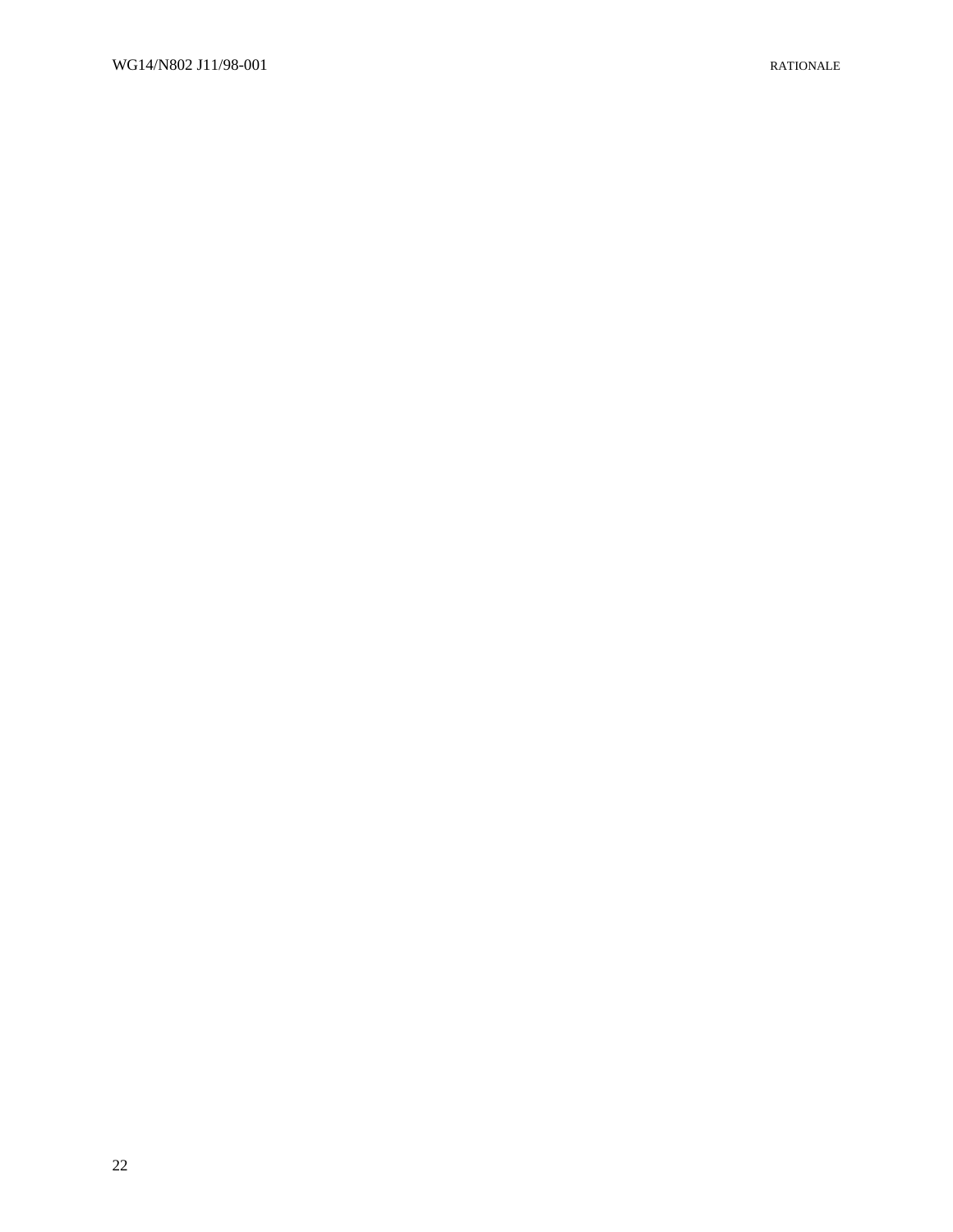# **6. LANGUAGE**

While more formal methods of language definition were explored, the Committee decided early on to employ the style of the Base Document: Backus-Naur Form for the syntax and prose for the 5 constraints and semantics. Anything more ambitious was considered to be likely to delay the Standard, and to make it less accessible to its audience.

# **6.1 Lexical Elements**

10 The Standard endeavors to bring preprocessing more closely into line with the token orientation of the language proper. To do so requires that at least some information about white space be retained through the early phases of translation (see §5.1.1.2). It also requires that an inverse mapping be defined from tokens back to source characters (see §6.8.3).

# 15 **6.1.1 Keywords**

Several keywords have been added: const, enum, signed, void, and volatile. New for *C9X* are the keywords restrict, inline, complex and imaginary.

- 20 As much as possible, however, new features have been added by overloading existing keywords, as, for example, long double instead of extended. It is recognized that each added keyword will require some existing code that used it as an identifier to be rewritten. No meaningful programs are known to be quietly changed by adding the new keywords.
- 25 The keywords entry, fortran, and asm have not been included since they were either never used, or are not portable. Uses of fortran and asm as keywords are noted as *common extensions*.

# **6.1.2 Identifiers**

30

While an implementation is not obliged to remember more than the first 31 characters of an identifier for the purpose of name matching, the programmer is effectively prohibited from intentionally creating two different identifiers that are the same in the first 31 characters. Implementations may therefore store the full identifier; they are not obliged to truncate to 31.

35

The decision to extend significance to 31 characters for internal names was made with little opposition, but the decision to retain the old six-character case-insensitive restriction on significance of external names was most painful. While strong sentiment was expressed for making C "right'' by requiring longer names everywhere, the Committee recognized that the language must, for years to come, 40 coexist with other languages and with older assemblers and linkers. Rather than undermine support for the Standard, the severe restrictions have been retained.

The Committee has decided to label as *obsolescent* the practice of providing different identifier significance for internal and external identifiers, thereby signaling its intent that some future version of 45 the C Standard require 31-character case-sensitive external name significance, and thereby encouraging new implementations to support such significance.

Three solutions to the external identifier length/case problem were explored, each with its own set of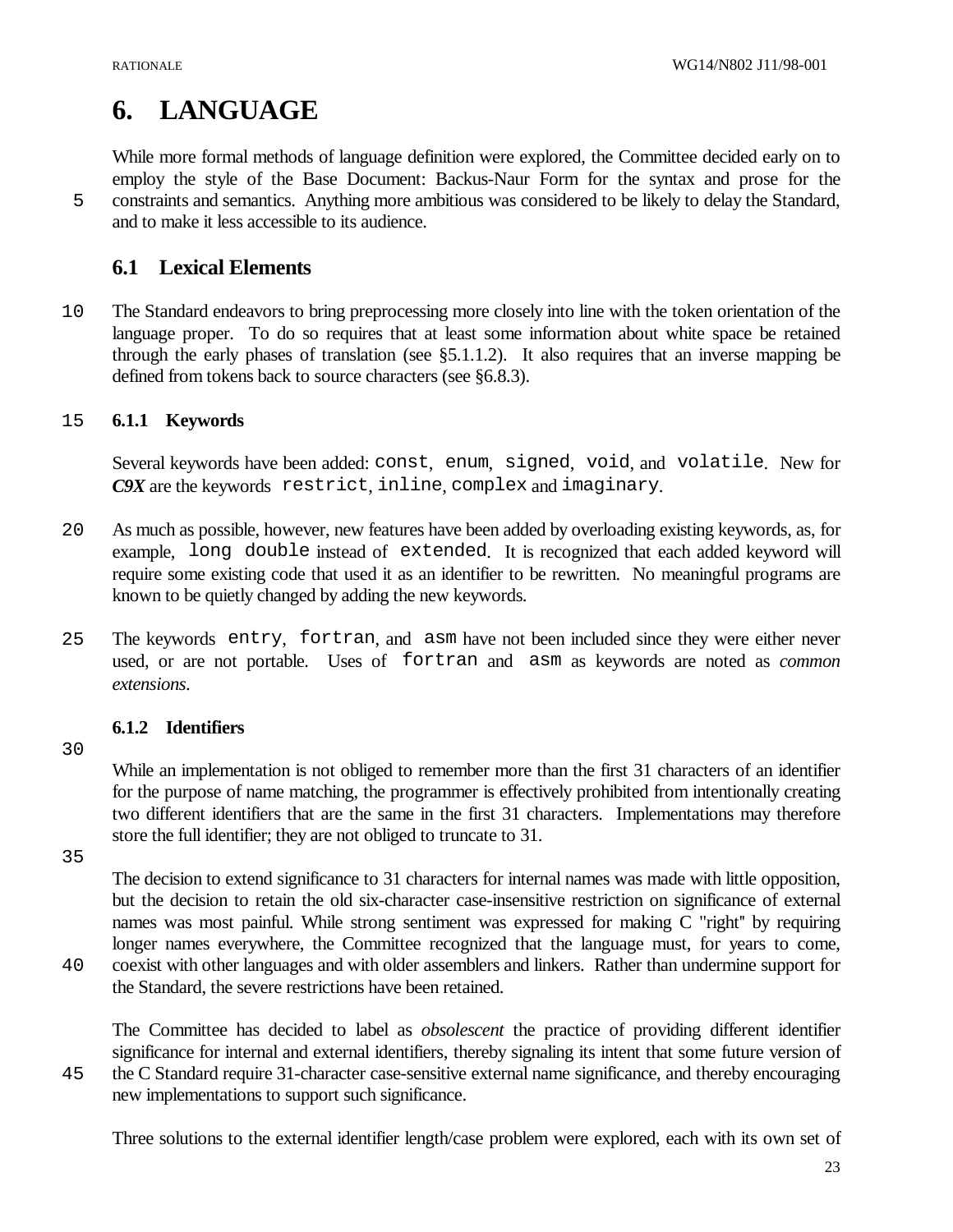#### problems:

- 1. *Label any C implementation without at least 31-character, case-sensitive significance in external identifiers as non-standard.* This is unacceptable since the whole reason 5 for a standard is portability, and many systems today simply do not provide such a name space.
- 2. *Require a C implementation which cannot provide 31-character, case-sensitive significance to map long identifiers into the identifier name space that it can provide.* 10 This option quickly becomes very complex for large, multi-source programs, since a program-wide database has to be maintained for all modules to avoid giving two different identifiers the same actual external name. It also reduces the usefulness of source code debuggers and cross reference programs, which generally work with the short mapped names, since the source-code name used by the programmer would likely 15 bear little resemblance to the name actually generated.
- 3. *Require a C implementation which cannot provide 31-character, case-sensitive significance to rewrite the linker, assembler, debugger, any other language translators which use the linker, etc.* This is not always practical, since the C 20 implementor might not be providing the linker, etc. Indeed, on some systems only the manufacturer's linker can be used, either because the format of the resulting program file is not documented, or because the ability to create program files is restricted to secure programs.
- 25 Because of the decision to restrict significance of external identifiers to six case-insensitive characters, C programmers are faced with these choices when writing portable programs:
- 1. Make sure that external identifiers are unique within the first six characters, and use only one case within the name. A unique six-character prefix could be used, followed by an underscore, 30 followed by a longer, more descriptive name:

extern int a\_xvz\_real\_long\_name; extern int a\_rwt\_real\_long\_name2;

35 2. Use the prefix method described above, and then use #define statements to provide a longer, more descriptive name for the unique name, such as:

> #define real\_long\_name a\_xvz\_real\_long\_name #define real\_long\_name2 a\_rwt\_real\_long\_name2

40

Note that overuse of this technique might result in exceeding the limit on the number of allowed #define macros, or some other implementation limit.

- 3. Use longer and/or multi-case external names, and limit the portability of the programs to 45 systems that support the longer names.
	- 4. Declare all exported items (or pointers thereto) in a single data structure and export that structure. The technique can reduce the number of external identifiers to one per translation unit; member names within the structure are internal identifiers, hence can have full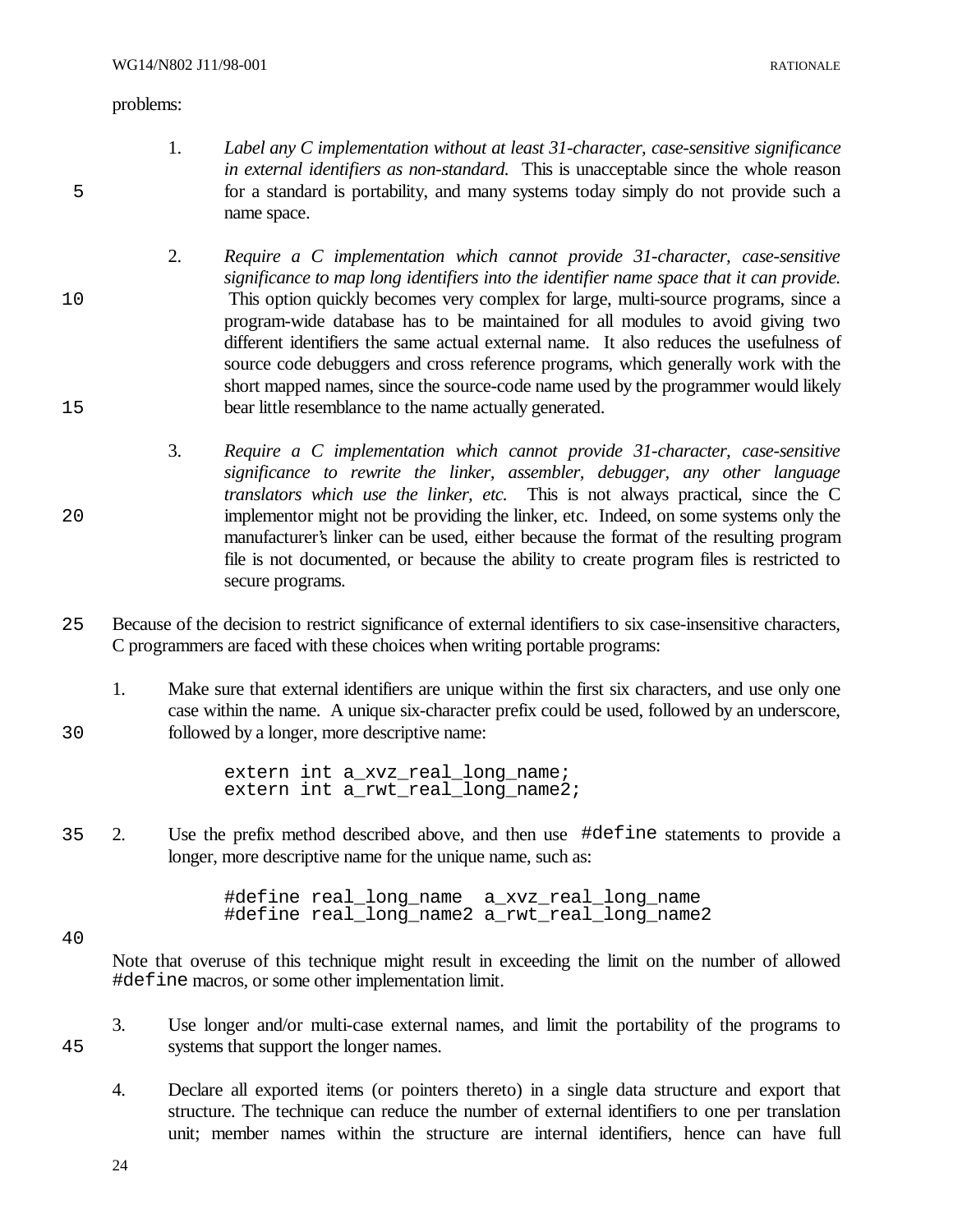significance. The principal drawback of this technique is that functions can only be exported by reference, not by name; on many systems this entails a run-time overhead on each function call.

#### QUIET CHANGE

A program that depends upon internal identifiers matching only in the first (say) eight characters may change to one with distinct objects for each variant spelling of the identifier.

10 6.1.2.1 Scopes of identifiers

The Standard has separated from the overloaded keywords for storage classes the various concepts of *scope*, *linkage*, *name space*, and *storage duration*. (See §6.1.2.2, §6.1.2.3, §6.1.2.4.) This has traditionally been a major area of confusion.

15

5

One source of dispute was whether identifiers with external linkage should have file scope even when introduced within a block. The Base Document is vague on this point, and has been interpreted differently by different implementations. For example, the following fragment would be valid in the file scope scheme, while invalid in the block scope scheme:

```
20
```

```
typedef struct data d struct ;
         first(){
               extern d struct func(); /* \ldots */
25 }
         second(){
               d_struct n = func();
          }
30
```
While it was generally agreed that it is poor practice to take advantage of an external declaration once it had gone out of scope, some argued that a translator had to remember the declaration for checking anyway, so why not acknowledge this? The compromise adopted was to decree essentially that block scope rules apply, but that a conforming implementation need not diagnose a failure to redeclare an 35 external identifier that had gone out of scope (*undefined behavior*).

## QUIET CHANGE

A program relying on file scope rules may be valid under block scope rules but behave 40 differently - for instance, if d\_struct were defined as type float rather than struct data in the example above.

Although the scope of an identifier in a function prototype begins at its declaration and ends at the end of that function's declarator, this scope is of course ignored by the preprocessor. Thus an identifier in a 45 prototype having the same name as that of an existing macro is treated as an invocation of that macro. For example:

```
#define status 23
void exit(int status);
```
50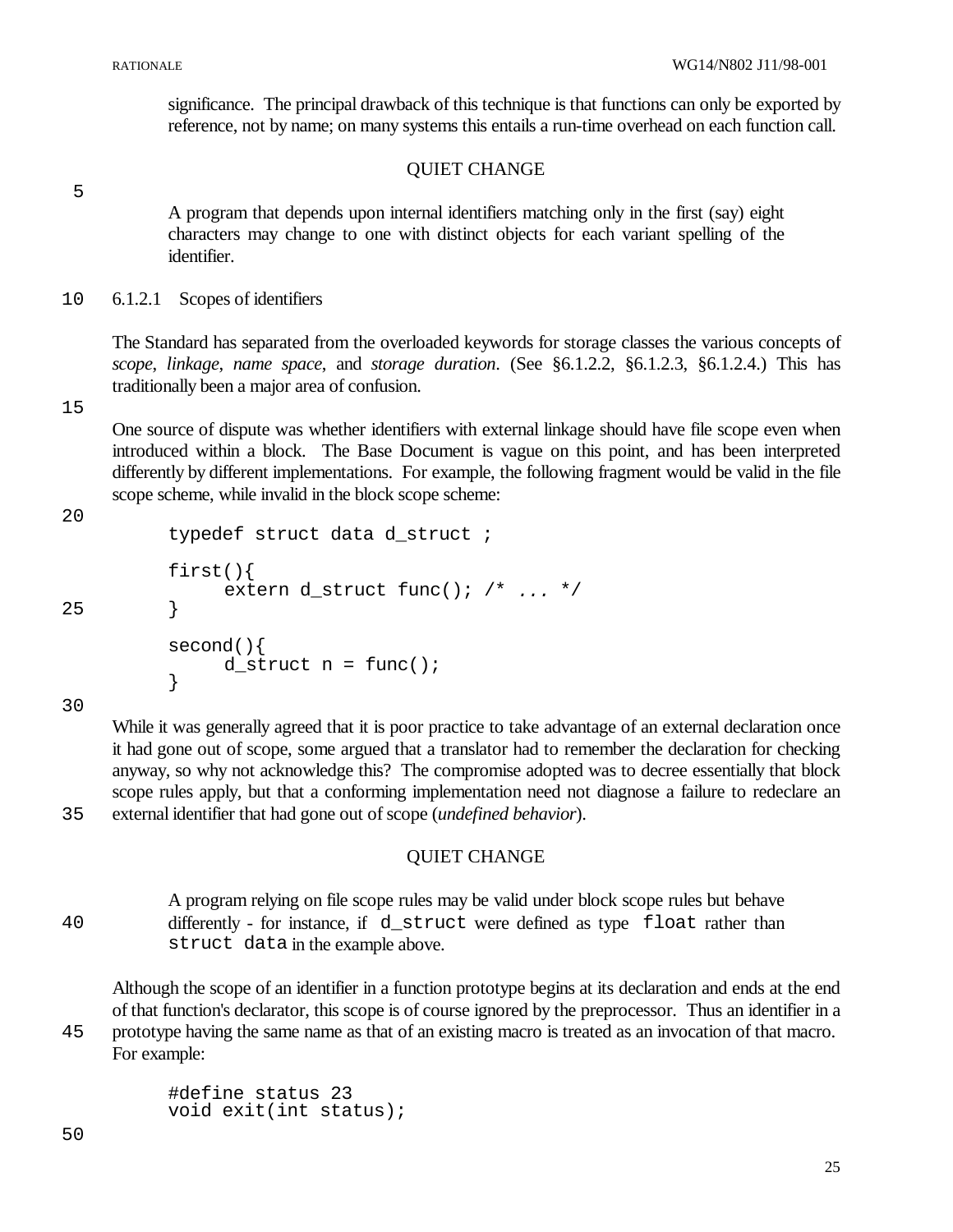generates an error, since the prototype after preprocessing becomes

void exit(int 23);

5 Perhaps more surprising is what happens if status is defined

#define status []

Then the resulting prototype is

10

void exit(int []);

which is syntactically correct but semantically quite different from the intent.

15 To protect an implementation's header prototypes from such misinterpretation, the implementor must write them to avoid these surprises. Possible solutions include not using identifiers in prototypes, or using names (such as \_\_status or \_Status) in the reserved name space.

6.1.2.2 Linkages of identifiers

20

The Standard requires that the first declaration, implicit or explicit, of an identifier specify (by the presence or absence of the keyword static) whether the identifier has internal or external linkage. This requirement allows for one-pass compilation in an implementation which must treat internal linkage items differently than external linkage items. An example of such an implementation is one 25 which produces intermediate assembler code, and which therefore must construct names for internal

linkage items to circumvent identifier length and/or case restrictions in the target assembler.

Existing practice in this area is inconsistent. Some implementations have avoided the renaming problem simply by restricting internal linkage names by the same rules as for external linkage. Others have 30 disallowed a static declaration followed later by a defining instance, even though such constructs are necessary to declare mutually recursive static functions. The requirements adopted in the Standard may call for changes in some existing programs, but allow for maximum flexibility.

The definition model to be used for objects with external linkage was a major standardization issue.

- 35 The basic problem was to decide which declarations of an object define storage for the object, and which merely reference an existing object. A related problem was whether multiple definitions of storage are allowed, or only one is acceptable. Existing implementations of C exhibit at least four different models, listed here in order of increasing restrictiveness:
- 40 **Common** Every object declaration with external linkage (whether or not the keyword extern appears in the declaration) creates a definition of storage. When all of the modules are combined together, each definition with the same name is located at the same address in memory. (The name is derived from *common storage* in FORTRAN.) This model was the intent of the original designer of C, Dennis Ritchie.
- 45
- **Relaxed Ref/Def** The appearance of the keyword extern (whether it is used outside of the scope of a function or not) in a declaration indicates a pure reference (ref), which does not define storage. Somewhere in all of the translation units, at least one definition (def) of the object must exist. An external definition is indicated by an object declaration in file scope containing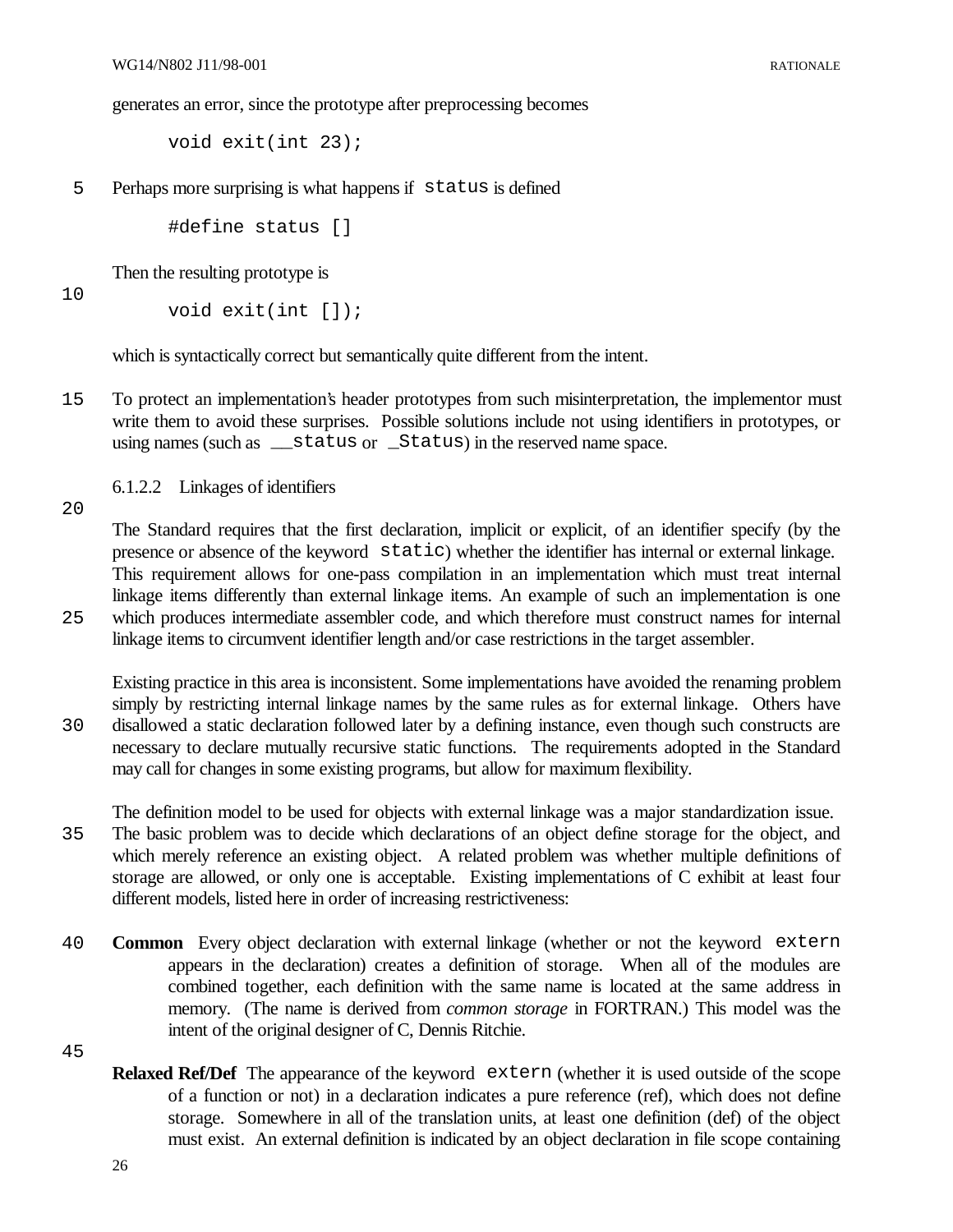no storage class indication. A reference without a corresponding definition is an error. Some implementations also will not generate a reference for items which are declared with the extern keyword, but are never used within the code. The UNIX operating system C compiler and linker implement this model, which is recognized as a *common extension* to the C 5 language (K.5.11). UNIX C programs which take advantage of this model are standard conforming in their environment, but are not maximally portable.

**Strict Ref/Def** This is the same as the relaxed ref/def model, save that only one definition is allowed. Again, some implementations may decide not to put out references to items that are not used. 10 This is the model specified in K&R and in the Base Document.

**Initialization** This model requires an explicit initialization to define storage. All other declarations are references.

15 Figure 6.1 demonstrates the differences between the models.

The model adopted in the Standard is a combination of features of the strict ref/def model and the initialization model. As in the strict ref/def model, only a single translation unit contains the definition of a given object - many environments cannot effectively or efficiently support the "distributed definition'' 20 inherent in the common or relaxed ref/def approaches. However, either an initialization, or an appropriate declaration without storage class specifier (see §6.7), serves as the external definition. This composite approach was chosen to accommodate as wide a range of environments and existing implementations as possible.

25 6.1.2.3 Name spaces of identifiers

Implementations have varied considerably in the number of separate name spaces maintained. The position adopted in the Standard is to permit as many separate name spaces as can be distinguished by context, except that all tags (struct, union, and enum) comprise a single name space.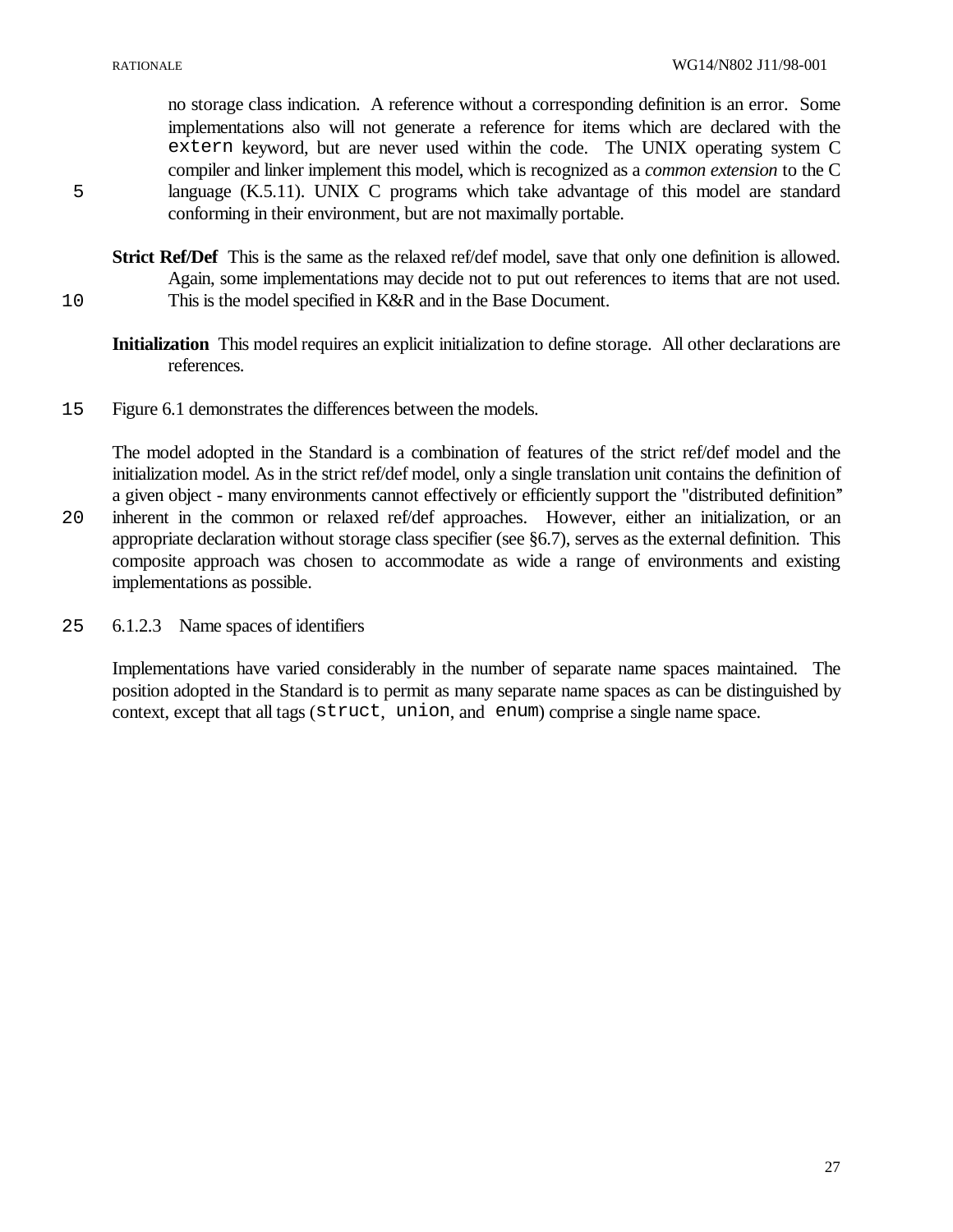| Model                  | File 1                                          | File 2                                            |  |
|------------------------|-------------------------------------------------|---------------------------------------------------|--|
| common                 | extern int i:<br>main()<br>$i = 1i$<br>second() | $extern$ int i;<br>$second() \{$<br>third( $i$ ); |  |
| <b>Relaxed Ref/Def</b> | int i;<br>main()<br>$i = 1;$<br>second()        | int i;<br>$second() \{$<br>third $(i)$ ;          |  |
| <b>Strict Ref/Def</b>  | int i;<br>main()<br>$i = 1i$<br>second()        | $extern$ int i;<br>$second() \{$<br>third( $i$ ); |  |
| Initializer            | int $i = 0$ ;<br>main()<br>$i = 1i$<br>second() | int i;<br>$second() \{$<br>third $(i)$ ;          |  |

| Figure 6.1: Comparison of identifier linkage models |  |  |
|-----------------------------------------------------|--|--|
|                                                     |  |  |
|                                                     |  |  |
|                                                     |  |  |

## 5

# 6.1.2.4 Storage durations of objects

It was necessary to clarify the effect on automatic storage of jumping into a block that declares local storage. (See §6.6.2.) While many implementations allocate the maximum depth of automatic storage 10 upon entry to a function, some explicitly allocate and deallocate on block entry and exit. The latter are required to assure that local storage is allocated regardless of the path into the block (although initializers in automatic declarations are not executed unless the block is entered from the top).

To effect true reentrancy for functions in the presence of signals raised asynchronously (see §5.2.3), an 15 implementation must assure that the storage for function return values has automatic duration. This means that the caller must allocate automatic storage for the return value and communicate its location to the called function. (The typical case of return registers for small types conforms to this requirement: the calling convention of the implementation implicitly communicates the return location to the called function.)

20

6.1.2.5 Types

Several new types have been added:

| 25 | void           |
|----|----------------|
|    | void *         |
|    | signed char    |
|    | unsigned char  |
|    | unsigned short |
| 30 | unsigned long  |
|    | long double    |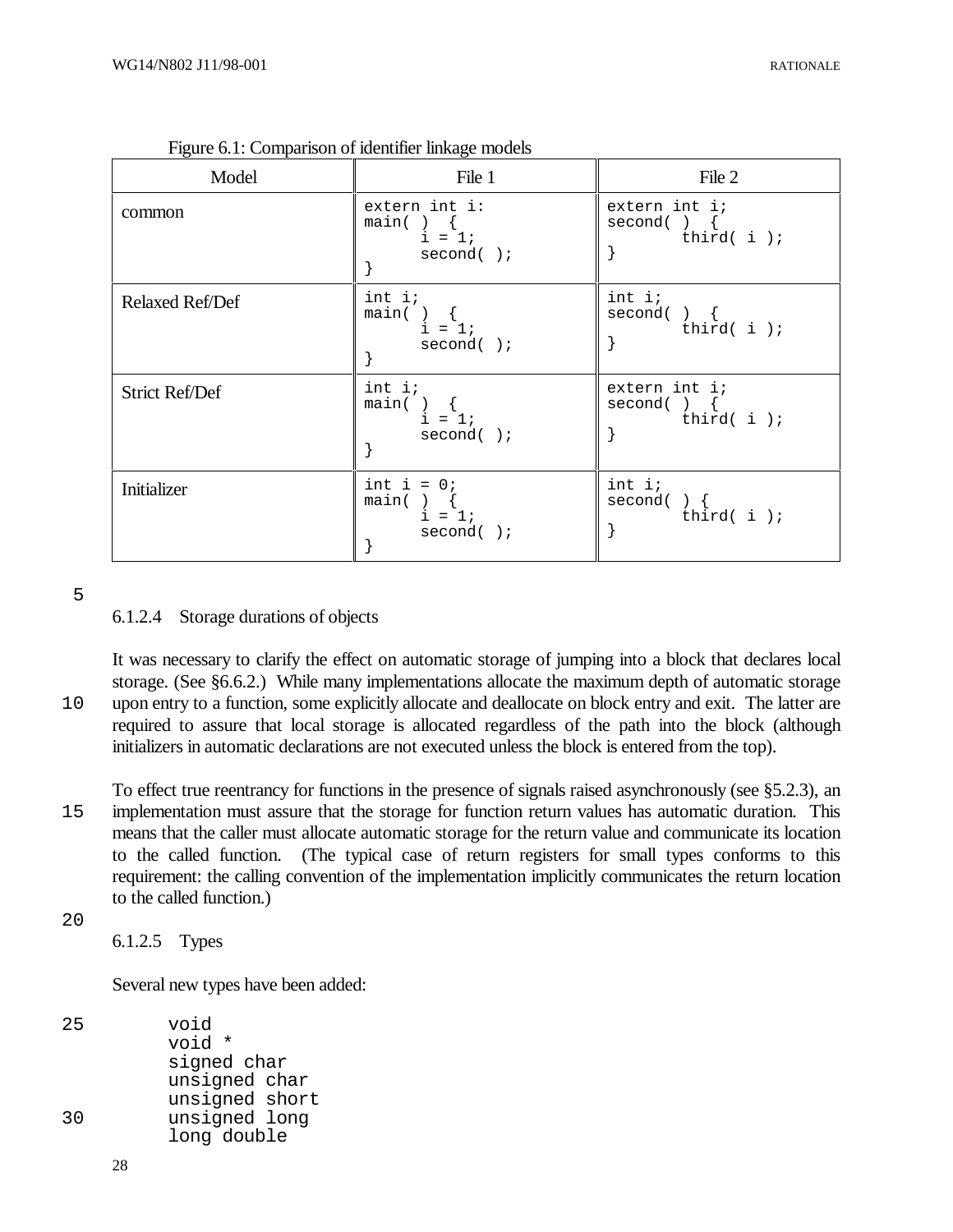|   | New types added for C9X.         |  |  |
|---|----------------------------------|--|--|
|   | float complex                    |  |  |
|   | double complex                   |  |  |
| 5 | long double complex<br>long long |  |  |

New designations for existing types have been added:

| 1 <sub>0</sub> | signed short | for  | short |
|----------------|--------------|------|-------|
|                | signed int   | for  | int   |
|                | signed long  | for. | long  |

void is used primarily as the typemark for a function which returns no result. It may also be used, in 15 any context where the value of an expression is to be discarded, to indicate explicitly that a value is ignored by writing the cast (void). Finally, a function prototype list that has no arguments is written as  $f(void)$ , because  $f(j)$  retains its old meaning that nothing is said about the arguments.

A "pointer to void," void  $\star$ , is a generic pointer, capable of pointing to any (data) object except for 20 bit-fields and objects declared with the register storage-class without truncation. A pointer to void must have the same representation and alignment as a pointer to character; the intent of this rule is to allow existing programs which call library functions (such as memcpy and free) to continue to work. A pointer to void may not be dereferenced, although such a pointer may be converted to a normal pointer type which may be dereferenced. Pointers to other types coerce silently to and from 25 void \* in assignments, function prototypes, comparisons, and conditional expressions, whereas other pointer type clashes are invalid. It is undefined what will happen if a pointer of some type is converted to void  $*$ , and then the void  $*$  pointer is converted to a type with a stricter alignment requirement. Three types of char are specified: signed, plain, and unsigned. A plain char may be represented as either signed or unsigned, depending upon the implementation, as in prior 30 practice. The type signed char was introduced to make available a one-byte signed integer type on those systems which implement plain char as unsigned. For reasons of symmetry, the keyword signed is allowed as part of the type name of other integral types. Two varieties of the integral types are specified: signed and unsigned. If neither specifier is used, signed is assumed. In the Base Document the only unsigned type is unsigned int.

35

 $§6.2.1.1$ ).

The keyword unsigned is something of a misnomer, suggesting as it does in arithmetic that it is non-negative but capable of overflow. The semantics of the C type unsigned is that of modulus, or wrap-around, arithmetic, for which overflow has no meaning. The result of an unsigned arithmetic operation is thus always defined, whereas the result of a signed operation may (in principle) be 40 undefined. In practice, on twos-complement machines, both types often give the same result for all operators except division, modulus, right shift, and comparisons. Hence there has been a lack of sensitivity in the C community to the differences between signed and unsigned arithmetic (see

- 45 The Committee has explicitly restricted the C language to binary architectures, on the grounds that this stricture was implicit in any case:
	- Bit-fields are specified by a number of bits, with no mention of "invalid integer'' representation. The only reasonable encoding for such bit-fields is binary.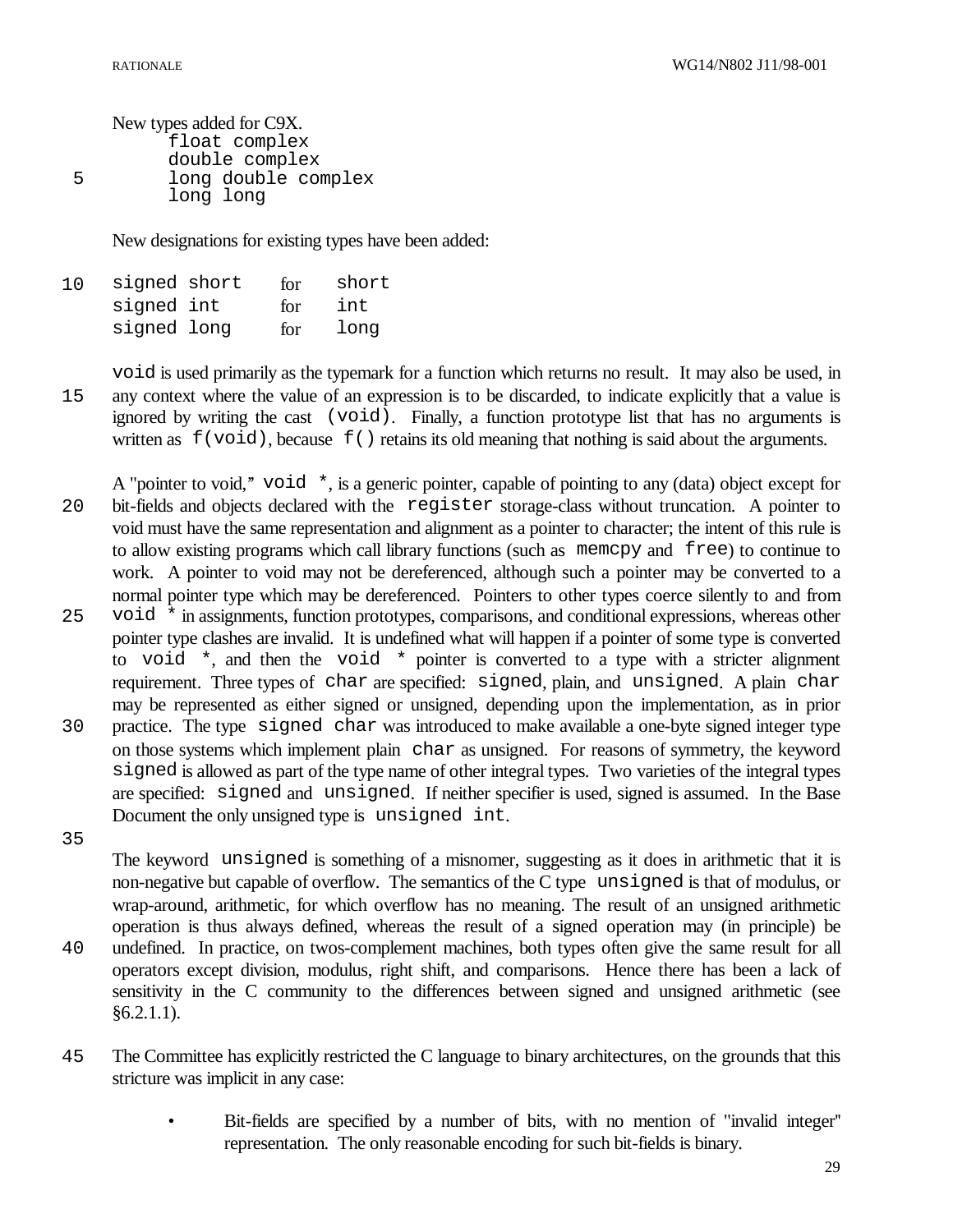- The integer formats for printf suggest no provision for "illegal integer'' values, implying that any result of bitwise manipulation produces an integer result which can be printed by printf.
- All methods of specifying integer constants decimal, hex, and octal specify an integer value. No method independent of integers is defined for specifying "bit-string constants.'' Only a binary encoding provides a complete one-to-one mapping between bit strings and integer values.
- The restriction to "binary numeration systems'' rules out such curiosities as Gray code, and makes possible arithmetic definitions of the bitwise operators on unsigned types (see §6.3.3.3, §6.3.7, §6.3.10, §6.3.11, §6.3.12).
- 15 A new floating type long double has been added to C. The long double type must offer at least as much precision as the type double. Several architectures support more than two floating types and thus can map a distinct machine type onto this additional C type. Several architectures which only support two floating point types can also take advantage of the three C types by mapping the less precise type onto float and double, and designating the more precise type long double.
- 20 Architectures in which this mapping might be desirable include those in which single-precision floats offer at least as much precision as most other machines's double-precision, or those on which single-precision is considerably more efficient than double-precision. Thus the common C floating types would map onto an efficient implementation type, but the more precise type would still be available to those programmers who require its use.
- 25

To avoid confusion, long float as a synonym for double has been retired.

Enumerations permit the declaration of named constants in a more convenient and structured fashion than #define's. Both enumeration constants and variables behave like integer types for the sake of 30 type checking, however.

The Committee considered several alternatives for enumeration types in C:

- 1. leave them out;
- 35

- 2. include them as definitions of integer constants;
- 3. include them in the weakly typed form of the UNIX C compiler;
- 40 4. include them with strong typing, as, for example, in Pascal.

The Committee adopted the second alternative on the grounds that this approach most clearly reflects common practice. Doing away with enumerations altogether would invalidate a fair amount of existing code; stronger typing than integer creates problems, for instance, with arrays indexed by enumerations.

45

6.1.2.6 Compatible type and composite type

The notions of *compatible types* and *composite type* have been introduced to discuss those situations in

5

10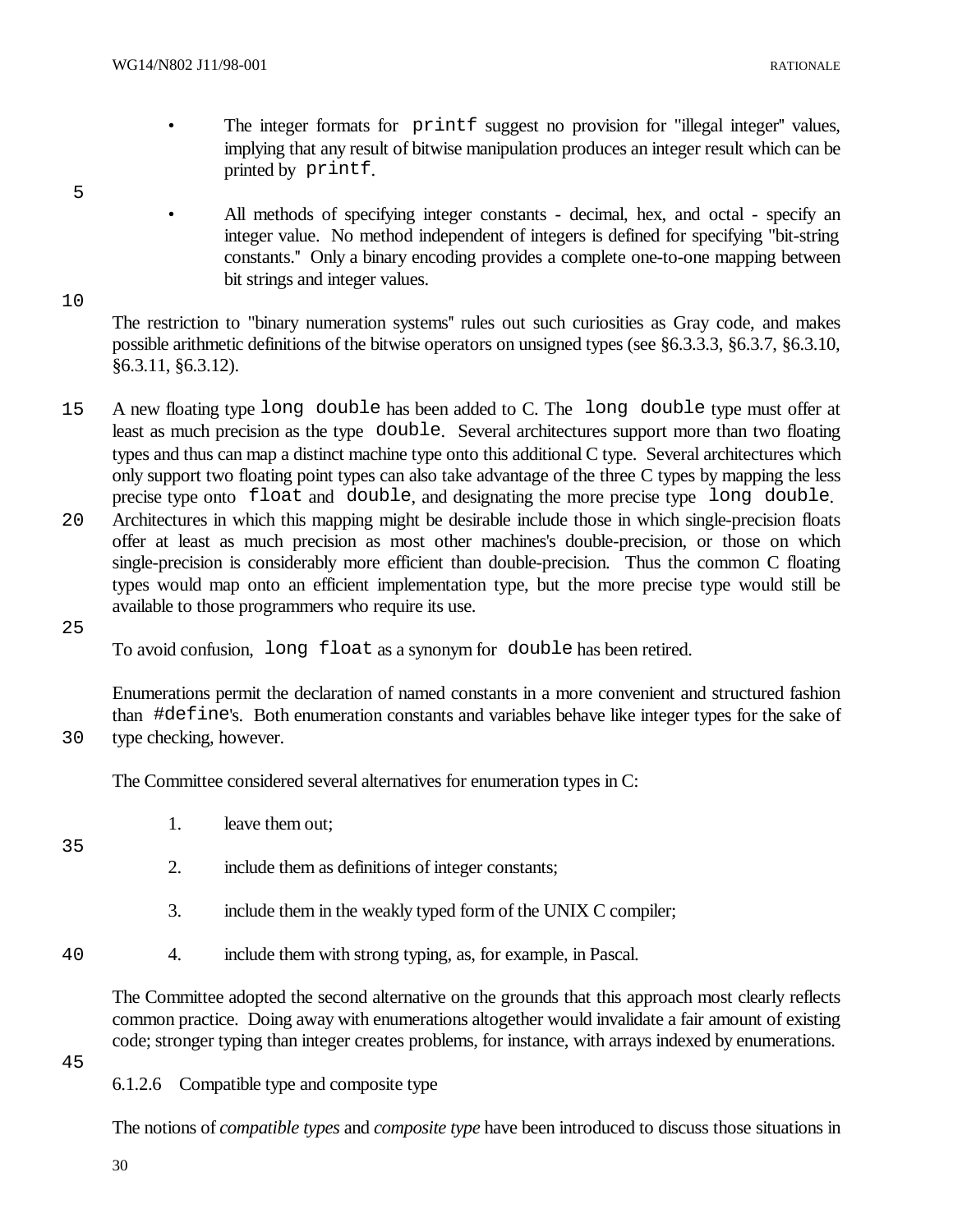which type declarations need not be identical. These terms are especially useful in explaining the relationship between an incomplete type and a complete type.

Structure, union, or enumeration type declarations in two different translation units do not formally 5 declare the *same type*, even if the text of these declarations come from the same include file, since the translation units are themselves disjoint. The Standard thus specifies additional compatibility rules for such types, so that if two such declarations are sufficiently similar they are compatible.

6.1.2.7 Predefined identifiers

10

6.1.2.8 Representations of types

6.1.2.8.1 General

15 6.1.2.8.2 Integer types

#### **6.1.3 Constants**

In folding and converting constants, an implementation must use at least as much precision as is 20 provided by the target environment. However, it is not required to use exactly the same precision as the target, since this would require a cross compiler to simulate target arithmetic at translation time.

The Committee considered the introduction of structure constants. Although it agreed that structure literals would occasionally be useful, its policy has been not to invent new features unless a strong need 25 exists. Since the language already allows for initialized const structure objects, the need for inline anonymous structured constants seems less than pressing.

Several implementation difficulties beset structure constants. All other forms of constants are "self typing'' - the type of the constant is evident from its lexical structure. Structure constants would 30 require either an explicit type mark, or typing by context; either approach is considered to require increased complexity in the design of the translator, and either approach would also require as much, if not more, care on the part of the programmer as using an initialized structure object.

6.1.3.1 Floating constants

35

Consistent with existing practice, a floating point constant has been defined to have type double. Since the Standard now allows expressions that contain only float operands to be performed in float arithmetic (see §6.2.1.7) rather than double, a method of expressing explicit float constants is desirable. The new long double type raises similar issues.

40

Thus the  $F$  and  $L$  suffixes have been added to convey type information with floating constants, much like the L suffix for long integers. The default type of floating constants remains double, for compatibility with prior practice. Lower case  $\pm$  and  $\pm$  are also allowed as suffixes.

45 Note that the run-time selection of the decimal point character by setlocale (§7.5.1) has no effect on the syntax of C source text: the decimal point character is always period.

6.1.3.2 Integer constants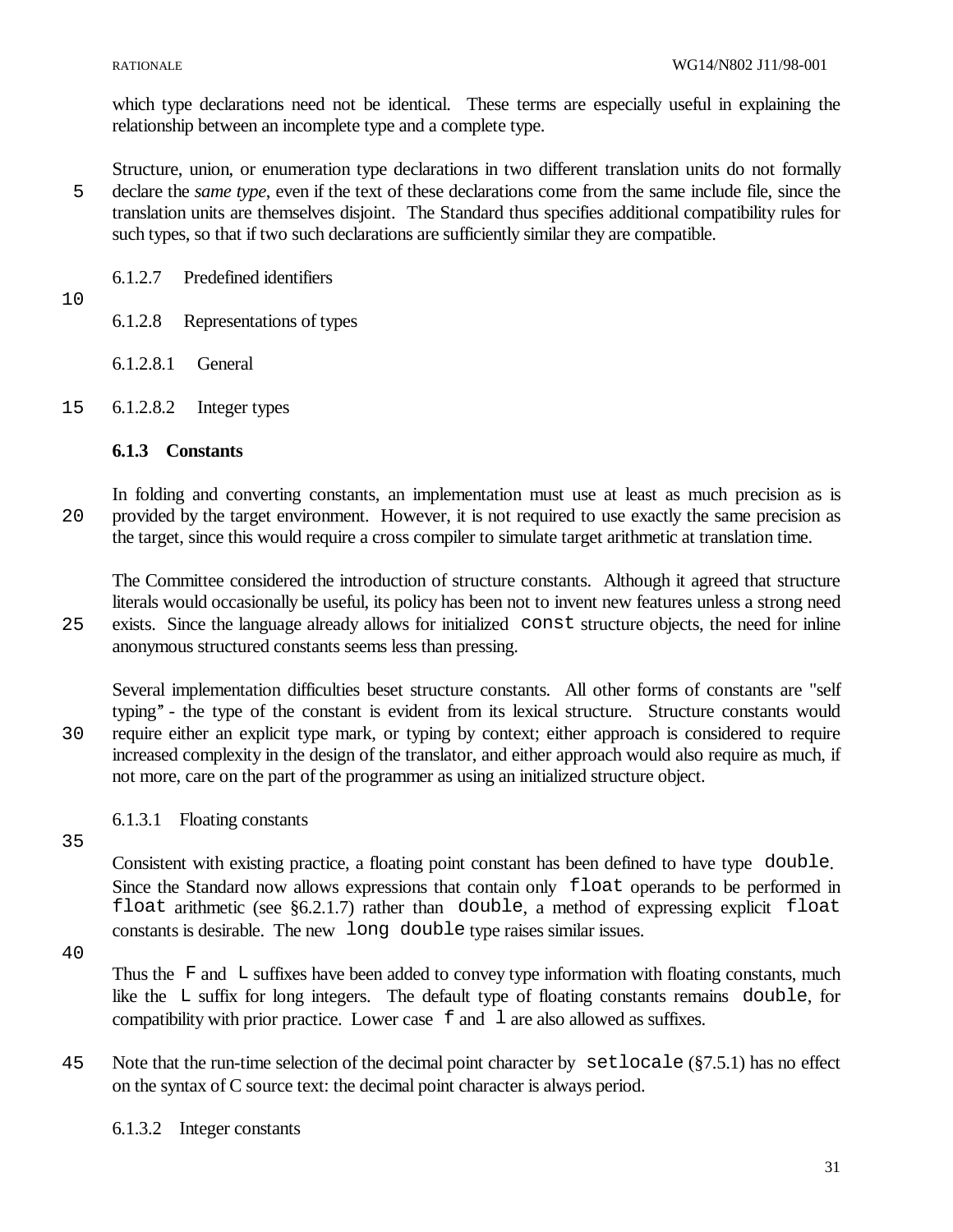it has been dropped.

The rule that the default type of a decimal integer constant is either int, long, or unsigned long, depending on which type is large enough to hold the value without overflow, simplifies the use of constants.

5

The suffixes U and u have been added to specify unsigned numbers.

Unlike decimal constants, octal and hexadecimal constants too large to be ints are typed as unsigned int (if within range of that type), since it is more likely that they represent bit patterns or 10 masks, which are generally best treated as unsigned, rather than "real'' numbers.

- Little support was expressed for the old practice of permitting the digits 8 and 9 in an octal constant, so
- 15 A proposal to add binary constants was rejected due to lack of precedent and insufficient utility.

Despite a concern that a lower-case L could be taken for the numeral one at the end of an integral (or floating) literal, the Committee rejected proposals to remove this usage, primarily on the grounds of sanctioning existing practice.

#### 20

The rules given for typing integer constants were carefully worked out in accordance with the Committee's deliberations on integral promotion rules (see §6.2.1.1).

#### QUIET CHANGE

25

Unsuffixed integer constants may have different types. In K&R, unsuffixed decimal constants greater than INT\_MAX, and unsuffixed octal or hexadecimal constants greater than UINT\_MAX are of type long.

30 6.1.3.3 Enumeration constants

Whereas an enumeration variable may have any integer type that correctly represents all its values when widened to int, an enumeration constant is only usable as the value of an expression. Hence its type is simply int. (See §6.1.2.5.)

35

6.1.3.4 Character constants

The digits 8 and 9 are no longer permitted in octal escape sequences. (Cf. octal constants, §6.1.3.2.)

40 The alert escape sequence has been added (see §5.2.2).

Hexadecimal escape sequences, beginning with  $\mathbf{x}$ , have been adopted, with precedent in several existing implementations. (Little sentiment was garnered for providing  $\chi$  as well.) The escape sequence extends to the first non-hex-digit character, thus providing the capability of expressing any 45 character constant no matter how large the type char is. String concatenation can be used to specify a hex-digit character following a hexadecimal escape sequence:

char a[] = " $xff"$  "f" ;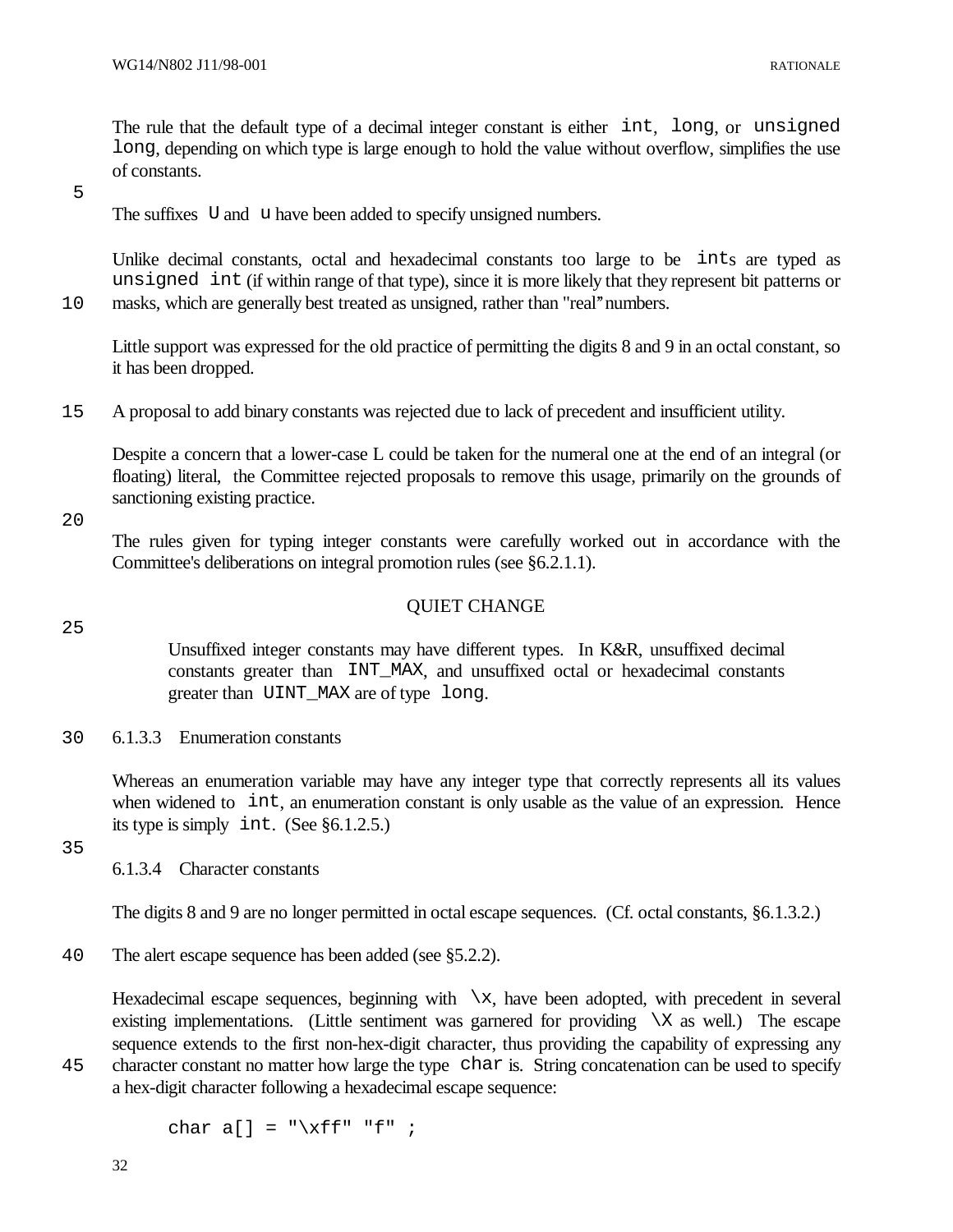char  $b[] = {'\xff', 'f', '0'};$ 

These two initializations give a and b the same string value.

- 5 The Committee has chosen to reserve all lower case letters not currently used for future escape sequences (*undefined behavior*). All other characters with no current meaning are left to the implementor for extensions (*implementation-defined behavior*). No portable meaning is assigned to multi-character constants or ones containing other than the mandated source character set (*implementation-defined behavior*).
- 10

The Committee considered proposals to add the character constant  $\Diamond e$  to represent the ASCII ESC ('\033') character. This proposal was based upon the use of ESC as the initial character of most control sequences in common terminal driving disciplines, such as ANSI X3.64. However, this usage has no obvious counterpart in other popular character codes, such as EBCDIC. A programmer merely 15 wishing to avoid having to type \033 to represent the ESC character in an ASCII/X3.64

environment, may, instead of writing

printf(" $\033[10:10h\$ d\n", somevalue);

20 write:

#define ESC "\033" printf( ESC "[10;10h%d\n", somevalue);

25 Notwithstanding the general rule that literal constants are non-negative  $2^2$ , a character constant containing one character is effectively preceded with a (char) cast and hence may yield a negative value if plain char is represented the same as signed char. This simply reflects widespread past practice and was deemed too dangerous to change.

$$
30\,
$$

#### 30 QUIET CHANGE

A constant of the form  $\sqrt{078}$  is valid, but now has different meaning. It now denotes a character constant whose value is the (implementation-defined) combination of the values of the two characters  $\sqrt{07}$  and '8'. In some implementations the old meaning is 35 the character whose code is  $078 = 0100 = 64$ .

## QUIET CHANGE

A constant of the form  $\alpha$  or  $\alpha$  or  $\alpha$  now may have different meaning. The old meaning, if any, was implementation dependent.

40

An L prefix distinguishes wide character constants. (See §5.2.1.2.)

## **6.1.4 String literals**

45 String literals are specified to be unmodifiable. This specification allows implementations to share copies of strings with identical text, to place string literals in read-only memory, and perform certain

<sup>2</sup> is an expression: unary minus with operand 3.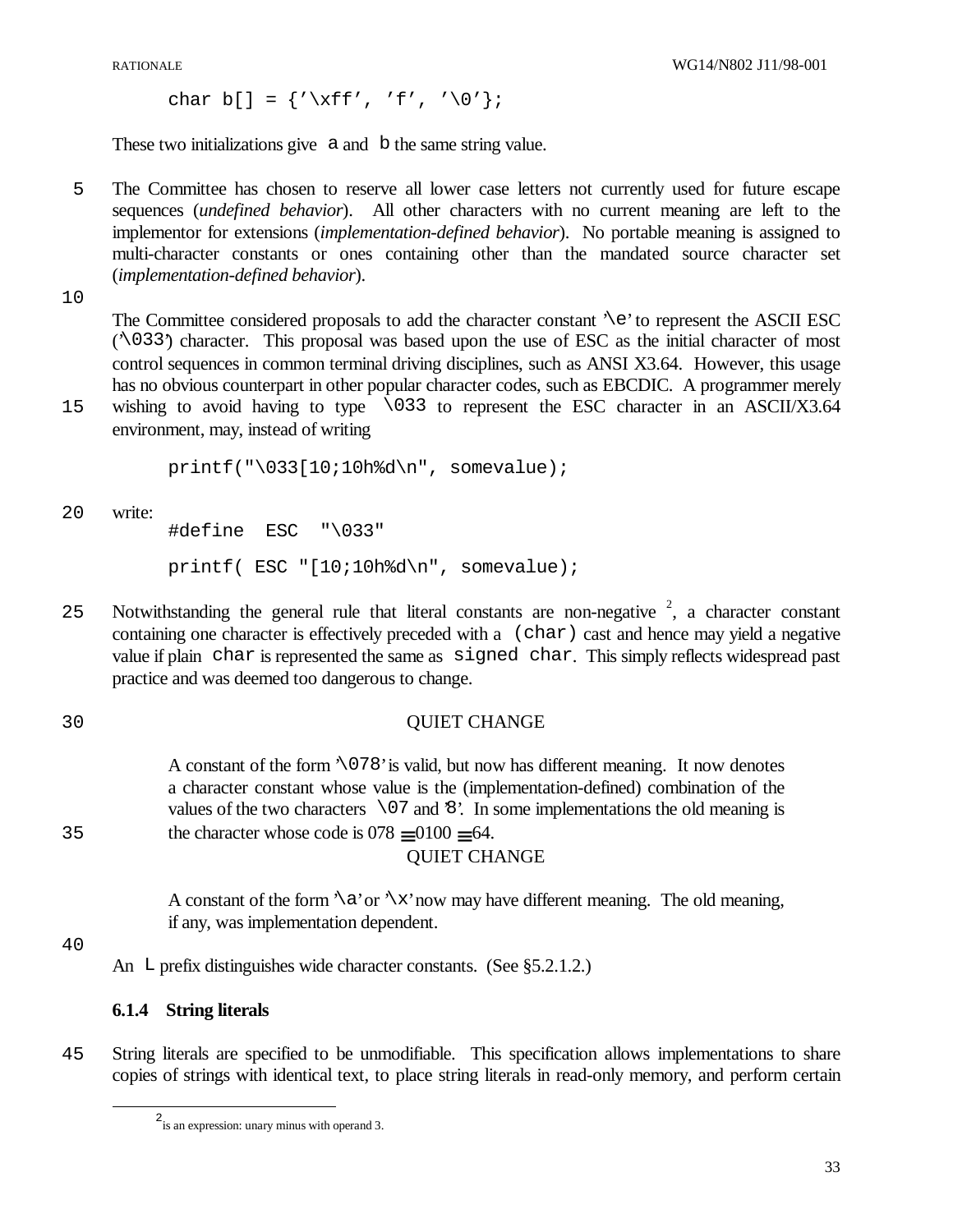optimizations. However, string literals do not have the type *array of const char*, in order to avoid the problems of pointer type checking, particularly with library functions, since assigning a *pointer to const char* to a plain *pointer to char* is not valid. Those members of the Committee who insisted that string literals should be modifiable were content to have this practice designated a common extension (see 5 K.5.5).

Existing code which modifies string literals can be made strictly conforming by replacing the string literal with an initialized static character array. For instance,

15

10 char \*p, \*make\_temp(char \*str);  $\frac{1}{2}$  ... \*/  $p = make_temp("tempXXX")$ ; /\* make\_temp overwrites the literal \*/  $/*$  with a unique name  $*/$ 

can be changed to:

char \*p, \*make\_temp(char \*str);  $/$ \* ... \*/ 20 { static char template[ ] = "tempXXX";  $p = make_temp(template)$ ; }

- 25 A long string can be continued across multiple lines by using the backslash-newline line continuation, but this practice requires that the continuation of the string start in the first position of the next line. To permit more flexible layout, and to solve some preprocessing problems (see §6.8.3), the Committee introduced string literal concatenation. Two string literals in a row are pasted together (with no null character in the middle) to make one combined string literal. This addition to the C language allows a
- 30 programmer to extend a string literal beyond the end of a physical line without having to use the backslash-newline mechanism and thereby destroying the indentation scheme of the program. An explicit concatenation operator was not introduced because the concatenation is a lexical construct rather than a run-time operation.
- 35 without concatenation:

```
\frac{1}{x} say the column is this wide */
alpha = "abcdefghijklm\nopqrstuvwxyz" ;
```
40

with concatenation:

```
/* say the column is this wide */
            alpha = "abcdefghijklm"
45 "nopqrstuvwxyz";
```
## QUIET CHANGE

A string of the form "078" is valid, but now has different meaning. (See §6.1.3.)

# QUIET CHANGE

50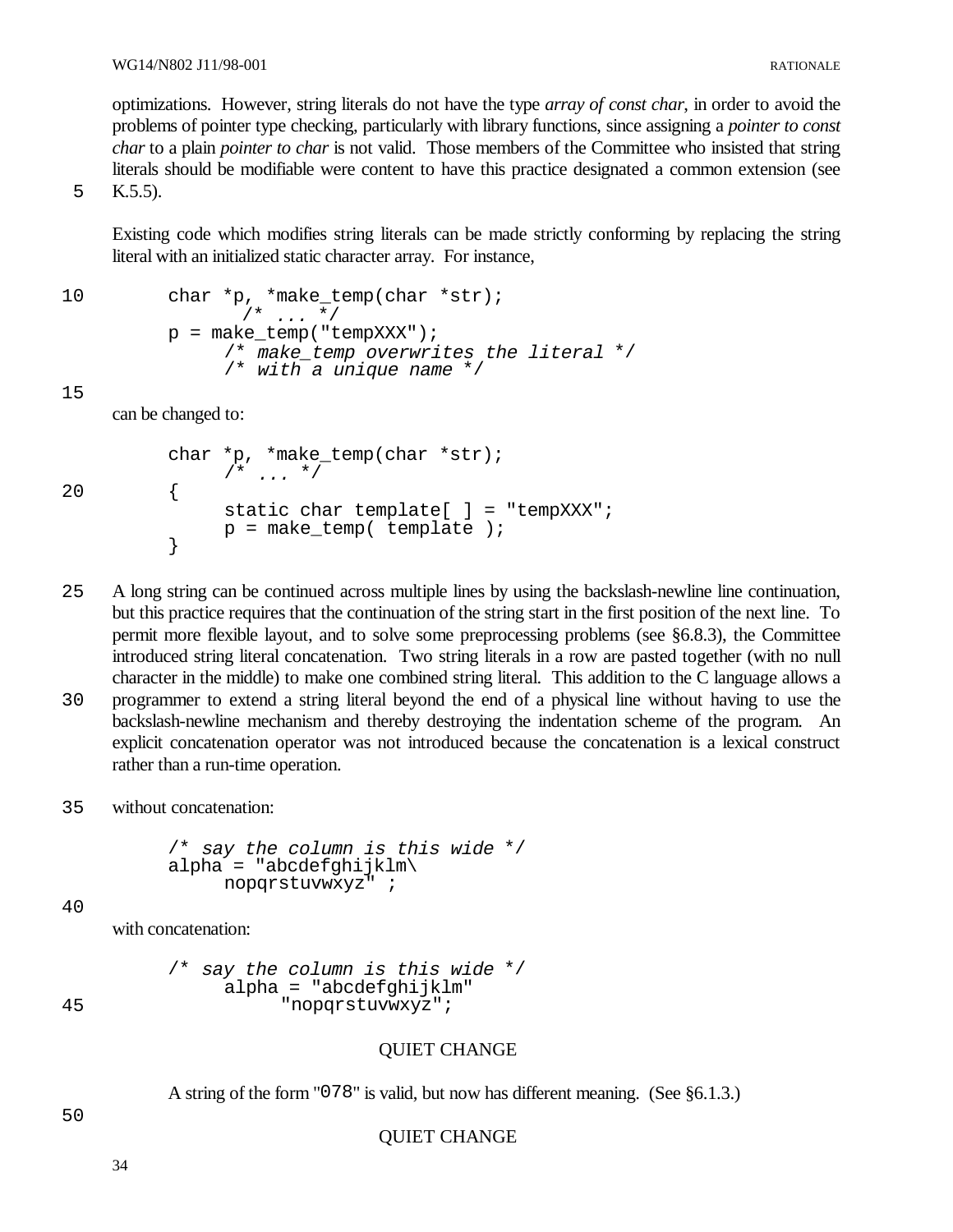A string of the form " $\a$ " or " $\x$ " now has different meaning. (See §6.1.3.)

## QUIET CHANGE

5

It is neither required nor forbidden that identical string literals be represented by a single copy of the string in memory; a program depending upon either scheme may behave differently.

10 An L prefix distinguishes wide string literals. A prefix (as opposed to suffix) notation was adopted so that a translator can know at the start of the processing of a long string literal whether it is dealing with ordinary or wide characters. (See §5.2.1.2.)

#### **6.1.5 Operators**

15

Assignment operators of the form =+, described as *old fashioned* even in K&R, have been dropped.

The form  $+$  = is now defined to be a single token, not two, so no white space is permitted within it; no compelling case could be made for permitting such white space.

20

## QUIET CHANGE

Expressions of the form  $x=-3$  change meaning with the loss of the old-style assignment operators.

25

The operator  $#$  has been added in preprocessing statements: within a  $#define$  it causes the macro argument following to be converted to a string literal.

The operator ## has also been added in preprocessing statements: within a #define it causes the 30 tokens on either side to be *pasted* to make a single new token. See §6.8.3 for further discussion of these preprocessing operators.

## **6.1.6 Punctuators**

35 The punctuator  $\cdots$  (ellipsis) has been added to denote a variable number of trailing arguments in a function prototype. (See §6.5.5.3.)

The constraint that certain punctuators must occur in pairs (and the similar constraint on certain operators in §6.1.5) only applies after preprocessing. Syntactic constraints are checked during 40 syntactic analysis, and this follows preprocessing.

## **6.1.7 Header names**

Header names in #include directives obey distinct tokenization rules; hence they are identified as 45 distinct tokens. Attempting to treat quote-enclosed header names as string literals creates a contorted description of preprocessing, and the problems of treating angle-bracket-enclosed header names as a sequence of C tokens is even more severe.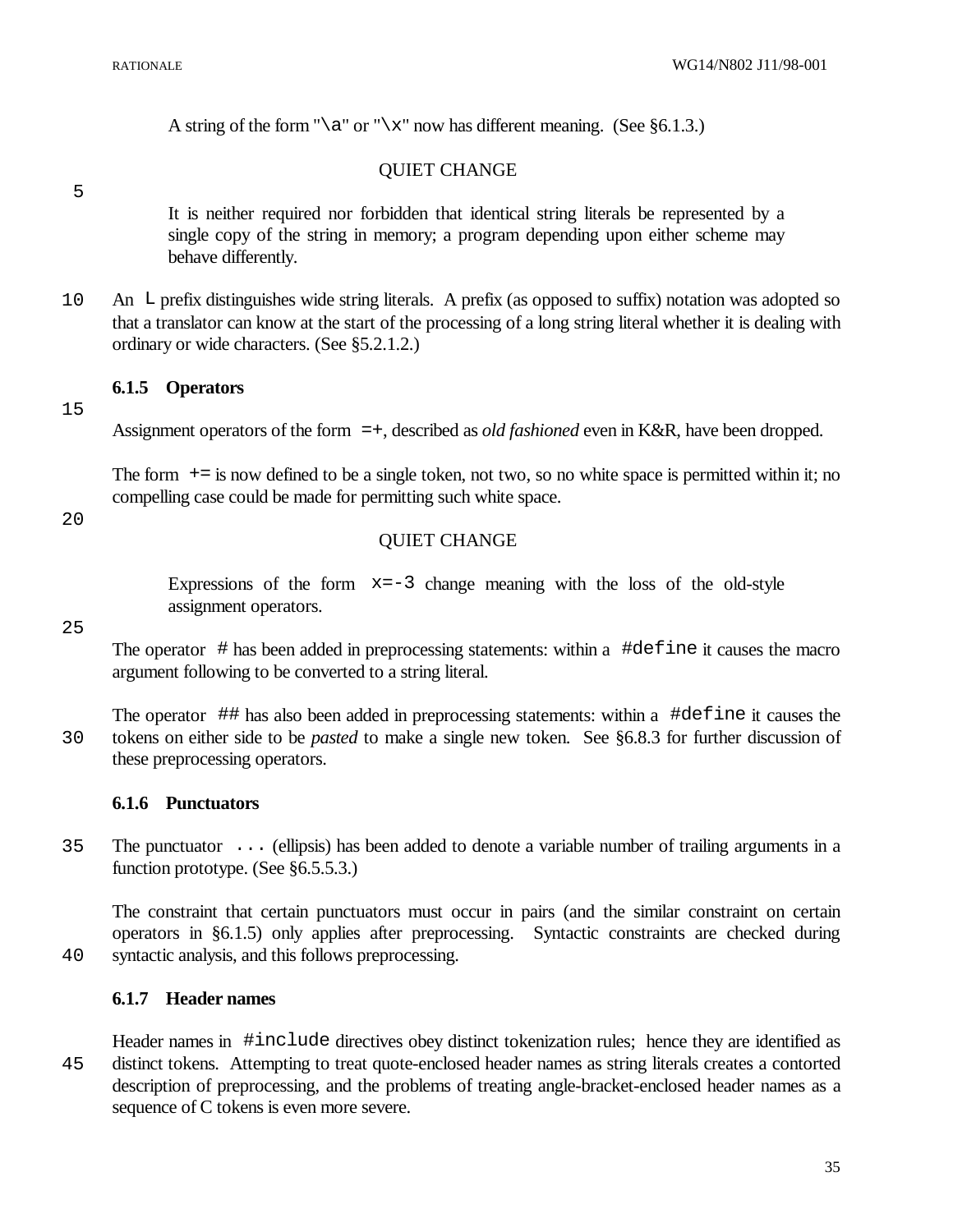# **6.1.8 Preprocessing numbers**

The notion of preprocessing numbers has been introduced to simplify the description of preprocessing. It provides a means of talking about the tokenization of strings that look like numbers, or initial 5 substrings of numbers, prior to their semantic interpretation. In the interests of keeping the description simple, occasional spurious forms are scanned as preprocessing numbers -  $0 \times 123E+1$  is a single token under the rules. The Committee felt that it was better to tolerate such anomalies than burden the preprocessor with a more exact, and exacting, lexical specification. It felt that this anomaly was no worse than the principle under which the characters  $a$ +++++b are tokenized as  $a$ +++++ $b$  (an 10 invalid expression), even though the tokenization  $a + + + + + b$  would yield a syntactically correct

expression. In both cases, exercise of reasonable precaution in coding style avoids surprises.

## **6.1.9 Comments**

- 15 The Committee considered proposals to allow comments to nest. The main argument for nesting comments is that it would allow programmers to "comment out" code. The Committee rejected this proposal on the grounds that comments should be used for adding documentation to a program, and that preferable mechanisms already exist for source code exclusion. For example,
- 20 #if 0 /\* this code is bracketed out because ... \*/ code\_to\_be\_excluded(); #endif
- 25 Preprocessing directives such as this prevent the enclosed code from being scanned by later translation phases. Bracketed material can include comments and other, nested, regions of bracketed code.

Another way of accomplishing these goals is with an if statement:

30 if (0) { /\* this code is bracketed out because ... \*/ code\_to\_be\_excluded(); }

35 Many modern compilers will generate no code for this if statement.

// comments were added for C9X due to their utility and widespread existing practice, especially in dual  $C/C++$  translators/compilers<sup>3</sup>.

## 40 QUIET CHANGE

In certain unusual situations, code could have different semantics for C90 and C9X, for example

$$
4\,5
$$

45 
$$
a = b // *divisor: */ c
$$
  
+ d;

In C90 this was equivalent to

 3 The C++ programming language supports // comments.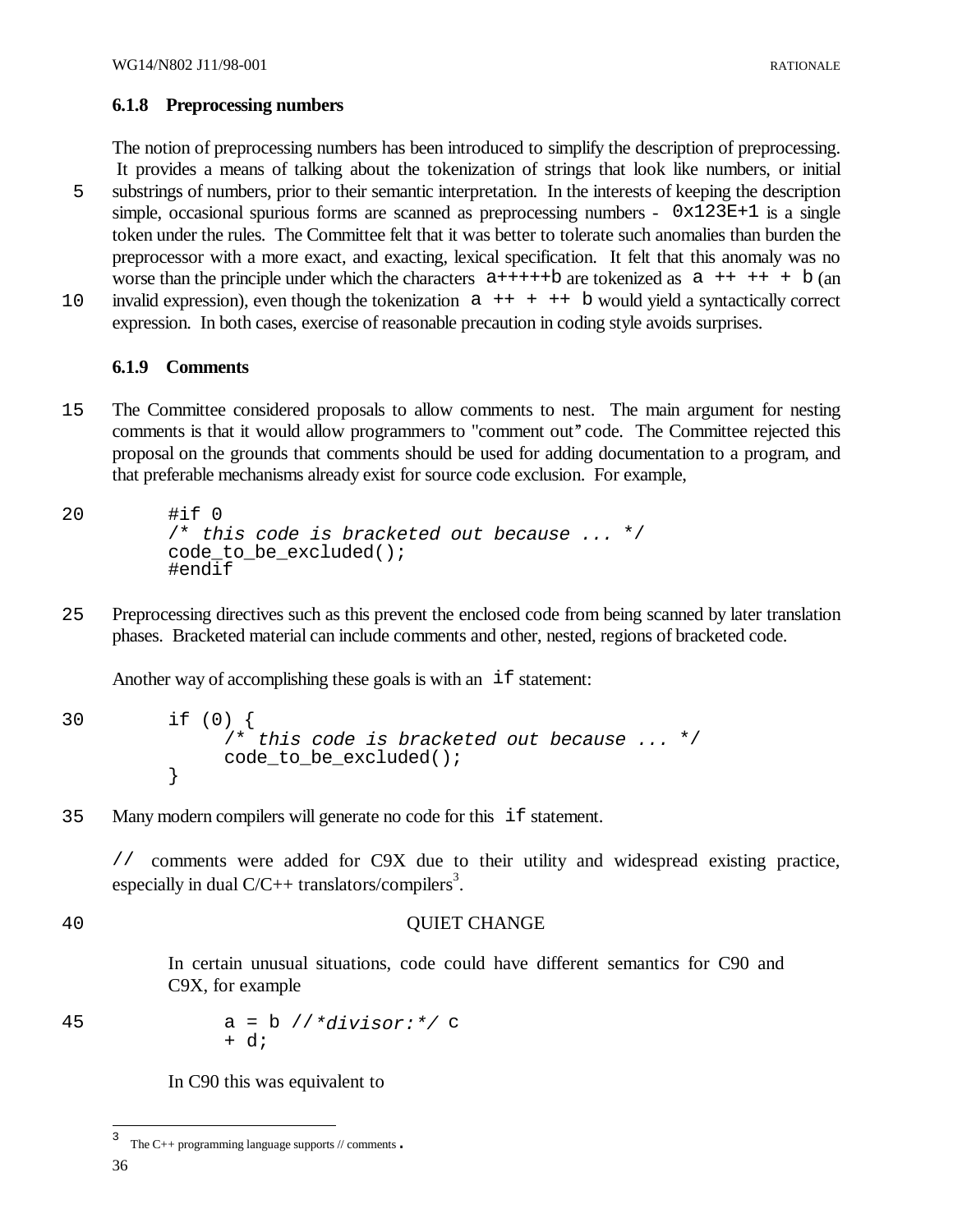$a = b / c + d$ ;

but in C9X it is equivalent to

 $5$  a =  $b + d$ ;

## **6.2 Conversions**

#### 10 **6.2.1 Arithmetic operands**

6.2.1.1 Characters and integers

Since the publication of K&R, a serious divergence has occurred among implementations of C in the 15 evolution of integral promotion rules. Implementations fall into two major camps, which may be characterized as *unsigned preserving* and *value preserving*. The difference between these approaches centers on the treatment of unsigned char and unsigned short, when widened by the *integral promotions*, but the decision has an impact on the typing of constants as well (see §6.1.3.2).

20 The *unsigned preserving* approach calls for promoting the two smaller unsigned types to unsigned int. This is a simple rule, and yields a type which is independent of execution environment.

The *value preserving* approach calls for promoting those types to signed int, if that type can properly represent all the values of the original type, and otherwise for promoting those types to 25 unsigned int. Thus, if the execution environment represents short as something smaller than int, unsigned short becomes int; otherwise it becomes unsigned int.

Both schemes give the same answer in the vast majority of cases, and both give the same effective result in even more cases in implementations with twos-complement arithmetic and quiet wraparound 30 on signed overflow - that is, in most current implementations. In such implementations, differences between the two only appear when these two conditions are both true:

- 1. An expression involving an unsigned char or unsigned short produces an int-wide result in which the sign bit is set: i.e., either a unary operation on such a 35 type, or a binary operation in which the other operand is an int or "narrower'' type.
	- 2. The result of the preceding expression is used in a context in which its signedness is significant:
- 
- 40 sizeof(int) < sizeof(long) and it is in a context where it must be widened to a long type, or
	- it is the left operand of the right-shift operator (in an implementation where this shift is defined as arithmetic), or

45

• it is either operand of  $\ell$ ,  $\hat{\epsilon}$ ,  $\epsilon$ ,  $\epsilon$ ,  $\epsilon$ ,  $\epsilon$ ,  $\epsilon$ ,  $\epsilon$ ,  $\epsilon$ ,  $\epsilon$ ,  $\epsilon$ ,  $\epsilon$ ,  $\epsilon$ ,  $\epsilon$ ,  $\epsilon$ ,  $\epsilon$ ,  $\epsilon$ ,  $\epsilon$ ,  $\epsilon$ ,  $\epsilon$ ,  $\epsilon$ ,  $\epsilon$ ,  $\epsilon$ ,  $\epsilon$ ,  $\epsilon$ ,  $\epsilon$ ,  $\epsilon$ ,  $\epsilon$ ,  $\epsilon$ ,  $\epsilon$ ,  $\epsilon$ ,  $\epsilon$ ,

In such circumstances a genuine ambiguity of interpretation arises. The result must be dubbed *questionably signed*, since a case can be made for either the signed or unsigned interpretation. Exactly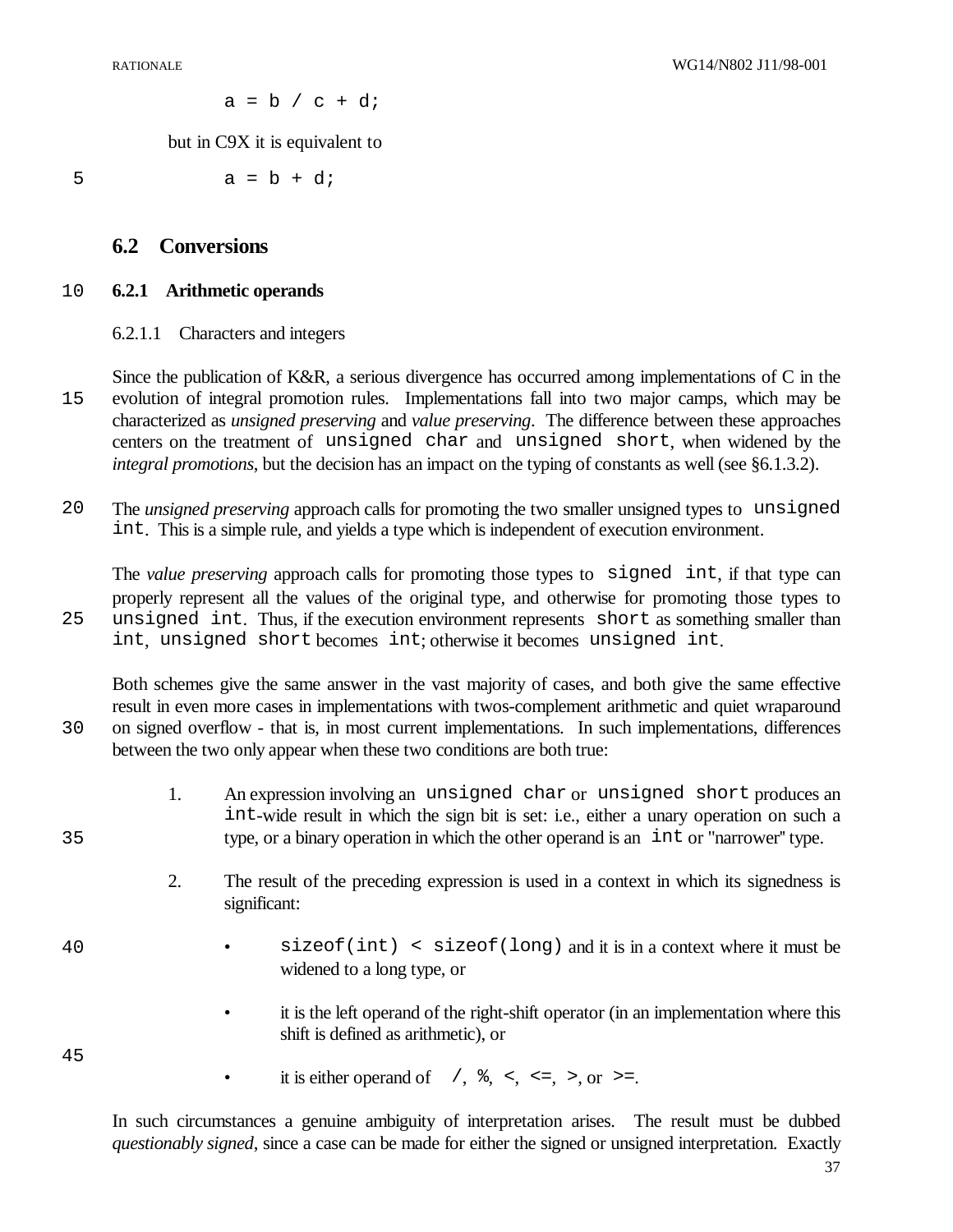the same ambiguity arises whenever an unsigned int confronts a signed int across an operator, and the signed int has a negative value. (Neither scheme does any better, or any worse, in resolving the ambiguity of this confrontation.) Suddenly, the negative signed int becomes a very large unsigned int, which may be surprising - or it may be exactly what is desired by a 5 knowledgeable programmer. Of course, *all of these ambiguities can be avoided by a judicious use of*

*casts*.

One of the important outcomes of exploring this problem is the understanding that high-quality compilers might do well to look for such questionable code and offer (optional) diagnostics, and that 10 conscientious instructors might do well to warn programmers of the problems of implicit type conversions.

The unsigned preserving rules greatly increase the number of situations where unsigned int confronts signed int to yield a questionably signed result, whereas the value preserving rules 15 minimize such confrontations. Thus, the value preserving rules were considered to be safer for the novice, or unwary, programmer. After much discussion, the Committee decided in favor of value preserving rules, despite the fact that the UNIX C compilers had evolved in the direction of unsigned preserving.

## 20 QUIET CHANGE

A program that depends upon unsigned preserving arithmetic conversions will behave differently, probably without complaint. This is considered the most serious semantic change made by the Committee to a widespread current practice.

25

The Standard clarifies that the integral promotion rules also apply to bit-fields.

6.2.1.2 Signed and unsigned integers

30 Precise rules are now provided for converting to and from unsigned integers. On a twos-complement machine, the operation is still virtual (no change of representation is required), but the rules are now stated independent of representation.

6.2.1.3 Real floating and integer

35

There was strong agreement that floating values should truncate toward zero when converted to an integral type, the specification adopted in the Standard. Although the Base Document permitted negative floating values to truncate away from zero, no Committee member knew of current hardware that functions in such a manner.<sup>4</sup>

40

6.2.1.4 Real floating types

The Standard, unlike the Base Document, does not require rounding in the double to float conversion. Some widely used IEEE floating point processor chips control floating to integral 45 conversion with the same mode bits as for double-precision to single-precision conversion; since truncation-toward-zero is the appropriate setting for C in the former case, it would be expensive to

<sup>4</sup> We have since been informed of one such implementation.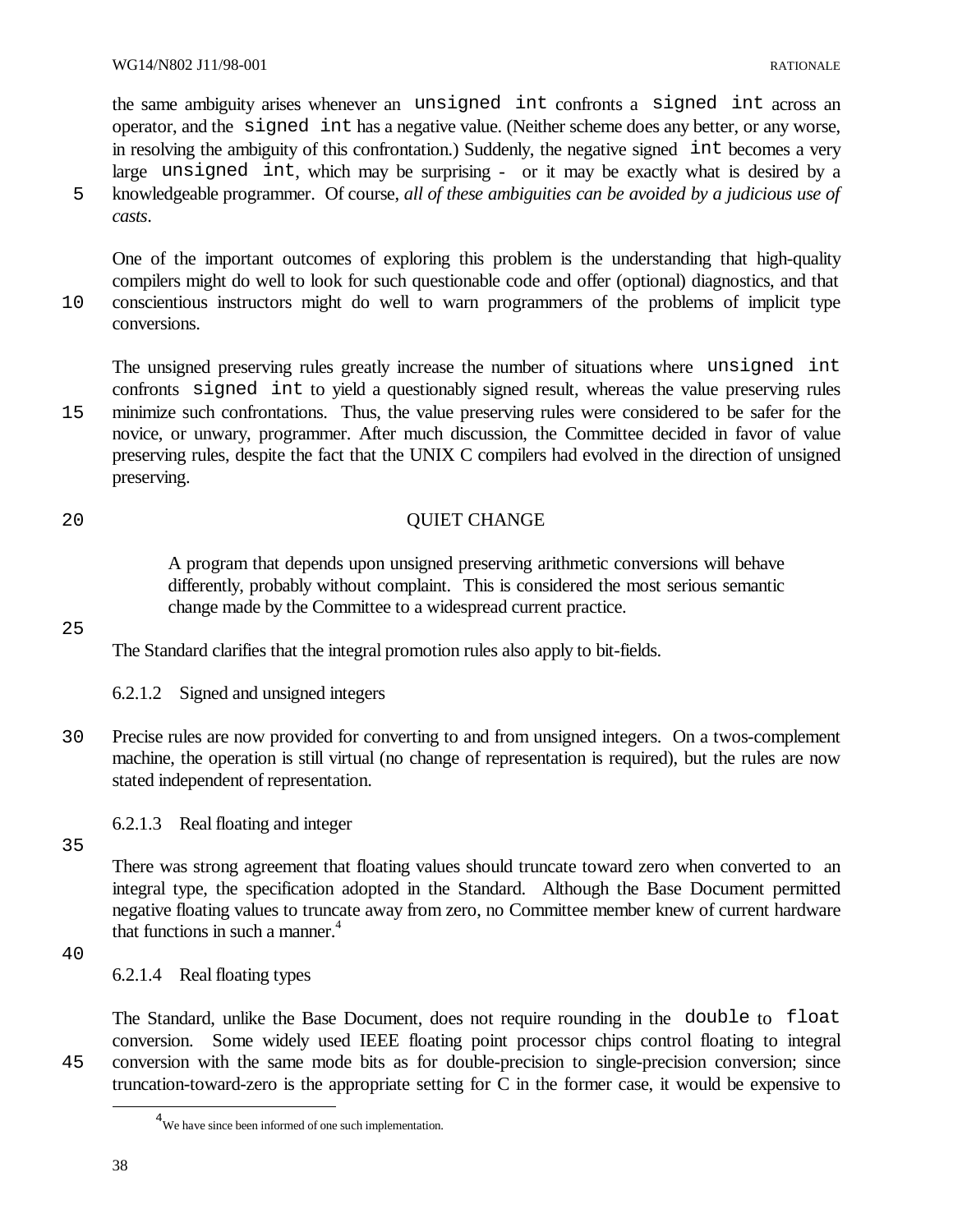require such implementations to round to float.

6.2.1.5 Complex types

5 6.2.1.6 Real and complex

6.2.1.7 Usual arithmetic conversions

The rules in the Standard for these conversions are slight modifications of those in the Base Document: 10 the modifications accommodate the added types and the value preserving rules (see §6.2.1.1). Explicit license has been added to perform calculations in a "wider'' type than absolutely necessary, since this can sometimes produce smaller and faster code (not to mention the correct answer more often). Calculations can also be performed in a "narrower'' type, by the *as if* rule, so long as the same end result is obtained. *Explicit casting can always be used to obtain exactly the intermediate types* 15 *required*.

The Committee relaxed the requirement that float operands be converted to double. An implementation may still choose to convert.

# 20 QUIET CHANGE

Expressions with float operands may now be computed at lower precision. The Base Document specified that all floating point operations be done in double.

## 25 **6.2.2 Other operands**

## 6.2.2.1 Lvalues and function designators

- A difference of opinion within the C community has centered around the meaning of *lvalue*, one group 30 considering an lvalue to be any kind of object locator, another group holding that an lvalue is meaningful on the left side of an assigning operator. The Committee has adopted the definition of lvalue as an object locator. The term *modifiable lvalue* is used for the second of the above concepts.
- The role of array objects has been a classic source of confusion in C, in large part because of the 35 numerous contexts in which an array reference is converted to a pointer to its first element. While this conversion neatly handles the semantics of subscripting, the fact that  $a[i]$  is itself a modifiable lvalue while a is not has puzzled many students of the language. A more precise description has therefore been incorporated in the Standard, in the hopes of combatting this confusion.

40 6222 void

The description of operators and expressions is simplified by saying that void yields a value, with the understanding that the value has no representation, hence requires no storage.

45 6.2.2.3 Pointers

C has now been implemented on a wide range of architectures. While some of these architectures feature uniform pointers which are the size of some integer type, maximally portable code may not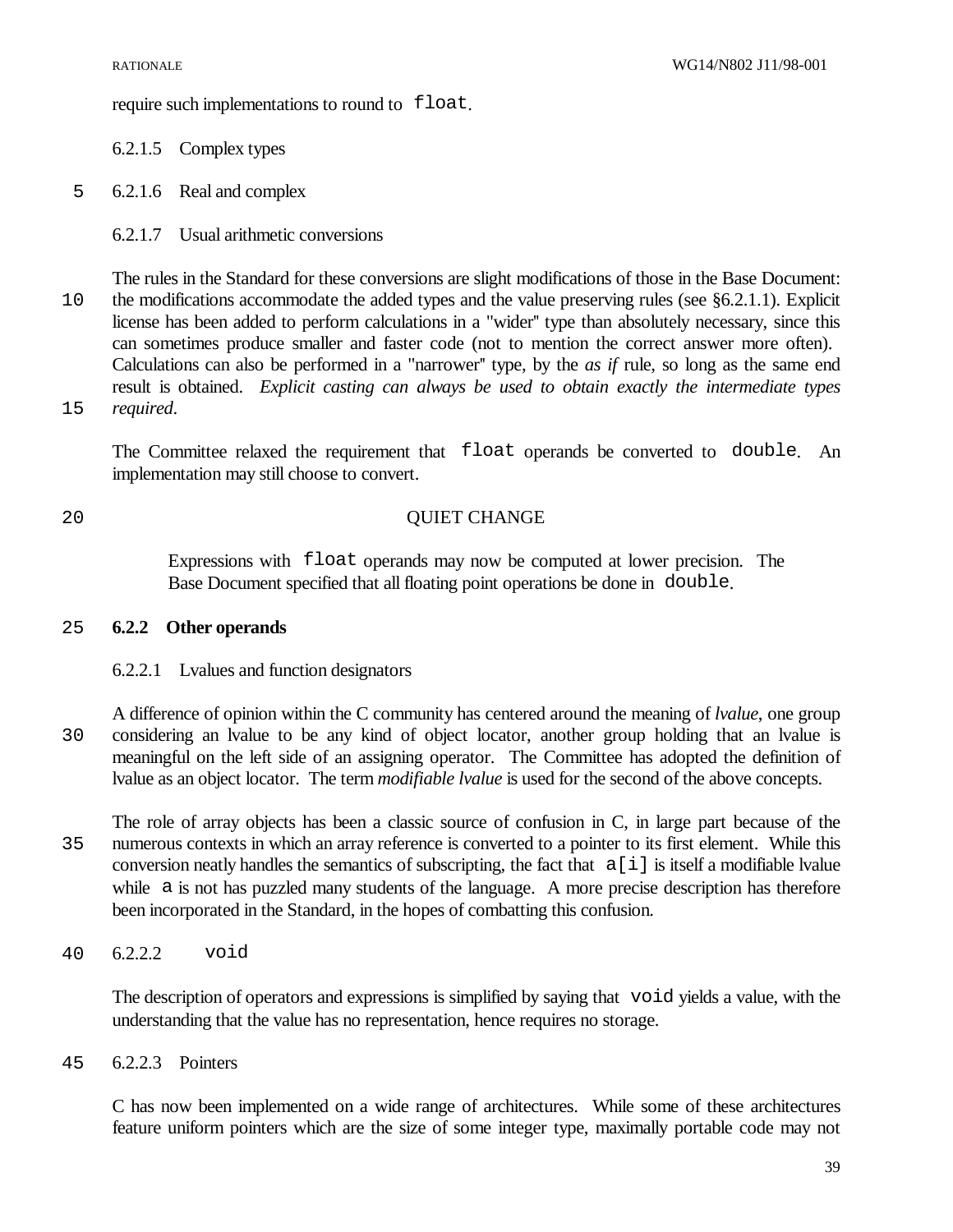assume any necessary correspondence between different pointer types and the integral types.

The use of void  $*$  ("pointer to void") as a generic object pointer type is an invention of the Committee. Adoption of this type was stimulated by the desire to specify function prototype 5 arguments that either quietly convert arbitrary pointers (as in fread) or complain if the argument type does not exactly match (as in strcmp). Nothing is said about pointers to functions, which may be incommensurate with object pointers and/or integers.

Since pointers and integers are now considered incommensurate, the only integer that can be safely 10 converted to a pointer is the constant 0. The result of converting any other integer to a pointer is machine dependent.

Consequences of the treatment of pointer types in the Standard include.

- 15 A pointer to void may be converted to a pointer to an object of any type.
	- A pointer to any object of any type may be converted to a pointer to void.
- If a pointer to an object is converted to a pointer to void and back again to the original 20 pointer type, the result compares equal to original pointer.
	- It is invalid to convert a pointer to an object of any type to a pointer to an object of a different type without an explicit cast.
- 25 Even with an explicit cast, it is invalid to convert a function pointer to an object pointer or a pointer to void, or vice-versa.
	- It is invalid to convert a pointer to a function of one type to a pointer to a function of a different type without a cast.
	- Pointers to functions that have different parameter-type information (including the "old-style'' absence of parameter-type information) are different types.

Implicit in the Standard is the notion of *invalid pointers*. In discussing pointers, the Standard typically 35 refers to "a pointer to an object'' or "a pointer to a function'' or "a null pointer.'' A special case in address arithmetic allows for a pointer to just past the end of an array. Any other pointer is invalid.

An invalid pointer might be created in several ways. An arbitrary value can be assigned (via a cast) to a pointer variable. (This could even create a valid pointer, depending on the value.) A pointer to an 40 object becomes invalid if the memory containing the object is deallocated. Pointer arithmetic can produce pointers outside the range of an array.

Regardless how an invalid pointer is created, any use of it yields undefined behavior. Even assignment, comparison with a null pointer constant, or comparison with itself, might on some systems result in an 45 exception.

Consider a hypothetical segmented architecture, on which pointers comprise a segment descriptor and an offset. Suppose that segments are relatively small, so that large arrays are allocated in multiple

30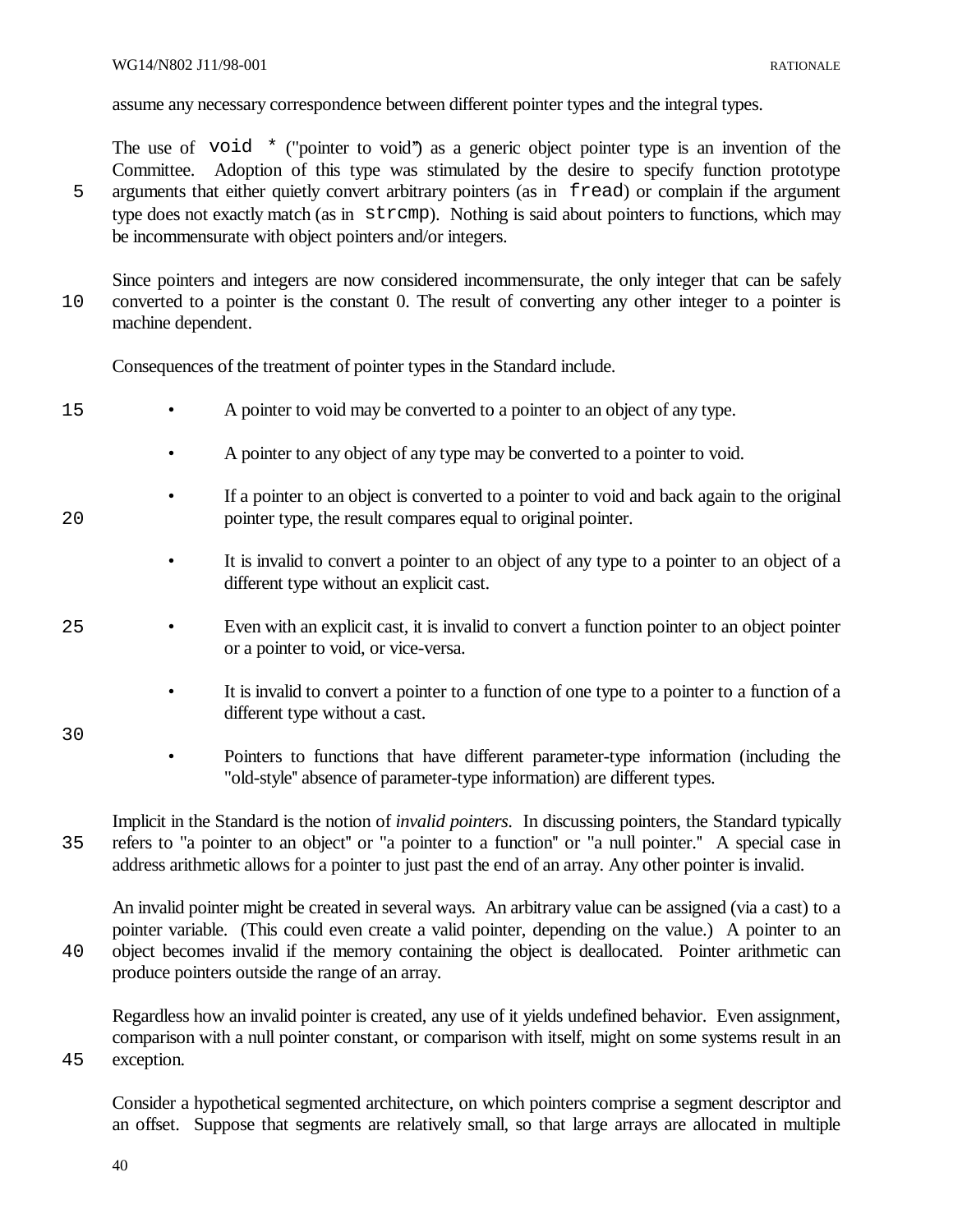segments. While the segments are valid (allocated, mapped to real memory), the hardware, operating system, or C implementation can make these multiple segments behave like a single object: pointer arithmetic and relational operators use the defined mapping to impose the proper order on the elements of the array. Once the memory is deallocated, the mapping is no longer guaranteed to exist; use of the

5 segment descriptor might now cause an exception, or the hardware addressing logic might return meaningless data.

# **6.3 Expressions**

10 Several closely-related topics are involved in the precise specification of expression evaluation: *precedence*, *associativity*, *grouping*, *sequence points*, *agreement points*, *order of evaluation*, and *interleaving*. The latter three terms are discussed in §5.1.2.3.

The rules of *precedence* are encoded into the syntactic rules for each operator. For example, the syntax 15 for *additive-expression* includes the rule

*additive-expression + multiplicative-expression*

which implies that  $a+b*c$  parses as  $a+(b*c)$ . The rules of *associativity* are similarly encoded into 20 the syntactic rules. For example, the syntax for *assignment-expression* includes the rule

*unary-expression assignment-operator assignment-expression*

which implies that  $a=b=c$  parses as  $a=(b=c)$ .

25

With rules of precedence and associativity thus embodied in the syntax rules, the Standard specifies, in general, the *grouping* (association of operands with operators) in an expression.

The Base Document describes C as a language in which the operands of successive identical 30 commutative associative operators can be regrouped. The Committee has decided to remove this license from the Standard, thus bringing C into accord with most other major high-level languages.

This change was motivated primarily by the desire to make C more suitable for floating point programming. Floating point arithmetic does not obey many of the mathematical rules that real 35 arithmetic does. For instance, the two expressions  $(a+b)+c$  and  $a+(b+c)$  may well yield different results: suppose that b is greater than 0, a equals  $-b$ , and c is positive but substantially smaller than b. (That is, suppose  $c/b$  is less than DBL\_EPSILON.) Then  $(a+b)+c$  is  $0+c$ , or c, while  $a+(b+c)$  equals  $a+b$ , or 0. That is to say, floating point addition (and multiplication) is not associative.

40

The Base Document's rule imposes a high cost on translation of numerical code to C. Much numerical code is written in FORTRAN, which does provide a no-regrouping guarantee; indeed, this is the normal semantic interpretation in most high-level languages other than C. The Base Document's advice, "rewrite using explicit temporaries," is burdensome to those with tens or hundreds of thousands 45 of lines of code to convert, a conversion which in most other respects could be done automatically.

Elimination of the regrouping rule does not in fact prohibit much regrouping of integer expressions. The bitwise logical operators can be arbitrarily regrouped, since any regrouping gives the same result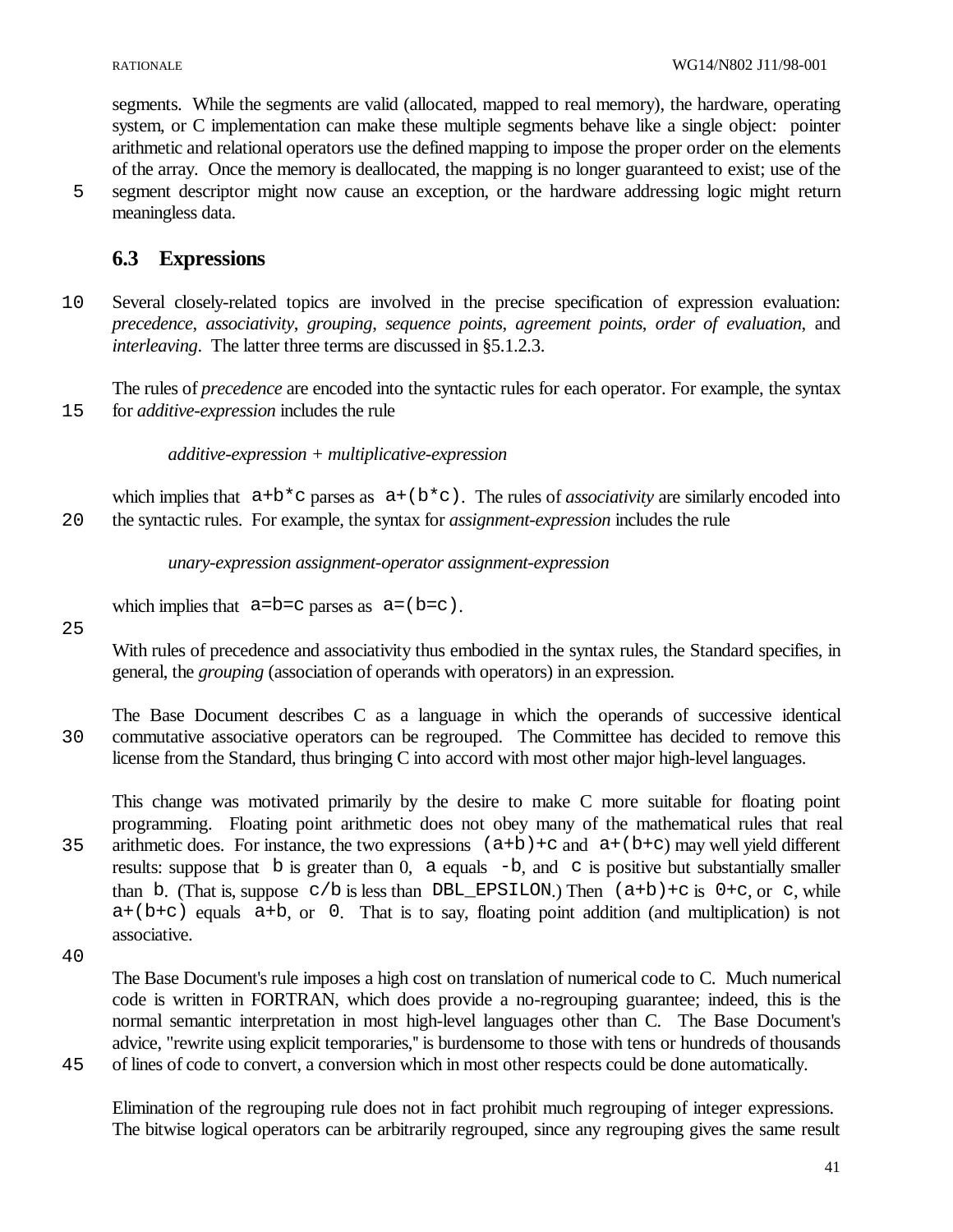*as if* the expression had not been regrouped. This is also true of integer addition and multiplication in implementations with twos-complement arithmetic and silent wraparound on overflow. Indeed, in any implementation, regroupings which do not introduce overflows behave *as if* no regrouping had occurred. (Results may also differ in such an implementation if the expression as written results in 5 overflows: in such a case the behavior is undefined, so any regrouping couldn't be any worse.)

The types of lvalues that may be used to access an object have been restricted so that an optimizer is not required to make worst-case aliasing assumptions.

10 In practice, aliasing arises with the use of pointers. A contrived example to illustrate the issues is

```
int a;
        void f(int * b) {
15 a = 1;
            *b = 2;g(a);
        }
```
20 It is tempting to generate the call to g as if the source expression were  $g(1)$ , but b might point to a, so this optimization is not safe. On the other hand, consider

```
 int a;
        void f( double * b ) {
25 \t a = 1;*b = 2.0;q(a);
        }
```
30 Again the optimization is incorrect only if b points to a. However, this would only have come about if the address of a were somewhere cast to (double\*). The Committee has decided that such dubious possibilities need not be allowed for.

In principle, then, aliasing only need be allowed for when the lvalues all have the same type. In 35 practice, the Committee has recognized certain prevalent exceptions:

- The lvalue types may differ in signedness. In the common range, a signed integral type and its unsigned variant have the same representation; it was felt that an appreciable body of existing code is not "strictly typed'' in this area.
- Character pointer types are often used in the bytewise manipulation of objects; a byte stored through such a character pointer may well end up in an object of any type.
- A qualified version of the object's type, though formally a different type, provides the 45 same interpretation of the value of the object.

Structure and union types also have problematic aliasing properties:

struct fi{ float f; int i;}; 50 void f( struct fi \* fip, int \* ip )

40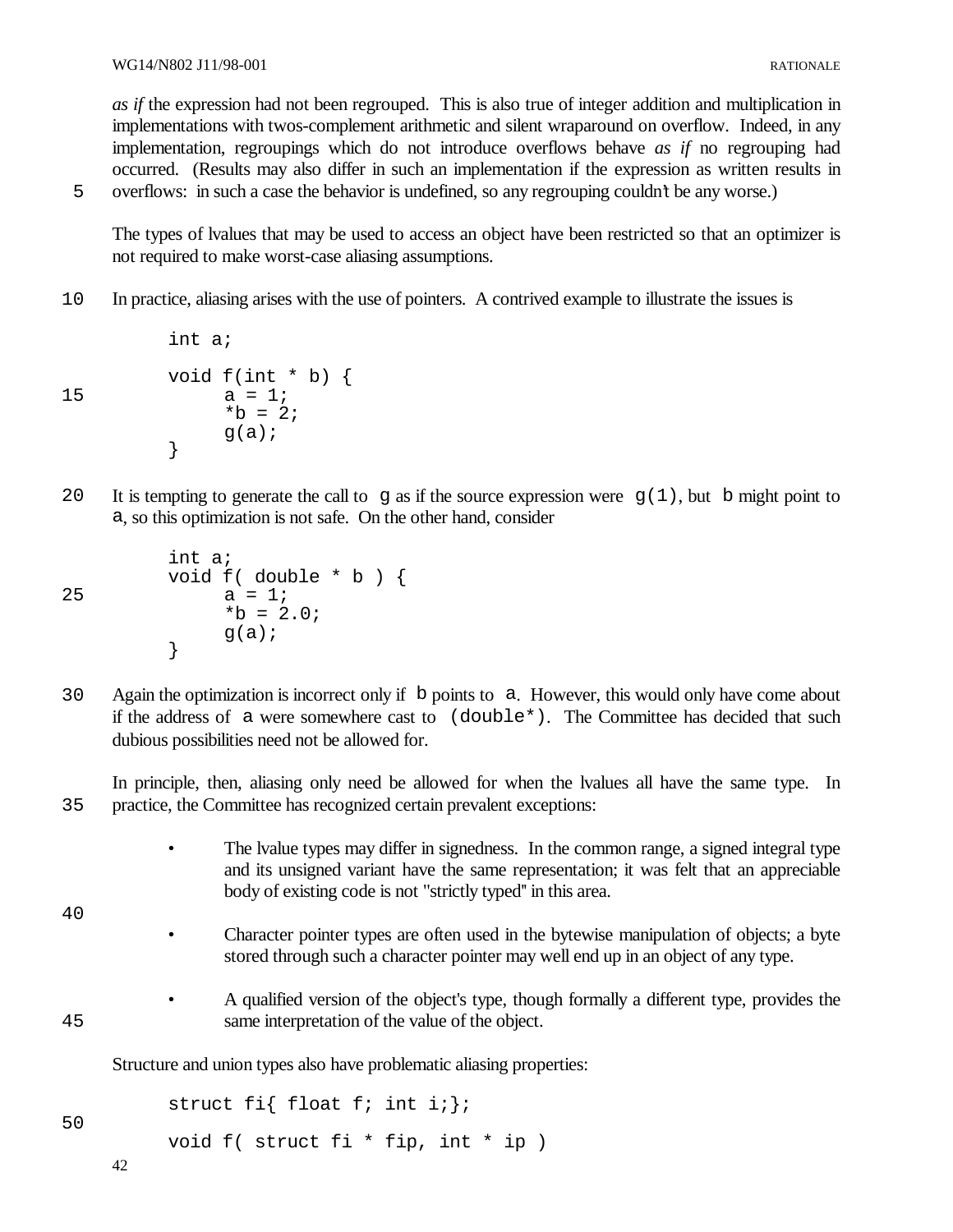```
{
             static struct fi a = \{2.0, 1\};
             *ip = 2;*fip = a;
5 g(*ip);
             *fip = a;
             *ip = 2ig(fip->i);10 }
```
It is not safe to optimize the first call to g as  $g(2)$ , or the second as  $g(1)$ , since the call to f could quite legitimately have been

15 struct fi x;  $f(\&x, \&x.i)$ ;

These observations explain the other exception to the same-type principle.

## 20 **6.3.1 Primary expressions**

A primary expression may be void (parenthesized call to a function returning void), a function designator (identifier or parenthesized function designator), an lvalue (identifier or parenthesized lvalue), or simply a value expression. Constraints ensure that a void primary expression is no part of 25 a further expression, except that a void expression may be cast to void, may be the second or third

operand of a conditional operator, or may be an operand of a comma operator.

6.3.1.1 The identifier \_\_func\_\_

#### 30 *A new feature for C9X*

#### **6.3.2 Postfix operators**

## 6.3.2.1 Array subscripting

35

The Committee found no reason to disallow the symmetry that permits  $a[i]$  to be written as  $i[a]$ .

The syntax and semantics of multidimensional arrays follow logically from the definition of arrays and the subscripting operation. The material in the Standard on multidimensional arrays introduces no new 40 language features, but clarifies the C treatment of this important abstract data type.

6.3.2.2 Function calls

Pointers to functions may be used either as  $(*pf)()$  or as pf(). The latter construct, not 45 sanctioned in the Base Document, appears in some present versions of C, is unambiguous, invalidates no old code, and can be an important shorthand. The shorthand is useful for packages that present only one external name, which designates a structure full of pointers to objects and functions: member functions can be called as graphics.open(file) instead of (\*graphics.open)(file).

50 The treatment of function designators can lead to some curious, but valid, syntactic forms. Given the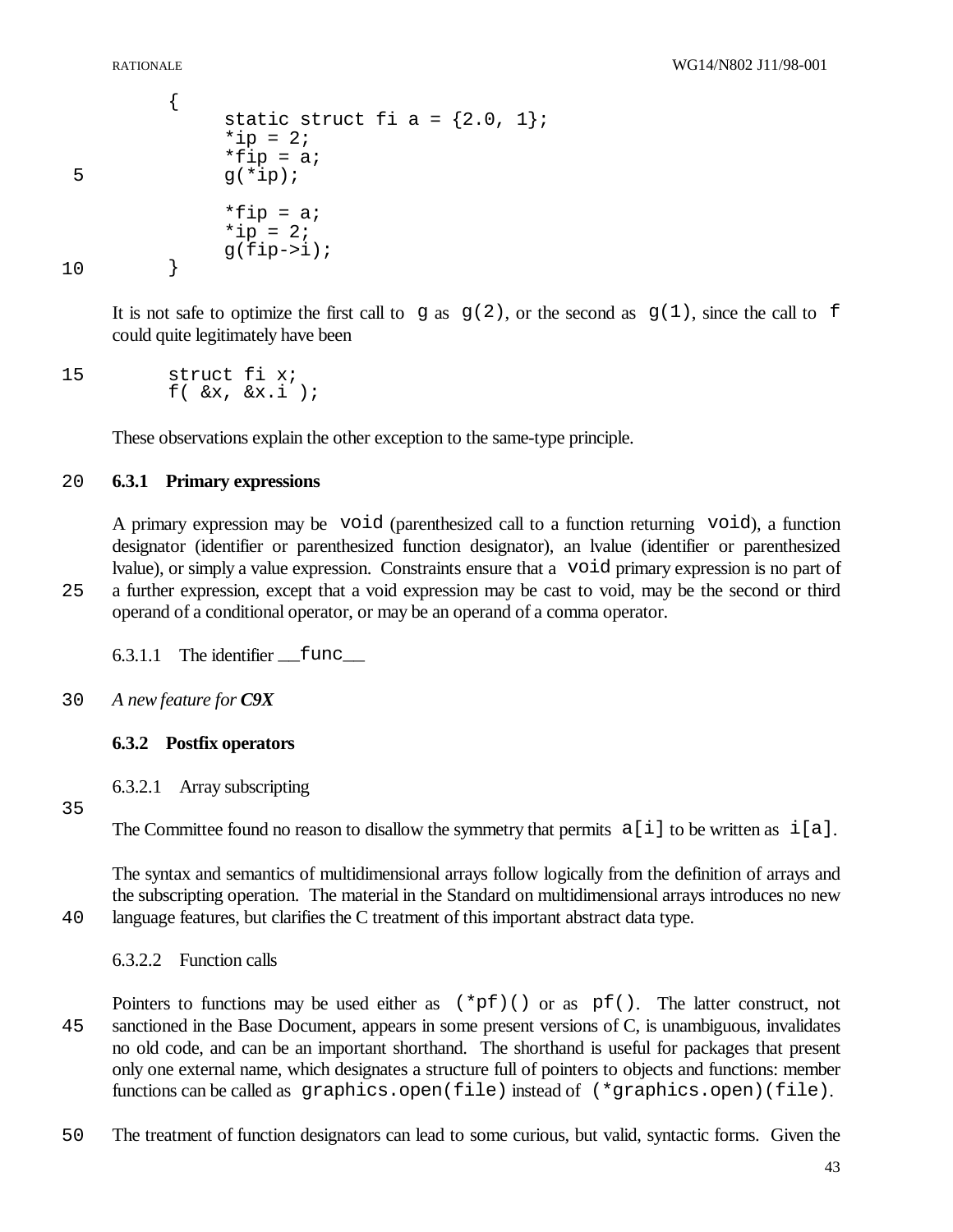declarations:

int  $f()$ ,  $(*pf)($ ;

5 then all of the following expressions are valid function calls:

 $(\&f)(; f(t); (\star f(t)); (\star f(t)); (\star f(t)); (\star f(t));$ pf(); (\*pf)(); (\*\*pf)(); (\*\*\*pf)();

- 10 The first expression on each line was discussed in the previous paragraph. The second is conventional usage. All subsequent expressions take advantage of the implicit conversion of a function designator to a pointer value, in nearly all expression contexts. The Committee saw no real harm in allowing these forms; outlawing forms like  $(*f)()$ , while still permitting  $*a$  (for int a[]), simply seemed more trouble than it was worth.
- 15

The rule for implicit declaration of functions has been removed. The effect is to guarantee that a diagnostic is produced, which will catch an additional category of programming errors. After issuing the diagnostic, an implementation may choose to assume an implicit declaration and continue translation in order to support existing programs that exploited this feature.

20

For compatibility with past practice, all argument promotions occur as described in the Base Document in the absence of a prototype declaration, including the (not always desirable) promotion of float to double. A prototype gives the implementor explicit license to pass a float as a float rather than a double, or a char as a char rather than an int, or an argument in a special register, 25 etc. If the definition of a function in the presence of a prototype would cause the function to expect other than the default promotion types, then clearly the calls to this function must be made in the presence of a compatible prototype.

To clarify this and other relationships between function calls and function definitions, the Standard 30 describes an equivalence between a function call or definition which does occur in the presence of a prototype and one that does not.

Thus a prototyped function with no "narrow'' types and no variable argument list must be callable in the absence of a prototype, since the types actually passed in a call are equivalent to the explicit function 35 definition prototype. This constraint is necessary to retain compatibility with past usage of library functions. (See §7.1.8.)

This provision constrains the latitude of an implementor because the parameter passing conventions of prototype and non-prototype function calls must be the same for functions accepting a fixed number of

40 arguments. Implementations in environments where efficient function calling mechanisms are available must, in effect, use the efficient calling sequence either in all "fixed argument list'' calls or in none. Since efficient calling sequences often do not allow for variable argument functions, the fixed part of a variable argument list may be passed in a completely different fashion than in a fixed argument list with the same number and type of arguments.

45

The existing practice of omitting trailing parameters in a call if it is known that the parameters will not be used has consistently been discouraged. Since omission of such parameters creates an inequivalence between the call and the declaration, the behavior in such cases is undefined, and a maximally portable program will avoid this usage. Hence an implementation is free to implement a function calling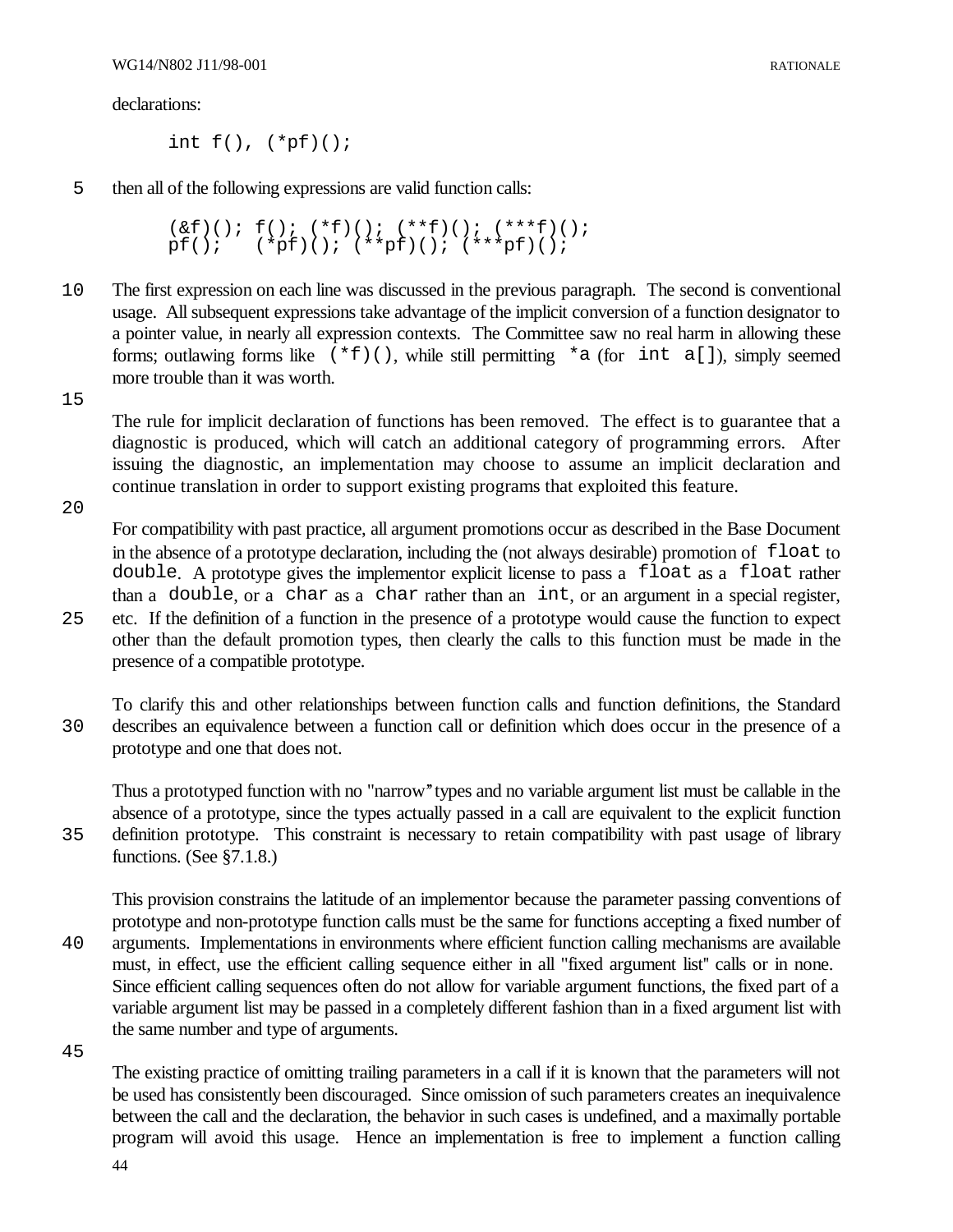mechanism for fixed argument lists which would (perhaps fatally) fail if the wrong number or type of arguments were to be provided.

Strictly speaking then, calls to printf are obliged to be in the scope of a prototype (as by 5 #include <stdio.h>), but implementations are not obliged to fail on such a lapse. (The behavior is *undefined*).

6.3.2.3 Structure and union members

- 10 Since the language now permits structure parameters, structure assignment and functions returning structures, the concept of a *structure expression* is now part of the C language. A structure value can be produced by an assignment, by a function call, by a comma operator expression or by a conditional operator expression:
- $15$   $sl = (s2 = s3)$  $sf(x)$ (x, s1)  $x$  ?  $s1$  :  $s2$
- 20 In these cases, the result is *not* an lvalue; hence it cannot be assigned to nor can its address be taken.

Similarly,  $x \cdot y$  is an Ivalue only if x is an Ivalue. Thus none of the following valid expressions are lvalues:

25 sf(3).a  $(s1=s2)$ .a ((i==6)?s1:s2).a  $(x,s1).a$ 

30 Even when  $x \cdot y$  is an Ivalue, it may not be modifiable:

const struct S s1;<br>s1.a = 3; /\*  $1$ <sup>\*</sup> invalid  $^*/$ 

- 35 The Standard requires that an implementation diagnose a *constraint error* in the case that the member of a structure or union designated by the identifier following a member selection operator  $($ . or  $-$ >) does not appear in the type of the structure or union designated by the first operand. The Base Document is unclear on this point.
- 40 6.3.2.4 Postfix increment and decrement operators

The Committee has not endorsed the practice in some implementations of considering post-increment and post-decrement operator expressions to be lvalues.

45 6.3.2.5 Compound literals

 *A new feature for C9X.* Compound literals provide a mechanism for specifying constants of aggregate or union type. This eliminates the requirement for temporary variables when an aggregate or union value will only be needed once.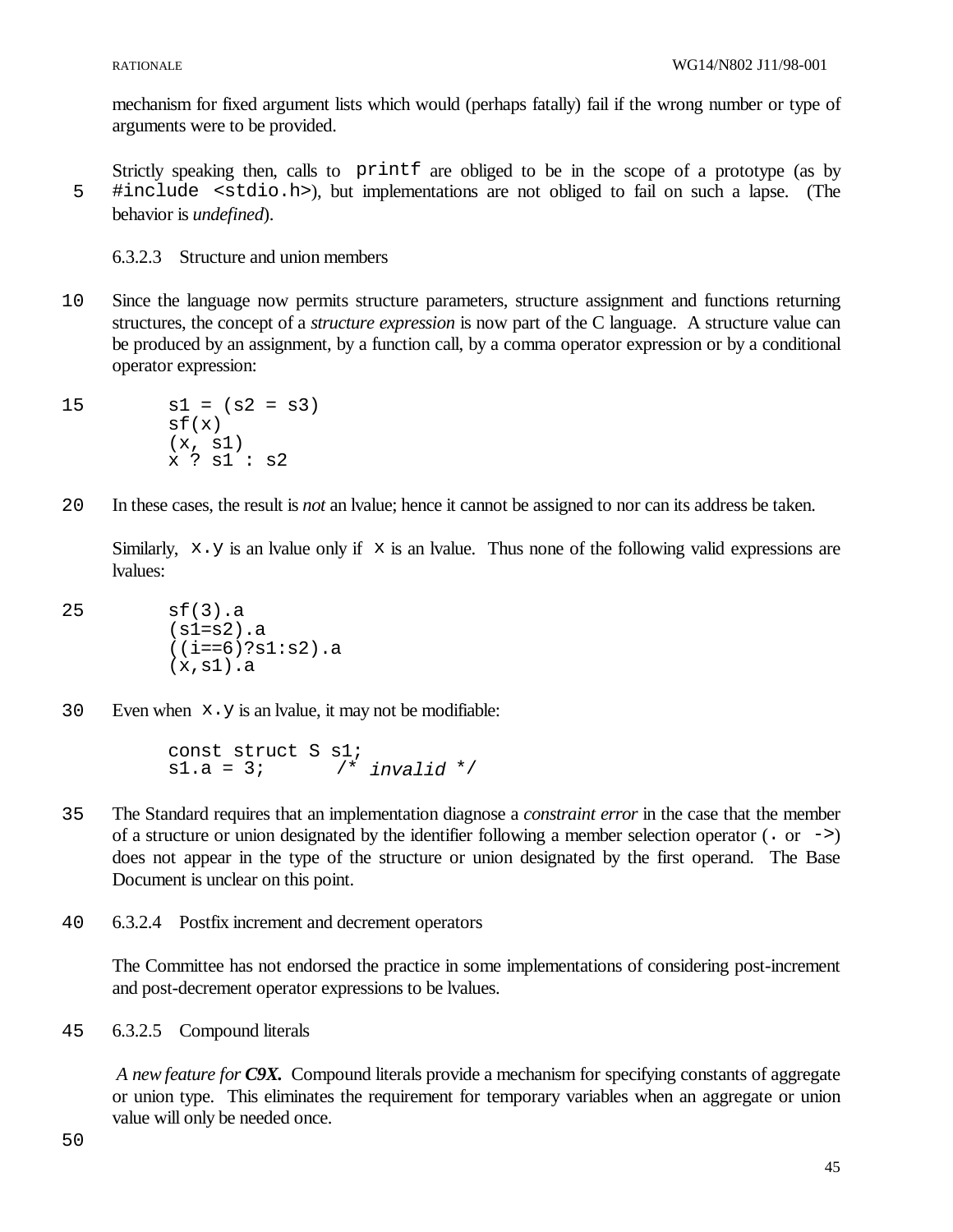Compound literals integrate easily into the C grammar and do not impose any additional run-time overhead on a user's program. They also combine well with designated initializers (see §6.5.8) to form an even more convenient aggregate or union constant notation. Their initial C implementation appeared in a compiler by Ken Thompson at AT&T Bell Laboratories.

5

## **6.3.3 Unary operators**

6.3.3.1 Prefix increment and decrement operators See §6.3.2.4.

10 6.3.3.2 Address and indirection operators

Some implementations have not allowed the  $\&$  operator to be applied to an array or a function. (The construct was permitted in early versions of C, then later made optional.) The Committee has endorsed the construct since it is unambiguous, and since data abstraction is enhanced by allowing the important 15 & operator to apply uniformly to any addressable entity.

6.3.3.3 Unary arithmetic operators

Unary plus was adopted by the Committee from several implementations, for symmetry with unary 20 minus.

The bitwise complement operator  $\sim$ , and the other bitwise operators, have now been defined arithmetically for unsigned operands. Such operations are well-defined because of the restriction of integral representations to "binary numeration systems.'' (See §6.1.2.8.2.)

25

6.3.3.4 The sizeof operator

It is fundamental to the correct usage of functions such as malloc and fread that sizeof (char) be exactly one. In practice, this means that a *byte* in C terms is the smallest unit of storage, 30 even if this unit is 36 bits wide; and all objects are comprised of an integral number of these smallest units. (See  $\S1.6$ .)

The Standard, like the Base Document, defines the result of the sizeof operator to be a constant of an unsigned integral type. Common implementations, and common usage, have often presumed that 35 the resulting type is int. Old code that depends on this behavior has never been portable to implementations that define the result to be a type other than int. The Committee did not feel it was proper to change the language to protect incorrect code.

The type of size of, whatever it is, is published (in the library header  $\le$ stddef.h>) as size\_t, 40 since it is useful for the programmer to be able to refer to this type. This requirement implicitly restricts size\_t to be a synonym for an existing unsigned integer type, thus quashing any notion that the largest declarable object might be too big to span even with an unsigned long. This also restricts the maximum number of elements that may be declared in an array, since for any array a of N elements,

45

 $N ==$  sizeof(a)/sizeof(a[0])

Thus size\_t is also a convenient type for array sizes, and is so used in several library functions.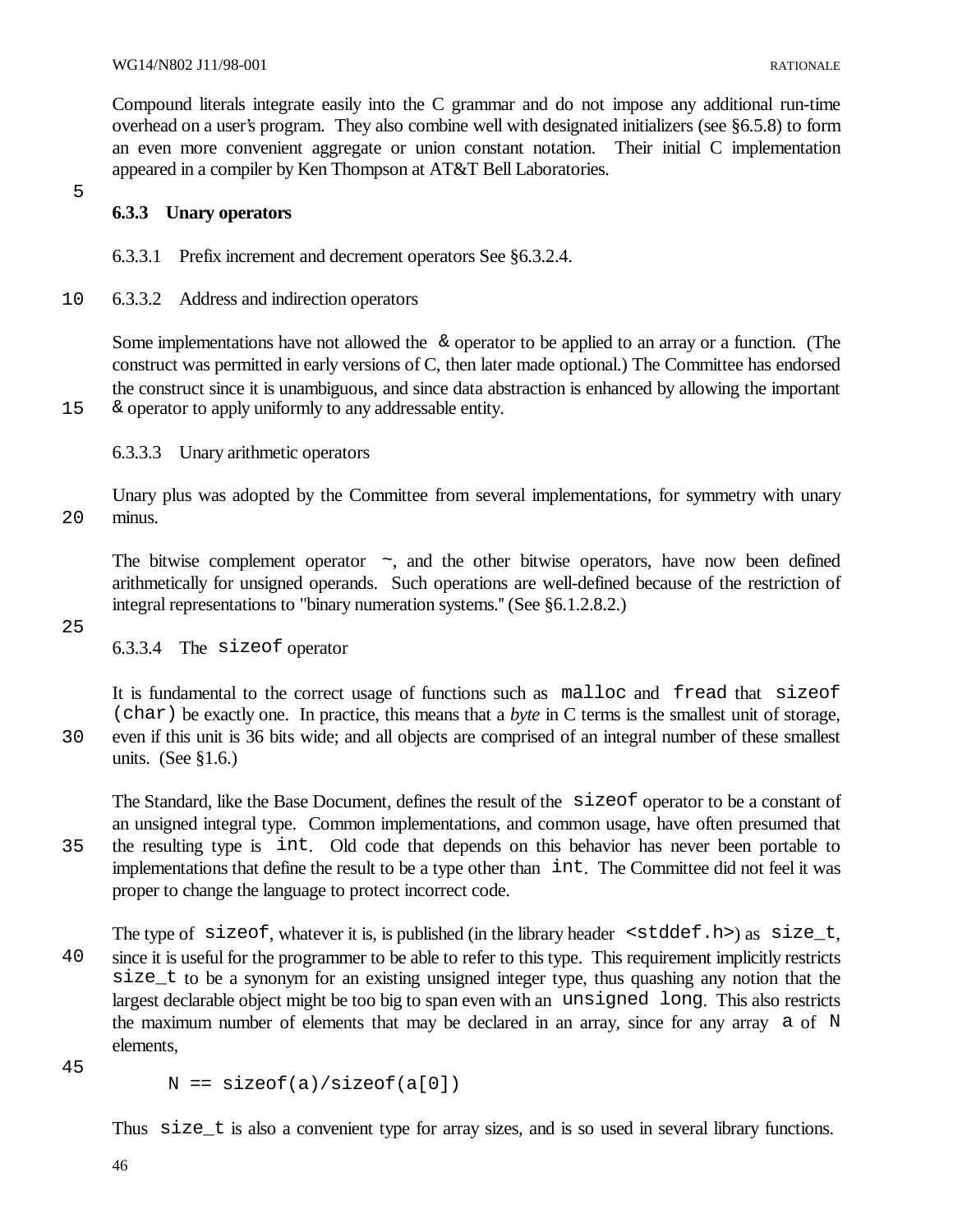(See §7.13.8.1, §7.13.8.2, §7.14.3.1, etc.)

The Standard specifies that the argument to sizeof can be any value except a bit field, a void expression, or a function designator. This generality allows for interesting environmental enquiries; 5 given the declarations

int \*p, \*q;

these expressions determine the size of the type used for ...

10

 $sizeof(F(x))$  /\* ...  $F's$  return value \*/ sizeof(p-q) /\* ... pointer difference \*/

(The last type is of course available as ptrdiff\_t in <stddef.h>.)

15

#### **6.3.4 Cast operators**

A (void) cast is explicitly permitted, more for documentation than for utility.

20 Nothing portable can be said about casting integers to pointers, or vice versa, since the two are now incommensurate.

The definition of these conversions adopted in the Standard resembles that in the Base Document, but with several significant differences. The Base Document required that a pointer successfully converted 25 to an integer must be guaranteed to be convertible back to the same pointer. This integer-to-pointer conversion is now specified as *implementation-defined*. While a high-quality implementation would preserve the same address value whenever possible, it was considered impractical to require that the identical representation be preserved. The Committee noted that, on some current machine implementations, identical representations are required for efficient code generation for pointer 30 comparisons and arithmetic operations.

The conversion of the integer constant 0 to a pointer is defined similarly to the Base Document. The resulting pointer must not address any object, must appear to be equal to an integer value of 0, and may be assigned to or compared for equality with any other pointer. This definition does not 35 necessarily imply a representation by a bit pattern of all zeros: an implementation could, for instance, use some address which causes a hardware trap when dereferenced.

The type char must have the least strict alignment of any type, so char  $*$  has often been used as a portable type for representing arbitrary object pointers. This usage creates an unfortunate confusion 40 between the ideas of *arbitrary pointer* and *character or string pointer*. The new type void \*, which has the same representation as char  $*$ , is therefore preferable for arbitrary pointers.

It is possible to cast a pointer of some qualified type (§6.5.3) to an unqualified version of that type. Since the qualifier defines some special access or aliasing property, however, any dereference of the 45 cast pointer results in *undefined behavior*.

The Standard (§6.2.1.4) requires that a cast of one floating point type to another (e.g., double to float) results in an actual conversion.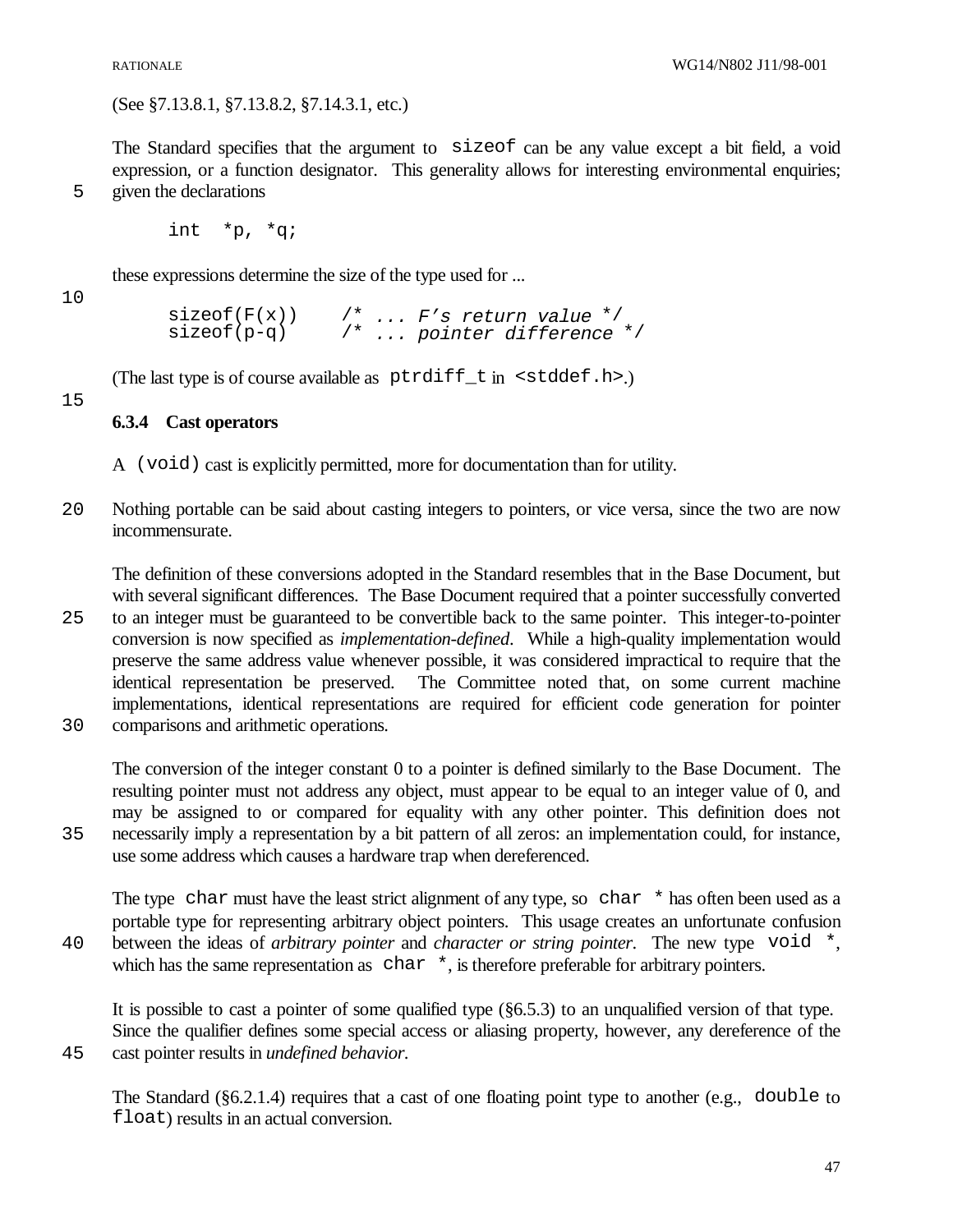#### **6.3.5 Multiplicative operators**

There was considerable sentiment for giving more portable semantics to division (and hence remainder) by specifying some way of giving less machine dependent results for negative operands. Few 5 Committee members wanted to require this by default, lest existing fast code be gravely slowed. One suggestion was to make signed int a type distinct from plain int, and require better-defined semantics for signed int division and remainder. This suggestion was opposed on the grounds that effectively adding several types would have consequences out of proportion to the benefit to be obtained; the Committee twice rejected this approach. Instead the Committee has adopted new library

10 functions div and ldiv which produce integral quotient and remainder with well-defined sign semantics. (See §7.14.6.2, §7.14.6.5.)

The Committee rejected extending the  $\frac{1}{2}$  operator to work on floating types; such usage would duplicate the facility provided by fmod. (See §7.7.10.1)

15

#### **6.3.6 Additive operators**

As with the sizeof operator, implementations have taken different approaches in defining a type for the difference between two pointers (see §6.3.3.4). It is important that this type be signed, in order to 20 obtain proper algebraic ordering when dealing with pointers within the same array. However, the magnitude of a pointer difference can be as large as the size of the largest object that can be declared. (And since that is an unsigned type, the difference between two pointers may cause an overflow.)

The type of *pointer minus pointer* is defined to be int in K&R. The Standard defines the result of 25 this operation to be a signed integer, the size of which is implementation-defined. The type is published as ptrdiff\_t, in the standard header <stddef.h>. Old code recompiled by a conforming compiler may no longer work if the implementation defines the result of such an operation to be a type other than int and if the program depended on the result to be of type int. This behavior was considered by the Committee to be correctable. Overflow was considered not to break old code since 30 it was undefined by K&R. Mismatch of types between actual and formal argument declarations is

correctable by including a properly defined function prototype in the scope of the function invocation.

An important endorsement of widespread practice is the requirement that a pointer can always be incremented to *just past* the end of an array, with no fear of overflow or wraparound:

35

```
SOMETYPE array[SPAN];
/* ... */
for (p = \alpha x p[0]; p < \alpha x p[SPAN]; p++)
```
40 This stipulation merely requires that every object be followed by one byte whose address is representable. That byte can be the first byte of the next object declared for all but the last object located in a contiguous segment of memory. (In the example, the address  $\&array[$ EPAN] must address a byte following the highest element of  $\alpha$ rray.) Since the pointer expression  $p+1$  need not (and should not) be dereferenced, it is unnecessary to leave room for a complete object of size 45 sizeof(\*p).

In the case of  $p-1$ , on the other hand, an entire object *would* have to be allocated prior to the array of objects that p traverses, so decrement loops that run off the bottom of an array may fail. This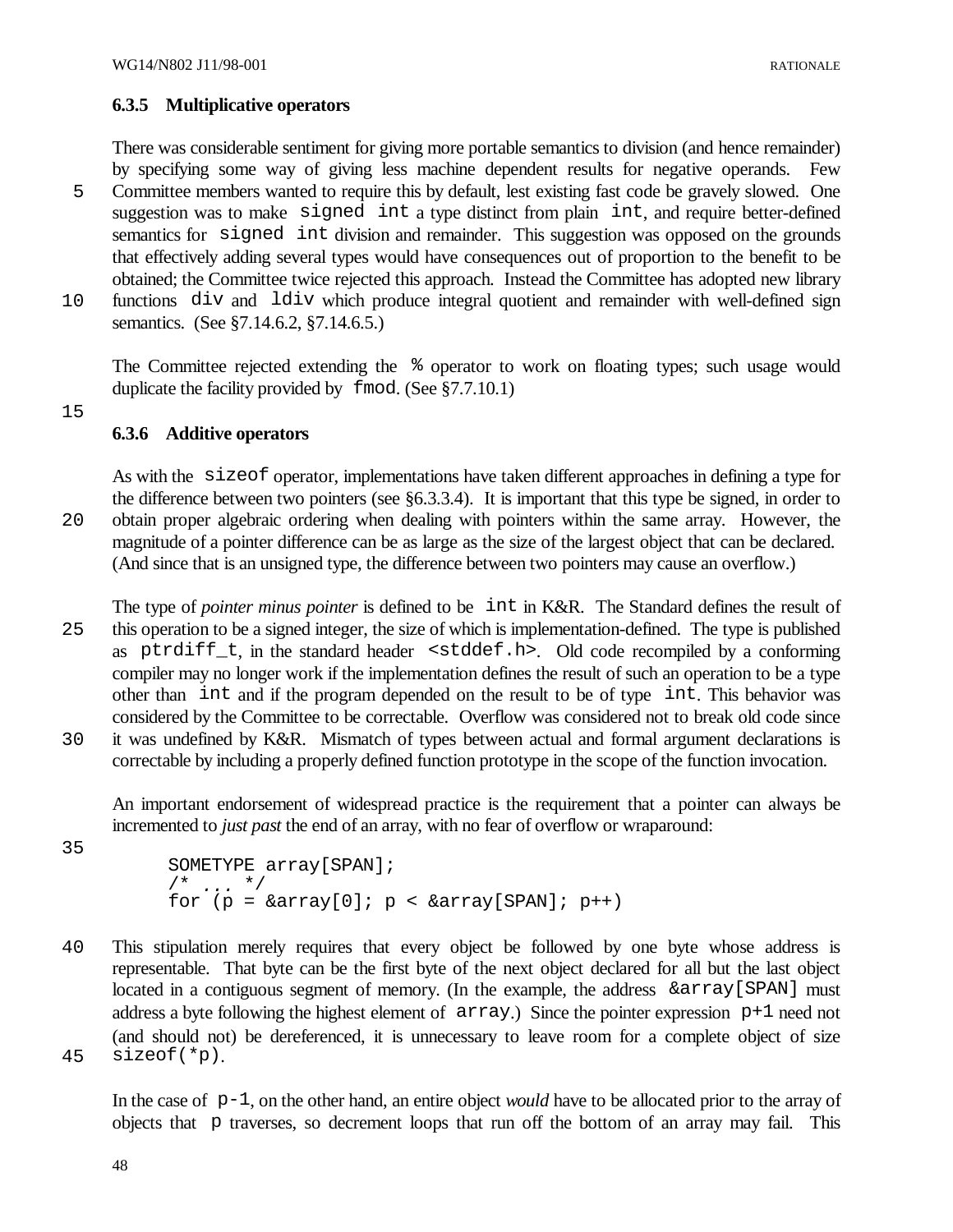restriction allows segmented architectures, for instance, to place objects at the start of a range of addressable memory.

5

## **6.3.7 Bitwise shift operators**

See §6.3.3.3 for a discussion of the arithmetic definition of these operators.

The description of shift operators in K&R suggests that shifting by a long count should force the left operand to be widened to long before being shifted. A more intuitive practice, endorsed by the 10 Committee, is that the type of the shift count has no bearing on the type of the result.

## QUIET CHANGE

Shifting by a long count no longer coerces the shifted operand to long.

#### 15

The Committee has affirmed the freedom in implementation granted by the Base Document in not requiring the signed right shift operation to sign extend, since such a requirement might slow down fast code and since the usefulness of sign extended shifts is marginal. (Shifting a negative twos-complement integer arithmetically right one place is *not* the same as dividing by two!)

#### 20

#### **6.3.8 Relational operators**

For an explanation of why the pointer comparison of the object pointer  $P$  with the pointer expression P+1 is always safe, see Rationale §6.3.6.

25

#### **6.3.9 Equality operators**

The Committee considered, on more than one occasion, permitting comparison of structures for equality. Such proposals foundered on the problem of holes in structures. A byte-wise comparison of 30 two structures would require that the holes assuredly be set to zero so that all holes would compare equal, a difficult task for automatic or dynamically allocated variables. (The possibility of union-type elements in a structure raises insuperable problems with this approach.) Otherwise the implementation would have to be prepared to break a structure comparison into an arbitrary number of member comparisons; a seemingly simple expression could thus expand into a substantial stretch of code, which 35 is contrary to the *spirit of C*.

In pointer comparisons, one of the operands may be of type  $\overrightarrow{vol}$  \*. In particular, this allows NULL, which can be defined as  $(void * )0$ , to be compared to any object pointer.

#### 40 **6.3.10 Bitwise AND operator**

See §6.3.3.3 for a discussion of the arithmetic definition of the bitwise operators.

## **6.3.11 Bitwise exclusive OR operator**

See §6.3.3.3.

45

**6.3.12 Bitwise inclusive OR operator** See §6.3.3.3.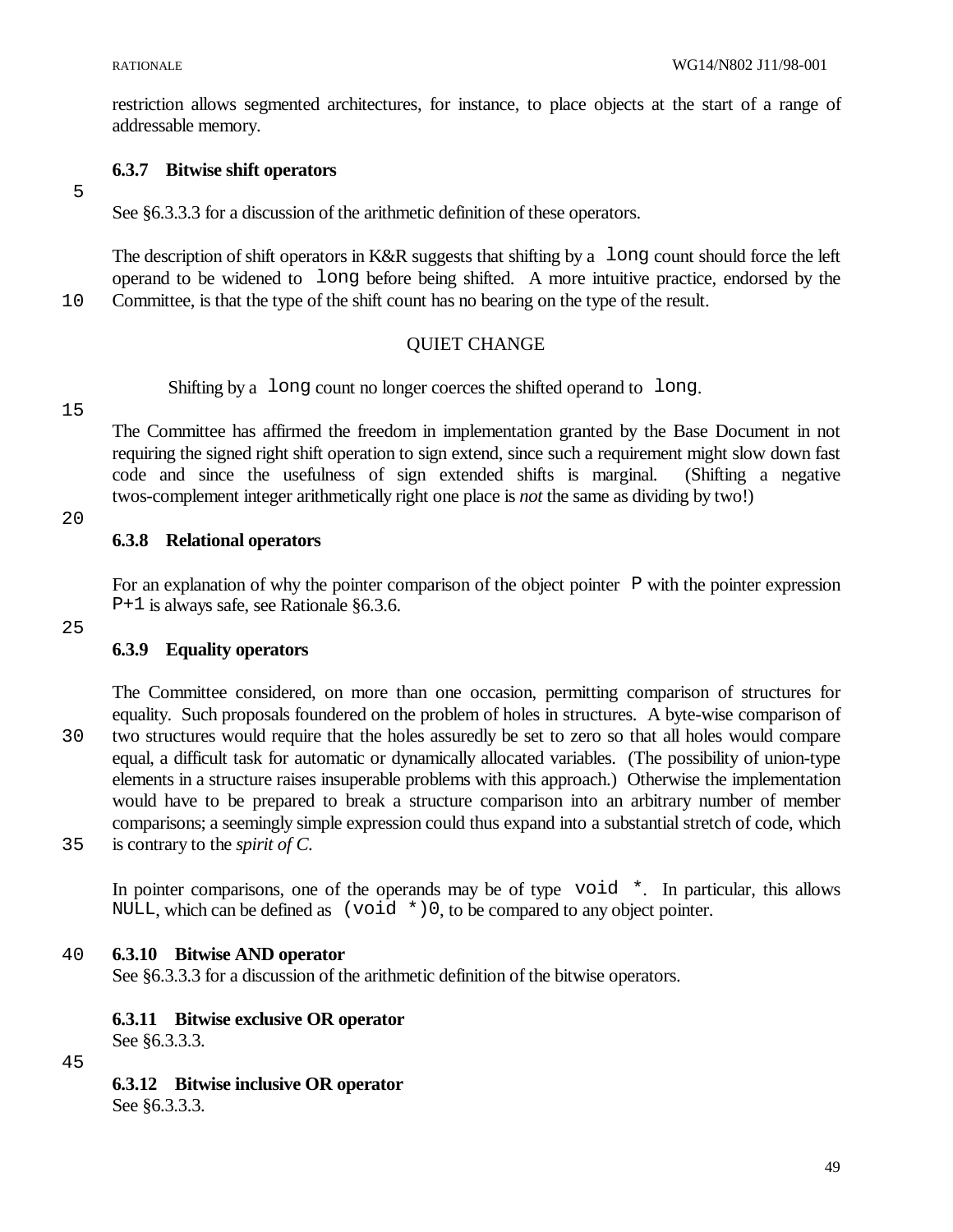#### **6.3.13 Logical AND operator**

## **6.3.14 Logical OR operator**

#### 5 **6.3.15 Conditional operator**

The syntactic restrictions on the middle operand of the conditional operator have been relaxed to include more than just *logical-OR-expression*: several extant implementations have adopted this practice.

10

The type of a conditional operator expression can be void, a structure, or a union; most other operators do not deal with such types. The rules for balancing type between pointer and integer have, however, been tightened, since now only the constant 0 can portably be coerced to pointer.

15 The Standard allows one of the second or third operands to be of type void  $*$ , if the other is a pointer type. Since the result of such a conditional expression is  $\overrightarrow{v}$  an appropriate cast must be used.

## **6.3.16 Assignment operators**

20

Certain syntactic forms of assignment operators have been discontinued, and others tightened up (see  $§6.1.5$ ).

- The storage assignment need not take place until the next sequence point. (A restriction in earlier 25 drafts that the storage take place before the value of the expression is used has been removed.) As a consequence, a straightforward syntactic test for ambiguous expressions can be stated. Some definitions: A *side effect* is a storage to any data object, or a read of a volatile object. An *ambiguous expression* is one whose value depends upon the order in which side effects are evaluated. A *pure function* is one with no side effects; an impure function is any other. A *sequenced expression* is one
- 30 whose major operator defines a sequence point: comma,  $\&\&\&$ ,  $||$ , or conditional operator; an *unsequenced expression* is any other. We can then say that an unsequenced expression is ambiguous if more than one operand invokes any impure function, or if more than one operand contains an lvalue referencing the same object and one or more operands specify a side-effect to that object. Further, any expression containing an ambiguous expression is ambiguous.

35

The optimization rules for factoring out assignments can also be stated. Let  $X(i, S)$  be an expression which contains no impure functions or sequenced operators, and suppose that X contains a storage  $S(i)$  to i. The storage expressions, and related expressions, are

| 40 | S(i):          | Sval(i): | Snew(i): |
|----|----------------|----------|----------|
|    | $++i$          | $i+1$    | $i+1$    |
|    | $i++$          |          | $i+1$    |
|    | $-\frac{1}{1}$ | $i - 1$  | $i - 1$  |
|    | $i - -$        |          | $i - 1$  |
| 45 | $i = y$        |          |          |
|    | $i$ op= $y$    | op       |          |

Then  $X(\textbf{i},S)$  can be replaced by either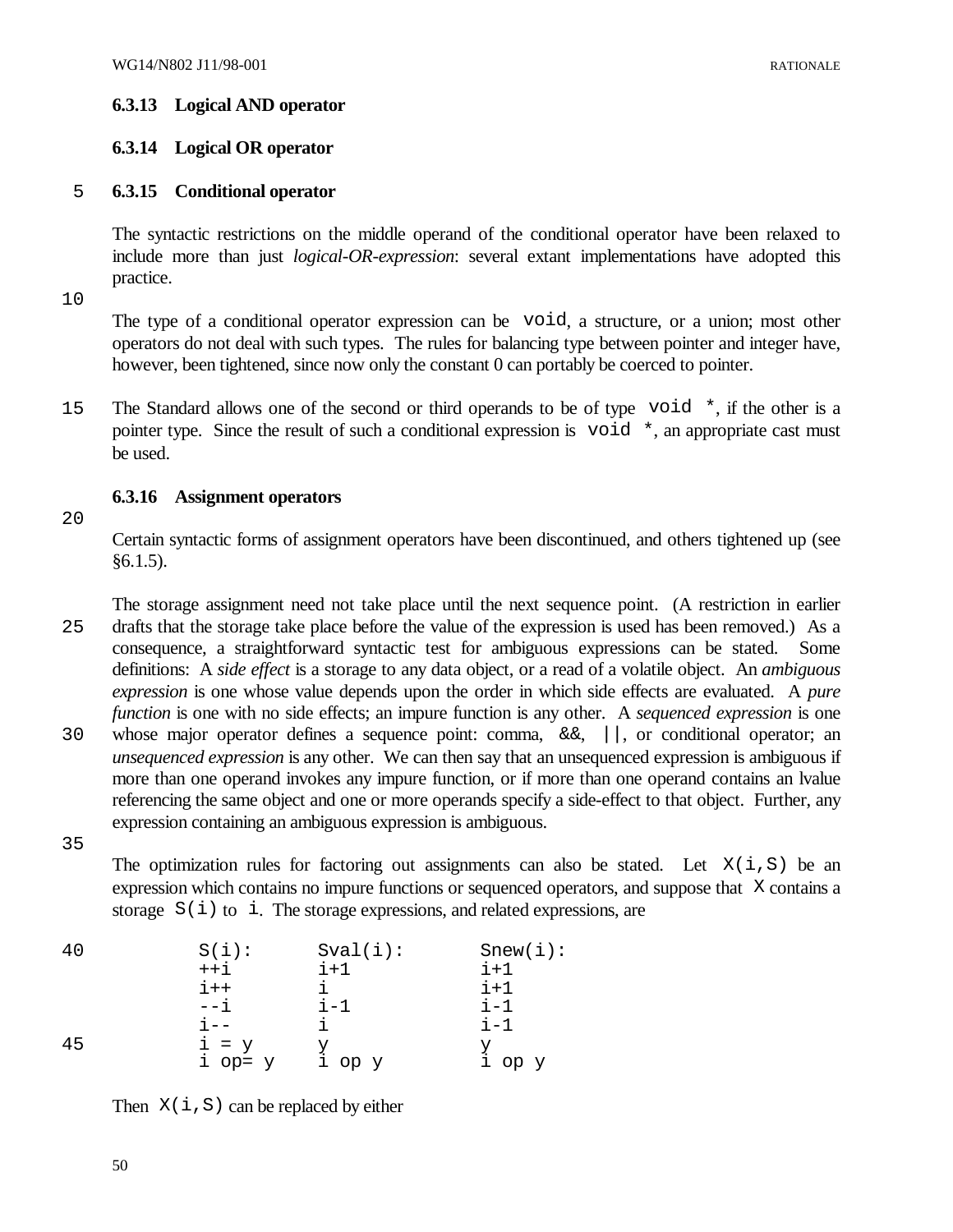$$
(T = i, i = \text{Snew}(i), X(T, \text{Sval}))
$$
  
or  
 $(T = X(i, \text{Sval}), i = \text{Snew}(i), T)$ 

5 provided that neither  $\frac{1}{2}$  nor y have side effects themselves.

6.3.16.1 Simple assignment

Structure assignment has been added: its use was foreshadowed even in K&R, and many existing 10 implementations already support it.

The rules for type compatibility in assignment also apply to argument compatibility between actual argument expressions and their corresponding argument types in a function prototype.

- 15 An implementation need not correctly perform an assignment between overlapping operands. Overlapping operands occur most naturally in a union, where assigning one field to another is often desirable to effect a type conversion in place; the assignment may well work properly in all simple cases, but it is not maximally portable. Maximally portable code should use a temporary variable as an intermediate in such an assignment.
- 20
- 6.3.16.2 Compound assignment

The importance of requiring that the left operand  $\lambda$  lvalue be evaluated only once is not a question of efficiency, although that is one compelling reason for using the compound assignment operators. 25 Rather, it is to assure that any side effects of evaluating the left operand are predictable.

## **6.3.17 Comma operator**

The left operand of a comma operator may be void, since only the right-hand operator is relevant to 30 the type of the expression.

The example in the Standard clarifies that commas separating arguments "bind'' tighter than the comma operator in expressions.

# 35 **6.4 Constant Expressions**

To clarify existing practice, several varieties of constant expression have been identified:

The expression following  $\# \text{if } (\S 6.8.1)$  must expand to integer constants, character constants, the 40 special operator defined, and operators with no side effects. No environmental inquiries can be made, since all arithmetic is done as translate-time (signed or unsigned) long integers, and casts are disallowed. The restriction to translate-time arithmetic frees an implementation from having to perform execution-environment arithmetic in the host environment. It does not preclude an implementation from doing so - the implementation may simply define "translate-time arithmetic'' to be that of the

45 target. Unsigned arithmetic is performed in these expressions (according to the default widening rules) when unsigned operands are involved; this rule allows for unsurprising arithmetic involving very large constants (i.e, those whose type is unsigned long) since they cannot be represented as long or constants explicitly marked as unsigned.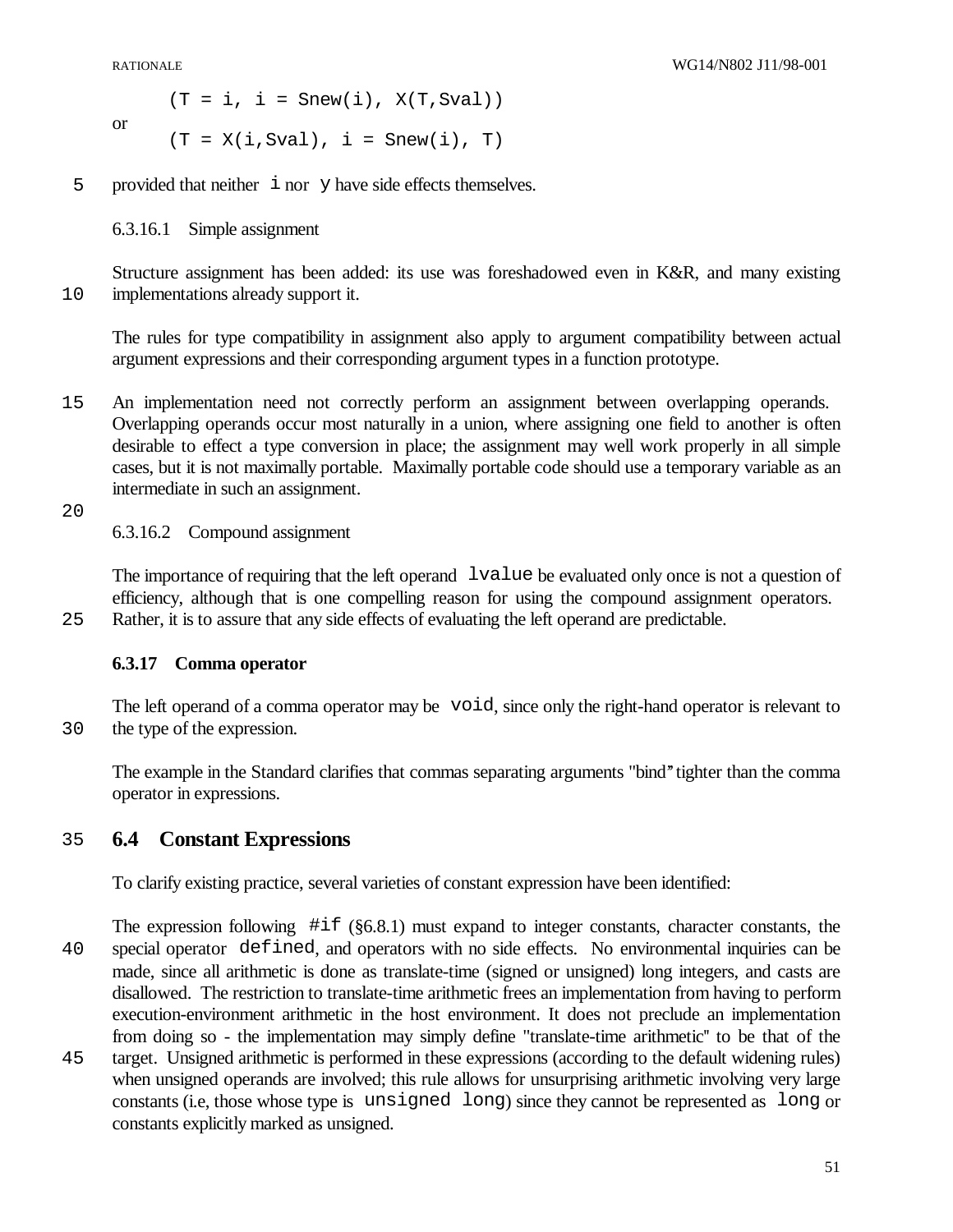Character constants, when evaluated in  $\# \text{if}$  expressions, may be interpreted in the source character set, the execution character set, or some other implementation-defined character set. This latitude reflects the diversity of existing practice, especially in cross-compilers.

5

An *integral constant expression* must involve only numbers knowable at translate time, and operators with no side effects. Casts and the size of operator may be used to interrogate the execution environment.

- 10 *Static initializers* include integral constant expressions, along with floating constants and simple addressing expressions. An implementation must accept arbitrary expressions involving floating and integral numbers and side-effect-free operators in arithmetic initializers, but it is at liberty to turn such initializers into executable code which is invoked prior to program startup (see §5.1.2.2); this scheme might impose some requirements on linkers or runtime library code in some implementations.
- 15

The translation environment must not produce a less accurate value for a floating-point initializer than the execution environment, but it is at liberty to do better. Thus a static initializer may well be slightly different than the same expression computed at execution time. However, while implementations are certainly *permitted* to produce exactly the same result in translation and execution environments,

20 *requiring* this was deemed to be an intolerable burden on many cross-compilers.

## QUIET CHANGE

A program that uses #if expressions to determine properties of the execution 25 environment may now get different answers.

# **6.5 Declarations**

- 30 The Committee decided that empty declarations are invalid (except for a special case with tags, see §6.5.2.3, and the case of enumerations such as enum  $\{zero, one\}$ ; see §6.5.2.2). While many seemingly silly constructs are tolerated in other parts of the language in the interest of facilitating the machine generation of C, empty declarations were considered sufficiently easy to avoid.
- 35 The practice of placing the storage class specifier other than first in a declaration has been branded as *obsolescent* (See §6.9.2.) The Committee feels it desirable to rule out such constructs as

$$
\begin{array}{ll}\n\text{enum } \{ \text{ aaa, aab,} \\
 \text{ / * } \text{ etc. } \text{*} \text{/}\n\end{array}
$$
\n
$$
\begin{array}{ll}\n\text{ 40} & \text{ zzy, zzz } \text{ typedef a2z:}\n\end{array}
$$

in some future standard.

# **6.5.1 Storage-class specifiers**

45

Because the address of a register variable cannot be taken, objects of storage class register effectively exist in a space distinct from other objects. (Functions occupy yet a third address space). This makes them candidates for optimal placement, the usual reason for declaring registers, but it also makes them candidates for more aggressive optimization.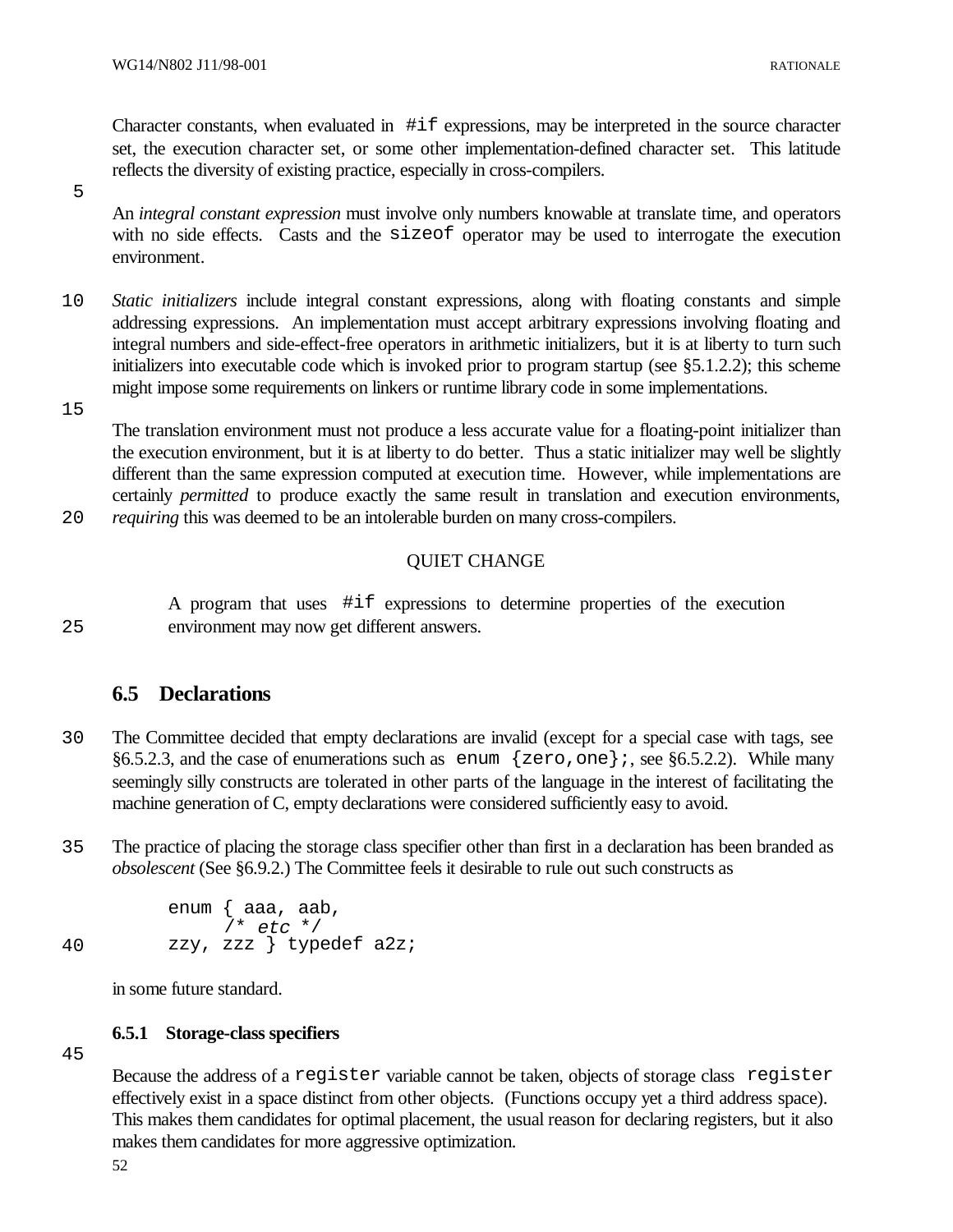The practice of representing register variables as wider types (as when register char is quietly changed to register int) is no longer acceptable.

## 5 **6.5.2 Type specifiers**

environment.

Several new type specifiers have been added: signed, enum, and void. long float has been retired and long double has been added, along with a plethora of integer types. The Committee's reasons for each of these additions, and the one deletion, are given in section §6.1.2.5 of 10 this document.

C9X adds a new integer data type long long, as consolidation of prior art, whose impetus has been three hardware developments: First, disk density and capacity used to grow 2X every 3 years, but after 1989, has accelerated to 4X / 3 years, yielding low-cost, physically small disks 15 with large capacities. Although a fixed size for file pointers and file system structures is necessary for efficiency, eventually it is overtaken by disk growth and limits need to be expanded. In the 1970s, 16-bit C (for the Digital PDP-11) first represented file information with 16-bit ints, which were rapidly obsoleted by disk progress. People switched to a 32-bit file system, first using int[2] constructs that were not only awkward, but also not efficiently portable to 32-bit hardware.

20

To solve the problem, long was added to the language, even though this required PDP-11 C to generate multiple operations to simulate 32-bit arithmetic. Even as 32-bit minicomputers became available alongside 16-bit systems, people still used int for efficiency, reserving long for cases where larger integers were truly needed, since long was noticeably less efficient on 16-bit

- 25 systems. Both short and long were added to C, making short available for 16-bits, long for 32-bits, and int as convenient for performance. There was no desire to lock the numbers 16 or 32 into the language, as there existed C compilers for at least 24- and 36-bit CPUs, but rather to provide names that could be usedfor 32-bits as needed.
- 30 PDP-11 C might have been re-implemented with int as 32-bits, thus avoiding the need for long, but of course, making people change most uses of int to short, or suffer serious performance degradation on PDP-11s. In addition to the potential impact on source code, the impacton existing object code and data files would have been worse, even in1976. By the 1990s, with an immense installed base of software, and with widespread use of dynamic linked libraries, 35 the impact of changing the size of a common data object, in an existing environment, is so high that few people would tolerate it, although it might be acceptable when creating a new
- Hence, many vendors have added a 64-bit integer to their 32-bit C environments, using a new 40 name, of which long long has been the widestused, to avoid namespace conflicts. People can and do argue about the particular choice of name, but it has been difficult to pick a clearly better name early enough, and by now it is fairly common practice, and may be viewed as one of the *least bad* choices.
- 45 To summarize this part: 32-bit CPUs are coming to need clean 64-bit integers, just as 16-bit CPUs came to need 32-bit integers, and the need for longer integers happens irrespective of other CPUs. Thus, 32-bit C has evolved from a common ILP32 model (integer, long, pointer are 32 bits) to ILP32LL (ILP32 + 64-bit long long), and this still runs on 32-bit CPUs, with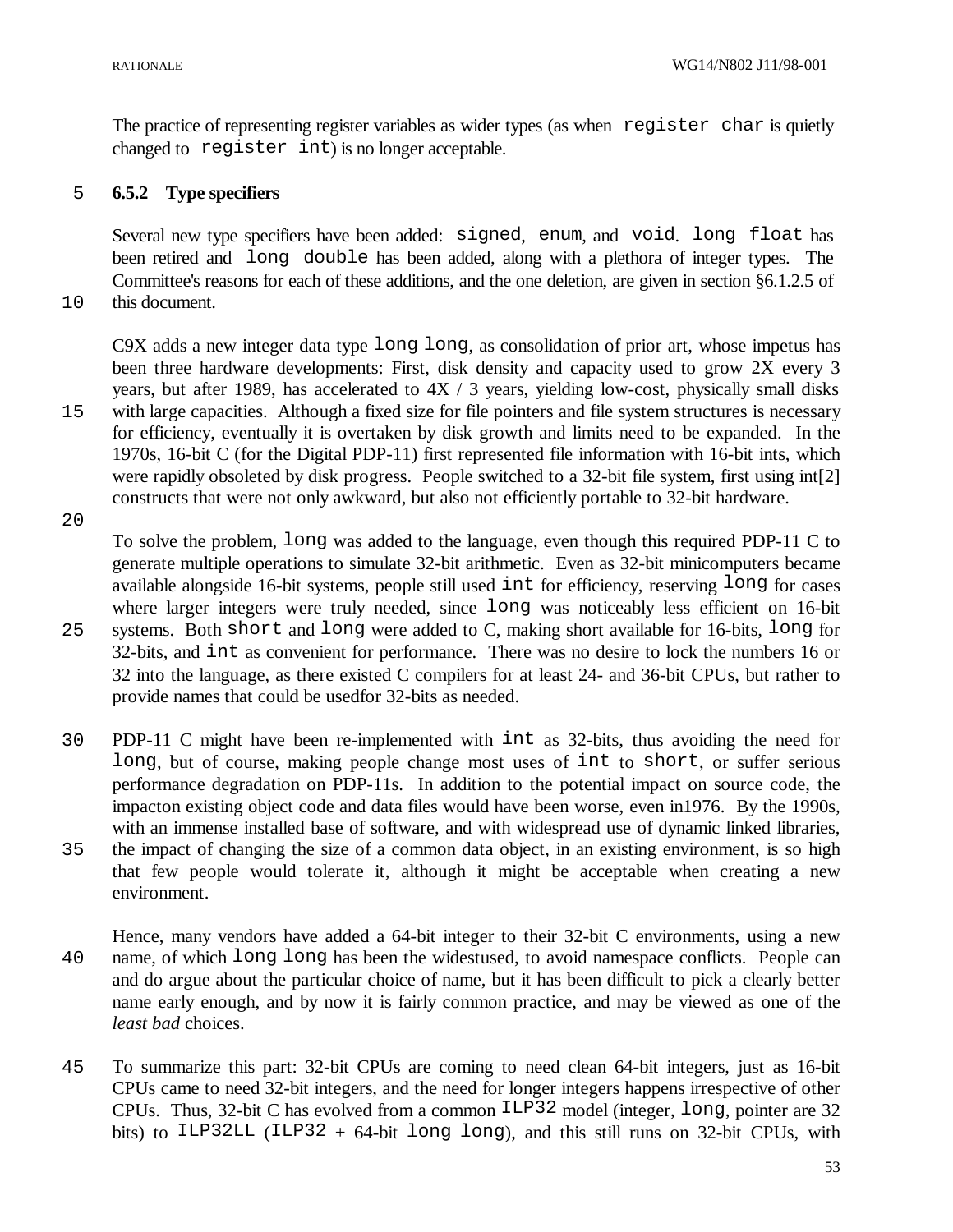sequences to emulate 64-bit arithmetic.

In the second and third, interrelated trends, DRAM memories continue to grow at 4X every 3 years, and 64-bit microprocessors are becoming widely used, starting in 1992. By 1995, 5 refrigerator-sized, microprocessor-based servers were being sold with 8GB-16GB of memory, which required more than 32-bits for straightforward addressing. However, many 64-bit microprocessors are actually used in video games, X-Terminals, network routers, and other applications where pointer size is less important than performance for larger integers.

- 10 The memory trend encourages a C programming model in which pointers are enlarged to 64-bits (called  $*P64$ ), of which the consensus choice seems to be LP64 (longs and pointers, and long longs are 64 bits, ints are 32-bits), with long long in some sense redundant, just as long was on the 32-bit VAX. It is fairly difficult to mix this object code with  $ILP32$ , and so it is a new environment to which people must port code, but for which they receive noticeable benefits:
- 15 they can address large memories, and file pointers automatically are enlarged to 64-bits. There do exist, of course, 32-bit CPUs with more-than-32-bit addressing, although C environments become much more straightforward on 64-bit CPUs with simple, flat addressing. In practice, people do not move from ILP32LL to LP64 unless they have no choice, or gain some clear benefit.
- 20 If people only consider  $LP64$  in isolation, long is 64-bit, and there seems no need for long long, just as the VAX 32-bit environment really did not need long. However, this view ignores the difficulty of getting compilers, linkers, debuggers, libraries, etc., to exist for LP64. In practice, these programs need to deal with 64-bit integers, long before an LP64 environment exists, in order to bootstrap, and later support all these tools. Put another way, people must:
- 25
- 1. Using int[2], upgrade compilers and a minimal set of tools to compile and debug code that uses long long.
- 2. Recode the compilers, and all of the tools, to actually use long long.
- 30 This ends up with a set of tools that run as ILP32LL, on existing 32-bit CPUs and new 64-bit CPUs, and can compile code either to ILP32LL or to LP64. This is yet another reason where long long is important, not for the LP64 model, but for the tools that support that model.
- Most 64-bit micros can and (for commercial reasons) must continue to run existing (ILP32LL) 35 object programs, alongside any new LP64 programs. For example, database server processes often desire LP64 to access large memory pools, but the implementers prefer to leave the client code as ILP32 so that it can run on existing 32-bit CPUs as well, and where LP64 provides no obvious value.
- 40 In mixed environments, it is of course very useful for programs to share data structures, and specifically, for 32-bit programs to be able to cleanly describe aligned 64-bit integers, and in fact, for it to be easy to write structure definitions whose size and alignment are identical between ILP32LL and LP64. This can be straightforwardly done using int and long long, just as it was doable in the 1970s via short and long.

45

Finally, one more important case occurs, in which people want performance benefits of 64-bit CPUs, while wishing to maintain source compatibility (but not necessarily binary compatibility) with related 32-bit CPUs. In embedded control and consumer products, people have little interest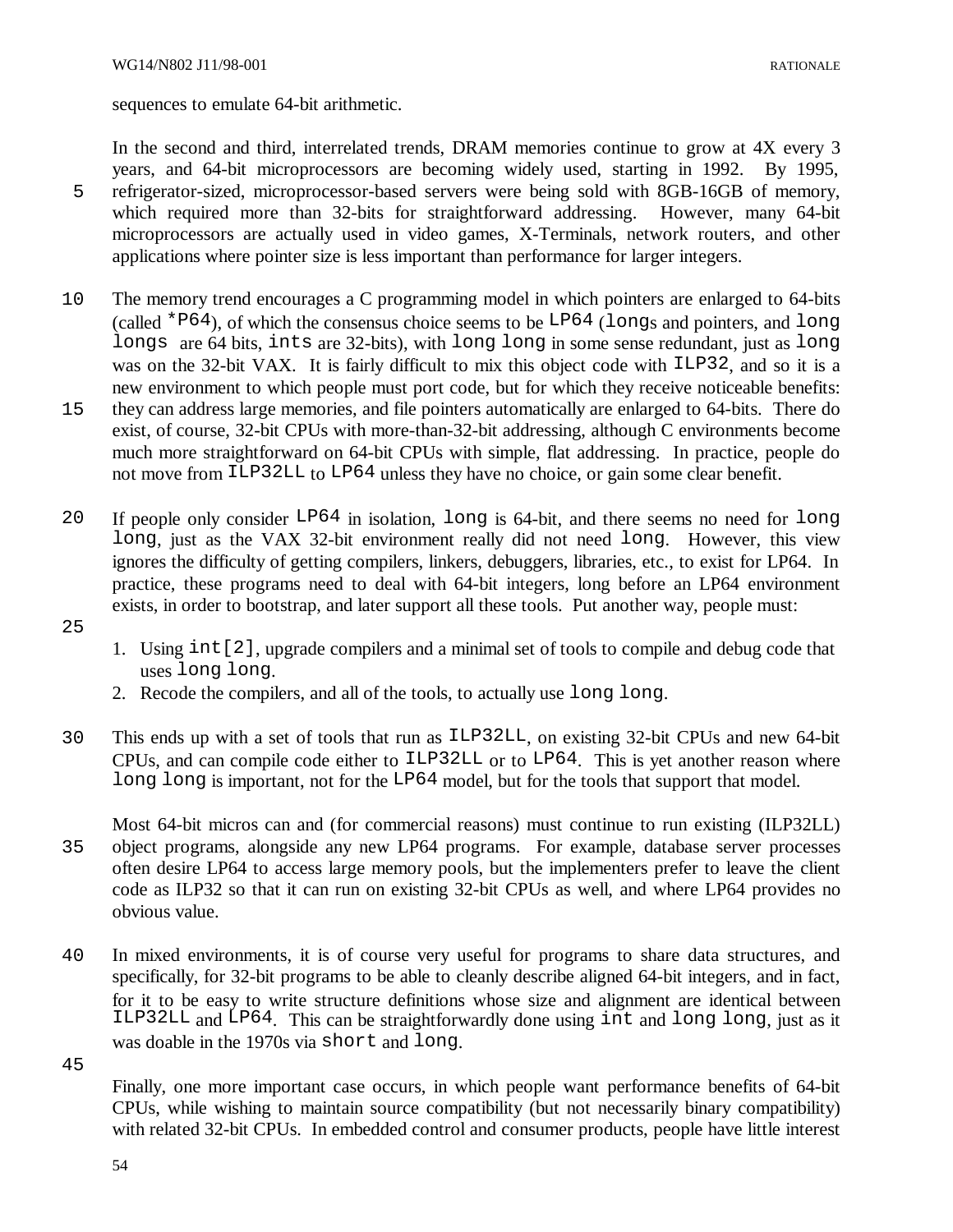in 64-bit pointers, but they often like 64-bit integer performance for bit-manipulation, memory copies, encryption, and other reasons. They like ILP32LL, but with long long compiled to use 64-bit registers, rather than being simulated via 32-bit registers. While this is not binarycompatible with existing ILP32LL binaries, it is source-compatible, but runs faster, and uses less 5 space than LP64, both of which are important in these markets. It is worth noting that of the many millions of 64-bit CPUs that exist, a very large majority are actually used in such

Thus, there are 3 choices, all of which have been done already, and different customers choose 10 different combinations:

ILP32LL, compiled 32-bit-only: runs on 32- and 64-bit CPUs

applications, rather than traditional computer systems.

- Needs long long to express 64-bit integers without breaking existing source and object code badly.

15

ILP64, runs on 64-bit CPUs

- Does not need long long in isolation, but needed its earlier ILP32LL tools to have "long long for sensible bootstrapping and later support.
- 20 ILP32LL, compiled to 64-bit registers: runs on 64-bit CPUs
	- Wants long long to express 64-bit integers and get better performance, and still have source code that runs on related 32-bit CPUs.

A new integer data type has become needed, that can be used to express 64-bit integers 25 efficiently and portably among 32- and 64-bit systems. It must be a new name, to avoid a disastrous set of incompatibilities with existing 32-bit environments, i.e., one cannot safely change long to 64-bits and mix with existing object code. It is needed to deal with disk file size increases, but also to help bootstrap to 64-bit environments, and then longer, so that many programs can be compiled to exactly one binary that runs on both 32- and 64-bit CPUs.

30

While there is more argument about the specific syntax, nobody has seemed able to provide a compellingly better syntax than long long, which at least avoided gratuitous namespace pollution. Proposals like int64\_t seem very awkward for 36-bit CPUs, for example.

35 Given the various complex interactions, long long seems a reasonable addition to C, as existing practice has shown the need for a larger integer, and long long syntax seems one of the *least bad* choices.

*A new feature for C9X.* In C90, all type specifiers could be omitted from the declaration specifiers 40 in a declaration; in such a case int was implied. The committee decided that the inherent danger of such a feature outweighed its convenience, and thus this feature was removed. The effect is to guarantee that a diagnostic is produced, which will catch an additional category of programming errors. Implementations may also choose to assume an implicit int and continue to translate the program, in order to support existing source code that exploited this feature.

45

6.5.2.1 Structure and union specifiers

Three types of bit fields are now defined: "plain'' int calls for *implementation-defined*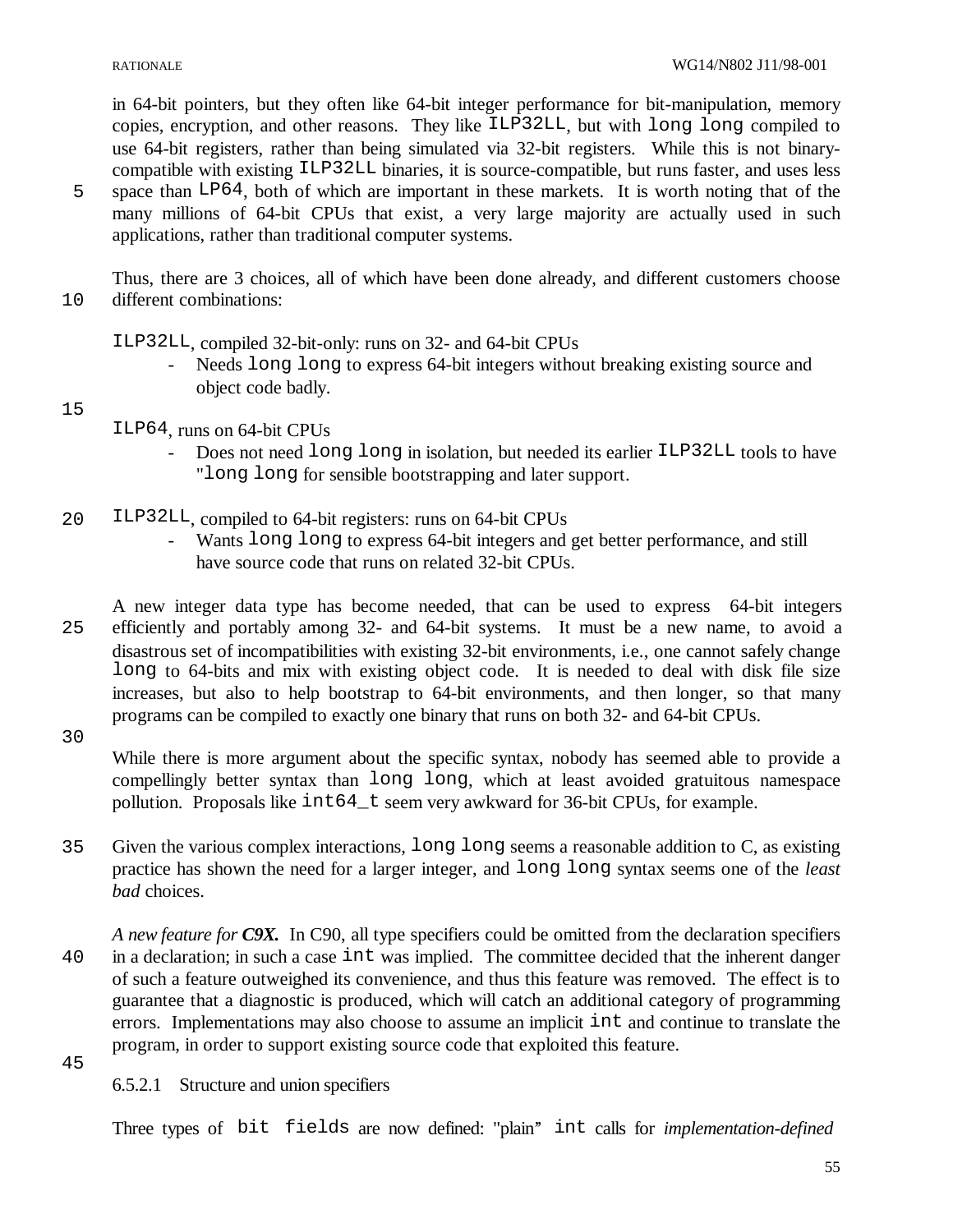signedness (as in the Base Document), signed int calls for assuredly signed fields, and unsigned int calls for unsigned fields. The old constraints on bit fields crossing *word* boundaries have been relaxed, since so many properties of bit fields are implementation dependent anyway.

- 5 The layout of structures is determined only to a limited extent:
	- no hole may occur at the beginning;
	- members occupy increasing storage addresses; and
	- if necessary, a hole is placed on the end to make the structure big enough to pack tightly into arrays and maintain proper alignment.

Since some existing implementations, in the interest of enhanced access time, leave internal holes 15 larger than absolutely necessary, it is not clear that a portable deterministic method can be given for traversing a structure field by field.

To clarify what is meant by the notion that "all the fields of union occupy the same storage,'' the Standard specifies that a pointer to a union, when suitably cast, points to each member (or, in the case 20 of a bit-field member, to the storage unit containing the bit field).

6.5.2.2 Enumeration specifiers

6.5.2.3 Tags

25

As with all block structured languages that also permit forward references, C has a problem with structure and union tags. If one wants to declare, within a block, two mutually referencing structures, one must write something like:

30 struct x  $\{$  struct y \*p; /\*...\*/ };<br>struct y  $\{$  struct x \*q; /\*...\*/ };

But if struct  $\gamma$  is already defined in a containing block, the first field of struct  $\chi$  will refer to the older declaration.

35

Thus special semantics has been given to the form:

struct y;

40 It now hides the outer declaration of y, and "opens'' a new instance in the current block.

## QUIET CHANGE

The empty declaration struct  $x_i$  is no longer innocuous.

45

## **6.5.3 Type qualifiers**

56 The Committee has added to C three *type qualifiers*: const, volatile and restrict.

10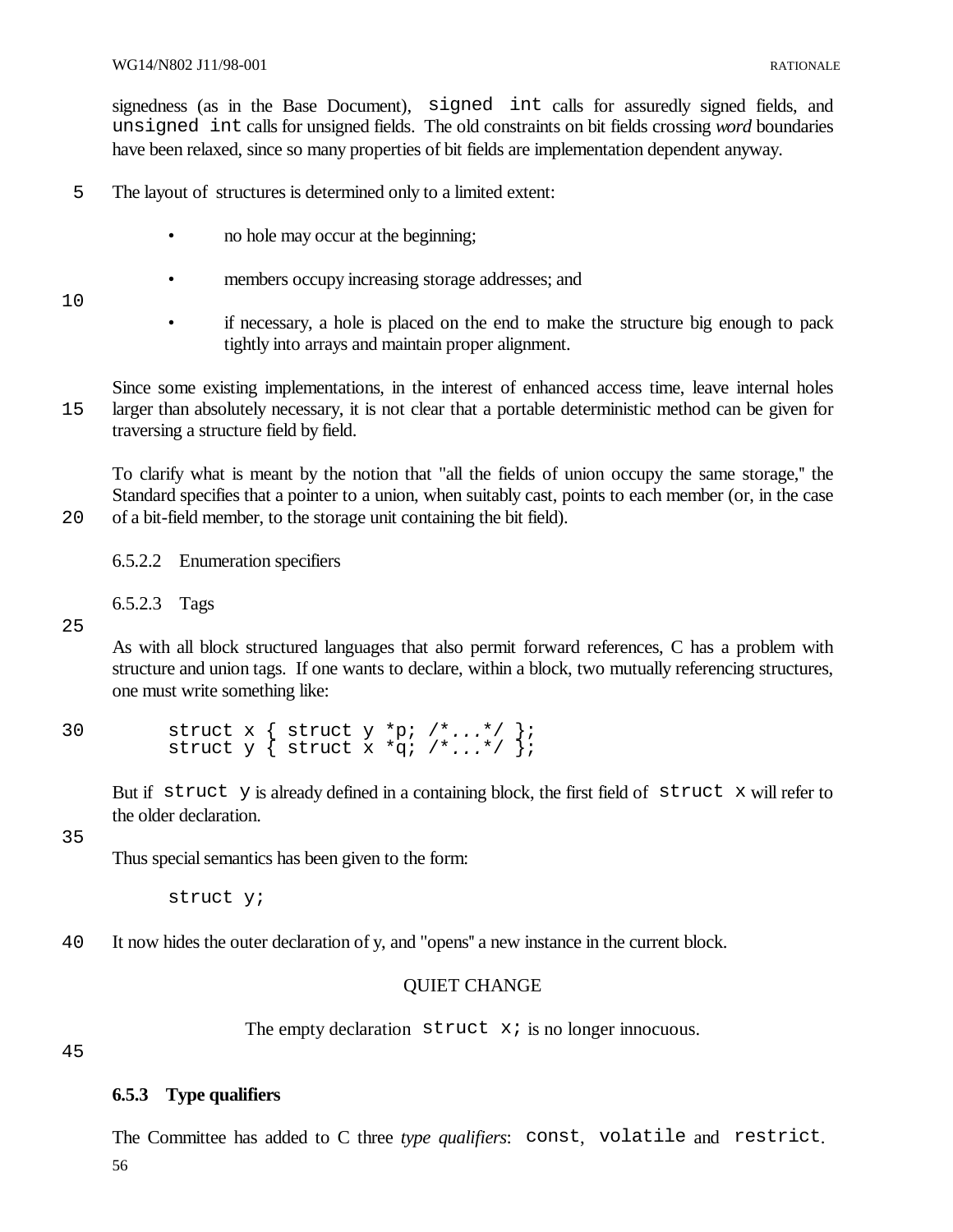Individually and in combination they specify the assumptions a compiler can and must make when accessing an object through an lvalue.

The syntax and semantics of const were adapted from C++; the concept itself has appeared in 5 other languages. volatile is an invention of the Committee; it follows the syntactic model of const.

Type qualifiers were introduced in part to provide greater control over optimization. Several important optimization techniques are based on the principle of "cacheing'': under certain 10 circumstances the compiler can remember the last value accessed (read or written) from a location, and use this retained value the next time that location is read. (The memory, or "cache", is typically a hardware register.) If this memory is a machine register, for instance, the code can be smaller and faster using the register rather than accessing external memory.

15 The basic qualifiers can be characterized by the restrictions they impose on access and cacheing:

const No writes through this lvalue. In the absence of this qualifier, writes may occur through this lvalue.

- 20 volatile No cacheing through this lvalue: each operation in the abstract semantics must be performed. (That is, no cacheing assumptions may be made, since the location is not guaranteed to contain any previous value.) In the absence of this qualifier, the contents of the designated location may be assumed to be unchanged (except for possible aliasing.)
- 25

A translator design with no cacheing optimizations can effectively ignore the type qualifiers, except insofar as they affect assignment compatibility.

It would have been possible, of course, to specify a nonconst keyword instead of const, or 30 nonvolatile instead of volatile. The senses of these concepts in the Standard were chosen to assure that the default, unqualified, case was the most common, and that it corresponded most clearly to traditional practice in the use of lvalue expressions.

Four combinations of the two qualifiers is possible; each defines a useful set of lvalue properties. The 35 next several paragraphs describe typical uses of these qualifiers.

The translator may assume, for an unqualified lvalue, that it may read or write the referenced object, that the value of this object cannot be changed except by explicitly programmed actions in the current thread of control, but that other lvalue expressions could reference the same object.

40

const is specified in such a way that an implementation is at liberty to put const objects in read-only storage, and is encouraged to diagnose obvious attempts to modify them, but is not required to track down all the subtle ways that such checking can be subverted. If a function parameter is declared const, then the referenced object is not changed (through that lvalue) in the body of the 45 function - the parameter is read-only.

A static volatile object is an appropriate model for a memory-mapped I/O register. Implementors of C translators should take into account relevant hardware details on the target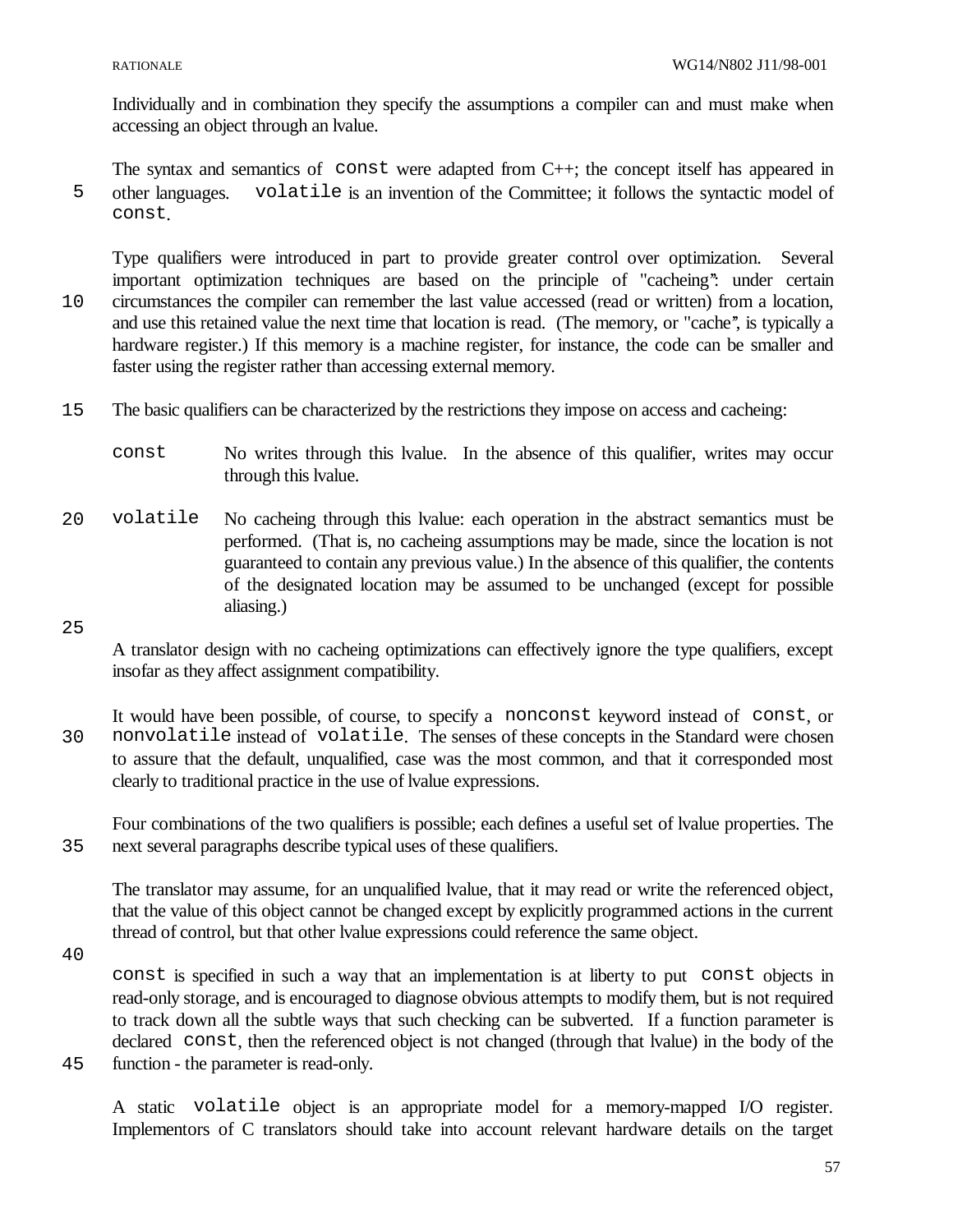systems when implementing accesses to volatile objects. For instance, the hardware logic of a system may require that a two-byte memory-mapped register not be accessed with byte operations; a compiler for such a system would have to assure that no such instructions were generated, even if the source code only accesses one byte of the register. Whether read-modify-write instructions can be 5 used on such device registers must also be considered. Whatever decisions are adopted on such issues must be documented, as volatile access is implementation-defined. A volatile object is an

A static const volatile object appropriately models a memory-mapped input port, such as a 10 real-time clock. Similarly, a const volatile object models a variable which can be altered by another process but not by this one.

Although the type qualifiers are formally treated as defining new types they actually serve as modifiers of declarators. Thus the declarations

15

```
const struct s {int a,b;} x;
struct s y;
```
appropriate model for a variable shared among multiple processes.

declare x as a const object, but not y. The const property can be associated with the 20 aggregate type by means of a type definition:

```
typedef const struct s {int a,b;} stype;
stype x;
stype y;
```
25

In these declarations the const property is associated with the declarator  $stype$ , so  $x$  and  $y$  are both const objects.

The Committee considered making const and volatile storage classes, but this would have 30 ruled out any number of desirable constructs, such as const members of structures and variable pointers to const types.

A cast of a value to a qualified type has no effect; the qualification (volatile, say) can have no effect on the access since it has occurred prior to the cast. If it is necessary to access a non-volatile 35 object using volatile semantics, the technique is to cast the address of the object to the appropriate pointer-to-qualified type, then dereference that pointer.

6.5.3.1 Formal definition of restrict

40 *A new feature for C9X*. The restrict type qualifier allows programs to be written so that (at least some) translators can produce significantly faster executables. Anyone for whom this is not a concern can safely ignore this feature of the language.

The problem that the restrict qualifier addresses is that potential aliasing can inhibit 45 optimizations. Specifically, if a translator cannot determine that two different pointers are being used to reference different objects, then it cannot apply optimizations such as maintaining the values of the objects in registers rather than in memory, or reordering loads and stores of these values. This problem can have a significant effect on a program that, for example, performs arithmetic calculations on large arrays of numbers. The effect can be measured by comparing a program that uses pointers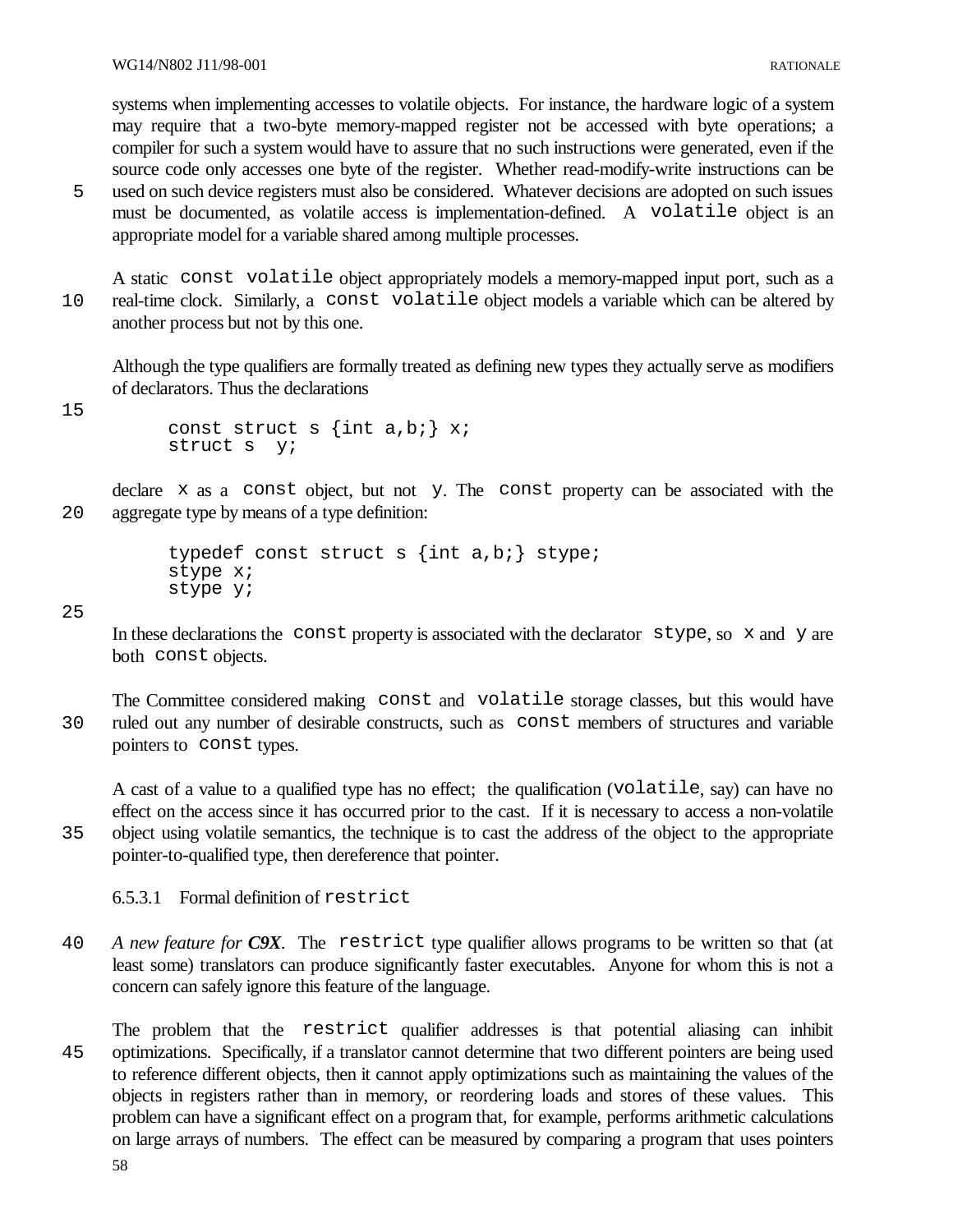with a similar program that uses file scope arrays (or with a similar Fortran program). The array version can run faster by a factor of ten or more on a system with vector processors.Where such large performance gains are possible, implementations have of course offered their own solutions, usually in the form of compiler directives that specify particular optimizations. Differences in the spelling, 5 scope, and precise meaning of these directives have made them troublesome to use in a program that must run on many different systems. This was the motivation for a standard solution.

The restrict qualifier was designed to express and extend two types of aliasing information already specified in the language.

10

First, if a single pointer is directly assigned the return value from an invocation of malloc(), then that pointer is the sole initial means of access to the allocated object (i.e., another pointer can gain access to that object only by being assigned a value that is based on the value of the first pointer). Declaring the pointer to be *restrict-qualified* expresses this information to a translator. Furthermore,

- 15 the qualifier can be used to extend a translator's special treatment of such a pointer to more general situations. For example, an invocation of malloc() might be hidden from the translator in another function, or a single invocation of malloc() might be used to allocate several objects, each referenced through its own pointer.
- 20 Second, the library specifies two versions of an object copying function, because on many systems a faster copy is possible if it is known that the source and target arrays do not overlap. The restrict qualifier can be used to express the restriction on overlap in a new prototype that is compatible with the original version:

25 void \*memcpy(void \* restrict s1, const void \* restrict s2, size  $t$  n); void \*memmove(void \* s1, const void \* s2, size\_t n);

- With the restriction visible to a translator, a straightforward implementation of memcpy in C can now 30 give a level of performance that previously required assembly language, or other non-standard means. Thus the restrict qualifier provides a standard means with which to make, in the definition of any function, an aliasing assertion of a type that could previously be made only for library functions.
- The complexity of the specification of the restrict type qualifier reflects the fact that C has a rich 35 set of types and a dynamic notion of the type of an object. Recall, for example, that an object does not have a fixed type, but acquires a type when referenced. Similarly, in some of the library functions, the extent of an array object referenced through a pointer parameter is dynamically determined, either by another parameter or by the contents of the array.
- 40 The full specification is necessary to determine the precise meaning of a qualifier in any context, and so must be understood by compiler implementors. Fortunately, most others will need to understand only a few simple patterns of usage, explained in the following examples.
- 45 A translator can assume that a file scope *restrict-qualified* pointer is the sole initial means of access to an object, much as if it were the declared name of an array. This is useful for a dynamically allocated array whose size is not known until at run-time. Note in the example how a single block of storage is effectively subdivided into two disjoint objects.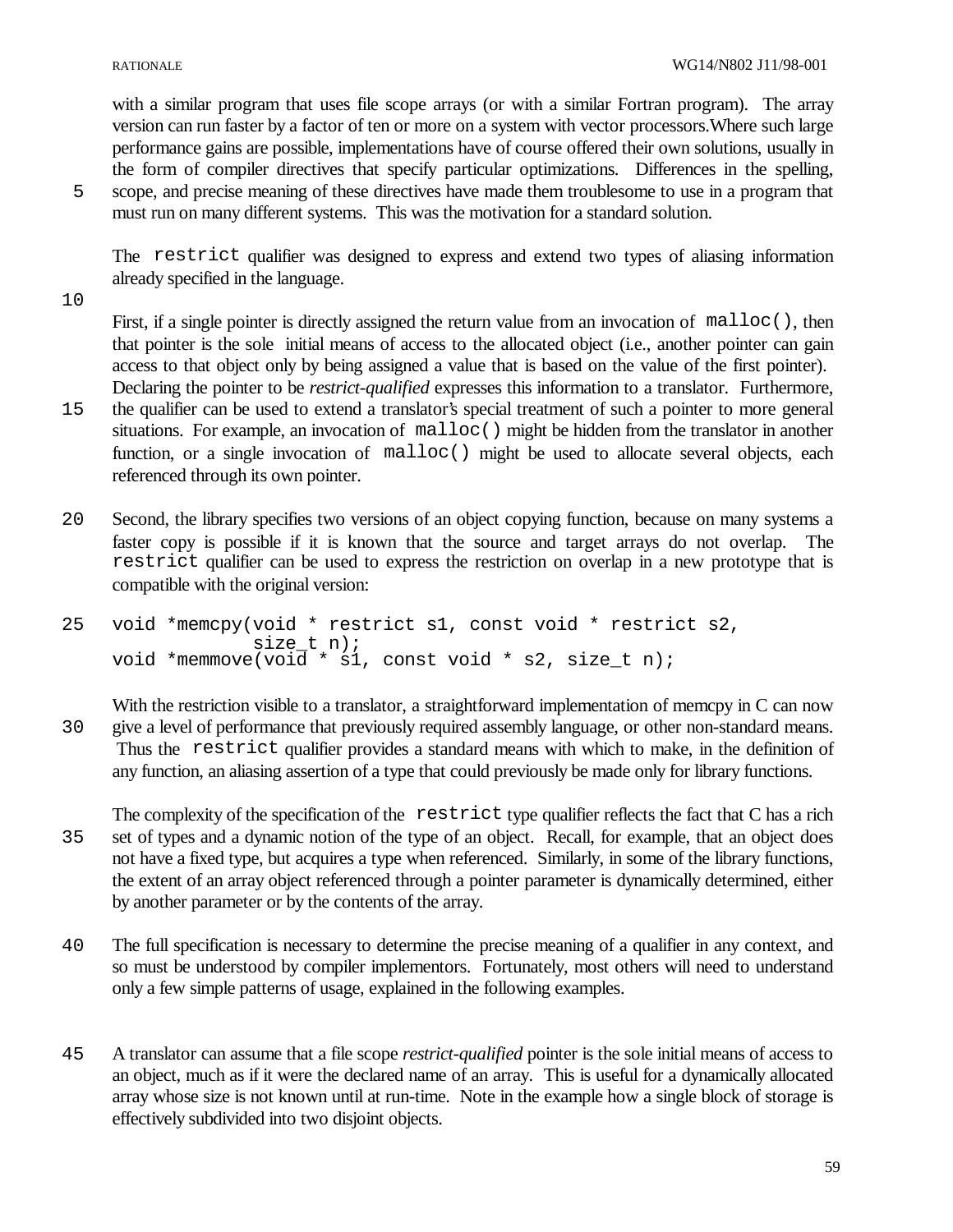```
float * restrict a1, * restrict a2;
        void init(int n) {
           float * t = malloc(2 * n * sizeof(float));
5 al = ti /* al refers to lst half. */
           a2 = t + ni /* a2 refers to 2nd half. */
        }
```
A translator can assume that a *restrict-qualified* pointer that is a function parameter is, at the 10 beginning of each execution of the function, the sole means of access to an object. Note that this assumption expires with the end of each execution. In the following example, parameters a1 and a2 can be assumed to refer to disjoint array objects because both are *restrict-qualified*. This implies that each iteration of the loop is independent of the others, and so the loop can be aggressively optimized.

```
15
```

```
void f1(int n, float * restrict a1, const float * restrict a2)
         {
              int i;
             for ( i = 0; i < ni; i++ )
20 a1[i] += a2[i];}
```
A translator can assume that a *restrict-qualified* pointer declared with block scope is, at the beginning of each execution of the block, the sole means of access to an object. An invocation of the macro 25 shown in the following example is equivalent to an inline version of a call to the function  $\pm 1$  above.

```
# define f2(N,A1,A2)<br>{ int n = (N);
               int n = (N)ifloat * restrict al = (A1);
30 float * restrict a2 = (A2);
                int i; \
               for ( i = 0; i < ni i++ )
                a1[i] += a2[i];}
```

```
35
```
The restrict qualifier can be used in the declaration of a structure member. A translator can assume, when an identifier is declared that provides a means of access to an object of that structure type, that the member provides the sole initial means of access to an object of the type specified in the member declaration. The duration of the assumption depends on the scope of the identifier, not on 40 the scope of the declaration of the structure. Thus a translator can assume that  $s1.a1$  and  $s1.a2$ below are used to refer to disjoint objects for the duration of the whole program, but that  $s2.a1$ and  $s^2$ . a2 are used to refer to disjoint objects only for the duration of each invocation of  $f^3($ ).

```
struct t {
45 int n;
              float * restrict a1, * restrict a2;
         };
         struct t s1;
50
         void f3(struct t s2) \{ / * ... * / \}
```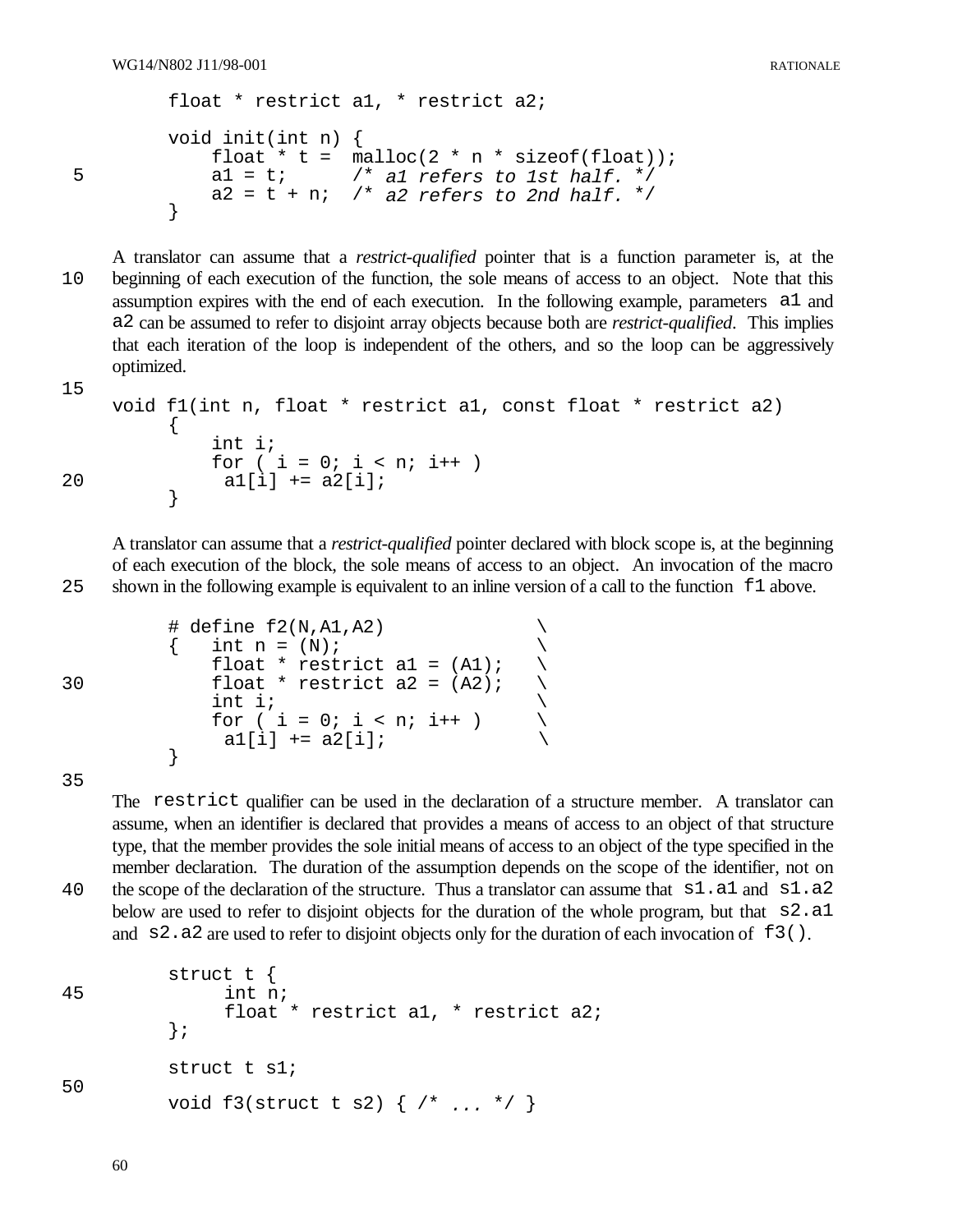The meaning of the restrict qualifier for a union member or in a type definition is analogous. Just as an object with a declared name can be aliased by an unqualified pointer, so can the object associated with a *restrict-qualified* pointer. The restrict qualifier is therefore unlike the register storage class, which precludes such aliasing.

5

This allows the restrict qualifier to be introduced more easily into existing programs, and also allows it to be used in new programs that call functions from libraries that do not use the qualifier. In particular, a *restrict-qualified* pointer can be the actual argument for a function parameter that is unqualified. On the other hand, it is easier for a translator to find opportunities for optimization if as 10 many as possible of the pointers in a program are *restrict-qualified*.

## **6.5.4 Function specifiers**

## **6.5.5 Declarators**

15

The function prototype syntax was adapted from C++. (See  $\S 6.3.2.2$  and  $\S 6.5.5.3$ )

Some current implementations have a limit of six type modifiers ( *function returning*, *array of*, *pointer to*, the limit used in Ritchie's original compiler. This limit has been raised to twelve since the original 20 limit has proven insufficient in some cases; in particular, it did not allow for FORTRAN-to-C translation, since FORTRAN allows for seven subscripts. (Some users have reported using nine or ten levels, particularly in machine-generated C code.

6.5.5.1 Pointer declarators

25

A pointer declarator may have its own type qualifiers, to specify the attributes of the pointer itself, as opposed to those of the reference type. The construct is adapted from C++.

const int \* means *(variable) pointer to constant* int, and int \* const means *constant* 30 *pointer to (variable*) int, just as in C++, from which these constructs were adopted. (And *mutatis mutandis* for the other type qualifiers.) As with other aspects of C type declarators, judicious use of typedef statements can clarify the code.

6.5.5.2 Array declarators

35

The concept of *composite types* (§6.1.2.6) was introduced to provide for the accretion of information from incomplete declarations, such as array declarations with missing size, and function declarations with missing prototype (argument declarations). Type declarators are therefore said to specify *compatible types* if they agree except for the fact that one provides less information of this sort than

40 the other.

The declaration of 0-length arrays is invalid, under the general principle of not providing for 0-length objects. The only common use of this construct has been in the declaration of dynamically allocated variable-size arrays, such as

```
struct segment {
   short int count;
    char c[N];
};
```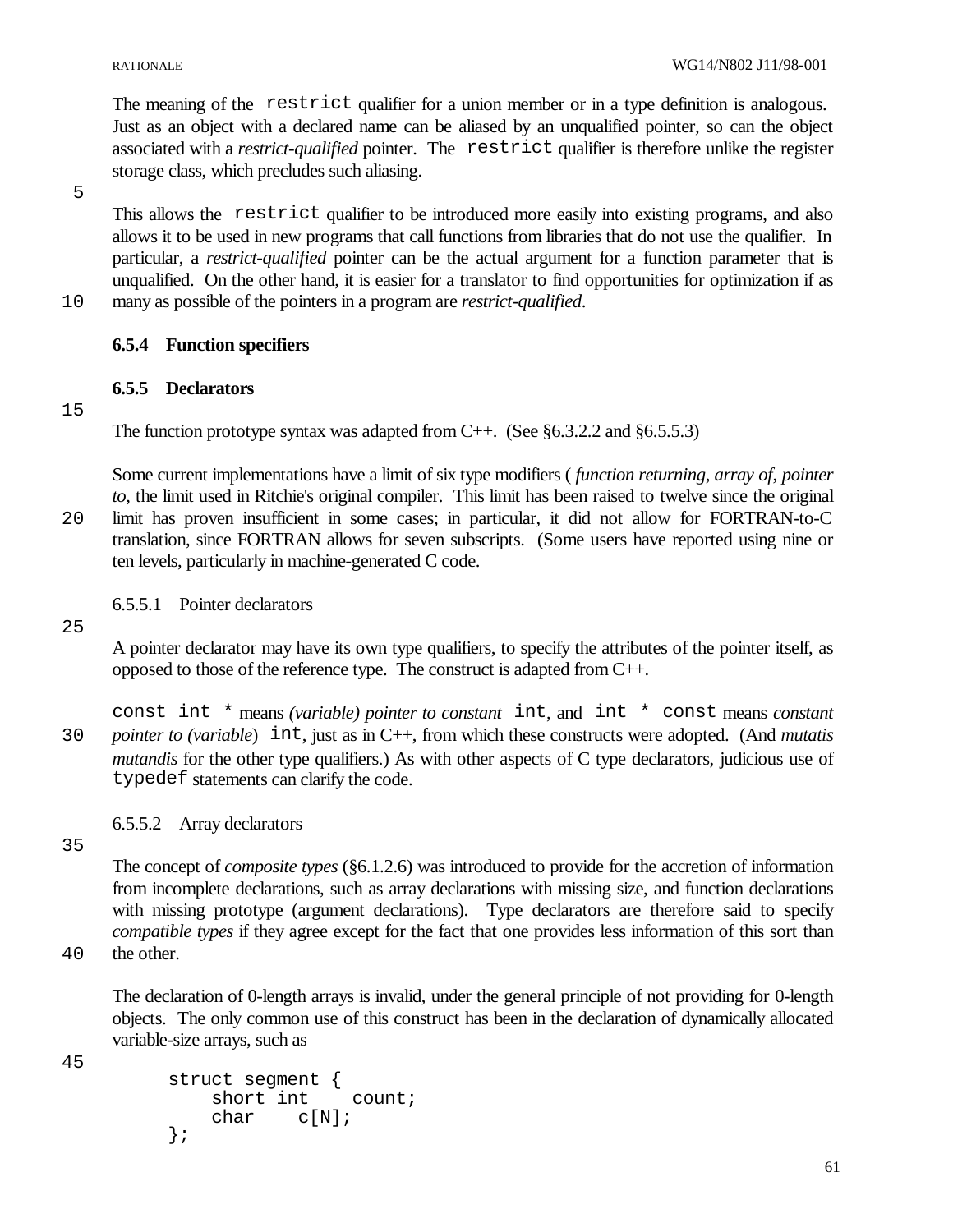```
struct segment * new segment( const int length )
        {
             struct segment * result;
5 result = malloc( sizeof segment + (length-N) );
             result->count = length;
             return result;
        }
```
10 In such usage, N would be 0 and (length-N) would be written as length. But this paradigm works just as well, as written, if  $N$  is 1. (Note, by the by, an alternate way of specifying the size of result:

```
result = malloc(offsetof(struct segment,c) + length);
```
15

This illustrates one of the uses of the offsetof macro.)

6.5.5.3 Function declarators (including prototypes)

20 The function prototype mechanism is one of the most useful additions to the C language. The feature, of course, has precedent in many of the Algol-derived languages of the past 25 years. The particular form adopted in the Standard is based in large part upon C++.

Function prototypes provide a powerful translation-time error detection capability. In traditional C 25 practice without prototypes, it is extremely difficult for the translator to detect errors (wrong number or type of arguments) in calls to functions declared in another source file. Detection of such errors has either occurred at runtime, or through the use of auxiliary software tools.

In function calls not in the scope of a function prototype, integral arguments have the *integral* 30 *widening conversions* applied and float arguments are widened to double. It is thus impossible in such a call to pass an unconverted char or float argument. Function prototypes give the programmer explicit control over the function argument type conversions, so that the often inappropriate and sometimes inefficient default widening rules for arguments can be suppressed by the implementation.

35

Modifications of function interfaces are easier in cases where the actual arguments are still assignment compatible with the new formal parameter type - only the function definition and its prototype need to be rewritten in this case; no function calls need be rewritten. Allowing an optional identifier to appear in a function prototype serves two purposes:

40

• the programmer can associate a meaningful name with each argument position for documentation purposes, and

• a function declarator and a function prototype can use the same syntax. The consistent 45 syntax makes it easier for new users of C to learn the language. Automatic generation of function prototype declarators from function definitions is also facilitated.

Optimizers can also take advantage of function prototype information. Consider this example:

50 extern int compare(const char \* string1,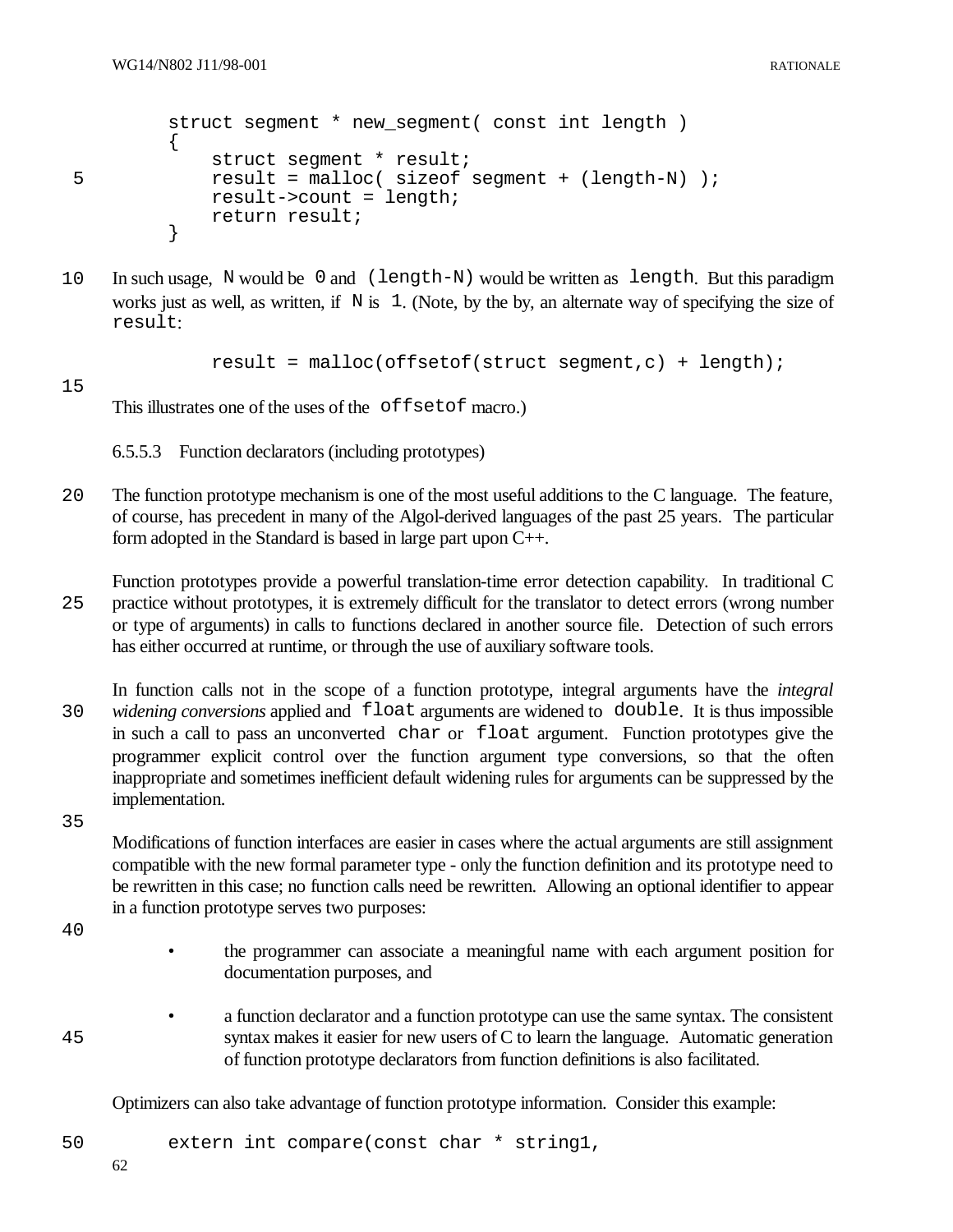{

}

void func2(int x)

 $/$ \* ... \*/

 $/$ \* ... \*/

 $x = \text{compare}(\text{str1}, \text{str2})$  ;

```
 const char * string2) ;
```

```
5 char * str1, * str2 ;
```
10

The optimizer knows that the pointers passed to compare are not used to assign new values of any objects that the pointers reference. Hence the optimizer can make less conservative assumptions about the side effects of compare than would otherwise be necessary. The Standard requires that calls to functions taking a variable number of arguments must occur in the presence of a prototype 15 (using the trailing ellipsis notation  $\ldots$ ). An implementation may thus assume that all other functions are called with a fixed argument list, and may therefore use possibly more efficient calling sequences. Programs using old-style headers in which the number of arguments in the calls and the definition differ may not work in implementations which take advantage of such optimizations. This is not a Quiet Change, strictly speaking, since the program does not conform to the Standard. A word 20 of warning is in order, however, since the style is not uncommon in extant code, and since a conforming translator is not required to diagnose such mismatches when they occur in separate translation units. Such trouble spots can be made manifest (assuming an implementation provides reasonable diagnostics) by providing new-style function declarations in the translation units with the non-matching calls. Programmers who currently rely on being able to omit trailing arguments are 25 advised to recode using the <stdarg.h> paradigm.

Function prototypes may be used to define function types as well:

30

struct d funct { d binop f1; int (\*f2)(double, double); };

typedef double (\*d\_binop) (double A, double B);

35

The structure d\_funct has two fields, both of which hold pointers to functions taking two double arguments; the function types differ in their return type.

#### **6.5.6 Type names**

40

Empty parentheses within a type name are always taken as meaning *function with unspecified arguments* and never as (unnecessary) parentheses around the elided identifier. This specification avoids an ambiguity by fiat.

#### 45 **6.5.7 Type definitions**

A typedef may only be redeclared in an inner block with a declaration that explicitly contains a type name. This rule avoids the ambiguity about whether to take the typedef as the type name or the candidate for redeclaration.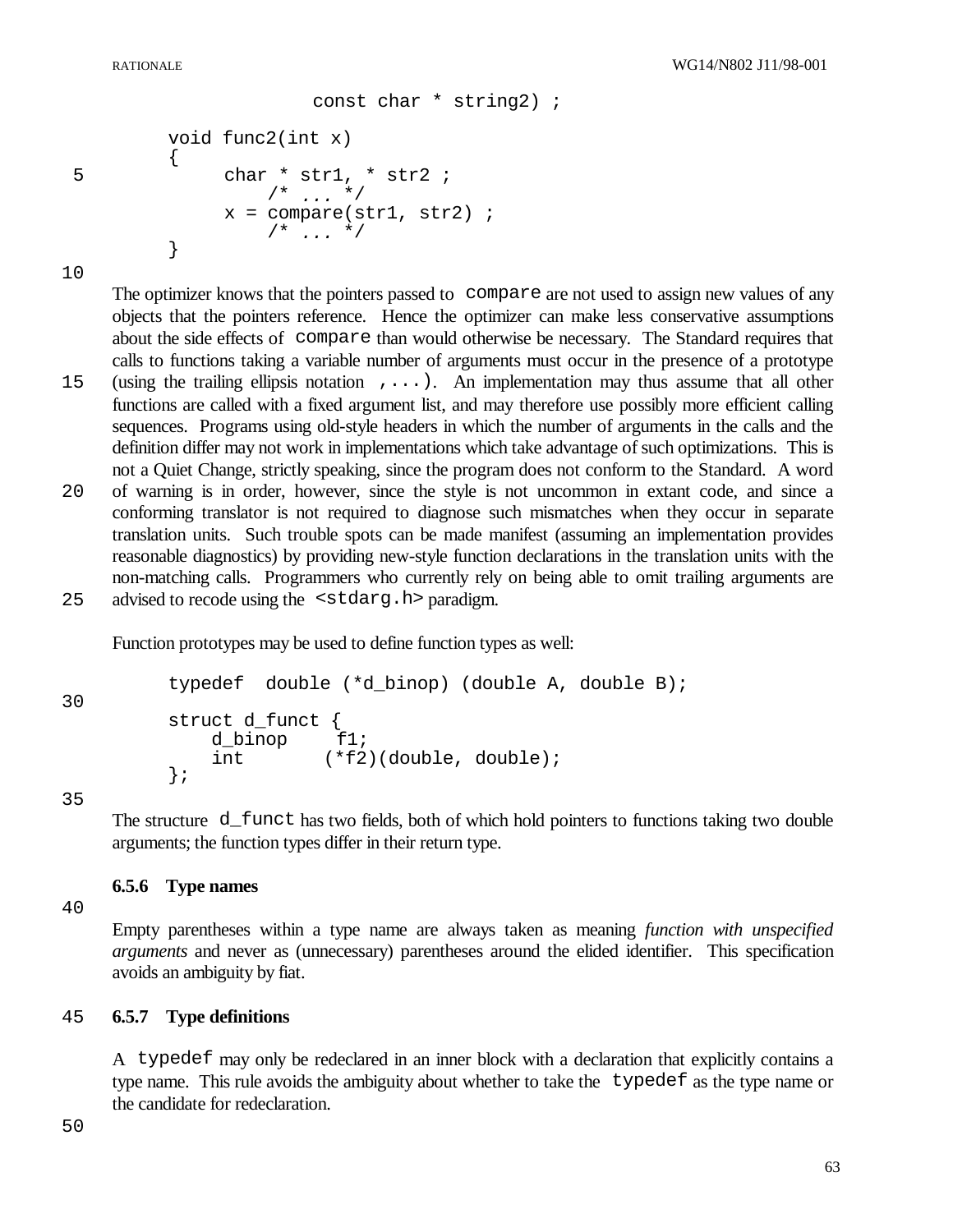Some implementations of C have allowed type specifiers to be added to a type defined using typedef. Thus

typedef short int small ; 5 unsigned small x ;

would give x the type unsigned short int. The Committee decided that since this interpretation may be difficult to provide in many implementations, and since it defeats much of the utility of typedef as a data abstraction mechanism, such type modifications are invalid. This 10 decision is incorporated in the rules of §6.5.2.

A proposed typeof operator was rejected on the grounds of insufficient utility.

## **6.5.8 Initialization**

15

An implementation might conceivably have codes for floating zero and/or null pointer other than all bits zero. In such a case, the implementation must fill out an incomplete initializer with the various appropriate representations of zero; it may not just fill the area with zero bytes.

20 The Committee considered proposals for permitting automatic aggregate initializers to consist of a brace-enclosed series of arbitrary (execute-time) expressions, instead of just those usable for a translate-time static initializer. However, cases like this were troubling:

$$
int x[2] = { f(x[1]), g(x[0]) } ;
$$

25

Rather than determine a set of rules which would avoid pathological cases and yet not seem too arbitrary, the Committee elected to permit only static initializers. Consequently, an implementation may choose to build a hidden static aggregate, using the same machinery as for other aggregate initializers, then copy that aggregate to the automatic variable upon block entry.

30

A structure expression, such as a call to a function returning the appropriate structure type, is permitted as an automatic structure initializer, since the usage seems unproblematic.

For programmer convenience, even though it is a minor irregularity in initializer semantics, the trailing 35 null character in a string literal need not initialize an array element, as in:

char mesg[5] = "help!"  $i$ 

(Some widely used implementations provide precedent.)

40

The Base Document allows a trailing comma in an initializer at the end of an initializer-list. The Standard has retained this syntax, since it provides flexibility in adding or deleting members from an initializer list, and simplifies machine generation of such lists.

45 Various implementations have parsed aggregate initializers with partially elided braces differently.

The Standard has reaffirmed the (top-down) parse described in the Base Document. Although the construct is allowed, and its parse well defined, the Committee urges programmers to avoid partially elided initializers: such initializations can be quite confusing to read.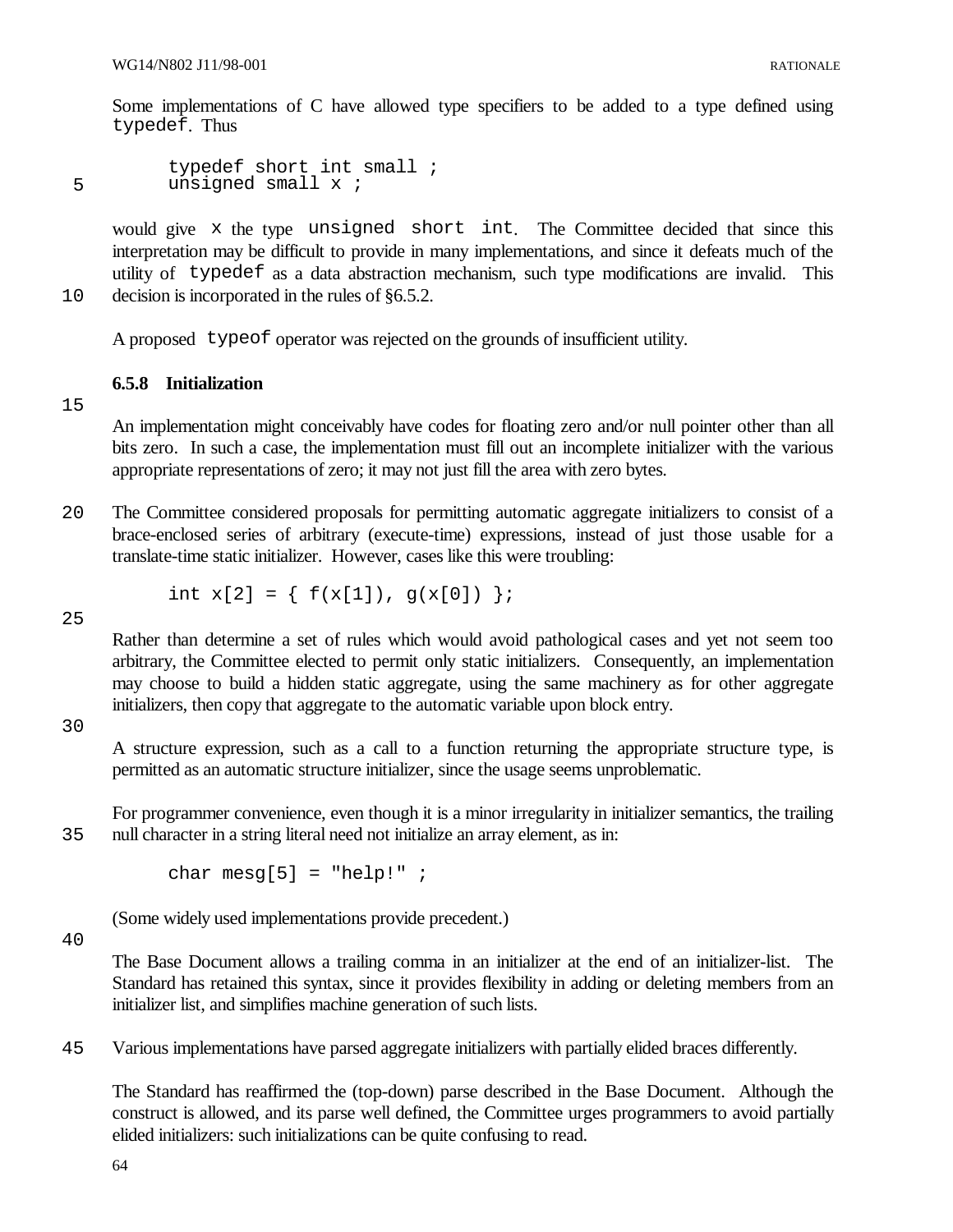# QUIET CHANGE

Code which relies on a bottom-up parse of aggregate initializers with partially elided 5 braces will not yield the expected initialized object.

The Committee has adopted the rule (already used successfully in some implementations) that the first member of the union is the candidate for initialization. Other notations for union initialization were considered, but none seemed of sufficient merit to outweigh the lack of prior art.

10

This rule has a parallel with the initialization of structures. Members of structures are initialized in the sequence in which they are declared. The same can now be said of unions, with the significant difference that only one union member (the first) can be initialized.

*A new feature for C9X*. *Designated initializers* provide a mechanism for initializing sparse arrays, a 15 practice common in numerical programming. They add useful functionality that already exists in Fortran so that programmers migrating to C need not suffer the loss of a program-text-saving notational feature.

This feature also allows initialization of sparse structures, common in systems programming, and 20 allows initialization of unions via any member, regardless of whether or not it is the first member.

Designated initializers integrate easily into the C grammar and do not impose any additional run-time overhead on a user's program. Their initial C implementation appeared in a compiler by Ken Thompson at AT&T Bell Laboratories.

25

## **6.6 Statements**

#### **6.6.1 Labeled statements**

30 Since label definition and label reference are syntactically distinctive contexts, labels are established as a separate name space.

## **6.6.2 Compound statement, or block**

35 The Committee considered proposals for forbidding a goto into a block from outside, since such a restriction would make possible much easier flow optimization and would avoid the whole issue of initializing auto storage (see §6.1.2.4). The Committee rejected such a ban out of fear of invalidating working code (however undisciplined) and out of concern for those producing machine-generated C.

#### 40 **6.6.3 Expression and null statements**

The void cast is not needed in an expression statement, since any value is always discarded. Some checking compilers prefer this reassurance, however, for functions that return objects of types other than void.

45

#### **6.6.4 Selection statements**

6.6.4.1 The if statement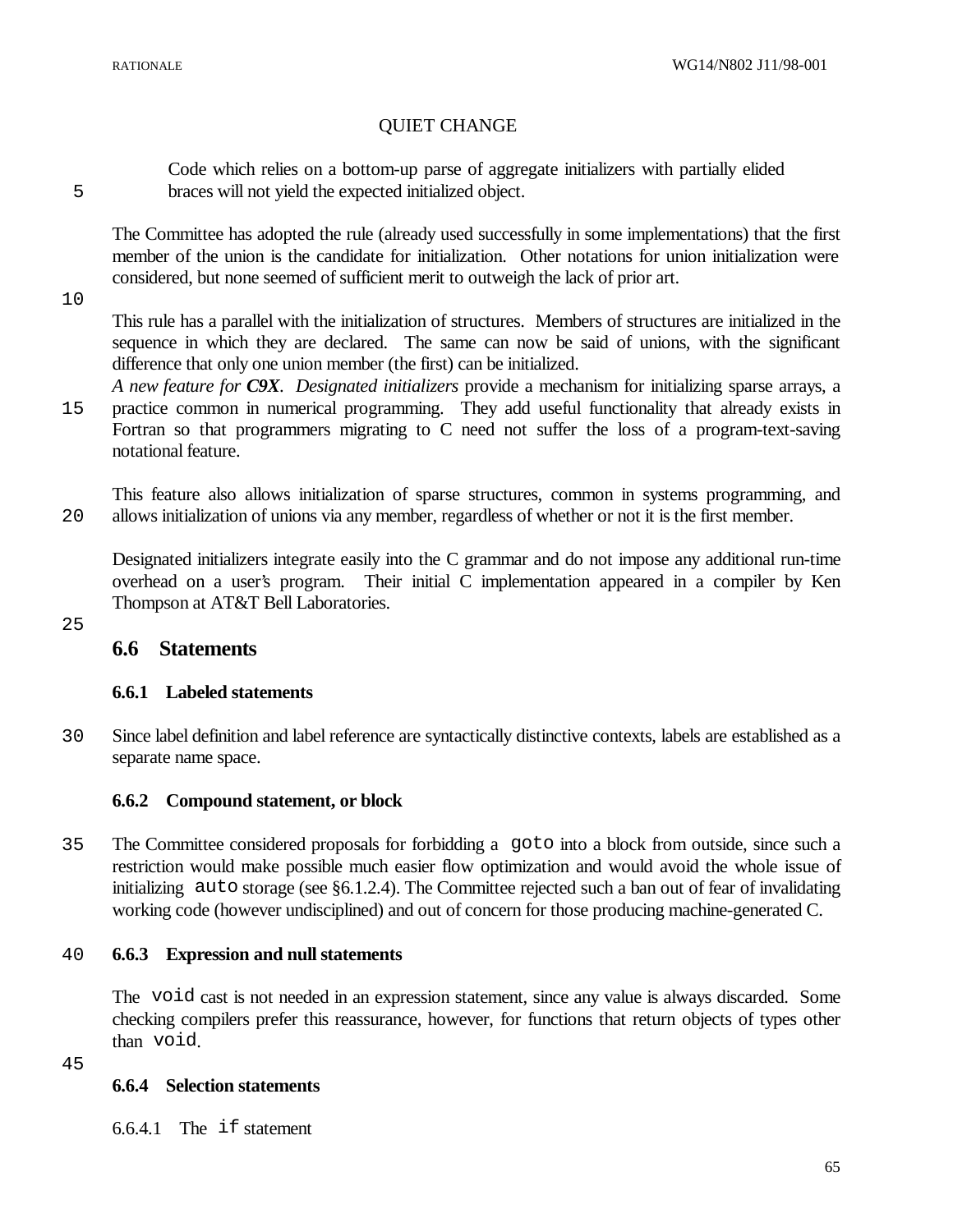See §6.6.2.

6.6.4.2 The switch statement

5 The controlling expression of a switch statement may now have any integral type, even unsigned long. Floating types were rejected for switch statements since exact equality in floating point is not portable.

case labels are first converted to the type of the controlling expression of the switch, then checked for 10 equality with other labels; no two may match after conversion.

Case ranges (of the form  $1 \circ \dots \circ h$ ) were seriously considered, but ultimately not adopted in the Standard on the grounds that it added no new capability, just a problematic coding convenience. The construct seems to promise more than it could be mandated to deliver:

- 15
- A great deal of code (or jump table space) might be generated for an innocent-looking case range such as  $0 \ldots 65535$ .
- 
- The range 'A'. . 'Z' would specify all the integers between the character code for A and 20 that for Z. In some common character sets this range would include non-alphabetic characters, and in others it might not include all the alphabetic characters (especially in non-English character sets).

No serious consideration was given to making the switch more structured, as in Pascal, out of fear of 25 invalidating working code.

# QUIET CHANGE

long expressions and constants in switch statements are no longer truncated to int.

30

# **6.6.5 Iteration statements**

- 6.6.5.1 The while statement
- 35 6.6.5.2 The do statement
	- 6.6.5.3 The for statement
	- **6.6.6. Jump statements**
- 40

6.6.6.1 The goto statement See §6.6.2.

6.6.6.2 The continue statement

45

The Committee rejected proposed enhancements to continue and break which would allow specification of an iteration statement other than the immediately enclosing one, on grounds of insufficient prior art.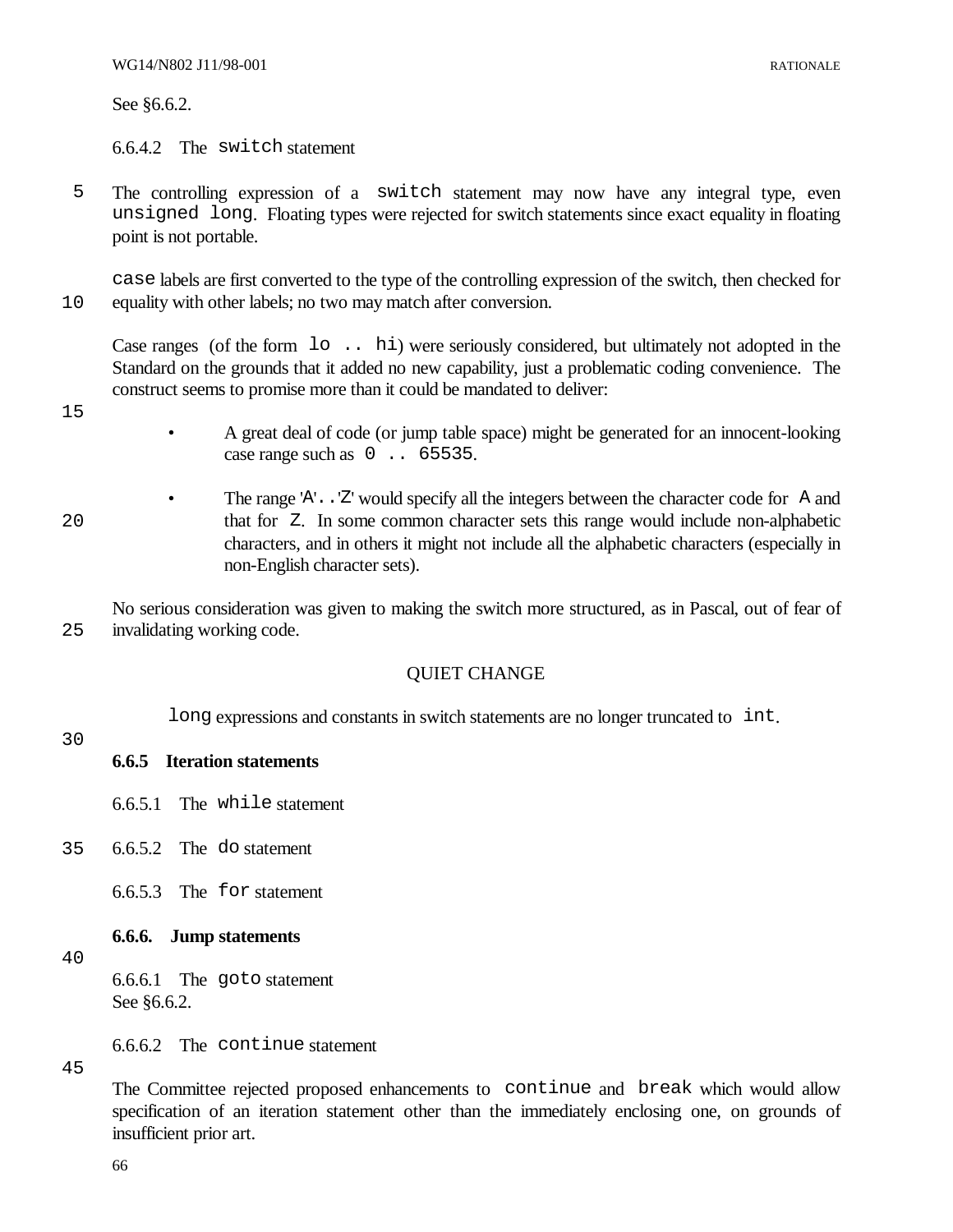6.6.6.3 The break statement See §6.6.6.2.

5 6.6.6.4 The return statement

# **6.7 External definitions**

## **6.7.1 Function definitions**

10

A *function definition* may have its old form (and say nothing about arguments on calls), or it may be introduced by a *prototype* (which affects argument checking and coercion on subsequent calls). (See also §6.1.2.2.)

15 To avoid a nasty ambiguity, the Standard bans the use of typedef names as formal parameters. For instance, in translating the text

int  $f(size_t, a_t, b_t, c_t, d_t, e_t, f_t, g_t,$  h\_t, i\_t, j\_t, k\_t, l\_t, m\_t, n\_t, o\_t, 20 p\_t, q\_t, r\_t, s\_t)

the translator determines that the construct can only be a prototype declaration as soon as it scans the first size\_t and following comma. In the absence of this rule, it might be necessary to see the token following the right parenthesis that closes the parameter list, which would require a sizeable 25 look-ahead, before deciding whether the text under scrutiny is a prototype declaration or an old-style function header definition.

An argument list must be explicitly present in the declarator; it cannot be inherited from a typedef (see §6.5.5.3). That is to say, given the definition

30

typedef int  $p(int q, int r);$ 

the following fragment is invalid:

35  $p$  funk  $/*$  weird  $*/$ { return  $q + r$  ; }

> Some current implementations rewrite the type of a (for instance) char parameter as if it were declared int, since the argument is known to be passed as an int (in the absence of prototypes).

40 The Standard requires, however, that the received argument be converted *as if* by assignment upon function entry. Type rewriting is thus no longer permissible.

# QUIET CHANGE

45 Functions that depend on char or short parameter types being widened to int, or float to double, may behave differently.

Notes for implementors: the assignment conversion for argument passing often requires no executable code. In most twos-complement machines, a short or char is a contiguous subset of the bytes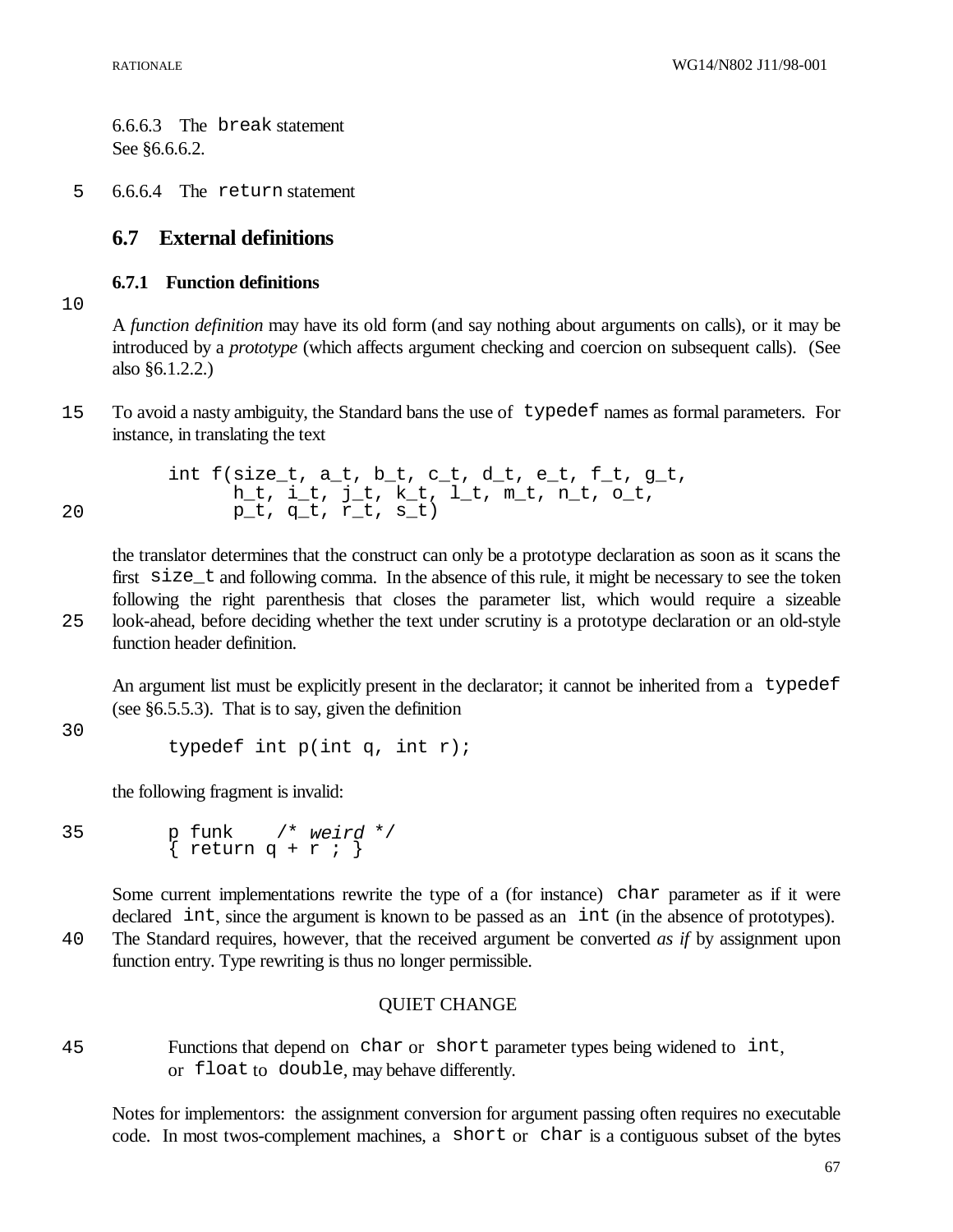comprising the int actually passed (for even the most unusual byte orderings), so that assignment conversion can be effected by adjusting the address of the argument (if necessary).

For an argument declared float, however, an explicit conversion must usually be performed from 5 the double actually passed to the float desired. Not many implementations can subset the bytes of a double to get a float. (Even those that apparently permit simple truncation often get the wrong answer on certain negative numbers.)

- Some current implementations permit an argument to be masked by a declaration of the same identifier 10 in the outermost block of a function. This usage is almost always an erroneous attempt by a novice C programmer to declare the argument; it is rarely the result of a deliberate attempt to render the argument unreachable. The Committee decided, therefore, that arguments are effectively declared in the outermost block, and hence cannot be quietly redeclared in that block.
- 15 The Committee considered it important that a function taking a variable number of arguments, such as printf, be expressible portably in C. Hence, the Committee devoted much time to exploring methods of traversing variable argument lists. One proposal was to require arguments to be passed as a "brick'' (i.e., a contiguous area of memory), the layout of which would be sufficiently well specified that a portable method of traversing the brick could be determined.

20

Several diverse implementations, however, can implement argument passing more efficiently if the arguments are not required to be contiguous. Thus, the Committee decided to hide the implementation details of determining the location of successive elements of an argument list behind a standard set of macros (see §7.12).

25

The rule which caused undeclared parameters in an old-style function definition to be implicitly declared int has been removed; undeclared parameters are now a constraint violation. The effect is to guarantee that a diagnostic is produced, which will catch an additional category of programming errors. After issuing the diagnostic, an implementation may choose to assume an 30 implicit int declaration and continue translation in order to support existing programs that exploited this feature.

**6.7.2 External object definitions**

See §6.1.2.2.

35

# **6.8 Preprocessing directives**

For an overview of the philosophy behind the preprocessor, see §5.1.1.2.

- 40 Different implementations have had different notions about whether white space is permissible before and/or after the # signalling a preprocessor line. The Committee decided to allow any white space before the #, and horizontal white space (spaces or tabs) between the # and the directive, since the white space introduces no ambiguity, causes no particular processing problems, and allows maximum flexibility in coding style. Note that similar considerations apply for comments, which are reduced to 45 white space early in the phases of translation (§5.1.1.2):
	- /\* here a comment \*/ #if BLAH #/\* there a comment \*/ if BLAH # if  $/*$  every-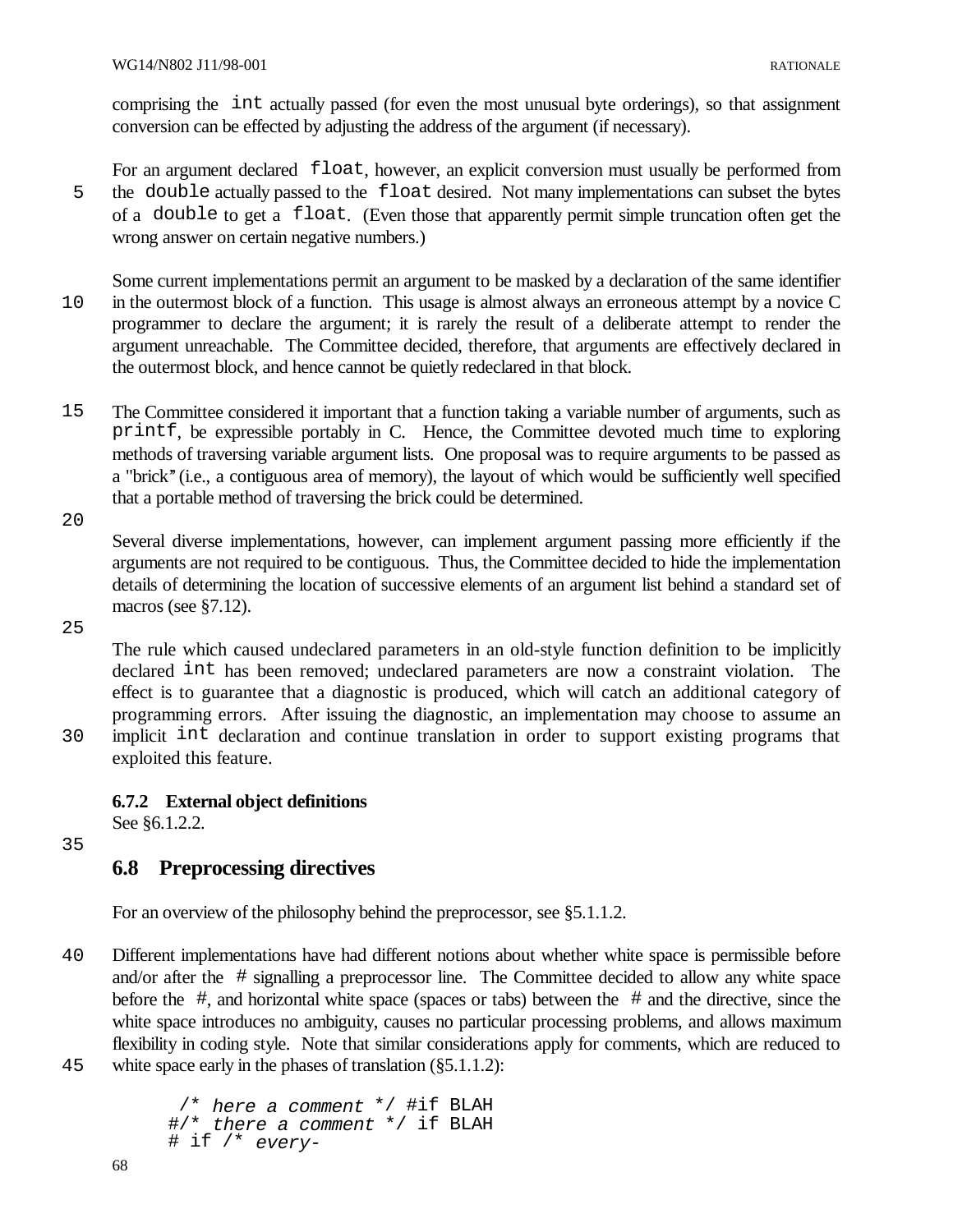where a comment \*/ BLAH

The lines all illustrate legitimate placement of comments.

#### 5 **6.8.1 Conditional inclusion**

For a discussion of evaluation of expressions following  $\# \text{if}, \text{see } \S 6.4.$ 

The operator defined has been added to make possible writing boolean combinations of defined 10 flags with one another and with other inclusion conditions. If the identifier defined were to be defined as a macro,  $defined(X)$  would mean the macro expansion in C text proper and the operator expression in a preprocessing directive (or else that the operator would no longer be available). To avoid this problem, such a definition is not permitted (§6.8.8).

15 #elif has been added to minimize the stacking of #endif directives in multi-way conditionals.

Processing of skipped material is defined such that an implementation need only examine a logical line for the  $\#$  and then for a directive name. Thus, assuming that  $xxx$  is undefined, in this example:

20 # ifndef xxx # define xxx "abc" # elif xxx > 0  $/$ \* ... \*/ # endif

25

an implementation is not required to diagnose an error for the elif statement, even though if it *were* processed, a syntactic error would be detected.

Various proposals were considered for permitting text other than comments at the end of directives, 30 particularly #endif and #else, presumably to label them for easier matchup with their corresponding #if directives. The Committee rejected all such proposals because of the difficulty of specifying exactly what would be permitted, and how the translator would have to process it.

Various proposals were considered for permitting additional unary expressions to be used for the 35 purpose of testing for the system type, testing for the presence of a file before #include, and other extensions to the preprocessing language. These proposals were all rejected on the grounds of insufficient prior art and/or insufficient utility.

#### **6.8.2 Source file inclusion**

40

45

Specification of the #include directive raises distinctive grammatical problems because the file name is conventionally parsed quite differently than an "ordinary'' token sequence:

- The angle brackets are not operators, but delimiters.
- The double quotes do not delimit a string literal with all its defined escape sequences. (In some systems, backslash is a legitimate character in a filename.) The construct just looks like a string literal.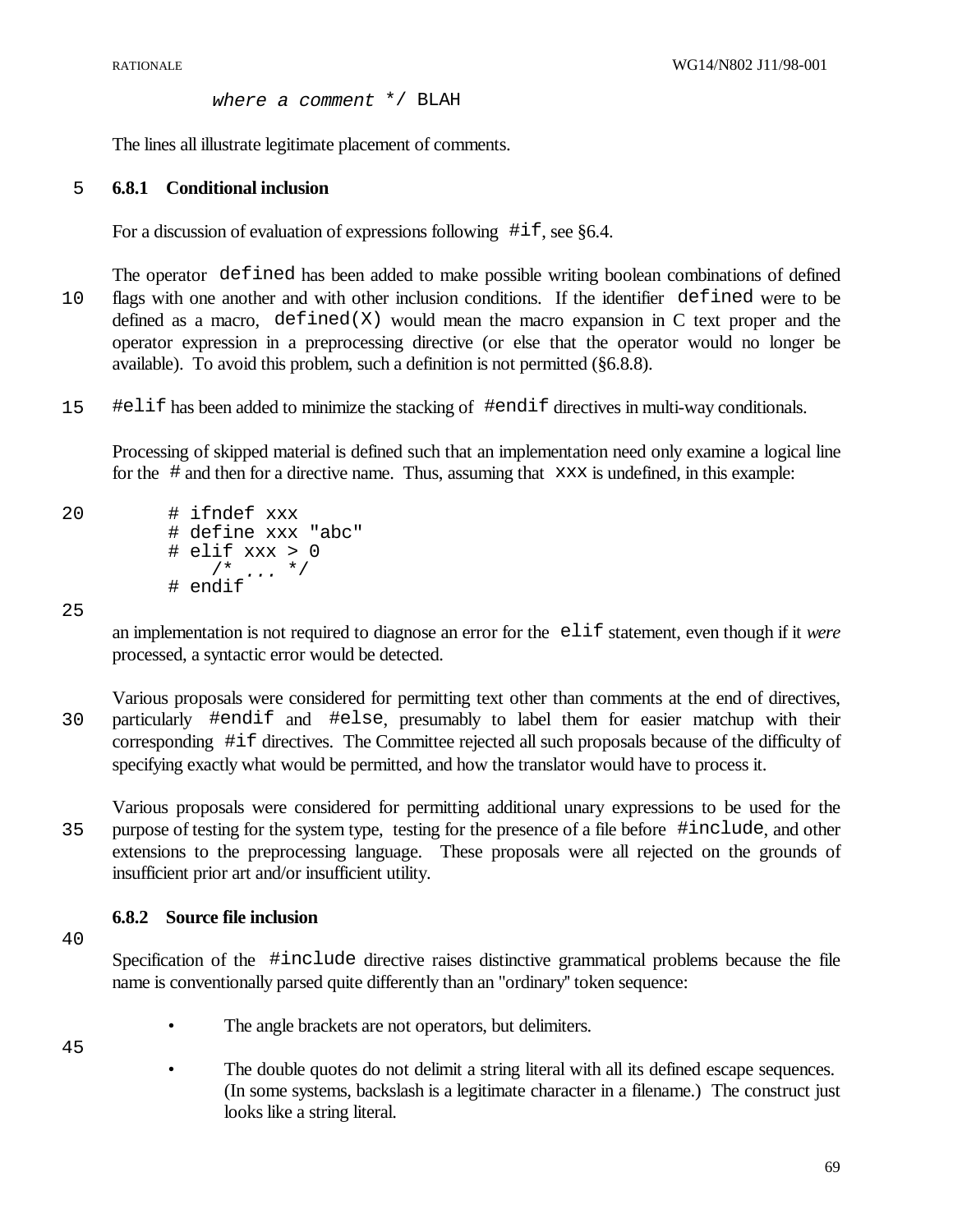• White space or characters not in the C repertoire may be permissible and significant within either or both forms.

These points in the description of phases of translation are of particular relevance to the parse of the 5 #include directive:

- Any character otherwise unrecognized during tokenization is an instance of an "invalid token.'' As with valid tokens, the spelling is retained so that later phases can, if necessary, map a token sequence (back) into a sequence of characters.
- Preprocessing phases must maintain the spelling of preprocessing tokens; the filename is based on the original spelling of the tokens, not on any interpretation of escape sequences.
- 15 The filename on the #include (and #line) directive, if it does not begin with " or <, is macro expanded prior to execution of the directive. Allowing macros in the include directive facilitates the parameterization of include file names, an important issue in transportability.
- 20 The file search rules used for the filename in the #include directive were left as implementation-defined. The Standard intends that the rules which are eventually provided by the implementor correspond as closely as possible to the original K&R rules. The primary reason that explicit rules were not included in the Standard is the infeasibility of describing a portable file system structure. It was considered unacceptable to include UNIX-like directory rules due to significant 25 differences between this structure and other popular commercial file system structures.

Nested include files raise an issue of interpreting the file search rules. In UNIX C an include statement found within an include file entails a search for the named file relative to the file system *directory* that holds the outer #include. Other implementations, including the earlier UNIX C described in K&R, 30 always search relative to the same *current directory*. The Committee decided, in principle, in favor of the K&R approach, but was unable to provide explicit search rules as explained above.

The Standard specifies a set of include file names which must map onto distinct host file names. In the absence of such a requirement, it would be impossible to write portable programs using include files.

35

10

Clause §5.2.4.1 on translation limits contains the required number of nesting levels for include files. The limits chosen were intended to reflect reasonable needs for users constrained by reasonable system resources available to implementors.

40 By defining a failure to read an include file as a syntax error, the Standard requires that the failure be diagnosed. More than one proposal was presented for some form of conditional include, or a directive such as #ifincludable, but none were accepted by the Committee due to lack of prior art.

## **6.8.3 Macro replacement**

45

The specification of macro definition and replacement in the Standard was based on these principles:

• Interfere with existing code as little as possible.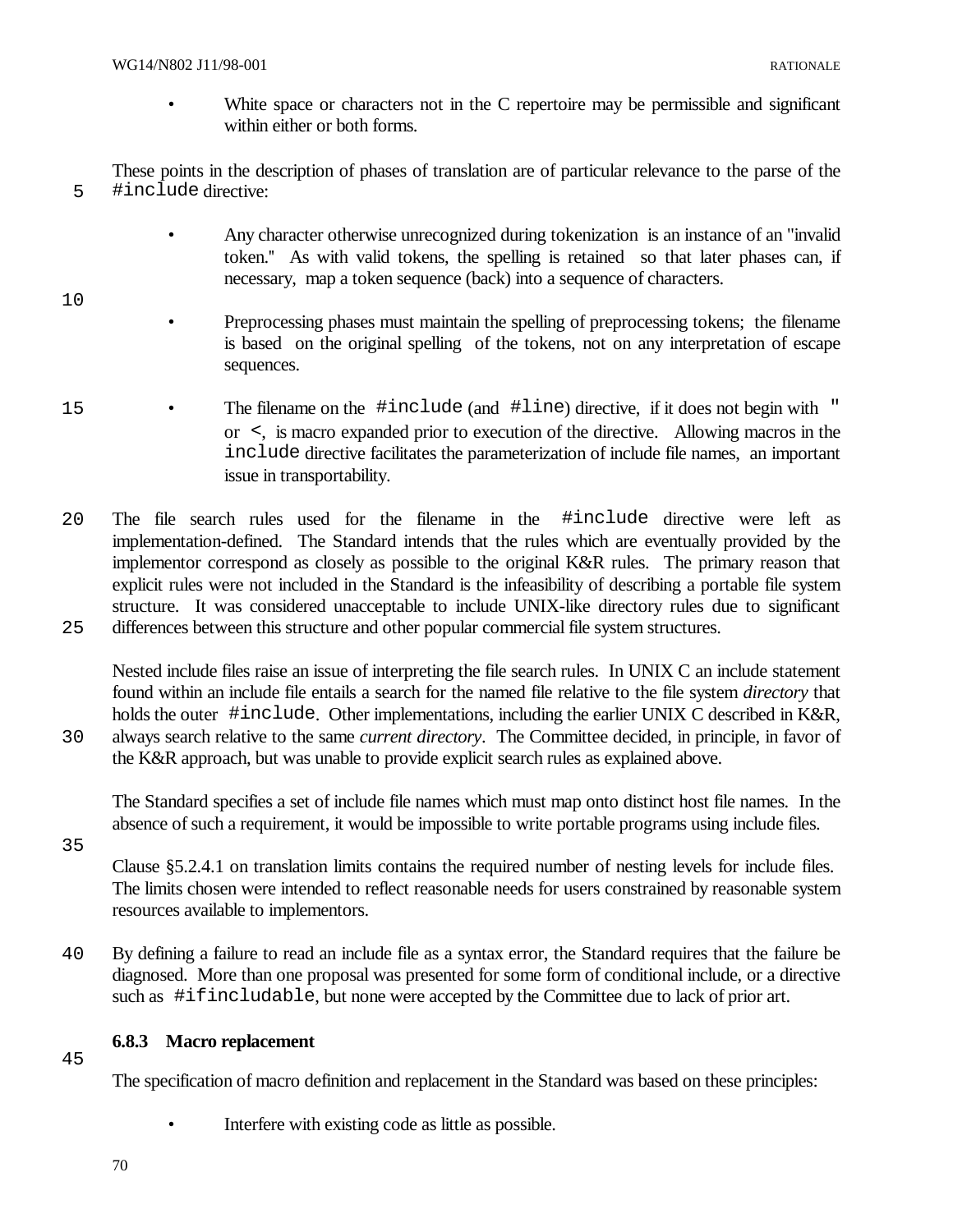- Keep the preprocessing model simple and uniform.
- Allow macros to be used wherever functions can be.
- Define macro expansion such that it produces the same token sequence whether the macro calls appear in open text, in macro arguments, or in macro definitions.

Preprocessing is specified in such a way that it can be implemented as a separate (text-to-text) pre-pass 10 or as a (token-oriented) portion of the compiler itself. Thus, the preprocessing grammar is specified in terms of tokens.

However, the new-line character must be a token during preprocessing, because the preprocessing grammar is line-oriented. The presence or absence of white space is also important in several contexts, 15 such as between the macro name and a following parenthesis in a #define directive. To avoid overly constraining the implementation, the Standard allows the preservation of each white space character (which is easy for a text-to-text pre-pass) or the mapping of white space into a single "white space'' token (which is easier for token-oriented translators).

20 The Committee desired to disallow "pernicious redefinitions'' such as

(in header1.h)

#define NBUFS 10

25

5

(in header2.h)

```
#define NBUFS 12
```
30 which are clearly invitations to serious bugs in a program. There remained, however, the question of "benign redefinitions,'' such as

(in header1.h)

35 #define NULL\_DEV 0

(in header2.h)

#define NULL\_DEV 0

40

The Committee concluded that safe programming practice is better served by allowing benign redefinition where the definitions are the same. This allows independent headers to specify their understanding of the proper value for a symbol of interest to each, with diagnostics generated only if the definitions differ.

45

The definitions are considered "the same'' if the identifier-lists, token sequences, and occurrences of white-space (ignoring the spelling of white-space) in the two definitions are identical.

Existing implementations have differed on whether keywords can be redefined by macro definitions.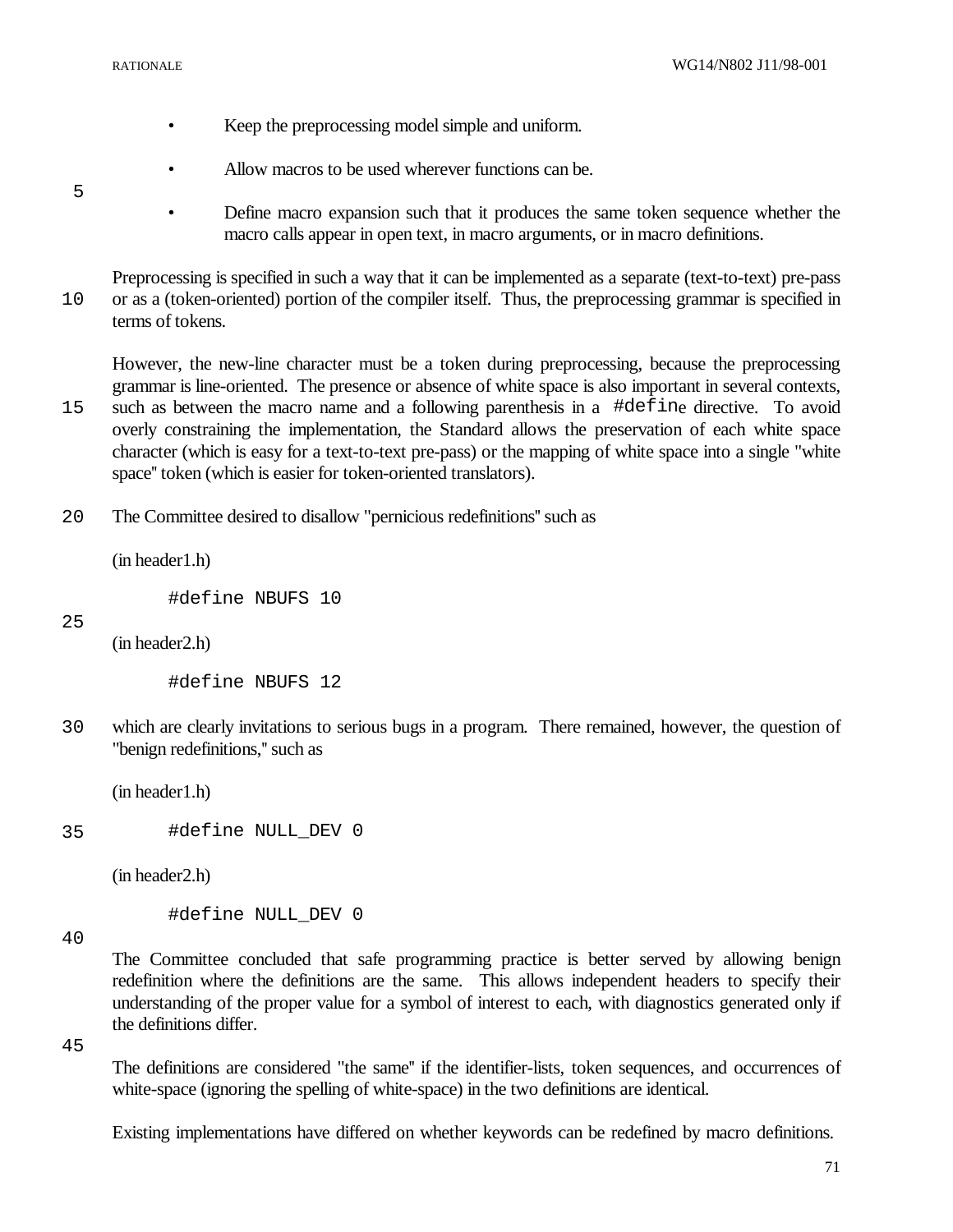The Committee has decided to allow this usage; it sees such redefinition as useful during the transition from existing to Standard-conforming translators.

These definitions illustrate possible uses:

```
5
```

```
# define char signed char
# define sizeof (int) sizeof
# define const
```
- 10 The first case might be useful in moving extant code from a signed-char implementation to one in which char is unsigned. The second case might be useful in adapting code which assumes that sizeof results in an int value. The redefinition of const could be useful in retrofitting more modern C code to an older implementation.
- 15 As with any other powerful language feature, keyword redefinition is subject to abuse. Users cannot expect any meaningful behavior to come about from source files starting with

```
#define int double
#include <stdio.h>
```
20

or similar subversions of common sense.

*A new feature for C9X*. Function-like macro invocations may now have empty arguments, that is, an argument may consist of no preprocessing tokens. In C90, any argument that consisted of no 25 preprocessing tokens had undefined behavior, but as mentioned in C90 Annex G.5.12, it was a common extension.

A function-like macro invocation  $f($ ) has the form of either a call with no arguments, or a call with one empty argument. Which form it actually is, is determined by the definition of  $f$ , which indicates 30 the expected number of arguments.

```
The sequence
          #define TENTH 0.1
          #define F f
35 #define D /* expands into no preprocessing tokens */
          #define LD L
          #define glue(a, b) a ## b
          #define xglue(a, b) glue(a, b)
40 float f = xglue(TENTH,F) ;
          double d = xglue(TENTH,D) ;
         long double ld = xglue(TENTH, LD);results in
         float f = 0.1f;
45 double d = 0.1 ;
         long double ld = 0.1L;
```
The expansion of  $xglue(TENTH,D)$  first expands into  $glue(0.1,1)$  which is a macro invocation with an empty second argument, which then expands into 0.1.

50

6.8.3.1 Argument substitution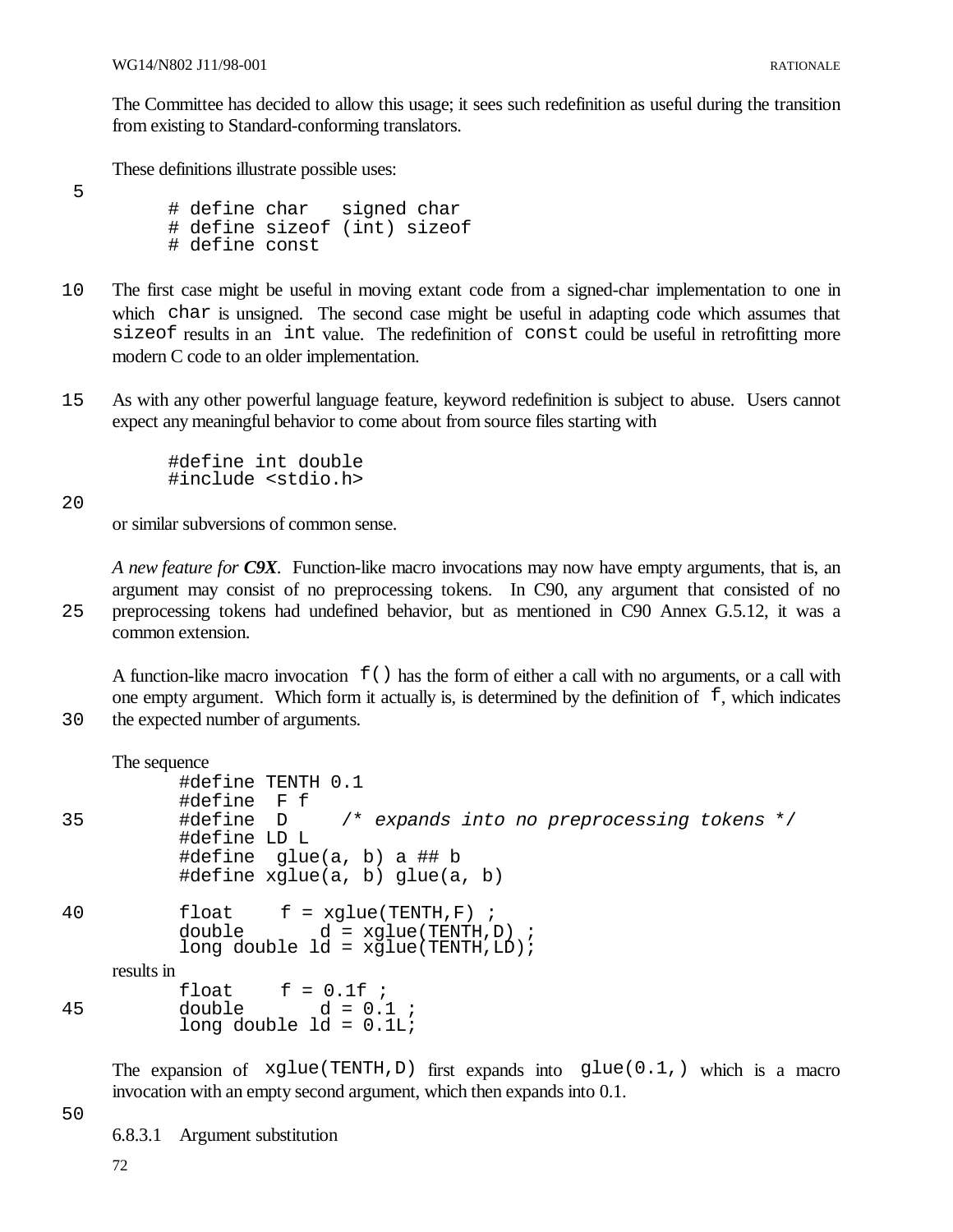## 6.8.3.2 The # operator

Some implementations have decided to replace identifiers found within a string literal if they match a 5 macro argument name. The replacement text is a "stringized'' form of the actual argument token sequence. This practice appears to be contrary to the definition, in K&R, of preprocessing in terms of token sequences. The Committee declined to elaborate the syntax of string literals to the point where this practice could be condoned. However, since the facility provided by this mechanism seems to be widely used, the Committee introduced a more tractable mechanism of comparable power.

10

The # operator has been introduced for stringizing. It may only be used in a #define expansion. It causes the formal parameter name following to be replaced by a string literal formed by stringizing the actual argument token sequence. In conjunction with string literal concatenation (see §6.1.4), use of this operator permits the construction of strings as effectively as by identifier replacement within a 15 string. An example in the Standard illustrates this feature.

One problem with defining the effect of stringizing is the treatment of white space occurring in macro definitions. Where this could be discarded in the past, now upwards of one logical line worth (over 500 characters) may have to be retained. As a compromise between token-based and character-based 20 preprocessing disciplines, the Committee decided to permit white space to be retained as one bit of information: none or one. Arbitrary white space is replaced in the string by one space character.

The remaining problem with stringizing was to associate a "spelling'' with each token. (The problem arises in token-based preprocessors, which might, for instance, convert a numeric literal to a canonical 25 or internal representation, losing information about base, leading 0's, etc.) In the interest of simplicity, the Committee decided that each token should expand to just those characters used to specify it in the original source text.

# QUIET CHANGE

A macro that relies on formal parameter substitution within a string literal will produce different results.

6.8.3.3 The ## operator

35

30

Another facility relied on in much current practice but not specified in the Base Document is "token pasting,'' or building a new token by macro argument substitution. One existing implementation is to replace a comment within a macro expansion by zero characters, instead of the single space called for in K&R. The Committee considered this practice unacceptable.

40

As with "stringizing,'' the facility was considered desirable, but not the extant implementation of this facility, so the Committee invented another preprocessing operator. The ## operator within a macro expansion causes concatenation of the tokens on either side of it into a new composite token.

- 45 The specification of this pasting operator is based on these principles:
	- Paste operations are explicit in the source.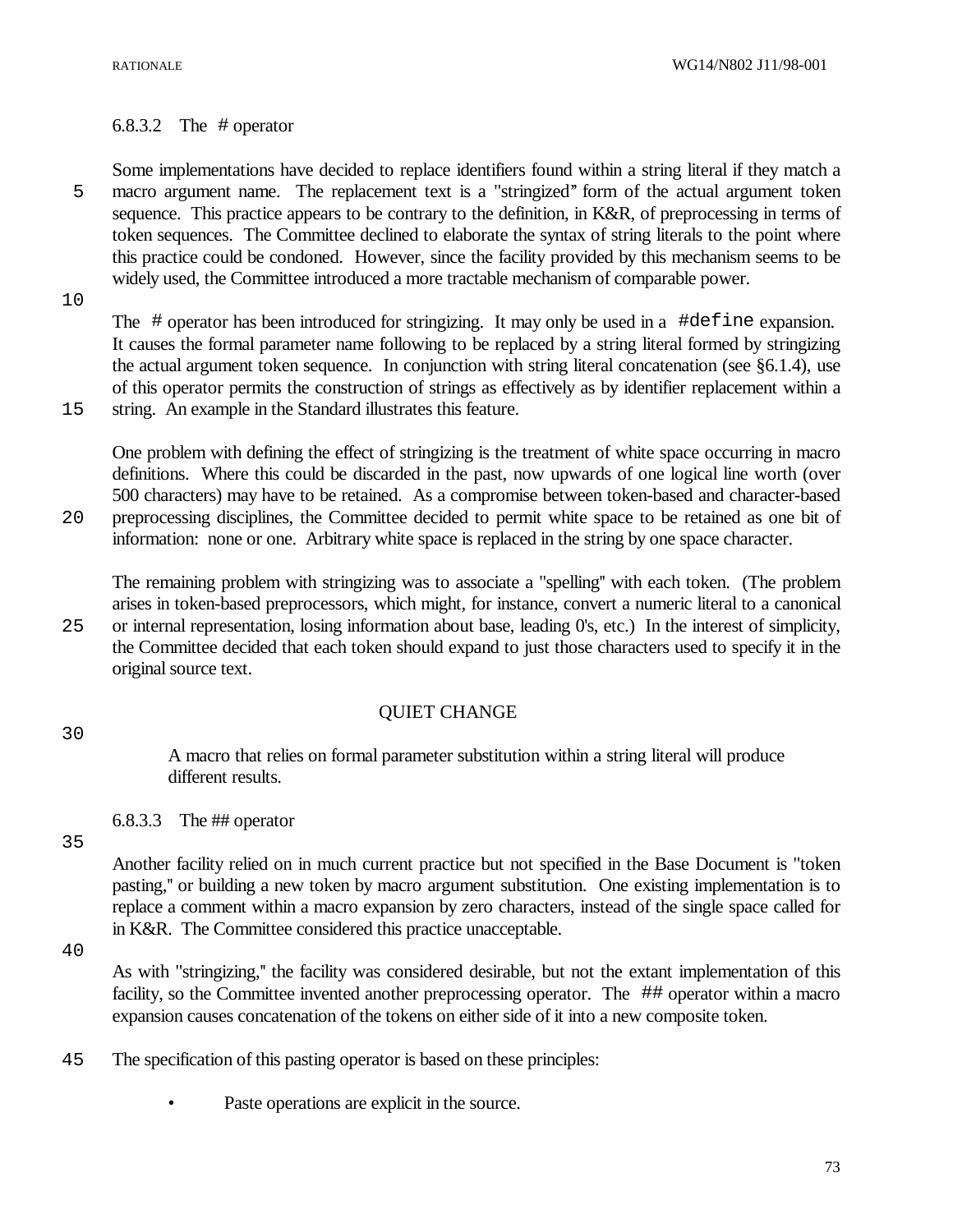The ## operator is associative.

A formal parameter as an operand for ## is not expanded before pasting. (The actual is substituted for the formal, but the actual is not expanded:

5

```
#define a(n) aaa ## n
#define b 2
```
Given these definitions, the expansion of  $a(b)$  is aaab, not aaa2 or aaan.)

10

A normal operand for  $#$ # is not expanded before pasting.

- Pasting does not cross macro replacement boundaries.
- 15 The token resulting from a paste operation is subject to further macro expansion.

These principles codify the essential features of prior art, and are consistent with the specification of the stringizing operator.

20 6.8.3.4 Rescanning and further replacement

A problem faced by most current preprocessors is how to use a macro name in its expansion without suffering "recursive death.'' The Committee agreed simply to turn off the definition of a macro for the duration of the expansion of that macro. An example of this feature is included in the Standard.

25

The rescanning rules incorporate an ambiguity. Given the definitions

#define f(a) a\*g<br>#define q f #define

#### 30

it is clear (or at least unambiguous) that the expansion of  $f(2)(9)$  is  $2*f(9)$  - the f in the result clearly was introduced during the expansion of the original  $f$ , so is not further expanded.

However, given the definitions

35

#define f(a) a\*g #define  $q(a)$   $f(a)$ 

- the expansion rules allow the result to be either  $2*f(9)$  or  $2*9*g$  it is unclear whether the 40  $f(9)$  token string (resulting from the initial expansion of  $f$  and the examination of the rest of the source file) should be considered as nested within the expansion of  $f$  or not. The Committee intentionally left this behavior ambiguous: it saw no useful purpose in specifying all the quirks of preprocessing for such questionably useful constructs.
- 45 6.8.3.5 Scope of macro definitions

Some pre-Standard implementations maintain a stack of #define instances for each identifier; #undef simply pops the stack. The Committee agreed that more than one level of #define was more prone to error than utility.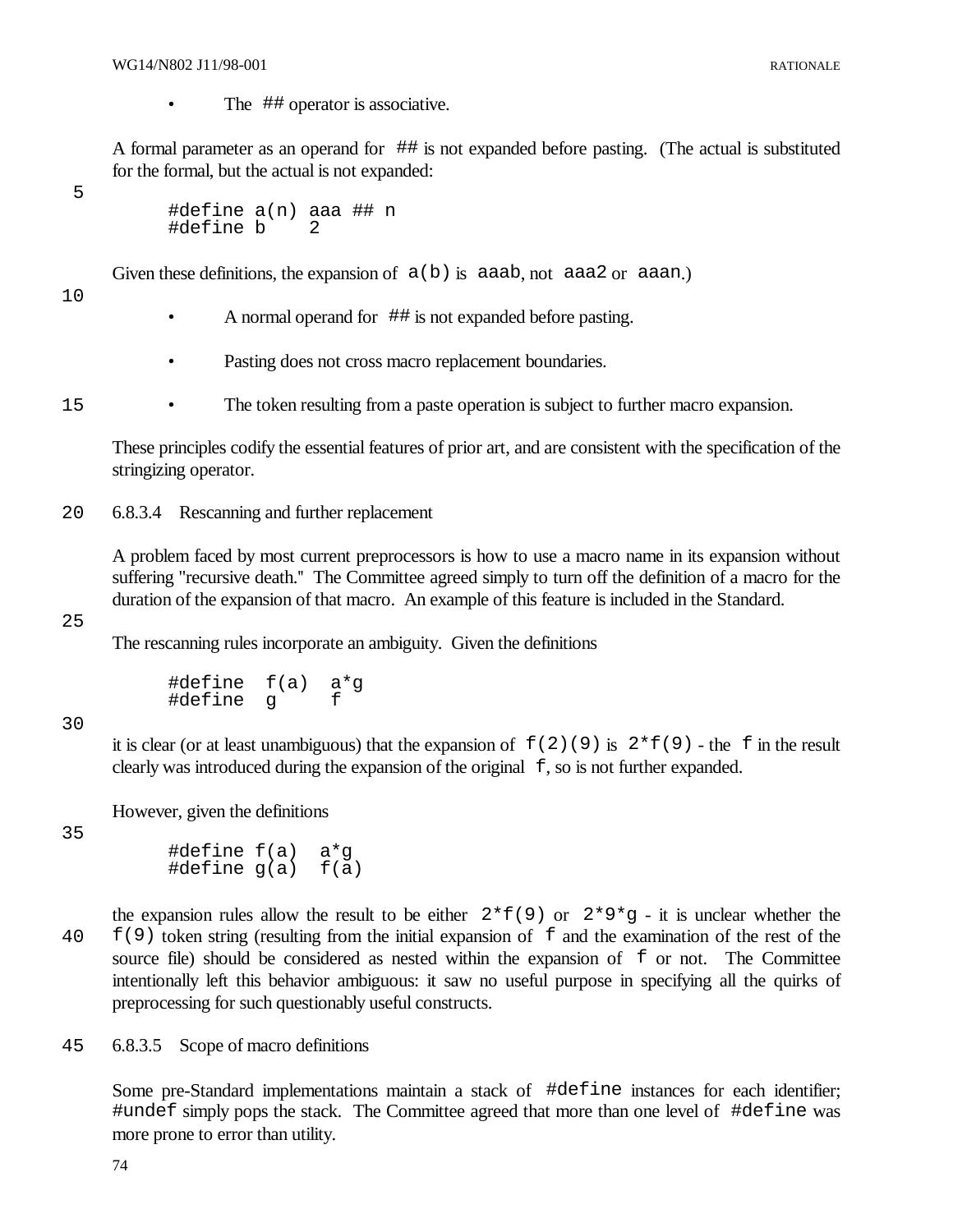It is explicitly permitted to #undef a macro that has no current definition. This capability is exploited in conjunction with the standard library (see §7.1.8).

## 5 **6.8.4 Line control**

Aside from giving values to  $\_\_$ LINE and  $\_\_$ FILE (see §6.8.8), the effect of #line is unspecified. A good implementation will presumably provide line and file information in conjunction with most diagnostics.

#### 10

A new proposal for  $C9X$  to allow the  $\#$ line directive to appear within macro invocations was considered. The Committe decided to not allow any preprocessor directives to be recongnized as such inside of macros.

15

#### **6.8.5 Error directive**

The directive #error has been introduced to provide an explicit mechanism for forcing translation to fail under certain conditions. (Formally the Standard only requires, *can* only require, that a 20 diagnostic be issued when the #error directive is effected. It is the intent of the Committee, however, that translation cease immediately upon encountering this directive, if this is feasible in the implementation; further diagnostics on text beyond the directive are apt to be of little value.) Traditionally such failure has had to be forced by inserting text so ill-formed that the translator gagged on it.

25

#### **6.8.6 Pragma directive**

The #pragma directive has been added as the universal method for extending the space of directives.

30 *A new feature for C9X.* Some directives have been standardized for C9X. Directives whose first preprocessing token is STDC are reserved for standardized directives.

## **6.8.7 Null directive**

35 The existing practice of using empty # lines for spacing is supported in the Standard.

#### **6.8.8 Predefined macro names**

The rule that these macros may not be redefined or undefined reduces the complexity of the name 40 space that the programmer and implementor must understand; it recognizes that these macros have special built-in properties.

The macros  $\Box$ DATE and  $\Box$ TIME have been added to make available the time of translation. A particular format for the expansion of these macros has been specified to aid in parsing strings 45 initialized by them.

The macros  $\text{LINE}\_\text{and}\_\text{FILE}\_\text{have}$  have been added to give programmers access to the source line number and file name.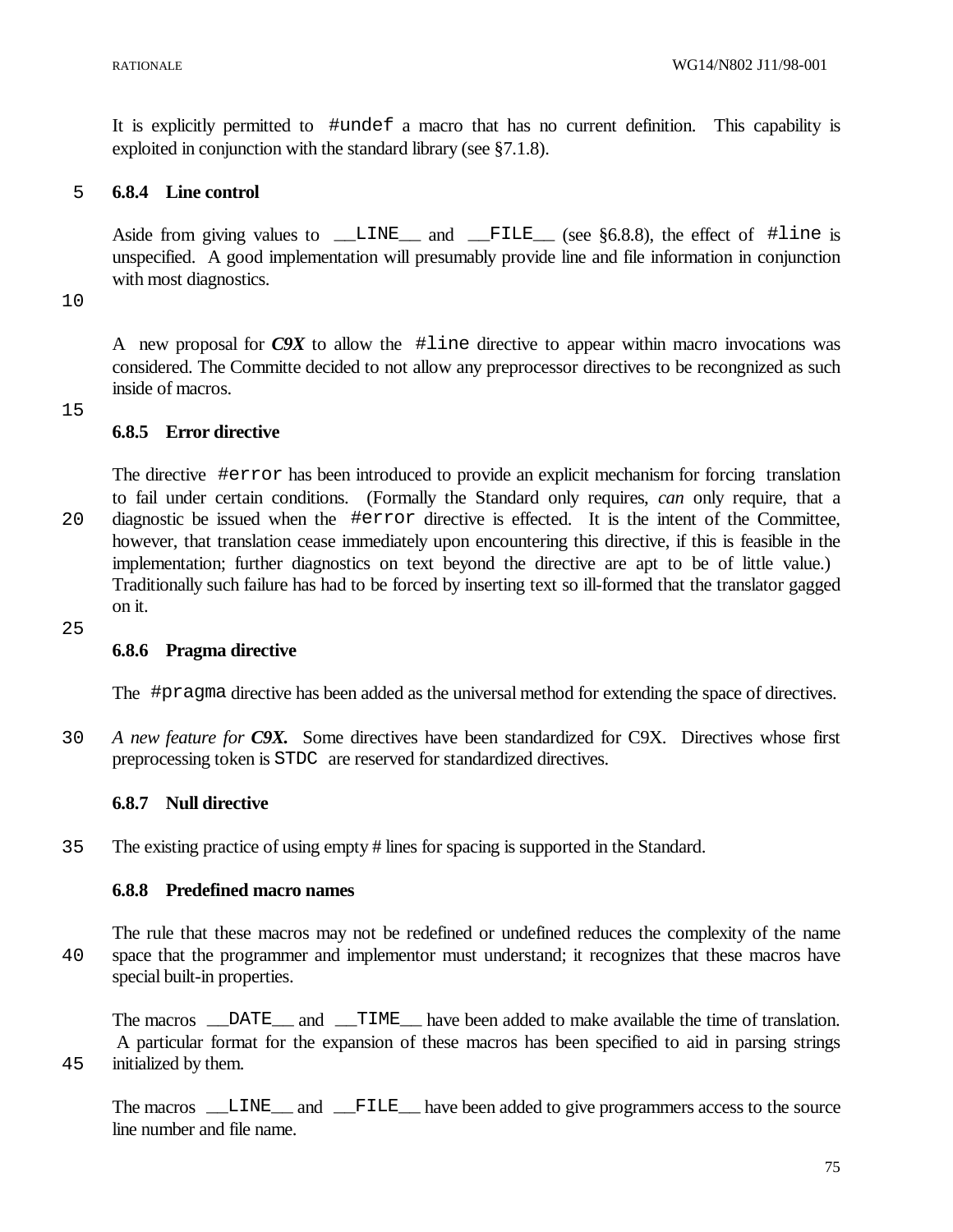The macro \_\_STDC\_\_ allows for conditional translation on whether the translator claims to be standard-conforming or not. It is defined as having value 1; future versions of the Standard could define it as 2, 3, ..., to allow for conditional compilation on which version of the Standard a translator 5 conforms to. This macro should be of use in the transition toward conformance to the Standard.

*A new feature for C9X.* The macros \_\_STDC\_VERSION, \_\_STDC\_IEC\_559 and STDC\_IEC\_559\_COMPLEX were added.

#### 10 **6.8.9 Pragma operator**

*A new feature for C9X.* As an alternative syntax for a pragma directive, the pragma operator has the advantage that it can be used in a macro replacement list. If a translator is directed to produce a preprocessed version of the source file, then pragma unary operator expressions and pragma directives 15 should be treated consistently in whether they are preserved and in whether macro invocations within them are expended.

## **6.9 Future language directions**

- 20 This section includes specific mention of the future direction in which the Committee intends to extend and/or restrict the language. The contents of this section should be considered as quite likely to become a part of the next version of the Standard. Implementors are advised that failure to take heed of the points mentioned herein is considered undesirable for a conforming hosted or freestanding implementation. Users are advised that failure to take heed of the points mentioned herein is 25 considered undesirable for a conforming program.
	- **6.9.1 Character escape sequences**

#### **6.9.2 Storage-class specifiers**

30 See §6.5.1.

## **6.9.3 Function declarators**

The characterization as obsolescent of the use of the "old style'' function declarations and definitions - 35 that is, the traditional style not using prototypes - signals the Committee's intent that the new prototype style should eventually replace the old style.

The case for the prototype style is presented in §6.3.2.2 and §6.5.5.3. The gist of this case is that the new syntax addresses some of the most glaring weaknesses of the language defined in the Base 40 Document, that the new style is superior to the old style on every count.

It was obviously out of the question to remove syntax used in the overwhelming majority of extant C code, so the Standard specifies two ways of writing function declarations and function definitions. Characterizing the old style as obsolescent is meant to discourage its use, and to serve as a strong

45 endorsement by the Committee of the new style. It confidently expects that approval and adoption of the prototype style will make it feasible for some future C Standard to remove the old style syntax.

## **6.9.4 Function definitions**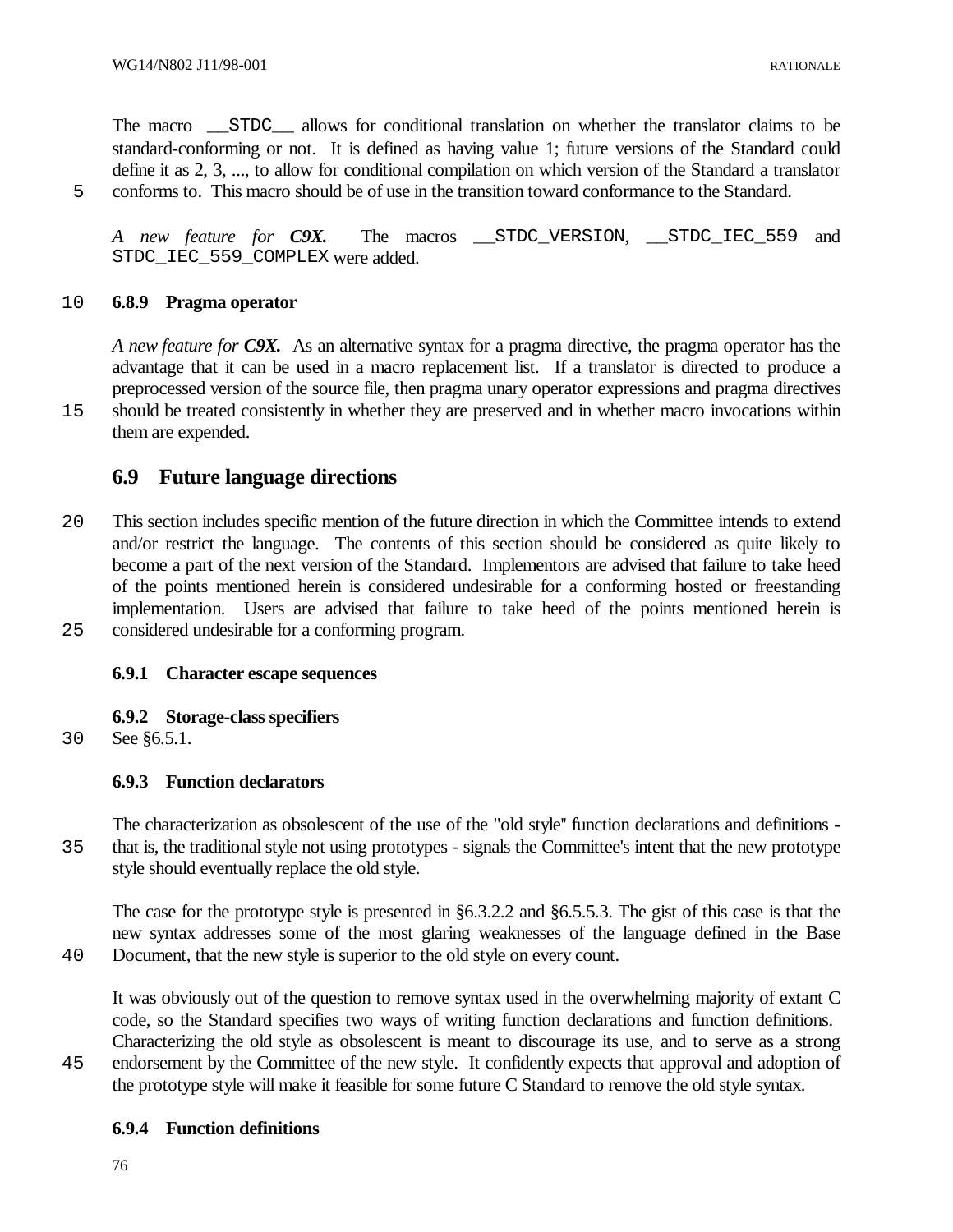See §6.9.4.

# **6.9.5 Pragma directives**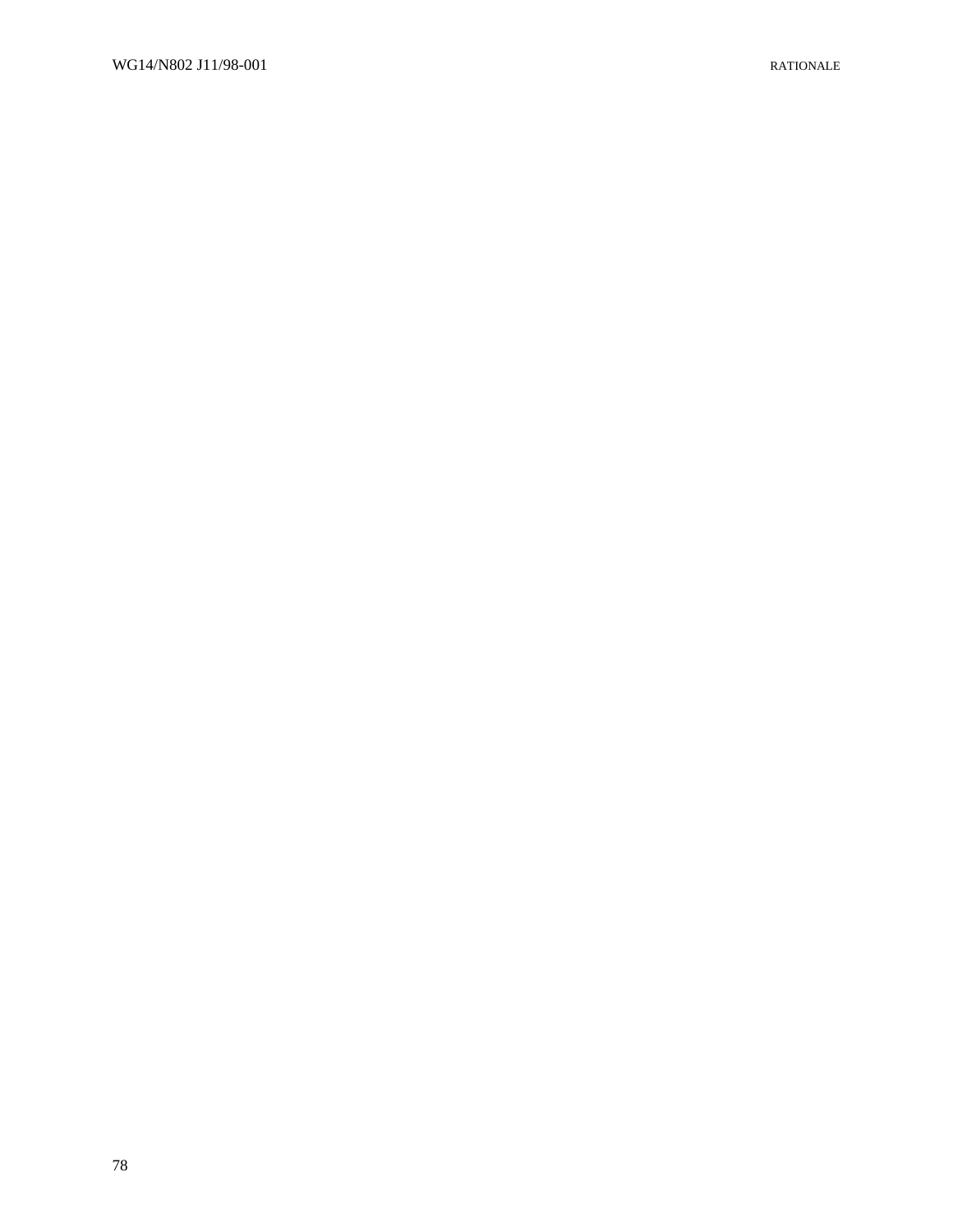# **7. LIBRARY**

# **7.1 Introduction**

5

The Base Document for this section of the Standard was the *1984 /usr/group Standard*. The /usr/group document contains definitions of some facilities which were specific to the UNIX Operating System and not relevant to other operating environments, such as pipes, ioctls, file access permissions and process control facilities. Those definitions were dropped from the Standard. Some other 10 functions were excluded from the Standard because they were non-portable or were ill-defined.

Other facilities not in the library Base Document but present in many UNIX implementations, such as the curses (terminal-independent screen handling) library were considered to be more complex and less essential than the facilities of the Base Document; these functions were not added to the Standard.

15

The prototypes for several library routines were changed in C9X and they now contain the new keyword restrict as part of some parameter declarations. The restrict keyword allows the prototype to express what was previously expressed by words.

20 The definition of certain C library routines (e.g.,  $\text{memory}$ ) contain the words:

If copying takes place between objects that overlap, the behavior is undefined.

- These words are present because copying between overlapping objects is quite rare, and this allowed 25 vendors to provide efficient implementations of these library routines. Now that restrict allows users to express these same non-overlapping semantics, it is used in prototype declarations to demonstrate the utility of the keyword, and to act as guidance to those wishing to understand how to use it correctly.
- 30 In the case of memcpy above, the prototype is now declared as:

```
void *memcpy(void *restrict s1, const void *restrict s2,
     size t n);
```
35 and the restrict keywords tell the translator that the first two parameters, s1 and s2, are pointers that point to disjoint data objects. Essentially, this keyword provides the same information as the words that indicate copying between overlapping objects is not allowed.

Besides the library functions whose specification state that copying between overlapping objects is not 40 allowed, several others have also had their prototype adorned with the restrict keyword. For example:

int printf(const char \* restrict format, ...);

45 A critical question that one asks when deciding if a pointer parameter should be restrict-qualified or not is, if copying takes place between overlapping objects will the function behave as expected. In the case of the printf function, unexpected behavior occurs if a call such as: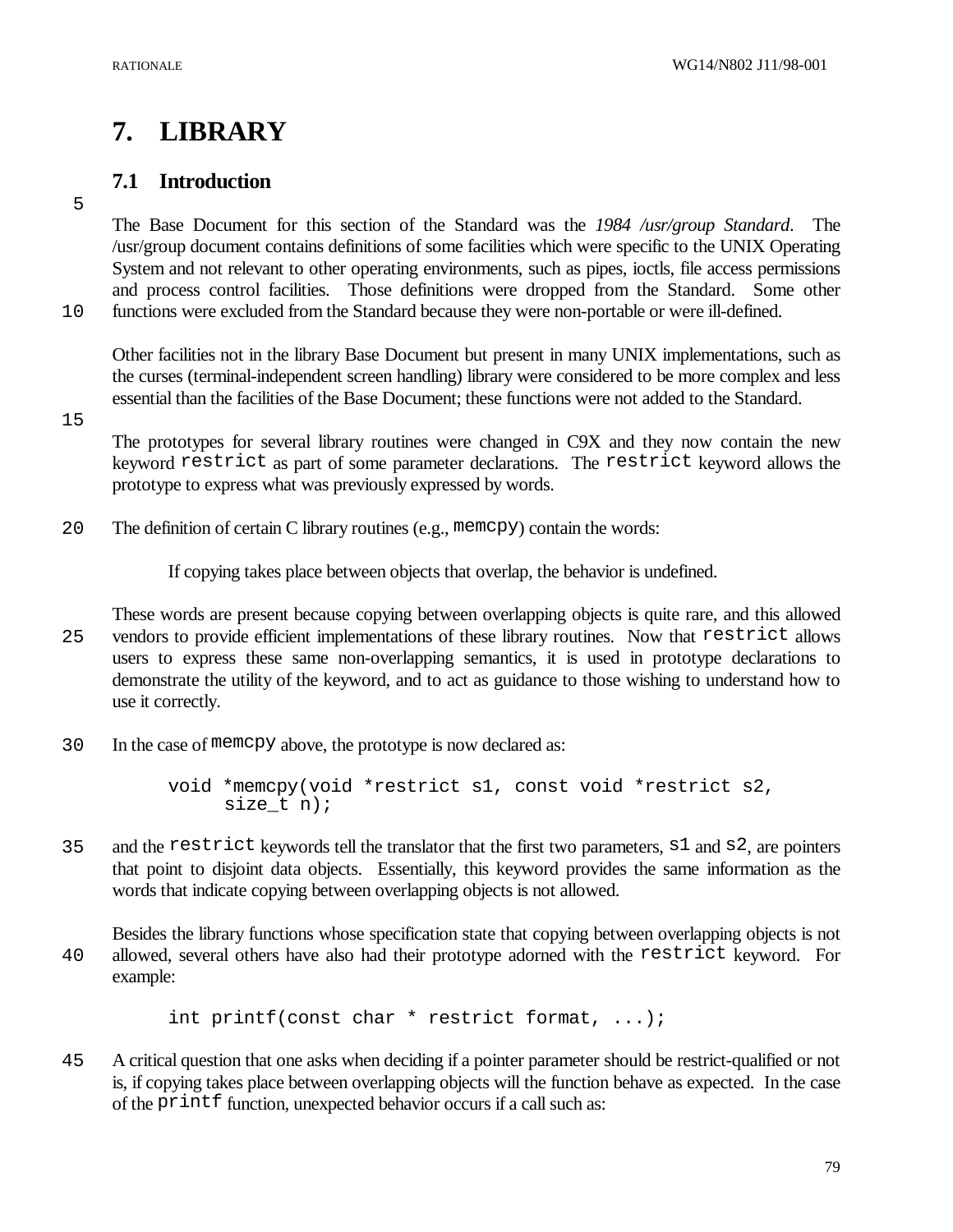```
\{int *_{p} = malloc(n * sizeof(int));
  char *cp = (char * ) pistrcpy(cp, "%s \sin %s\n");
printf(cp, "string1", p, "string2");
```
The unexpected behavior occurs because:

10

5

- 1. character pointers can alias other pointers to objects
- 2. p and cp are aliases for the same dynamic object allocated by the call to the malloc function.
- 3. the  $\textdegree$ n specifier causes an integer value to overwrite the control string pointed at by pointer  $\text{cp}$ (through p)

15

Remember that the const-qualifier in the  $\text{print}$  prototype only guarantees that the parameter pointing at the format string is read-only. Another alias (i.e., P) is allowed to modify the same format string.

20 Since the implementation costs are high if vendors are forced to cater to this extremely rare case, the restrict keyword is used to explicitly forbid situations like these.

Another library routine that uses restrict is:

```
25 char *fgets(char * restrict s, int n, FILE * restrict stream);
```
Again, since a character pointer can be a potential alias with other pointers, restrict is used to make it clear to the translator that parameter  $s$  is never an alias with parameter  $st$ ream when the fgets function is called within a well-defined program.

30

Finally, the prototypes of certain library functions are adorned with restrict only if the pointer is used to access data. For example:

wchar\_t \*wcstok(wchar\_t \*restrict s1, 35 const wchar\_t \*restrict s2, wchar\_t \*\*  $Testrist$  ptr););

The parameter  $P^{\text{tr}}$  only has a restrict-qualifier on the top-level pointer type. The reason the parameter declaration is not:

40

wchar\_t \* restrict \* restrict ptr

is because only the top-level pointer type is used to access an object. The lower-level pointer type is only used to track the location in the wide character string of where the search terminated. Thus there 45 is no possibility of copying take place between overlapping objects through the lower-level pointer.

In general, a restrict-qualified pointer provides useful information in the prototype of a library routine if more than one parameter with pointer type can alias each other. Sometimes the aliasing rules prevent this from happening (e.g., pointer to integer type can not alias a pointer to a floating-point type). When

50 the aliasing rules allow two pointers to point at overlapping objects, then the restrict keyword can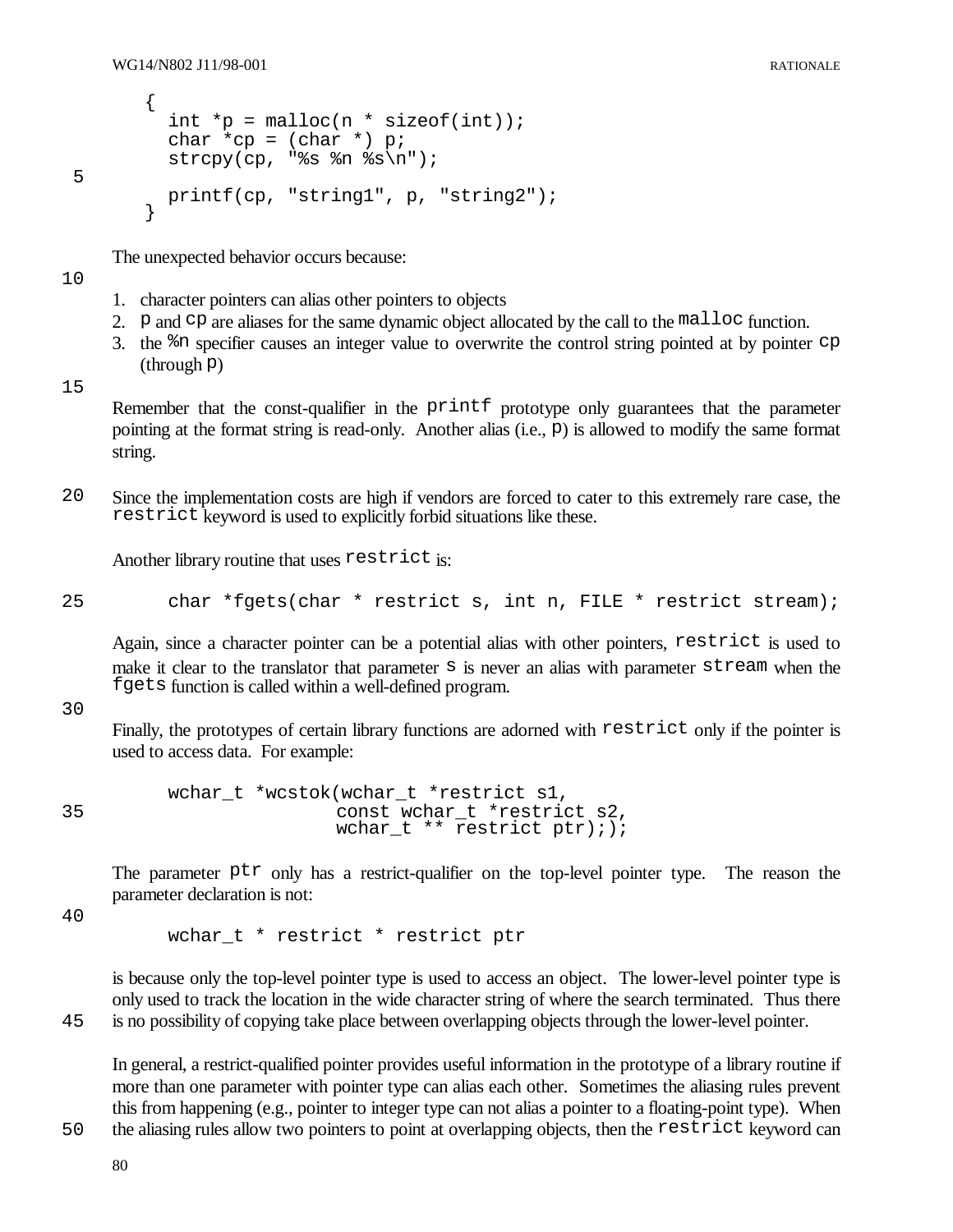be used to indicate that this function should not be called with pointers to overlapping objects. This guideline also applies outside of the library if a parameter can alias a file-scope pointer.

# **7.1.1 Definitions of terms**

5

The *decimal-point character* is the character used in the input or output of floating point numbers, and may be changed by setlocale. This is a library construct; the decimal point in numeric literals in C source text is always a period.

# 10 **7.1.2 Standard headers**

Whereas in prior practice only certain library functions have been associated with header files, the Standard now mandates that *all* library functions have a header. Several headers have therefore been added, and the contents of a few old ones have been changed.

15

In many implementations the names of headers are the names of files in special directories. This implementation technique is not required, however: the Standard makes no assumptions about the form that a file name may take on any system. Headers may thus have a special status if an implementation so chooses. Standard headers may even be built into a translator, provided that their contents do not

- 20 become "known'' until after they are explicitly included. One purpose of permitting these header "files'' to be "built in'' to the translator is to allow an implementation of the C language as an interpreter in an un-hosted environment, where the only "file'' support may be a network interface.
- The Committee decided to make library headers "idempotent'' they should be includable any number 25 of times, and includable in any order. This requirement, which reflects widespread existing practice, may necessitate some protective wrappers within the headers, to avoid, for instance, redefinitions of typedefs. To ensure that such protective wrapping can be made to work, and to ensure proper scoping of typedefs, headers may only be included outside of any declaration.
- 30 Note to implementors: a common way of providing this "protective wrapping'' is:

#ifndef \_\_ERRNO\_H #define \_\_ERRNO\_H /\* body of <errno.h> \*/ 35 /\* ... \*/ #endif

where **\_\_ERRNO\_H** is an otherwise unused macro name.

40 Implementors often desire to provide implementations of C in addition to that prescribed by the Standard. For instance, an implementation may want to provide system-specific I/O facilities in <stdio.h>. A technique that allows the same header to be used in both the Standard-conforming and alternate implementations is to add the extra, non-Standard, declarations to the header as in this illustration:

```
#ifdef __EXTENSIONS__
         typedef int file no;
         extern int read(file_no _N, void * _Buffer, int _Nbytes);
         /*...*/
50 #endif
```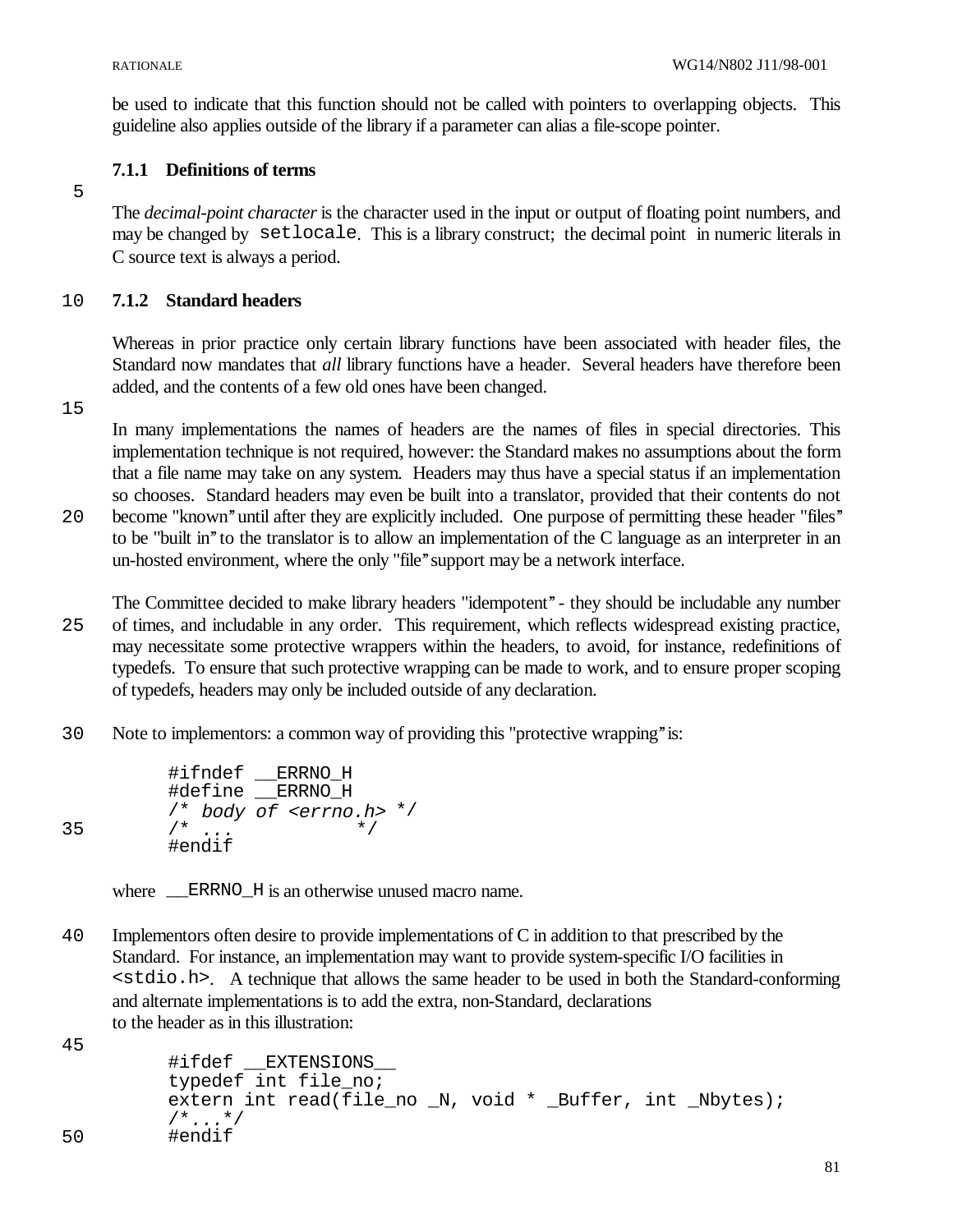The header is usable in an implementation of the Standard in the absence of a definition of \_\_EXTENSIONS\_\_, and the non-Standard implementation can provide the appropriate definitions to enable the extra declarations.

5

# **7.1.3 Reserved identifiers**

To give implementors maximum latitude in packing library functions into files, all external identifiers defined by the library are reserved (in a hosted environment). This means, in effect, that no user 10 supplied external names may match library names, *not even if the user function has the same specification*. Thus, for instance, strtod may be defined in the same object module as printf, with no fear that link-time conflicts will occur. Equally, strtod may call printf, or printf may call strtod, for whatever reason, with no fear that the wrong function will be called.

- 15 Also reserved for the implementor are *all* external identifiers beginning with an underscore, and all other identifiers beginning with an underscore followed by a capital letter or an underscore. This gives a space of names for writing the numerous behind-the-scenes non-external macros and functions a library needs to do its job properly.
- 20 With these exceptions, the Standard assures the programmer that *all other* identifiers are available, with no fear of unexpected collisions when moving programs from one implementation to another<sup>5</sup>. Note, in particular, that part of the name space of internal identifiers beginning with underscore is available to the user - translator implementors have not been the only ones to find use for "hidden'' names. C is such a portable language in many respects that this issue of "name space pollution" is currently one of
- 25 the principal barriers to writing completely portable code. Therefore the Standard assures that macro and typedef names are reserved only if the associated header is explicitly included.

#### **7.1.4 Errors** <errno.h>

30 <errno.h> is a header invented to encapsulate the error handling mechanism used by many of the library routines in math.h and stdlib.h. $^6$ 

The error reporting machinery centered about the setting of errno is generally regarded with tolerance at best. It requires a "pathological coupling'' between library functions and makes use of a 35 static writable memory cell, which interferes with the construction of shareable libraries. Nevertheless, the Committee preferred to standardize this existing, however deficient, machinery rather than invent something more ambitious.

The definition of errno as an lvalue macro grants implementors the license to expand it to something 40 like \*\_errno\_addr(), where the function returns a pointer to the (current) modifiable copy of errno.

<sup>5</sup> See §6.1.2.1 for a discussion of some of the precautions an implementor should take to keep this promise. Note also that any implementation-defined member names in structures defined in <time.h> and <locals.h> must begin with an underscore, rather than following the pattern of other names in those structures.

<sup>&</sup>lt;sup>6</sup> In earlier drafts of the Standard, errno and related macros were defined in <stddef.h>. When the Committee decided that the other definitions in this header were os such general utility that they should be required even in freestanding environments, it created <errno.h>.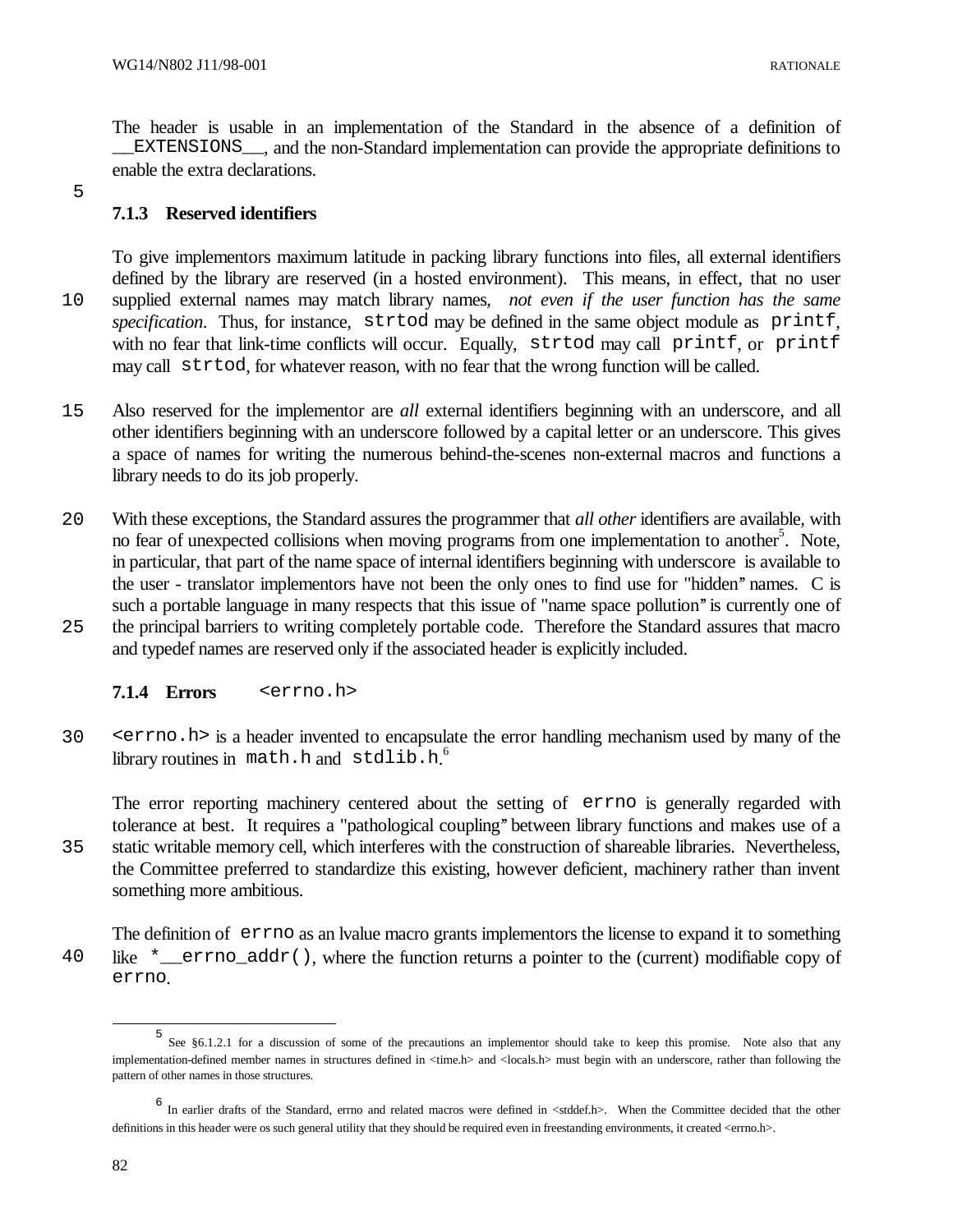# **7.1.5 Limits** <float.h> and <limits.h>

Both <float.h> and <limits.h> are inventions. Included in these headers are various parameters of the execution environment which are potentially useful at compile time, and which are 5 difficult or impossible to determine by other means.

The availability of this information in headers provides a portable way of tuning a program to different environments. Another possible method of determining some of this information is to evaluate arithmetic expressions in the preprocessing statements. Requiring that preprocessing always yield the 10 same results as run-time arithmetic, however, would cause problems for portable compilers (themselves written in C) or for cross compilers, which would then be required to implement the (possibly wildly different) arithmetic of the target machine on the host machine. (See §6.4.)

<float.h> makes available to programmers a set of useful quantities for numerical analysis. (See 15 §5.2.4.2.) This set of quantities has seen widespread use for such analysis, in C and in other languages, and was recommended by the numerical analysts on the Committee. The set was chosen so as not to prejudice an implementation's selection of floating-point representation.

Most of the limits in  $\leq$  float. h> are specified to be general double expressions rather than 20 restricted constant expressions

- to allow use of values which cannot readily (or, in some cases, cannot possibly) be constructed as manifest constants, and
- 25 to allow for run-time selection of floating-point properties, as is possible, for instance, in IEEE-854 implementations.

**7.1.6 Common definitions** <stddef.h>

- 30 <stddef.h> is a header invented to provide definitions of several types and macros used widely in conjunction with the library: ptrdiff\_t (see §6.3.6), size\_t (see §6.3.3.4), wchar\_t (see §6.1.3.4), and NULL. Including any header that references one of these macros will also define it, an exception to the usual library rule that each macro or function belongs to exactly one header.
- 35 NULL can be defined as any *null pointer constant*. Thus existing code can retain definitions of NULL as 0 or 0L, but an implementation may choose to define it as  $(void * )0$ ; this latter form of definition is convenient on architectures where the pointer size(s) do(es) not equal the size of any integer type. It has never been wise to use NULL in place of an arbitrary pointer as a function argument, however, since pointers to different types need not be the same size. The library avoids this 40 problem by providing special macros for the arguments to signal, the one library function that
	- might see a null function pointer.

The offsetof macro has been added to provide a portable means of determining the offset, in bytes, of a member within its structure. This capability is useful in programs, such as are typical in 45 data-base implementations, which declare a large number of different data structures: it is desirable to provide "generic'' routines that work from descriptions of the structures, rather than from the structure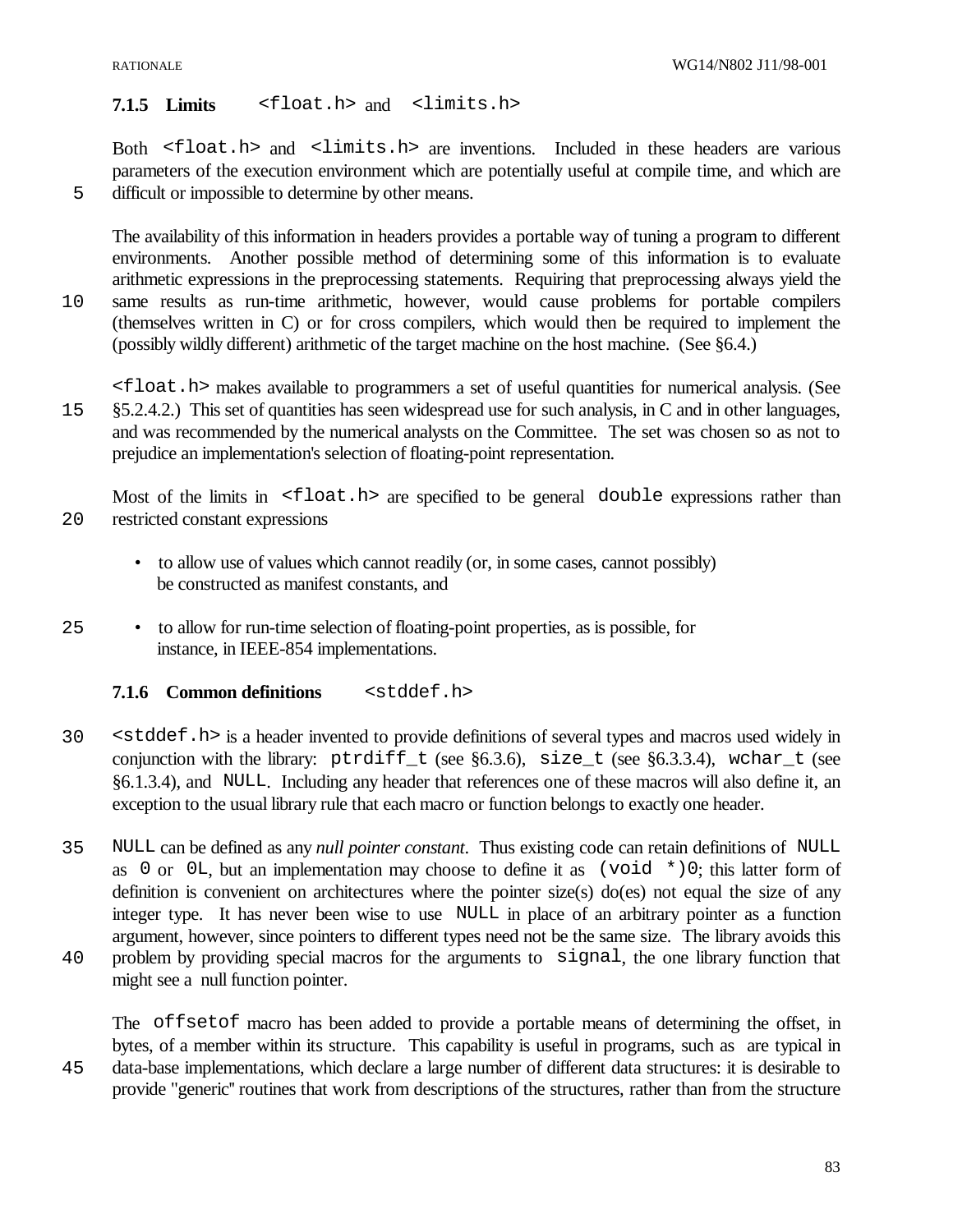declarations themselves.<sup>7</sup>

In many implementations, offsetof could be defined as one of

5 (size\_t)&(((s\_name\*)0)->m\_name)

or

 $(size_t)(char *)\&((s_name*)0)->m_name)$ 

10 or, where X is some predeclared address (or 0) and  $A(Z)$  is defined as ((char\*)&Z),

 $(size t)$  ( A(  $(sname*)X->m name$  ) - A( X ))

It was not feasible, however, to mandate any single one of these forms as a construct guaranteed to be 15 portable.

Other implementations may choose to expand this macro as a call to a built-in function that interrogates the translator's symbol table.

#### 20 **7.1.7 Boolean type and values** <stdbool.h>

#### **7.1.8 Use of library functions**

To make usage more uniform for both implementor and programmer, the Standard requires that every 25 library function (unless specifically noted otherwise) must be represented as an actual function, in case a program wishes to pass its address as a parameter to another function. On the other hand, every library function is now a candidate for redefinition, in its associated header, as a macro, provided that the macro performs a "safe'' evaluation of its arguments, i.e., it evaluates each of the arguments exactly once and parenthesizes them thoroughly, and provided that its top-level operator is such that the 30 execution of the macro is not interleaved with other expressions. Two exceptions are the macros

getc and putc, which may evaluate their arguments in an unsafe manner. (See §7.13.7.5.)

If a program requires that a library facility be implemented as an actual function, not as a macro, then the macro name, if any, may be erased by using the #undef preprocessing directive (see §6.8.3).

35

All library prototypes are specified in terms of the "widened'' types: an argument formerly declared as char is now written as int. This ensures that most library functions can be called with or without a prototype in scope (see §6.3.2.2), thus maintaining backwards compatibility with existing, pre-Standard, code. Note, however, that since functions like printf and scanf use 40 variable-length argument lists, they must be called in the scope of a prototype.

The Standard contains an example showing how certain library functions may be "built in'' in an implementation that remains *conforming*.

<sup>7</sup> Consider, for instance, a set of nodes (structures) which are to be dynamically allocated and garbage-collected, and which can contain pointers to other such nodes. A possible implementation is to have the first field in each node point to a descriptor for that node. The descriptor includes a table of the offsets of fields which are pointers to other nodes. A garbage-collector "mark" routine needs no further information about the content of the node (except, of course, where to put the mark). New node types can be added to the program without requiring the mark routine to be rewritten or even recomplied.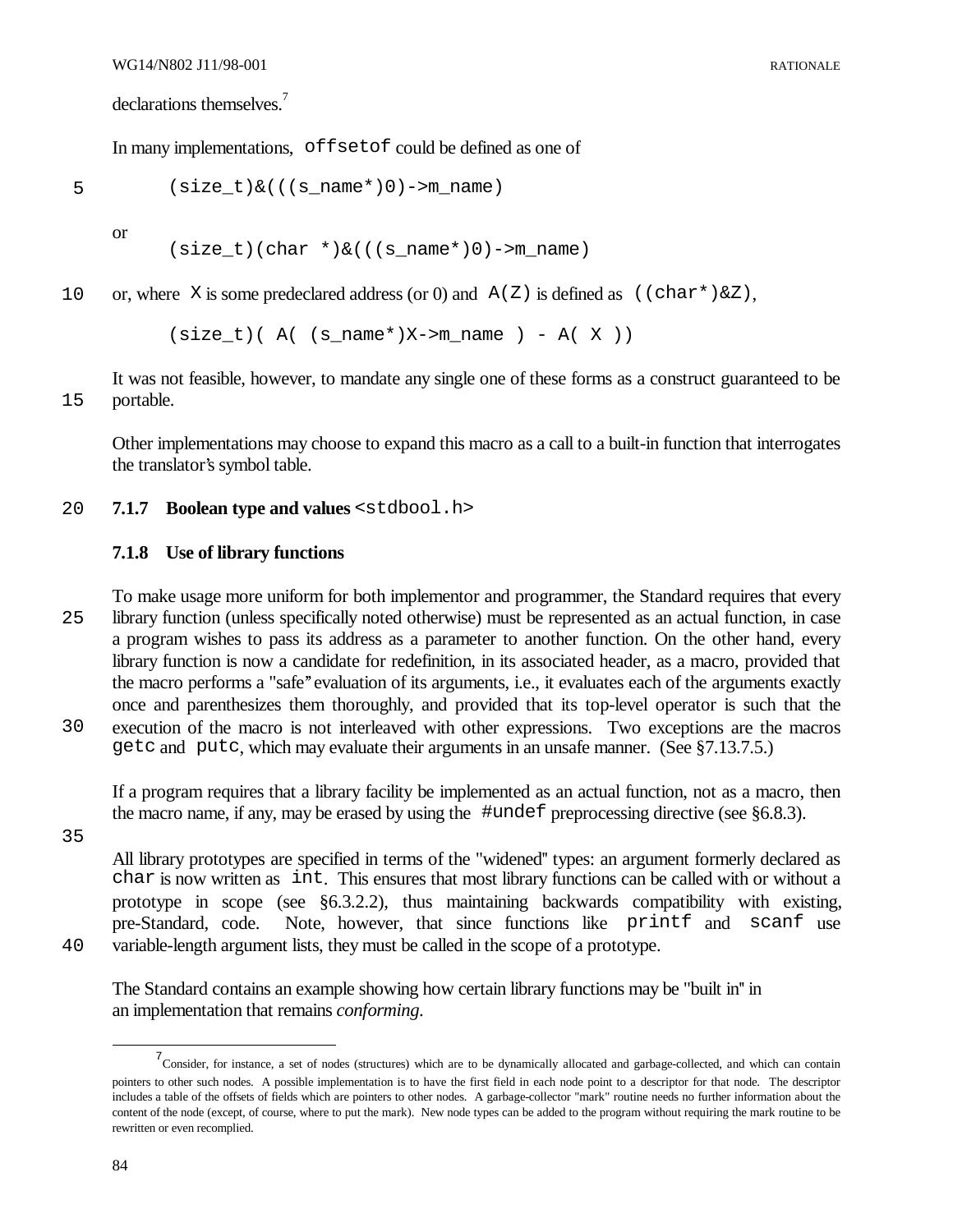# 7.2 Diagnostics <assert.h>

## **7.2.1 Program diagnostics**

5

7.2.1.1 The assert macro

Some implementations tolerate an arbitrary scalar expression as the argument to assert, but the Committee decided to require correct operation only for int expressions. For the sake of 10 implementors, no hard and fast format for the output of a failing assertion is required; but the Standard mandates enough machinery to replicate the form shown in the footnote.

It can be difficult or impossible to make assert a true function, so it is restricted to macro form only.

15

To minimize the number of different methods for program termination, assert is now defined in terms of the abort function.

Note that defining the macro NDEBUG to disable assertions may change the behavior of a program 20 with no failing assertion if any argument expression to assert has side-effects, because the expression is no longer evaluated.

It is possible to turn assertions off and on in different functions within a translation unit by defining (or undefining) NDEBUG and including  $\leq$  assert. h> again. The implementation of this behavior in

25 <assert.h> is simple: undefine any previous definition of assert before providing the new one. Thus the header might look like

|    | #undef assert<br>#ifdef NDEBUG                             |
|----|------------------------------------------------------------|
| 30 | $\#define assert(iqmore)$ ((void) 0)                       |
|    | #else                                                      |
|    | extern void gripe(char $*$ Expr, char $*$ File, int Line); |
|    | #define assert(expr) $\setminus$                           |
|    | $((expr)? (void) 0 : gripe(#expr, FillE , LINE ))$         |
| 35 | #endif                                                     |

Note that assert must expand to a void expression, so the more obvious if statement does not suffice as a definition of assert. Note also the avoidance of names in a header which would conflict with the user's name space (see § 6.1.2.1).

40

# **7.3 Character Handling** <ctype.h>

Pains were taken to eliminate any ASCII dependencies from the definition of the character handling functions. One notable result of this policy was the elimination of the function isascii, both 45 because of the name and because its function was hard to generalize. Nevertheless, the character functions are often most clearly explained in concrete terms, so ASCII is used frequently to express examples.

Since these functions are often used primarily as macros, their domain is restricted to the small positive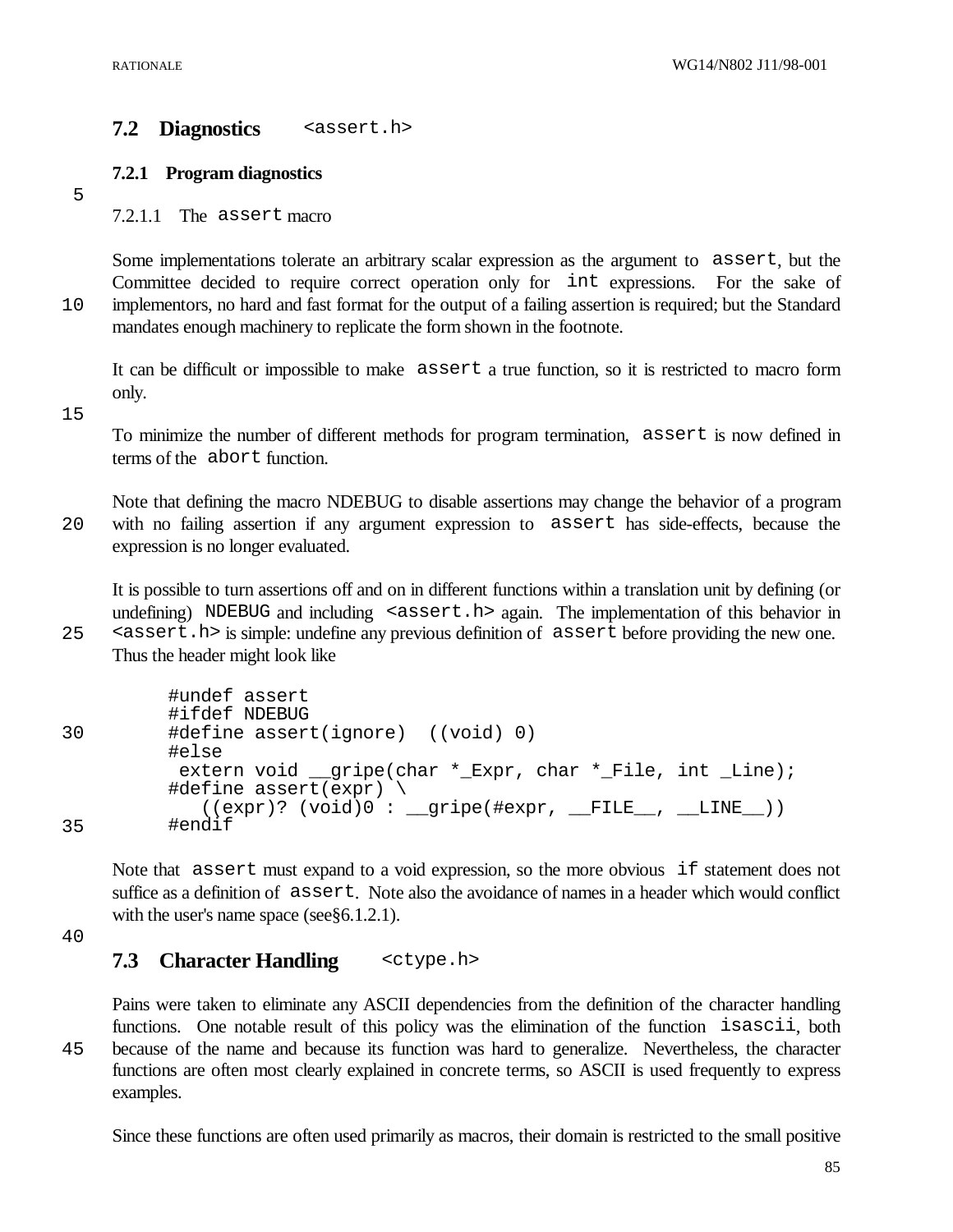integers representable in an unsigned char, plus the value of EOF. EOF is traditionally -1, but may be any negative integer, and hence distinguishable from any valid character code. These macros may thus be efficiently implemented by using the argument as an index into a small array of attributes.

5 The Standard (§7.20.2) warns that names beginning with is and to, when these are followed by lower-case letters, are subject to future use in adding items to  $\leq$ ctype.h>.

## **7.3.1 Character testing functions**

10 The definitions of *printing character* and *control character* have been generalized from ASCII.

Note that none of these functions returns a nonzero value (true) for the argument value EOF.

7.3.1.1 The isalnum function

15

7.3.1.2 The isalpha function

The Standard specifies that the set of letters, in the default *locale*, comprises the 26 upper-case and 26 lower-case letters of the Latin (English) alphabet. This set may vary in a *locale-specific* fashion (that 20 is, under control of the setlocale function, §7.5) so long as

- isupper(c) implies isalpha(c)
- islower(c) implies isalpha(c)

25

- isspace(c), ispunct(c), iscntrl(c), or isdigit(c) implies !isalpha(c)
- 7.3.1.3 The isblank function

30

- isblank *is a new feature for C9X*
- 7.3.1.4 The iscntrl function
- 35 7.3.1.5 The isdigit function
	- 7.3.1.6 The isgraph function
	- 7.3.1.7 The islower function
- 40
- 7.3.1.8 The isprint function
- 7.3.1.9 The ispunct function
- 45 7.3.1.10 The isspace function

isspace is widely used within the library as the working definition of white space.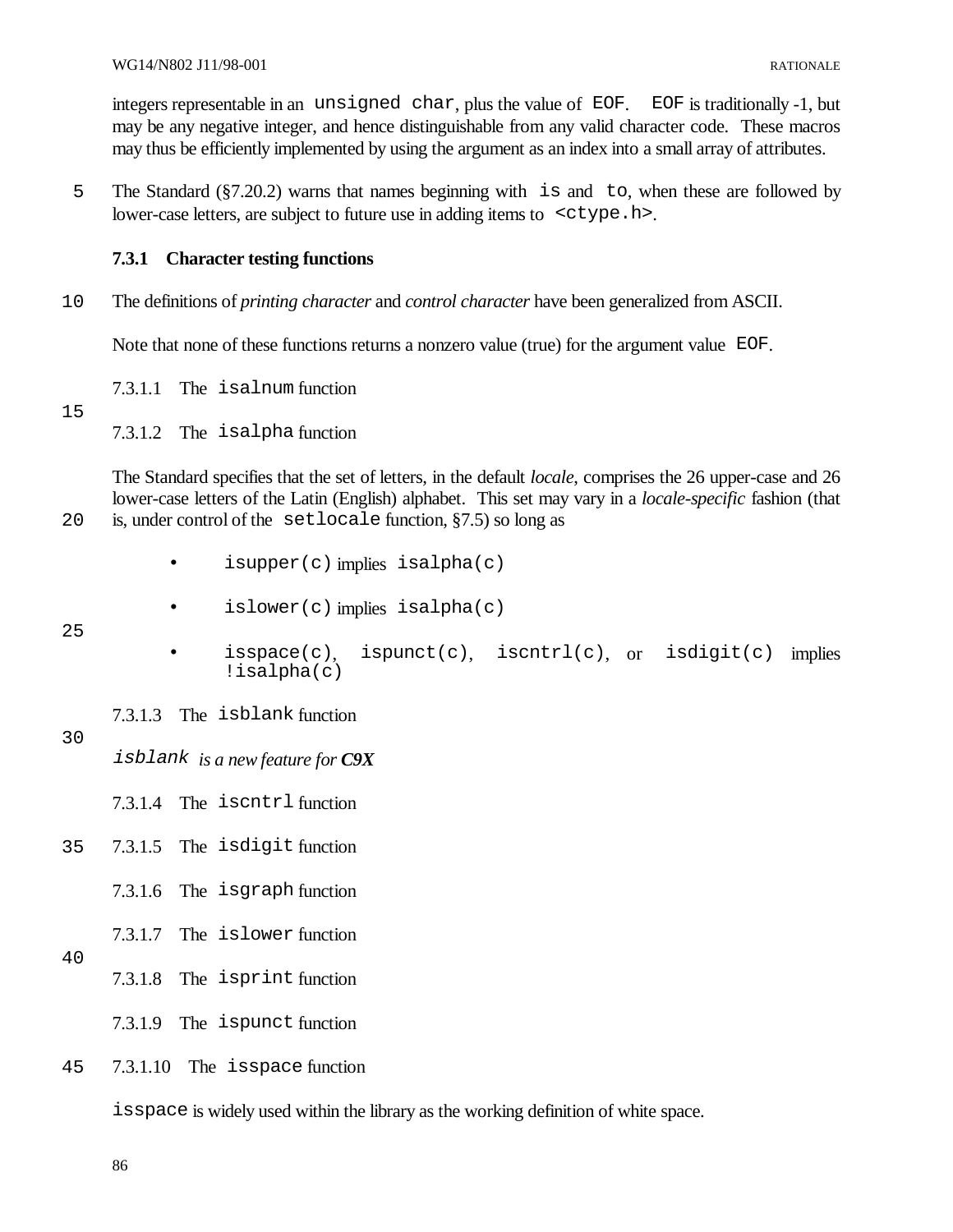7.3.1.11 The isupper function

7.3.1.12 The isxdigit function

# 5 **7.3.2 Character case mapping functions**

Earlier libraries had (almost equivalent) macros, \_tolower and \_toupper, for these functions. The Standard now permits any library function to be additionally implemented as a macro; the underlying function must still be present. Loupper and Lolower are thus unnecessary and 10 were dropped as part of the general standardization of library macros.

7.3.2.1 The tolower function

7.3.2.2 The toupper function

15

# **7.4 Integer types <**inttypes.h**>**

 $\langle$ inttypes.h> *is a new feature for* **C9X** The C Standard specifies that the language should support four, signed and unsigned, integer data types, char, short, int and long. 20 However, the Standard places very little requirement on their size (number of bits) other than that int and short be at least 16-bits and long data type must be at least as long as int and not smaller than 32-bits. For 16-bit systems, most implementations assign 8, 16, 16 and 32 bits to char, short, int, and long, respectively. For 32-bit systems, the common practice is to assign 8, 16, 32 and 32 bits to these types. This difference in int size can create some problems for users who 25 migrate from one system to another which assigns different sizes to integral types, because Standard C's integral promotion rule can produce silent changes unexpectedly. The need for defining an

The purpose of <inttypes.h> header is to provide a set of integer types whose definitions are 30 consistent across machines and independent of operating systems and other implementation idiosyncrasies. It defines, via typedef, integer types of various sizes. Implementations are free to typedef them to Standard C integer types or extensions that they support. Consistant use of this

*extended integer* type increased with the introduction of 64-bit based systems in the industry.

header will greatly increase the portability of a user's program across platforms.

# 35 **7.4.1 Typedef names for integer types**

- 7.4.1.1 Exact-width integer types
- 7.4.1.2 Minimum-width integer types
- 40
- 7.4.1.3 Fastest minimum-width integer types
- 7.4.1.4 Integer types capable of holding object pointers
- 45 7.4.1.5 Greatest-width integer types

# **7.4.2 Limits of specified-width integer types**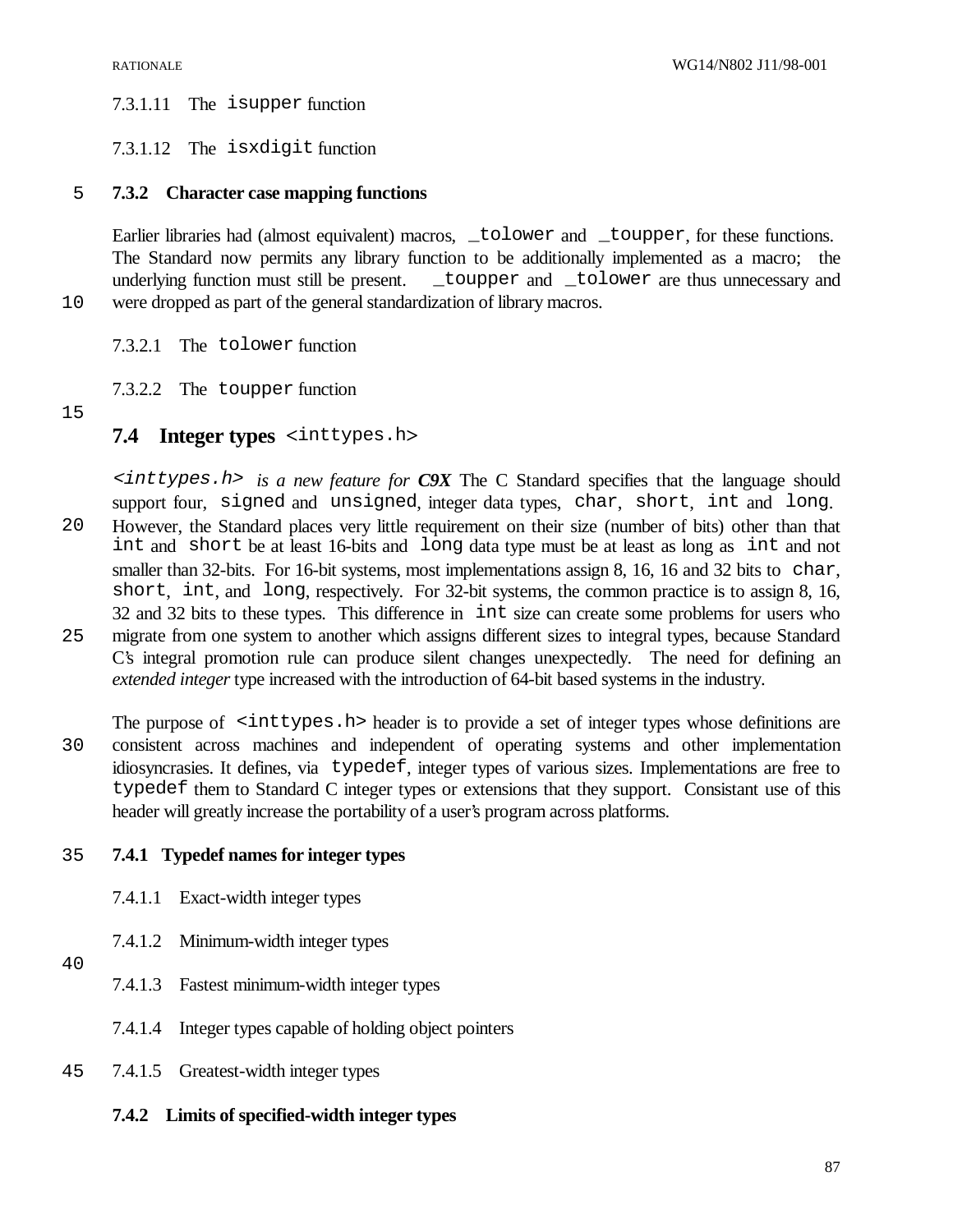- 7.4.2.1 Limits of exact-width integer types
- 7.4.2.2 Limits of minimum-width integer types
- 5 7.4.2.3 Limits of fastest minimum-width integer types
	- 7.4.2.4 Limits of integer types capable of holding object pointers
	- 7.4.2.5 Limits of greatest-width integer types

10

## **7.4.3 Macros for integer constants**

- 7.4.3.1 Macros for minimum-width integer constants
- 15 7.4.3.2 Macros for greatest-width integer constants

#### **7.4.4 Macros for format specifiers**

#### **7.4.5 Limits of other integer types**

20

## **7.4.6 Conversion functions for greatest-width integer types**

- 7.4.6.1 The strtoimax function
- 25 7.4.6.2 The strtoumax function
	- 7.4.6.3 The wcstoimax function
	- 7.4.6.4 The wcstoumax function

#### 30

**7.5 Localization** <locale.h>

C has become an international language. Users of the language outside the United States have been forced to deal with the various Americanisms built into the standard library routines.

35

Areas affected by international considerations include:

**Alphabet.** The English language uses 26 letters derived from the Latin alphabet. This set of letters suffices for English, Swahili, and Hawaiian; all other living languages use either the Latin 40 alphabet *plus* other characters, or other, non-Latin alphabets or syllabaries.

> In English, each letter has an upper-case and lower-case form. The German "sharp  $S$ ",  $\beta$ , occurs only in lower-case. European French usually omits diacriticals on upper-case letters. Some languages do not have the concept of two cases.

45

**Collation**. In both EBCDIC and ASCII the code for 'z' is greater than the code for 'a', and so on for other letters in the alphabet, so a "machine sort'' gives not unreasonable results for ordering strings. In contrast, most European languages use a codeset resembling ASCII in which some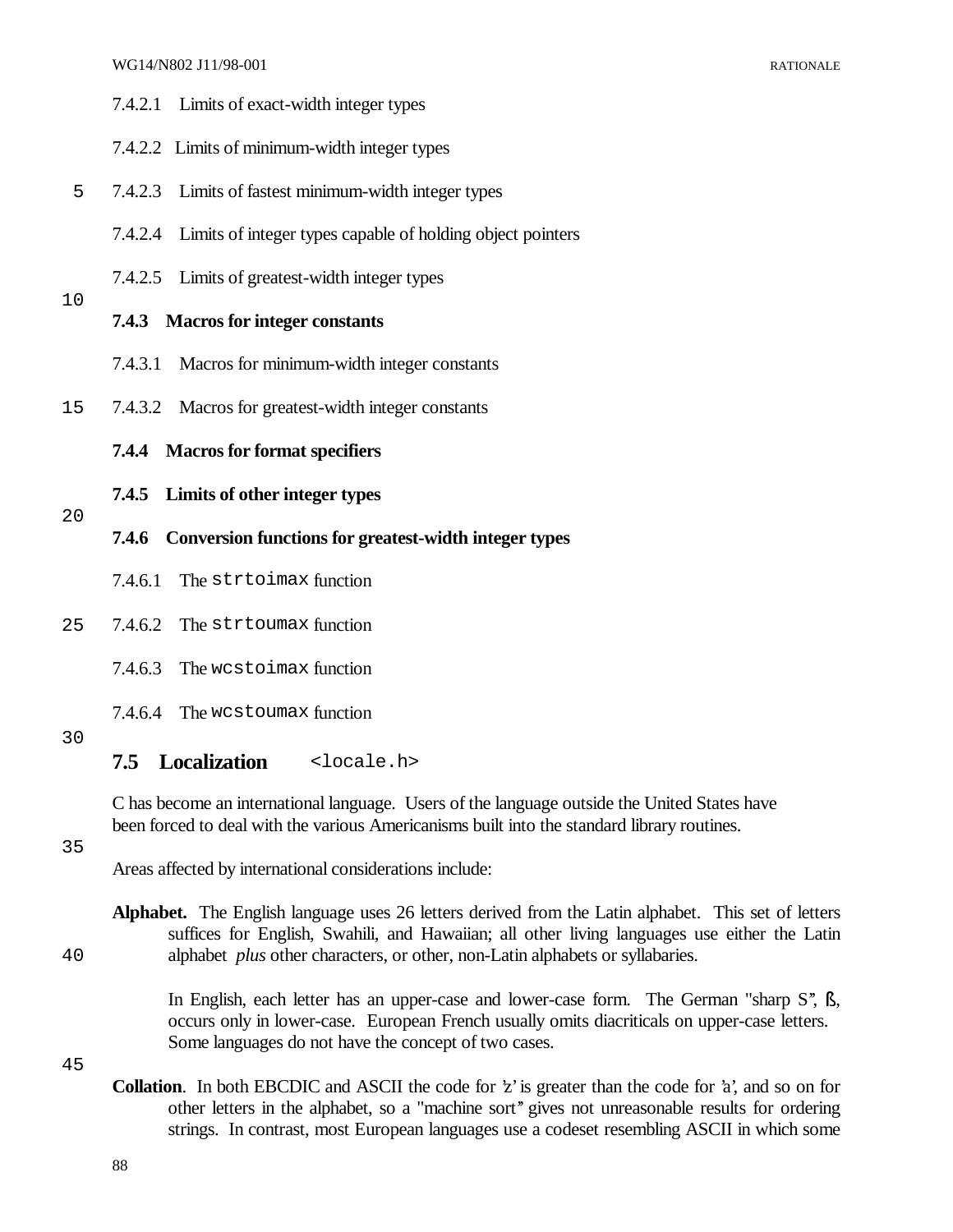of the codes used in ASCII for punctuation characters are used for alphabetic characters. (See §5.2.1.) The ordering of these codes is not alphabetic. In some languages letters with diacritics sort as separate letters; in others they should be collated just as the unmarked form. In Spanish, "Il" sorts as a single letter following "I"; in German, " $\beta$ " sorts like "ss".

5

- **Formatting of numbers and currency amounts**. In the United States the period is invariably used for the decimal point; this usage was built into the definitions of such functions as printf and scanf. Prevalent practice in several major European countries is to use a comma; a raised dot is employed in some locales. Similarly, in the United States a comma is used to 10 separate groups of three digits to the left of the decimal point; a period is common in Europe, and in some countries digits are not grouped by threes. In printing currency amounts, the currency symbol (which may be more than one character) may precede, follow, or be embedded in the digits.
- 15 **Date and time**. The standard function asctime returns a string which includes abbreviations for month and weekday names, and returns the various elements in a format which might be considered unusual even in its country of origin.

Various common date formats include

20

| 1776-07-04<br>4.7.76<br>7/4/76<br>4.VII.76<br>25<br>76186<br>04JUL76<br>Thursday, July 4, 1776<br>Donnerstag, 4. Juli 1776 | <b>ISO</b> Format<br>customary central European and British usage<br>customary U.S. usage<br>Italian usage<br>Julian date (YYDDD)<br>airline usage<br>full U.S. format<br>full German format |
|----------------------------------------------------------------------------------------------------------------------------|----------------------------------------------------------------------------------------------------------------------------------------------------------------------------------------------|
|----------------------------------------------------------------------------------------------------------------------------|----------------------------------------------------------------------------------------------------------------------------------------------------------------------------------------------|

30 Time formats are also quite diverse:

|    | 3:30 PM | customary U.S. and British format |
|----|---------|-----------------------------------|
|    | 1530    | U.S. military format              |
|    | 15h.30  | Italian usage                     |
| 35 | 15.30   | German usage                      |
|    | 15:30   | common European usage             |
|    |         |                                   |

The Committee has introduced mechanisms into the C library to allow these and other issues to be treated in the appropriate *locale-specific* manner.

40

The localization features of the Standard are based on these principles:

**English for C source**. The C language proper is based on English. Keywords are based on English words. A program which uses "national characters'' in identifiers is not strictly conforming. 45 (Use of national characters in comments is strictly conforming, though what happens when such a program is printed in a different locale is unspecified.) The decimal point must be a period in C source, and no thousands delimiter may be used.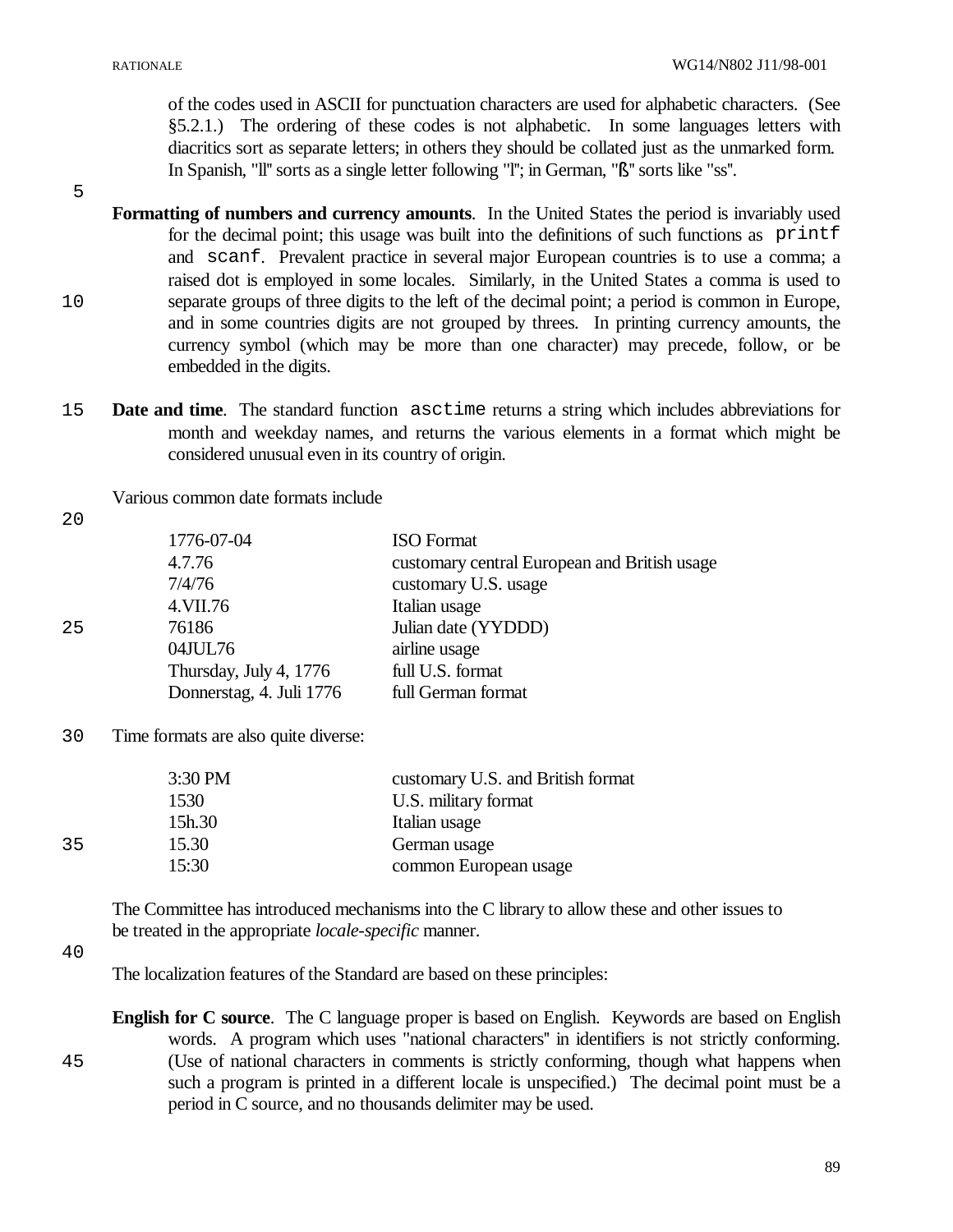- **Runtime selectability**. The locale must be selectable at runtime, from an implementation-defined set of possibilities. Translate-time selection does not offer sufficient flexibility. Software vendors do not want to supply different object forms of their programs in different locales. Users do not want to use different versions of a program just because they deal with several different 5 locales.
	- **Function interface**. Locale is changed by calling a function, thus allowing the implementation to recognize the change, rather than by, say, changing a memory location that contains the decimal point character.
- 10
- **Immediate effect**. When a new locale is selected, affected functions reflect the change immediately. (This is not meant to imply if a signal-handling function were to change the selected locale and return to a library function, that the return value from that library function must be completely correct with respect to the new locale.)

15

## **7.5.1 Locale control**

7.5.1.1 The setlocale function

- 20 setlocale provides the mechanism for controlling *locale-specific* features of the library. The category argument allows parts of the library to be localized as necessary without changing the entire locale-specific environment. Specifying the locale argument as a string gives an implementation maximum flexibility in providing a set of locales. For instance, an implementation could map the argument string into the name of a file containing appropriate localization parameters -
- 25 these files could then be added and modified without requiring any recompilation of a localizable program.

# **7.5.2 Numeric formatting convention inquiry**

30 7.5.2.1 The localeconv function

The localeconv function gives a programmer access to information about how to format numeric quantities (monetary or otherwise). This sort of interface was considered preferable to defining conversion functions directly: even with a specified locale, the set of distinct formats that can be 35 constructed from these elements is large, and the ones desired very application-dependent.

# **7.6 Floating-point environment** <fenv.h>

<fenv.h> *is a new feature for C9X.*

40

# **7.6.1 The FENV\_ACCESS pragma**

*A new feature for C9X*

## 45 **7.6.2 Exceptions**

7.6.2.1 The feclearexcept function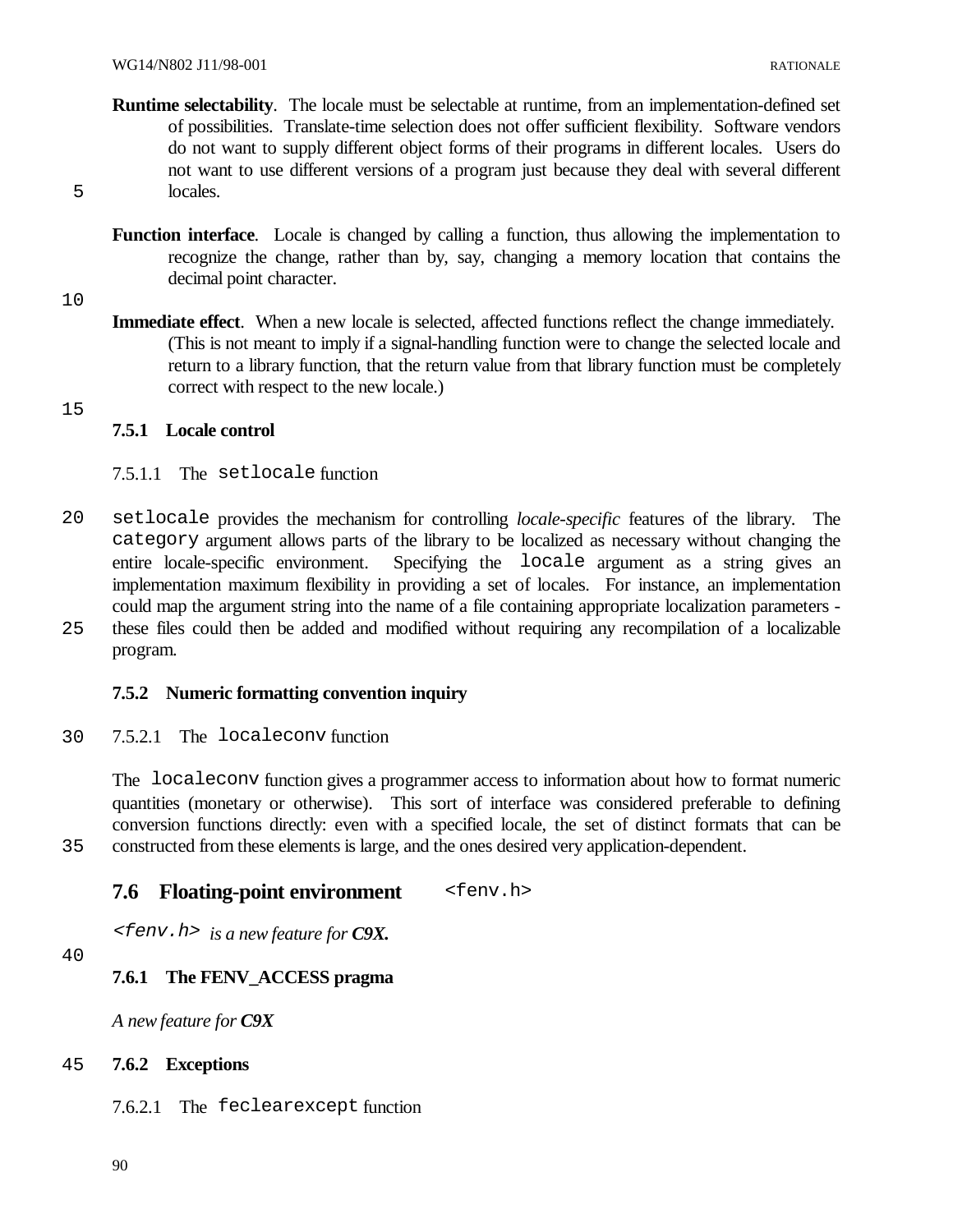- 7.6.2.2 The fegetexceptflag function
- 7.6.2.3 The feraiseexcept function
- 5 7.6.2.4 The fesetexceptflag function
	- 7.6.2.5 The fetestexcept function

## **7.6.3 Rounding**

- 10
- 7.6.3.1 The fegetround function
- 7.6.3.2 The fesetround function

## 15 **7.6.4 Environment**

- 7.6.4.1 The fegetenv function
- 7.6.4.2 The feholdexcept function
- 20
- 7.6.4.3 The fesetenv function
- 7.6.4.4 The feupdateenv function

# 25 **7.7 Mathematics** <math.h>

For historical reasons, the math library is only defined for the floating type double. All the names formed by appending  $f$  or  $l$  to a name in  $\leq$  math.h> are reserved to allow for the definition of float and long double libraries.

30

The functions ecvt, fcvt, and gcvt have been dropped since their capability is available through sprintf.

Traditionally, HUGE\_VAL has been defined as a manifest constant that approximates the largest 35 representable double value. As an approximation to *infinity* it is problematic. As a function return value indicating overflow, it can cause trouble if first assigned to a float before testing, since a float may not necessarily hold all values representable in a double.

After considering several alternatives, the Committee decided to generalize HUGE\_VAL to a positive 40 double expression, so that it could be expressed as an external identifier naming a location initialized precisely with the proper bit pattern. It can even be a special encoding for *machine infinity*, on implementations that support such codes. It need not be representable as a float, however.

Similarly, domain errors in the past were typically indicated by a zero return, which is not necessarily 45 distinguishable from a valid result. The Committee agreed to make the return value for domain errors *implementation-defined*, so that special machine codes can be used to advantage. This makes possible an implementation of the math library in accordance with the IEEE P854 proposal on floating point representation and arithmetic.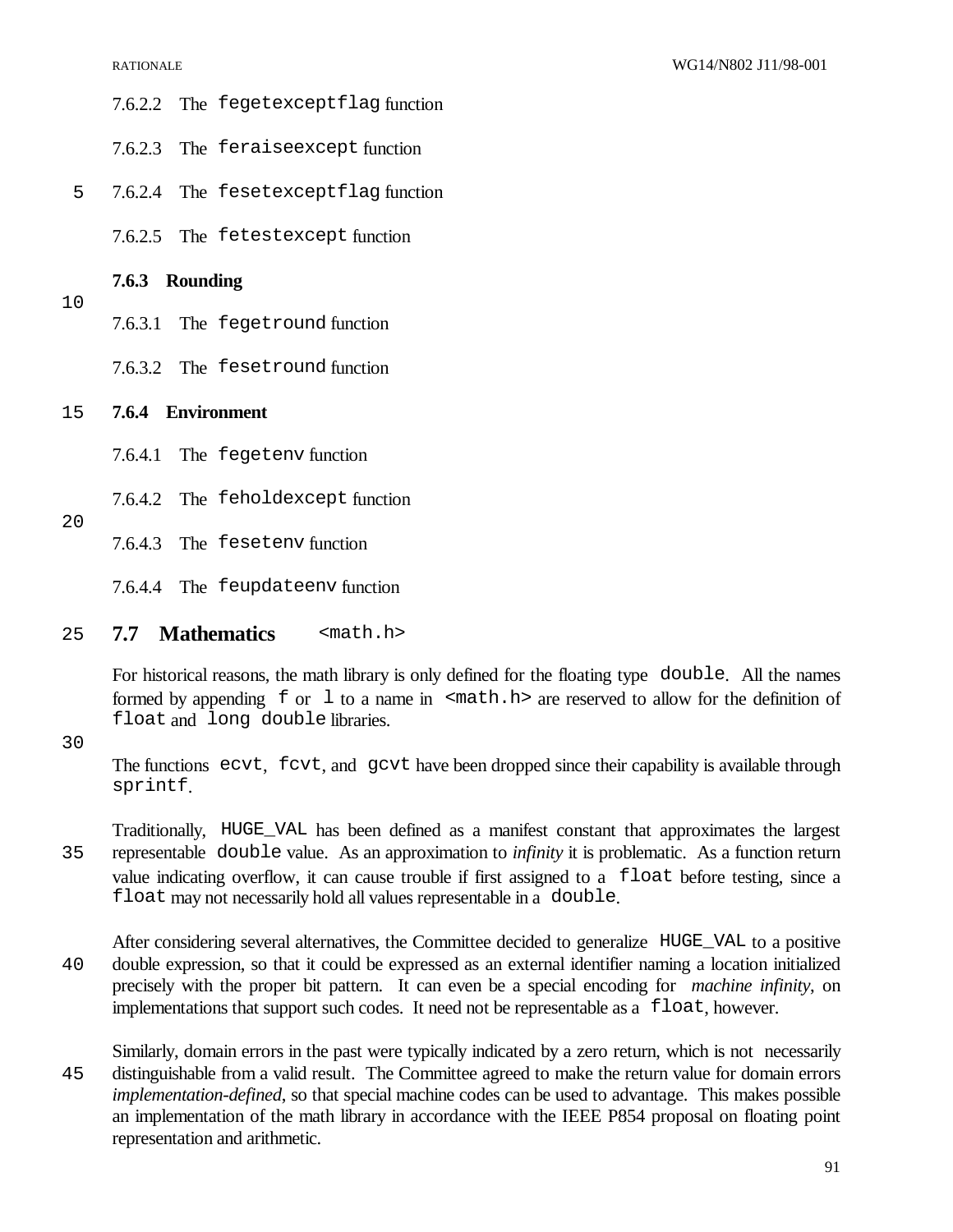## **7.7.1 Treatment of error conditions**

Whether underflow should be considered a range error, and cause error to be set, is specified as 5 *implementation-defined* since detection of underflow is inefficient on some systems.

The Standard has been crafted to neither require nor preclude any popular implementation of floating point. This principle affects the definition of *domain error*: an implementation may define extra domain errors to deal with floating-point arguments such as infinity or "not-a-number''.

10

The Committee considered the adoption of the matherr capability from UNIX System V. In this feature of that system's math library, any error (such as overflow or underflow) results in a call from the library function to a user-defined exception handler named matherr. The Committee rejected this approach for several reasons:

- 15
- This style is incompatible with popular floating point implementations, such as IEEE 754 (with its special return codes), or that of VAX/VMS.
- It conflicts with the error-handling style of FORTRAN, thus making it more difficult to 20 translate useful bodies of mathematical code from that language to C.
	- It requires the math library to be reentrant (since math routines could be called from matherr), which may complicate some implementations.
- 
- 25 It introduces a new style of library interface: a user-defined library function with a library-defined name. Note, by way of comparison, the signal and exit handling mechanisms, which provide a way of "registering'' user-defined functions.
	- **7.7.2 The FP\_CONTACT pragma**
- 30
- **7.7.3 Classification macros**
- 7.7.3.1 The fpclassify macro
- 35 7.7.3.2 The signbit macro
	- 7.7.3.3 The isfinite macro
	- 7.7.3.4 The isnormal macro
- 40
- 7.7.3.5 The isnan macro
- 7.7.3.6 The isinf macro

# 45 **7.7.4 Trigonometric functions**

Implementation note: trigonometric argument reduction should be performed by a method that causes no catastrophic discontinuities in the error of the computed result. In particular, methods based solely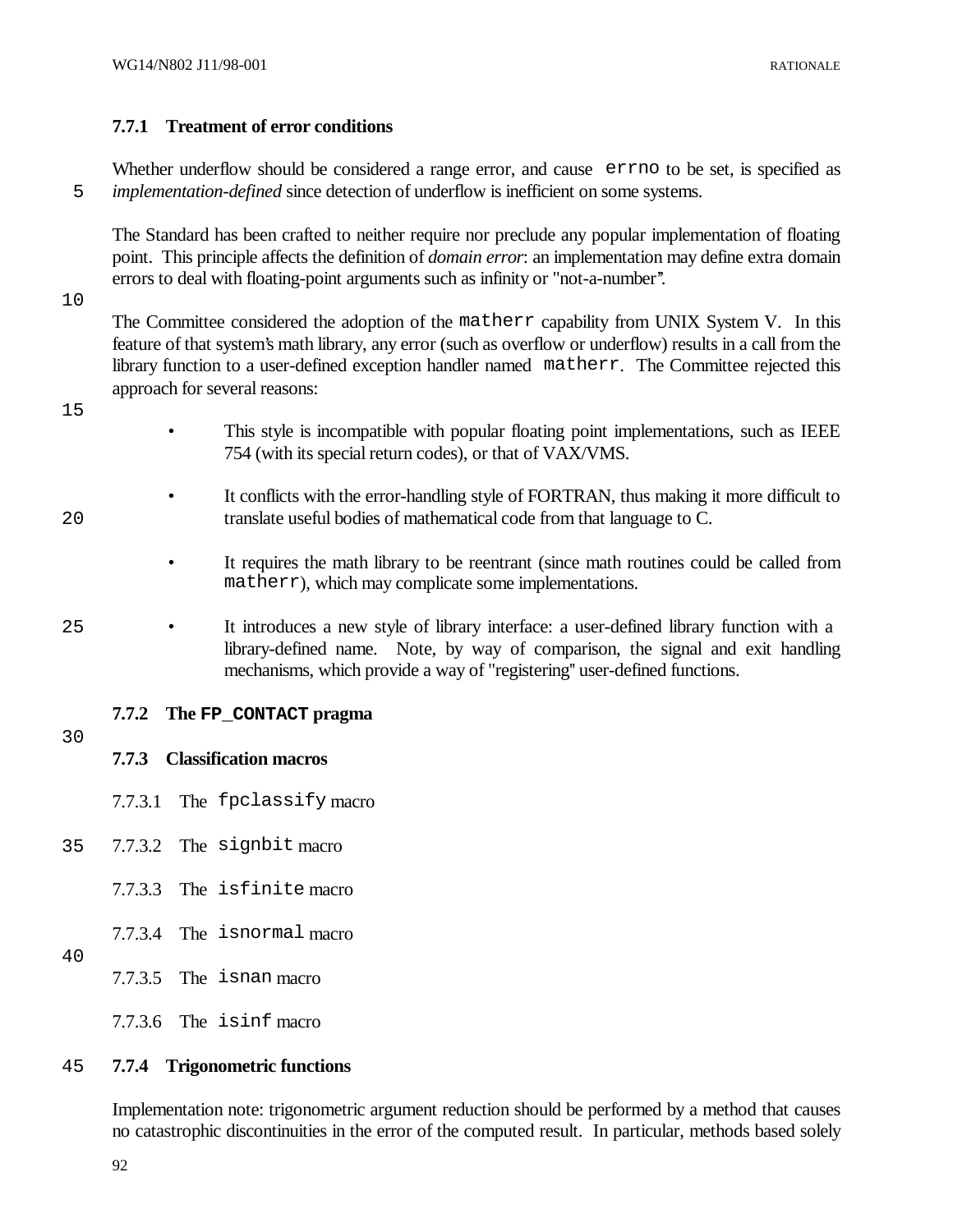on naive application of a calculation like

 $x - (2*pi) * (int)(x/(2*pi))$ 

5 are ill-advised.

7.7.4.1 The acos function

7.7.4.2 The asin function

10

7.7.4.3 The atan function

- 7.7.4.4 The atan2 function
- 15 The atan2 function is modeled after FORTRAN's. It is described in terms of arctan y/x for simplicity; the Committee did not wish to complicate the descriptions by specifying in detail how to determine the appropriate quadrant, since that should be obvious from normal mathematical convention.  $\alpha \tan 2(y, x)$  is well-defined and finite, even when  $x$  is 0; the one ambiguity occurs when both arguments are 0, because at that point any value in the range of the function could logically
- 20 be selected. Since valid reasons can be advanced for all the different choices that have been in this situation by various implements, the Standard preserves the implementor's freedom to return an arbitrary well-defined value such as 0, to report a domain error, or to return an IEEE *NaN* code.

7.7.4.5 The cos function

25

7.7.4.6 The sin function

- 7.7.4.7 The tan function
- 30 The tangent function has singularities at odd multiples of  $\pi/2$ , approaching +∞ from one side and  $-\infty$  from the other. Implementations commonly perform argument reduction using the best machine representation of  $\pi$ ; for arguments to tan sufficiently close to a singularity, such reduction may yield a value on the wrong side of the singularity. In view of such problems, the Committee has recognized that tan is an exception to the *range error* rule (§7.7.1) that an overflowing result produces 35 HUGE\_VAL properly signed.)

#### **7.7.5 Hyperbolic functions**

- 7.7.5.1 The cosh function
- 40
- 7.7.5.2 The sinh function
- 7.7.5.3 The tanh function
- 45 7.7.5.4 The acosh function
	- 7.7.5.5 The asinh function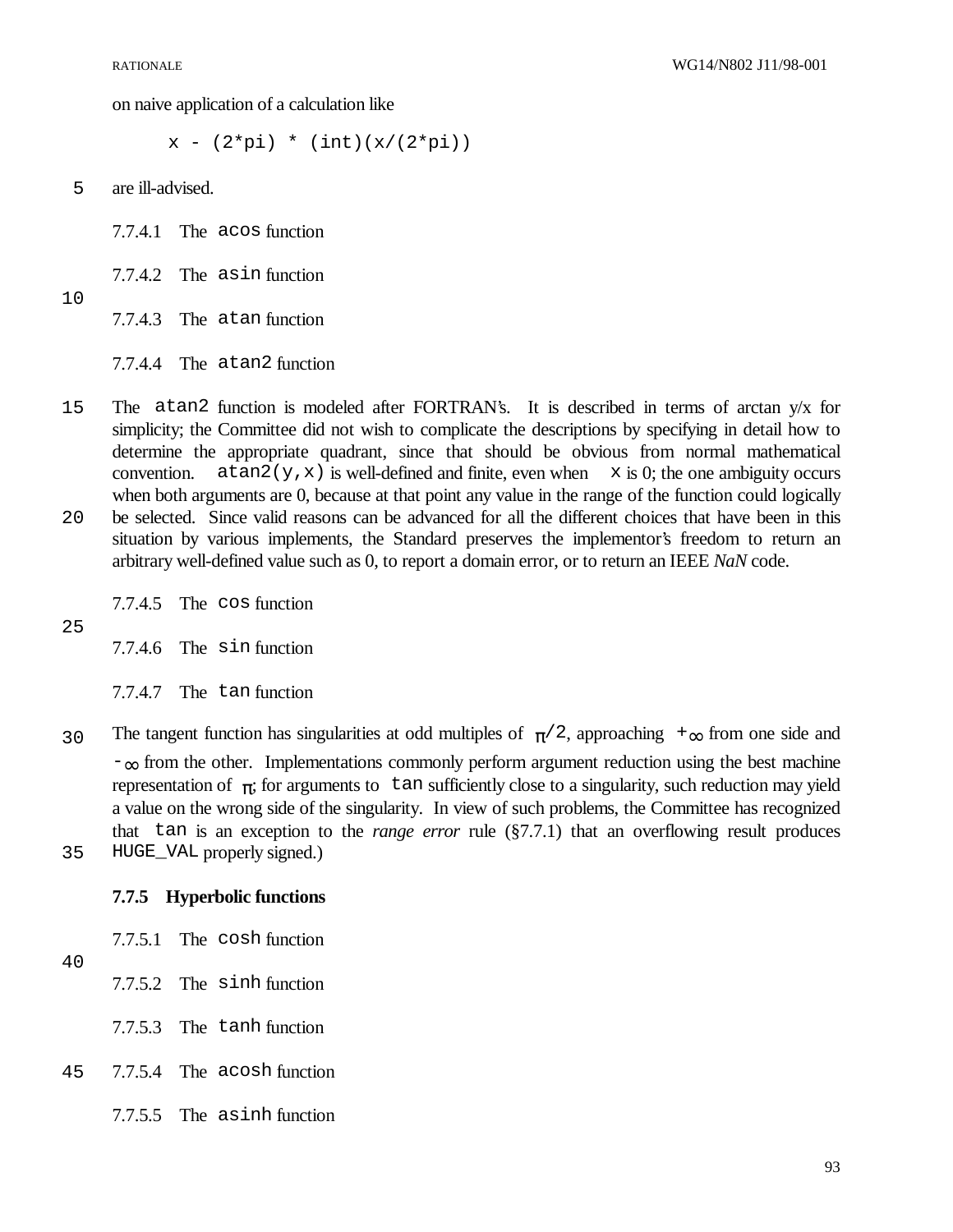7.7.5.6 The atanh function

## **7.7.6 Exponential and logarithmic functions**

5 7.7.6.1 The exp function

7.7.6.2 The frexp function

The functions frexp, ldexp, and modf are primitives used by the remainder of the library. There 10 was some sentiment for dropping them for the same reasons that ecvt, fcvt, and gcvt were dropped, but their adherents rescued them for general use. Their use is problematic: on nonbinary architectures ldexp may lose precision, and frexp may be inefficient.

7.7.6.3 The ldexp function

```
15 See §7.7.6.2.
```
7.7.6.4 The log function

Whether  $log(0.)$  is a domain error or a range error is arguable. The choice in the Standard, *range* 20 *error*, is for compatibility with IEEE P854. Some such implementations would represent the result as -∞, in which case no error is raised.

7.7.6.5 The log10 function See §7.7.6.4.

25

7.7.6.6 The modf function See §7.7.6.2.

- 7.7.6.7 The exp2 function
- 30
- 7.7.6.8 The expm1 function
- 7.7.6.9 The log1p function
- 35 7.7.6.10 The log2 function
	- 7.7.6.11 The logb function
	- 7.7.6.12 The scalbn function
- 40
- 7.7.6.13 The scalbln function
- 7.7.6.14 The ilogb function

## 45 **7.7.7 Power and absolute value functions**

7.7.7.1 The fabs function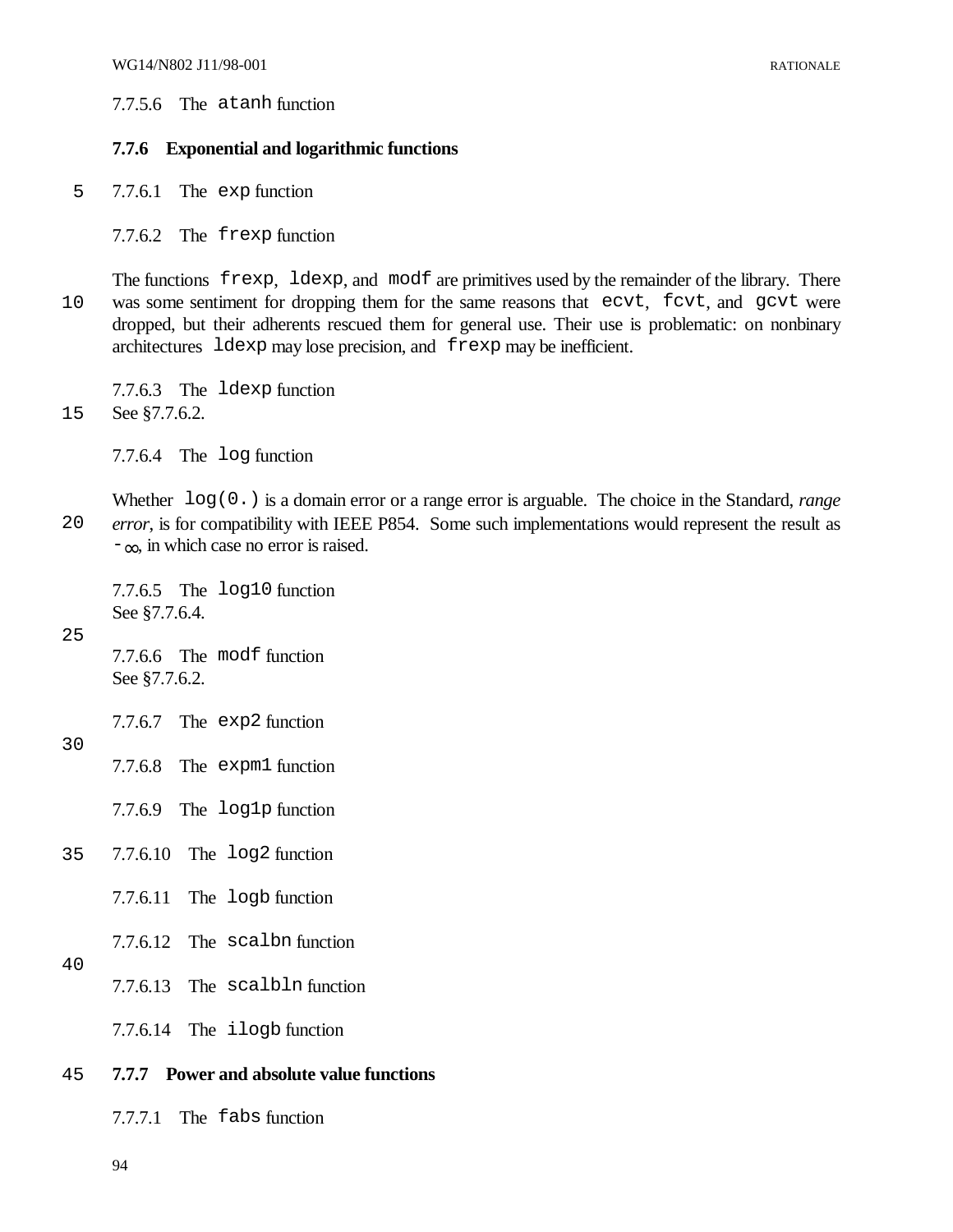Adding an absolute value operator was rejected by the Committee. An implementation can provide a built-in function for efficiency.

7.7.7.2 The pow function

5

7.7.7.3 The sqrt function

IEEE P854, unlike the Standard, requires  $sqrt(-0. )$  to return a negatively signed magnitude-zero result. This is an issue on implementations that support a negative floating zero. The Standard 10 specifies that taking the square root of a negative number (in the mathematical sense: less than 0) is a domain error which requires the function to return an *implementation-defined* value. This rule permits implementations to support either the IEEE P854 or vendor-specific floating point representations.

7.7.7.4 The cbrt function

#### 15

7.7.7.5 The hypot function

#### **7.7.8 Error and gamma functions**

- 20 7.7.8.1 The erf function
	- 7.7.8.2 The erfc function
	- 7.7.8.3 The gamma function
- 25
- 7.7.8.4 The lgamma function

#### **7.7.9 Nearest integer functions**

30 7.7.9.1 The ceil function

Implementation note: The ceil function returns the smallest integral value in double format not less than  $x$ , even though that integer might not be representable in a C integral type. ceil(x) equals x for all  $x$  sufficiently large in magnitude. An implementation that calculates  $ceil(x)$  as

35

(double)(int) x

is ill-advised.

- 40 7.7.9.2 The floor function
	- 7.7.9.3 The nearbyint function
	- 7.7.9.4 The rint function

- 7.7.9.5 The lrint function
- 7.7.9.6 The llrint function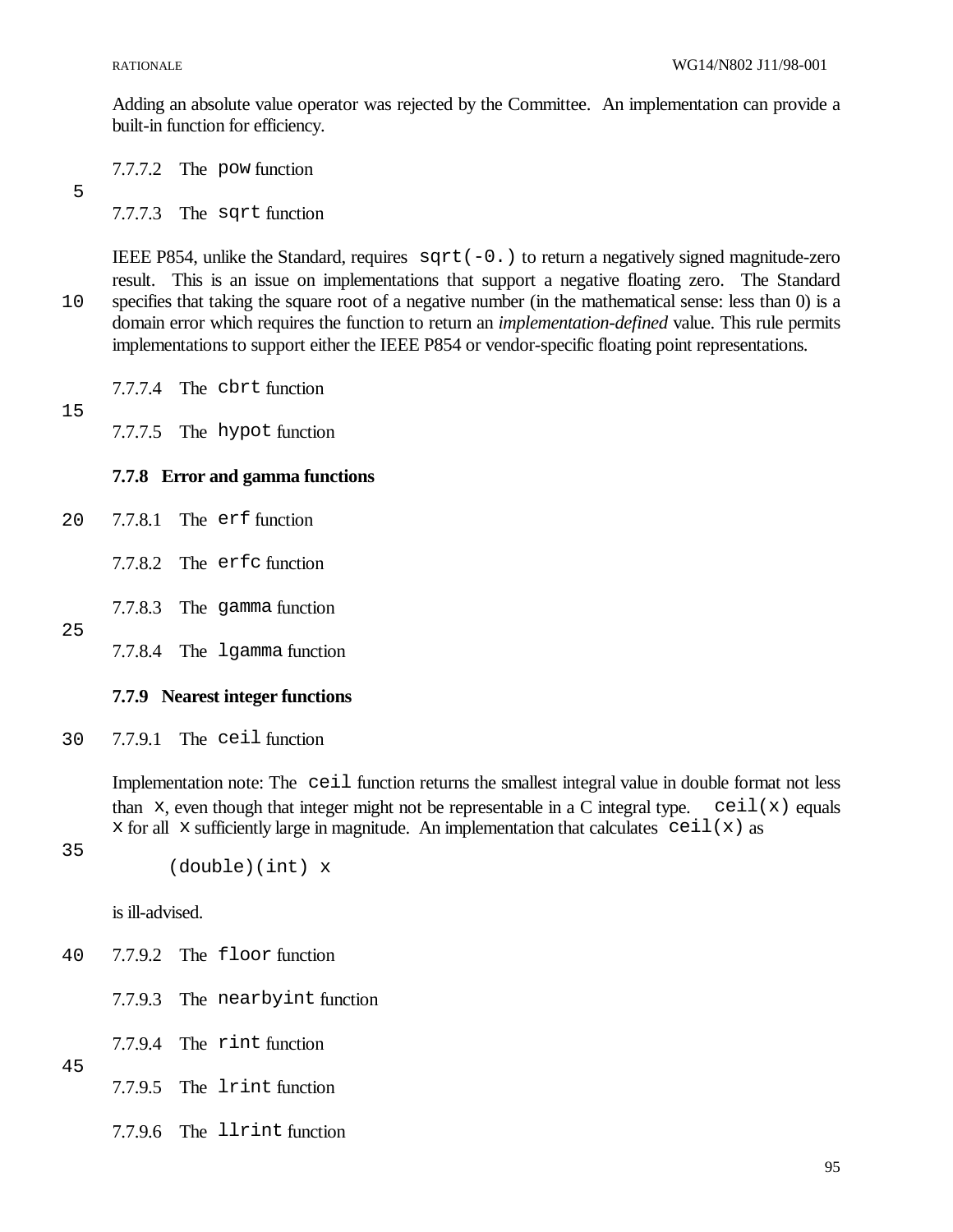7.7.9.7 The round function

7.7.9.8 The lround function

7.7.9.9 The llround function

7.7.9.10 The trunc function

### 10 **7.7.10 Remainder functions**

7.7.10.1 The fmod function

fmod is defined even if the quotient  $x/y$  is not representable - this function is properly implemented 15 by scaled subtraction rather than by division. The Standard defines the result in terms of the formula x-*i*\*y, where *i* is some integer. This integer need not be representable, and need not even be explicitly computed. Thus implementations are advised not to compute the result using a formula like

 $x - y * (int)(x/y)$ 

20

5

Instead, the result can be computed in principle by subtracting  $ldeg(y,n)$  from x, for appropriately chosen decreasing  $n$ , until the remainder is between 0 and  $x$  - efficiency considerations may dictate a different actual implementation.

25 The result of  $\text{fmod}(x,0.0)$  is either a domain error or 0.0; the result always lies between 0.0 and y, so specifying the non-erroneous result as 0.0 simply recognizes the limit case.

The Committee considered and rejected a proposal to use the remainder operator % for this function; the operators in general correspond to hardware facilities, and fmod is not supported in hardware on 30 most machines.

7.7.10.2 The remainder function

7.7.10.3 The remquo function

35

# **7.7.11 Manipulation functions**

- 7.7.11.1 The copysign function
- 40 7.7.11.2 The nan function
	- 7.7.11.3 The nextafter function
	- 7.7.11.4 The nextafterx function

45

# **7.7.12 Maximum, minimum, and positive difference functions**

7.7.12.1 The fdim function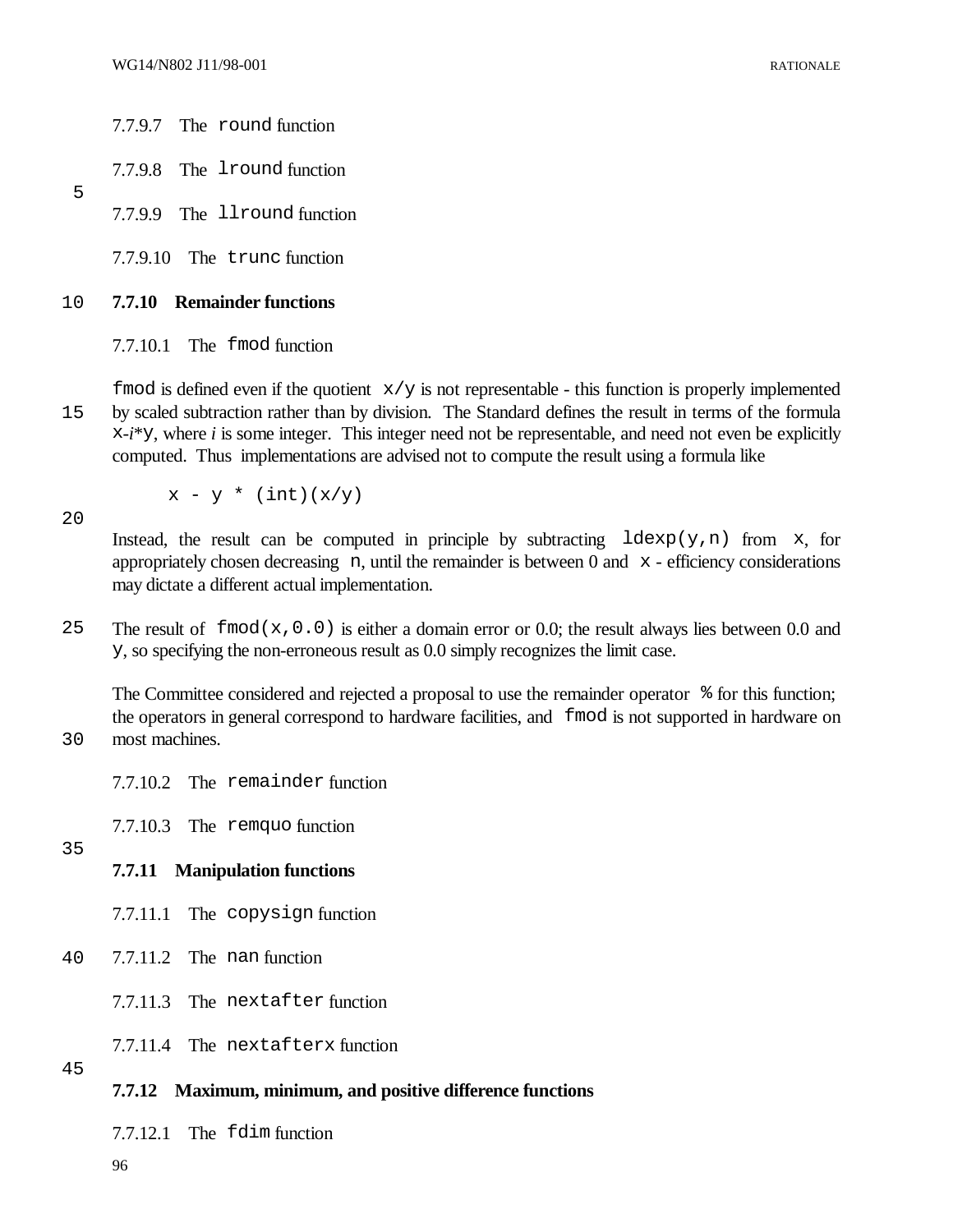|    |                        | 7.7.12.2 The fmax function                     |  |
|----|------------------------|------------------------------------------------|--|
| 5  |                        | 7.7.12.3 The fmin function                     |  |
|    |                        | 7.7.13 Floating multiply-add                   |  |
|    |                        | 7.7.13.1 The fina function                     |  |
| 10 |                        | 7.7.14 Comparison macros                       |  |
|    |                        | 7.7.14.1 The isgreater macro                   |  |
| 15 |                        | 7.7.14.2 The isgreaterequal macro              |  |
|    |                        | 7.7.14.3 The isless macro                      |  |
|    |                        | 7.7.14.4 The islessequal macro                 |  |
|    |                        | 20 7.7.14.5 The islessgreater macro            |  |
|    |                        | 7.7.14.6 The isunordered macro                 |  |
|    |                        |                                                |  |
|    |                        | 7.8 Complex arithmetic <complex.h></complex.h> |  |
| 25 |                        | 7.8.1 The CX_LIMITED_RANGE pragma              |  |
|    |                        | <b>7.8.2 Complex functions</b>                 |  |
|    | 30 7.8.2.1 Branch cuts |                                                |  |
|    |                        | 7.8.2.2 The cacos function                     |  |
|    |                        | 7.8.2.3 The casin function                     |  |
| 35 |                        | 7.8.2.4 The catan function                     |  |
|    |                        | 7.8.2.5 The ccos function                      |  |
| 40 |                        | 7.8.2.6 The csin function                      |  |
|    |                        | 7.8.2.7 The ctan function                      |  |
| 45 |                        | 7.8.2.8 The cacosh function                    |  |

- 
- 7.8.2.10 The catanh function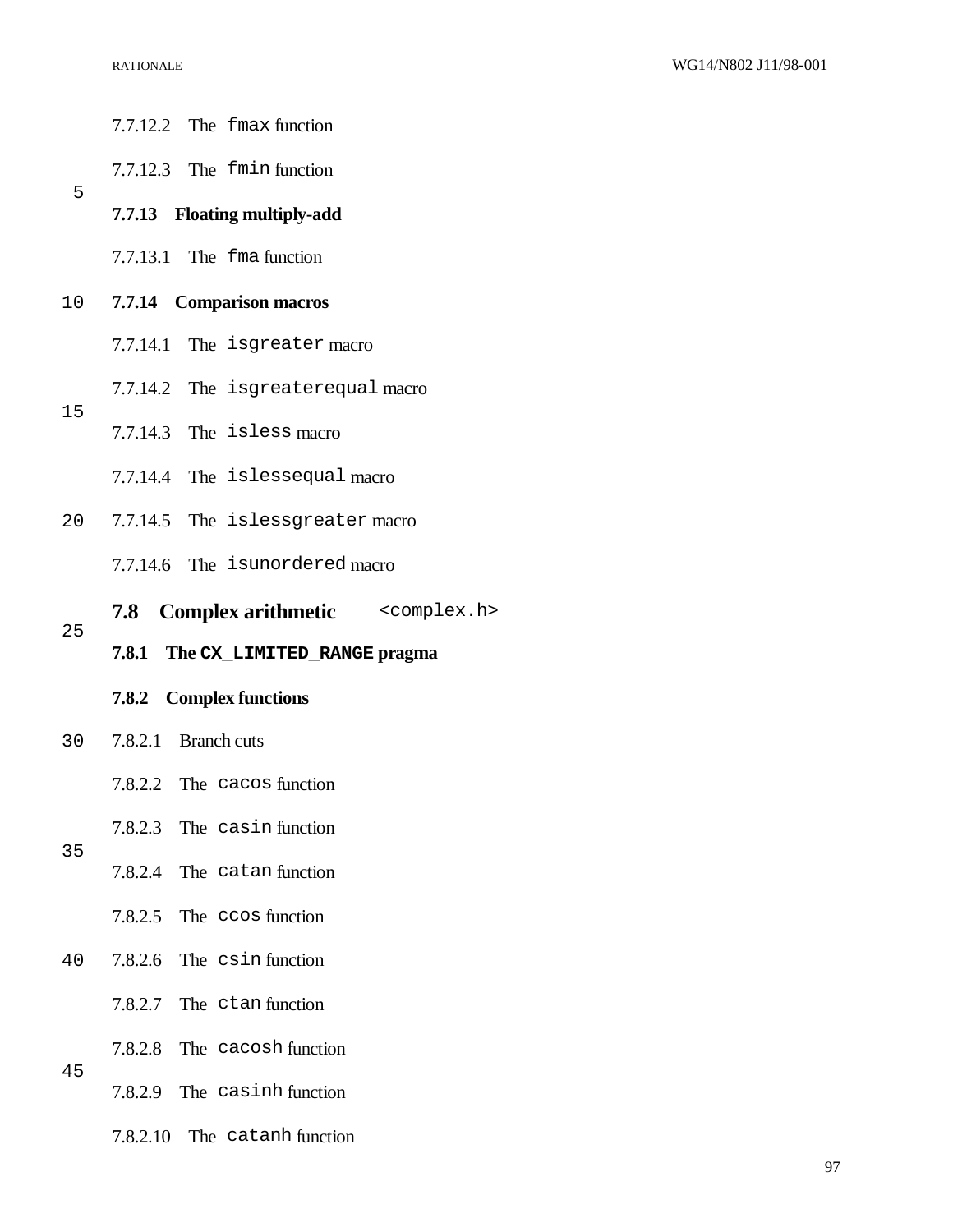|  |  | 7.8.2.11 The ccosh function |
|--|--|-----------------------------|
|--|--|-----------------------------|

- 7.8.2.12 The csinh function
- 7.8.2.13 The ctanh function
	- 7.8.2.14 The cexp function
- 10 7.8.2.15 The clog function
	- 7.8.2.16 The csqrt function
- 7.8.2.17 The cabs function
- 15

5

- 7.8.2.18 The cpow function
- 7.8.2.19 The carg function
- 20 7.8.2.20 The conj function

7.8.2.21 The cimag function

7.8.2.22 The cproj function

# 25

- 7.8.2.23 The creal function
- 7.9 Type-generic math <tgmath.h>
- 30 **7.9.1 The Type-generic macros**

#### **7.10 Nonlocal jumps** <setjmp.h>

jmp\_buf must be an array type for compatibility with existing practice: programs typically omit the 35 address operator before a jmp\_buf argument, even though a pointer to the argument is desired, not the value of the argument itself. Thus, a scalar or struct type is unsuitable. Note that a one-element array of the appropriate type is a valid definition.

set jmp is constrained to be a macro only: in some implementations the information necessary to 40 restore context is only available while executing the function making the call to setjmp.

#### **7.10.1 Save calling environment**

- 7.10.1.1 The setjmp macro
- 45

One proposed requirement on set jmp is that it be usable like any other function - that it be callable in any expression context, and that the expression evaluate correctly whether the return from set jmp is direct or via a call to long jmp. Unfortunately, any implementation of set jmp as a conventional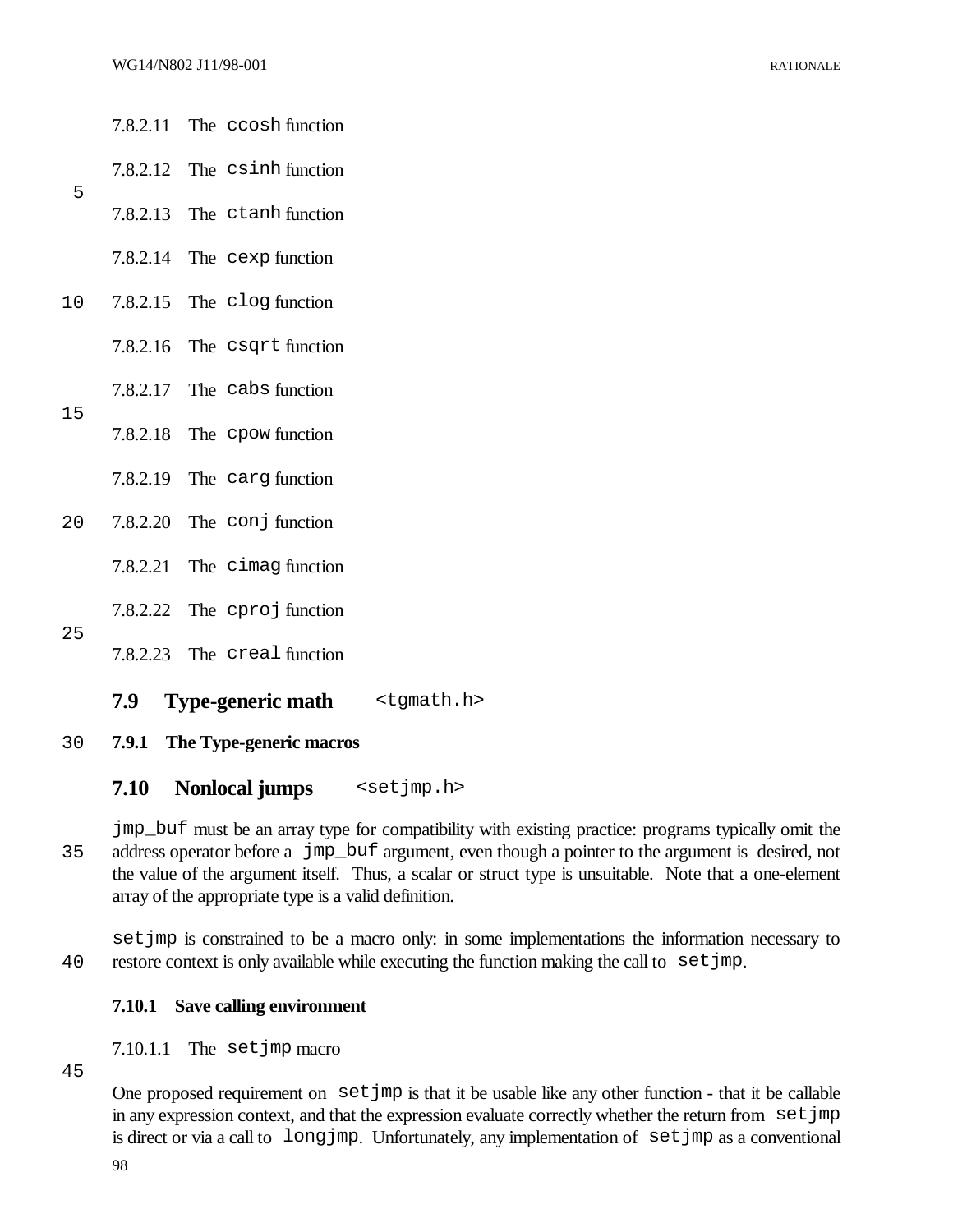storage.

called function cannot know enough about the calling environment to save any temporary registers or dynamic stack locations used part way through an expression evaluation. (A setjmp *macro* seems to help only if it expands to inline assembly code or a call to a special built-in function.) The temporaries may be correct on the initial call to setjmp, but are not likely to be on any return 5 initiated by a corresponding call to longjmp. These considerations dictated the constraint that set jmp be called only from within fairly simple expressions, ones not likely to need temporary

An alternative proposal considered by the Committee is to require that implementations recognize that 10 calling set jmp is a special case<sup>8</sup>, and hence that they take whatever precautions are necessary to restore the set jmp environment properly upon a long jmp call. This proposal was rejected on grounds of consistency: implementations are currently *allowed* to implement library functions specially, but no other situations *require* special treatment.

#### 15 **7.10.2 Restore calling environment**

7.10.2.1 The longjmp function

- The Committee also considered requiring that a call to longjmp restore the (setjmp) calling 20 environment fully - that upon execution of a longjmp, all local variables in the environment of setjmp have the values they did at the time of the longjmp call. Register variables create problems with this idea. Unfortunately, the best that many implementations attempt with register variables is to save them (in jmp\_buf) at the time of the initial set jmp call, then restore them to that state on each return initiated by a longjmp call. Since compilers are certainly at liberty to
- 25 change register variables to automatic, it is not obvious that a register declaration will indeed be rolled back. And since compilers are at liberty to change automatic variables to register (if their addresses are never taken), it is not obvious that an automatic declaration will *not* be rolled back. Hence the vague wording. In fact, the only reliable way to ensure that a local variable retain the value it had at the time of the call to longjmp is to define it with the volatile attribute.
- 30

Some implementations leave a process in a special state while a signal is being handled. An explicit reassurance must be given to the environment when the signal handler is done. To keep this job manageable, the Committee agreed to restrict long jmp to only one level of signal handling.

35 The longjmp function should not be called in an exit handler (i.e., a function registered with the atexit function (see§7.14.4.2)), since it might jump to some code which is no longer in scope.

# **7.11 Signal Handling** <signal.h>

40 This facility has been retained from the Base Document since the Committee felt it important to provide some standard mechanism for dealing with exceptional program conditions. Thus a subset of the signals defined in UNIX were retained in the Standard, along with the basic mechanisms of declaring signal handlers and (with adaptations, see §7.11.2.1) raising signals. For a discussion of the problems created by including signals, see §5.2.3.

<sup>45</sup>

 $8$ This proposal was considered prior to the adoption of the stricture that setjmp be a macro. It can be considered as equivalent to proposing that the setjmp macro expand to a call to a special built-in compiler function.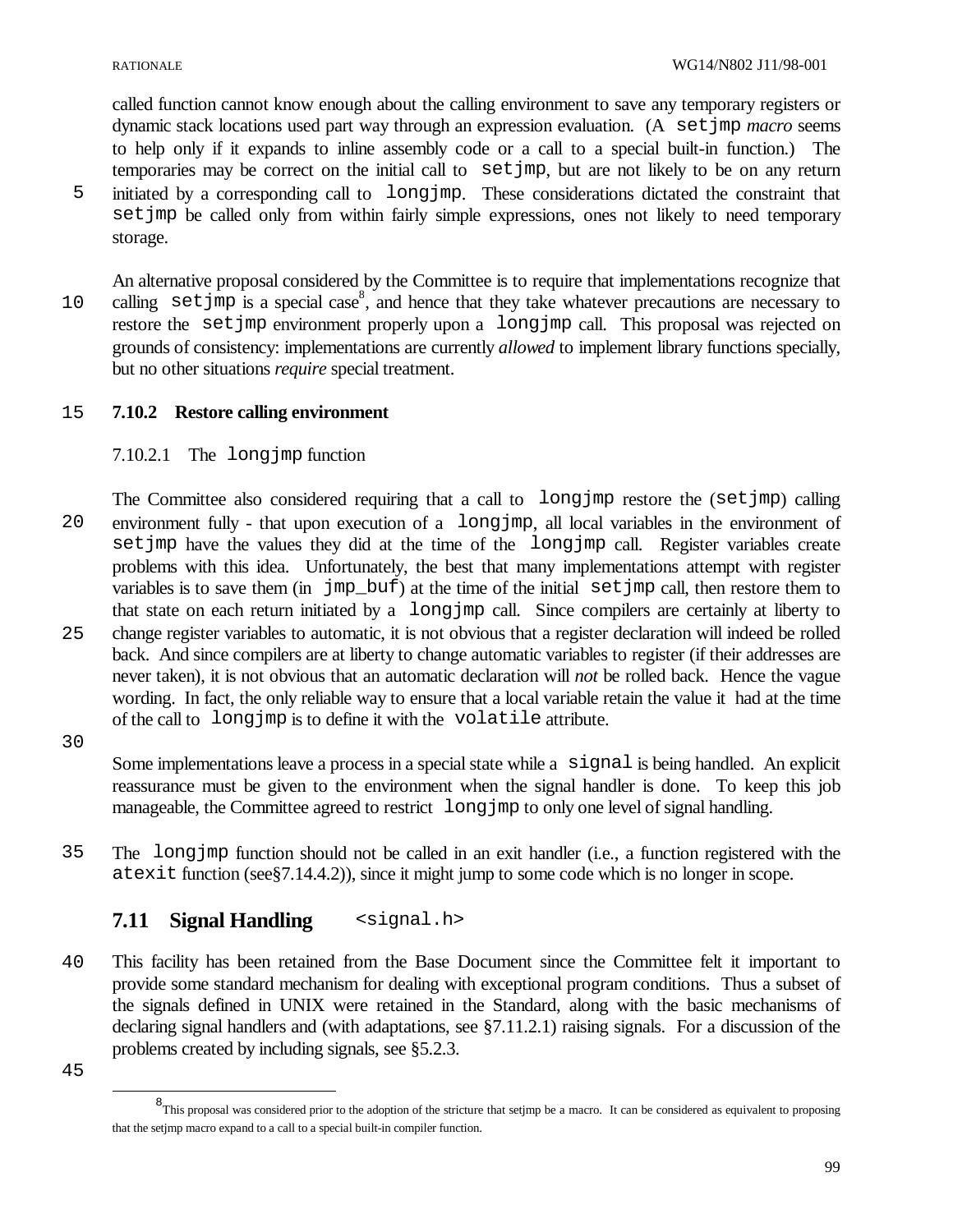The signal machinery contains many misnomers: SIGFPE, SIGILL, and SIGSEGV have their roots in PDP-11 hardware terminology, but the names are too entrenched to change. (The occurrence of SIGFPE, for instance, does not necessarily indicate a floating-point error.) A conforming implementation is not required to field *any* hardware interrupts.

5

The Committee has reserved the space of names beginning with SIG to permit implementations to add local names to  $\leq$  signal.h>. This implies that such names should not be otherwise used in a C source file which includes  $\leq$  signal.h>.

#### 10 **7.11.1 Specify signal handling**

#### 7.11.1.1 The signal function

- When a signal occurs the normal flow of control of a program is interrupted. If a signal occurs that is 15 being trapped by a signal handler, that handler is invoked. When it is finished, execution continues at the point at which the signal occurred. This arrangement could cause problems if the signal handler invokes a library function that was being executed at the time of the signal. Since library functions are not guaranteed to be re-entrant, they should not be called from a signal handler that returns. (See §5.2.3.) A specific exception to this rule has been granted for calls to signal from within the signal 20 handler; otherwise, the handler could not reliably reset the signal.
	- The specification that some signals may be effectively set to SIG\_IGN instead of SIG\_DFL at program startup allows programs under UNIX systems to inherit this effective setting from parent processes.
- 25

For performance reasons, UNIX does not reset SIGILL to default handling when the handler is called (usually to emulate missing instructions). This treatment is sanctioned by specifying that whether reset occurs for SIGILL is *implementation-defined*.

#### 30 **7.11.2 Send signal**

7.11.2.1 The raise function

The function raise replaces the Base Document's kill function. The latter has an extra argument 35 which refers to the "process ID'' affected by the signal. Since the execution model of the Standard does not deal with multi-processing, the Committee deemed it preferable to introduce a function which requires no (dummy) process argument. The Committee anticipates that IEEE 1003 will wish to standardize the kill function in the POSIX specification.

# 40 **7.12 Variable Arguments** <stdarg.h>

For a discussion of argument passing issues, see §6.7.1.

These macros, modeled after the UNIX <varargs.h> macros, have been added to enable the 45 portable implementation in C of library functions such as printf and scanf (see §7.13.6). Such implementation could otherwise be difficult, considering newer machines that may pass arguments in machine registers rather than using the more traditional stack-oriented methods.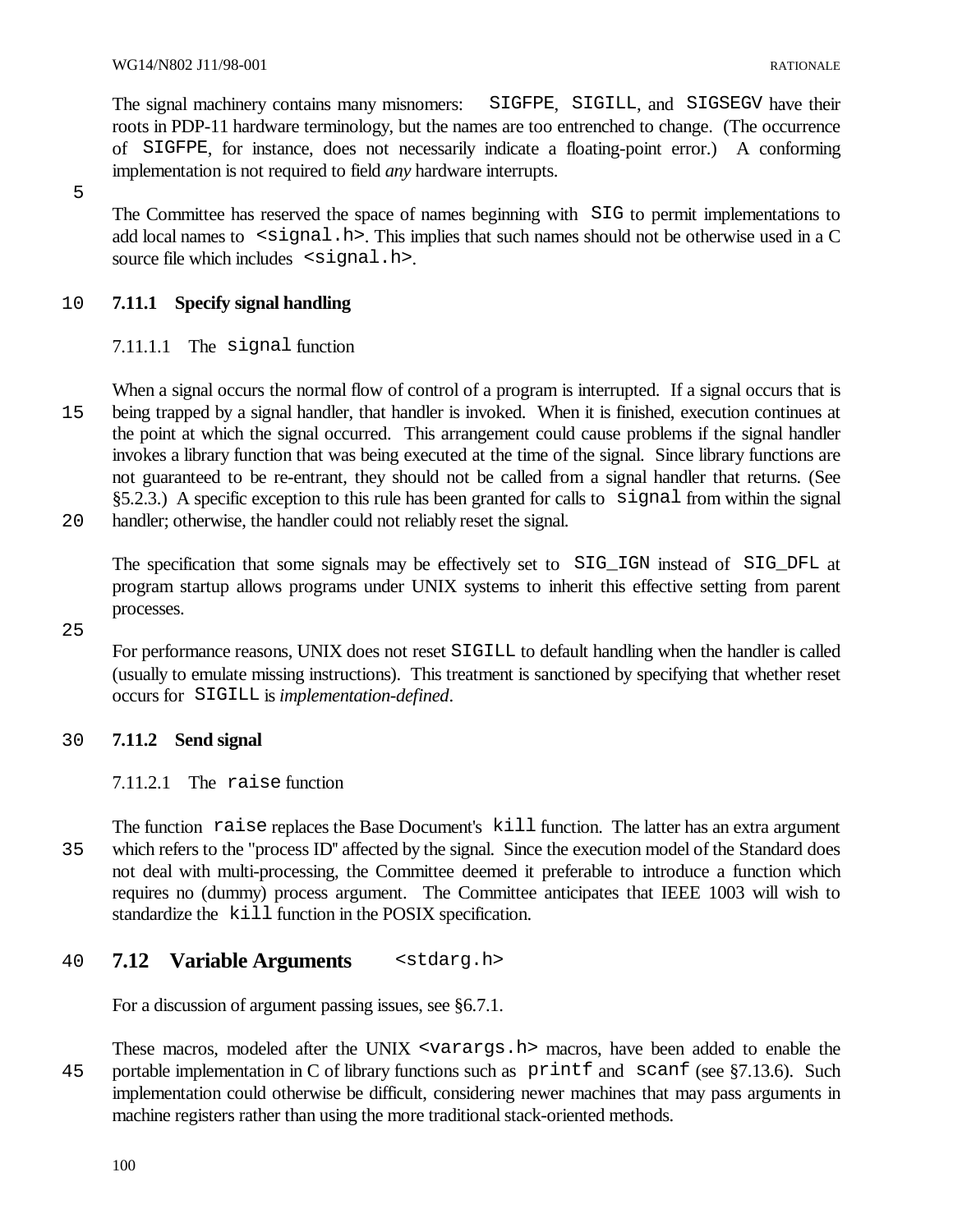The definitions of these macros in the Standard differ from their forebears: they have been extended to support argument lists that have a fixed set of arguments preceding the variable list.

va\_start and va\_arg must exist as macros, since va\_start uses an argument that is passed 5 by name and va\_arg uses an argument which is the name of a data type. Using #undef on these names leads to *undefined behavior*.

The va\_list type is not necessarily assignable. However, a function can pass a pointer to its initialized argument list object, as noted below. The wording has been changed to state clearly that 10 va\_list is an object type.

# **7.12.1 Variable argument list access macros**

7.12.1.1 The va\_start macro

15

va\_start must be called within the body of the function whose argument list is to be traversed. That function can then pass a pointer to its va\_list object ap to other functions to do the actual traversal. (It can, of course, traverse the list itself.)

- 20 The parmN argument to va\_start is an aid to writing conforming ANSI C code for existing C implementations. Many implementations can use the second parameter within the structure of existing C language constructs to derive the address of the first variable argument. (Declaring parmN to be of storage class register would interfere with use of these constructs; hence the effect of such a declaration is *undefined behavior*. Other restrictions on the type of parmN are imposed for the same
- 25 reason.) New implementations may choose to use hidden machinery that ignores the second argument to va\_start, possibly even hiding a function call inside the macro.

Multiple va\_list variables can be in use simultaneously in the same function; each requires its own calls to va\_start and va\_end.

30

7.12.1.2 The va\_arg macro

Changing an arbitrary *type name* into a type name which is a pointer to that type could require sophisticated rewriting. To allow the implementation of va\_arg as a macro, va\_arg need only 35 correctly handle those type names that can be transformed into the appropriate pointer type by appending a \*, which handles most simple cases. (Typedefs can be defined to reduce more complicated types to a tractable form.) When using these macros it is important to remember that the type of an argument in a variable argument list will never be an integer type smaller than int, nor will it ever be float. (See §6.5.5.3.)

40

va\_arg can only be used to access the value of an argument, not to obtain its address.

7.12.1.3 The va\_copy macro

45 7.12.1.4 The va\_end macro

va\_end must also be called from within the body of the function having the variable argument list. In many implementations, this is a do-nothing operation; but those implementations that need it probably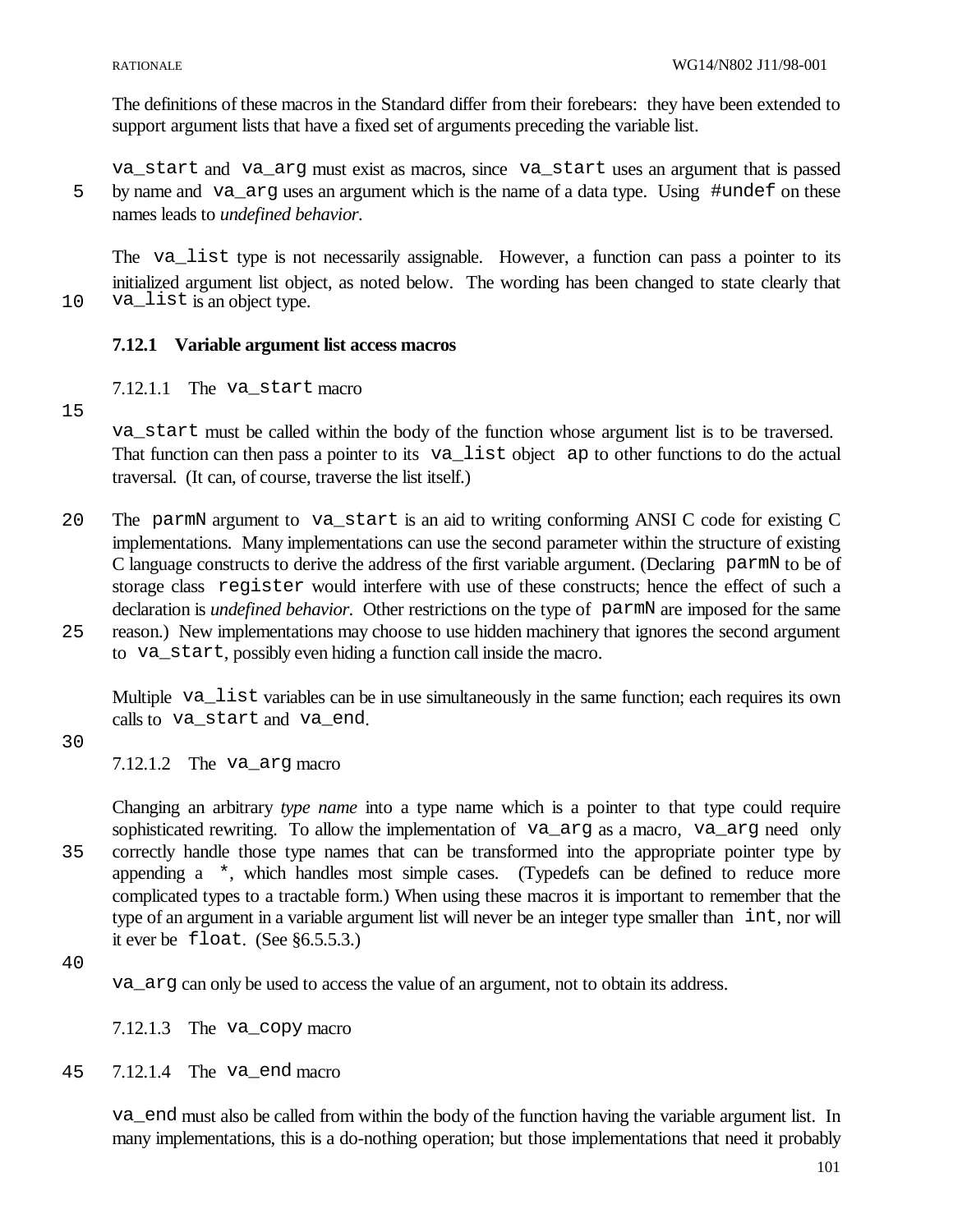need it badly.

# **7.13 Input/Output** <stdio.h>

- 5 Many implementations of the C runtime environment (most notably the UNIX operating system) provide, aside from the standard I/O library (fopen, fclose, fread, fwrite, fseek), a set of unbuffered I/O services (open, close, read, write, lseek). The Committee has decided not to standardize the latter set of functions.
- 10 A suggested semantics for these functions in the UNIX world may be found in the emerging IEEE P1003 standard. The standard I/O library functions use a *file pointer* for referring to the desired I/O stream. The unbuffered I/O services use a *file descriptor* (a small integer) to refer to the desired I/O stream.
- 15 Due to weak implementations of the standard I/O library, many implementors have assumed that the standard I/O library was used for small records and that the unbuffered I/O library was used for large records. However, a good implementation of the standard I/O library can match the performance of the unbuffered services on large records. The user also has the capability of tuning the performance of the standard I/O library (with setvbuf) to suit the application.

20

Some subtle differences between the two sets of services can make the implementation of the unbuffered I/O services difficult:

- The model of a file used in the unbuffered I/O services is an array of characters. Many 25 C environments do not support this file model.
- Difficulties arise when handling the new-line character. Many hosts use conventions other than an in-stream new-line character to mark the end of a line. The unbuffered I/O services assume that no translation occurs between the program's data and the file 30 data when performing I/O, so either the new-line character translation would be lost (which breaks programs) or the implementor must be aware of the new-line translation (which results in non-portable programs).
- On UNIX systems, file descriptors 0, 1, and 2 correspond to the standard input, 35 output, and error streams. This convention may be problematic for other systems in that (1) file descriptors 0, 1, and 2 may not be available or may be reserved for another purpose, (2) the operating system may use a different set of services for terminal I/O than file I/O.
- 40 In summary, the Committee chose not to standardize the unbuffered I/O services because:
	- They duplicate the facilities provided by the standard I/O services.
- The performance of the standard I/O services can be the same or better than the 45 unbuffered I/O services
	- The unbuffered I/O file model may not be appropriate for many C language environments.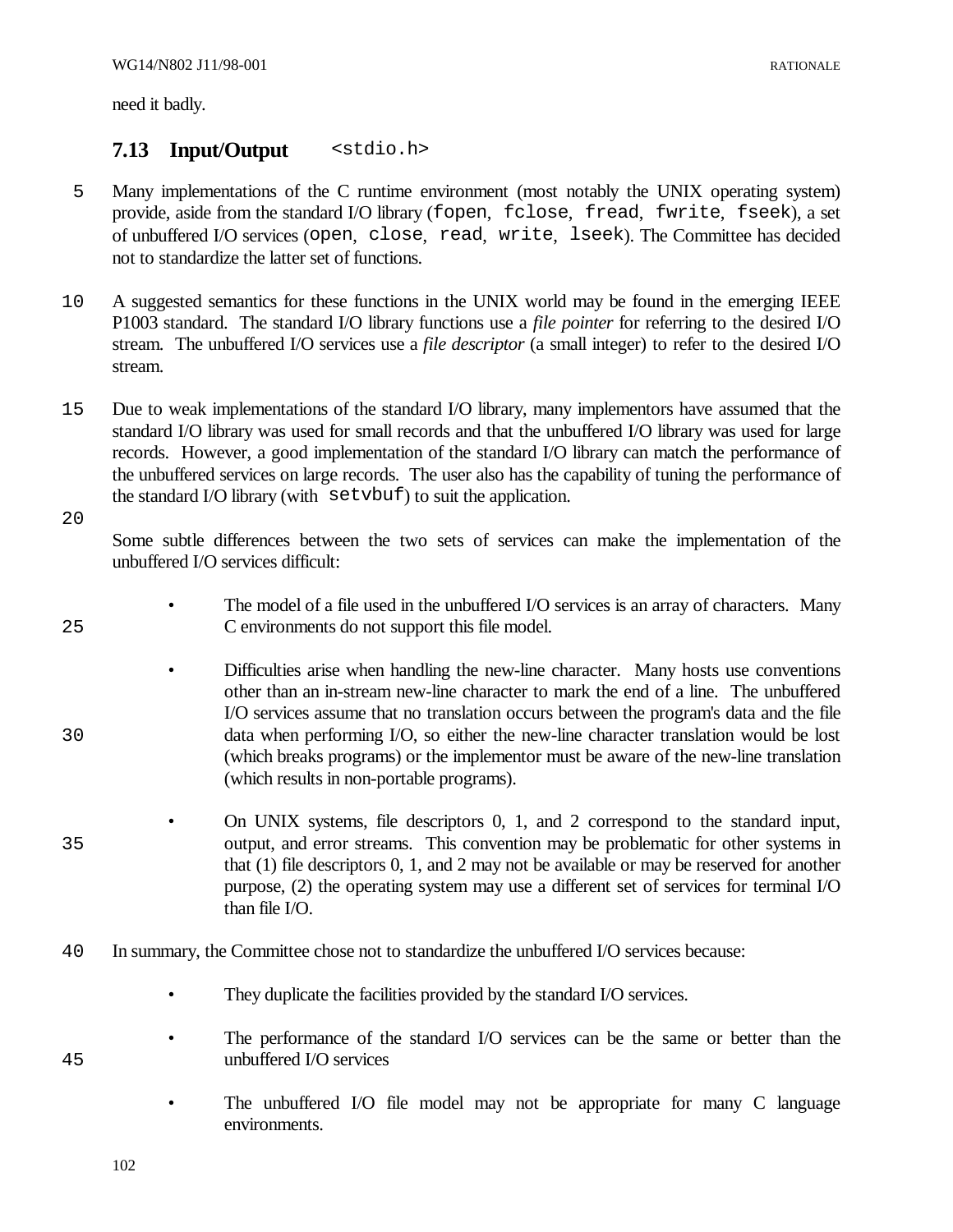# **7.13.1 Introduction**

The macros \_IOFBF, \_IOLBF, \_IONBF are enumerations of the third argument to setvbuf, a 5 function adopted from UNIX System V.

SEEK\_CUR, SEEK\_END, and SEEK\_SET have been moved to <stdio.h> from a header specified in the Base Document and not retained in the Standard.

10 FOPEN\_MAX and TMP\_MAX are added environmental limits of some interest to programs that manipulate multiple temporary files.

FILENAME\_MAX is provided so that buffers to hold file names can be conveniently declared. If the target system supports arbitrarily long filenames, the implementor should provide some reasonable 15 value (80?, 255?, 509?) rather than something unusable like USHRT\_MAX.

f pos\_t wording has been changed to exclude array type objects. If f pos\_t were an array, then a function would not be able to handle fpos\_t parameters in the same manner as other fpos\_t variables.

20

# **7.13.2 Streams**

C inherited its notion of text streams from the UNIX environment in which it was born. Having each line delimited by a single *new-line* character, regardless of the characteristics of the actual terminal, 25 supported a simple model of text as a sort of arbitrary length scroll or "galley.'' Having a channel that is "transparent'' (no file structure or reserved data encodings) eliminated the need for a distinction between text and binary streams.

Many other environments have different properties, however. If a program written in C is to produce a 30 text file digestible by other programs, by text editors in particular, it must conform to the text formatting conventions of that environment.

The I/O facilities defined by the Standard are both more complex and more restrictive than the ancestral I/O facilities of UNIX. This is justified on pragmatic grounds: most of the differences, 35 restrictions and omissions exist to permit C I/O implementations in environments which differ from the UNIX I/O model.

Troublesome aspects of the stream concept include:

40 **The definition of line**s. In the UNIX model, division of a file into lines is effected by new-line characters. Different techniques are used by other systems - lines may be separated by CR-LF (carriage return, line feed) or by unrecorded areas on the recording medium, or each line may be prefixed by its length. The Standard addresses this diversity by specifying that new-line be used as a line separator at the program level, but then permitting an implementation to 45 transform the data read or written to conform to the conventions of the environment.

> Some environments represent text lines as blank-filled fixed-length records. Thus the Standard specifies that it is *implementation-defined* whether trailing blanks are removed from a line on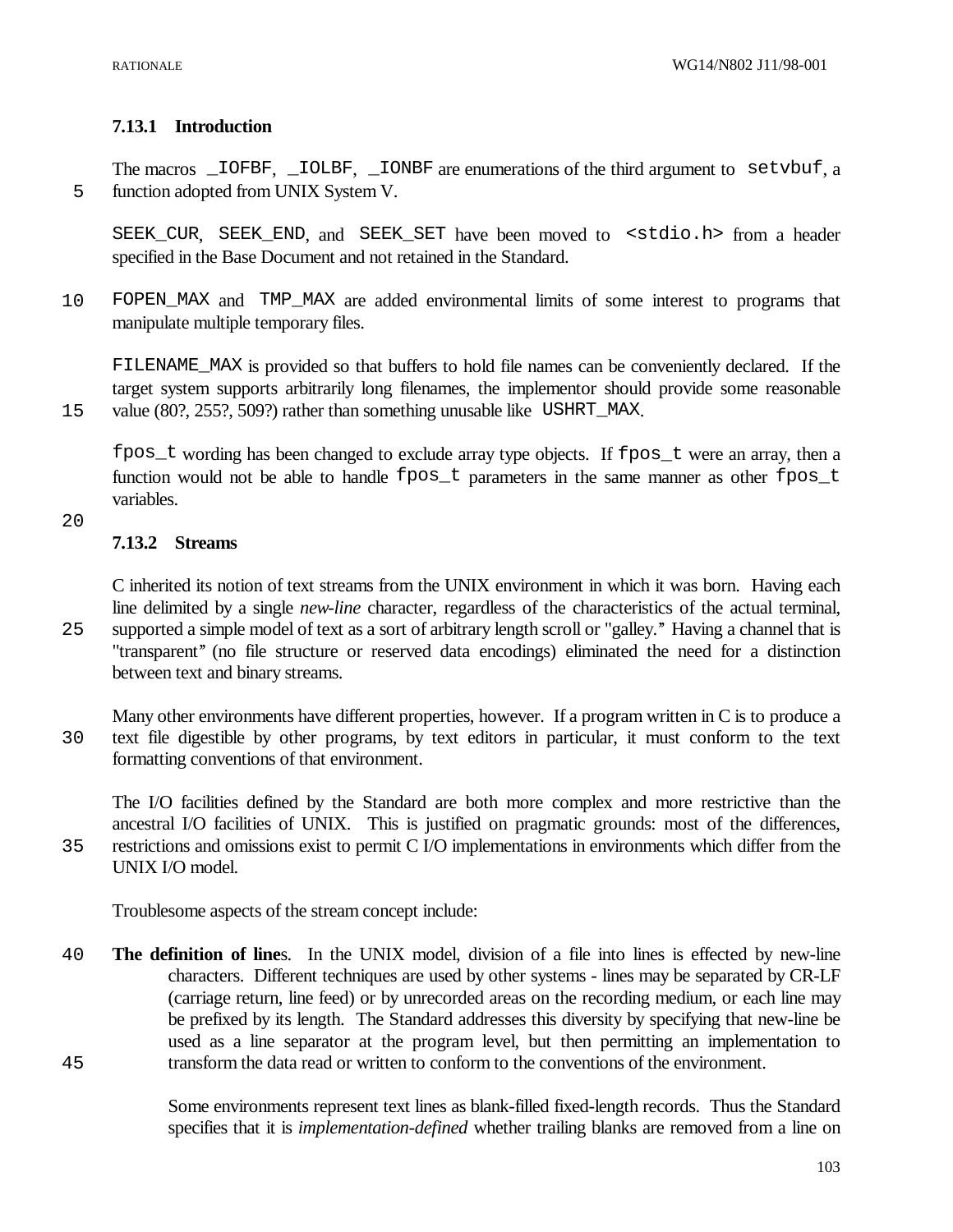input. (This specification also addresses the problems of environments which represent text as variable-length records, but do not allow a record length of 0: an empty line may be written as a one-character record containing a blank, and the blank is stripped on input.)

- 5 **Transparency.** Some programs require access to external data without modification. For instance, transformation of CR-LF to new-line character is usually not desirable when object code is processed. The Standard defines two stream types, *text* and *binary*, to allow a program to define, when a file is opened, whether the preservation of its exact contents or of its line structure is more important in an environment which cannot accurately reflect both. 10
- **Random access.** The UNIX I/O model features random access to data in a file, indexed by character number. On systems where a new-line character processed by the program represents an unknown number of physically recorded characters, this simple mechanism cannot be consistently supported for text streams. The Standard abstracts the significant properties of 15 random access for text streams: the ability to determine the current file position and then later reposition the file to the same location.  $\text{ftell returns a file position indicator, which has}$ no necessary interpretation except that an fseek operation with that indicator value will position the file to the same place. Thus an implementation may encode whatever file positioning information is most appropriate for a text file, subject only to the constraint that the 20 encoding be representable as a long. Use of fgetpos and fsetpos removes even this constraint.
- **Buffering.** UNIX allows the program to control the extent and type of buffering for various purposes. For example, a program can provide its own large I/O buffer to improve efficiency, or can 25 request unbuffered terminal I/O to process each input character as it is entered. Other systems do not necessarily support this generality. Some systems provide only line-at-a-time access to terminal input; some systems support program-allocated buffers only by copying data to and from system-allocated buffers for processing. Buffering is addressed in the Standard by specifying UNIX-like setbuf and setvbuf functions, but permitting great latitude in 30 their implementation. A conforming library need neither attempt the impossible nor respond to a program attempt to improve efficiency by introducing additional overhead.

Thus, the Standard imposes a clear distinction between *text streams*, which must be mapped to suit local custom, and *binary streams*, for which no mapping takes place. Local custom on UNIX (and 35 related) systems is of course to treat the two sorts of streams identically, and nothing in the Standard requires any changes to this practice.

Even the specification of binary streams requires some changes to accommodate a wide range of systems. Because many systems do not keep track of the length of a file to the nearest byte, an 40 arbitrary number of characters may appear on the end of a binary stream directed to a file. The Standard cannot forbid this implementation, but does require that this padding consist only of null characters. The alternative would be to restrict C to producing binary files digestible only by other C programs; this alternative runs counter to the *spirit of C*.

45 The set of characters required to be preserved in text stream I/O are those needed for writing C programs; the intent is the Standard should permit a C translator to be written in a maximally portable fashion. Control characters such as backspace are not required for this purpose, so their handling in text streams is not mandated.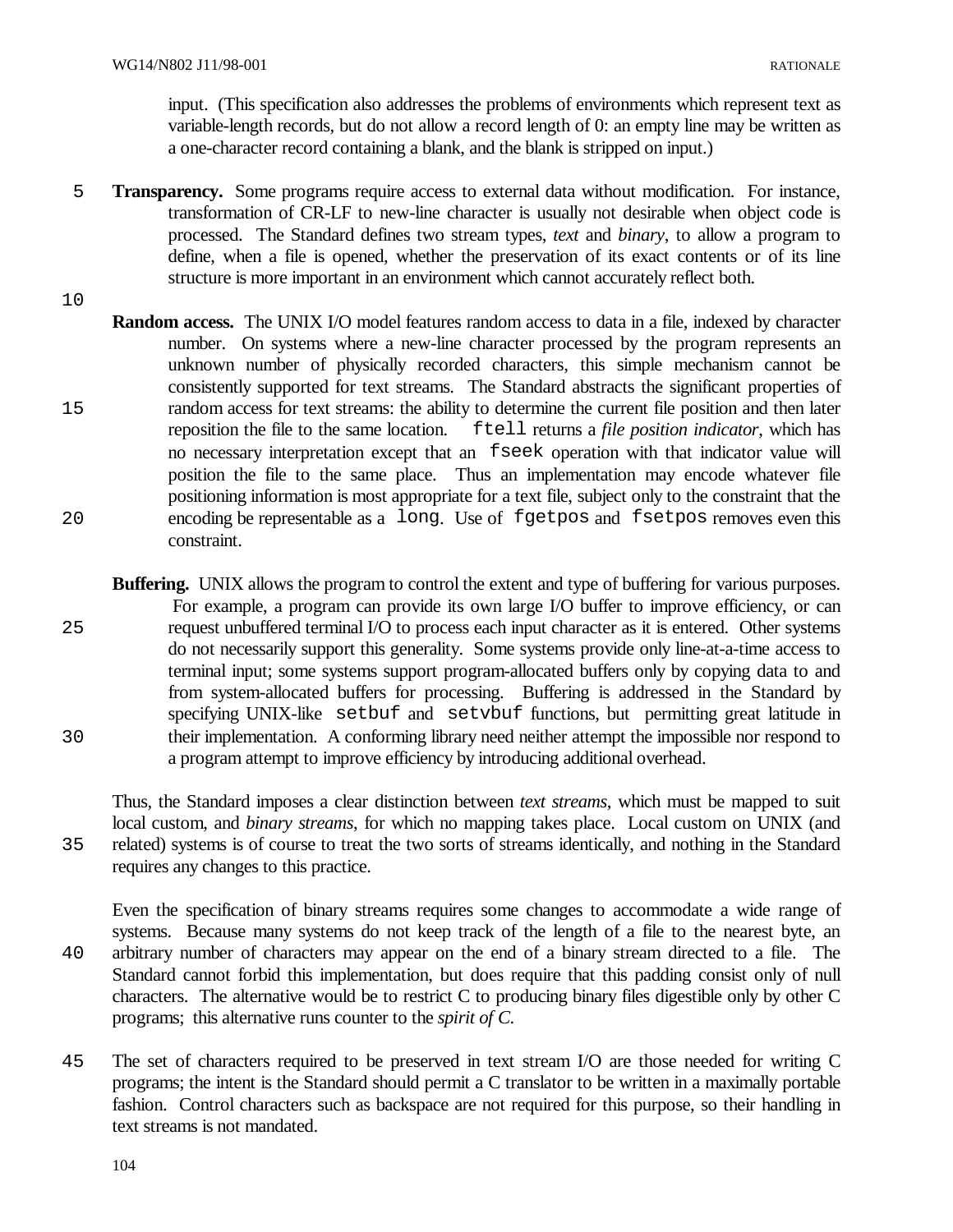It was agreed that some minimum maximum line length must be mandated; 254 was chosen.

**7.13.3 Files**

5

The *as if* principle is once again invoked to define the nature of input and output in terms of just two functions, fgetc and fputc. The actual primitives in a given system may be quite different.

Buffering, and unbuffering, is defined in a way suggesting the desired interactive behavior; but an 10 implementation may still be conforming even if delays (in a network or terminal controller) prevent output from appearing in time. It is the *intent* that matters here.

No constraints are imposed upon file names, except that they must be representable as strings (with no embedded null characters).

15

#### **7.13.4 Operations on files**

7.13.4.1 The remove function

20 The Base Document provides the unlink system call to remove files. The UNIX-specific definition of this function prompted the Committee to replace it with a portable function.

7.13.4.2 The rename function

25 This function has been added to provide a system-independent atomic operation to change the name of an existing file; the Base Document only provided the link system call, which gives the file a new name without removing the old one, and which is extremely system-dependent.

The Committee considered a proposal that rename should quietly copy a file if simple renaming 30 couldn't be performed in some context, but rejected this as potentially too expensive at execution time.

rename is meant to give access to an underlying facility of the execution environment's operating system. When the new name is the name of an existing file, some systems allow the renaming (and delete the old file or make it inaccessible by that name), while others prohibit the operation. The effect 35 of rename is thus *implementation-defined*.

7.13.4.3 The tmpfile function

The tmpfile function is intended to allow users to create binary "scratch'' files. The *as if* principle 40 implies that the information in such a file need never actually be stored on a file-structured device.

The temporary file is created in binary update mode, because it will presumably be first written and then read as transparently as possible. Trailing null-character padding may cause problems for some existing programs.

45

7.13.4.4 The tmpnam function

This function allows for more control than tmpfile: a file can be opened in binary mode or text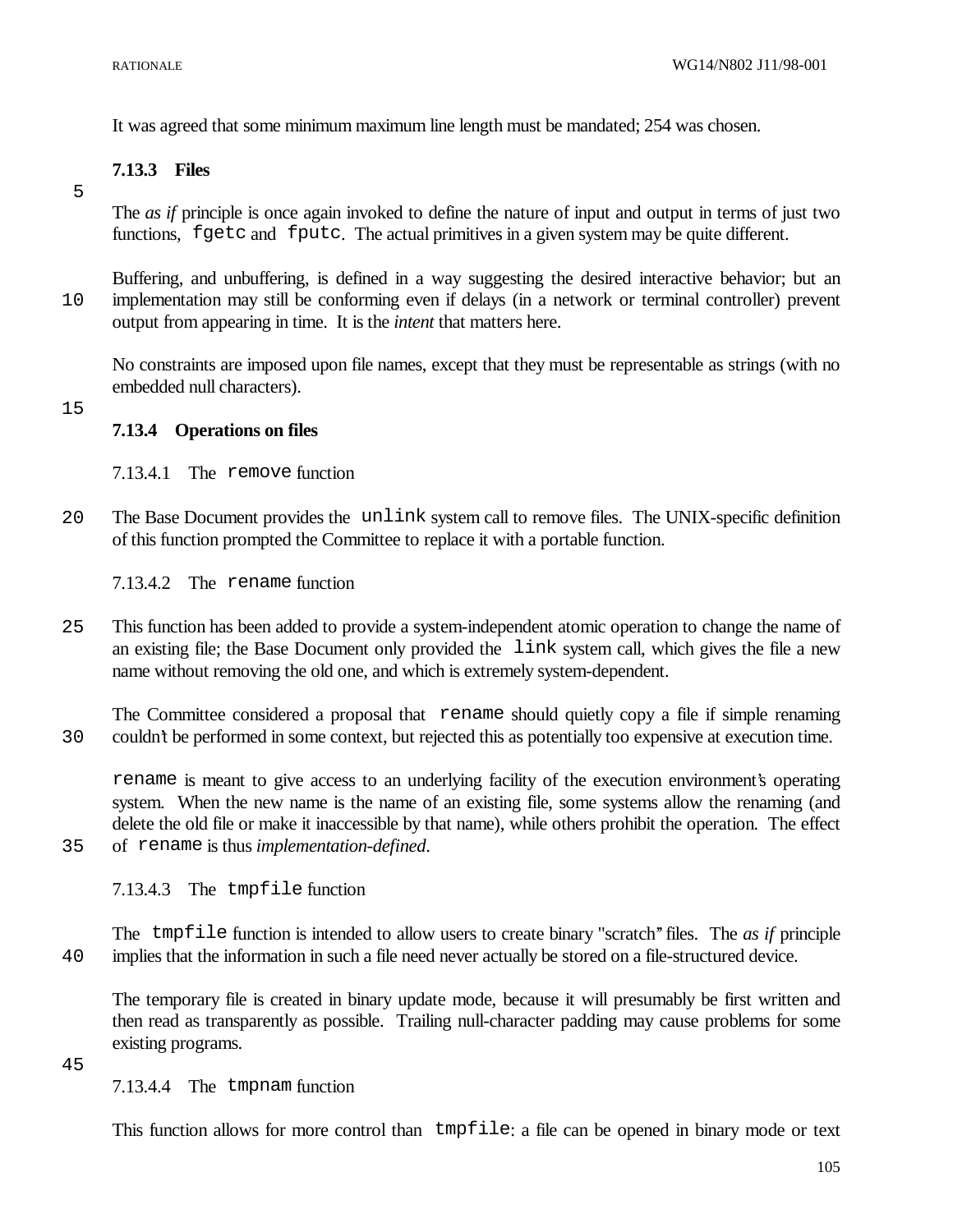mode, and files are not erased at completion.

There is always some time between the call to tmpnam and the use (in fopen) of the returned name. Hence it is conceivable that in some implementations the name, which named no file at the call 5 to tmpnam, has been used as a filename by the time of the call to fopen. Implementations should devise name-generation strategies which minimize this possibility, but users should allow for this possibility.

### **7.13.5 File access functions**

10

7.13.5.1 The fclose function

On some operating systems it is difficult, or impossible, to create a file unless something is written to the file. A maximally portable program which relies on a file being created must write something to the 15 associated stream before closing it.

7.13.5.2 The fflush function

The fflush function ensures that output has been forced out of internal I/O buffers for a specified 20 stream. Occasionally, however, it is necessary to ensure that *all* output is forced out, and the programmer may not conveniently be able to specify all the currently-open streams (perhaps because some streams are manipulated within library packages). To provide an implementation-independent method of flushing all output buffers, the Standard specifies that this is the result of calling fflush with a NULL argument.

25

7.13.5.3 The fopen function

The b type modifier has been added to deal with the text/binary dichotomy (see §7.13.2). Because of the limited ability to seek within text files (see §7.13.9.1), an implementation is at liberty to treat the old 30 update + modes as if b were also specified.

Table 4.1 tabulates the capabilities and actions associated with the various specified mode string arguments to fopen.

<sup>&</sup>lt;sup>9</sup> For instance, on a system (such as UNIX) which supports process forks, it is usually necessary to flush all output buffers just prior to the fork.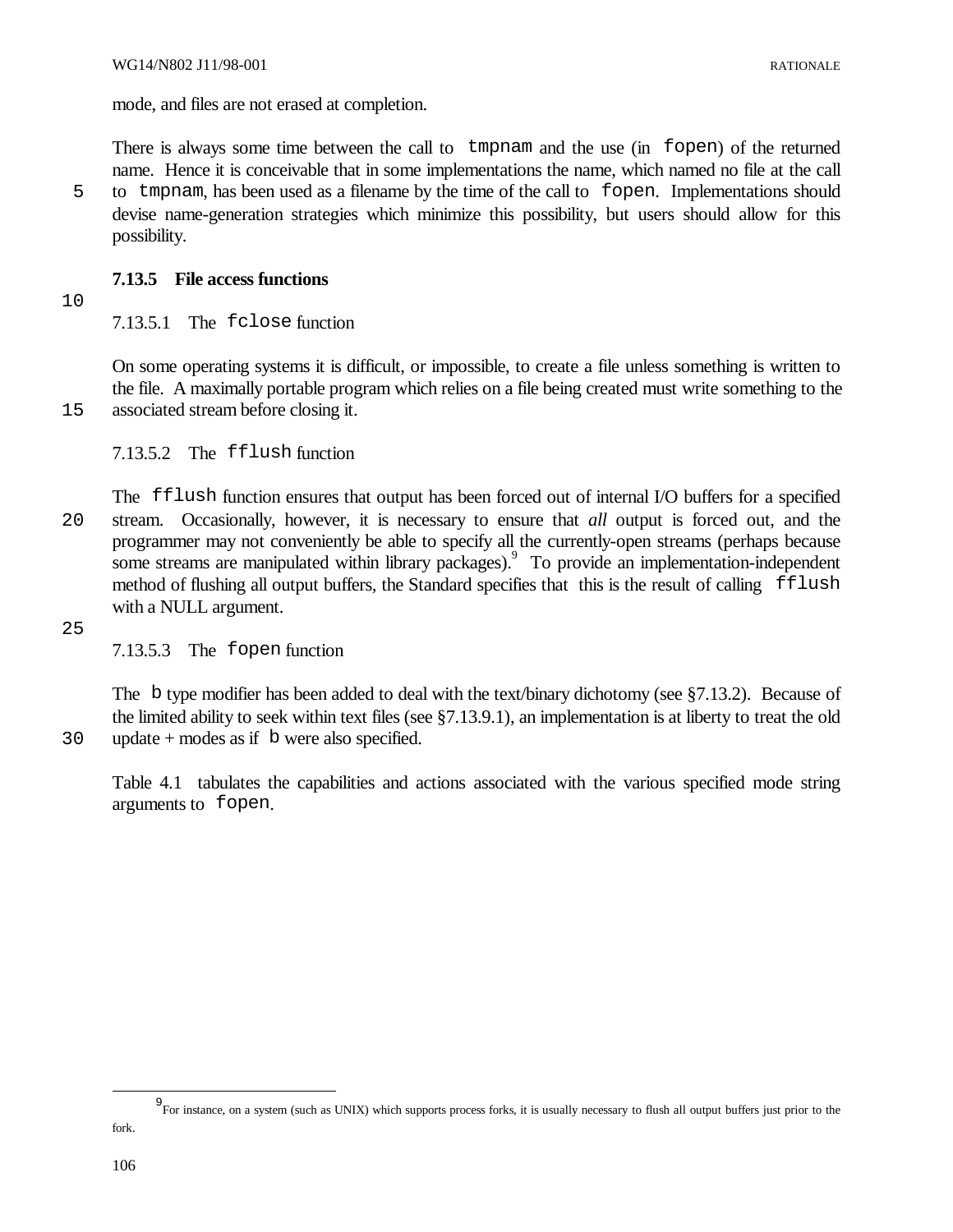|                                     | r | W | a | $r+$ | $W +$ | $a+$ |
|-------------------------------------|---|---|---|------|-------|------|
| file must exist before open         |   |   |   |      |       |      |
| old file contents discarded on open |   |   |   |      |       |      |
| stream can be read                  |   |   |   |      |       |      |
| stream can be written               |   |   |   |      |       |      |
| stream can be written only at end   |   |   |   |      |       |      |

# Table 4.1: File and stream properties of fopen modes

5

Other specifications for files, such as record length and block size, are not specified in the Standard, due to their widely varying characteristics in different operating environments. Changes to file access modes and buffer sizes may be specified using the setvbuf function. (See §7.13.5.6.) An implementation may choose to allow additional file specifications as part of the mode string argument.

10 For instance,

$$
file1 = fopen(file1name, "wb, reclen=80");
$$

might be a reasonable way, on a system which provides record-oriented binary files, for an 15 implementation to allow a programmer to specify record length.

A change of input/output direction on an update file is only allowed following a fsetpos, fseek, rewind, or fflush operation, since these are precisely the functions which assure that the I/O buffer has been flushed.

20

The Standard (§7.13.2) imposes the requirement that binary files not be truncated when they are updated. This rule does not preclude an implementation from supporting additional file types that do truncate when written to, even when they are opened with the same sort of fopen call. Magnetic tape files are an example of a file type that must be handled this way. (On most tape hardware it is 25 impossible to write to a tape without destroying immediately following data.) Hence tape files are not "binary files'' within the meaning of the Standard. A conforming hosted implementation must provide (and document) at least one file type (on disk, most likely) that behaves exactly as specified in the Standard.

30 7.13.5.4 The freopen function

7.13.5.5 The setbuf function

setbuf is subsumed by setvbuf, but has been retained for compatibility with old code.

35

7.13.5.6 The setvbuf function

setvbuf has been adopted from UNIX System V, both to control the nature of stream buffering and to specify the size of I/O buffers. An implementation is not required to make actual use of a buffer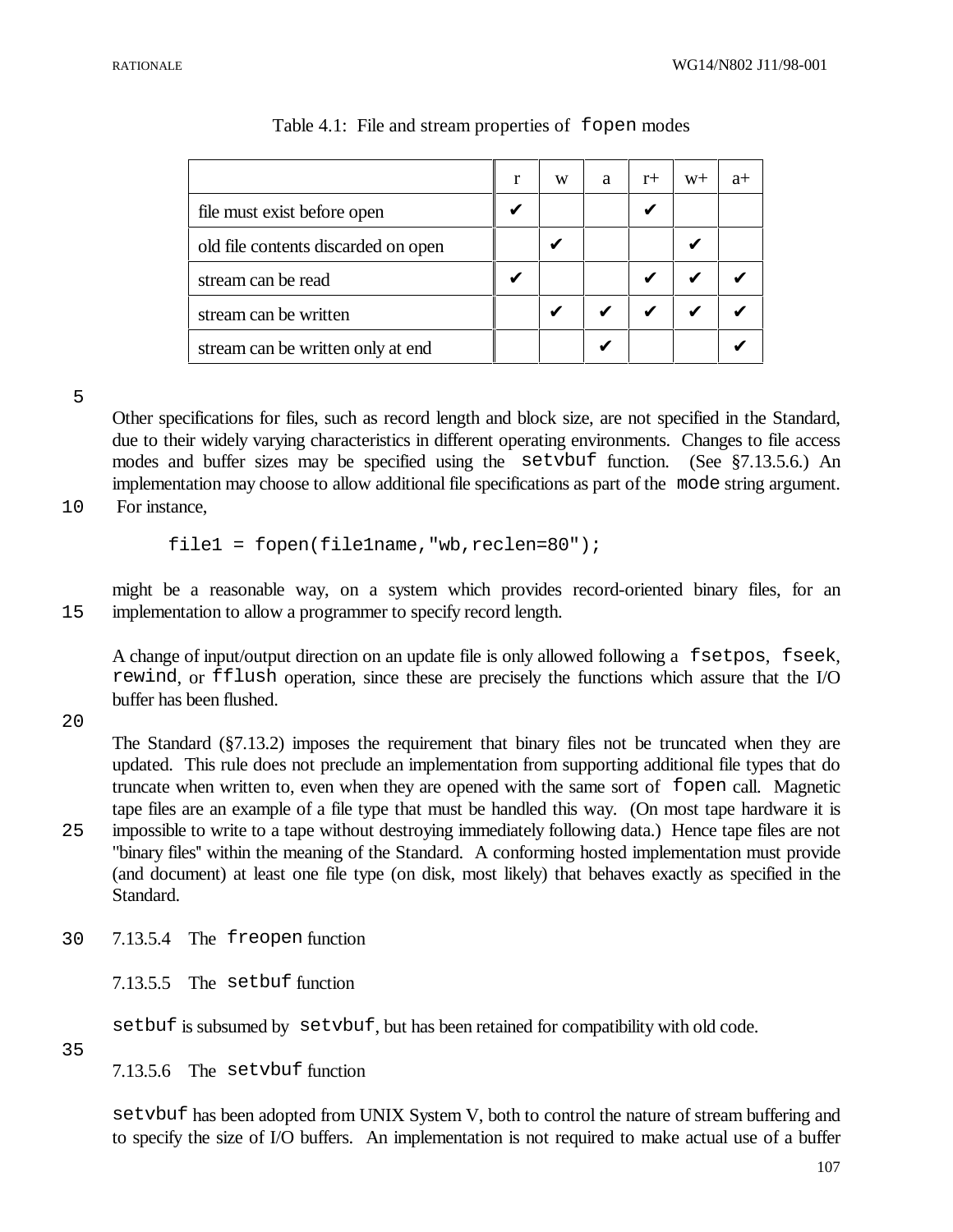provided for a stream, so a program must never expect the buffer's contents to reflect I/O operations. Further, the Standard does not require that the requested buffering be implemented; it merely mandates a standard mechanism for requesting whatever buffering services might be provided.

- 5 Although three types of buffering are defined, an implementation may choose to make one or more of them equivalent. For example, a library may choose to implement line-buffering for binary files as equivalent to unbuffered I/O or may choose to always implement full-buffering as equivalent to line-buffering.
- 10 The general principle is to provide portable code with a means of requesting the most appropriate popular buffering style, but not to require an implementation to support these styles.

# **7.13.6 Formatted input/output functions**

15 7.13.6.1 The fprintf function

*A new feature for C9X*. The modifier m has been added to the integer conversion specifiers, indicating that the corresponding argument has type intmax\_t or uintmax\_t.

20 Use of the L modifier with floating conversions has been added to deal with formatted output of the new type long double.

Note that the  $X$  and  $X$  formats expect a corresponding int argument;  $X \cup Y$  or  $X \cup Y$  must be supplied with a long int argument.

25

The conversion specification %p has been added for pointer conversion, since the size of a pointer is not necessarily the same as the size of an int. Because an implementation may support more than one size of pointer, the corresponding argument is expected to be a  $(\text{void }*)$  pointer.

30 The %n format has been added to permit ascertaining the number of characters converted up to that point in the current invocation of the formatter.

Some pre-Standard implementations switch formats for %g at an exponent of -3 instead of (the Standard's) -4: existing code which requires the format switch at -3 will have to be changed.

35

Some existing implementations provide  $\delta D$  and  $\delta O$  as synonyms or replacements for  $\delta 1d$  and  $\delta 1d$ . The Committee considered the latter notation preferable.

The Committee has reserved lower case conversion specifiers for future standardization.

40

The use of leading zero in field widths to specify zero padding has been superseded by a precision field. The older mechanism has been retained.

Some implementations have provided the format  $r \geq r$  as a means of indirectly passing a variable-length 45 argument list. The functions vfprintf, etc., are considered to be a more controlled method of effecting this indirection, so  $\mathscr{E}r$  was not adopted in the Standard. (See §7.13.6.8.)

The printing formats for numbers is not entirely specified. The requirements of the Standard are loose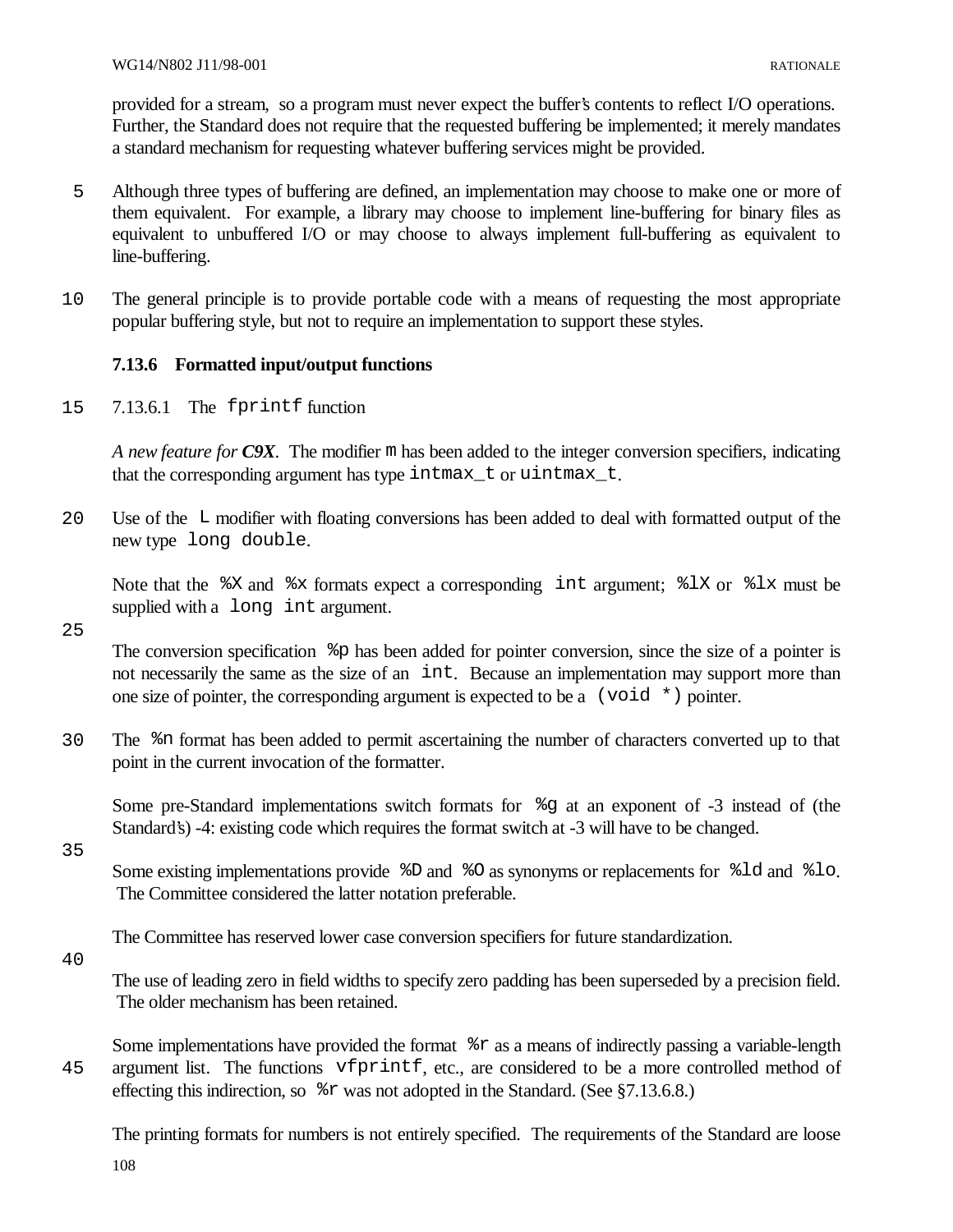enough to allow implementations to handle such cases as signed zero, *not-a-number*, and *infinity* in an appropriate fashion.

7.13.6.2 The fscanf function

5

The specification of  $f \text{ssanf}$  is based in part on these principles:

- As soon as one specified conversion fails, the whole function invocation fails.
- 10 One-character pushback is sufficient for the implementation of fscanf. Given the invalid field " $-x$ ", the characters " $-x$ " are not pushed back.
	- If a "flawed field'' is detected, no value is stored for the corresponding argument.
- 15 The conversions performed by fiscanf are compatible with those performed by strtod and strtol.

Input pointer conversion with  $\frac{1}{2}$  has been added, although it is obviously risky, for symmetry with fprintf. The %i format has been added to permit the scanner to determine the radix of the 20 number in the input stream; the %n format has been added to make available the number of characters scanned thus far in the current invocation of the scanner.

White space is now defined by the isspace function. (See §7.3.1.10.)

- 25 An implementation must not use the ungetc function to perform the necessary one-character pushback. In particular, since the unmatched text is left "unread,'' the file position indicator as reported by the ftell function must be the position of the character remaining to be read. Furthermore, if the unread characters were themselves pushed back via ungetc calls, the pushback in fscanf must not affect the push-back stack in ungetc. A scanf call that matches N characters from a stream
- 30 must leave the stream in the same state as if N consecutive getc calls had been issued.

7.13.6.3 The printf function

See comments of section §7.13.6.1 above.

35

7.13.6.4 The scanf function

See comments in section §7.13.6.2 above.

40 7.13.6.5 The sprintf function

See §7.13.6.1 for comments on output formatting.

In the interests of minimizing redundancy, sprintf has subsumed the older, rather uncommon, 45 ecvt, fcvt, and gcvt.

7.13.6.6 The snprintf function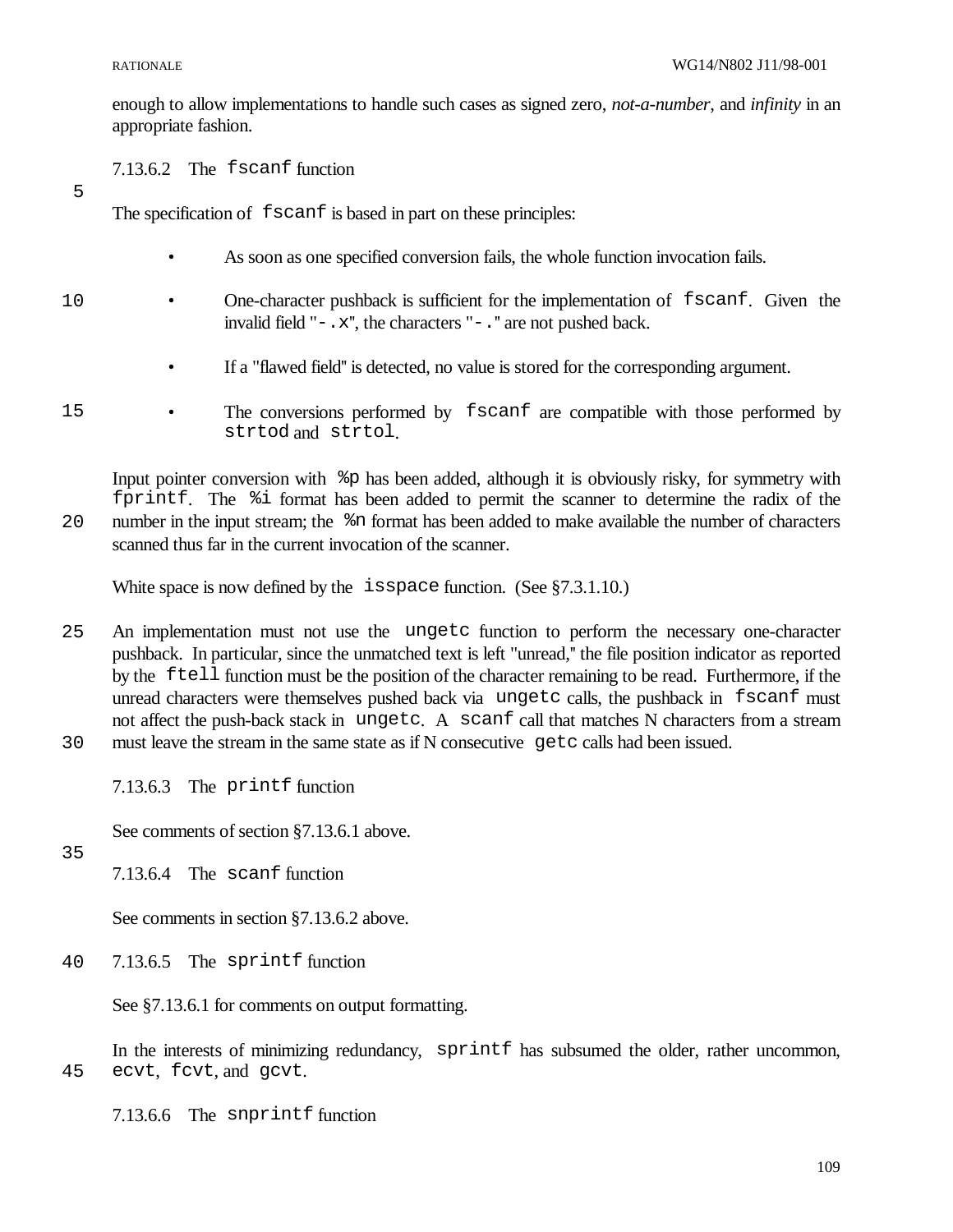snprintf is a new feature for **C9X**. The sprintf function is very useful, but can overrun the output buffer; that has been exploited in attacks on computer and network security. C9X addresses this problem by adding the snprintf function, modeled after the 4.4BSD version, which performs bounds checking on the output array.

5

7.13.6.7 The sscanf function

The behavior of sscanf on encountering end of string has been clarified. See also comments in section §7.13.6.2 above.

10

7.13.6.8 The vfprintf function

The functions vfprintf, vprintf, and vsprintf have been adopted from UNIX System V to facilitate writing special purpose formatted output functions.

15

7.13.6.9 The vprintf function See §7.13.6.8.

7.13.6.10 The vsprintf function 20 See §7.13.6.8.

> 7.13.6.11 The vsnprintf function See §7.13.6.6

25 7.13.6.12 The vfscanf function

7.13.6.13 The vscanf function

7.13.6.14 The vsscanf function

30

#### **7.13.7 Character input/output functions**

7.13.7.1 The fgetc function

35 Because much existing code assumes that fgetc and fputc are the actual functions equivalent to the macros getc and putc, the Standard requires that they not be implemented as macros.

7.13.7.2 The fgets function

40 This function subsumes gets, which has no limit to prevent storage overwrite on arbitrary input (see §7.13.7.7).

7.13.7.3 The fputc function See §7.13.7.1.

45

7.13.7.4 The fputs function

7.13.7.5 The getc function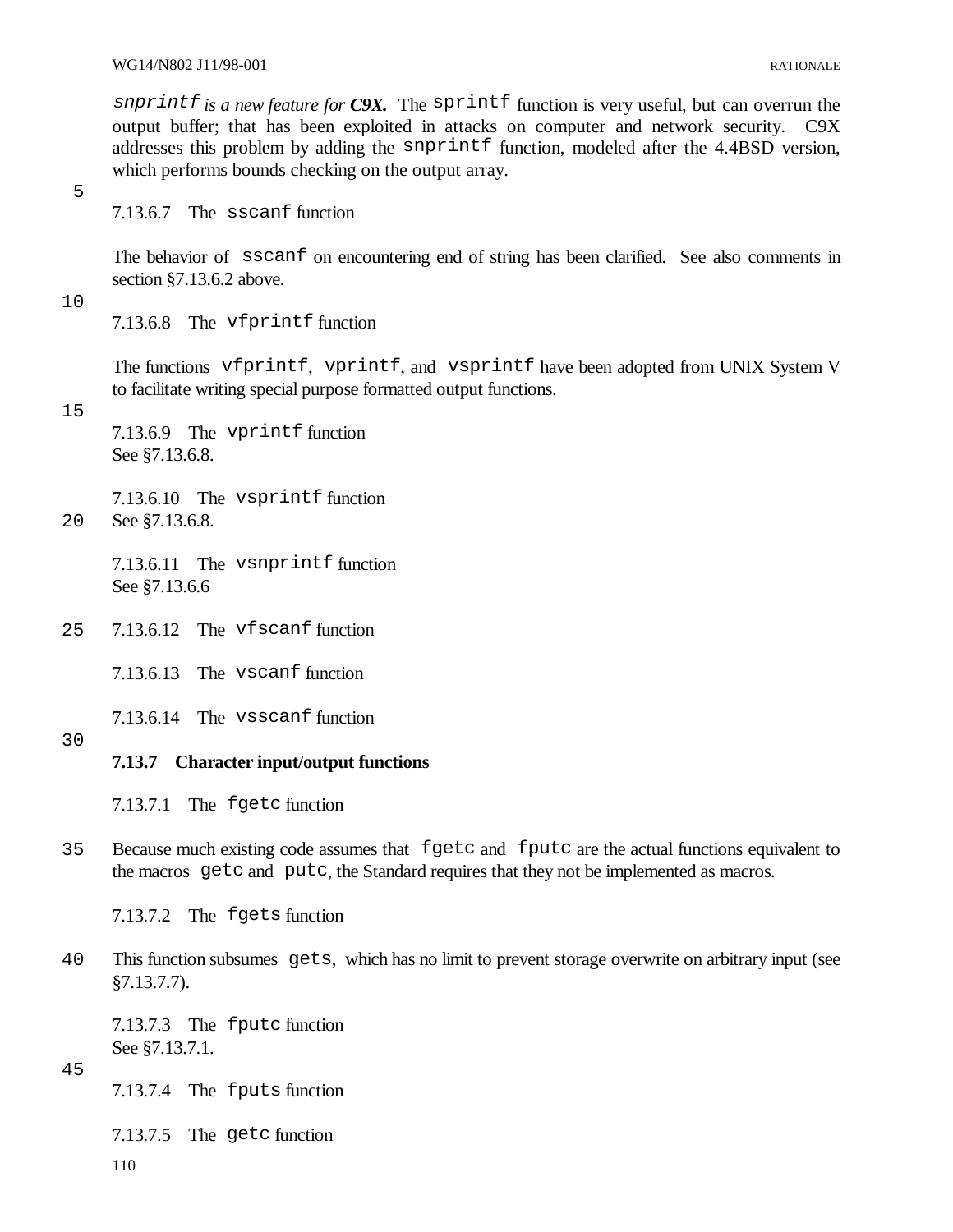getc and putc have often been implemented as unsafe macros, since it is difficult in such a macro to touch the stream argument only once. Since this danger is common in prior art, these two functions are explicitly permitted to evaluate stream more than once.

5

7.13.7.6 The getchar function

7.13.7.7 The gets function See §7.13.7.2.

10

7.13.7.8 The putc function See §7.13.7.5.

7.13.7.9 The putchar function

15

7.13.7.10 The puts function

puts(s) is not exactly equivalent to fputs(stdout,s); puts also writes a new line after the argument string. This incompatibility reflects existing practice.

20

7.13.7.11 The ungetc function

The Base Document requires that at least one character be read before ungetc is called, in certain implementation-specific cases. The Committee has removed this requirement, thus obliging a FILE 25 structure to have room to store one character of pushback regardless of the state of the buffer; it felt that this degree of generality makes clearer the ways in which the function may be used.

It is permissible to push back a different character than that which was read; this accords with common existing practice. The last-in, first-out nature of ungetc has been clarified.

30

ungetc is typically used to handle algorithms, such as tokenization, which involve one-character lookahead in text files. fseek and ftell are used for random access, typically in binary files. So that these disparate file-handling disciplines are not unnecessarily linked, the value of a text file's file position indicator immediately after ungetc has been specified as indeterminate.

35

Existing practice relies on two different models of the effect of ungetc. One model can be characterized as writing the pushed-back character "on top of'' the previous character. This model implies an implementation in which the pushed-back characters are stored within the file buffer and bookkeeping is performed by setting the file position indicator to the previous character position.

- 40 (Care must be taken in this model to recover the overwritten character values when the pushed-back characters are discarded as a result of other operations on the stream.) The other model can be characterized as pushing the character "between'' the current character and the previous character. This implies an implementation in which the pushed-back characters are specially buffered (within the FILE structure, say) and accounted for by a flag or count. In this model it is natural *not* to move the
- 45 file position indicator. The indeterminacy of the file position indicator while pushed-back characters exist accommodates both models.

Mandating either model (by specifying the effect of ungetc on a text file's file position indicator)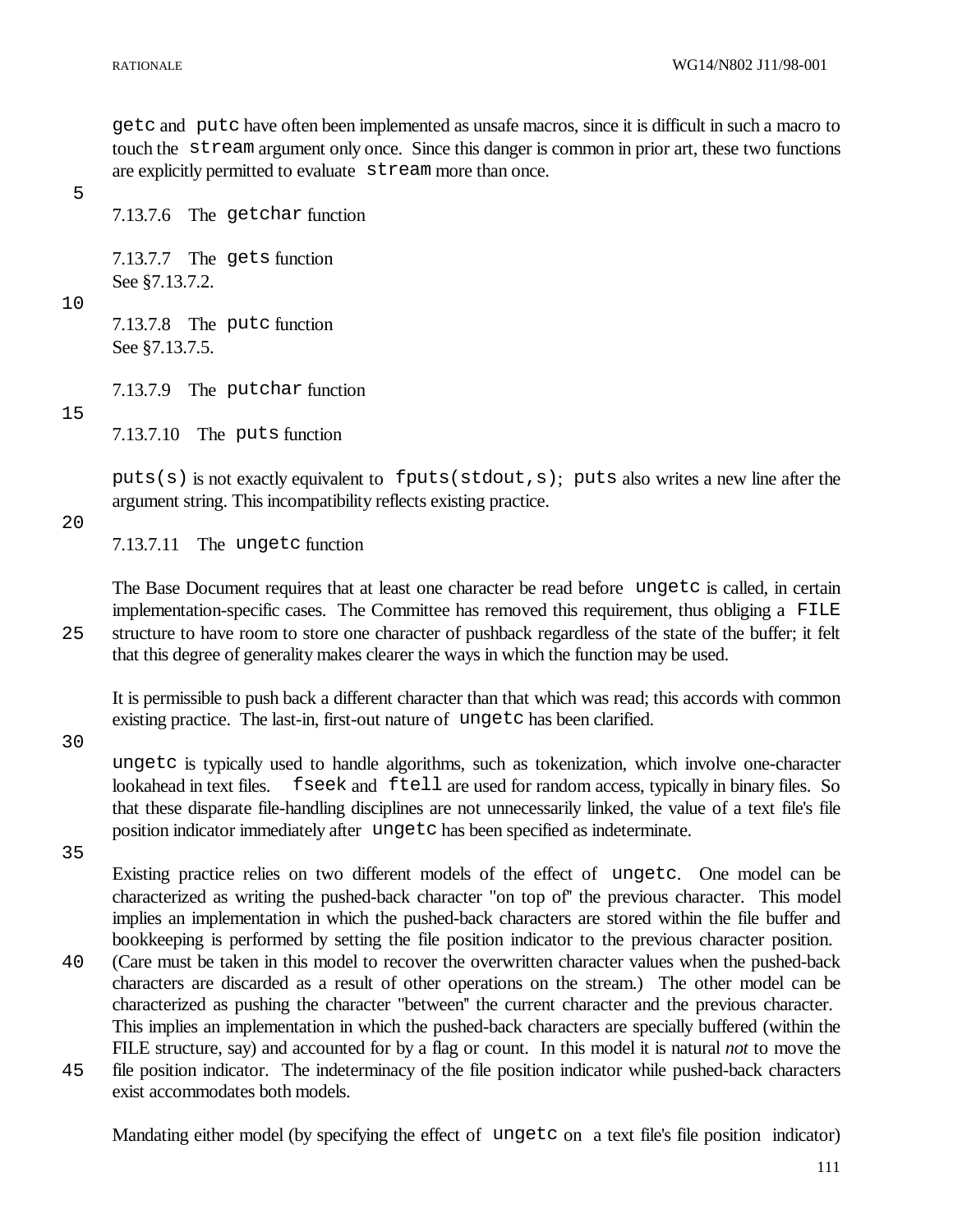creates problems with implementations that have assumed the other model. Requiring the file position indicator not to change after ungetc would necessitate changes in programs which combine random access and tokenization on text files, and rely on the file position indicator marking the end of a token even after pushback. Requiring the file position indicator to back up would create severe 5 implementation problems in certain environments, since in some file organizations it can be impossible to find the previous input character position without having read the file sequentially to the point in question. $10$ 

#### **7.13.8 Direct input/output functions**

10

7.13.8.1 The fread function

size\_t is the appropriate type both for an object size and for an array bound (see §6.3.3.4), so this is the type of size and nelem.

15

7.13.8.2 The fwrite function See §7.13.8.1.

**7.13.9 File positioning functions**

20

7.13.9.1 The fgetpos function

fgetpos and fsetpos have been added to allow random access operations on files which are too large to handle with fseek and ftell.

25

7.13.9.2 The fseek function

Whereas a binary file can be treated as an ordered sequence of bytes, counting from zero, a text file need not map one-to-one to its internal representation (see §7.13.2). Thus, only seeks to an earlier 30 reported position are permitted for text files. The need to encode both record position and position within a record in a long value may constrain the size of text files upon which fseek-ftell can be used to be considerably smaller than the size of binary files.

Given these restrictions, the Committee still felt that this function has enough utility, and is used in 35 sufficient existing code, to warrant its retention in the Standard. fgetpos and fsetpos have been added to deal with files which are too large to handle with fseek and ftell.

The fseek function will reset the end-of-file flag for the stream; the error flag is not changed unless an error occurs, when it will be set.

40

7.13.9.3 The fsetpos function

7.13.9.4 The ftell function

 $10$  Consider, for instance, a sequential file of variable-length records in which a line is represented as a count field followed by the characters in the line. The file position indicator must encode a character position as the position of the count field plus an offset into the line; from the position of the count field and the length of the line, the next count field can be found. Insufficient information is available for finding the *previous* count field, so backing up from the first character of a line necessitates, in the general case, a sequential read from the start of the file.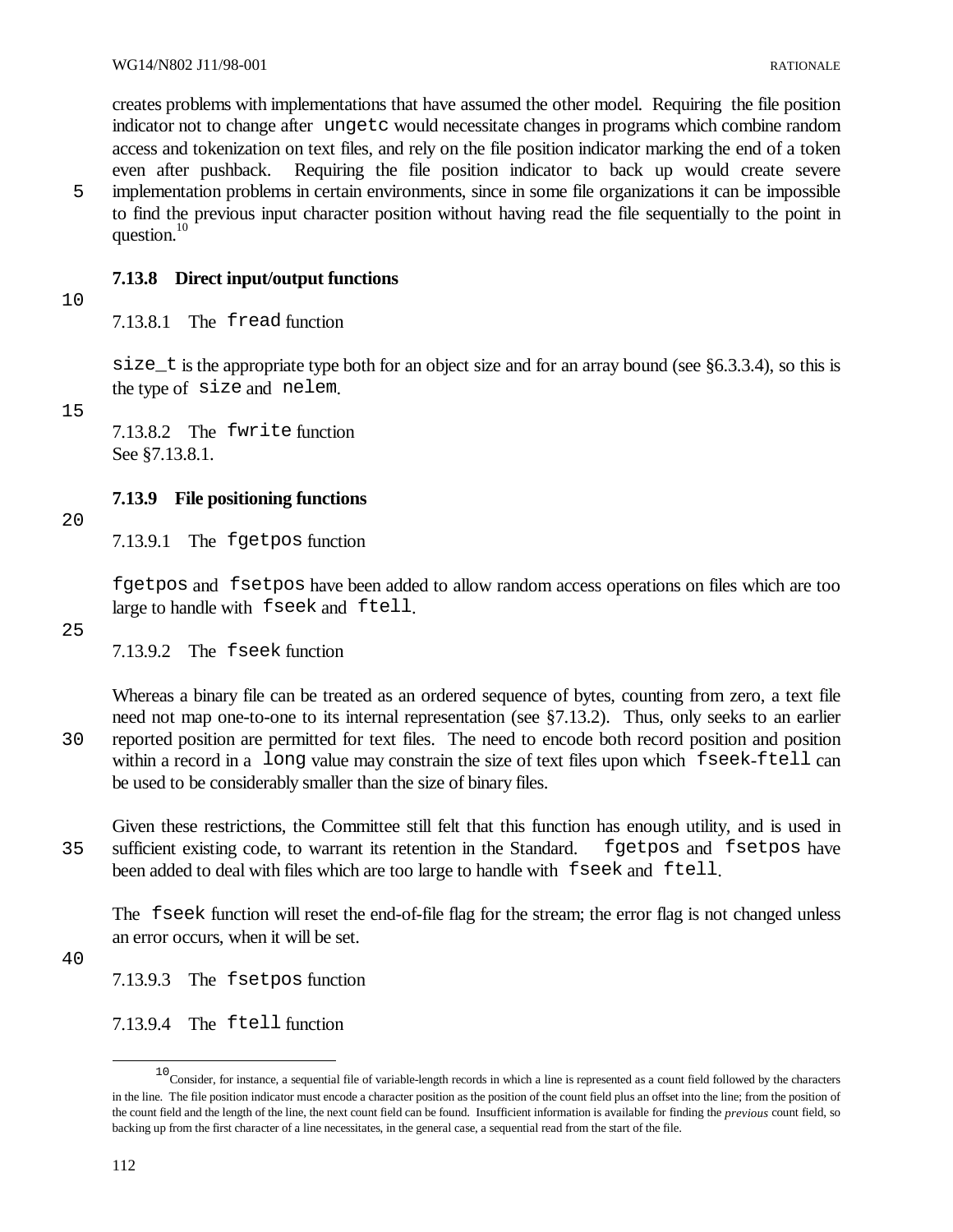ftell can fail for at least two reasons:

- the stream is associated with a terminal, or some other file type for which *file position* 5 *indicator* is meaningless; or
	- the file may be positioned at a location not representable in a long int.

Thus a method for ftell to report failure has been specified. See also §7.13.9.1.

10

7.13.9.5 The rewind function

Resetting the end-of-file and error indicators was added to the specification of rewind to make the specification more logically consistent.

15

#### **7.13.10 Error-handling functions**

- 7.13.10.1 The clearerr function
- 20 7.13.10.2 The feof function

7.13.10.3 The ferror function

7.13.10.4 The perror function

25

At various times, the Committee considered providing a form of perror that delivers up an error string version of errno without performing any output. It ultimately decided to provide this capability in a separate function, strerror. (See §7.15.6.1).

30 **7.14 General Utilities** <stdlib.h>

The header <stdlib.h> was invented by the Committee to hold an assortment of functions that were otherwise homeless.

#### 35 **7.14.1 String conversion functions**

7.14.1.1 The atof function

atof, atoi, and atol are subsumed by strtod and strtol, but have been retained because 40 they are used extensively in existing code. They are less reliable, but may be faster if the argument is known to be in a valid range.

7.14.1.2 The atoi function See §7.14.1.1.

45

7.14.1.3 The atol function See §7.14.1.1.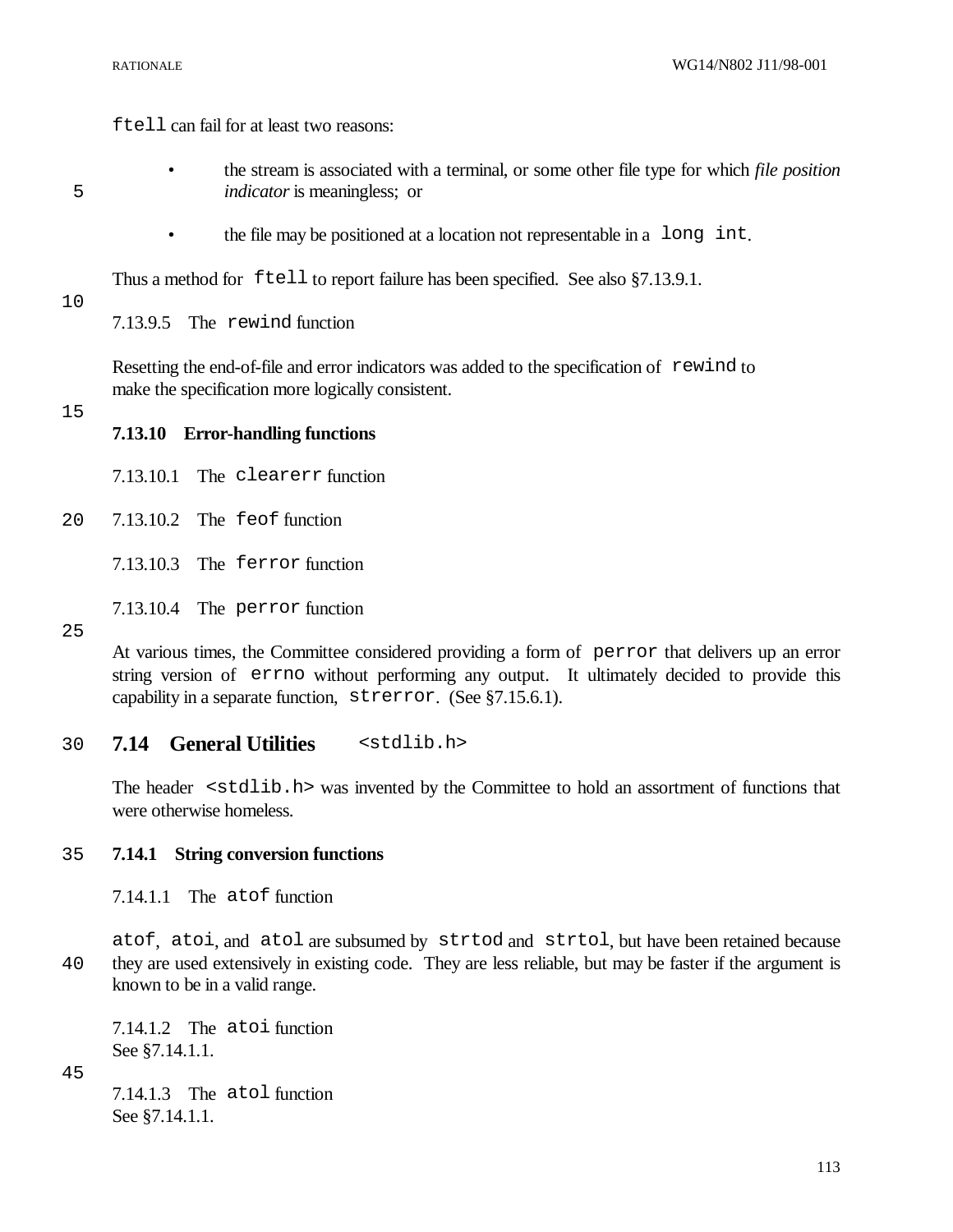7.14.1.4 The atoll function

7.14.1.5 The strtod function

5 strtod and strtol have been adopted (from UNIX System V) because they offer more control over the conversion process, and because they are required not to produce unexpected results on overflow during conversion.

7.14.1.6 The strtof function

10

7.14.1.7 The strtold function

7.14.1.8 The strtol function See §7.14.1.5.

15

7.14.1.9 The strtoll function

7.14.1.10 The strtoul function

20 strtoul was introduced by the Committee to provide a facility like strtol for unsigned long values. Simply using strtol in such cases could result in overflow upon conversion.

7.14.1.11 The strtoull function

#### 25 **7.14.2 Pseudo-random sequence generation functions**

7.14.2.1 The rand function

The Committee decided that an implementation should be allowed to provide a rand function which 30 generates the best random sequence possible in that implementation, and therefore mandated no standard algorithm. It recognized the value, however, of being able to generate the same pseudo-random sequence in different implementations, and so it has published as an example in the Standard an algorithm that generates the same pseudo-random sequence in any conforming implementation, given the same seed.

35

7.14.2.2 The srand function

#### **7.14.3 Memory management functions**

40 The treatment of null pointers and 0-length allocation requests in the definition of these functions was in part guided by a desire to support this paradigm:

```
OBJ * p; /* pointer to a variable list of OBJ's */
45 /* initial allocation */
         p = (0BJ * ) calloc(0, sizeof(OBJ));/* ... */
         /* reallocations until size settles */
```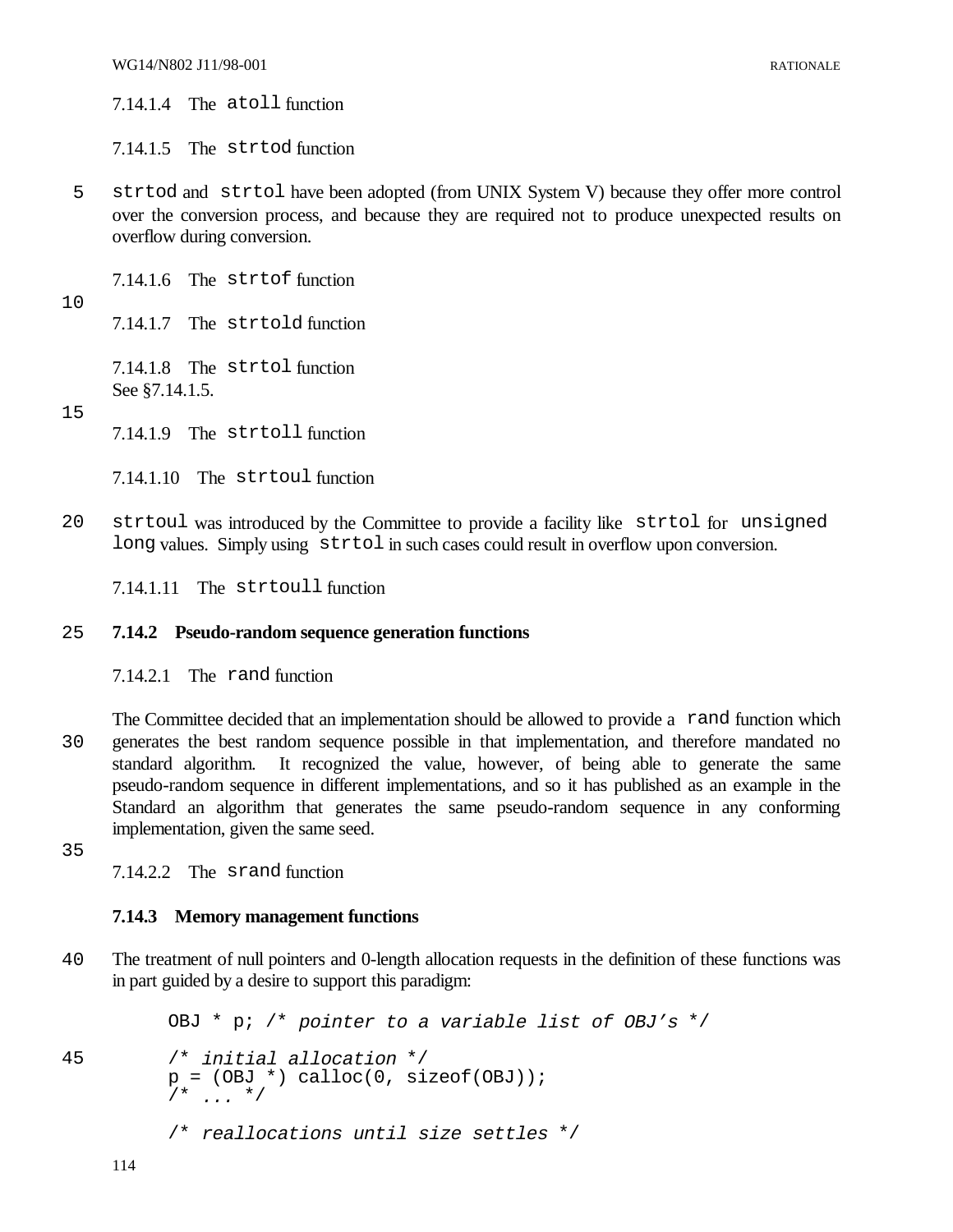```
while(/* list changes size to c */) {
   p = (0BJ *) realloc((void * )p, c*sizeof(OBJ));/* ... */
}
```
5

This coding style, not necessarily endorsed by the Committee, is reported to be in widespread use.

Some implementations have returned non-null values for allocation requests of 0 bytes. Although this strategy has the theoretical advantage of distinguishing between "nothing'' and "zero'' (an unallocated 10 pointer vs. a pointer to zero-length space), it has the more compelling theoretical disadvantage of requiring the concept of a zero-length object. Since such objects cannot be declared, the only way they could come into existence would be through such allocation requests.

The Committee has decided not to accept the idea of zero-length objects. The allocation functions 15 may therefore return a null pointer for an allocation request of zero bytes. Note that this treatment does not preclude the paradigm outlined above.

#### QUIET CHANGE

20 A program which relies on size-0 allocation requests returning a non-null pointer will behave differently.

Some implementations provide a function (often called alloca) which allocates the requested object from automatic storage; the object is automatically freed when the calling function exits. Such a 25 function is not efficiently implementable in a variety of environments, so it was not adopted in the Standard.

7.14.3.1 The calloc function

30 Both nelem and elsize must be of type size\_t, for reasons similar to those for fread (see §7.13.8.1).

If a scalar with all bits zero is not interpreted as a zero value by an implementation, then calloc may have astonishing results in existing programs transported there.

35

7.14.3.2 The free function

The Standard makes clear that a program may only free that which has been allocated, that an allocation may only be freed once, and that a region may not be accessed once it is freed. Some 40 implementations allow more dangerous license. The null pointer is specified as a valid argument to this function to reduce the need for special-case coding.

7.14.3.3 The malloc function

45 7.14.3.4 The realloc function

A null first argument is permissible. If the first argument is not null, and the second argument is 0, then the call frees the memory pointed to by the first argument, and a null argument may be returned; this specification is consistent with the policy of not allowing zero-size objects.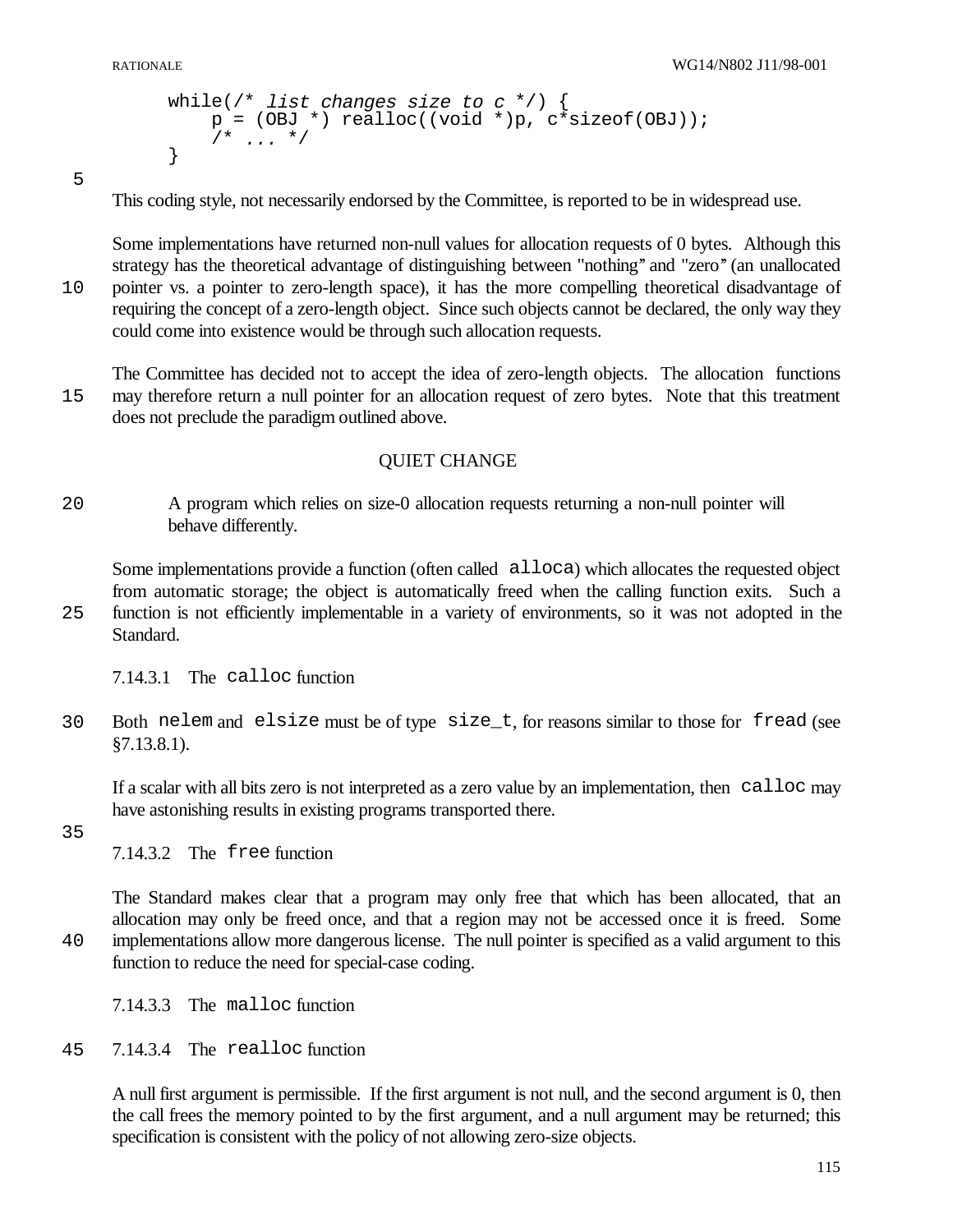#### **7.14.4 Communication with the environment**

7.14.4.1 The abort function

The Committee vacillated over whether a call to abort should return if the signal SIGABRT is caught or ignored. To minimize astonishment, the final decision was that abort never returns.

7.14.4.2 The atexit function

10

atexit provides a program with a convenient way to clean up the environment before it exits. It is adapted from the Whitesmiths C run-time library function onexit.

A suggested alternative was to use the SIGTERM facility of the signal/raise machinery, but that would 15 not give the last-in first-out stacking of multiple functions so useful with atexit.

It is the responsibility of the library to maintain the chain of registered functions so that they are invoked in the correct sequence upon program exit.

20 7.14.4.3 The exit function

The argument to exit is a status indication returned to the invoking environment. In the UNIX operating system, a value of 0 is the successful return code from a program. As usage of C has spread beyond UNIX,  $ext{exit}(0)$  has often been retained as an idiom indicating successful termination, even

- 25 on operating systems with different systems of return codes. This usage is thus recognized as standard. There has never been a portable way of indicating a non-successful termination, since the arguments to exit are then implementation-defined. The macro EXIT\_FAILURE has been added to provide such a capability. (EXIT\_SUCCESS has been added as well.)
- 30 Aside from calls explicitly coded by a programmer, exit is invoked on return from main. Thus in at least this case, the body of exit cannot assume the existence of any objects with automatic storage duration (except those declared in exit).

7.14.4.4 The getenv function

35

The definition of getenv is designed to accommodate both implementations that have all in-memory read-only environment strings and those that may have to read an environment string into a static buffer. Hence the pointer returned by the getenv function points to a string not modifiable by the caller. If an attempt is made to change this string, the behavior of future calls to getenv is

40 undefined.

A corresponding putenv function was omitted from the Standard, since its utility outside a multi-process environment is questionable, and since its definition is properly the domain of an operating system standard.

45

7.14.4.5 The system function

The system function allows a program to suspend its execution temporarily in order to run another

<sup>5</sup>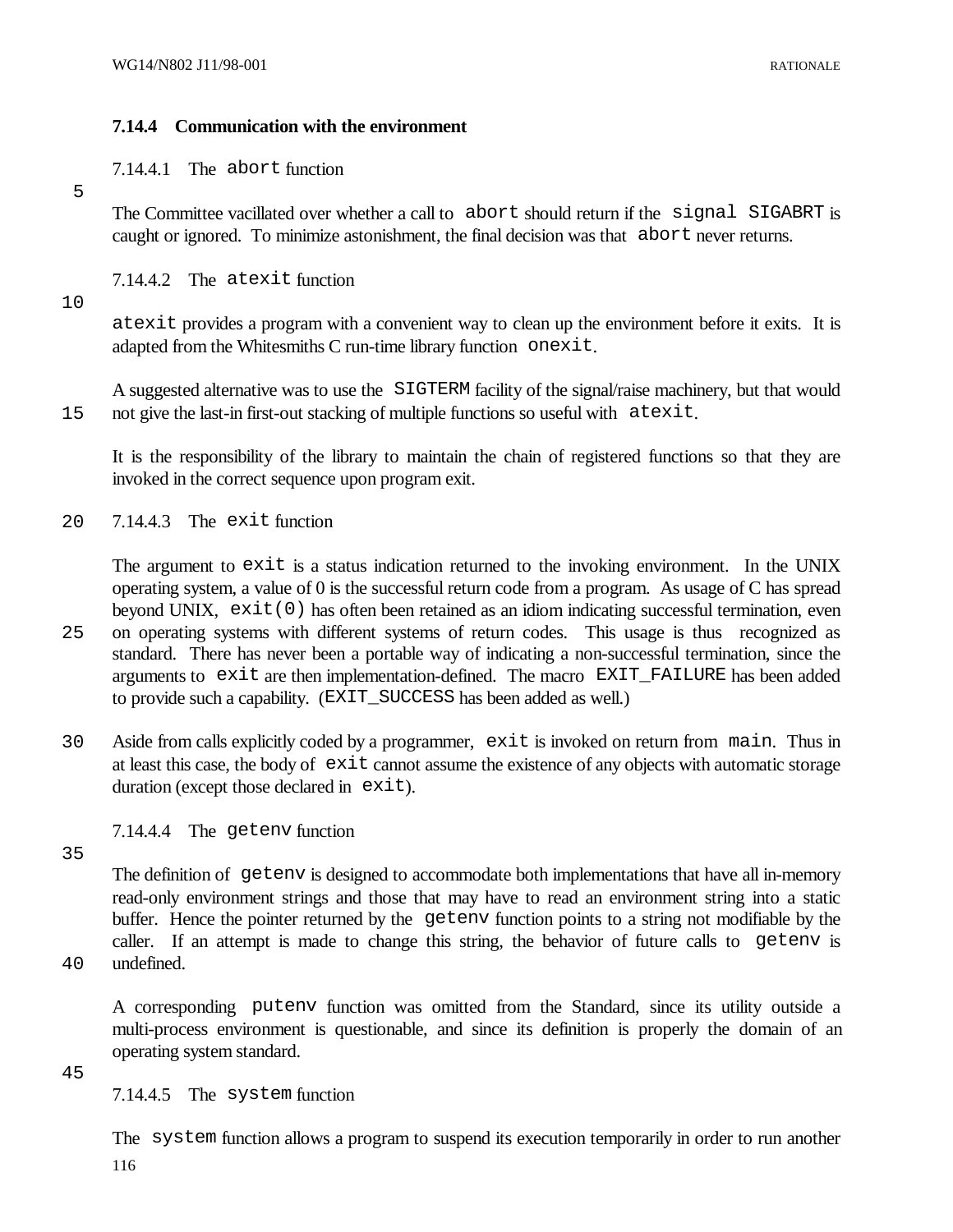program to completion.

Information may be passed to the called program in three ways: through command-line argument strings, through the environment, and (most portably) through data files. Before calling the system 5 function, the calling program should close all such data files.

Information may be returned from the called program in two ways: through the implementation-defined return value (in many implementations, the termination status code which is the argument to the exit function is returned by the implementation to the caller as the value returned by

10 the system function), and (most portably) through data files.

If the environment is interactive, information may also be exchanged with users of interactive devices. Some implementations offer built-in programs called "commands" (for example, "date") which may provide useful information to an application program via the system function. The Standard does not 15 attempt to characterize such commands, and their use is not portable.

On the other hand, the use of the system function *is* portable, provided the implementation supports the capability. The Standard permits the application to ascertain this by calling the system function with a null pointer argument. Whether more levels of nesting are supported can also be ascertained this 20 way; assuming more than one such level is obviously dangerous.

# **7.14.5 Searching and sorting utilities**

7.14.5.2 The bsearch function

25

7.14.5.1 The qsort function

#### **7.14.6 Integer arithmetic functions**

- 30 abs was moved from <math.h> as it was the only function in that library which did not involve double arithmetic. Some programs have included <math.h> solely to gain access to abs, but in some implementations this results in unused floating-point run-time routines becoming part of the translated program.
- 35 7.14.6.1 The abs function

The Committee rejected proposals to add an absolute value operator to the language. An implementation can provide a built-in function for efficiency.

40 7.14.6.2 The div function

div and ldiv provide a well-specified semantics for signed integral division and remainder operations. The semantics were adopted to be the same as in FORTRAN. Since these functions return both the quotient and the remainder, they also serve as a convenient way of efficiently modelling

45 underlying hardware that computes both results as part of the same operation. Table 7.2 summarizes the semantics of these functions.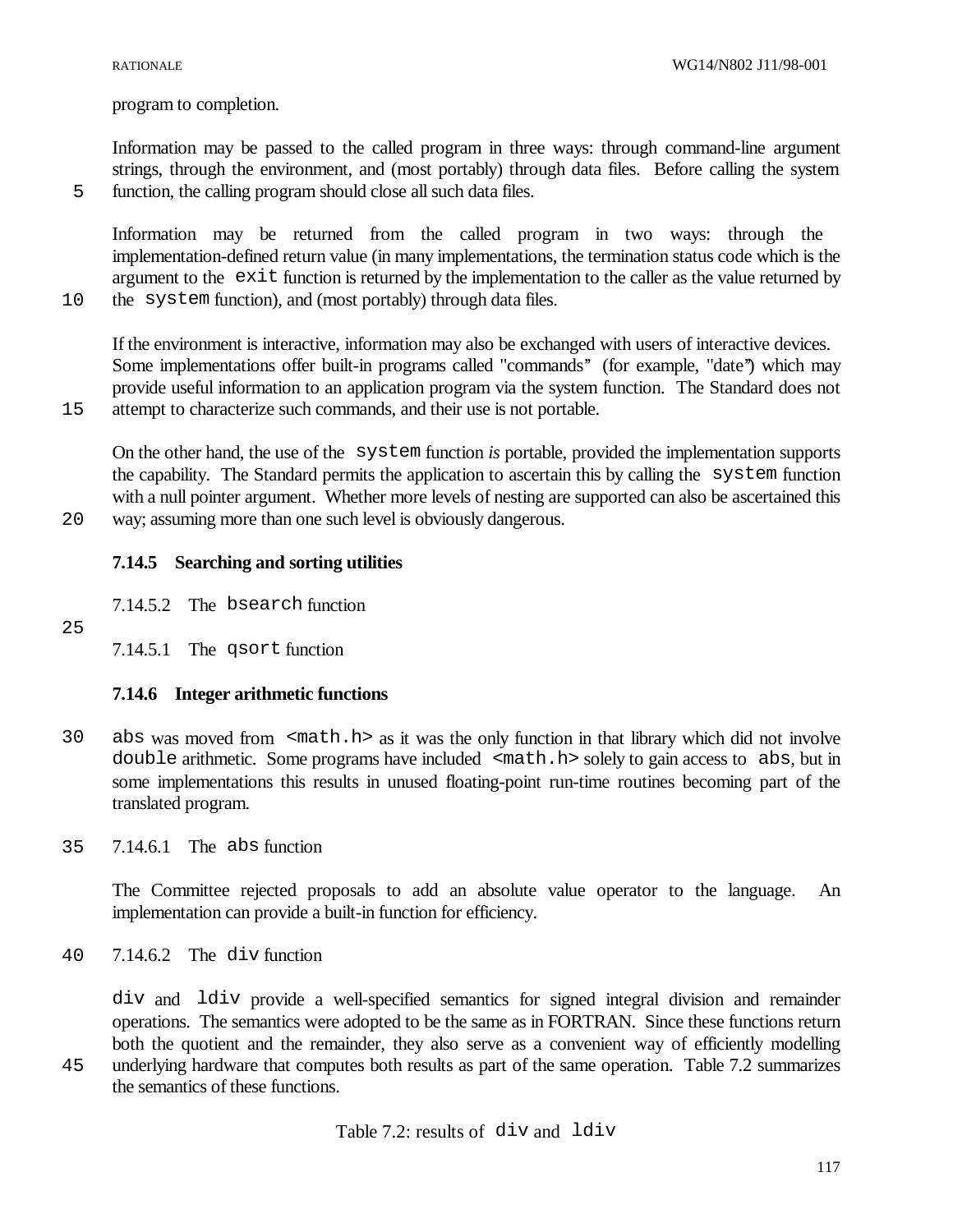| number | denom    | quot | rem |  |
|--------|----------|------|-----|--|
|        |          |      |     |  |
|        |          |      |     |  |
|        | ◠<br>- ٦ |      |     |  |
|        | ◠<br>- 1 |      |     |  |

Divide-by-zero is described as *undefined behavior* rather than as setting errno to EDOM. The program can as easily check for a zero divisor before a division as for an error code afterwards, and the 5 adopted scheme reduces the burden on the function.

- 7.14.6.3 The labs function
- 7.14.6.4 The llabs function

#### 10

- 7.14.6.5 The ldiv function
- 7.14.6.6 The lldiv function

#### 15 **7.14.7 Multibyte character functions**

See §5.2.1.2 for an overall discussion of multibyte character representations and widecharacters.

| 7.14.7.1 The mblen function |  |  |  |
|-----------------------------|--|--|--|
|-----------------------------|--|--|--|

- 20
- 7.14.7.2 The mbtowc function
- 7.14.7.3 The wctomb function

#### 25 **7.14.8 Multibyte string functions**

See §5.2.1.2 for an overall discussion of multibyte character representations and wide characters.

7.14.8.1 The mbstowcs function

30

7.14.8.2 The wcstombs function

# **7.15 String Handling** <string.h>

35 The Committee felt that the functions in this section were all excellent candidates for replacement by high-performance built-in operations. Hence many simple functions have been retained, and several added, just to leave the door open for better implementations of these common operations.

The Standard reserves function names beginning with  $str$  or mem for possible future use.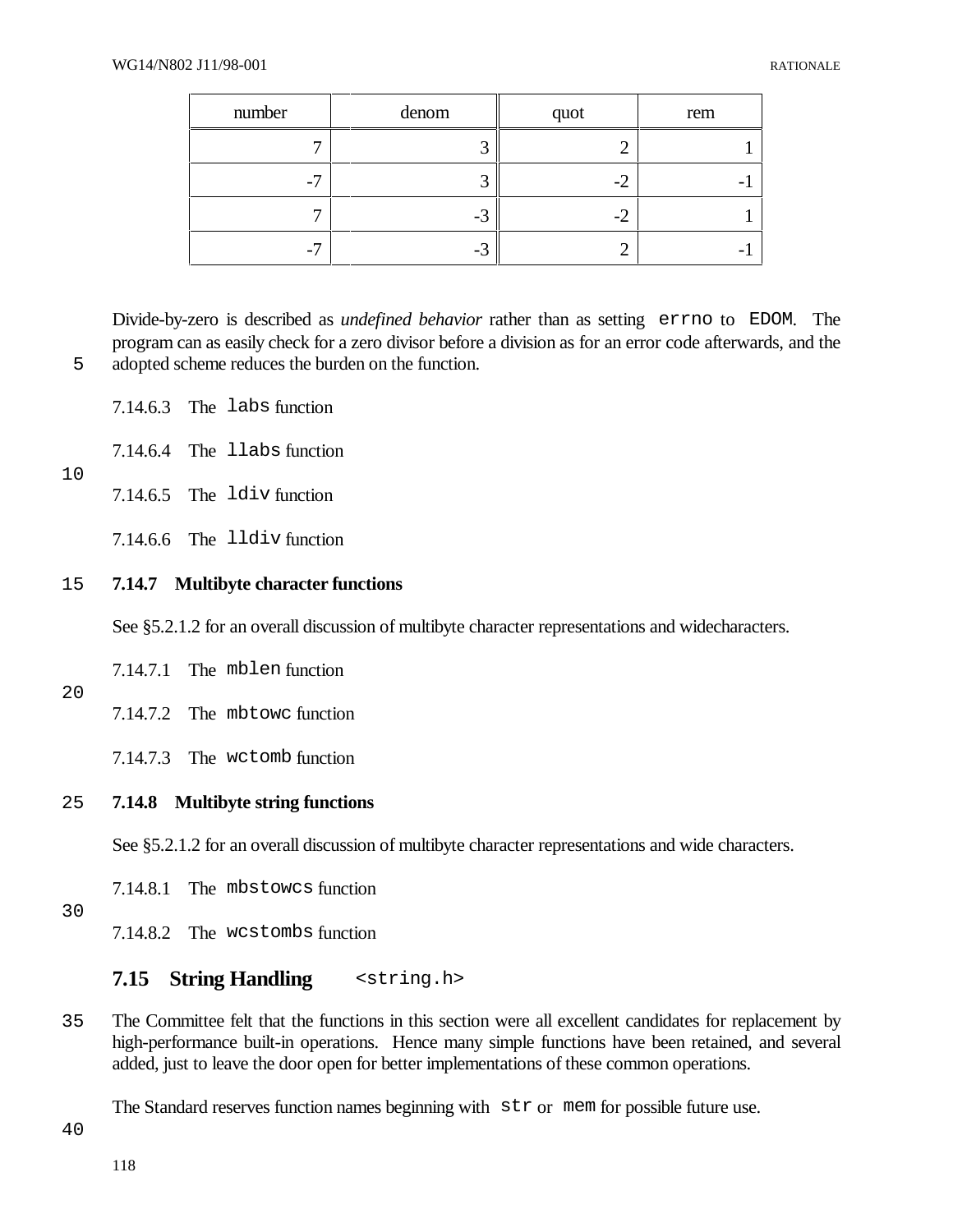#### **7.15.1 String function conventions**

memcpy, memset, memcmp, and memchr have been adopted from several existing implementations. The general goal was to provide equivalent capabilities for three types of byte 5 sequences:

- null-terminated strings (str-),
- null-terminated strings with a maximum length (strn-), and
- 10
- transparent data of specified length (mem-).

#### **7.15.2 Copying functions**

- 15 A block copy routine should be "right'': it should work correctly even if the blocks being copied overlap. Otherwise it is more difficult to correctly code such overlapping copy operations, and portability suffers because the optimal C-coded algorithm on one machine may be horribly slow on another.
- 20 A block copy routine should be "fast'': it should be implementable as a few inline instructions which take maximum advantage of any block copy provisions of the hardware. Checking for overlapping copies produces too much code for convenient inlining in many implementations. The programmer knows in a great many cases that the two blocks cannot possibly overlap, so the space and time overhead are for naught.
- 25

These arguments are contradictory but each is compelling. Therefore the Standard mandates two block copy functions: memmove is required to work correctly even if the source and destination overlap, while memcpy can presume nonoverlapping operands and be optimized accordingly.

30 7.15.2.1 The memcpy function

7.15.2.2 The memmove function

7.15.2.3 The strcpy function

35

7.15.2.4 The strncpy function

strncpy was initially introduced into the C library to deal with fixed-length name fields in structures such as directory entries. Such fields are not used in the same way as strings: the trailing null is 40 unnecessary for a maximum-length field, and setting trailing bytes for shorter names to null assures efficient field-wise comparisons. strncpy is not by origin a "bounded strcpy,'' and the Committee has preferred to recognize existing practice rather than alter the function to better suit it to such use.

#### 45 **7.15.3 Concatenation functions**

7.15.3.1 The strcat function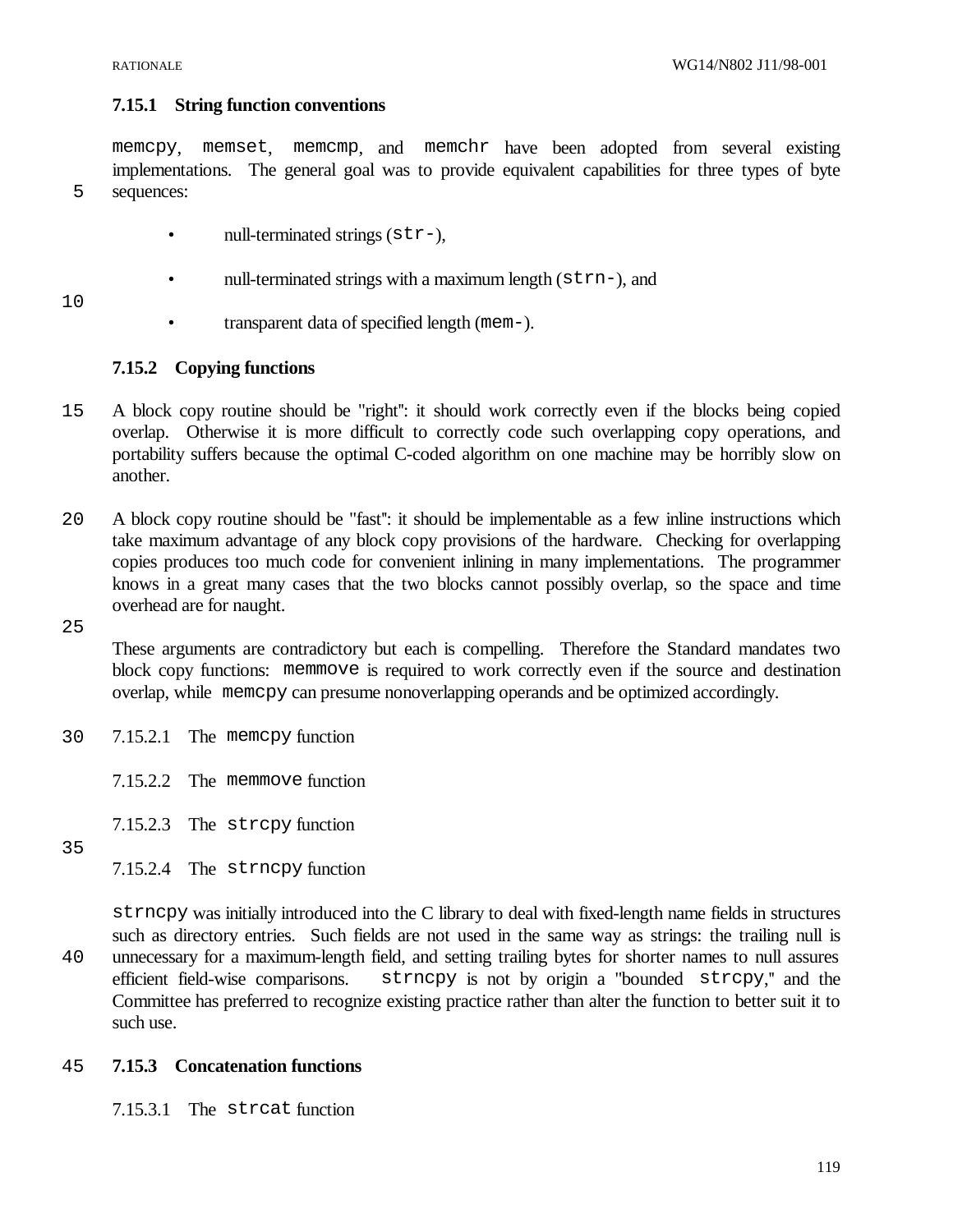#### 7.15.3.2 The strncat function

Note that this function may add  $n+1$  characters to the string.

#### 5 **7.15.4 Comparison functions**

7.15.4.1 The memcmp function See §7.15.1.

10 7.15.4.2 The strcmp function

7.15.4.3 The strcoll function

strcoll and strxfrm provide for *locale-specific* string sorting. strcoll is intended for 15 applications in which the number of comparisons is small; strxfrm is more appropriate when items are to be compared a number of times - the cost of transformation is then only paid once.

7.15.4.4 The strncmp function

20 7.15.4.5 The strxfrm function See §7.15.4.3.

#### **7.15.5 Search functions**

- 25 7.15.5.1 The memchr function See §7.15.1.
	- 7.15.5.2 The strchr function
- 30 7.15.5.3 The strcspn function
	- 7.15.5.4 The strpbrk function
	- 7.15.5.5 The strrchr function
- 35
- 7.15.5.6 The strspn function
- 7.15.5.7 The strstr function
- 40 The strstr function is an invention of the Committee. It is included as a hook for efficient substring algorithms, or for built-in substring instructions.

7.15.5.8 The strtok function

45 This function has been included to provide a convenient solution to many simple problems of lexical analysis, such as scanning command line arguments.

#### **7.15.6 Miscellaneous functions**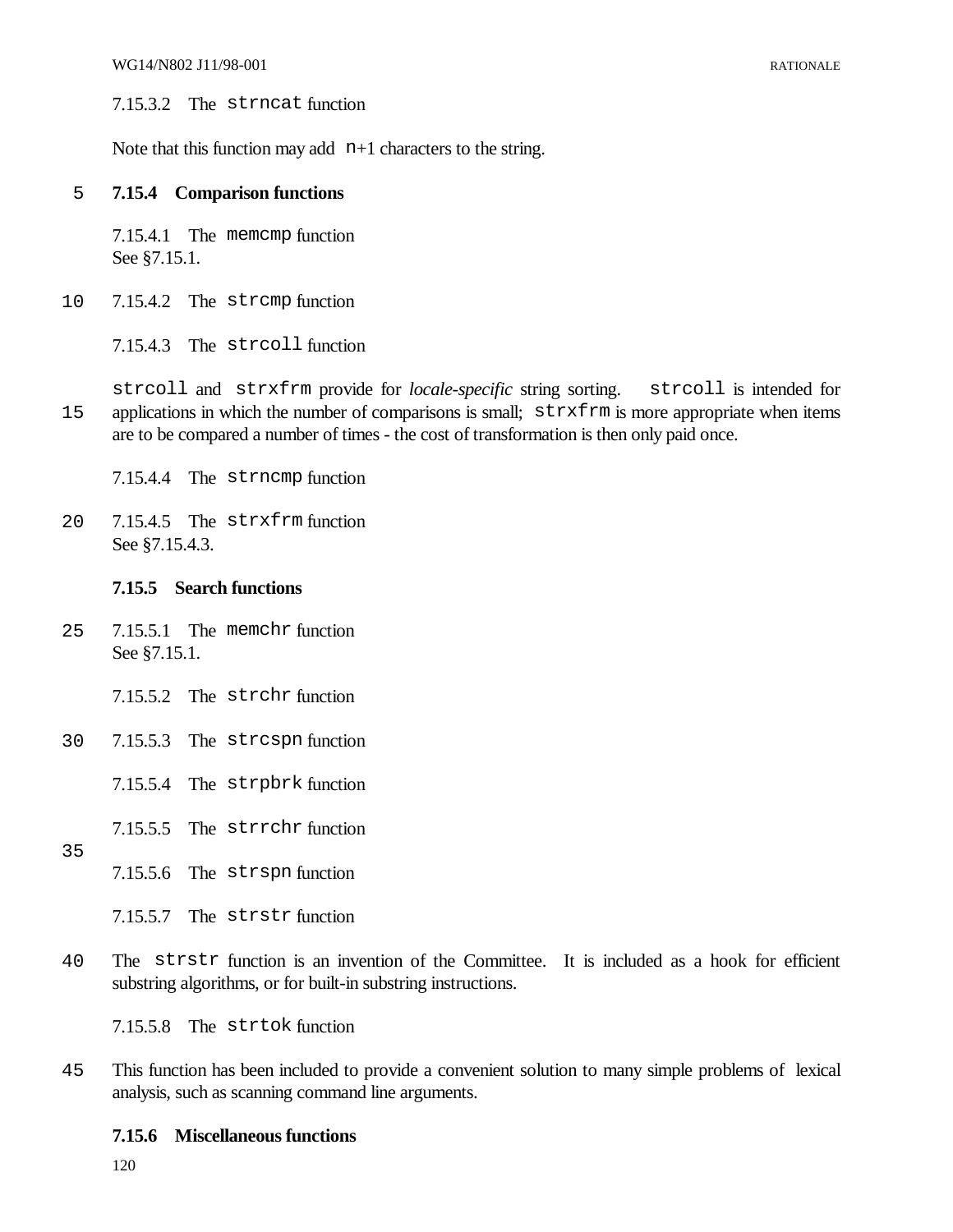7.15.6.1 The memset function See §7.15.1, and §7.14.3.1.

5 7.15.6.2 The strerror function

This function is a descendant of perror (see  $\S7.13.10.4$ ). It is defined such that it can return a pointer to an in-memory read-only string, or can copy a string into a static buffer on each call.

10 7.15.6.3 The strlen function

This function is now specified as returning a value of type  $size_t$ . (See §6.3.3.4.)

# **7.16. DATE AND TIME** <time.h>

15

#### **7.16.1 Components of time**

The types clock\_t and time\_t are arithmetic because values of these types must, in accordance with existing practice, on occasion be compared with  $-1$  (a "don't-know" indication) suitably cast. No 20 arithmetic properties of these types are defined by the Standard, however, in order to allow implementations the maximum flexibility in choosing ranges, precisions, and representations most appropriate to their intended application. The representation need not be a count of some basic unit; an implementation might conceivably represent different components of a temporal value as subfields of an integral type.

25

Many C environments do not support the Base Document library concepts of daylight savings or time zones. Both notions are defined geographically and politically, and thus may require more knowledge about the real world than an implementation can support. Hence the Standard specifies the date and time functions such that information about DST and time zones is not required. The Base Document 30 function tzset, which would require dealing with time zones, has been excluded altogether. An implementation reports that information about DST is not available by setting the tm\_isdst field in a broken-down time to a negative value. An implementation may return a null pointer from a call to

gmtime if information about the displacement between Universal Time (*née* GMT) and local time is

35

#### **7.16.2 Time manipulation functions**

7.16.2.1 The clock function

not available.

40 The function is intended for measuring intervals of execution time, in whatever units an implementation desires. The conflicting goals of high resolution, long interval capacity, and low timer overhead must be balanced carefully in the light of this intended use.

7.16.2.2 The difftime function

45

difftime is an invention of the Committee. It is provided so that an implementation can store an indication of the date/time value in the most efficient format possible and still provide a method of calculating the difference between two times.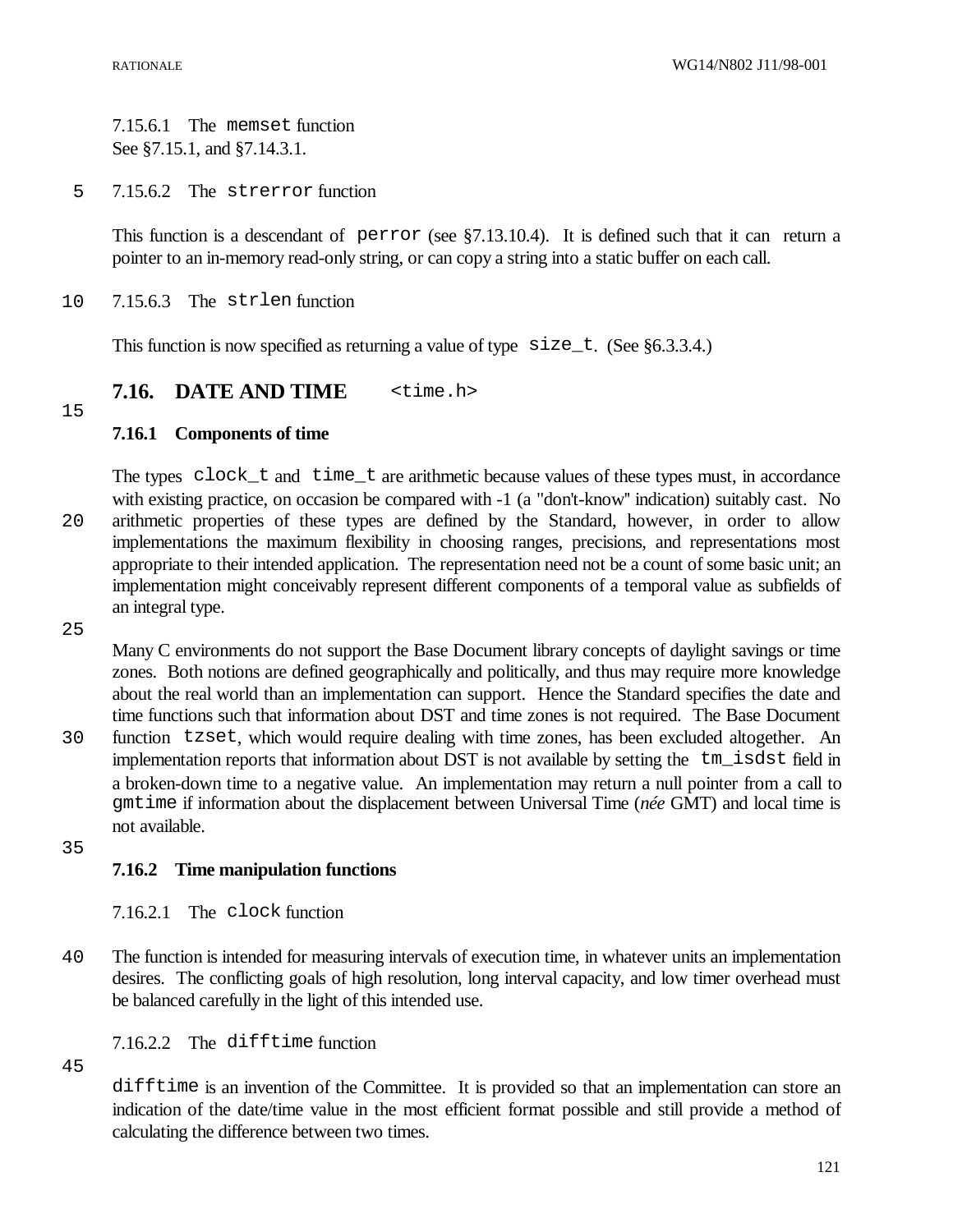#### 7.16.2.3 The mktime function

mktime was invented by the Committee to complete the set of time functions. With this function it 5 becomes possible to perform portable calculations involving clock times and broken-down times.

The rules on the ranges of the fields within the \*timeptr record are crafted to permit useful arithmetic to be done. For instance, here is a paradigm for continuing some loop for an hour:

| 10 | #include <time.h></time.h>  |                                                          |  |  |  |
|----|-----------------------------|----------------------------------------------------------|--|--|--|
|    | struct tm when;             |                                                          |  |  |  |
|    | time t now;                 |                                                          |  |  |  |
|    | time t deadline;            |                                                          |  |  |  |
| 15 | $\frac{1}{2}$ $\frac{1}{2}$ |                                                          |  |  |  |
|    | $now = time(0);$            |                                                          |  |  |  |
|    |                             | when = $*location(\&now);$                               |  |  |  |
|    |                             | when.tm_hour += 1; /* result is in the range $[1,24]$ */ |  |  |  |
|    |                             | $deadline = mktime(\& when);$                            |  |  |  |
| 20 |                             |                                                          |  |  |  |
|    |                             | printf("Loop will finish: $s\n$ ", asctime(&when));      |  |  |  |
|    |                             | while ( $difftime(deadline, time(0)) > 0$ ) whatever();  |  |  |  |

The specification of mktime guarantees that the addition to the tm\_hour field produces the 25 correct result even when the new value of tm\_hour is 24, i.e., a value outside the range ever returned by a library function in a struct tm object.

One of the reasons for adding this function is to replace the capability to do such arithmetic which is lost when a programmer cannot depend on time\_t being an integral multiple of some known time 30 unit.

Several readers of earlier versions of this Rationale have pointed out apparent problems in this example if now is just before a transition into or out of daylight savings time. However, when.tm\_isdst indicates what sort of time was the basis of the calculation. Implementors, take heed. If this field is set 35 to -1 on input, one truly ambiguous case involves the transition out of daylight savings time. As DST is currently legislated in the USA, the hour 0100-0159 occurs twice, first as DST and then as standard time. Hence an unlabeled 0130 on this date is problematic. An implementation may choose to take this as DST or standard time, marking its decision in the tm\_isdst field. It may also legitimately

40

- 7.16.2.4 The mkxtime function
- 7.16.2.5 The time function
- 45 Since no measure is given for how precise an implementation's *best approximation* to the current time must be, an implementation could always return the same date, instead of a more honest -1. This is, of course, not the intent.
	- 7.16.2.6 Normalization of broken-down times

take this as invalid input (and return  $(time_t)(-1)$ ).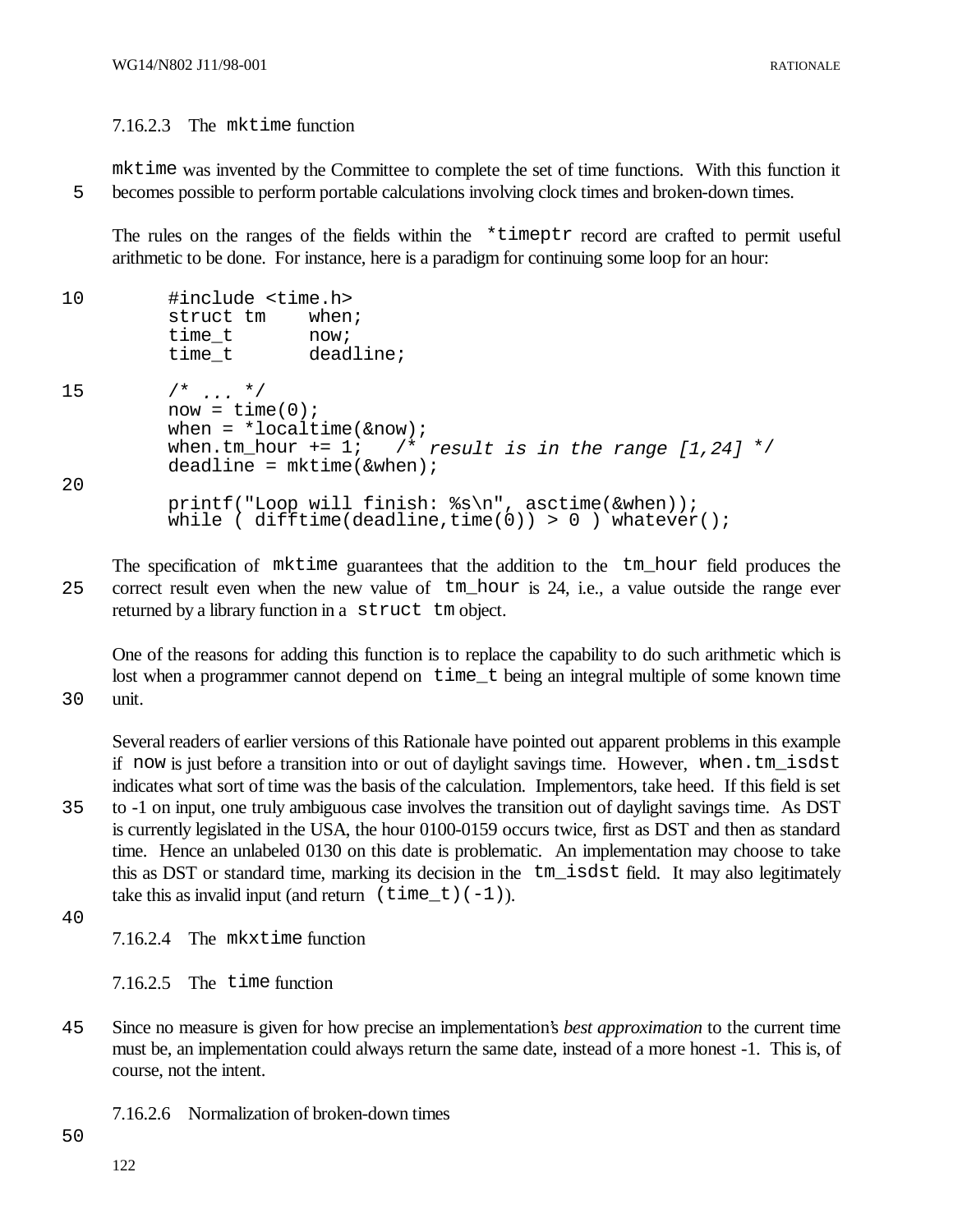# **7.16.3 Time conversion functions**

7.16.3.1 The asctime function

- 5 asctime Although the name of this function suggests a conflict with the principle of removing ASCII dependencies from the Standard, the name has been retained due to prior art. For the same reason of existing practice, a proposal to remove the newline character from the string format was not adopted. Proposals to allow for the use of languages other than English in naming weekdays and months met with objections on grounds of prior art, and on grounds that a truly international version of this
- 10 function was difficult to specify: three-letter abbreviation of weekday and month names is not universally conventional, for instance. The strftime function (§7.16.3.6) provides appropriate facilities for locale-specific date and time strings.

7.16.3.2 The ctime function

15

7.16.3.3 The gmtime function

This function has been retained, despite objections that GMT - that is, Coordinated Universal Time (UTC) - is not available in some implementations, since UTC is a useful and widespread standard 20 representation of time. If UTC is not available, a null pointer may be returned.

7.16.3.4 The localtime function

7.16.3.5 The zonetime function

25

7.16.3.6 The strftime function

strftime provides a way of formatting the date and time in the appropriate locale-specific fashion, using the %c, %x, and %X format specifiers. More generally, it allows the programmer to tailor 30 whatever date and time format is appropriate for a given application. The facility is based on the UNIX system date command. See §7.5 for further discussion of locale specification. For the field controlled by %P, an implementation may wish to provide special symbols to mark noon and midnight.

7.16.3.7 The strfxtime function

35

45

# **7.17 Alternative spellings** <iso646.h>

# **7.18 Wide-chatacer classification and mapping utilities** <wctype.h>

# 40 **7.18.1 Introduction**

# **7.18.2 Wide-character classification utilities**

- 7.18.2.1 Wide-character classification functions
- 7.18.2.1.1 The iswalnum function
- 7.18.2.1.2 The iswalpha function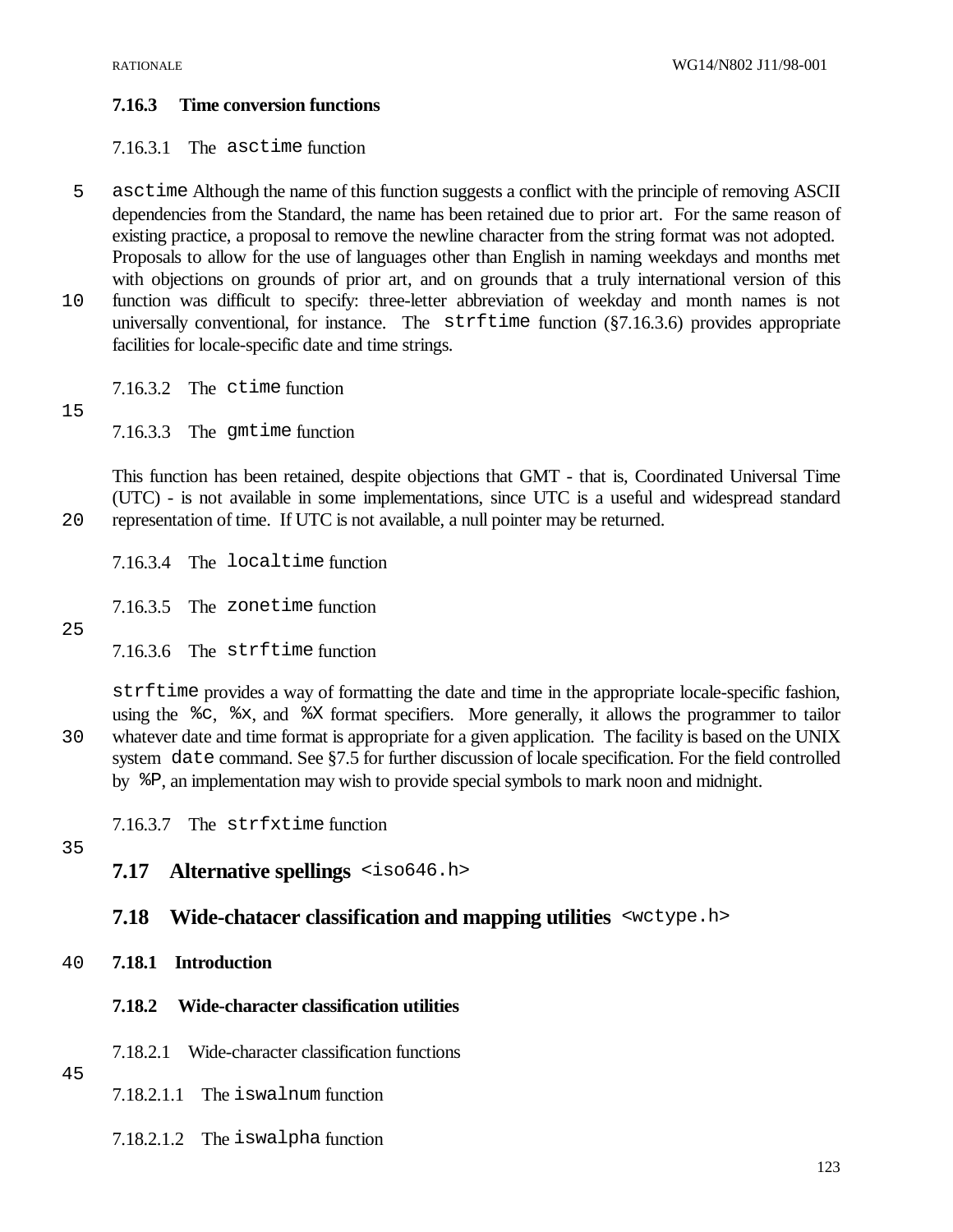WG14/N802 J11/98-001 RATIONALE

- 7.18.2.1.3 The iswblank function
- 7.18.2.1.4 The iswcntrl function
- 7.18.2.1.5 The iswdigit function
- 7.18.2.1.6 The iswgraph function
- 10 7.18.2.1.7 The iswlower function
	- 7.18.2.1.8 The iswprint function
	- 7.18.2.1.9 The iswpunct function
- 15

5

- 7.18.2.1.10 The iswspace function
- 7.18.2.1.11 The iswupper function
- 20 7.18.2.1.12 The iswxdigit function
	- 7.18.2.2 Extensible wide-character classification functions
	- 7.18.2.2.1 The wctype function
- 25
- 7.18.2.2.2 The iswctype function

#### **7.18.3 Wide-character mapping utilities**

- 30 7.18.3.1 Wide-character case-mapping functions
	- 7.18.3.1.1 The towlower function
	- 7.18.3.1.2 The towupper function
- 35

45

- 7.18.3.2 Extensible wide-character mapping functions
- 7.18.3.2.1 The wctrans function
- 40 7.18.3.2.2 The towctrans function

# **Extended multibyte and wide-character utilities <wchar.h>**

- **7.19.1 Introduction**
- **7.19.2 Formatted wide-character input-output functions**
- 7.19.2.1 The fwprintf function
- 124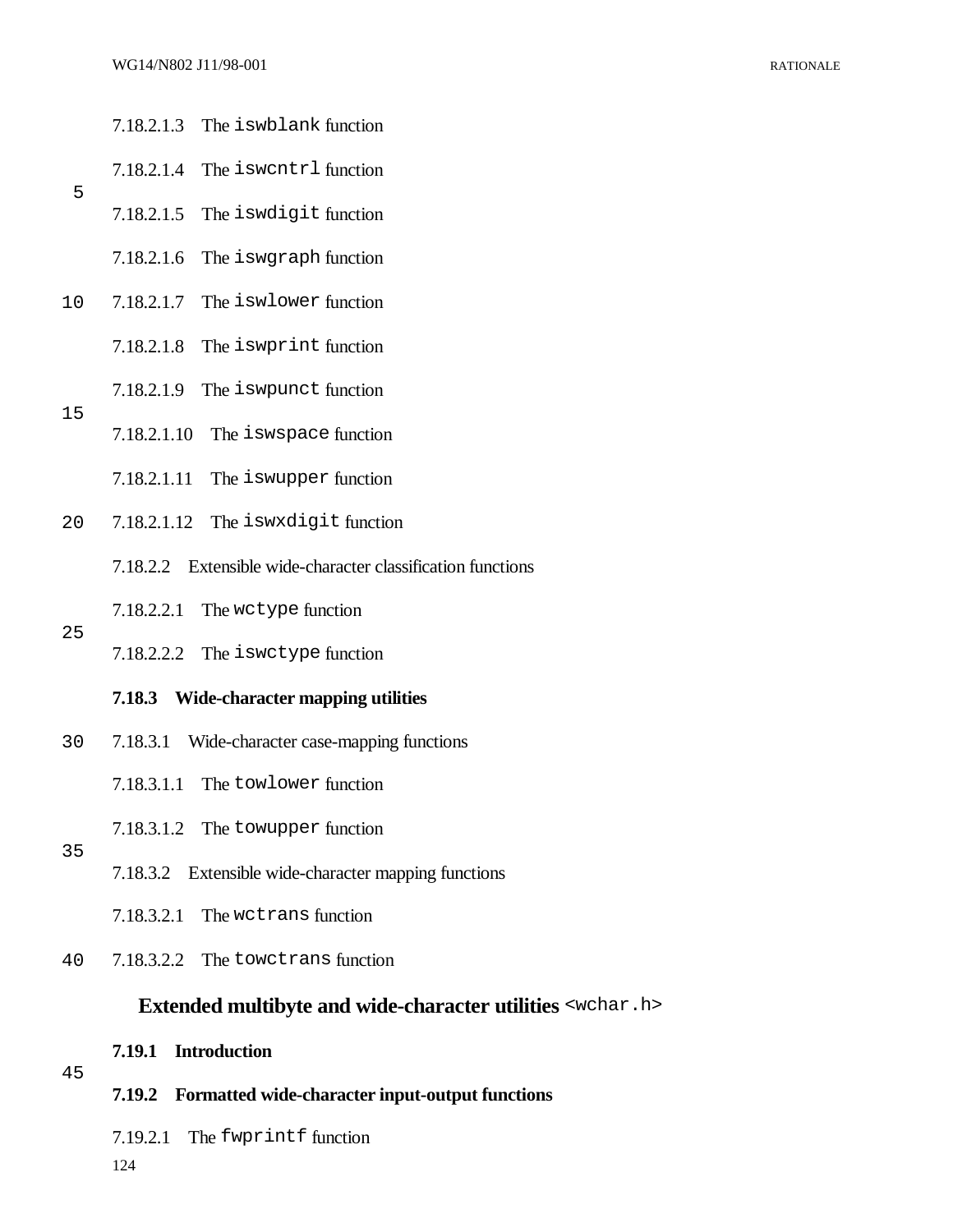#### 7.19.2.2 The fwscanf function

- 7.19.2.3 The wprintf function
- 7.19.2.4 The wscanf function
	- 7.19.2.5 The swprintf function
- 10 7.19.2.6 The swscanf function
	- 7.19.2.7 The vfwprintf function
	- 7.19.2.8 The vwprintf function
- 15

5

- 7.19.2.9 The vswprintf function
- 7.19.2.10 The vfwscanf function
- 20 7.19.2.11 The vwscanf function
	- 7.19.2.12 The vswscanf function

### **7.19.3 Wide-character input-output functions**

25

7.19.3.1 The fgetwc function

- 7.19.3.2 The fgetws function
- 30 7.19.3.3 The fputwc function
	- 7.19.3.4 The fputws function
	- 7.19.3.5 The getwc function
- 35
- 7.19.3.6 The getwchar function
- 7.19.3.7 The putwc function
- 40 7.19.3.8 The putwchar function
	- 7.19.3.9 The ungetwc function
	- 7.19.3.10 The fwide function
- 45
- **7.19.4 General wide-string utilities**
- 7.19.4.1 Wide-string numeric conversion functions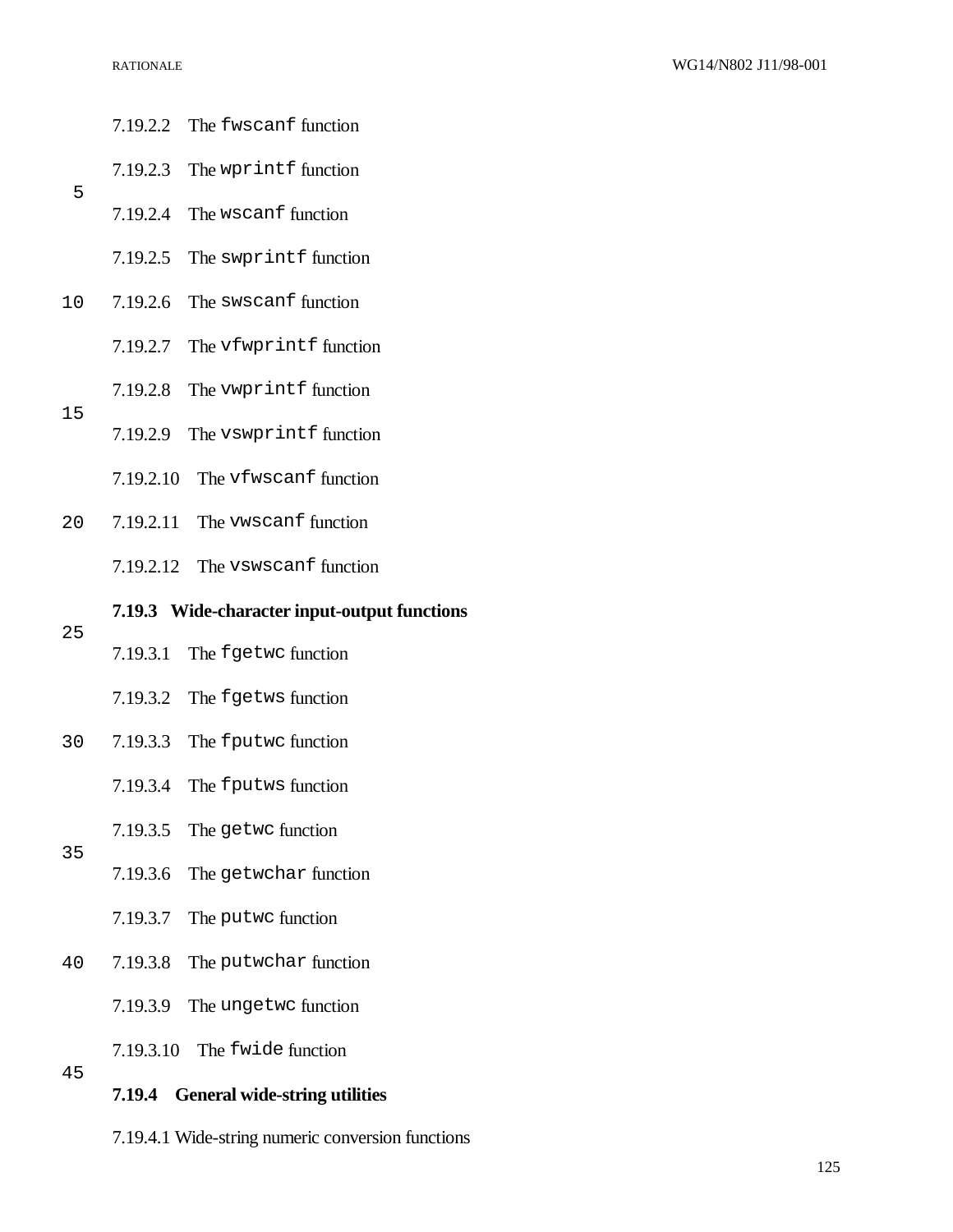WG14/N802 J11/98-001 RATIONALE

- 7.19.4.1.1 The wcstod function
- 7.19.4.1.2 The wcstof function
- 7.19.4.1.3 The wcstold function
- 7.19.4.1.4 The wcstol function
- 10 7.19.4.1.5 The wcstoll function
	- 7.19.4.1.6 The wcstoul function
	- 7.19.4.1.7 The wcstoull function
- 15

5

- 7.19.4.2 Wide-string copying functions
- 7.19.4.2.1 The wcscpy function
- 20 7.19.4.2.2 The wcsncpy function
	- 7.19.4.3 Wide-string concatenation functions
	- 7.19.4.3.1 The wcscat function
- 25

7.19.4.3.2 The wcsncat function

- 7.19.4.4 Wide-string comparison functions
- 30 7.19.4.4.1 The wcscmp function
	- 7.19.4.4.2 The wcscoll function
	- 7.19.4.4.3 The wcsncmp function
- 35

45

- 7.19.4.4.4 The wcsxfrm function
- 7.19.4.5 Wide-string search functions
- 40 7.19.4.5.1 The wcschr function
	- 7.19.4.5.2 The wcscspn function
	- 7.19.4.5.3 The wcspbrk function
	- 7.19.4.5.4 The wcsrchr function
		- 7.19.4.5.5 The wcsspn function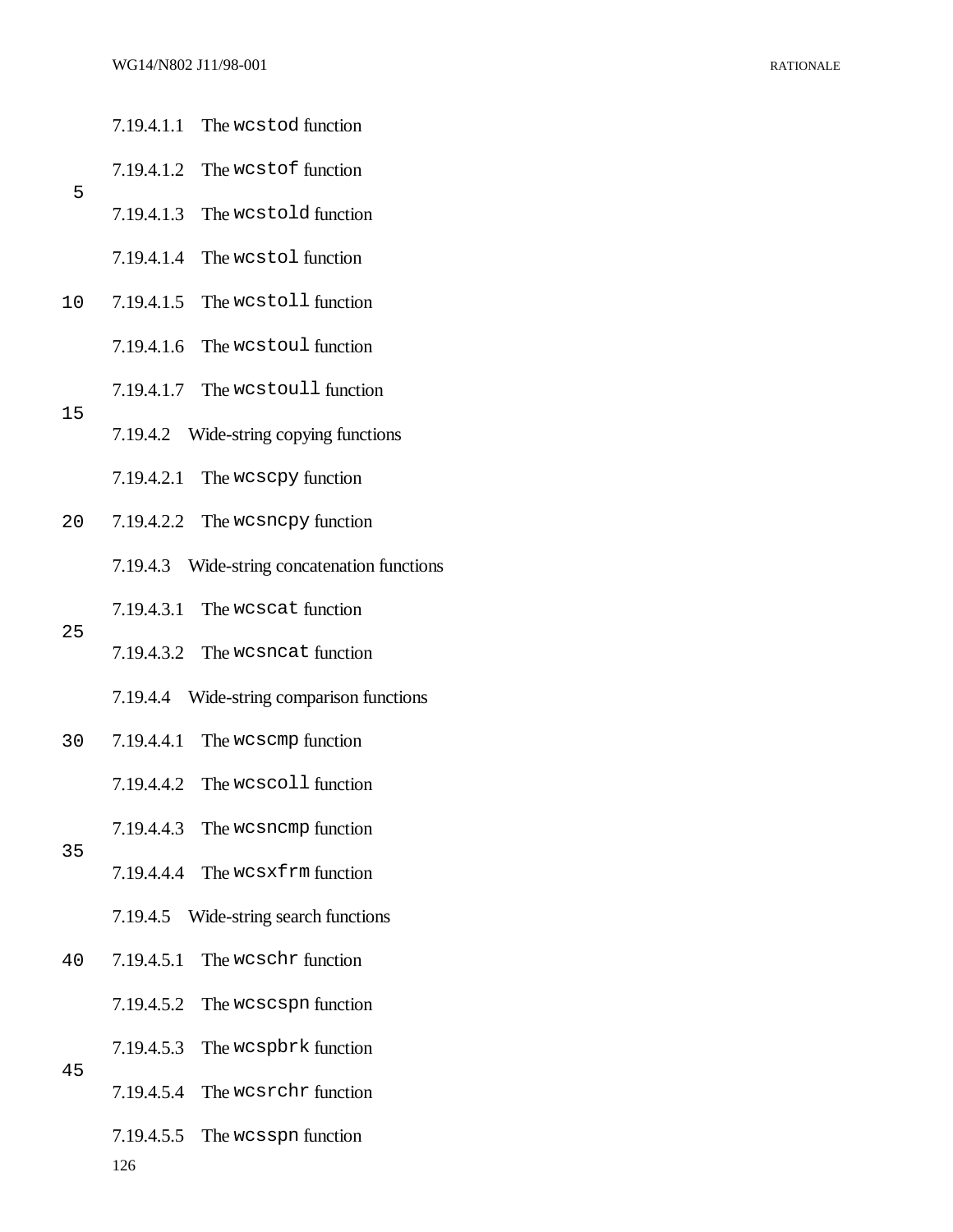# 7.19.4.5.6 The wcsstr function

- 7.19.4.5.7 The wcstok function
- 7.19.4.5.8 The wcslen function
- 7.19.4.6 Wide-character array functions
- 10 7.19.4.6.1 The wmemchr function
	- 7.19.4.6.2 The wmemcmp function
	- 7.19.4.6.3 The wmemcpy function
- 15

25

5

- 7.19.4.6.4 The wmemmove function
- 7.19.4.6.5 The wmemset function

# 20 **7.19.5 The wcsftime function**

### **7.19.6 The wcsfxtime function**

- **7.19.7 Extended multibyte and wide-character conversion utilities**
	- 7.19.7.1 Single-byte wide-character conversion functions
	- 7.19.7.1.1 The btowc function
- 30 7.19.7.1.2 The wctob function
	- 7.19.7.2 The mbsinit function
	- 7.19.7.3 Restartable multibyte-wide-character conversion functions
- 35
- 7.19.7.3.1 The mbrlen function
- 7.19.7.3.2 The mbrtowc function
- 40 7.19.7.3.3 The wcrtomb function
	- 7.19.7.4 Restartable multibyte-wide-string conversion functions
	- 7.19.7.4.1 The mbsrtowcs function
- 45
- 7.19.7.4.2 The wcsrtombs function
- **7.20 Future library directions**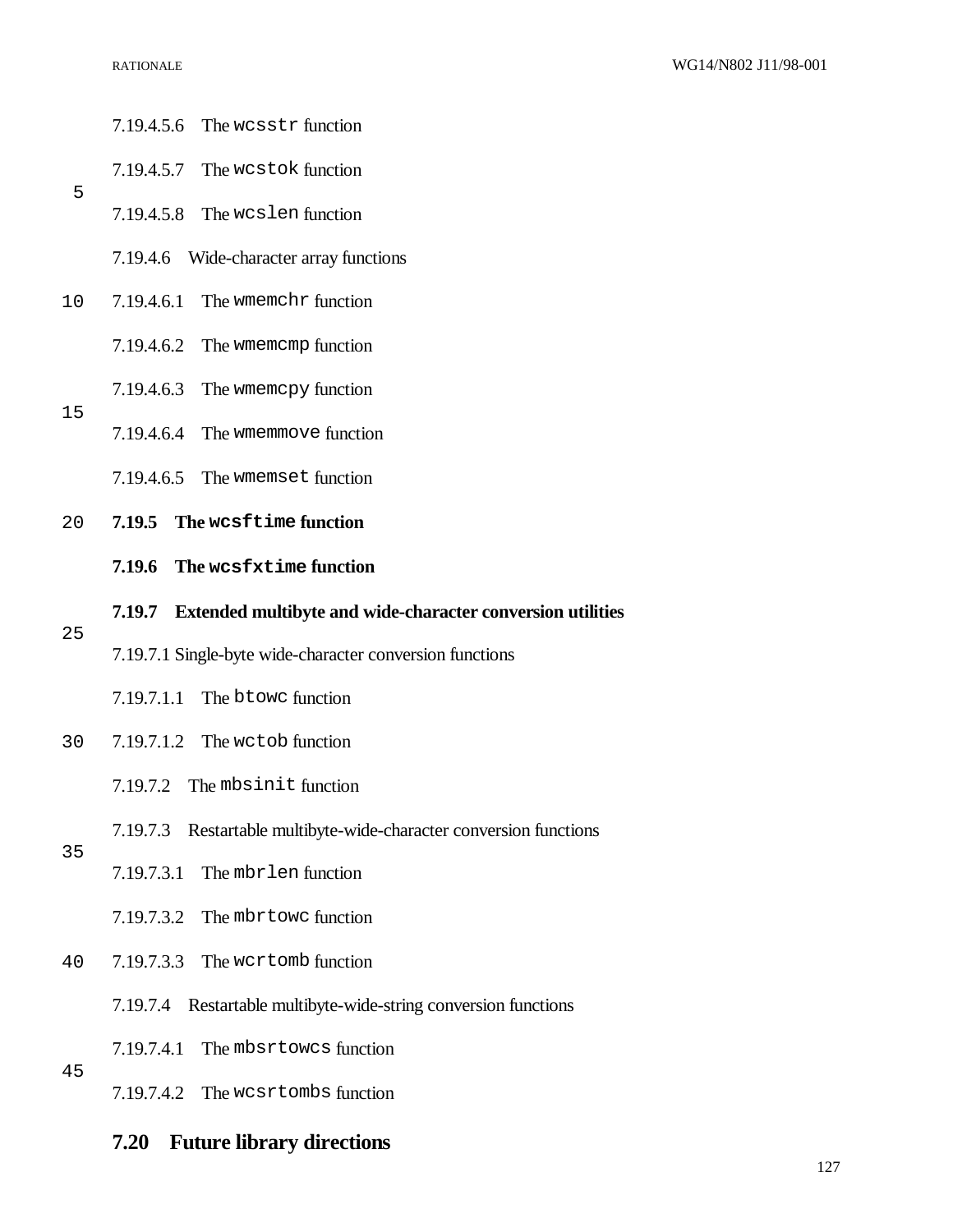- **7.20. Errors** <errno.h>
- **7.20.2 Character handling** <ctype.h>
- **7.20.3 Integral types** <inttypes.h>
- **7.20.4 Localization** <locale.h>
- 10 **7.20.5 Signal handling** <signal.h>
	- **7.20.6 Input/output** <stdio.h>
	- **7.20.7 General utilities** <stdlib.h>

15

- **7.20.8 Complex arithmetic** <complex.h>
- **7.20.9 String handling** <string.h>
- 20 **7.20.10 Wide-character classification and mapping utilities** <wctype.h>
	- **7.20.11 Extended multibyte and wide-character utilities** <wchar.h>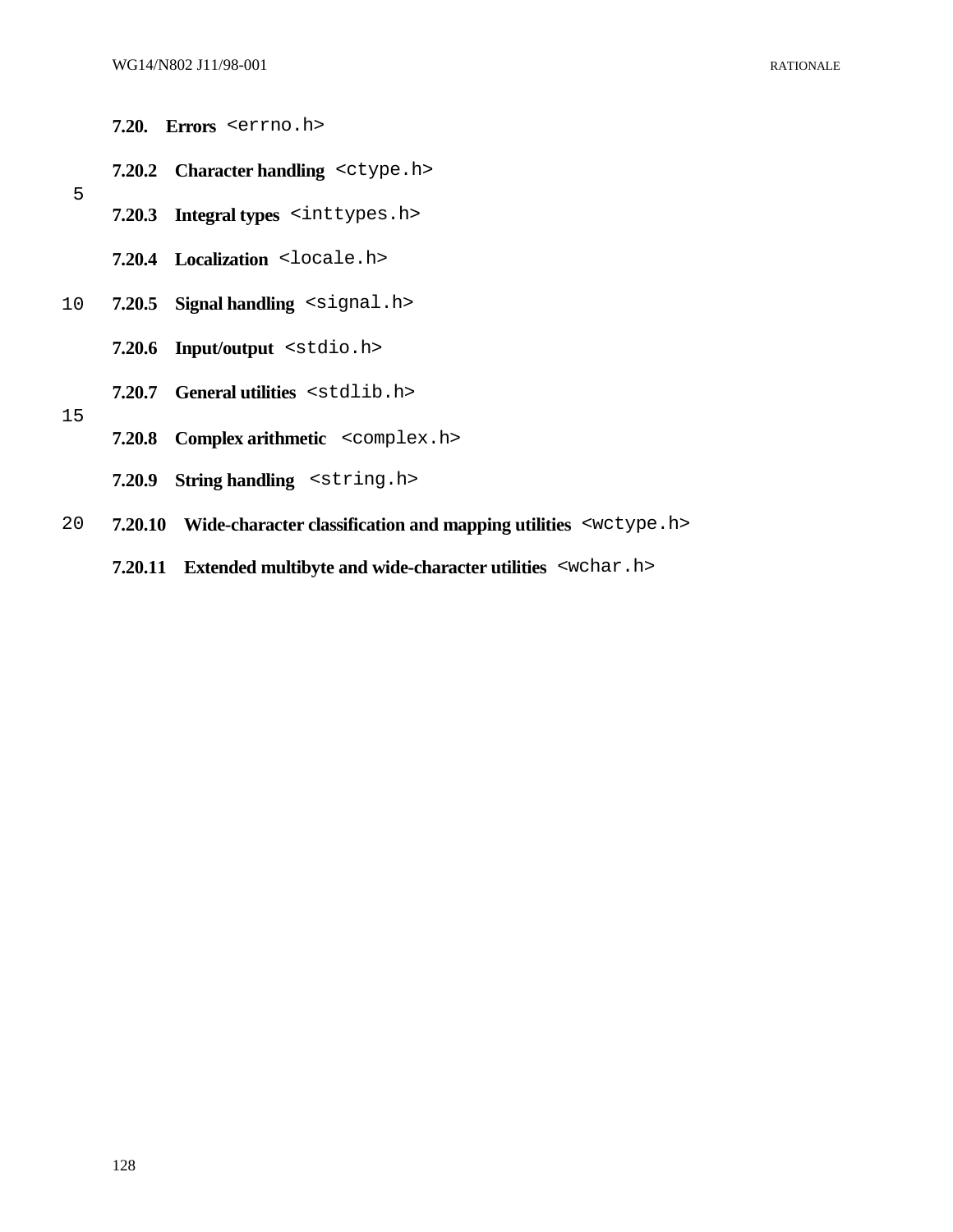# **8. ANNEXES**

Most of the material in the appendices is not new. It is simply a summary of information in the 5 Standard, collated for the convenience of users of the Standard.

New (advisory) information is found in Annex J (Common warnings) and in Annex K.5 (Common extensions). The section on common extensions is provided in part to give programmers even further information which may be useful in avoiding features of local dialects of C.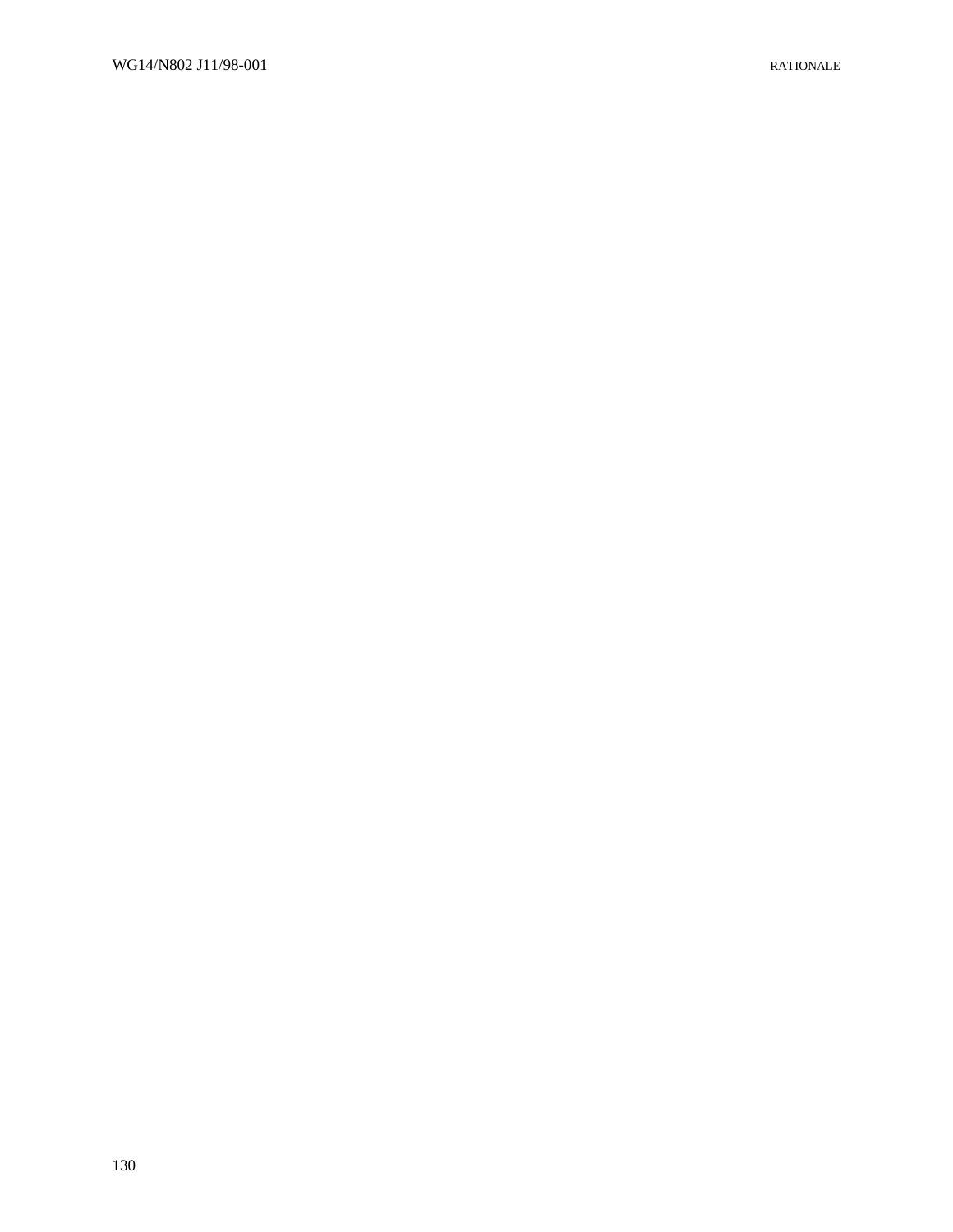# **A. MSE ANNEX** *(new text)*

*This annex text was taken from the rationale furnished with the AMENDMENT ISO 9899:1990/DAM 1 document. The references to the AMENDMENT document are correct for the AMENDMENT ISO* 5 *9899:1990/DAM 1 document but are not correct for the C9X working paper.*

## **A.1 MSE Background**

Most traditional computer systems and computer languages, including traditional C, have an 10 assumption (sometimes undocumented) that a "character" can be handled as an atomic quantity associated with a single memory storage unit  $-$  a "byte" or something similar. This is not true in general. For example, a Japanese, Chinese, or Korean character usually requires a representation of two or three bytes; this is a *multibyte character* as defined by ISO/IEC 9899:1990 § 6.13. Even in the Latin world, a multibyte coded character set may appear in the near future. This conflict is called a 15 *byte and character problem*.

A related concern in this area is how to address having at least two different meanings for string length: number of bytes and number of characters.

- 20 To cope with these problems, many technical experts, particularly in Japan, have developed their own sets of additional multibyte character functions, sometimes independently and sometimes cooperatively. Fortunately, the developed extensions are actually quite similar. It can be said that in the process they have found common features for multibyte character support. Moreover, the industry currently has many good implementations of such support.
- 25

The above in no way denigrates the important groundwork in multibyte and wide-character programming provided by ISO/IEC 9899:1990:

- Both the source and execution character sets can contain multibyte characters (with possibly 30 different encodings), even in the "C" locale.
	- Multibyte characters are permitted in comments, string literals, character constants, and header names.
- 35 The language supports wide-character constants and strings.
	- The library has five basic functions that convert between multibyte and wide characters.

However, these five functions are often too restrictive and too primitive to develop portable 40 international programs that manage characters. Consider a simple program that wants to count the number of characters, not bytes, in its input.

The prototypical program,

```
45 #include <stdio.h>
        int main(void) {
           int c, n = 0;
           while ((c = \text{getchar}())) := \text{EOF})n++;
```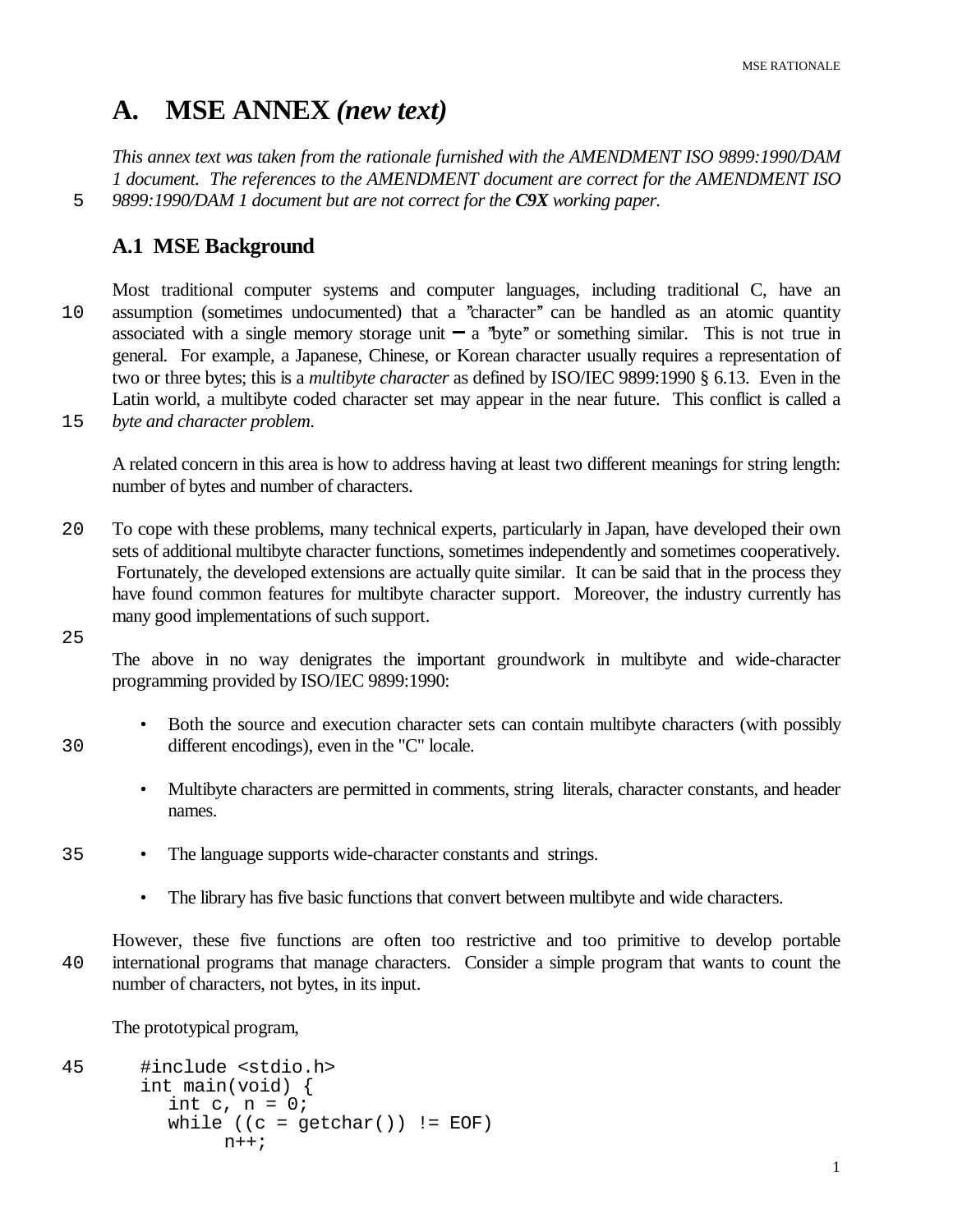MSE RATIONALE

```
printf("Count = \delta \ln", n);
return 0;
}
```
- 5 does not work as expected if the input contains multibyte characters; it always counts the number of bytes. It is certainly possible to rewrite this program using just some of the five basic conversion functions, but the simplicity and elegance of the above are lost.
- ISO/IEC 9899:1990 deliberately chose not to invent a more complete multibyte and wide-character 10 library, choosing instead to await their natural development as the C community acquired more experience with wide characters. The task of committee ISO JTC1/SC22/WG14 was to study the various existing implementations and, with care, develop this first amendment to ISO/IEC 9899:1990. The set of developed library functions is commonly called the *MSE* (Multibyte Support Extension).
- 15 Similarly, ISO/IEC 9899:1990 deliberately chose not to address in detail the problem of writing C source code with character sets such as the national variants of ISO 646. These variants often redefine several of the punctuation characters used to write a number of C tokens. The (admittedly partial) solution adopted was to add *trigraphs* to the language. Thus, for example, ??< can appear anywhere in a C program that  $\{$  can appear, even within a character constant or a string literal.
- 20

This amendment responds to an international sentiment that more readable alternatives should also be provided, wherever possible. Thus, it adds to the language alternate spellings of several tokens. It also adds a library header, <iso646.h>, that defines a number of macros that expand to still other tokens which are less readable when spelled with trigraphs. Note, however, that trigraphs are still the 25 only alternative to writing certain characters within a character constant or a string literal.

An important goal of any amendment to an international standard is to minimize *quiet changes* changes in the definition of a programming language that transform a previously valid program into another valid program, or into an invalid program that need not generate a diagnostic message, with 30 different behavior. (By contrast, changes that invalidate a previously valid program are generally considered palatable if they generate an obligatory diagnostic message at translation time.) Nevertheless, this amendment knowingly introduces two classes of quiet changes:

new tokens  $-$  The tokens  $\hat{\epsilon}$ : and  $\hat{\epsilon}$ :  $\hat{\epsilon}$ : are just sequences of preprocessing tokens in 35 ISO/IEC 9899:1990 but become single preprocessing tokens with specific meanings in this amendment. An existing program that uses either of these tokens in a macro argument can behave differently as a result of this amendment.

- new function names  $-$  Several names (with external linkage) not reserved to the 40 implementation in ISO/IEC 9899:1990, such as btowc, are now so reserved if *any* translation unit in the program includes either of the headers <wctype.h> or <wchar.h>, even though none of the translation units using the name include the new header. An existing program that uses any of these names can behave differently as a result of this amendment.
- 45

## **A.2 Programming model based on wide characters**

Using the *MSE* functions, a multibyte-character handling program can be written as easily and in the same style as a traditional single-byte based program. A programming model based on *MSE* function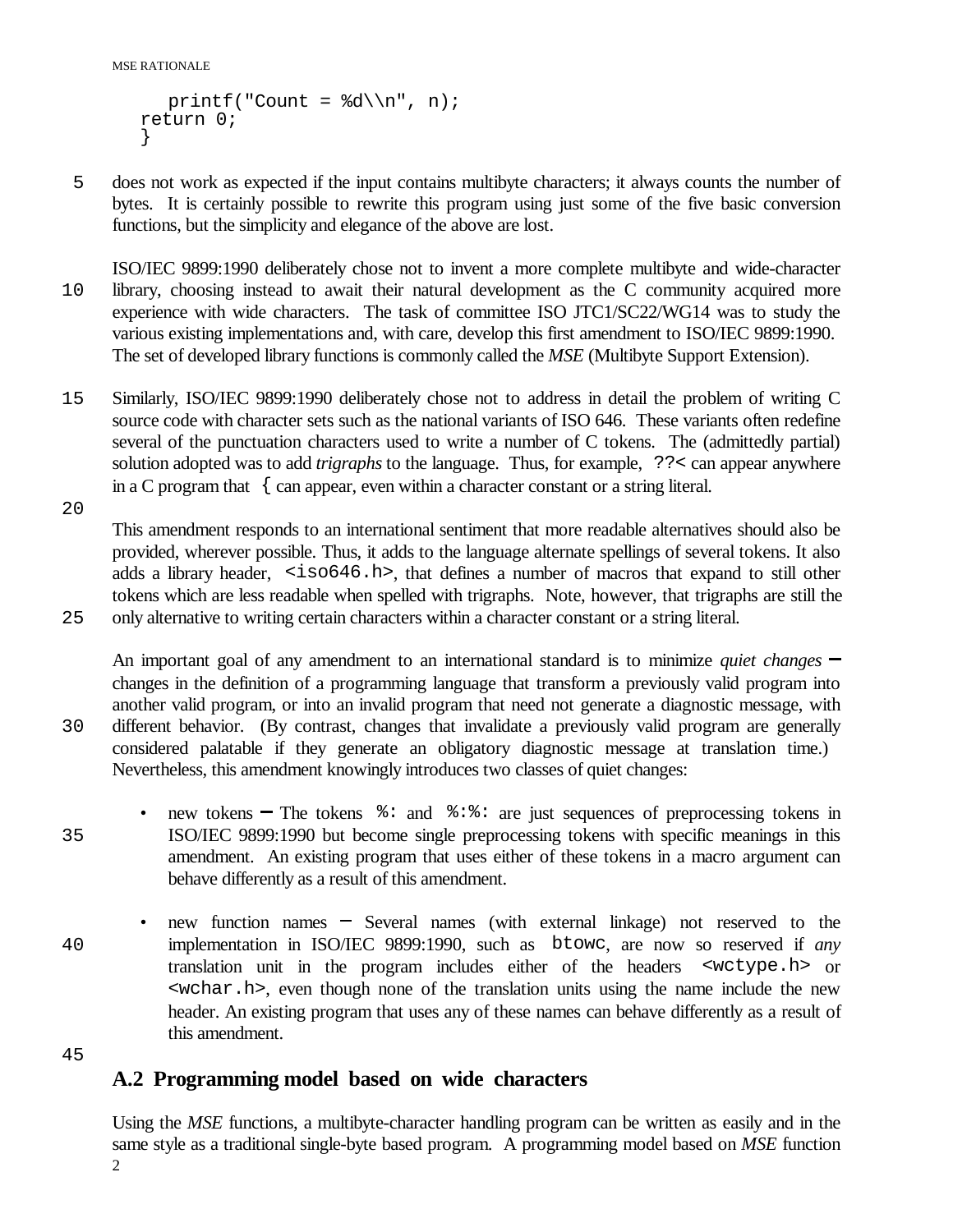is as follows: First, a multibyte character or a multibyte string is read from an external file into a wchar\_t object or a wchar\_t array object by the fgetwc function, or other input functions based on the fgetwc function such as getwchar, getwc, or fgetws. During this read operation, a code conversion occurs  $-$  the input function converts the multibyte character to the 5 corresponding wide character as if by a call to the mbtowc function.

After all necessary multibyte characters are read and converted, the wchar\_t objects are processed in memory by the *MSE* functions, such as iswxxx, wcstod, wcscpy, wmemcmp, and so on. Finally, the resulting wchar\_t objects are written to an external file as a sequence of multibyte

- 10 characters by the fputwc function or other output functions based on the fputwc function, such as putwchar, putwc, or fputws. During this write operation, a code conversion occurs  $=$  the output function converts the wide character to the corresponding multibyte character as if by a call to the wctomb function.
- 15 In the case of the formatted input/output functions, a similar programming style can be applied, except that the character code conversion may also be done through extended conversion specifiers, such as %ls and %lc. For example, the wide-character based program corresponding to that shown in § A.1 can be written as follows:

```
20 #include <stdio.h>
    #include <wchar.h>
    int main(void) {
      wint t wc;
25 int n = 0;
      while ((wc = qetwchar()) != WECF)n++;wprintf(L"Count = d\ln", n);
30 return 0;
    }
```
#### **A.3 Parallelism versus improvement**

35 When defining the *MSE* library functions, the committee could have chosen a design policy based either on *parallelism* or on *improvement*. "Parallelism'' means that a function interface defined in this amendment is similar to the corresponding single-byte function in ISO/IEC 9899:1990. The number of parameters in corresponding functions are exactly same, and the types of parameters and the types of return values have a simple correspondence:

```
40
```

```
char <==> wchar_t int <==> wint_t
```
An approach using this policy is relatively easy.

- 45 On other hand, "improvement'' means that a function interface in this amendment is changed from the corresponding single-byte functions in ISO/IEC 9899:1990 in order to resolve problems potentially contained in the existing functions. Or, a corresponding function is not introduced in this amendment when the functionality can be better attained through other functions. In an attempt to achieve improvement, there were numerous collisions of viewpoints on how to get the most appropriate
- 50 interface. Moreover, much careful consideration and discussion among various experts in this area was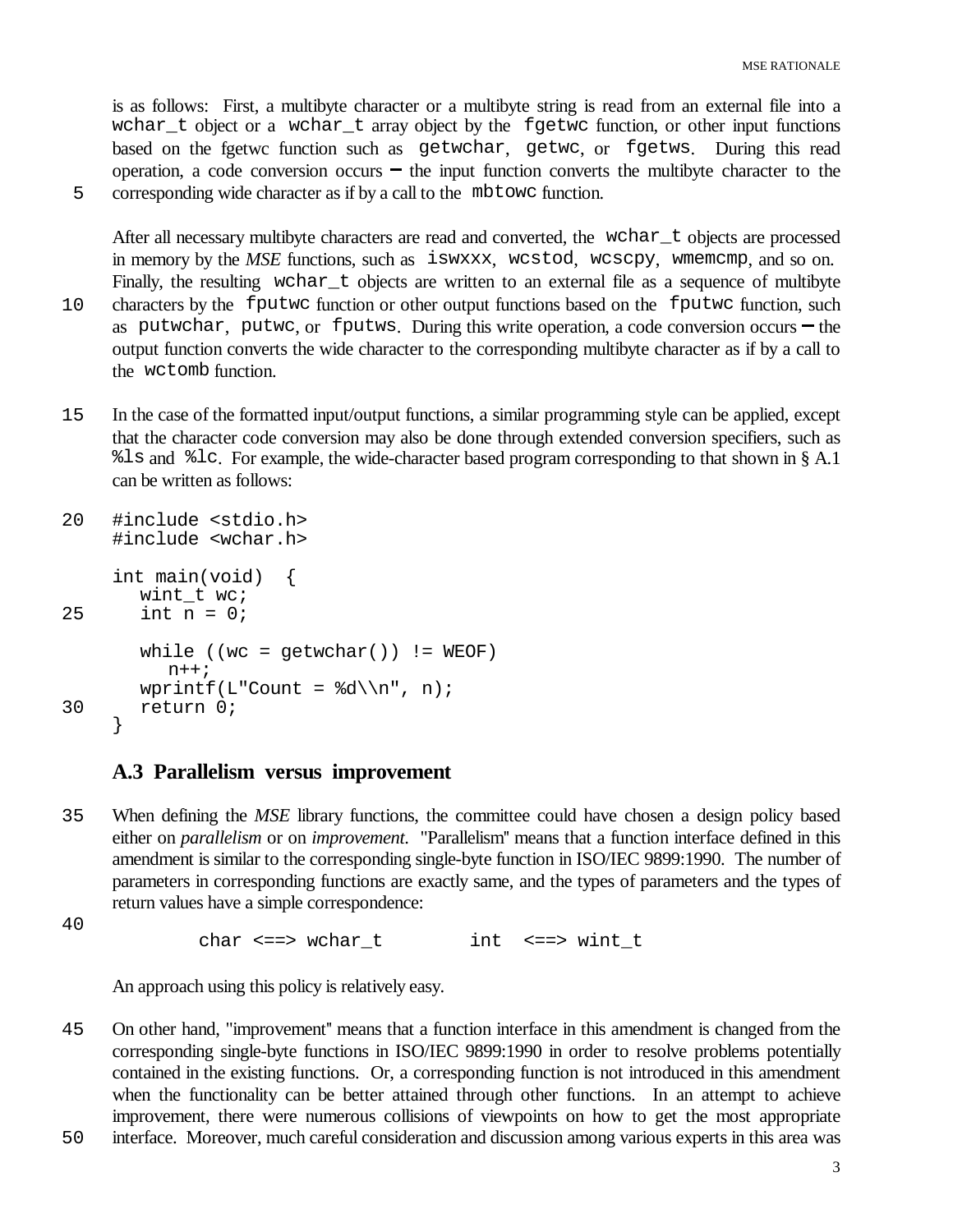necessary to decide which policy should be taken for each function. The current amendment is the result of this process.

The following is a list of the functions that manipulate characters in parallel:

5

isalnum iswalnum<br>isalpha iswalpha isalpha iswalpha 10 iscntrl iswcntrl<br>isdigit iswdigit iswdigit isgraph iswgraph islower iswlower<br>isprint iswprint iswprint 15 ispunct iswpunct<br>isspace iswspace isspace iswspace<br>isupper iswupper isupper iswupper isxdigit iswxdigit tolower towlower 20 toupper towupper<br>fprintf twprintf fwprintf fscanf fwscanf<br>
printf wprintf printf wprintf scanf wscanf<br>sprintf wswprint 25 sprintf swprintf sscanf swscanf<br>
vfprintf wwfprint vfprintf<br>
vprintf vwfprintf vprintf vwprintf vsprintf vswprintf 30 fgetc fgetwc fgets fgetws<br>fputc fputwc fputwc fputs fputws getc getwc 35 getchar getwchar putc putwc putchar putwchar ungetc ungetwc<br>strtod wcstod strtod 40 strtol wcstol strtoul wcstoul memcpy wmemcpy<br>memmove wmemcry  $u$ memmove

ISO/IEC 9899:1990 Amendment

|    | ilielililove | WILIEILILIUVE |
|----|--------------|---------------|
| 45 | strcpy       | wcscpy        |
|    | strncpy      | wcsncpy       |
|    | strcat       | wcscat        |
|    | strncat      | wcsncat       |
|    | memcmp       | wmemcmp       |
| 50 | strcmp       | wcscmp        |
|    | strcoll      | wcscoll       |
|    | strncmp      | wcsncmp       |
|    | strxfrm      | wcsxfrm       |
|    | memchr       | wmemchr       |
| 55 | strchr       | wcschr        |
|    | strcspn      | wcscspn       |
|    |              |               |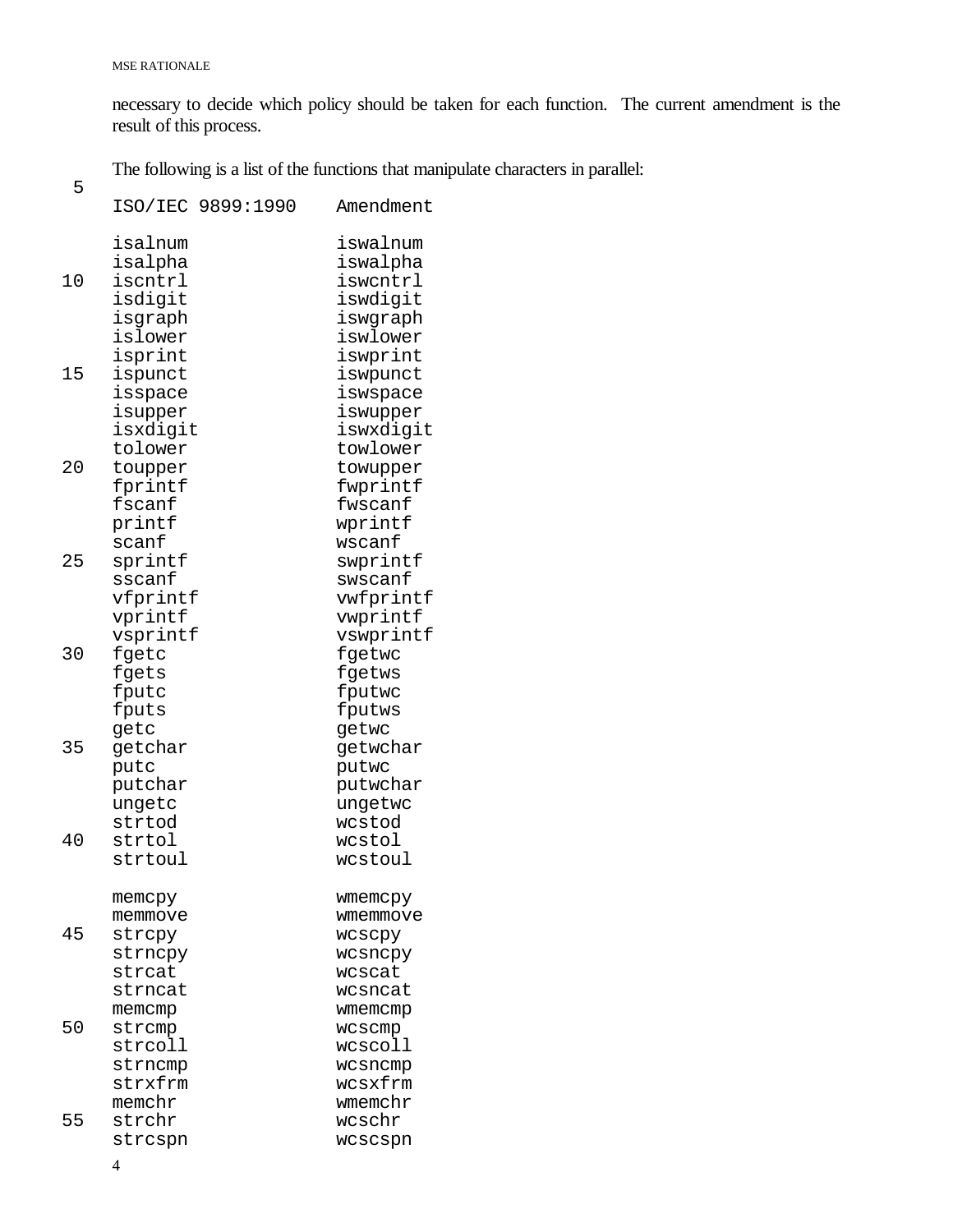|   | strpbrk  | wcspbrk  |
|---|----------|----------|
|   | strrchr  | wcsrchr  |
|   | strspn   | wcsspn   |
|   | strstr   | wcsstr   |
| 5 | memset   | wmemset  |
|   | strlen   | wcslen   |
|   |          |          |
|   | strftime | wcsftime |

10 Note that there may still be subtle differences, see for example A.6.2

The following functions have different interfaces between single-byte and wide-character versions:

Members of the sprintf family based on wide characters all have an extra size\_t 15 parameter, in order to repair the security hole that the existing functions carry. Compare:

```
int sprintf(char *s, const char *format, ...);
    int swprintf(wchar_t *s, size_t n, const wchar_t *format, ...);
    int vsprintf(char *s, const char *format, va_list arg);
20 int vswprintf(wchar_t *s, size_t n, const wchar_t *format,
                   va_list arg);
```
wcstok, the wide-character version of strtok, has an extra wchar\_t \*\* parameter, in order to eliminate the internal memory that the strtok function has to maintain. Compare:

25

```
char *strtok(char *s1, const char *s2);
wchar_t *wcstok(wchar_t *s1, const wchar_t *s2,wchar_t **ptr);
```
The following is a list of the functions in ISO/IEC 9899:1990 that do not have corresponding partners 30 in the amendment for any of several reasons, such as redundancy, dangerous behavior, or a lack of need in a wide-character based program. Most of these can be rather directly replaced by other functions:

gets 35 atof puts atoi perror atol 40 strerror

Finally, the following is a list of the functions in this amendment that do not have corresponding partners in ISO/IEC 9899:1990. They were introduced to achieve better control over the conversion between multibyte characters and wide character, or to give character handling programs greater 45 flexibility and simplicity:

wctype iswctype wctrans 50 towctrans fwide btowc wctob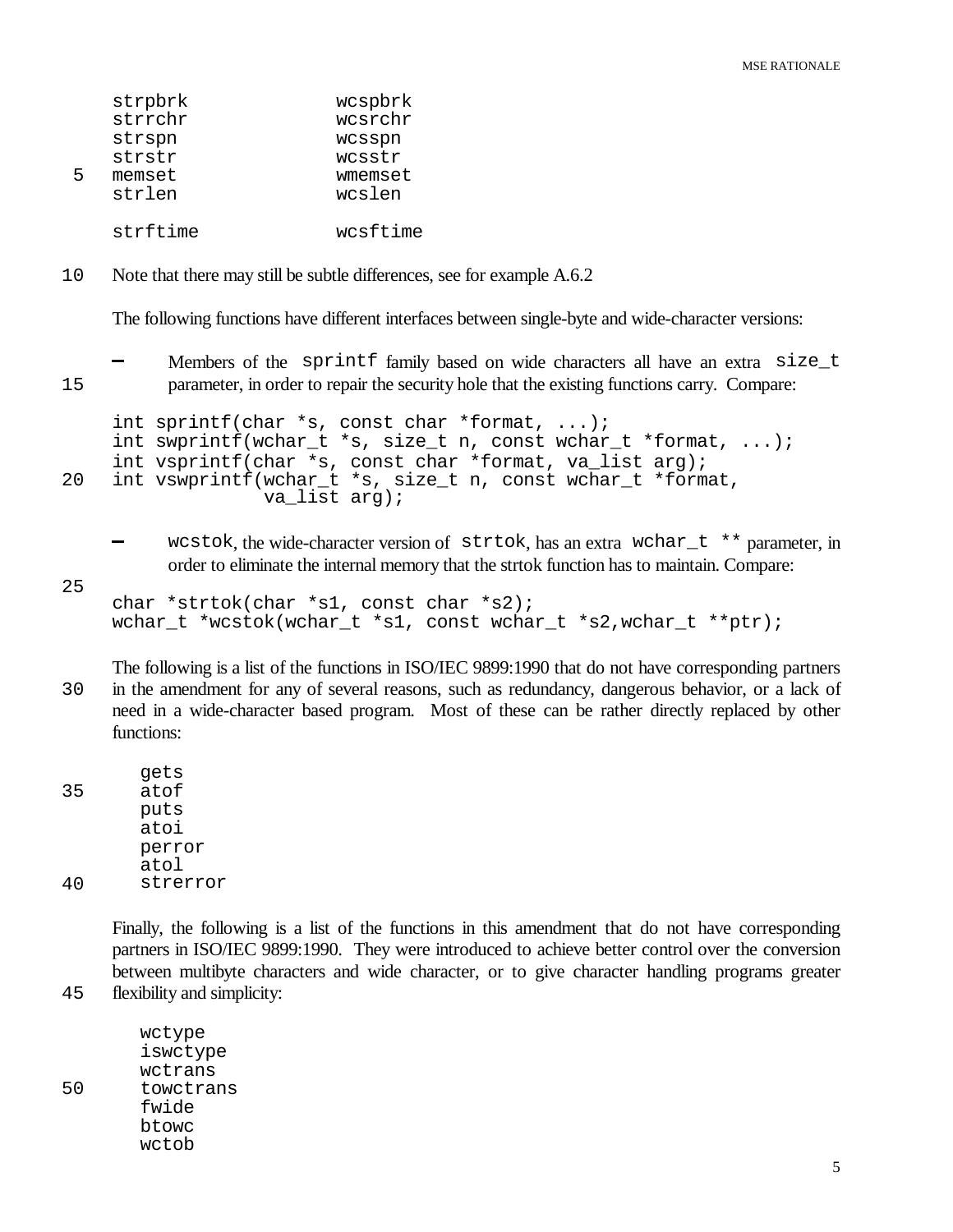mbsinit mbrlen mbrtowc wcrtomb 5 mbsrtowcs wcsrtombs

## **A.4 Support for invariant ISO 646**

- 10 With its rich set of operators and punctuators, the C language makes heavy demands on the ASCII character set. Even before the language was standardized, it presented problems to those who would move C to EBCDIC machines. More than one vendor provided alternate spellings for some of the tokens that used characters with no EBCDIC equivalent. With the spread of C throughout the world, such representation problems have only grown worse.
- 15

ISO 646, the international standard corresponding to ASCII, permits national variants of a number of the characters used by C. Strictly speaking, this is not a problem in representing C programs, since the necessary characters exist in all such variants. They just print oddly. Displaying C programs for human edification suffers, however, since the operators and punctuators can be hard to recognize in their

20 various altered forms.

ISO/IEC 9899:1990 addresses the problem in a different way. It provides replacements at the level of individual characters using three-character sequences called *trigraphs*. For example, ??< is entirely equivalent to {, even within a character constant or string literal. While this approach provides a 25 complete solution for the known limitations of EBCDIC and ISO 646, the result is arguably not highly readable.

Thus, this amendment provides a set of more readable *digraphs*. These are two-character alternate spellings for several of the operators and punctuators that can be hard to read with ISO 646 national 30 variants. Trigraphs are still required within character constants and string literals, but at least the commoner operators and punctuators can have more suggestive spellings using digraphs.

The added digraphs were intentionally kept to a minimum. Wherever possible, the committee instead provided alternate spellings for operators in the form of macros defined in the new header 35 <iso646.h>. Alternate spellings are provided for the preprocessing operators # and ## because they cannot be replaced by macro names. Digraphs are also provided for the punctuators  $[ , ]$ ,  $[ , ]$ and } because macro names proved to be a less readable alternative. The committee recognizes that the solution offered in this amendment is incomplete and involves a mixture of approaches, but nevertheless believes that it can help make Standard C programs more readable.

40

# **A.5 Headers**

## **A.5.1 <wchar.h>**

45 A.5.1.1 Prototypes in <wchar.h>

Function prototypes for the *MSE* library functions had to be included in some header. The Committee considered following ideas: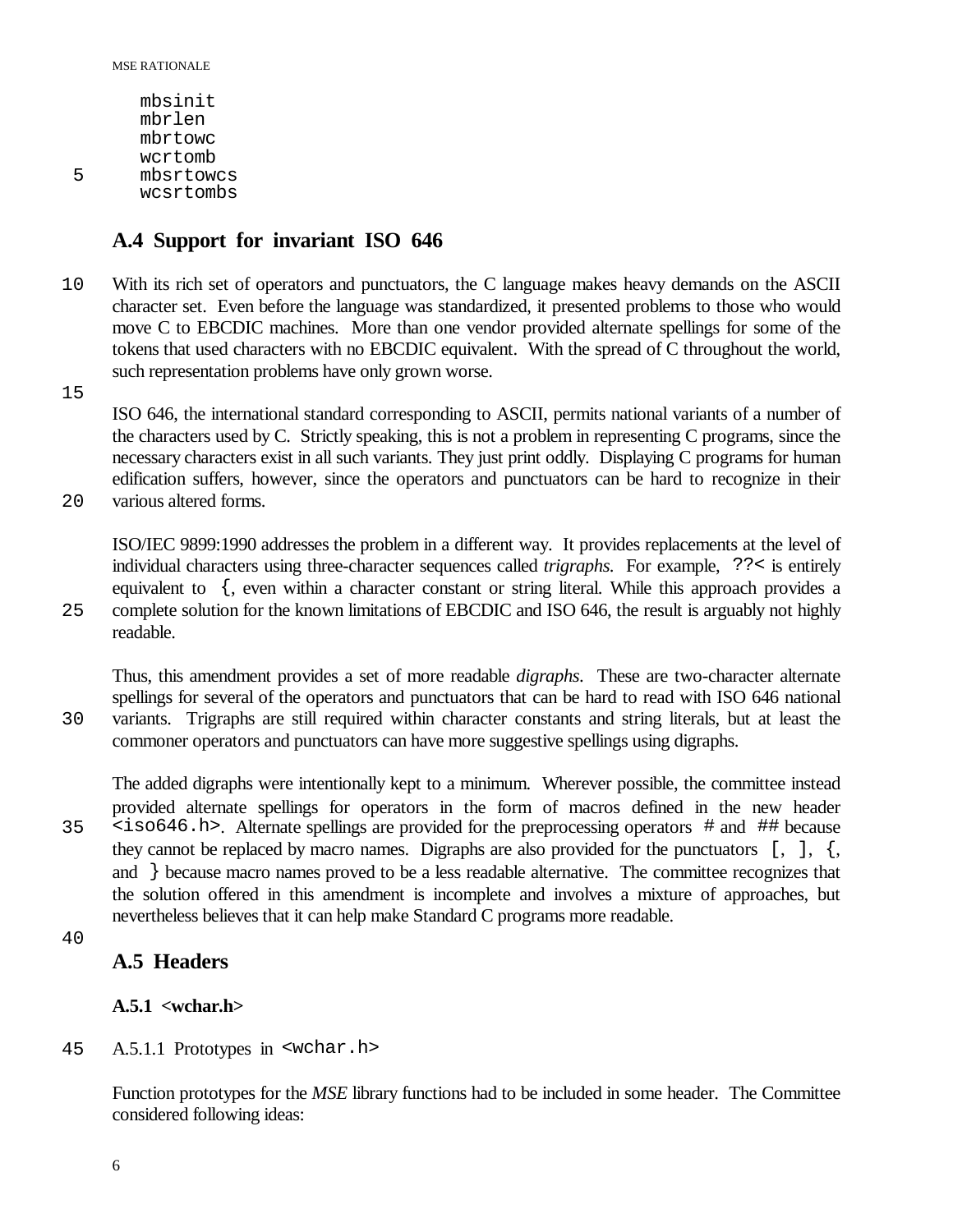- 1. Introduce new headers such as <wctype.h>, <wstdio.h>, and <wstring.h>, corresponding to the existing headers specified in ISO/IEC 9899:1990, such as <ctype.h>, <stdio.h>, and <string.h>.
- 5 2. Declare all the *MSE* function prototypes in  $\leq$  stdlib.h>, where wchar<sub>I</sub>t is already defined.
	- 3. Introduce a new header and declare all the *MSE* function prototypes in the new header.
- 4. Declare the *MSE* function prototypes in the existing headers specified in ISO/IEC 9899:1990 10 which are most closely related to these functions.

The drawback to idea 1 is that the relationship between new headers and existing ones becomes complicated. For example, there may be dependencies between the old and the new headers, so one or more headers may have to be included prior to including  $\leq$ wstdio.h>, as in:

15

#include <stdlib.h> #include <stdio.h> #include <wstdio.h>

20 The drawback to idea 2 is that the program has to include many prototype declarations even if the program does not need declarations in <stdlib.h> other than existing ones.

And the committee strongly opposed adding any identifiers to existing headers.

25 The drawback to idea 3 is that it introduces an asymmetry between existing headers and the new header.

The drawback to idea 4 is that the committee strongly opposed adding any identifiers to existing headers.

30

So the committee decided to introduce a new header  $\leq$  wchar. h> as the least objectionable way to declare all *MSE* function prototypes. (Later, the committee split off the functions analogous to those in  $\langle$ ctype.h> and placed their declarations in the new header  $\langle$ wctype.h>, as described in § A.5.2.)

35

A.5.1.2 Types and macros in <wchar.h>

The committee was concerned that the definitions of types and macros in  $\leq$ wchar.h> be specified efficiently. One goal was to require that only the header  $\leq w$ char. h> need be included to use the

40 *MSE* library functions. But there were strong objections to declaring existing types such as FILE in the new header.

The definitions in  $\leq$  wchar.h> are thus limited to those types and macros that are largely independent of the existing library. The existing header  $\leq$  stdio.h> must also be included along

45 with <wchar.h> when the program needs explicit definitions of either of the types FILE and fpos\_t. (How these types are defined in  $\le$ stdio.h> may need to be revised so that suitable synonyms, with reserved names, can be used within  $\leq$  wchar.h>.)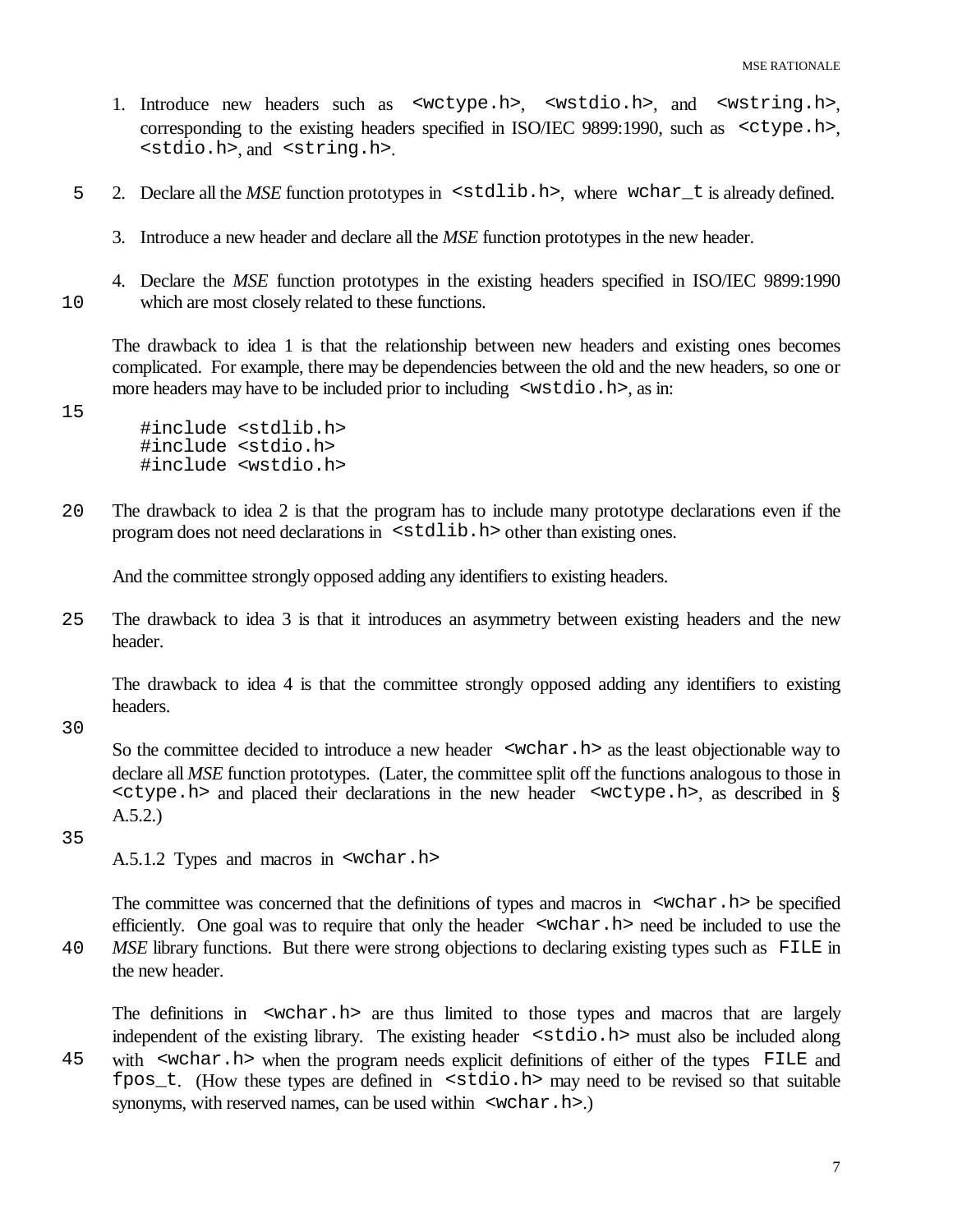## **A.5.2 <wctype.h>**

The committee originally intended to place all *MSE* functionality in a single header,  $\leq$ wchar.h>, as explained in § A.5.1.1. It found, however, that this header was excessively large, even compared to the 5 existing large headers <stdio.h> and <stdlib.h>. The committee also observed that the wide-character classification and mapping functions seemed to form a separate group. (These are functions that typically have names of the form iswxxx or towxxx.) A translation unit could well make use of most of the functionality of the *MSE* without using this separate group. Equally, a translation unit might need the wide-character classification and mapping functions without needing the

10 other *MSE* functions.

Hence, the committee decided to form a separate header, <wctype.h>, closely analogous to the existing <ctype.h>. That division also reduced the size of <wchar.h> to more manageable proportions.

15

## **A.6 Wide-character classification functions**

Eleven iswxxx functions have been introduced to correspond to the character-testing functions defined in ISO/IEC 9899:1990. Each wide-character testing function is specified in parallel with the 20 matching single-byte character handling function. However, the following changes were also introduced.

### **A.6.1 Locale dependency of iswxxx functions**

- 25 The behavior of character-testing functions in ISO/IEC 9899:1990 is affected by the current locale, and some of the functions have implementation-defined aspects only when not in the "C" locale. For example, in the "C" locale, islower returns true (nonzero) only for lower-case letters (as defined in  $§ 5.2.1$ ).
- 30 This existing "C" locale restriction for character testing functions in ISO/IEC 9899:1990 has been replaced with a supersetting constraint for wide-character testing functions. There is no special description of "C" locale behavior for the iswxxx functions. Instead, the following rule is applied to any locale. When a character  $\circ$  causes isxxx( $\circ$ ) to return true, the corresponding wide character wc shall cause the corresponding function call iswxxx(wc) to return true.
- 35

 $isxxx(c)$  != 0 ==>  $iswxxx(wc)$  !=0

where  $\sigma = \text{wctob}(\text{wc})$ . Note that the converse relationship does not necessarily hold.

### 40 **A.6.2 Changed space-character handling**

The space character (' ') is treated specially in isprint, isgraph, and ispunct. Space-character handling in the corresponding wide-character functions differs from that specified in ISO/IEC 9899:1990. The corresponding wide-character functions return true for all wide characters 45 for which iswspace returns true, instead of just the single space character. Therefore, the behaviors

of the iswgraph and iswpunct functions may differ from their matching functions in ISO/IEC 9899:1990 in this regard. (See the footnote concerning iswgraph in this amendment).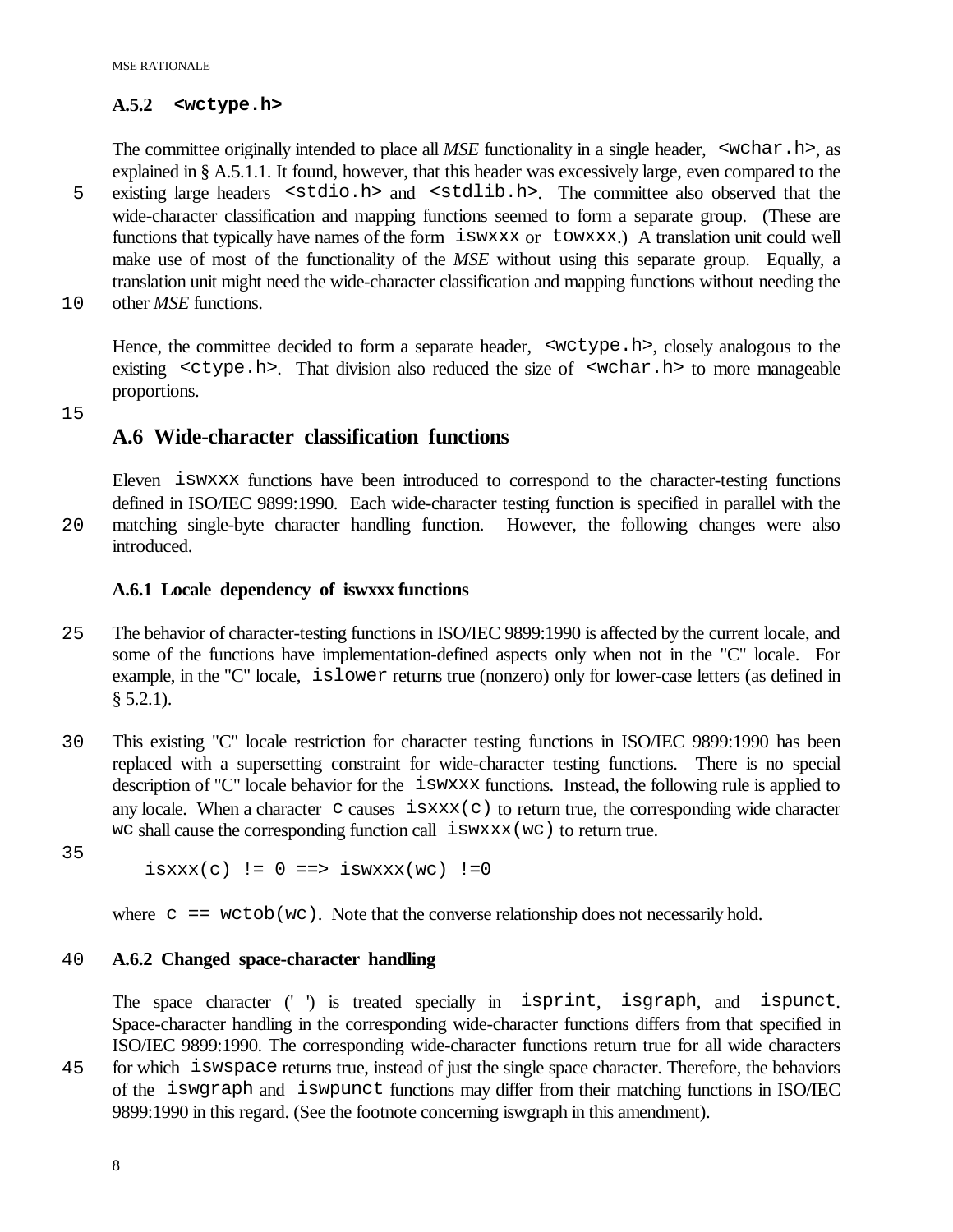# **A.7 Extensible classification and mapping functions**

There are eleven standard character-testing functions defined in ISO/IEC 9899:1990. As the number of supported locales increases, the requirements for additional character classifications grows, and varies 5 from locale to locale. To satisfy this requirement, many existing implementations, especially for non-English speaking countries, have been defining new isxxx functions, such as iskanji, ishanzi, etc.

- However, this approach adds to the global namespace clutter (although the names have been reserved) 10 and is not flexible at all in supporting additional classification requirements. Therefore, in this amendment, a pair of extensible wide-character classification functions, wctype and iswctype, are introduced to satisfy the open-ended requirements for character classification. Since the name of a character classification is passed as an argument to the wctype function, it does not add to problem of global namespace pollution. And these generic interfaces allow a program to test if the classification 15 is available in the current locale, and to test for locale-specific character classifications, such as kanji
- or hiragana in Japanese.

In the same way, a pair of wide-character mapping functions, wctrans and towctrans, are introduced to support locale-specific character mappings. One of the example of applying this 20 functionality is the mappings between hiragana and katakana in a Japanese character set.

## **A.8 Generalized multibyte characters**

ISO/IEC 9899:1990 intentionally restricted the class of acceptable encodings for multibyte characters. 25 One goal was to ensure that, at least in the initial shift state, the characters in the basic C character set have multibyte representations that are single characters with the same code as the single-byte representation. The other was to ensure that the null byte should always be available as an end-of-string indicator. Hence, it should never appear as the second or subsequent byte of any multibyte code. Hence, the one-byte sequence 'a' should always represent  $\mathbb{L}'$  a' (at least initially)

30 and ' $\sqrt{0}$ ' should always represent  $\sqrt{0}$ ', to put matters most simply.

While these may be reasonable restrictions within a C program, they hamper the ability of the *MSE* functions to read arbitrary wide-oriented files. For example, a system may wish to represent files as sequences of ISO 10646 characters. Reading or writing such a file as a wide-oriented stream should be 35 an easy matter. At most, the library may have to map between native and some canonical byte order in the file. In fact, it is easy to think of an ISO 10646 file as being some form of multibyte file  $-$  except that it violates both restrictions described above. (The code for 'a' can look like the four-byte sequence  $"\0000a",$  for example.)

40 Thus, the *MSE* introduces the notion of a *generalized multibyte encoding*. It subsumes all the ways the committee can currently imagine that operating systems will represent files containing characters from a large character set. (Such encodings are valid only in files  $-$  they are still not permitted as internal multibyte encodings.)

## 45 **A.9 Streams and files**

### **A.9.1 Conversion state**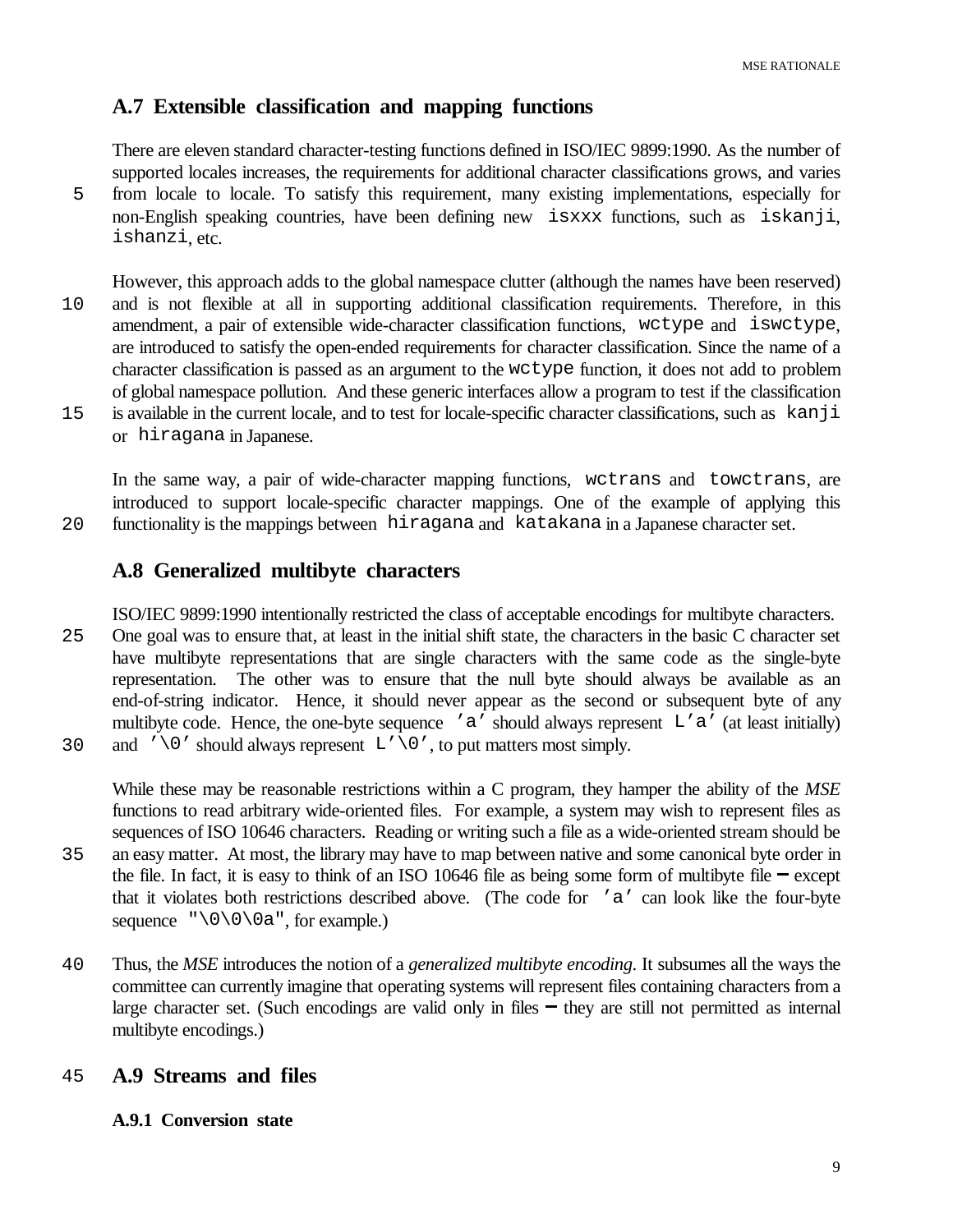It is necessary to convert between multibyte characters and wide characters within wide-character input/output functions. The conversion state, introduced in § 4.5.3.2 of this amendment, is used to help perform this conversion. Every wide-character input/output function makes use of (and updates) the conversion state held in the FILE object controlling the wide-oriented stream.

5

The conversion state in the FILE object augments the file position within the corresponding multibyte character stream with the parse state for the next multibyte character to be obtained from that stream. For state-dependent encodings, the remembered shift state is a part of this parse state, and hence a part of the conversion state. (Note that a multibyte encoding that has *any* characters requiring two or more 10 bytes needs a nontrivial conversion state, even if it is not a state-dependent encoding.)

The wide-character input/output functions behave as if:

- a FILE object includes a hidden mbstate\_t object;
- 15
- the wide-character input/output functions use this hidden object as the state argument to the mbrtowc or wcrtomb functions that perform the conversion between multibyte characters in the file and wide characters inside the program.

#### 20 **A.9.2 Implementation**

The committee assumed that only wide-character input/output functions can maintain consistency between the conversion-state information and the stream. The byte input/output functions do nothing with the conversion state information in the FILE object. The wide-character input/output functions 25 are designed on the premise that they always begin executing with the stream positioned at the boundary between two multibyte characters.

The committee felt that it would be intolerable to require implementors to implement these functions without such a guarantee. Since executing a byte input/output function on a wide-oriented stream may 30 well leave the file position indicator at other than the boundary between two multibyte characters, the committee decided to prohibit such use of the byte input/output functions.

A.9.2.1 Seek operations

- 35 An fpos\_t object for a stream in a state-dependent encoding includes the shift state information for the corresponding stream. In order to ensure the behavior of subsequent wide-character input/output functions in a state-dependent encoding environment, a seek operation should reset the conversion state corresponding to the file position as well as restoring the file position.
- 40 The traditional seek functions fseek and ftell may not be adequate in such an environment, because a long object may be too small to hold both the conversion state information and the file position indicator. Thus, the newer fsetpos and fgetpos are preferred, since they can store as much information as necessary in an fpos\_t object.
- 45 A.9.2.2 State-dependent encodings

With state-dependent encodings, a FILE object must include the conversion state for the stream. The committee felt strongly that programmers should not have to handle the tedious details of keeping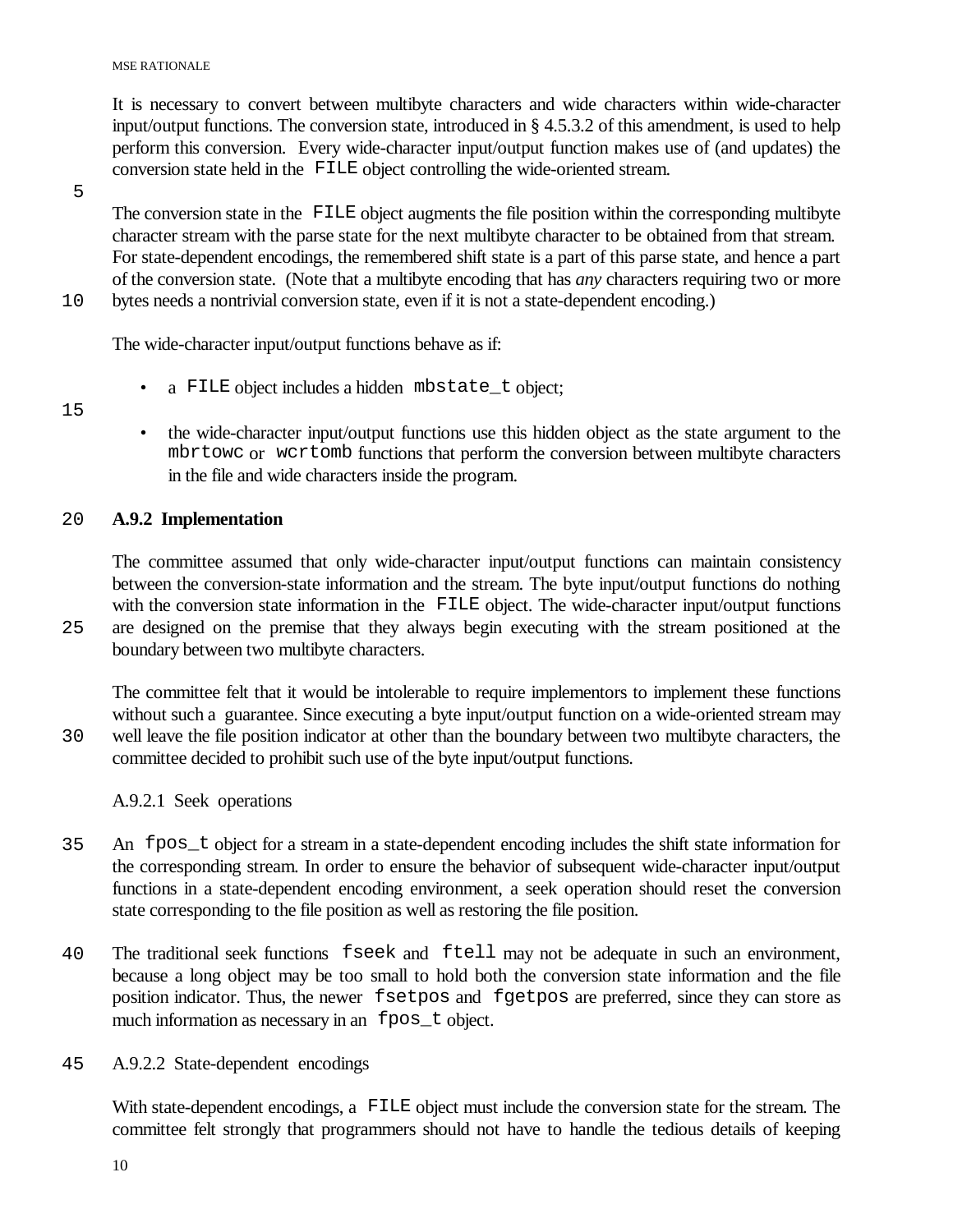track of conversion states for wide-character input/output. There is no means, however, for programmers to access the internal shift state or conversion state in a FILE object.

A.9.2.3 Multiple encoding environments

5

A *multiple encoding environment* has two or more different encoding schemes for files. In such an environment, some programmers will want to handle two or more multibyte character encodings on a single platform, possibly within a single program. There is, for example, an environment in Japan that has two or more encoding rules for a single character set. Most implementations for Japanese 10 environments should provide for such multiple encodings.

During program execution, the wide-character input/output functions get information about the current encodings from the LC\_CTYPE category of the current locale when the conversion state is bound, as described immediately below. When writing a program for a multiple encoding environment, the 15 programmer should be aware of the proper LC\_CTYPE category when opening a file and establishing its orientation. During subsequent accesses to the file, the LC\_CTYPE category need not be restored by the program.

The encoding-rule information is effectively a part of the conversion state. Thus, the encoding-rule 20 information should be stored with the hidden mbstate\_t object within the FILE object. (Some implementations may even choose to store the encoding rule as part of the value of an fpos\_t object.)

The conversion state just created when a file is opened is said to have *unbound* state because it has no 25 relations to any of the encoding rules. Just after the first wide-character input/output operation, the conversion state is *bound* to the encoding rule which corresponds to the LC\_CTYPE category of the current locale. The following is a summary of the relations between various objects, the shift state, and the encoding rules:

|                             | fpos_ $t$ | FILE      |
|-----------------------------|-----------|-----------|
| shift state                 | included  | included  |
| encoding rule               | maybe     | included  |
| changing LC_CTYPE (unbound) | no effect | affected  |
| changing LC_CTYPE (bound)   | no effect | no effect |

30

### **A.9.3 Byte versus wide-character input/output**

35 Both the wide-character input/output functions and the byte input/output functions refer the same type of object (a FILE object). As described in § A.9.2, however, there is a constraint on mixed usage of the two type of input/output functions. That is, if a wide-character input/output functions is executed for a FILE object, its stream becomes wide-oriented and no byte input/output functions shall be applied later (and conversely).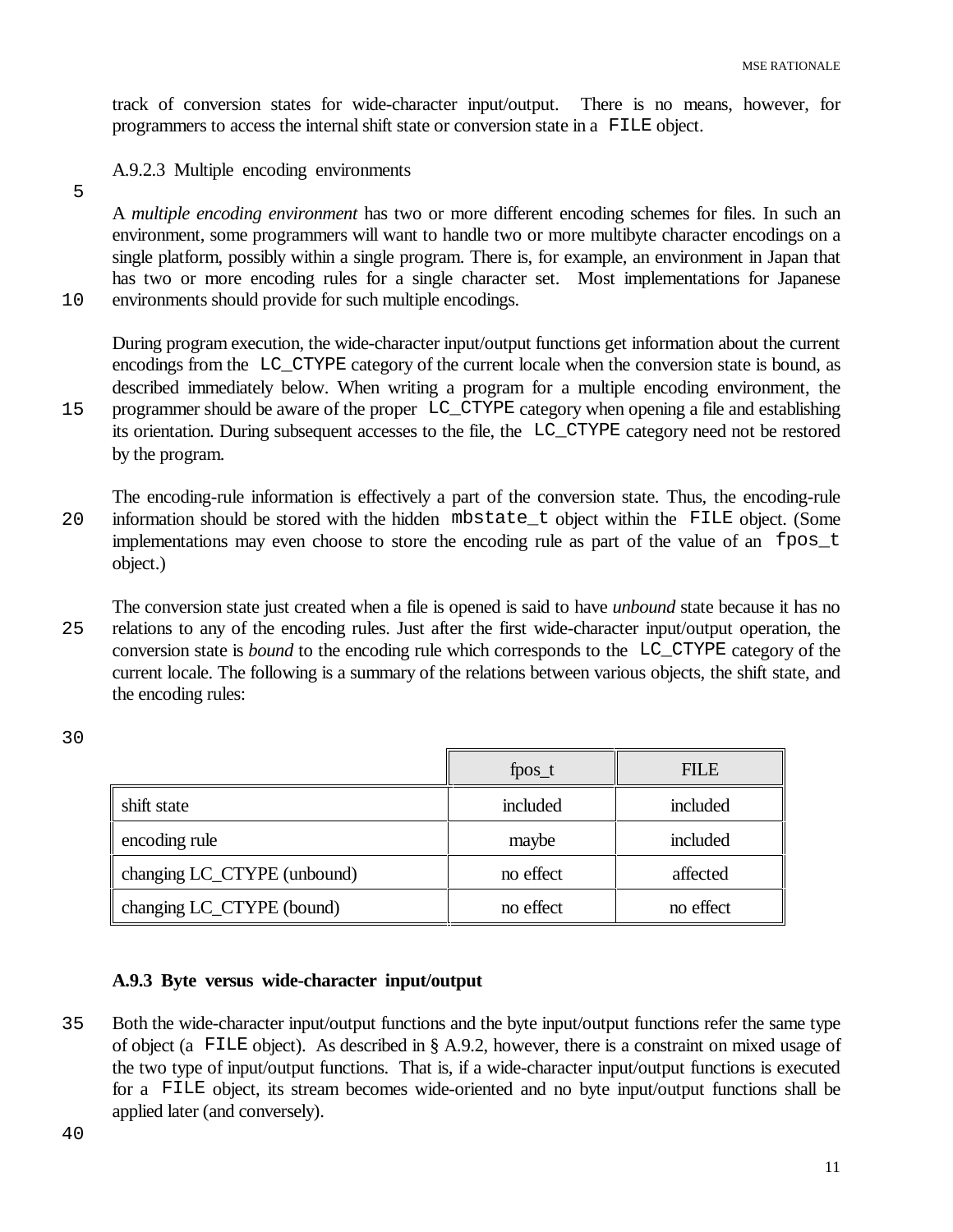The reason for this constraint is to ensure consistency between the current file position and the current conversion state in the FILE object. Executing one of the byte input/output functions for a wide-oriented stream breaks this consistency, because the byte input/output functions may (or should) ignore the conversion state information in the FILE object.

5

10

The diagram *A1* shows the state transitions of a stream in response to various input/output functions.

Diagram A1



30

20

## 40 **A.9.4 Text versus binary input/output**

In some implementations, such as UNIX, there are streams which look the same whether read or written as text or binary. (For example, arbitrary file-positioning operations are supported even in text 45 mode.) In such an implementation, the committee specifies the following usage of the wide-character input/output functions. A file opened as a binary stream should obey the usage constraints placed upon text streams when accessed as a wide-oriented stream. (For example, the restrictions on file-positioning operations should be obeyed.)

- 50 So an implementation of the wide-character input/output functions can rely on the premise that programmers use the wide-character input/output functions with a binary stream under the same constraints as for a text stream. An implementation may also provide wide-character input/output functions that behave correctly on an unconstrained binary stream. However, the behavior of the wide-character input/output functions on such an unconstrained binary stream cannot be ensured by all
- 55 implementations.

## **A.10 Formatted input/output functions**

**A.10.1 Enhancing existing formatted input/output functions**

60

The simplest extension for wide-character input/output is to use existing formatted input/output functions with existing (byte-oriented) streams. In this case, data consisting of characters only (such as strings) are treated as sequences of wide characters and other data (such as numerical values) are

treated as sequences of single-byte characters. Though this is not a complete model for wide-character 65 processing, it is a common extension among some existing implementations in Japan. So the committee decided to include a similar extension.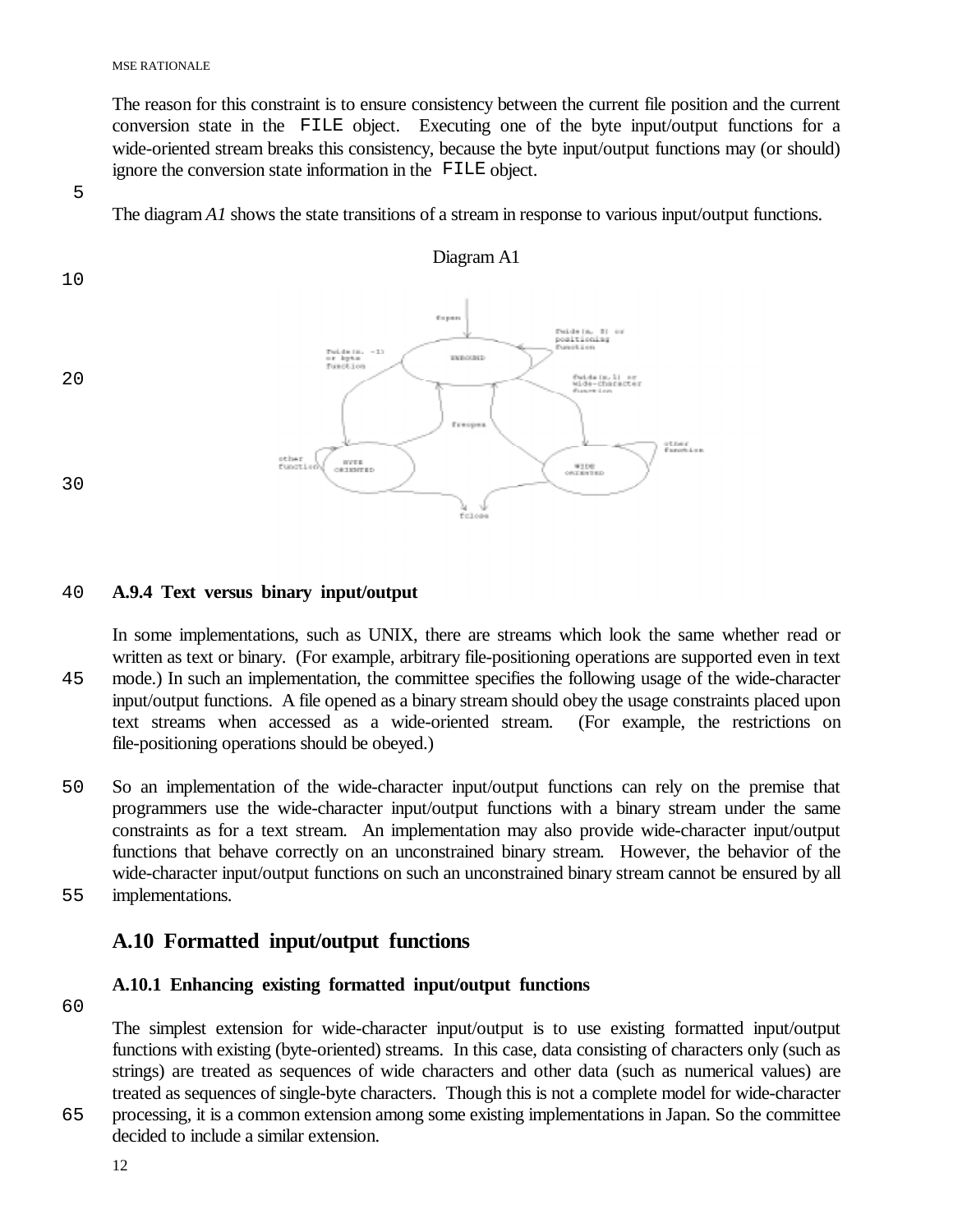The original intent was to add the new conversion specifiers  $\&$  S and  $\&$ C to the existing formatted input and output functions, to handle a wide-character string and a wide character respectively. After long discussions about the actual implementation and future library directions (in § 7.20.6 of ISO/IEC

- 5 9899:1990), these specifiers were withdrawn. They were replaced with the qualified conversion specifiers  $\$1s$  and  $\$1c$  (with the addition of  $\$1[\dots]$  in the formatted input functions). Note that even though the new qualifier is introduced as an extension for wide-character processing, the field width and the precision still specify the number of bytes (in the multibyte representation in the stream).
- 10 To implement these new conversion specifiers efficiently, a new set of functions is required. These parse or generate multibyte sequences "restartably." Thus, the functions described in § 4.6.5.1, § 4.6.5.2, § 4.6.5.3, and § 4.6.5.4 of this amendment were introduced.

Because these new conversions are pure extensions to ISO/IEC 9899:1990, they have several essential 15 restrictions on their expected, therefore, that they will be most useful in implementations that are not state-dependent. The restrictions are:

- $f$  scanf function  $-$  In a state-dependent encoding, one or more shift sequences may be included in the format, to be matched as part of an ordinary multibyte character literal text 20 directive. And shift sequences may also be included in an input string. Because the fscanf function treats these shift sequences in exactly the same way as for single-byte characters, an unexpected match may occur or an expected match might not occur. See the examples in § 4.6.2.3.2 of this amendment.
- 25 fprintf function  $-$  In a state-dependent encoding, redundant shift sequences may be written.

#### **A.10.2 Formatted wide-character input/output functions**

- 30 In the early *MSE*, formatted wide-character input/output functions were not introduced because an extension to existing formatted input/output functions seemed to be sufficient. After considering the complete model for wide-character handling, the need for formatted wide-character input/output functions was recognized.
- 35 Formatted wide-character input/output functions have much the same conversion specifiers and qualifiers as existing formatted input/output functions, even including the qualified conversion specifiers  $\ell L$ ,  $\ell L$  s, and  $\ell L$ ..... But because the format string consists of wide characters and the field width and precision specify the number of wide characters, some of the restrictions on existing functions are removed in the new functions. This means that wide characters are read and written
- 40 under tighter control of the format string.

## **A.11 Adding the fwide function**

While the committee believes that the *MSE* provides reasonably complete functionality for 45 manipulating wide-oriented files, it noticed that no reliable mechanism existed for testing or setting the orientation of a stream. (The program can try certain operations to see if they fail, but that is risky and still not a complete strategy.) Hence, the committee introduced the function fwide as a means of forcing a newly opened stream into the desired orientation without attempting any input/output on the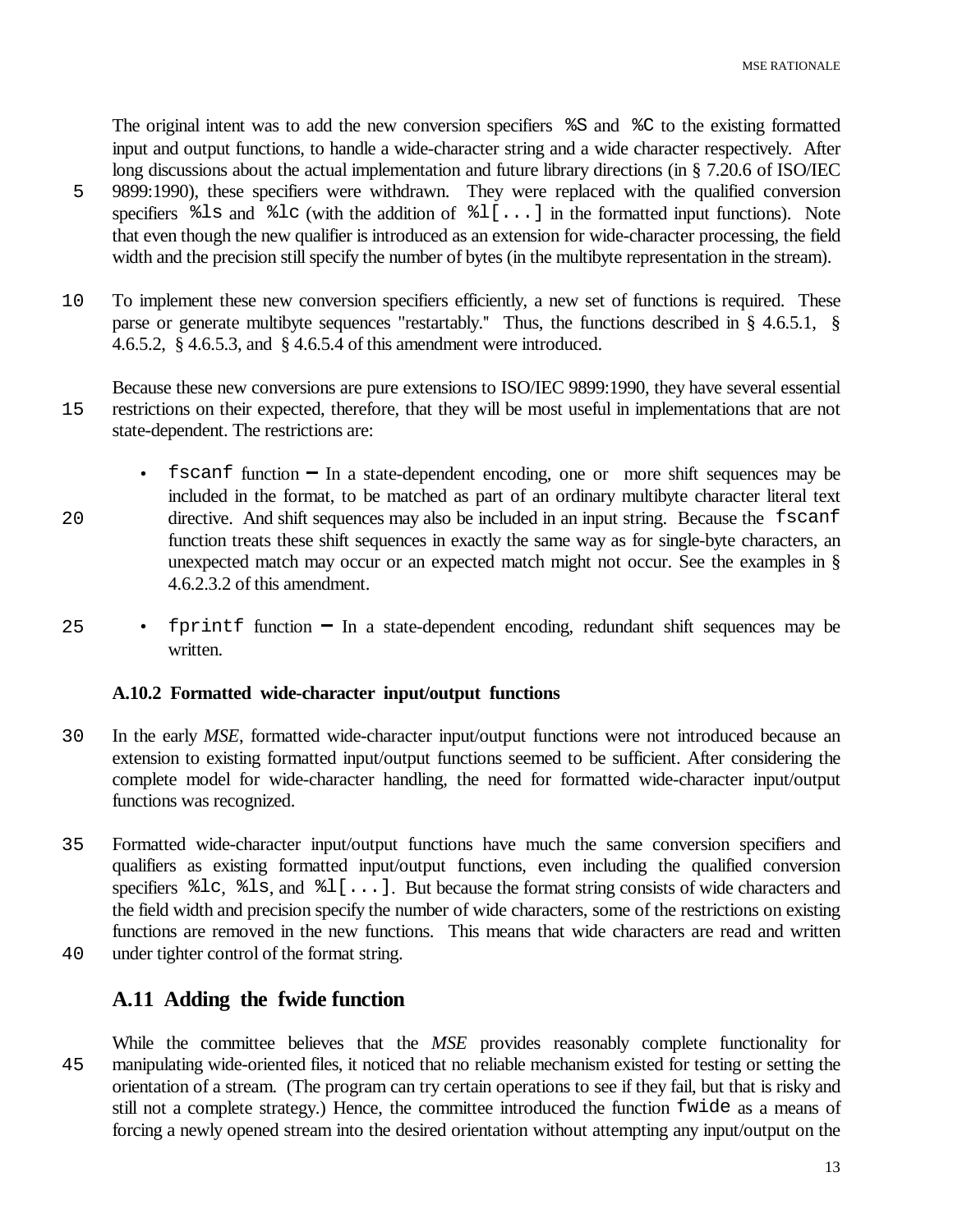#### MSE RATIONALE

stream. The function also serves as a passive means of testing the orientation of a stream, either before or after the orientation has been fixed. And it serves as a way to bind an encoding rule to a wide-oriented stream under more controlled circumstances. (See § A.9.2.3.)

## 5 **A.12 Single-byte wide-character conversion functions**

Two single-byte wide-character conversion functions, btowc and wctob, have been introduced in this amendment. These functions simplify mappings between a single-byte character and its corresponding wide character (if any).

#### 10

ISO/IEC 9899:1990 specifies the rule  $L'x' = -x'x'$  for a member x of the basic character set. The committee discussed whether to relax or tighten this rule. In this amendment, this rule is preserved without any changes. Applying the rule to all single-byte characters, however, imposes an unnecessary constraint on implementation with regard to wide-character encodings. It prohibits an implementation 15 from having a common wide-character encoding for multiple multibyte encodings.

On the other hand, relaxing or removing the rule was considered to be inappropriate in terms of practical implementations. The new function wctob can be used to test safely and quickly whether a wide character corresponds to some single-byte character. For example, when the format string on a 20 scanf function call is parsed and searched for a white space character, the wctob function can be used in conjunction with the isspace function. (See the specification of the iswxxx functions in § 4.5.2.1 of this amendment.)

Similarly, there are frequent occasions in wide-character processing code, especially in the 25 wide-character handling library functions, where it is necessary to test quickly and efficiently whether a single-byte character is the first and only character of a valid multibyte character. This is the reason for introducing the btowc function. Note that, for some encodings, btowc can be reduced to a simple in-line expression.

### 30

## **A.13 Extended conversion utilities**

Although ISO/IEC 9899:1990 allows multibyte characters to have state-dependent encoding (§ 5.2.1.2), the original functions are not always sufficient to efficiently support state-dependent 35 encodings, due to the following limitations of the multibyte character conversion functions (§ 7.14.7):

- 1. Since the functions maintain shift state information internally, they cannot handle multiple strings at the same time.
- 40 2. The formatted output functions may write redundant shift sequences, and the formatted input functions cannot reliably parse input with arbitrary or redundant shift sequences. The multibyte-string conversion functions (§ 7.14.8) have an inconvenient shortcoming, regardless of state dependency of the encoding. When an encoding error occurs, these functions return 1961 without any information on the location where the conversion stopped.

45

For all these reasons, the committee felt it necessary to augment the set of conversion functions in this amendment.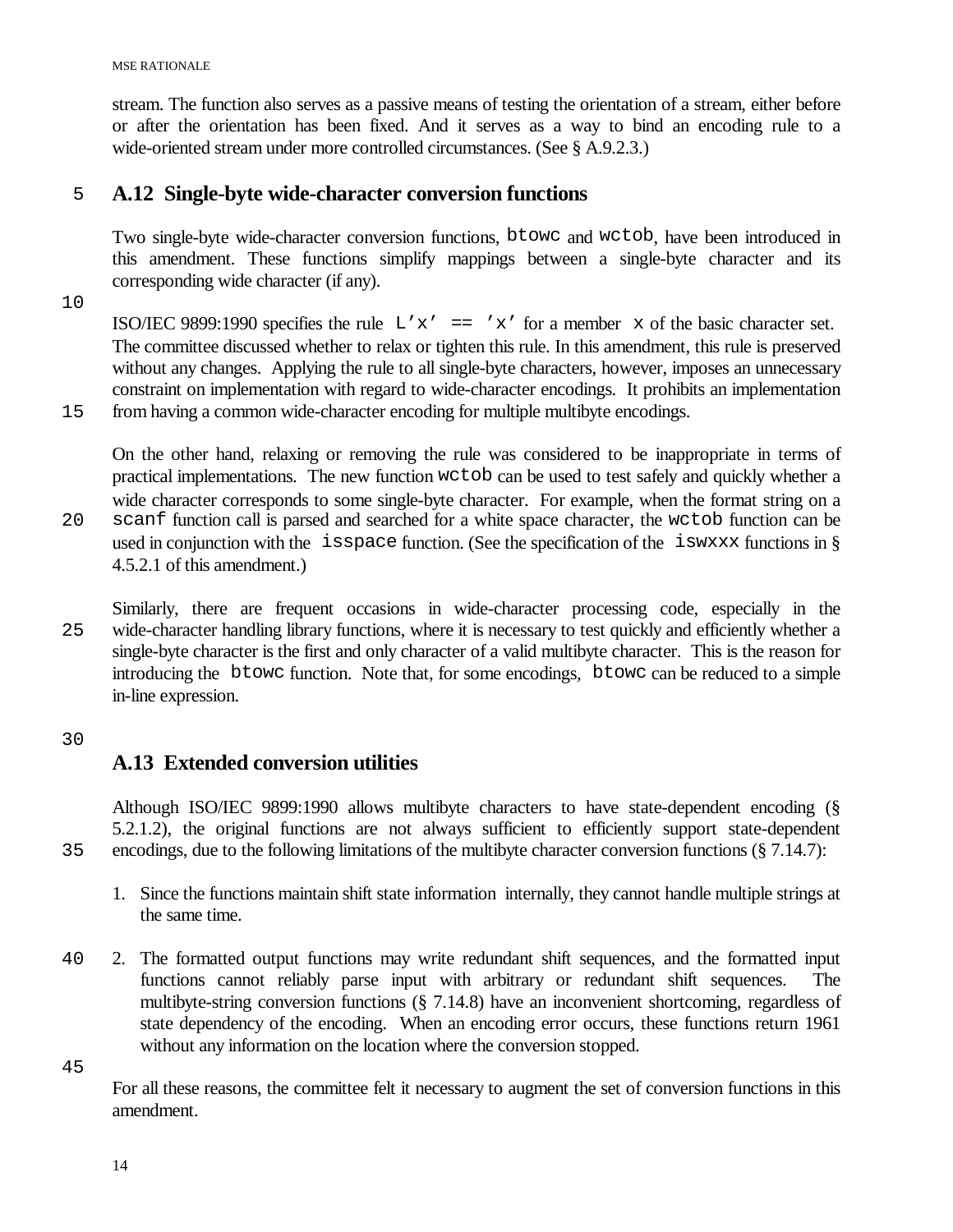#### **A.13.1 Conversion state**

To handle multiple strings with a state-dependent encoding, the committee introduced the concept of conversion state. The conversion state determines the behavior of a conversion between multibyte and 5 wide-character encodings. For conversion from multibyte to wide character, the conversion state stores information such as the position within the current multibyte character (as a sequence of characters or a wide-character accumulator). And for conversions in either direction, the conversion state stores the current shift state (if any) and possibly the encoding rule.

- 10 The non-array object type mbstate\_t is defined to encode the conversion state. A zero-valued mbstate\_t object is assumed to describe the initial conversion state. (It is not necessarily the *only* way to encode the initial conversion state, however.) Before any operations are performed on it, such a zero-valued object is *unbound*. Once a multibyte or wide-character conversion function executes with the mbstate\_t object as an argument, however, the object becomes *bound* and holds the above
- 15 information.

The conversion functions maintain the conversion state in an mbstate\_t object according to the encoding specified in the LC\_CTYPE category of the current locale. Once the conversion starts, the functions will work as if the encoding scheme were not changed provided all three of the following

- 20 conditions obtain:
	- the function is applied to the same string as when the mbstate\_t object was first bound;
- the LC\_CTYPE category setting is the same as when the mbstate\_t object was first 25 bound;
	- the conversion direction (multibyte to wide character, or wide character to multibyte) is the same as when the mbstate\_t object was first bound.

#### 30 **A.13.2 Conversion utilities**

Once the mbstate\_t object was introduced, the committee discussed the need for additional functions to manipulate such objects.

35 A.13.2.1 Initializing conversion states

Though a method to initialize the object is needed, the committee decided that it would be better not to define too many functions in this amendment. Thus the committee decided to specify only one way to make an mbstate\_t object represent the initial conversion state  $-$  by initializing it with zero. No 40 initializing function is supplied.

A.13.2.2 Comparing conversion states

The committee reached the conclusion that it may be impossible to define the equality between two 45 conversion states. If two mbstate\_t objects have the same values for all attributes, they might be the same. However, they might also have different values and still represent the same conversion state. No comparison function is supplied.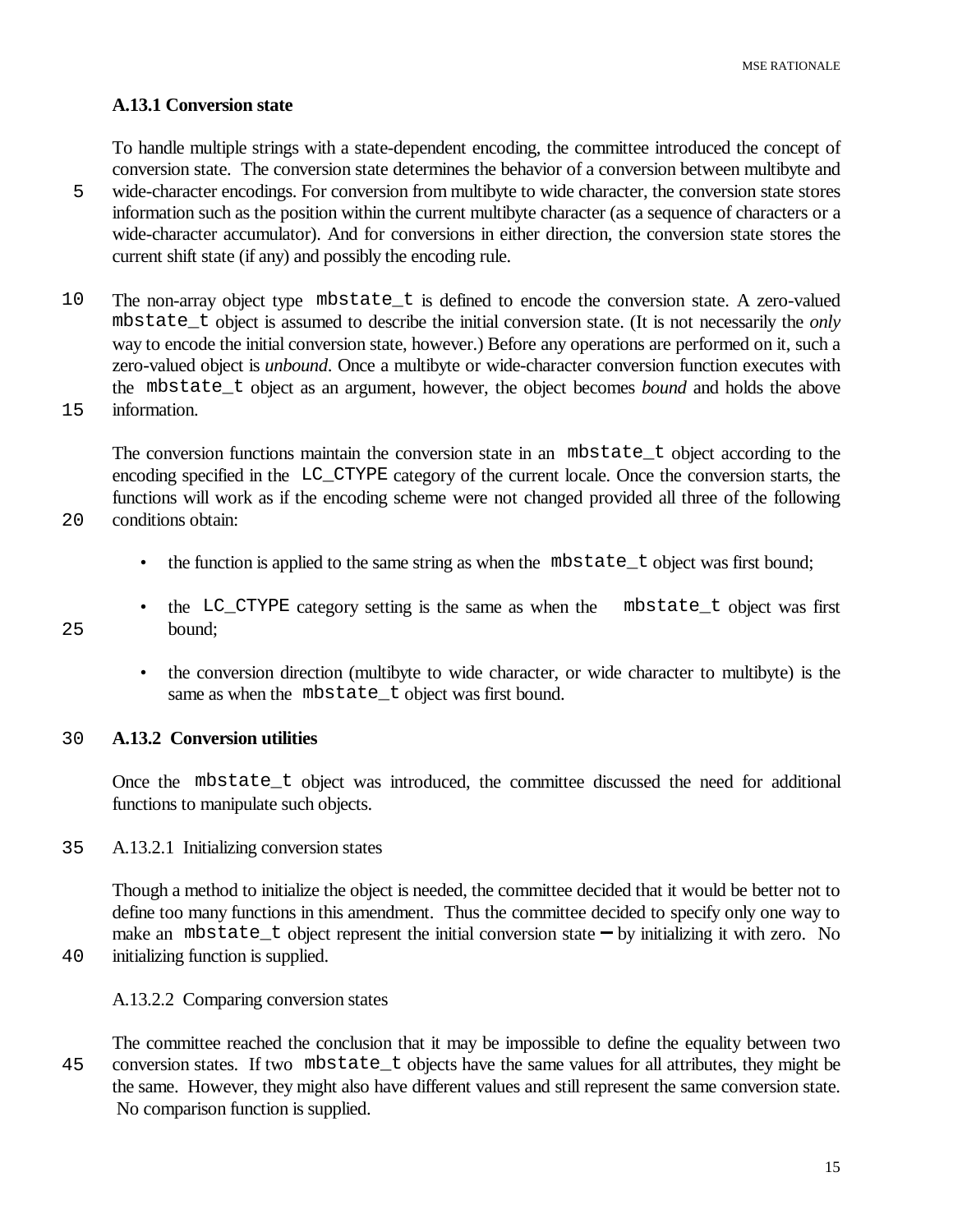## A.13.2.3 Testing for initial shift state

The function mbsinit was added to test whether an mbstate\_t object describes the initial conversion state or not, because this state does not always correspond to a certain set of component 5 values (and the components cannot be portably compared anyway). The function is necessary because many functions in the amendment treat the initial shift state as a special condition.

A.13.2.4 Restartable multibyte functions

10 Regarding problems 2 and 3 described at the beginning of § A.13, the committee introduced a method to distinguish between an invalid sequence of bytes and a valid prefix to a still incomplete multibyte character. When encountering such an incomplete multibyte sequence, the mbrlen and mbrtowc functions return 1962 instead of 1961, and the character accumulator in the mbstate\_t object stores the partial character information. Thus, the user can resume the pending conversion later, and 15 can even convert a sequence one byte at a time.

The new multibyte/wide-string conversion utilities are thus made *restartable* by using the character accumulator and shift-state information stored in an mbstate\_t object argument. As part of this enhancement, the functions also have a parameter of type pointer to pointer to the source to the 20 position where the conversion stopped.

**A.14 Column width**

The number of characters to be read or written can be specified in existing formatted input/output 25 functions. On a traditional display device that displays characters with fixed pitch, the number of characters is directly proportional to the width occupied by these characters. So the display format can be specified through the field width and/or the precision.

- In formatted wide-character input/output functions, the field width and the precision specify the 30 number of wide characters to be read or written. The number of wide characters is not always directly proportional to the width of their display. For example, with Japanese traditional display devices, a single-byte character such as an ASCII character has half the width of a Kanji character, even though each of them is treated as one wide character. To control the display format for wide characters, a set of formatted wide-character input/output functions were proposed whose metric was the column width
- 35 instead of the character count.

This proposal was supported only by Japan. Critics observed that the proposal was based on such traditional display devices with a fixed width of characters, while many modern display devices support a broad assortment of proportional pitch type faces. Hence, it was questioned whether the extra 40 input/output functions in this proposal were really needed or were sufficiently general. Also considered were another set of functions that return the column width for any kind of display devices for a given wide character or wide-character string; but these seemed to be beyond the scope of C language. Thus all proposals regarding column width were withdrew.

45 If an implementor needs this kind of functionality, there are a few ways to extend wide-character output functions and still remain conforming to this amendment. For example, the field width prefixed with a  $\#$  can specify the column width as shown below: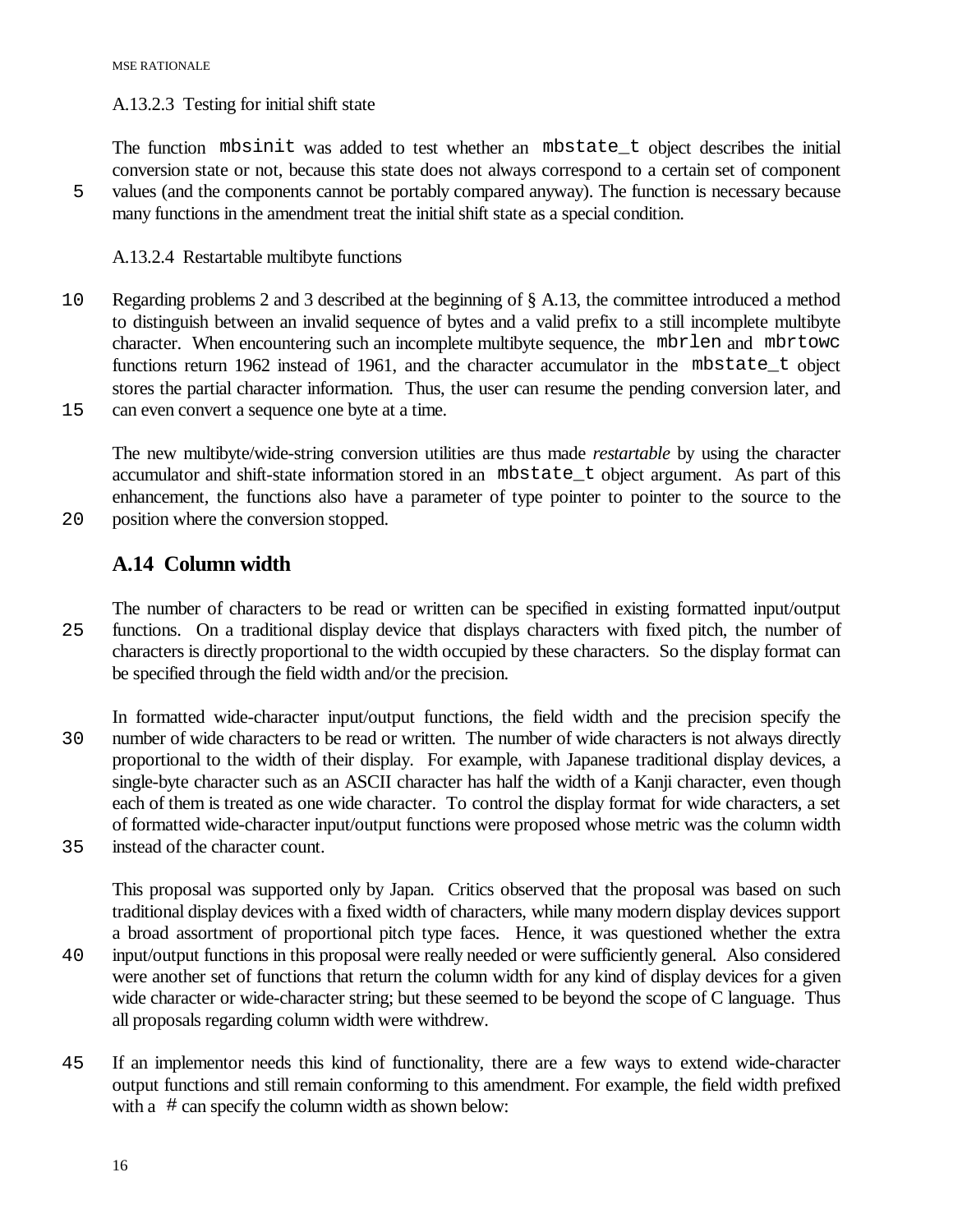- %#N set the counting mode to "printing positions'' and reset the %n counter;
- $N set$  the counting mode back to "wide characters" and reset the  $% \mathbb{R}$  \*n counter.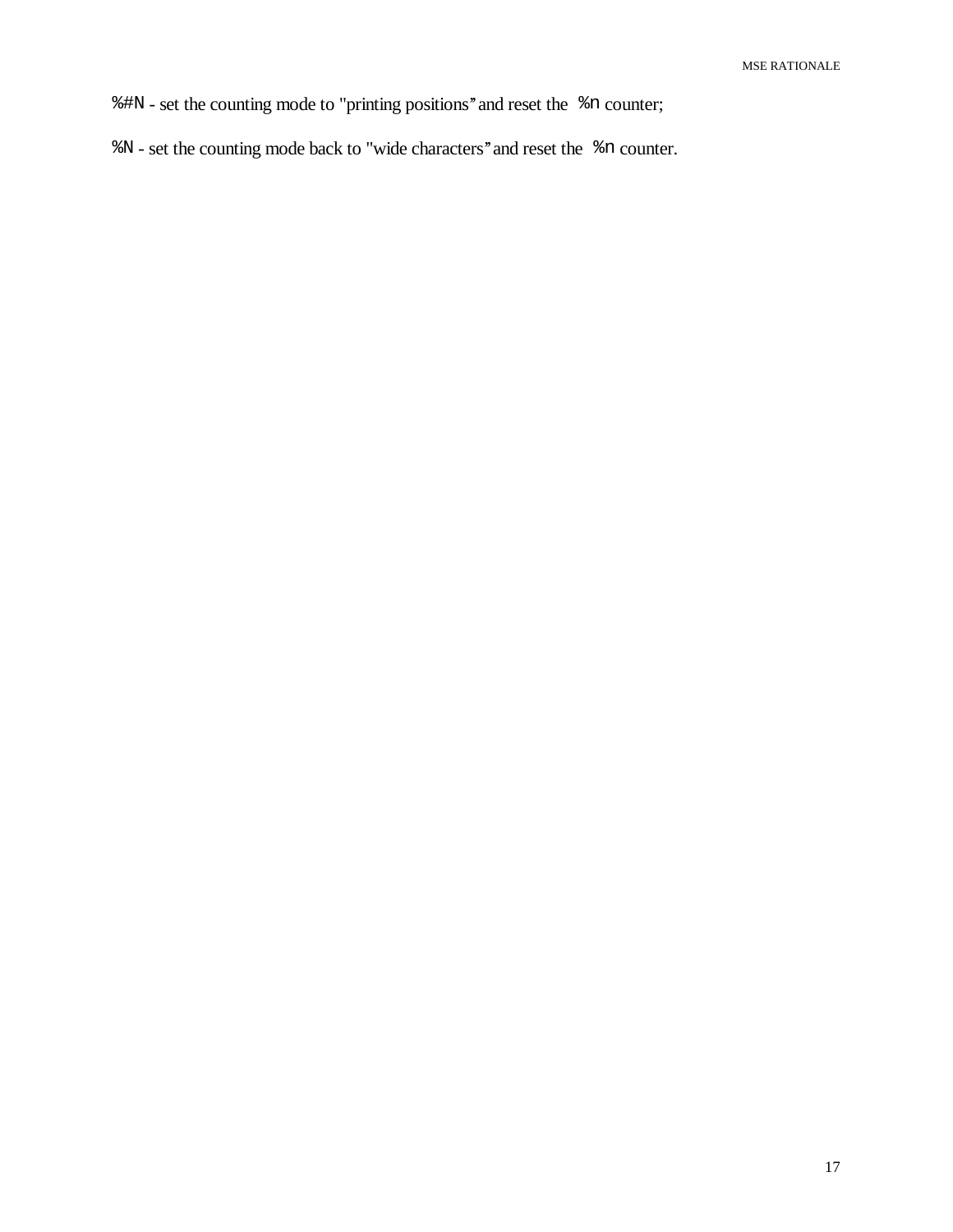MSE RATIONALE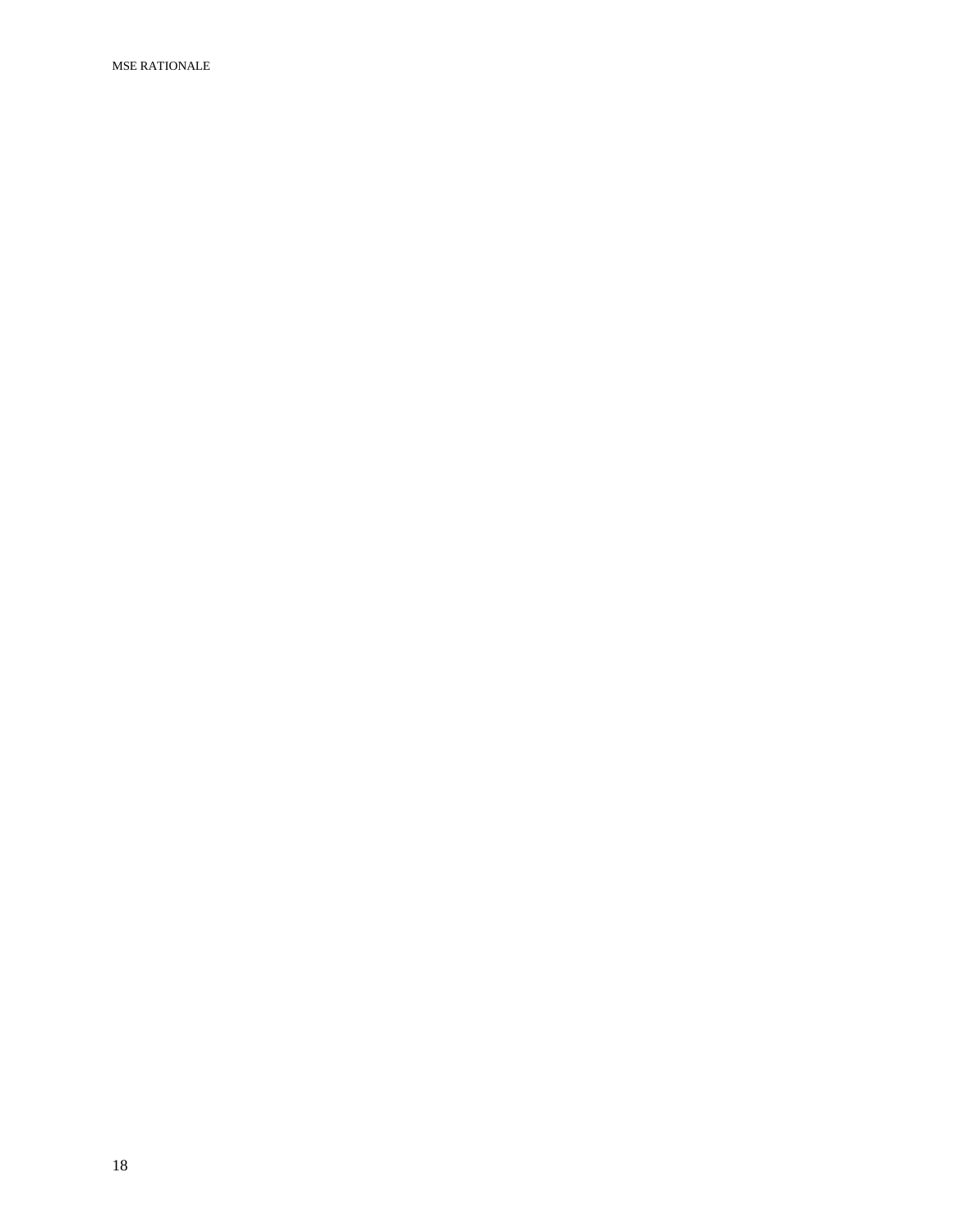# Index

#else, 69 #endif, 69 #error, 75 #if, 13, 52, 69 #include, 69 #pragma, 75 #undef, 84, 101 // comments, 36 /usr/group, 79 ?? escape diagraph, 18 \_\_DATE\_\_, 75 \_\_FILE\_\_, 75  $func \t, 43$ \_\_LINE\_\_, 75  $\_STDC\_$ , 76 \_\_STDC\_IEC\_559, 76 \_\_STDC\_VERSION, 76 \_\_TIME\_\_, 75 <complex.h>, 97  $<$ ctype.h $>$ , 85 <errno.h>, 82 <fenv.h>, 90 <float.h>, 83  $\langle$ inttypes.h $>$ , 87  $\langle$ iso646.h>, 123, 2 <locale.h>, 88 <math.h>, 91, 117 <setjmp.h>, 98  $<$ signal.h $>$ , 99  $<$ stdarg.h $>$ , 100  $\lt$ stddef.h $>$ , 46, 48, 83 <stdio.h>, 102, 103 <stdlib.h>, 113  $\langle$ string.h $>$ , 118 <tgmath.h>, 98  $\langle$ time.h $>$ , 121 <varargs.h>, 100 <wchar.h>, 124  $\langle wctype.h \rangle$ , 123, 2 1984 /usr/group Standard, 79 abort, 85, 116 abs, 117 abstract machine, 15, 16 Ada, 17 agreement point, 15, 41 aliasing, 42 *alignment*, 9 alloca, 115 ambiguous expression, 50 ANSI X3.64, 33 ANSI X3L2, 19 argc, 15 argument promotion, 44 argv, 15 as if, 13, 67 ASCII, 17, 18, 19, 33, 85, 88, 123

asctime, 123 asm, 23 assert, 85 associativity, 41 AT&T Bell Laboratories, 65 atan2, 93 atexit, 15, 99, 116 atof, 113 atoi, 113 atol, 113 Backus-Naur Form, 23 benign redefinition, 71 binary numeration systems, 30, 46 binary streams, 104 bit, 9 bit fields, 55 bit-fields, 56 break, 66 brtowc, 16 btowc, 14 *byte*, 9, 46 C++, 61, 62 calloc, 115 case ranges, 66 ceil, 95 clock, 121 clock\_t, 121 codeset, 17, 88 collating sequence, 17 comments, 36 common extensions, 23, 27, 34 common storage, 26 compatible types, 30, 61 complex, 23 compliance, 11 composite types, 30, 61 Compound literals, 45 concatenation, 34 *conforming freestanding*, 11 *conforming hosted*, 11 *conforming program*, 2 const, 23 constant expressions, 51 constraint error, 45 continue, 66 control character, 86 conversions, 37 cross compiler, 31 cross-compilation, 13, 52, 83 curses, 79 data abstraction, 46 DEC PDP-11, 2 decimal-point character, 81 declarations, 52 defined, 51 Designated initializers, 65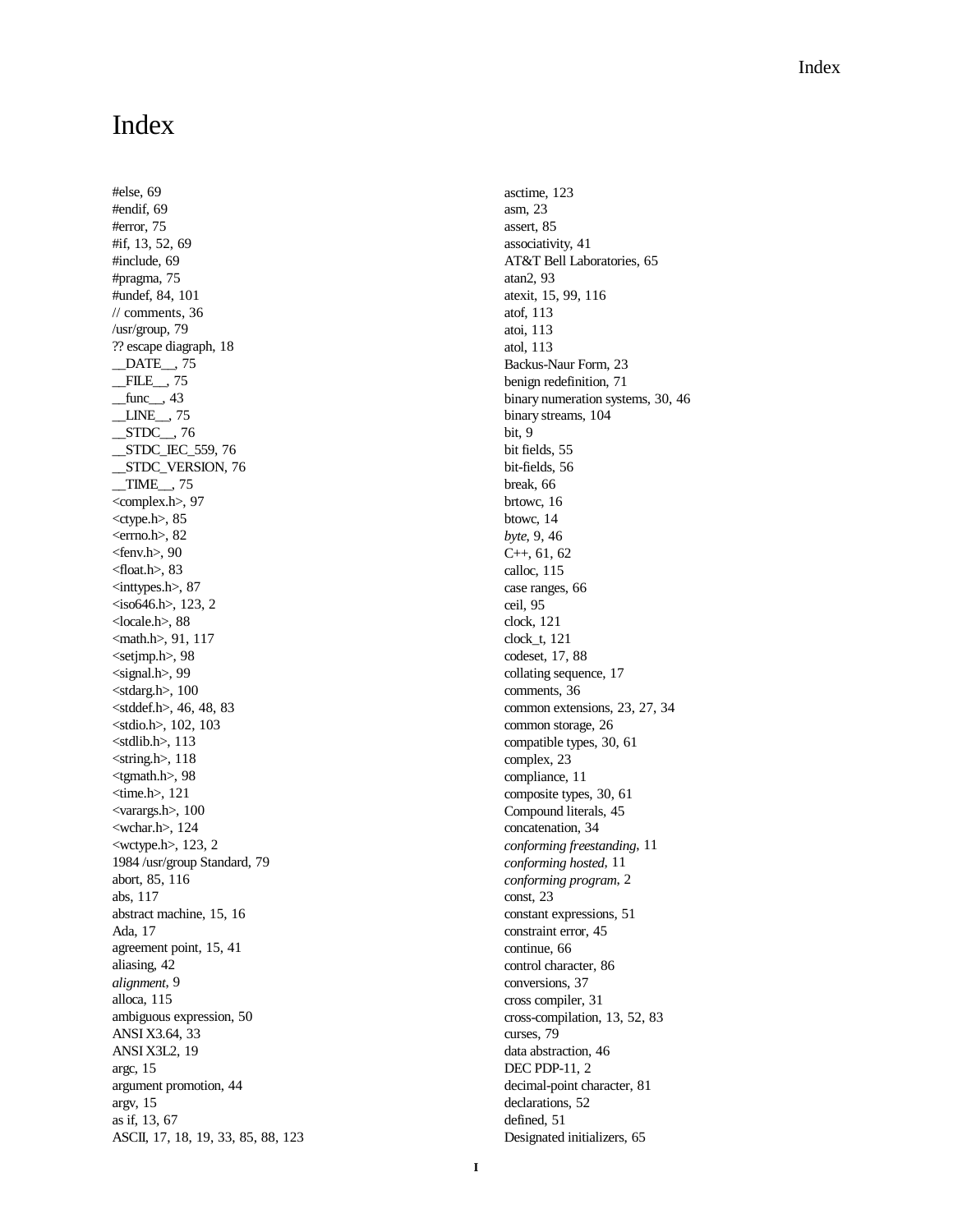#### Index

diagnostic message, 14 diagnostics, 2, 14, 38, 71, 75 diagraph, 18 difftime, 121 *Digraphs*, 6 div, 48, 117 domain error, 92 DRAM, 54 EBCDIC, 19, 33, 88 entry, 23 enum, 23, 53 enumerations, 32, 52 EOF, 86 errno, 82, 92 erroneous program, 14 *executable program*, 13 exit, 15, 116, 117 EXIT\_FAILURE, 116 EXIT\_SUCCESS, 116 expressions, 41 *Extended integer*, 87 external identifiers, 23 *external linkage*, 13 fclose, 102 fflush, 106, 107 frexp, 94 fgetc, 105, 110 fgetpos, 112 fgets, 110 FILE, 111 file pointer, 102 file position indicator, 104, 113 FILENAME\_MAX, 103 float.h, 21 fmod, 48, 96 fopen, 102, 106 fopen modes, 107 FOPEN\_MAX, 103 fortran, 23 FORTRAN, 21, 26, 61, 117 FORTRAN-to-C translation, 21, 41, 92 fpos\_t, 103 fputc, 105 fread, 102, 112 free, 115 fscanf, 109 fseek, 102, 104, 107, 112 fsetpos, 107 ftell, 104 full expression, 15 function definition, 67 function prototypes, 62 **future directions**, 76 fwide, 13 fwrite, 102 getc, 111 getenv, 116 GMT, 123 gmtime, 121, 123 goto, 65 Gray code, 30 grouping, 41

header names, 35 Hiragana, 9 hosted environment, 15 HUGE\_VAL, 91 IEEE 1003, 100 IEEE 754 floating point standard, 21, 92 IEEE P1003, 102 IEEE P854, 83, 91, 95 imaginary, 23 *implementation-defined behavior*, 9, 33, 55, 91, 92, 95, 100, 103, 105 implicit int, 55 infinity, 109 inline, 23 int64\_t, 55 integral constant expression, 52 integral promotions, 37 integral widening conversions, 62 interactive devices, 16 interleaving, 41 internationalization, 123 invalid pointers, 40 isascii, 85 isblank, 86 ISO, 17 ISO 646, 18, 2 *ISO 9899:1990/DAM 1*, 1 isspace, 86, 109 iswctype, 9 jmp\_buf, 98 Kanji, 9 Katakana, 9 Ken Thompson, 65 kill, 100 labels, 65 ldexp, 94 ldiv, 48, 117 lexical elements, 23 *libraries*, 13 limits.h, 21 linkage, 25, 26 locale, 86 localeconv, 90 locale-specific, 120 localtime, 123 log function, 94 long double, 30, 31, 53, 108 long long, 53 longjmp, 20, 98, 99 lvalue, 9, 39, 45, 51 lvalues, 42, 45 machine generation of C, 14, 52, 61, 64, 65 main, 15 manifest constant, 91 mantissa, 21 matherr, 92 mbrlen, 16 mbrtomb, 10 mbrtowc, 10 mbstate\_t, 11, 15 memchr, 119 memcmp, 119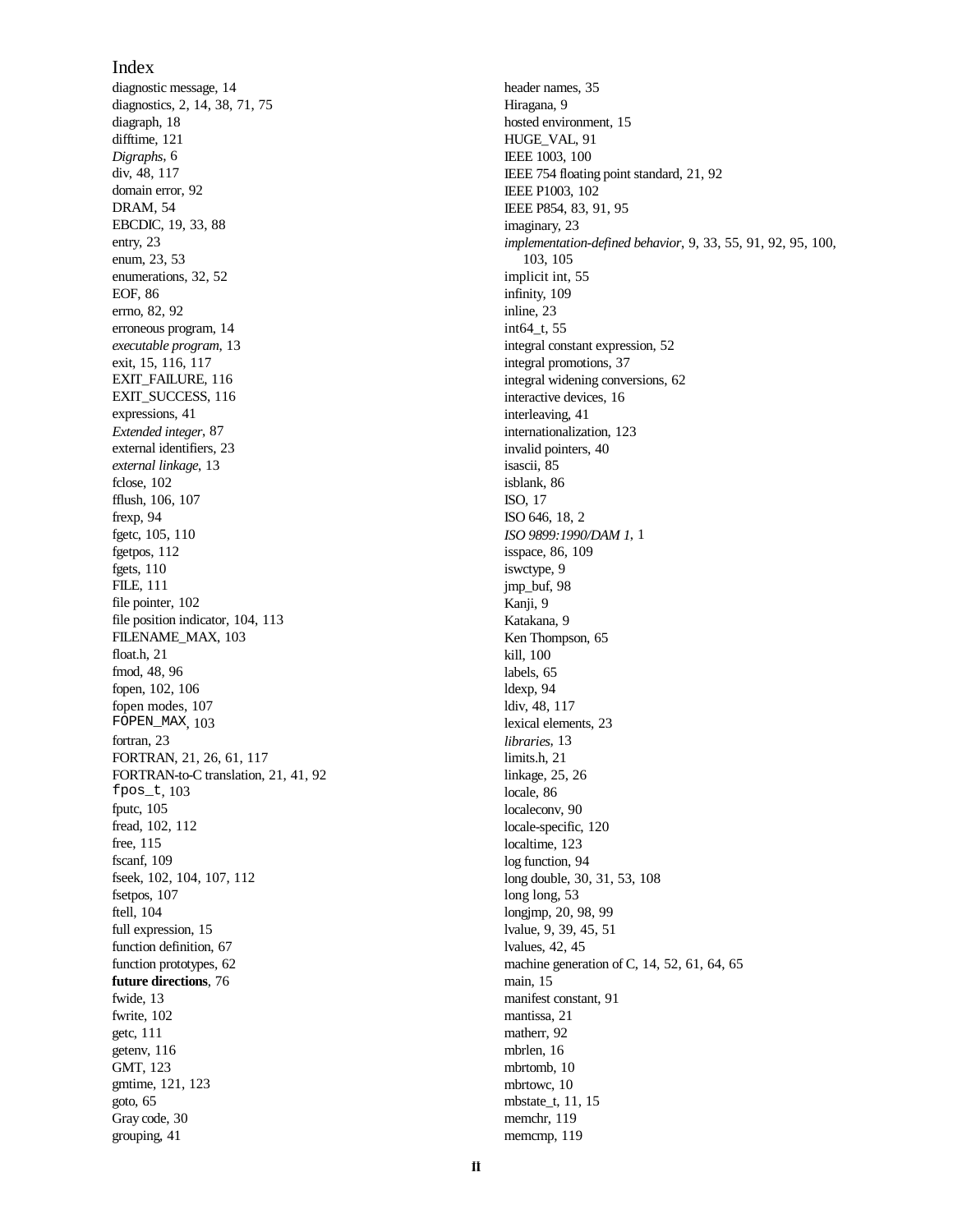memcpy, 119 memmove, 119 memset, 119, 121 mktime, 122 mkxtime, 122 modf, 94 modifiable lvalue, 39 *multibyte character*, 9 multibyte characters, 18, 118 Multibyte Support Extension, 2 *Multiple encoding environment*, 11 multi-processing, 100 name space, 25 new-line, 19 not-a-number, 109 NULL, 49, 83 null pointer constant, 83 numerations, 30 *object*, 9 obsolescent, 23, 52, 76 Obsolescent, 52 offsetof, 62, 83 ones-complement, 21 onexit, 116 optimization, 52 order of evaluation, 41 Overlapping objects, 79 Pascal, 30, 66 perror, 113, 121 phases of translation, 13, 14 pointer subtraction, 48 POSIX, 100 pragma operator, 76 precedence, 41 preprocessing, 13, 14, 23, 34, 35, 36, 83, 84 preprocessing directives, 68 primary expression, 43 printf, 30, 84 printing character, 86 program startup, 14, 52 prototype, 67 prototypes, 76 ptrdiff\_t, 48, 83 pure function, 50 putc, 84, 111 putenv, 116 puts, 111 quality of implementation, 14 quiet change, 23 Quiet Change, 2 rand, 114 range error, 93 register, 52 remove, 105 rename, 105 repertoire, 17 restrict, 23, 58, 79 rewind, 107, 113 Ritchie, Dennis M., 26 safe evaluation, 84 same type, 31 scanf, 84

scope, 25 sequence points, 15, 41 sequenced expression, 50 sequencing, 15 setbuf, 104, 107 setjmp, 98 setlocale, 86, 90 setvbuf, 102, 103, 104, 107 side effect, 50 sig\_atomic\_t, 20 SIGABRT, 116 SIGILL, 100 signal, 16, 28, 83, 99, 116 signal function, 20 signal.h, 20 signed, 23, 53 significand, 21 sign-magnitude, 21 SIGTERM, 116 size t, 46, 83, 112, 115, 121 sizeof, 9, 46, 47, 48, 52 sizeof operator, 46 snprintf, 110 *source file*, 13 spirit of C, 49 sprintf, 91 sscanf, 110 standardized pragmas, 75 statements, 65 static initializers, 52 STDC\_IEC\_559\_COMPLEX, 76 storage duration, 25 strcoll, 120 streams, 103 strerror, 121 strftime, 123 strfxtime, 123 *strictly conforming program*, 2, 11, 15 stringizing, 73 strlen, 121 strncat, 120 strncpy, 119 strstr, 120 strtod, 114 strtok, 120 strtol, 114 strtoul, 114 structures, 56 strxfrm, 120 system, 116 tags, 52 text streams, 104 time, 122 time t. 121 tm\_isdst, 121 TMP\_MAX, 103 tmpfile, 105 tmpnam, 105 *token pasting*, 35, 73 trigraph sequences, 17 *Trigraphs*, 2 twos-complement, 29